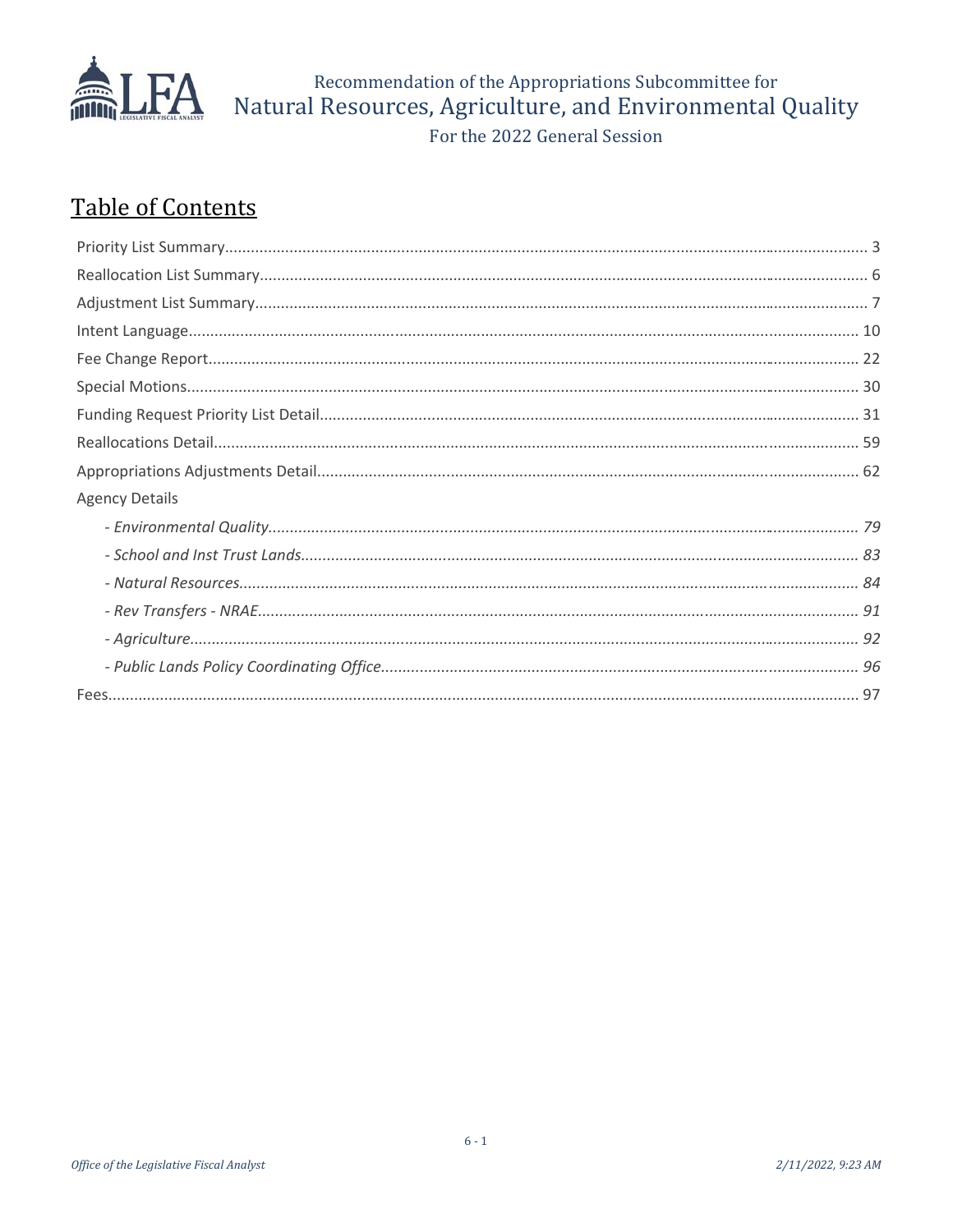

*Page Intentionally Left Blank*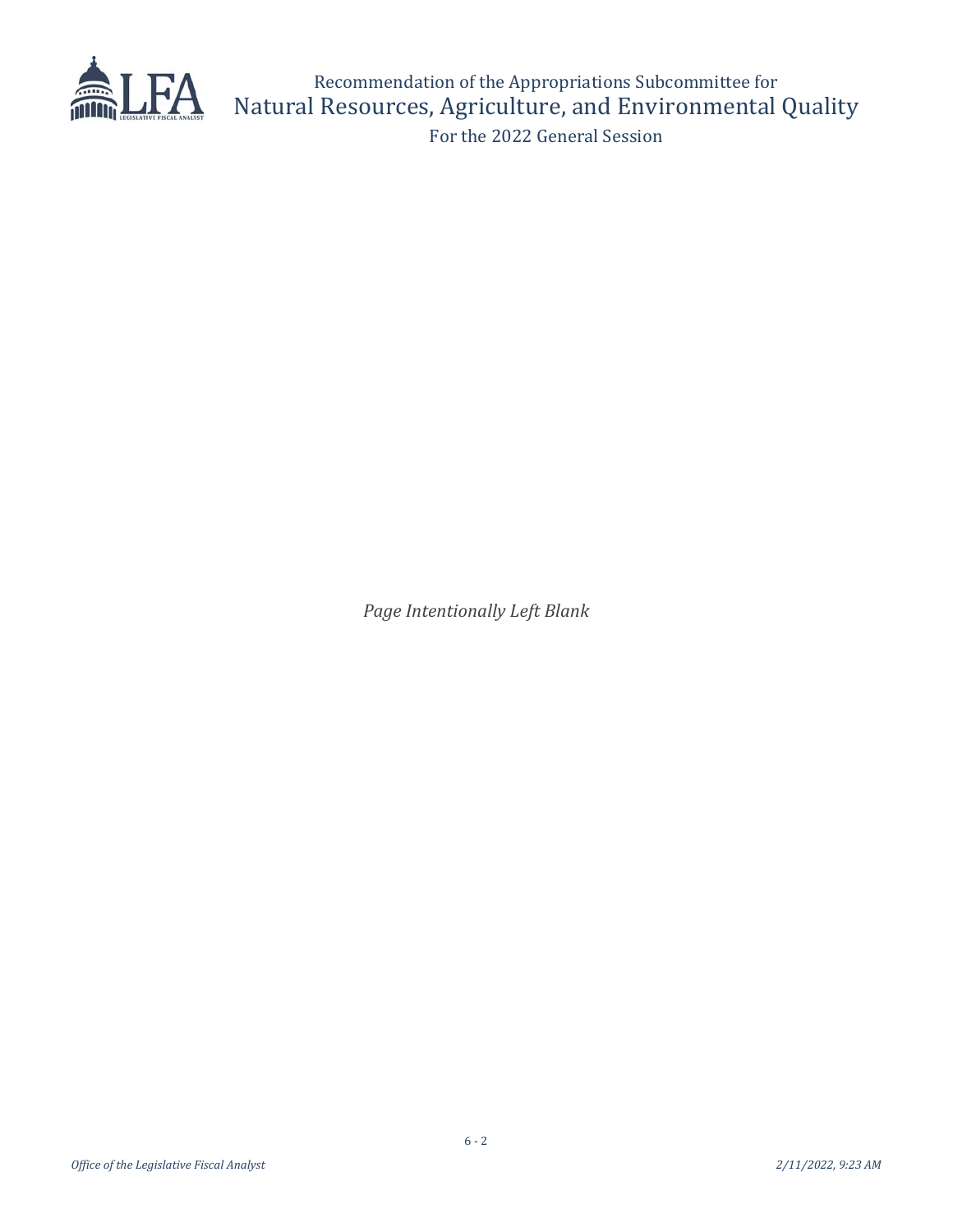

For the 2022 General Session

### Ongoing Funding Request Priority List

|                                                                                                   |                | <b>Funding Request Impact</b> |                    |
|---------------------------------------------------------------------------------------------------|----------------|-------------------------------|--------------------|
| <b>Funding Request</b>                                                                            | Gen./Ed. Funds | <b>Other Funds</b>            | <b>Total Funds</b> |
| 1. (AGR) Grazing Improvement Program - Administrative Expenses                                    | 250,000        |                               | 250,000            |
| 2. (DNR) Great Salt Lake Sovereign Land Law Enforcement                                           | 141,300        |                               | 141,300            |
| 3. (AGR) State Slaughter Plant Inspectors                                                         | 360,000        |                               | 360,000            |
| 4. (DNR) Quagga Mussel Tracking System                                                            | 500,000        |                               | 500,000            |
| 5. (DNR) Groundwater and Wetland Management Resources                                             | 140,300        |                               | 140,300            |
| 6. (AGR) Finance Staff (UDAF)                                                                     | 256,900        |                               | 256,900            |
| 7. (DNR) Wildfire Fighting Aerial Assets                                                          | 1,112,000      |                               | 1,112,000          |
| 8. (DNR) Water Conservation Modifications                                                         | 5,100,000      |                               | 5,100,000          |
| 9. (AGR) Utah Conservation Commission Funds                                                       | 38,000         |                               | 38,000             |
| 10. (DEQ) Air Quality Ozone Monitoring Infrastructure (Wasatch<br>Front)                          | 1,005,000      |                               | 1,005,000          |
| 11. (DNR) Geologic Hazard Research and Mitigation                                                 | 260,000        |                               | 260,000            |
| 12. (DEQ) Air Quality Monitoring Network Expansion (Summit and<br><b>Wasatch Counties)</b>        | 25,000         |                               | 25,000             |
| 13. (DNR) Jordan River Cooperative Weed Management Fund                                           | 250,000        |                               | 250,000            |
| 14. (DEQ) Drinking Water Amendments                                                               | 1,563,300      | 1,563,300                     | 3,126,600          |
| 15. (DEQ) DEQ Federal Funds Compensation Exception                                                | 16,500         | 10,600                        | 27,100             |
| 16. (Rev-NRAEQ) Stewardship for Wasatch Climbing Resources and<br>Education for Users (Duplicate) | 150,000        |                               | 150,000            |
| 17. (DEQ) Pine Valley Water Supply Project Preliminary Design                                     | 400,000        |                               | 400,000            |
| Total:                                                                                            | \$11,568,300   | \$1,573,900                   | \$13,142,200       |

### One-time Funding Request Priority List

|                                                                  | <b>Funding Request Impact</b> |                    |                    |
|------------------------------------------------------------------|-------------------------------|--------------------|--------------------|
| <b>Funding Request</b>                                           | Gen./Ed. Funds                | <b>Other Funds</b> | <b>Total Funds</b> |
| 1. (DNR) Quagga Mussel Treatment Tanks                           | 4,800,000                     |                    | 4,800,000          |
| 2. (DNR) Shared Stewardship Wildfire Prevention Match            | 1,500,000                     |                    | 1,500,000          |
| 3. (DNR) Electric Vehicle Infrastructure in Rural Utah (FY 2022) | 3,000,000                     |                    | 3,000,000          |
| 4. (DEQ) IIJA Drinking Water - State Match (FY 2022)             | 5,270,000                     |                    | 5,270,000          |
| 5. (DNR) Shared Stewardship - Additional Match                   | 2,000,000                     |                    | 2,000,000          |
| 6. (DEQ) IIJA Water Quality - State Match (FY 2022)              | 3,280,000                     |                    | 3,280,000          |
| 7. (AGR) Grazing Improvement Program - Project Funding           | 2,000,000                     |                    | 2,000,000          |
| 8. (DNR) San Rafael Energy Research Center Improvements          | 5,000,000                     |                    | 5,000,000          |
| 9. (DNR) Hatch Town Dam Study Update                             | 500.000                       |                    | 500,000            |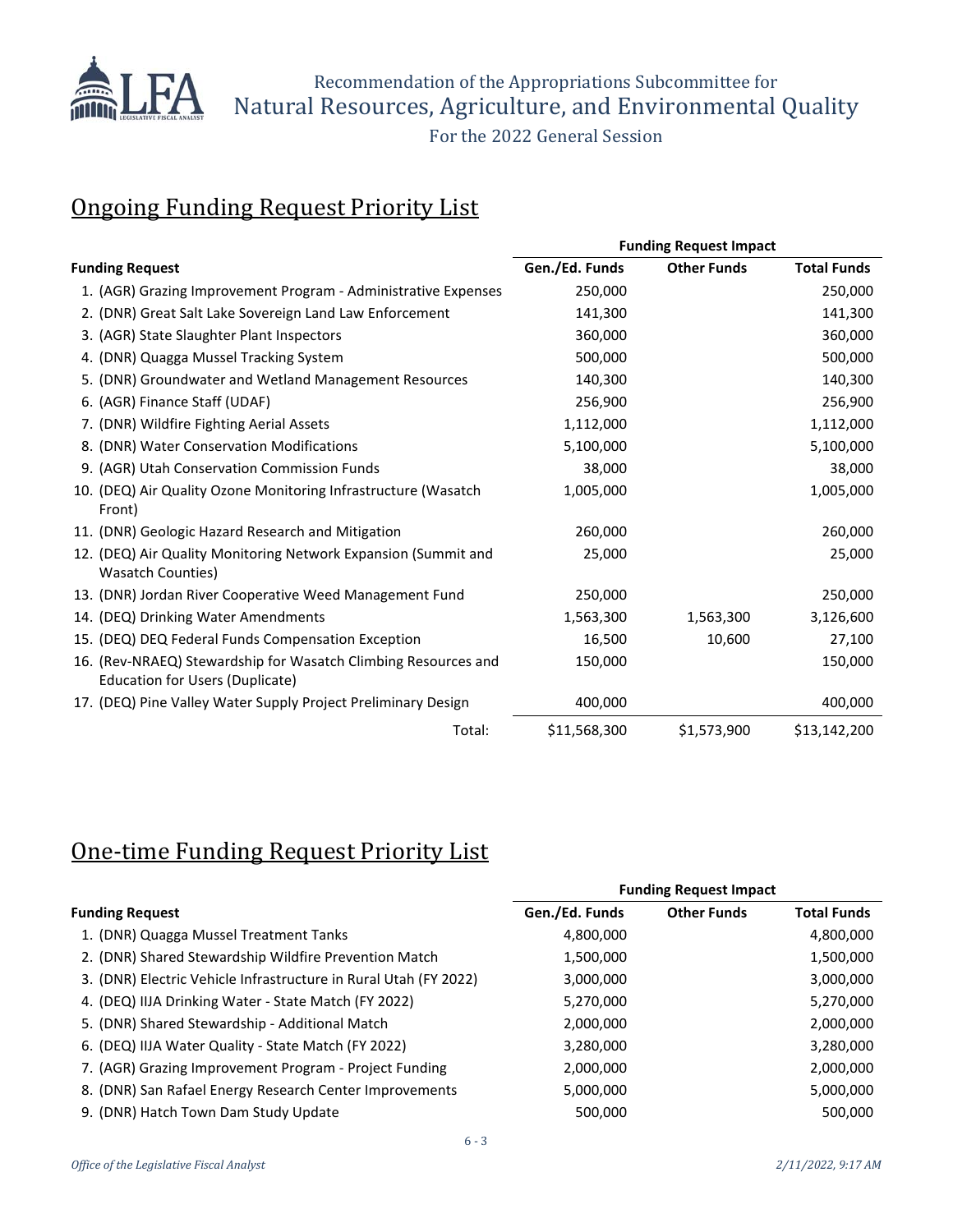

For the 2022 General Session

### One-time Funding Request Priority List

|                                                                                    |                | <b>Funding Request Impact</b> |                    |
|------------------------------------------------------------------------------------|----------------|-------------------------------|--------------------|
| <b>Funding Request</b>                                                             | Gen./Ed. Funds | <b>Other Funds</b>            | <b>Total Funds</b> |
| 10. (DNR) Central Utah Interagency Fire Cache                                      | 3,700,000      |                               | 3,700,000          |
| 11. (AGR) Soil Health Equipment Grants                                             | 1,000,000      |                               | 1,000,000          |
| 12. (AGR) Grant to Establish a Food Hub (FY 2022)                                  | 1,000,000      |                               | 1,000,000          |
| 13. (DNR) Wildfire Fighting Aerial Assets (FY 2022)                                | 25,550,000     |                               | 25,550,000         |
| 14. (DNR) Catastrophic Wildfire Reduction Strategy                                 | 1,000,000      |                               | 1,000,000          |
| 15. (AGR) Invasive Species Mitigation Funding                                      | 2,000,000      |                               | 2,000,000          |
| 16. (DNR) High Desert Trail                                                        | 1,000,000      |                               | 1,000,000          |
| 17. (DNR) Utah Earthquake Early Warning Study                                      | 150,000        |                               | 150,000            |
| 18. (AGR) On-Farm Soil Health Trials                                               | 411,283        |                               | 411,283            |
| 19. (DNR) Great Salt Lake Sovereign Land Law Enforcement (FY 2022)                 | 115,600        |                               | 115,600            |
| 20. (DNR) Hardware Ranch Power                                                     | 1,721,500      |                               | 1,721,500          |
| 21. (AGR) Farmers Market Promotion Program (FY 2022)                               | 50,000         |                               | 50,000             |
| 22. (DNR) Plasma Based Energy Processing Unit (FY 2022)                            | 2,467,300      |                               | 2,467,300          |
| 23. (DNR) Boat Utah: Utah's Public Use Boating and Fishing<br>Application          | 658,900        |                               | 658,900            |
| 24. (DNR) Green River Pipeline Study                                               | 500,000        |                               | 500,000            |
| 25. (DNR) DNR Digital Park entry hardware (FY 2022)                                | 350,000        |                               | 350,000            |
| 26. (DNR) Indian Creek Stabilization Initiative (FY 2022)                          | 730,000        |                               | 730,000            |
| 27. (DNR) Great Salt Lake & Utah Lake Waterbird Studies                            | 875,000        |                               | 875,000            |
| 28. (AGR) Agriculture Resource Development Loan Program<br>Replenishment           | 5,000,000      |                               | 5,000,000          |
| 29. (DNR) Watershed Fire Rehabilitation (FY 2022)                                  | 2,500,000      |                               | 2,500,000          |
| 30. (DNR) Geologic Hazard Research and Mitigation                                  | 150,000        |                               | 150,000            |
| 31. (AGR) Food Security Pilot Program                                              | 3,000,000      |                               | 3,000,000          |
| 32. (AGR) Days of 47 Arena Improvements                                            | 3,000,000      |                               | 3,000,000          |
| 33. (DEQ) Uintah City Culinary Water Tank Replacement Project<br>(Duplicate Item)  | 2,000,000      |                               | 2,000,000          |
| 34. (DNR) Watershed Restoration Projects                                           | 4,000,000      |                               | 4,000,000          |
| 35. (DNR) Lone Peak Wildland Fire Facility                                         | 16,602,615     |                               | 16,602,615         |
| 36. (DEQ) Human Health Risk Assessment Inland Port                                 | 3,000,000      |                               | 3,000,000          |
| 37. (DEQ) Hazardous Air Pollutants Monitors (FY 2022)                              | 200,000        |                               | 200,000            |
| 38. (DEQ) Water Quality Compliance Database                                        | 750,000        |                               | 750,000            |
| 39. (DNR) Jordan River Cooperative Weed Management Fund (FY<br>2022)               | 50,000         |                               | 50,000             |
| 40. (DNR) Jordan River Big Bend Pond & Park                                        | 1,500,000      |                               | 1,500,000          |
| 41. (DEQ) Air Quality Ozone Monitoring Infrastructure (Wasatch<br>Front) (FY 2022) | 2,318,700      |                               | 2,318,700          |
| 42. (DNR) Water Storage Enhancement                                                | 500,000        |                               | 500,000            |
| 43. (DNR) Water Conservation Modifications                                         | 100,000        |                               | 100,000            |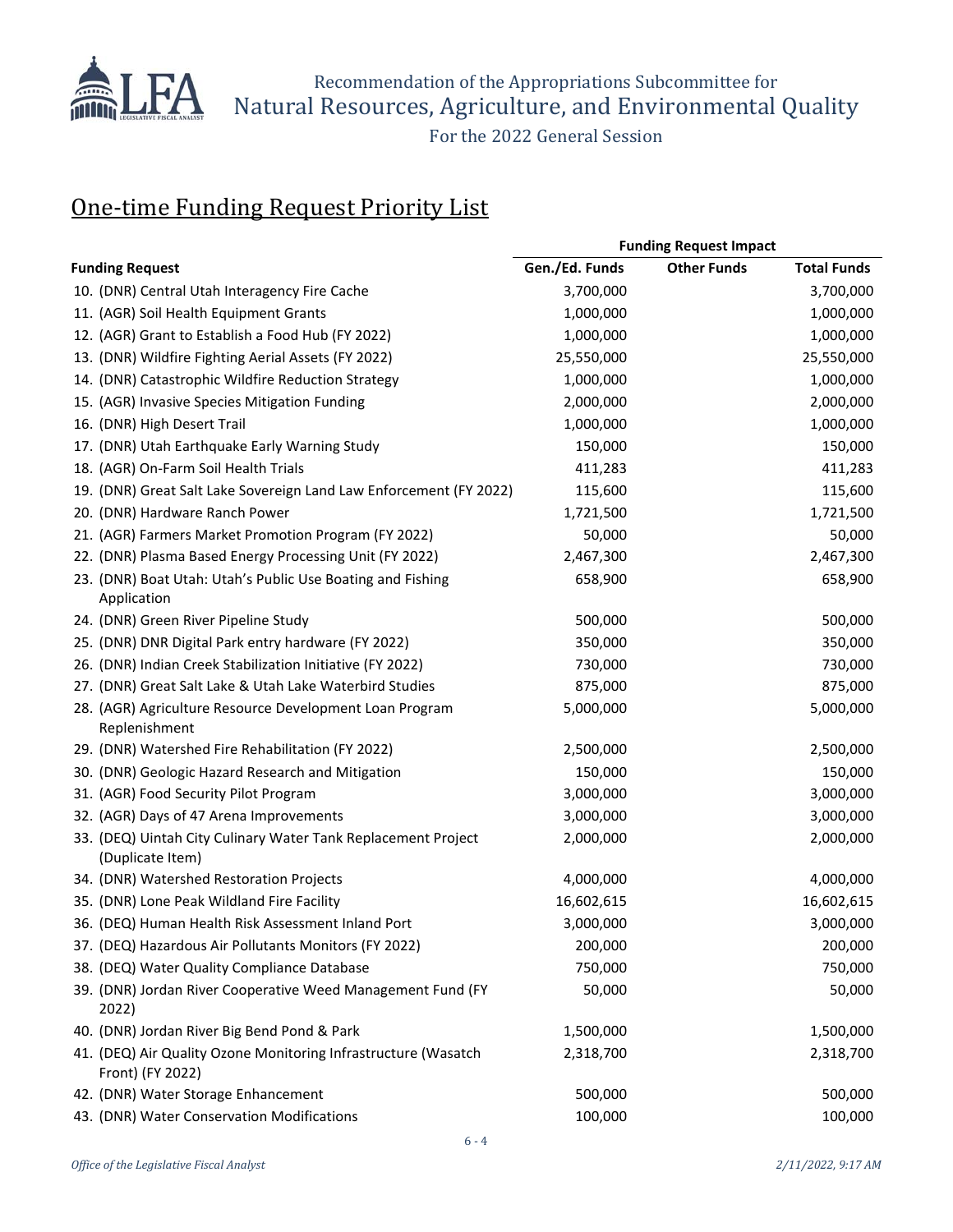

For the 2022 General Session

### One-time Funding Request Priority List

|                                                                                                          |                | <b>Funding Request Impact</b> |                    |
|----------------------------------------------------------------------------------------------------------|----------------|-------------------------------|--------------------|
| <b>Funding Request</b>                                                                                   | Gen./Ed. Funds | <b>Other Funds</b>            | <b>Total Funds</b> |
| 44. (DNR) Endangered Species Mitigation (Species Protection<br>Account) Funding                          | 5,000,000      |                               | 5,000,000          |
| 45. (DNR) Great Salt Lake Visitor Center                                                                 | 27,287,700     |                               | 27,287,700         |
| 46. (Rev-NRAEQ) Jordan River Parkway Millcreek Extension<br>(Duplicate)                                  | 739,500        |                               | 739,500            |
| 47. (Rev-NRAEQ) Stewardship for Wasatch Climbing Resources and<br><b>Education for Users (Duplicate)</b> | 150,000        |                               | 150,000            |
| 48. (AGR) Rural Water Technology Alliance                                                                | 2,000,000      |                               | 2,000,000          |
| 49. (Rev-NRAEQ) Critical Trail Needs Grant Funding (Duplicate)                                           | 5,000,000      |                               | 5,000,000          |
| 50. (DNR) Water Conservation Turf Buy Back Program                                                       | 1,500,000      |                               | 1,500,000          |
| 52. (DEQ) Pine Valley Water Supply Project Preliminary Design (FY<br>2022)                               | 4,800,000      |                               | 4,800,000          |
| 53. (DEQ) Southern Utah - Recycle/Reuse (FY 2022)                                                        | 5,000,000      |                               | 5,000,000          |
| 54. (DEQ) West Weber Site Sewer Infrastructure (FY 2022)                                                 |                | 20,000,000                    | 20,000,000         |
| 55. (DEQ) St. George ReUse Water Reservoir (FY 2022)                                                     |                | 10,000,000                    | 10,000,000         |
| 56. (DNR) Deer Creek Reservoir Inlet Structure                                                           |                | 19,000,000                    | 19,000,000         |
| 57. (DEQ) ARPA Rural Drinking Water Projects (FY 2022)                                                   |                | 75,000,000                    | 75,000,000         |
| 58. (AGR) Agricultural Water Optimization (FY 2022)                                                      |                | 50,000,000                    | 50,000,000         |
| 59. (DNR) Great Salt Lake Preservation (FY 2022)                                                         |                | 45,000,000                    | 45,000,000         |
| 60. (DNR) Conservation (Secondary Water Metering) (FY 2022)                                              |                | 200,000,000                   | 200,000,000        |
| 61. (DEQ) Utah Lake Preservation (FY 2022)                                                               |                | 30,000,000                    | 30,000,000         |
| 62. (DEQ) North Logan Drinking Water Storage (FY 2022)                                                   |                | 10,720,000                    | 10,720,000         |
| 63. (DEQ) Uintah City Culinary Water Tank Replacement Project (FY<br>2022)                               |                | 2,000,000                     | 2,000,000          |
| 64. (Rev-NRAEQ) North Lake Powell Accord Planning Request                                                | 50,000         |                               | 50,000             |
| 64. (Rev-NRAEQ) North Lake Powell Accord Planning Request (FY<br>2022)                                   | 50,000         |                               | 50,000             |
| 65. (Rev-NRAEQ) Artifact Displays at Edge of the Cedars (FY 2022)                                        | 50,000         |                               | 50,000             |
| 66. (Rev-NRAEQ) Promotion and Education of Great Salt Lake                                               | 3,000,000      |                               | 3,000,000          |
| 67. (Rev-NRAEQ) Ogden Culinary Well and Water Line (FY 2022)                                             |                | 50,000,000                    | 50,000,000         |
| Total:                                                                                                   | \$169,928,098  | \$511,720,000                 | \$681,648,098      |

*Please visit https://cobi.utah.gov/2022/7/issues for updated funding item descriptions.*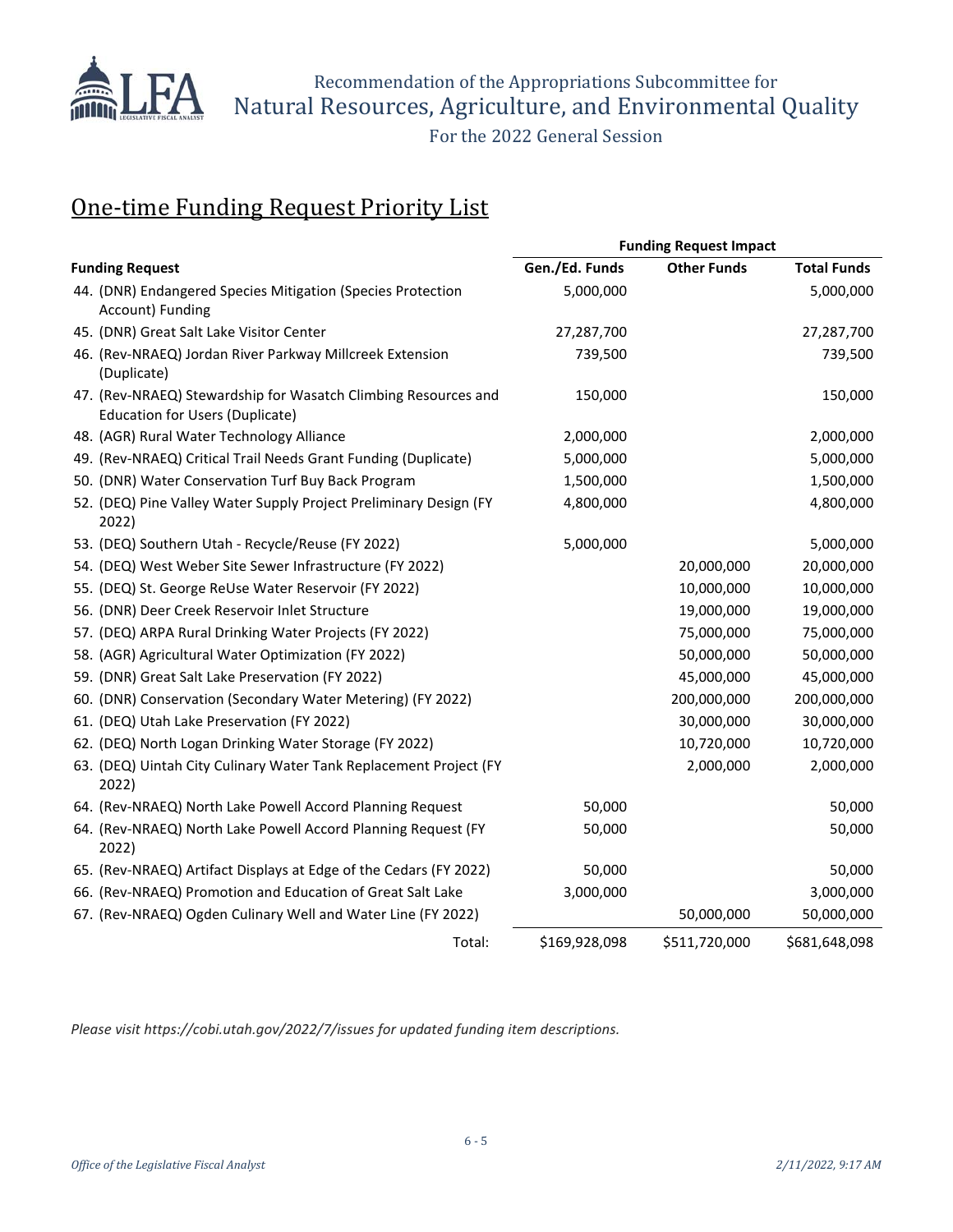

For the 2022 General Session

### One-time Reallocations

|                                                                                             | <b>Subcommittee Reallocations Impact</b> |                    |                    |
|---------------------------------------------------------------------------------------------|------------------------------------------|--------------------|--------------------|
| <b>Subcommittee Reallocations</b>                                                           | Gen./Ed. Funds                           | <b>Other Funds</b> | <b>Total Funds</b> |
| Air Quality Monitoring Network Expansion (Summit and Wasatch<br>Counties) Realoc. (FY 2022) | 462,500                                  |                    | 462,500            |
| Air Quality Ozone Monitoring Infrastructure (Wasatch Front)<br>(Reallocation) (FY 2022)     | 917.500                                  |                    | 917,500            |
| Department of Environmental Quality Air Quality Outreach (FY 2022)                          | 500,000                                  |                    | 500,000            |
| E-Bus Air Quality Mapping Project (FY 2022)                                                 | 120,000                                  |                    | 120,000            |
| Qualified Production Enterprise Fund Repayment (FY 2022)                                    | (400,000)                                |                    | (400,000)          |
| Utah Navajo Water Settlement Plan Update (FY 2022)                                          | 400.000                                  |                    | 400,000            |
| Wood Burning Stove Conversion Program (FY 2022)                                             | (2,000,000)                              | (2,000,000)        | (4,000,000)        |
| Total:                                                                                      | \$0                                      | (52.000.000)       | ( \$2,000,000)     |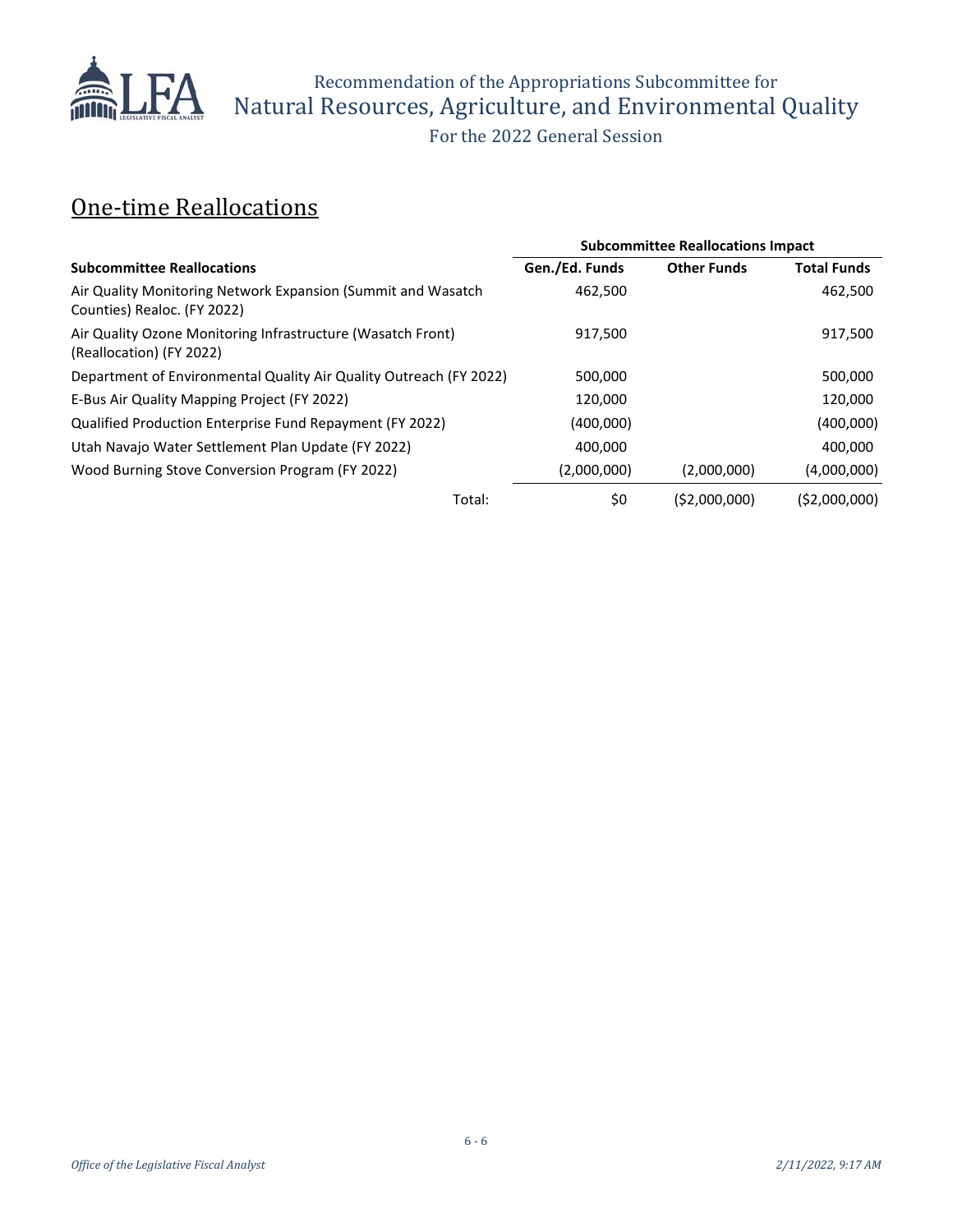

For the 2022 General Session

### Ongoing Appropriation Adjustments

|                                                                               |                | <b>Subcommittee Adjustment Impact</b> |                    |
|-------------------------------------------------------------------------------|----------------|---------------------------------------|--------------------|
| <b>Subcommittee Adjustment</b>                                                | Gen./Ed. Funds | <b>Other Funds</b>                    | <b>Total Funds</b> |
| Adjustment to the Mineral Lease Funds                                         |                | 680,200                               | 680,200            |
| Agricultural and Wildlife Damage Prevention Account                           |                | (92, 200)                             | (92, 200)          |
| <b>Aquaculture Dedicated Credits</b>                                          |                | 5,000                                 | 5,000              |
| Aquatic Invasive Species Program Funding                                      |                | 405,000                               | 405,000            |
| <b>Basin States Salinity Program</b>                                          |                | (1,352,600)                           | (1,352,600)        |
| Bear Lake State Park Marina Expansion                                         |                | 500,000                               | 500,000            |
| Bedding and Upholstered Dedicated Credits                                     |                | 255,200                               | 255,200            |
| Cost Recovery Fees Reduction                                                  |                | (325,000)                             | (325,000)          |
| DERR ITRC State Engagement Coordinator                                        |                | (15,300)                              | (15,300)           |
| <b>DERR LUST Cleanup Fund Allocation</b>                                      |                | (179,500)                             | (179,500)          |
| DWR Contributed Research - Expendable Receipts                                |                | 700,000                               | 700,000            |
| <b>FFSL Dedicated Credits</b>                                                 |                | 2,000,000                             | 2,000,000          |
| Finance Staff - LFA Recommendation (UDAF)                                     |                | 257,000                               | 257,000            |
| Food and Dairy Program Inspectors                                             |                | 323,100                               | 323,100            |
| Forestry, Fire and State Lands Consolidated Federal Grants                    |                | 1,500,000                             | 1,500,000          |
| Office of Energy Development Scholarships (Expendable Receipts)               |                | 50,000                                | 50,000             |
| Oil and Gas Program Attorney                                                  |                | 115,600                               | 115,600            |
| Oil and Gas Program Process Improvements                                      |                | 241,700                               | 241,700            |
| Recreation Adjustment to Federal Funds                                        |                | 2,500,000                             | 2,500,000          |
| Sage Grouse Mitigation Fees                                                   |                | 50,000                                | 50,000             |
| SITLA Renewables Appropriation Unit (In)                                      |                | 177,100                               | 177,100            |
| SITLA Renewables Appropriation Unit (Out)                                     |                | (177, 100)                            | (177, 100)         |
| Sovereign Lands Operating Budget                                              |                | 150,000                               | 150,000            |
| <b>State Fair Dedicated Credits</b>                                           |                | 2,546,000                             | 2,546,000          |
| <b>State Parks Expendable Receipts</b>                                        |                | 125,000                               | 125,000            |
| <b>State Parks Federal Funds</b>                                              |                | 64,400                                | 64,400             |
| <b>State Parks Management Staffing</b>                                        |                | 500,000                               | 500,000            |
| <b>State Parks Supplies and Equipment</b>                                     |                | 750,000                               | 750,000            |
| <b>State Parks Vehicles</b>                                                   |                | 25,000                                | 25,000             |
| Tax Credit Application Fee Revenue (OED)                                      |                | 50,000                                | 50,000             |
| Utah Geological Survey Research Services (Dedicated Credits and<br>Transfers) |                | 416,600                               | 416,600            |
| Water Quality Board Project Implementation                                    |                | (646, 800)                            | (646, 800)         |
| Water Quality Classification of Federal Funds                                 |                | (1,385,900)                           | (1,385,900)        |
| Water Resources Interstate Streams                                            |                | 205,000                               | 205,000            |
| Wildlife Licensing Administrative Costs                                       |                | 850,000                               | 850,000            |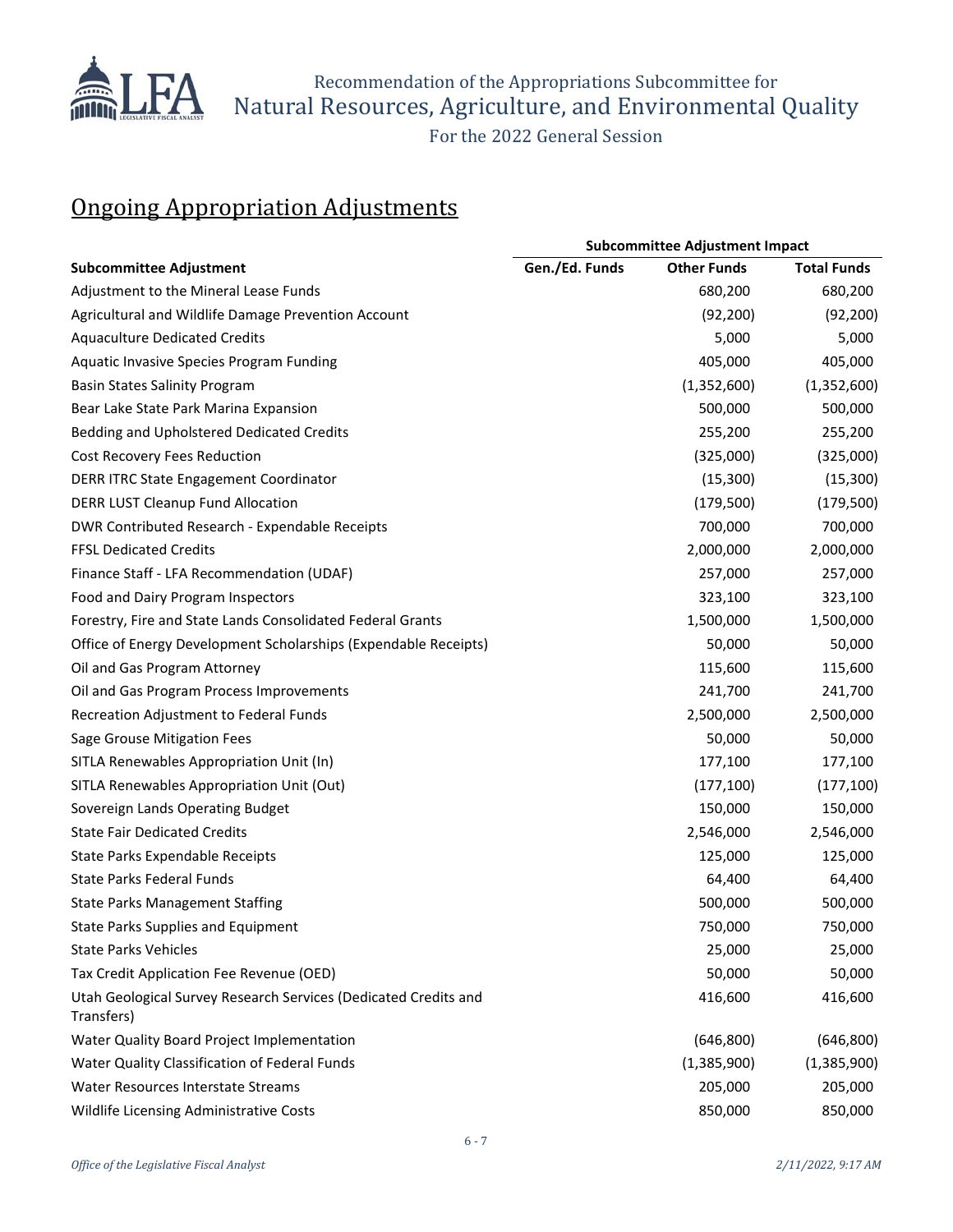

For the 2022 General Session

### Ongoing Appropriation Adjustments

|                                        |        | <b>Subcommittee Adjustment Impact</b> |                    |                    |
|----------------------------------------|--------|---------------------------------------|--------------------|--------------------|
| <b>Subcommittee Adjustment</b>         |        | Gen./Ed. Funds                        | <b>Other Funds</b> | <b>Total Funds</b> |
| Wildlife Resources Expendable Receipts |        |                                       | 100.000            | 100,000            |
|                                        | Total: | S0                                    | \$11,367,500       | \$11,367,500       |

### One-time Appropriation Adjustments

|                                                                           | <b>Subcommittee Adjustment Impact</b> |                    |                    |
|---------------------------------------------------------------------------|---------------------------------------|--------------------|--------------------|
| <b>Subcommittee Adjustment</b>                                            | Gen./Ed. Funds                        | <b>Other Funds</b> | <b>Total Funds</b> |
| Adjustment to the Mineral Lease Funds (FY 2022)                           |                                       | 673,500            | 673,500            |
| Agriculture Voluntary Incentive Program (Ag VIP) (DEQ - Out) (FY<br>2022) | (2,000,000)                           |                    | (2,000,000)        |
| Agriculture Voluntary Incentive Program (Ag VIP) (UDAF - In) (FY<br>2022) | 2,000,000                             |                    | 2,000,000          |
| Air Quality Federal Funds Request                                         |                                       | 8,588,100          | 8,588,100          |
| Aquaculture Dedicated Credits (FY 2022)                                   |                                       | 5,000              | 5,000              |
| Aquatic Invasive Species Program Funding (FY 2022)                        |                                       | 405,000            | 405,000            |
| Basin States Salinity Program (FY 2022)                                   |                                       | 1,352,600          | 1,352,600          |
| Bedding and Upholstered Dedicated Credits (FY 2022)                       |                                       | 255,200            | 255,200            |
| Build Back Better Grant (Office of Energy Development)                    |                                       | 10,000,000         | 10,000,000         |
| Build Back Better Grant (Office of Energy Development) (FY 2022)          |                                       | 5,500,000          | 5,500,000          |
| Cost Recovery Fees Reduction (FY 2022)                                    |                                       | (325,000)          | (325,000)          |
| Deer Creek State Park Improvements Match                                  |                                       | 12,000,000         | 12,000,000         |
| DERR Jacobs Smelter OU2 RA Federal Grant                                  |                                       | 10,770,000         | 10,770,000         |
| DERR LUST Cleanup Fund Allocation (FY 2022)                               |                                       | (181, 200)         | (181, 200)         |
| Division of Wildlife Travel (FY 2022)                                     |                                       | (56, 400)          | (56, 400)          |
| DWR Contributed Research - Expendable Receipts (FY 2022)                  |                                       | 700,000            | 700,000            |
| <b>EPA Exchange Network Grant</b>                                         |                                       | 71,000             | 71,000             |
| EPA Exchange Network Grant (FY 2022)                                      |                                       | 106,000            | 106,000            |
| FFSL Dedicated Credits (FY 2022)                                          |                                       | 2,000,000          | 2,000,000          |
| Fish Hatchery Maintenance                                                 |                                       | 3,000,000          | 3,000,000          |
| Forestry, Fire and State Lands Consolidated Federal Grants (FY 2022)      |                                       | 1,500,000          | 1,500,000          |
| Great Salt Lake Resource Management and Public Engagement Plan            |                                       | 600,000            | 600,000            |
| Habitat Improvements                                                      |                                       | 700,000            | 700,000            |
| IIJA Drinking Water & Water Quality - Federal Funds Request               |                                       | 75,260,000         | 75,260,000         |
| IIJA Drinking Water & Water Quality - Federal Funds Request (FY<br>2022)  |                                       | 68,800,000         | 68,800,000         |
| Land Management Business System Upgrade                                   |                                       | 1,500,000          | 1,500,000          |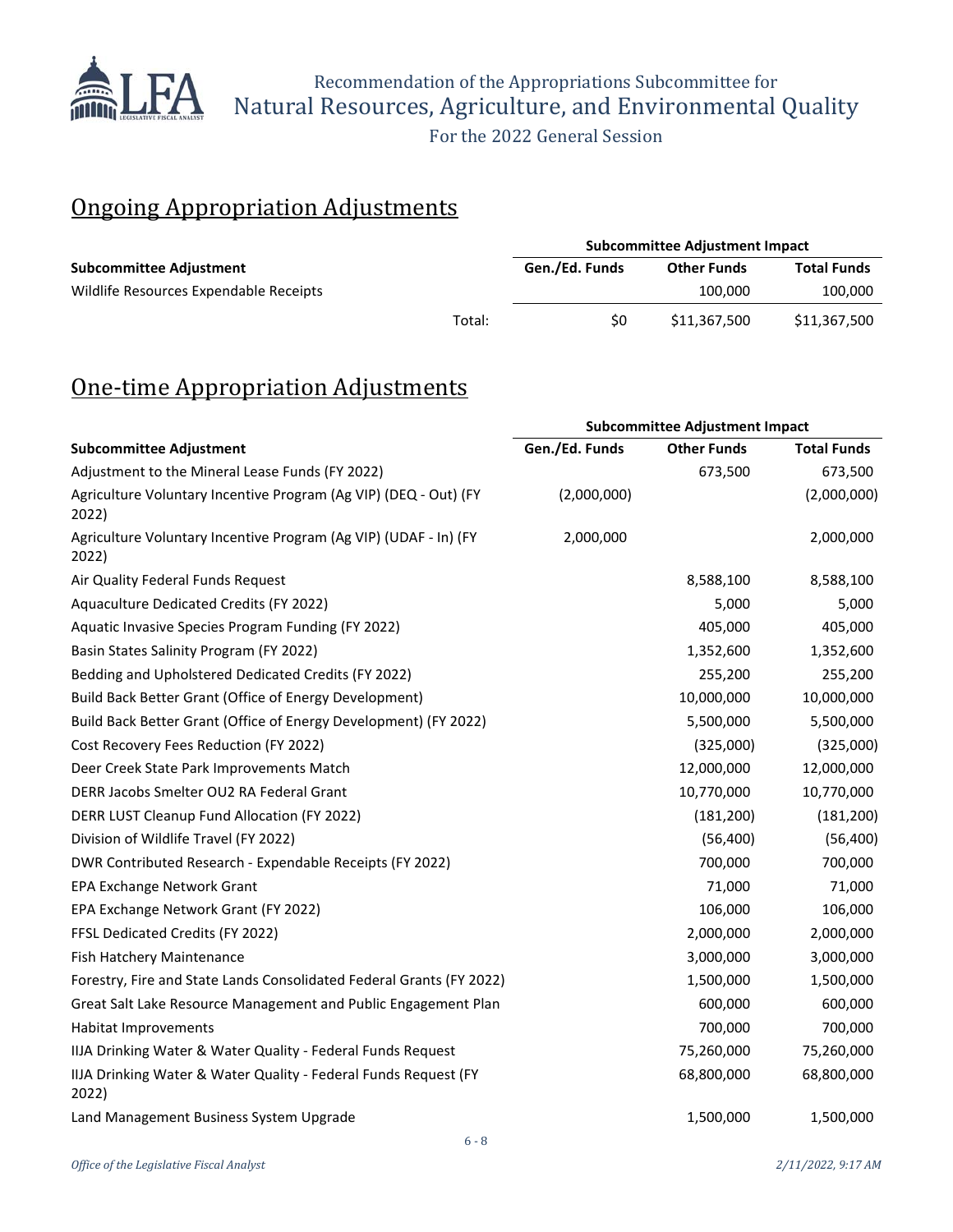

For the 2022 General Session

### One-time Appropriation Adjustments

|                                                                                         | <b>Subcommittee Adjustment Impact</b> |                    |                    |
|-----------------------------------------------------------------------------------------|---------------------------------------|--------------------|--------------------|
| <b>Subcommittee Adjustment</b>                                                          | Gen./Ed. Funds                        | <b>Other Funds</b> | <b>Total Funds</b> |
| Land Management Business System Upgrade (FY 2022)                                       |                                       | 500,000            | 500,000            |
| Office of Energy Development Scholarships (Expendable Receipts)<br>(FY 2022)            |                                       | 50,000             | 50,000             |
| Oil and Gas Program Process Improvements                                                |                                       | 343,300            | 343,300            |
| Recreation Adjustment to Federal Funds (FY 2022)                                        |                                       | 2,500,000          | 2,500,000          |
| Sage Grouse Mitigation Fees (FY 2022)                                                   |                                       | 50,000             | 50,000             |
| State Fair Dedicated Credits (FY 2022)                                                  |                                       | 2,546,000          | 2,546,000          |
| State Parks Capital Federal Funds Adjustment                                            |                                       | 4,000,000          | 4,000,000          |
| State Parks Capital Federal Funds Adjustment (FY 2022)                                  |                                       | 4,000,000          | 4,000,000          |
| State Parks Expendable Receipts (FY 2022)                                               |                                       | 125,000            | 125,000            |
| State Parks Federal Funds (FY 2022)                                                     |                                       | 64,400             | 64,400             |
| <b>State Parks Vehicles</b>                                                             |                                       | 200,000            | 200,000            |
| <b>Targeted State Parks Staff Housing</b>                                               |                                       | 250,000            | 250,000            |
| Tax Credit Application Fee Revenue (OED) (FY 2022)                                      |                                       | 50,000             | 50,000             |
| Utah Geological Survey Research Services (Dedicated Credits and<br>Transfers) (FY 2022) |                                       | 416,600            | 416,600            |
| Water Quality Board Project Implementation (FY 2022)                                    |                                       | (484, 800)         | (484, 800)         |
| Water Quality Classification of Federal Funds                                           |                                       | 1,385,900          | 1,385,900          |
| Water Quality Utah Lake and San Juan Watershed Project<br>Implementation                |                                       | 380,100            | 380,100            |
| Water Quality Utah Lake and San Juan Watershed Project<br>Implementation (FY 2022)      |                                       | 1,299,100          | 1,299,100          |
| Westwater Community Water and Power Projects (FY 2022)                                  | 500,000                               |                    | 500,000            |
| Total:                                                                                  | \$500,000                             | \$220,899,400      | \$221,399,400      |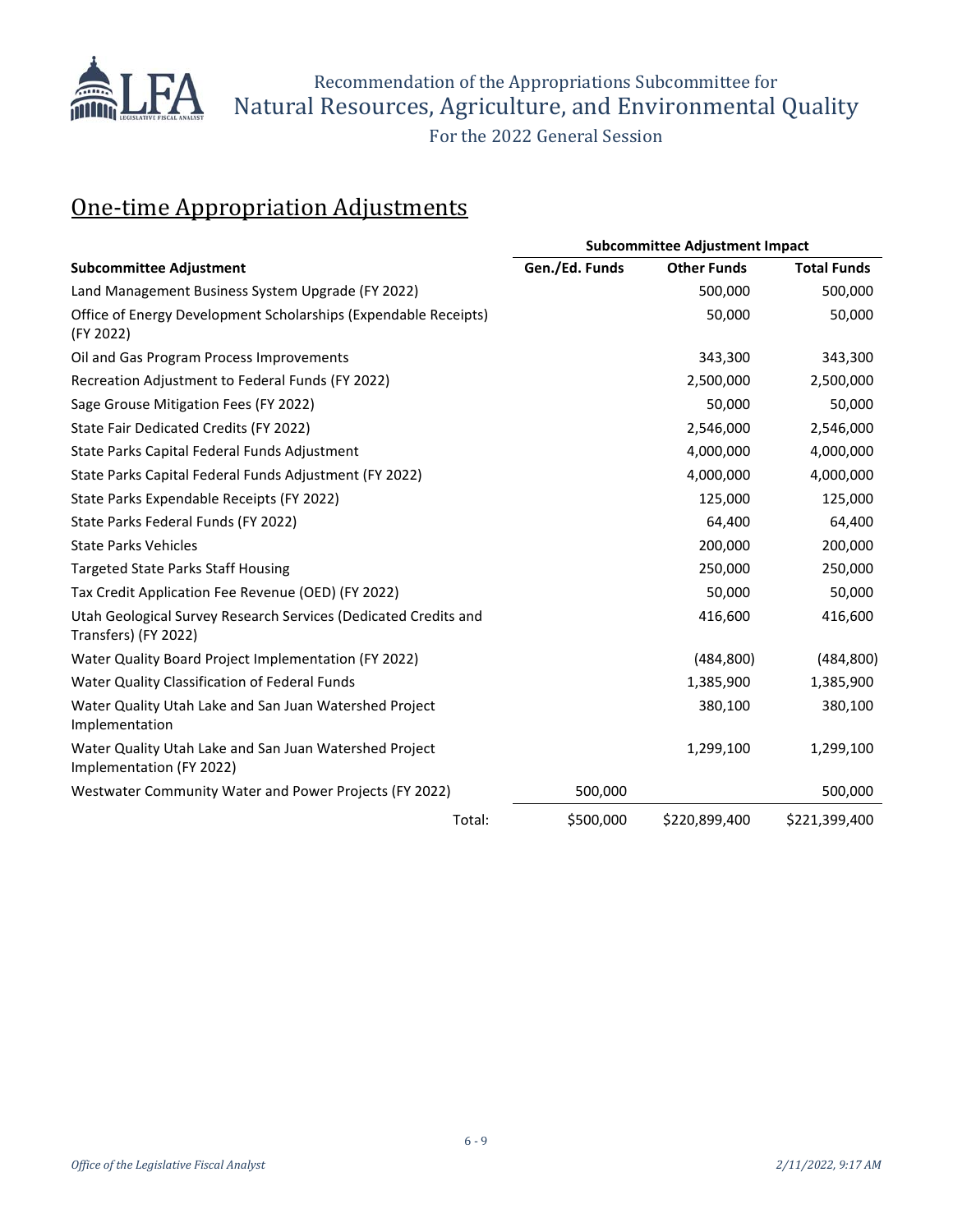

For the 2022 General Session

### Intent Language

#### **Agriculture ‐ Administration**

*In accordance with UCA 63J‐1‐903, the Legislature intends that the Department of Agriculture and Food report performance measures for the Administration line item, whose mission is "Promote the healthy growth of Utah agriculture, conserve our natural resources and protect our food supply." The department shall report to the Office of the Legislative Fiscal Analyst and to the Governor's Office of Planning and Budget before October 1, 2022, the final status of performance measures established in FY 2022 appropriations bills. For FY 2023, the department shall report the following performance measures: (1) Percent of programs within the Department involved in a continuous improvement project in the last year (Target = 100%), (2) Increase accuracy of reporting fee information in the annual fee reporting exercise (Target = 90% of all fees with accurate revenues and costs), and (3) Perform proper and competent financial support according to State guidelines and policies by reducing the number of adverse audit findings in quarterly division of finance reviews (Target = 0 moderate or significant audit findings).* 1.

#### **Agriculture ‐ Agriculture Loan Programs**

*In accordance with UCA 63J‐1‐903, the Legislature intends that the Department of Agriculture and Food report performance measures for the Agricultural Loan Programs line item, whose mission is "Serve and deliver financial services to our agricultural clients and partners through delivery of effective customer service and efficiency with good ethics and fiscal responsibility." The department shall report to the Office of the Legislative Fiscal Analyst and to the Governor's Office of Planning and Budget before October 1, 2022, the final status of performance measures established in FY 2022 appropriations bills. For FY 2023, the department shall report the following performance measures: 1) Keep UDAF Agriculture Loan default rate lower than average bank default rates of 3% per fiscal year (Target = 2% or less); 2) Receive unanimous commission approval for every approved loan (Target = 100%); and 3) Receive commission approval within 3 weeks of application completion (Target = 100%).* 2.

#### **Agriculture ‐ Animal Industry**

*In accordance with UCA 63J‐1‐903, the Legislature intends that the Department of Agriculture and Food report performance measures for the Animal Health line item, whose mission is "Deny a market to potential thieves & to detect the true owners of livestock. It is the mission of the Livestock Inspection Bureau to provide quality, timely, and courteous service to the livestock men and women of the state, in an effort to protect the cattle and horse industry." The department shall report to the Office of the Legislative Fiscal Analyst and to the Governor's Office of Planning and Budget before October 1, 2022, the final status of performance measures established in FY 2022 appropriations bills. For FY 2023, the department shall report the following performance measures: 1) Increase education to industry and public on correct practices to verify and record changes of ownership when selling or buying livestock in the State of Utah (Target = 40 hours of training); 2) Meat Inspection ‐ Ensure 70% of all sanitation tasks are performed (Target = 70%); 3) Increase number of animal traces completed in under one hour (Target = Increase by 5%); 4) Decrease the amount of hours taken to rid nuisance predator animals (Target = 1% decrease); 5) Increase total attendance at animal health outreach events (Target = 10% increase).* 3.

#### **Agriculture ‐ Invasive Species Mitigation**

*In accordance with UCA 63J‐1‐903, the Legislature intends that the Department of Agriculture and Food report performance measures for the Invasive Species Mitigation line item, whose mission is "Help government and private entities control noxious weeds in the state through providing project funding and help those entities meet the requirements of the Noxious Weed Act." The department shall report to the Office of the Legislative Fiscal Analyst and to the Governor's Office of Planning and Budget before October 1, 2022, the final status of performance measures established in FY 2022 appropriations bills. For FY 2023, the department shall report the following performance measures: 1) SUCCESS QT (Target = 25%); (2) EDRR Points treated (Target = 40% increase); and (3) Monitoring results for 1 and 5 years after treatment (Target = 100%).* 4.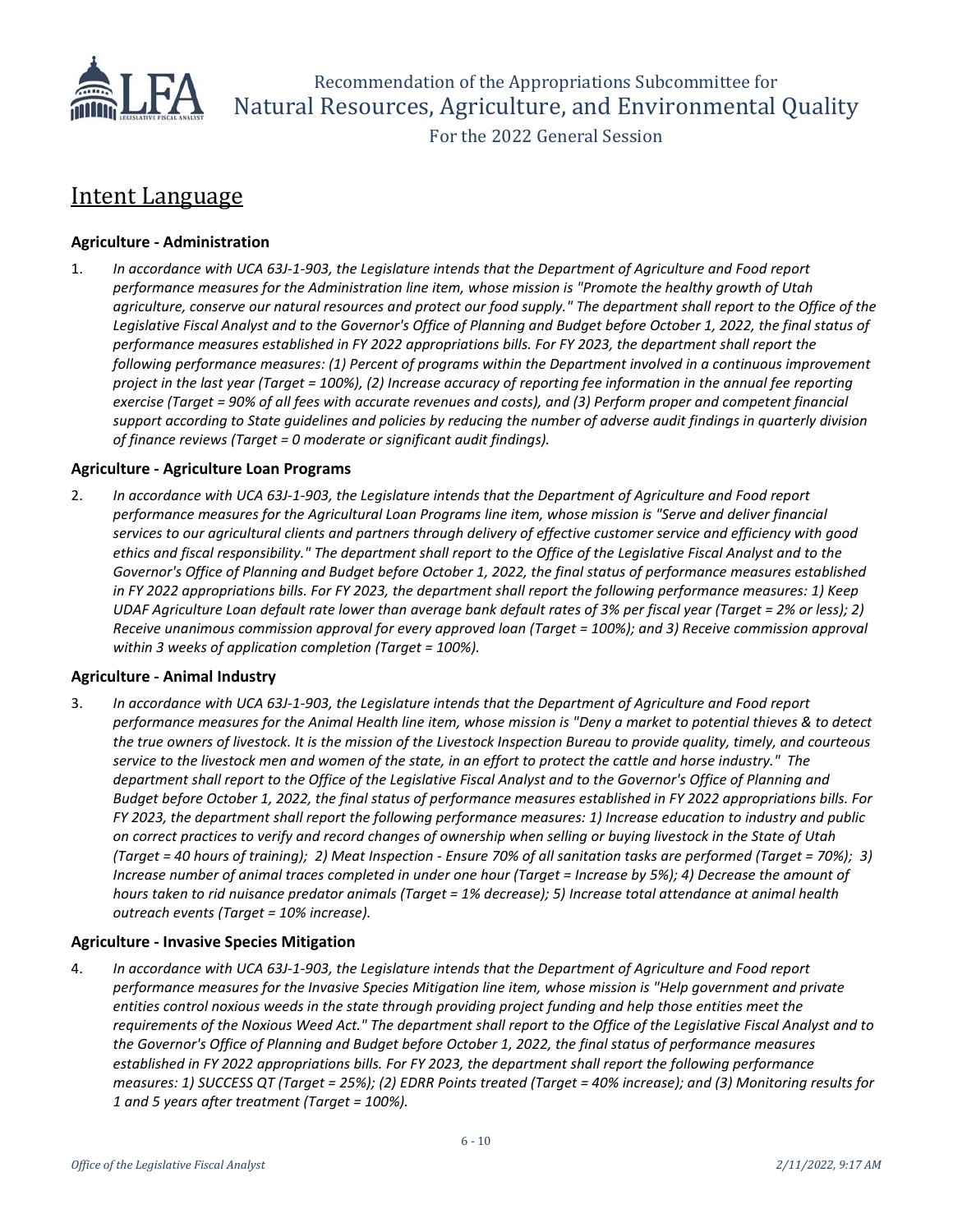

For the 2022 General Session

### Intent Language

### **Agriculture ‐ Marketing and Development**

*In accordance with UCA 63J‐1‐903, the Legislature intends that the Department of Agriculture and Food report performance measures for the Marketing and Development line item, whose mission is "Promoting the healthy growth of Utah agriculture." The department shall report to the Office of the Legislative Fiscal Analyst and to the Governor's Office of Planning and Budget before October 1, 2022, the final status of performance measures established in FY 2022 appropriations bills. For FY 2023, the department shall report the following performance measures: 1) UDAF website bounce rate (Target = 70% rate); 2) UDAF social media follower increase (Target = 5%); 3) Utah's Own business profile page views (Target = 145,000 page views); 4) Utah's Own retention rate (Target = 60% renewal rate).* 5.

#### **Agriculture ‐ Plant Industry**

*In accordance with UCA 63J‐1‐903, the Legislature intends that the Department of Agriculture and Food report performance measures for the Plant Industry line item, whose mission is "Ensuring consumers of disease free and pest free plants, grains, seeds, as well as properly labeled agricultural commodities, and the safe application of pesticides and farm chemicals." The department shall report to the Office of the Legislative Fiscal Analyst and to the Governor's Office of Planning and Budget before October 1, 2022, the final status of performance measures established in FY 2022 appropriations bills. For FY 2023, the department shall report the following performance measures: 1) Pesticide Compound Enforcement Action Rate (Target = 20%); 2) Fertilizer Compliance Violation Rate (Target = 5%); and 3) Seed Compliance Violation Rate (Target = 10%).* 6.

#### **Agriculture ‐ Predatory Animal Control**

*In accordance with UCA 63J‐1‐903, the Legislature intends that the Department of Agriculture and Food report performance measures for the Predatory Animal Control line item, whose mission is "Protecting Utah's agriculture including protecting livestock, with the majority of the program's efforts directed at protecting adult sheep, lambs and calves from predation." The department shall report to the Office of the Legislative Fiscal Analyst and to the Governor's Office of Planning and Budget before October 1, 2022, the final status of performance measures established in FY 2022 appropriations bills. For FY 2023, the department shall report the following performance measures: 1) Decrease the amount of predation from bears, by increasing count of animals and decreasing staff hours (Target = 68 hours per bear); 2) Decrease the amount of predation from lions, by increasing count of animals and decreasing staff hours (Target = 92 hours per lion); 3) Decrease the amount of predation from coyotes, by increasing count of animals and decreasing staff hours (Target = 24 hours per 10 coyotes).* 7.

#### **Agriculture ‐ Rangeland Improvement**

*In accordance with UCA 63J‐1‐903, the Legislature intends that the Department of Agriculture and Food report performance measures for the Rangeland Improvement line item, whose mission is "Improve the productivity, health and sustainability of our rangelands and watersheds." The department shall report to the Office of the Legislative Fiscal Analyst and to the Governor's Office of Planning and Budget before October 1, 2022, the final status of performance measures established in FY 2022 appropriations bills. For FY 2023, the department shall report the following performance measures: 1) Number of Animal Unit Months Affected by GIP Projects per Year (Target = 160,000; 2) Number of Projects with Water Systems Installed Per Year (Target =50/year); and 3) Number of GIP Projects that Time, Timing, and Intensity Grazing Management to Improve Grazing Operations (Target = 15/year).* 8.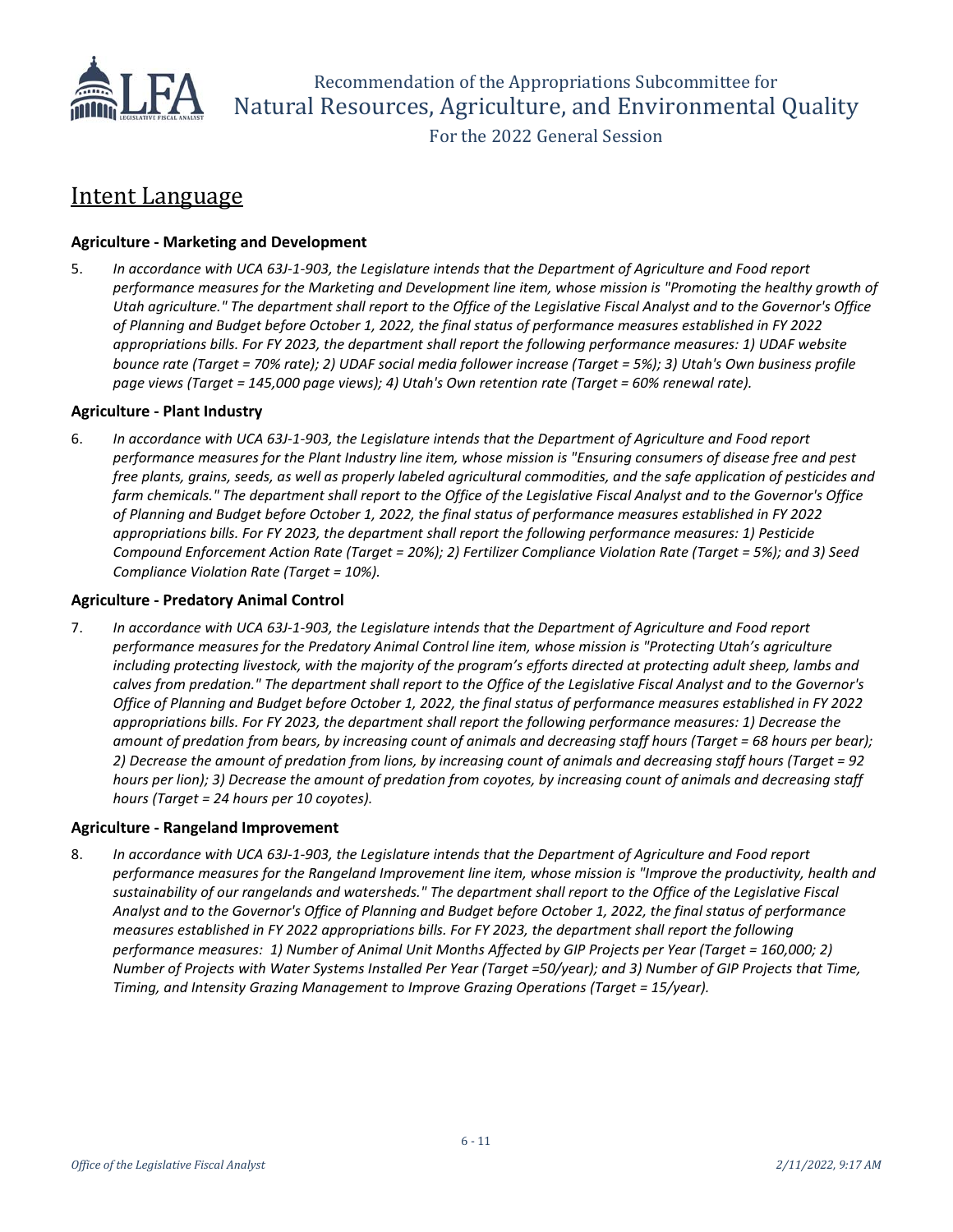

For the 2022 General Session

### Intent Language

### **Agriculture ‐ Regulatory Services**

*In accordance with UCA 63J‐1‐903, the Legislature intends that the Department of Agriculture and Food report performance measures for the Regulatory Services line item, whose mission is "Through continuous improvement,*  become a world class leader in regulatory excellence through our commitment to food safety, public health and fair and *equitable trade of agricultural and industrial commodities." The department shall report to the Office of the Legislative Fiscal Analyst and to the Governor's Office of Planning and Budget before October 1, 2022, the final status of performance measures established in FY 2022 appropriations bills. For FY 2023, the department shall report the following performance measures: 1) Reduce the number of "Critical" violations observed on dairy farms and thereby reduce the number of follow up inspections required (Target =25% of current); 2) Reduce the number of retail fuel station follow up inspections by our weights and measures program (Target = increase to 85% compliance); and 3) Reduce the percentage of identified instances of the five risk factors attributed to foodborne illness (Target = less than 50% incidents identified).* 9.

#### **Agriculture ‐ Resource Conservation**

*In accordance with UCA 63J‐1‐903, the Legislature intends that the Department of Agriculture and Food report performance measures for the Resource Conservation line item, whose mission is "Assist Utah's agricultural producers in caring for and enhancing our state's vast natural resources." The department shall report to the Office of the Legislative Fiscal Analyst and to the Governor's Office of Planning and Budget before October 1, 2022, the final status of performance measures established in FY 2022 appropriations bills. For FY 2023, the department shall report the following performance measures: 1) Number of Utah conservation commission projects completed (Target = 5); 2) Reduction in water usage after Water Optimization project completion (Target = 10%); and 3) Real time measurement of water for each of Water Optimization project (Target = 100%).* 10.

#### **Agriculture ‐ Utah State Fair Corporation**

*In accordance with UCA 63J‐1‐903, the Legislature intends that the Department of Agriculture and Food report performance measures for the Utah State Fair Corporation line item, whose mission is "Maximize revenue opportunities by establishing strategic partnerships to develop the Fairpark." The department shall report to the Office of the*  Legislative Fiscal Analyst and to the Governor's Office of Planning and Budget before October 1, 2022, the final status of *performance measures established in FY 2022 appropriations bills. For FY 2023, the department shall report the following performance measures: 1) Develop new projects on the fair grounds and adjacent properties, create new revenue stream for the Fair Corporation (Target = \$150,000 dollars in new incremental revenue); 2) Annual Fair attendance (Target = 5% increase in annual attendance); 3) Increase Fairpark net revenue (Target = 5% increase in net revenue over FY 2020).* 11.

#### **Agriculture ‐ Qualified Production Enterprise Fund**

*In accordance with UCA 63J‐1‐903, the Legislature intends that the Department of Agriculture and Food report performance measures for the Medical Cannabis line item, whose mission is "Ensure and facilitate an efficient, responsible, and legal medical marijuana industry to give patients a safe and affordable product." The department shall report to the Office of the Legislative Fiscal Analyst and to the Governor's Office of Planning and Budget before October 1, 2022, the final status of performance measures established in FY 2022 appropriations bills. For FY 2023, the department shall report the following performance measures: 1) Inspect Medical Cannabis Production Establishments to validate compliance with state statute and rules (Target = 100% of licensees inspected twice a year), 2) Use sampling procedures to ensure medical cannabis products are safe for consumption (Target = <5% of inspected products violate safety standards), and 3) Support the Medical Cannabis industry in distributing products to pharmacies by responding to Licensed Cannabis Facility and Agent requests within 5 business days (Target = 90% of responses within 5 business days).* 12.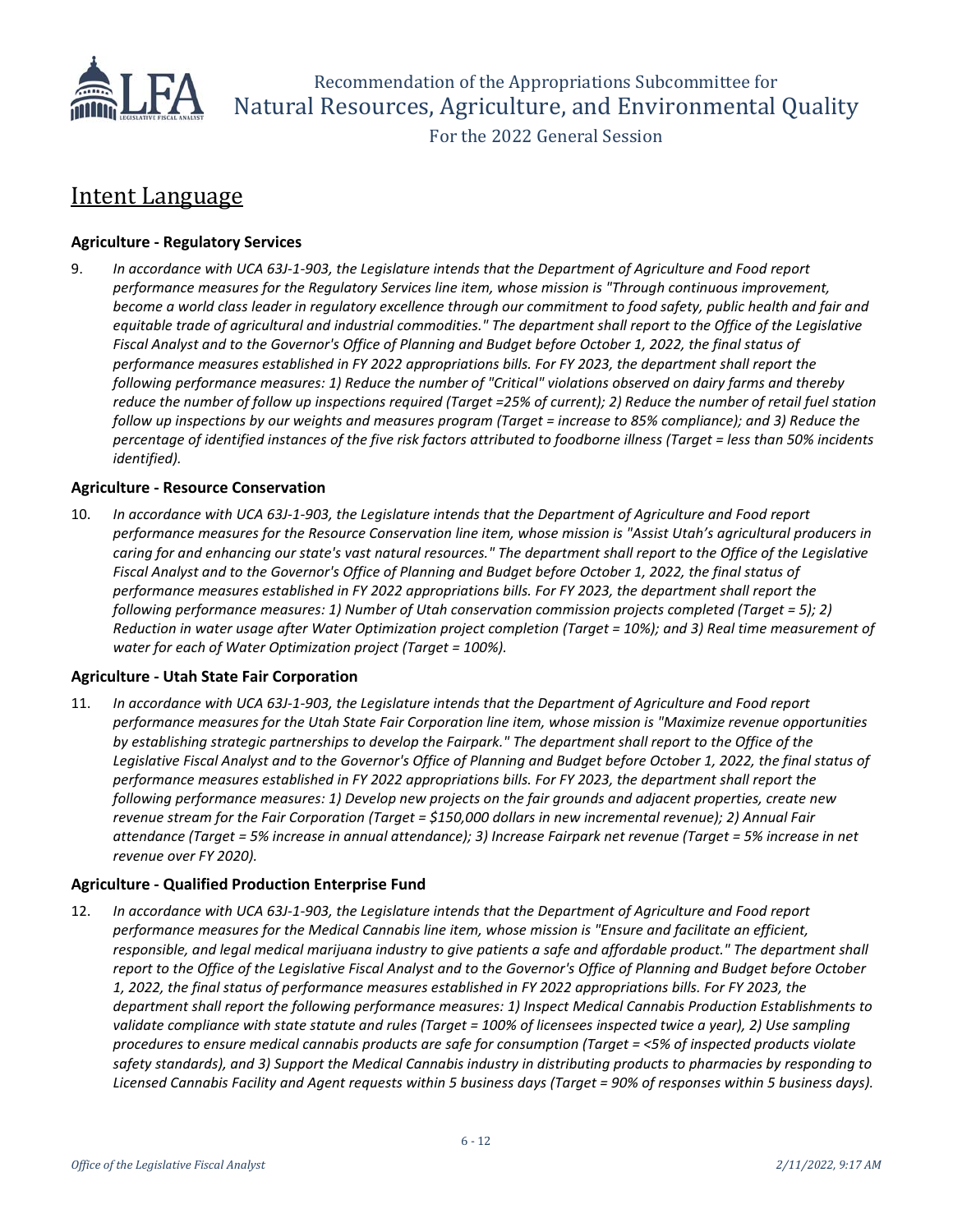

For the 2022 General Session

### Intent Language

#### **Agriculture ‐ Industrial Hemp**

*In accordance with UCA 63J‐1‐903, the Legislature intends that the Department of Agriculture and Food report performance measures for the Industrial Hemp line item, whose mission is "Support Utah's industrial hemp cultivators, processors and retail establishments by ensuring compliance with state law and providing for the safety of consumers through regulatory oversight within the supply chain." The department shall report to the Office of the Legislative Fiscal Analyst and to the Governor's Office of Planning and Budget before October 1, 2022, the final status of performance measures established in FY 2022 appropriations bills. For FY 2023, the department shall report the following performance measures: 1) Conduct product potency inspections throughout the calendar year to measure accuracy in marketing (Target = 6% of all registered products); and 2) Ensure that registered hemp products introduced into the Utah marketplace are in compliance, as measured by retail inspections resulting in a noncompliance rate of less than 15 percent, annually (Target = <15% products noncompliant).* 13.

#### **Environmental Quality ‐ Drinking Water**

*In accordance with UCA 63J‐1‐903, the Legislature intends that the Department of Environmental Quality report performance measures for the Drinking Water line item, whose mission is "Cooperatively work with drinking water professionals and the public to ensure a safe and reliable supply of drinking water." The Department of Environmental Quality shall report to the Office of the Legislative Fiscal Analyst and to the Governor's Office of Planning and Budget before October 1, 2022, the final status of performance measures established in FY 2022 appropriations bills. For FY 2023, the department shall report the following performance measures: 1) Percent of population served by Approved public water systems (Target = 95%); 2) Percent of water systems with an Approved rating (Target = 95%); and 3) Percentage of identified significant deficiencies resolved by water systems within the deadline established by the Division of Drinking Water (Target = 25% improvement over FY 2021 baseline by FY 2025).* 14.

#### **Environmental Quality ‐ Environ Response & Remediation**

*In accordance with UCA 63J‐1‐903, the Legislature intends that the Department of Environmental Quality report performance measures for the Environmental Response and Remediation line item, whose mission is "Protect public health and Utah's environment by cleaning up contaminated sites, helping to return contaminated properties to a state of beneficial reuse, ensuring underground storage tanks are managed and used properly, and providing chemical usage and emission data to the public and local response agencies." The Department of Environmental Quality shall report to the Office of the Legislative Fiscal Analyst and to the Governor's Office of Planning and Budget before October 1, 2022, the final status of performance measures established in FY 2022 appropriations bills. For FY 2023, the department shall report the following performance measures: 1) Percent of UST facilities in Significant Operational Compliance at time of inspection, and in compliance within 60 days of inspection (Target = 70%), (2) Leaking Underground Storage Tank (LUST) site release closures, (Target = 80), (3) Issued brownfields tools facilitating cleanup and redevelopment of impaired properties, (Target = 18).* 15.

#### **Environmental Quality ‐ Executive Director's Office**

*In accordance with UCA 63J‐1‐903, the Legislature intends that the Department of Environmental Quality report performance measures for the Executive Director's Office line item, whose mission is "Safeguarding and improving Utah's air, land and water through balanced regulation." The Department of Environmental Quality shall report to the Office of the Legislative Fiscal Analyst and to the Governor's Office of Planning and Budget before October 1, 2022, the final status of performance measures established in FY 2022 appropriations bills. For FY 2023, the department shall report the following performance measures: 1) Percent of systems within the Department involved in a continuous improvement project in the last year (Target = 100%); 2) Percent of customers surveyed that reported good or exceptional customer service (Target = 90%); and 3) Number of state audit findings/Percent of state audit findings resolved within 30 days (Target = 0 and 100%).* 16.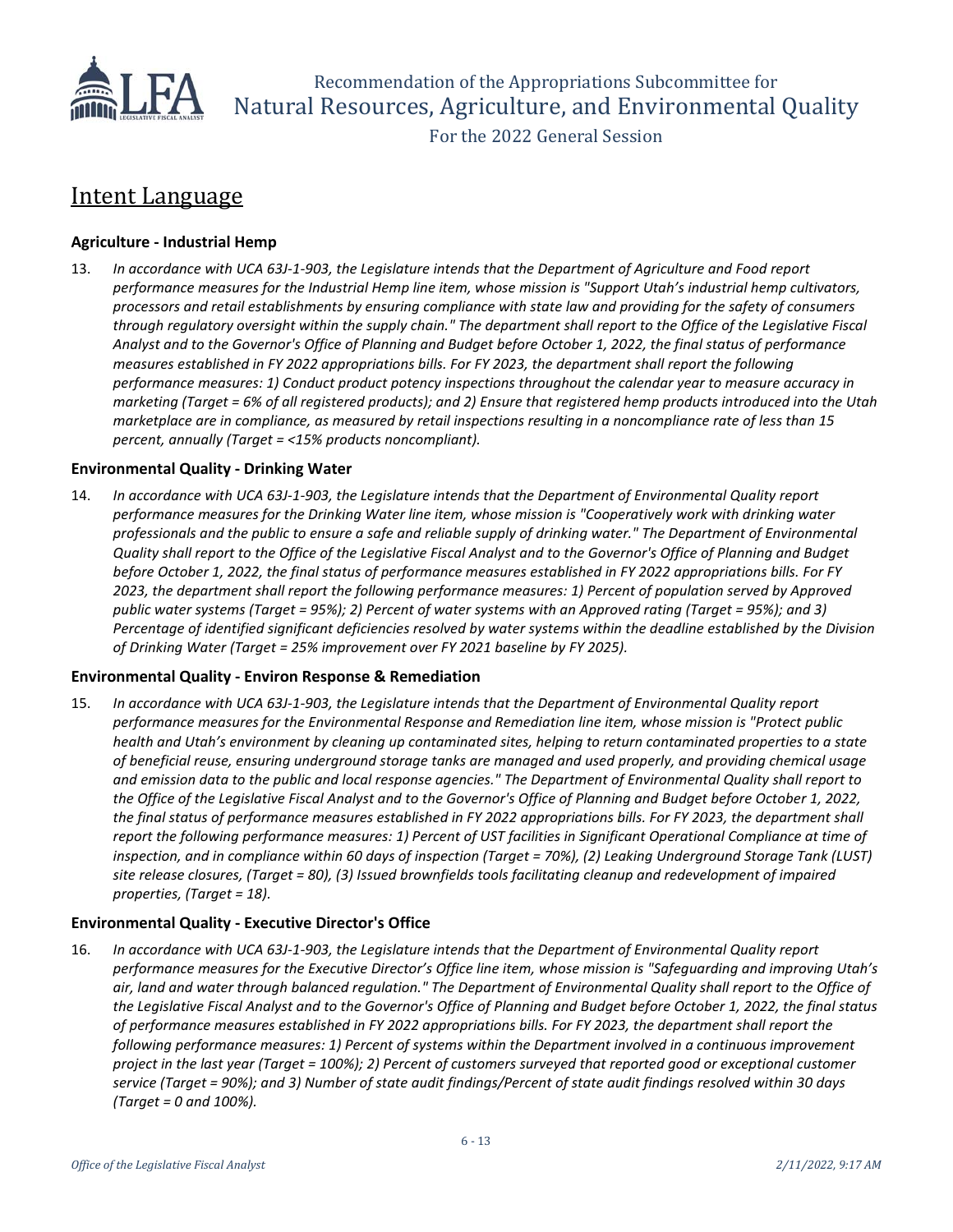

For the 2022 General Session

### Intent Language

#### **Environmental Quality ‐ Waste Mgmt & Radiation Control**

*In accordance with UCA 63J‐1‐903, the Legislature intends that the Department of Environmental Quality report performance measures for the Waste Management and Radiation Control line item, whose mission is "Protect human health and the environment by ensuring proper management of solid wastes, hazardous wastes and used oil, and to protect the general public and occupationally exposed employees from sources of radiation that constitute a health hazard." The Department of Environmental Quality shall report to the Office of the Legislative Fiscal Analyst and to the Governor's Office of Planning and Budget before October 1, 2022, the final status of performance measures established in FY 2022 appropriations bills. For FY 2023, the department shall report the following performance measures: 1) Percent of x‐ray machines in compliance (Target = 90%); 2) Percent of permits and licenses issued/modified within set timeframes (Target = 90%) and 3) Compliance Assistance for Small Businesses (Target = 65 businesses).* 17.

#### **Environmental Quality ‐ Waste Tire Recycling Fund**

*In accordance with UCA 63J‐1‐903, the Legislature intends that the Department of Environmental Quality report performance measures for the Waste Tire Recycling Fund, funding shall be used "For partial reimbursement of the costs of transporting, processing, recycling, or disposing of waste tires and payment of administrative costs of local health departments or costs of the Department of Environmental Quality in administering and enforcing this fund." The Department of Environmental Quality shall report to the Office of the Legislative Fiscal Analyst and to the Governor's Office of Planning and Budget before October 1, 2022, the final status of performance measures established in FY 2022 appropriations bills. For FY 2023, the department shall report the following performance measures: 1) Number of Waste Tires Cleaned‐Up (Target = 50,000).* 18.

#### **Environmental Quality ‐ Water Quality**

- *In accordance with UCA 63J‐1‐903, the Legislature intends that the Department of Environmental Quality report performance measures for the Water Quality line item, whose mission is "Protect, maintain and enhance the quality of Utah's surface and underground waters for appropriate beneficial uses; and protect the public health through eliminating and preventing water related health hazards which can occur as a result of improper disposal of human, animal or industrial wastes while giving reasonable consideration to the economic impact." The Department of Environmental Quality shall report to the Office of the Legislative Fiscal Analyst and to the Governor's Office of Planning and Budget before October 1, 2022, the final status of performance measures established in FY 2022 appropriations bills. For FY 2023, the department shall report the following performance measures: 1) Percent of permits renewed "On‐time" (Target = 95%); and 2) Percent of permit holders in compliance (Target = 90%); and 3) Municipal wastewater effluent quality measured as mg/L oxygen consumption potential (Target = state average attainment of 331 mg/L oxygen consumption potential by 2025).* 19.
- *The Legislature intends that ongoing funds appropriated to the Division of Water Quality for independent scientific review during the 2016 General Session be used on activities to support the Water Quality Act as outlined in R317‐1‐10.* 20.

#### **Environmental Quality ‐ Air Quality**

*In accordance with UCA 63J‐1‐903, the Legislature intends that the Department of Environmental Quality report performance measures for the Air Quality line item, whose mission is "Protect public health and the environment from the harmful effects of air pollution." The Department of Environmental Quality shall report to the Office of the Legislative Fiscal Analyst and to the Governor's Office of Planning and Budget before October 1, 2022, the final status of performance measures established in FY 2022 appropriations bills. For FY 2023, the department shall report the following performance measures: 1) Percent of facilities inspected that are in compliance with permit requirements (Target = 100%); 2) Percent of approval orders that are issued within 180‐days after the receipt of a complete application (Target = 95%); 3) Percent of data availability from the established network of air monitoring samplers for criteria air pollutants (Target = 100%); and 4) Per Capita Rate of State‐Wide Air Emissions (Target = 0.63).* 21.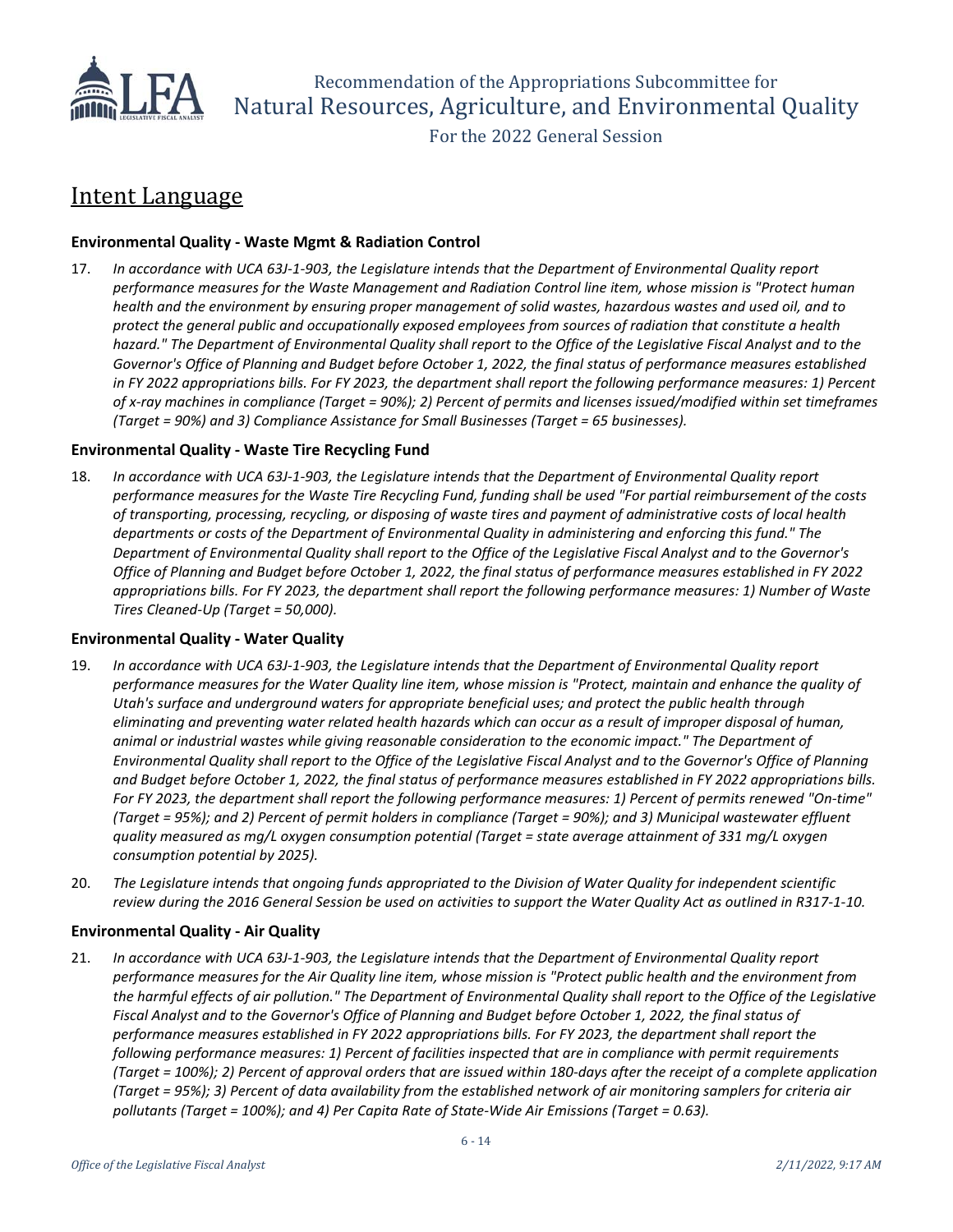

For the 2022 General Session

### Intent Language

### **Natural Resources ‐ Administration**

*In accordance with UCA 63J‐1‐903, the Legislature intends that the Department of Natural Resources report performance measures for the Executive Director line item, whose mission is "to facilitate economic development and wise use of natural resources to enhance the quality of life in Utah." The department shall report to the Office of the Legislative Fiscal Analyst and to the Governor's Office of Planning and Budget before October 1, 2022, the final status of performance measures established in FY 2022 appropriations bills. For FY 2023, the department shall report the following performance measures: 1) To keep the ratio of total employees in DNR in proportion to the employees in DNR administration at greater than or equal to 55:1 (Target = 55:1), 2) To continue to grow non‐general fund revenue sources in order to maintain a total DNR non‐general fund ratio to total funds at 80% or higher (Target = 80%), 3) To perform proper and competent financial support according to State guidelines and policies for DNR Administration by reducing the number of adverse audit findings in our quarterly State Finance audit reviews (Target = zero with a trend showing an annual year‐over‐year reduction in findings).* 22.

#### **Natural Resources ‐ Building Operations**

*In accordance with UCA 63J‐1‐903, the Legislature intends that the Department of Natural Resources report performance measures for the Building Operations line item, whose mission is "to properly pay for all building costs of the DNR headquarters located in Salt Lake City." The department shall report to the Office of the Legislative Fiscal Analyst and to the Governor's Office of Planning and Budget before October 1, 2022, the final status of performance measures established in FY 2022 appropriations bills. For FY 2023, the department shall report the following performance measures: 1) Despite two aging facilities, we have a goal to request DFCM keep our O&M rates at the current cost of \$4.25 (Target = \$4.25), 2) To have the DFCM O&M rate remain at least 32% more cost competitive than the private sector rate (Target = 32%), 3) To improve building services customer satisfaction with DFCM facility operations by 10% (Target = 10%).* 23.

#### **Natural Resources ‐ Contributed Research**

*In accordance with UCA 63J‐1‐903, the Legislature intends that the Department of Natural Resources report performance measures for the Contributed Research line item, whose mission is "to serve the people of Utah as trustee and guardian of state's wildlife." The department shall report to the Office of the Legislative Fiscal Analyst and to the Governor's Office of Planning and Budget before October 1, 2022, the final status of performance measures established in FY 2022 appropriations bills. For FY 2023, the department shall report the following performance measures: 1) Percentage of mule deer units at or exceeding 90% of their population objective (Target = 50%), 2) Percentage of elk units at or exceeding 90% of their population objective (Target = 75%), and 3) Maintain positive hunter satisfaction index for general season deer hunt (Target = 3.3).* 24.

#### **Natural Resources ‐ Cooperative Agreements**

*In accordance with UCA 63J‐1‐903, the Legislature intends that the Department of Natural Resources report performance measures for the Cooperative Agreements line item, whose mission is "to serve the people of Utah as trustee and guardian of state's wildlife." The department shall report to the Office of the Legislative Fiscal Analyst and to the Governor's Office of Planning and Budget before October 1, 2022, the final status of performance measures established in FY 2022 appropriations bills. For FY 2023, the department shall report the following performance measures: 1) Aquatic Invasive Species containment ‐ number of public contacts and boat decontaminations (Targets = 400,000 contacts and 10,000 decontaminations), 2) Number of new wildlife species listed under the Endangered Species Act (Target = 0), and 3) Number of habitat acres restored annually (Target = 180,000).* 25.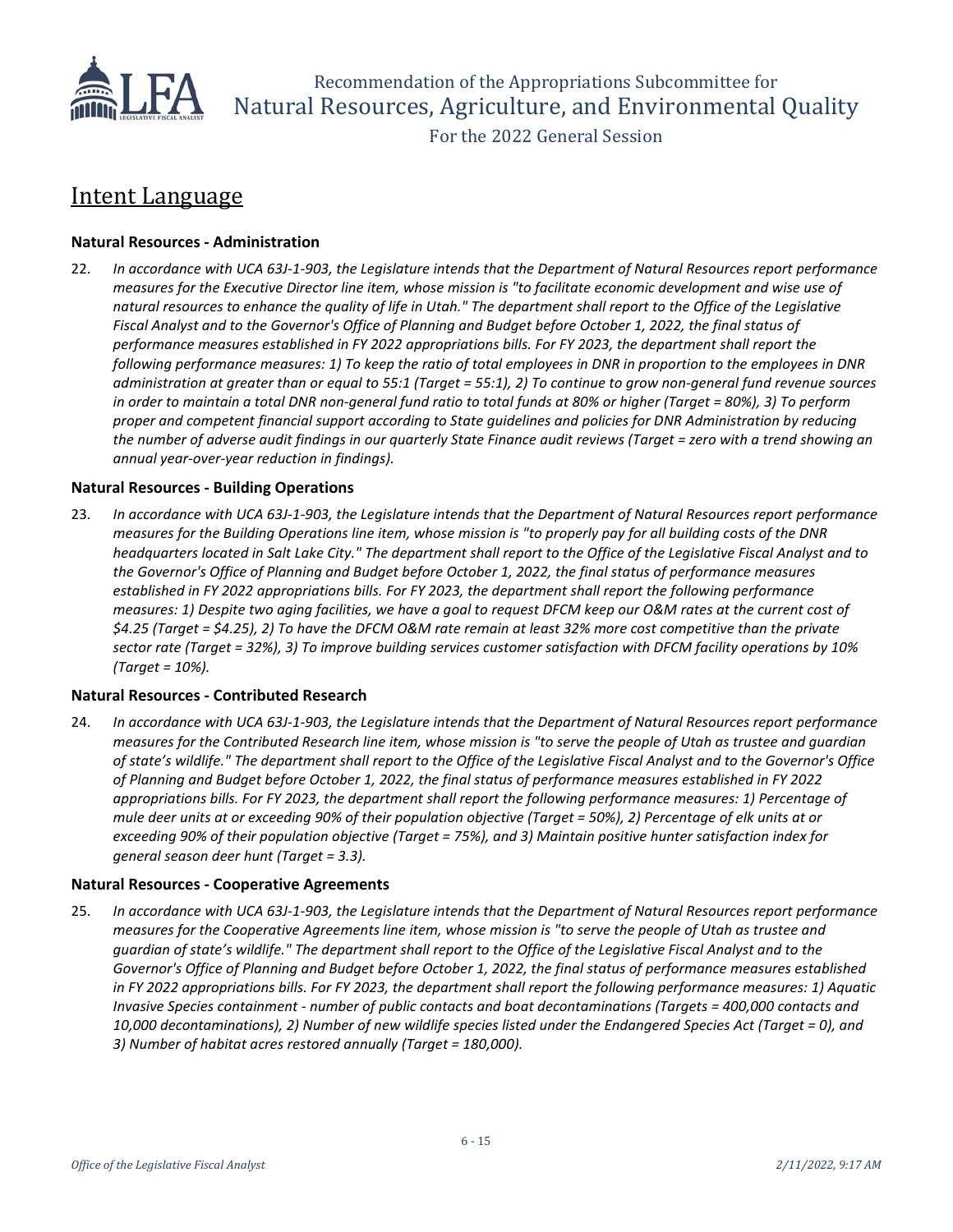

For the 2022 General Session

### Intent Language

### **Natural Resources ‐ DNR Pass Through**

*In accordance with UCA 63J‐1‐903, the Legislature intends that the Department of Natural Resources report performance measures for the DNR Pass Through line item, whose mission is "to carry out pass through requests as directed by the*  Legislature." The department shall report to the Office of the Legislative Fiscal Analyst and to the Governor's Office of *Planning and Budget before October 1, 2022, the final status of performance measures established in FY 2022 appropriations bills. For FY 2023, the department shall report the following performance measures: 1) To pass funding from legislative appropriations to other entities, such as zoos, counties, and other public and non‐public entities. The goal is to complete these transactions in accordance with legislative direction (Target = 100%), 2) To provide structure and framework to ensure funds are properly spent and keep the costs of auditing and administering these funds at 8% or less of the funding appropriated for pass through (Target = 8%), 3) To complete the project(s) within the established timeframe(s) and budget (Target = 100%).* 26.

#### **Natural Resources ‐ Forestry, Fire and State Lands**

*In accordance with UCA 63J‐1‐903, the Legislature intends that the Department of Natural Resources report performance measures for the Forestry, Fire and State Lands line item, whose mission is "to manage, sustain, and strengthen Utah's forests, range lands, sovereign lands and watersheds for its citizens and visitors." The department shall report to the Office of the Legislative Fiscal Analyst and to the Governor's Office of Planning and Budget before October 1, 2022, the final status of performance measures established in FY 2022 appropriations bills. For FY 2023, the department shall report the following performance measures: 1) Fuel Reduction Treatment Acres (Target = 4,034), 2) Fire Fighters Trained to Meet Standards (Target = 2,256), and 3) Communities with Tree City USA Status (Target = 88).* 27.

#### **Natural Resources ‐ ISF ‐ DNR Internal Service Fund**

*In accordance with UCA 63J‐1‐903, the Legislature intends that the Department of Natural Resources report performance measures for the Cooperative Agreements line item, whose mission is "to serve the people of Utah as trustee and guardian of state's wildlife." The department shall report to the Office of the Legislative Fiscal Analyst and to the Governor's Office of Planning and Budget before October 1, 2022, the final status of performance measures established in FY 2022 appropriations bills. For FY 2023, the department shall report the following performance measures: 1) Aquatic Invasive Species containment ‐ number of public contacts and boat decontaminations (Targets = 400,000 contacts and 10,000 decontaminations), 2) Number of new wildlife species listed under the Endangered Species Act (Target = 0), and 3) Number of habitat acres restored annually (Target = 180,000).* 28.

#### **Natural Resources ‐ Oil, Gas and Mining**

*In accordance with UCA 63J‐1‐903, the Legislature intends that the Department of Natural Resources report performance measures for the Oil, Gas, and Mining line item, whose mission is "the Division of Oil, Gas and Mining regulates and ensures industry compliance and site restoration while facilitating oil, gas and mining activities." The department shall report to the Office of the Legislative Fiscal Analyst and to the Governor's Office of Planning and Budget before October 1, 2022, the final status of performance measures established in FY 2022 appropriations bills. For FY 2023, the department shall report the following performance measures: 1) Timing of Issuing Coal Permits (Target = 100%), 2) Average number of days between well inspections (Target = 365 days or less), and 3) Average number of days to conduct inspections for Priority 1 sites (Target = 90 days or less).* 29.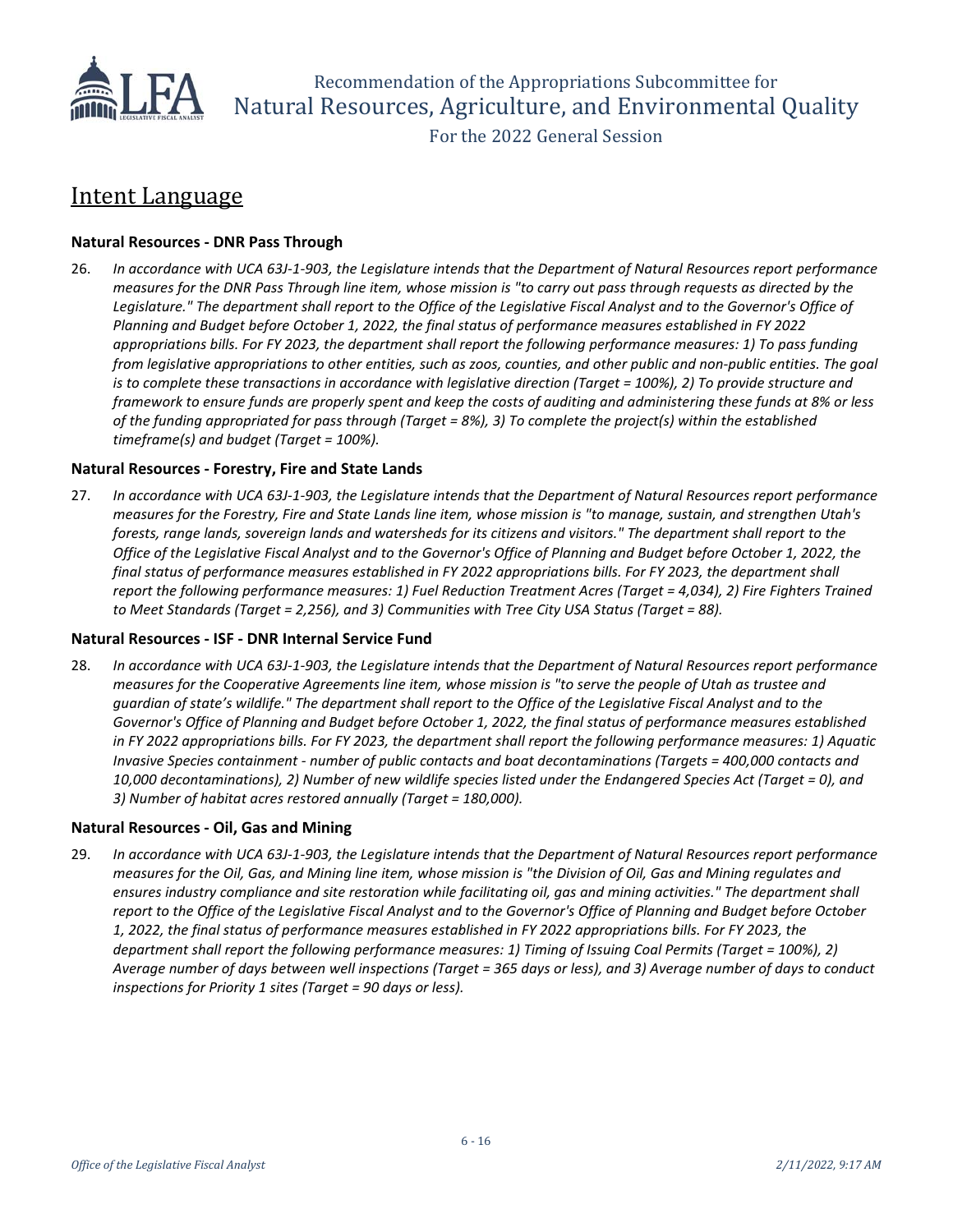

For the 2022 General Session

### Intent Language

### **Natural Resources ‐ Species Protection**

*In accordance with UCA 63J‐1‐903, the Legislature intends that the Department of Natural Resources report performance measures for the Species Protection line item, whose mission is "to create innovative solutions to transform government services." The department shall report to the Office of the Legislative Fiscal Analyst and to the Governor's Office of Planning and Budget before October 1, 2022, the final status of performance measures established in FY 2022 appropriations bills. For FY 2023, the department shall report the following performance measures: 1) Delisting or Downlisting (Target = one delisting or downlisting proposed or final rule published in the Federal Register per year), 2) Red Shiner Eradication (Target = Eliminate 100% of Red Shiner from 37 miles of the Virgin River in Utah), and 3) June Sucker Population Enhancement (Target = 5,000 adult spawning June Sucker).* 30.

#### **Natural Resources ‐ Utah Geological Survey**

*In accordance with UCA 63J‐1‐903, the Legislature intends that the Department of Natural Resources report performance measures for the Utah Geological Survey line item, whose mission is "to provide timely, scientific information about Utah's geologic environment, resources, and hazards." The department shall report to the Office of the Legislative Fiscal Analyst and to the Governor's Office of Planning and Budget before October 1, 2022, the final status of performance measures established in FY 2022 appropriations bills. For FY 2023, the department shall report the following performance measures: 1) Total number of individual item views in the UGS GeoData Archive (Target = 1,700,000), 2) Total number of website user requests/queries to UGS interactive map layers (Target = 9,000,000), and 3) Public engagement of UGS reports and publications (Target = 68,000 downloads).* 31.

#### **Natural Resources ‐ Water Resources**

*In accordance with UCA 63J‐1‐903, the Legislature intends that the Department of Natural Resources report performance measures for the Water Resources line item, whose mission is "plan, conserve, develop and protect Utah's water resources." The department shall report to the Office of the Legislative Fiscal Analyst and to the Governor's Office of Planning and Budget before October 1, 2022, the final status of performance measures established in FY 2022 appropriations bills. For FY 2023, the department shall report the following performance measures: 1) Water conservation and development projects funded (Target = 15), 2) Reduction of per capita M&I water use (Target = 25%), and 3) Percentage of precipitation increase due to cloud seeding efforts (Target = 7%).* 32.

#### **Natural Resources ‐ Water Resources Revolving Construction Fund**

*In accordance with UCA 63J‐1‐903, the Legislature intends that the Department of Natural Resources report performance measures for the Water Resources Revolving Construction Fund line item, whose mission is "to plan, conserve, develop and protect Utah's water resources." The department shall report to the Office of the Legislative Fiscal Analyst and to the Governor's Office of Planning and Budget before October 1, 2022, the final status of performance measures established in FY 2022 appropriations bills. For FY 2023, the department shall report the following performance measures: 1) Dam Safety minimum standards upgrade projects funded per fiscal year (Target = 2), 2) Percent of appropriated funding to be spent on Dam Safety projects (Target = 100%), and 3) Timeframe by which all state monitored high hazard dams will be brought up to minimum safety standards (Target = year 2084).* 33.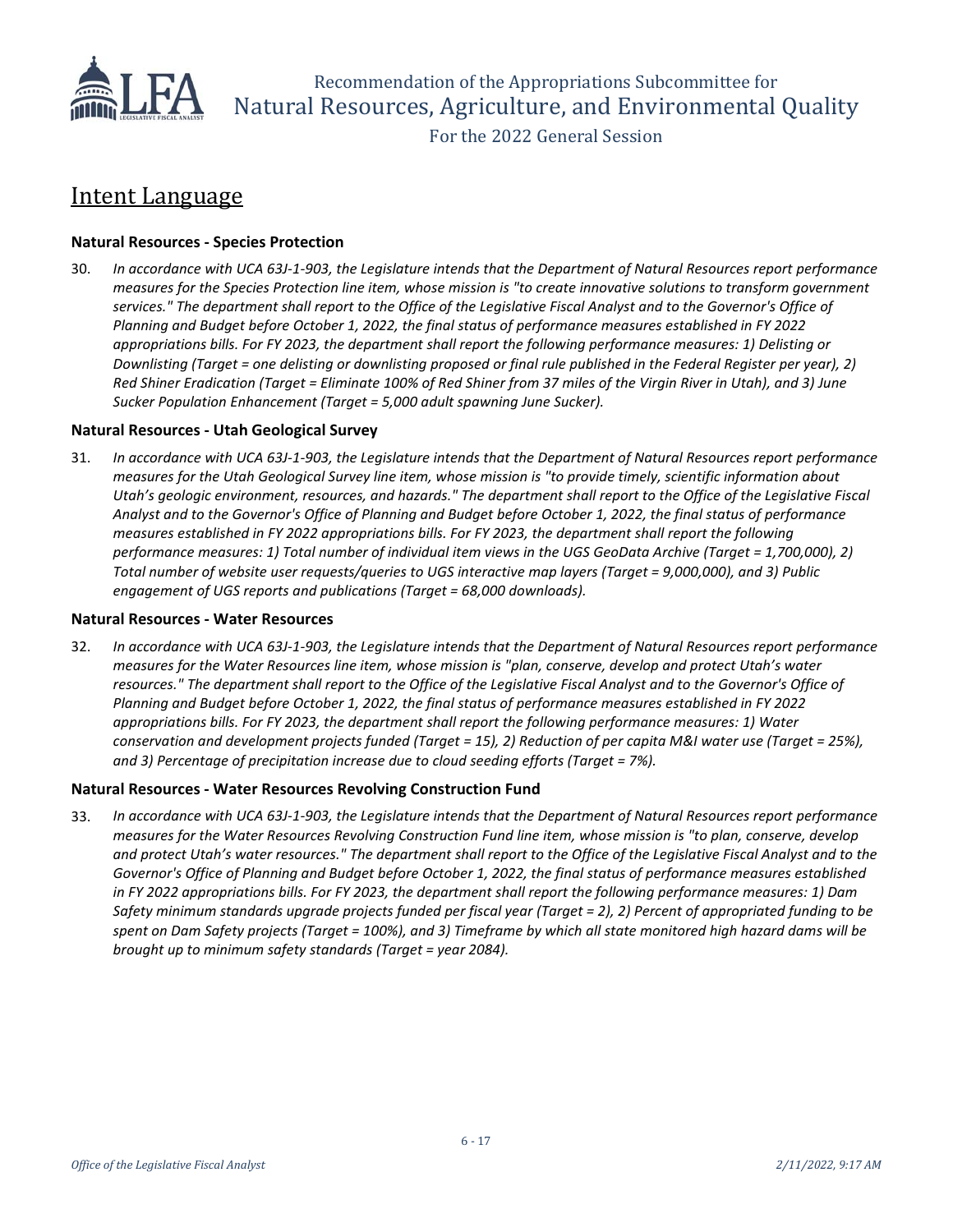

For the 2022 General Session

### Intent Language

#### **Natural Resources ‐ Water Rights**

- *In accordance with UCA 63J‐1‐903, the Legislature intends that the Department of Natural Resources report performance measures for the Water Rights line item, whose mission is "to promote order and certainty in the beneficial use of public*  water." The department shall report to the Office of the Legislative Fiscal Analyst and to the Governor's Office of *Planning and Budget before October 1, 2022, the final status of performance measures established in FY 2022 appropriations bills. For FY 2023, the department shall report the following performance measures: 1) Timely Application processing (Target = 80 days for uncontested applications), 2) Use of technology to provide information (Target = 1,500 unique web users per month), and 3) Parties that have been noticed in comprehensive adjudication (Target = 20,000).* 34.
- *The Legislature intends that the Division of Water Rights purchase a vehicle for the Field Services Section through Fleet Operations.* 35.

#### **Natural Resources ‐ Watershed**

*In accordance with UCA 63J‐1‐903, the Legislature intends that the Department of Natural Resources report performance measures for the Watershed Restoration Initiative line item, whose mission is "rehabilitation or restoration of priority watershed areas in order to address the needs of water quality and yield, wildlife, agriculture and human needs." The department shall report to the Office of the Legislative Fiscal Analyst and to the Governor's Office of Planning and Budget before October 1, 2022, the final status of performance measures established in FY 2022 appropriations bills. For FY 2023, the department shall report the following performance measures: 1) Number of acres treated (Target = 120,000 acres per year), 2) State of Utah funding leverage with partners for projects completed through WRI (Target = 3), and 3) Miles of stream and riparian areas restored (Target = 175 miles).* 36.

#### **Natural Resources ‐ Wildland Fire Suppression Fund**

*In accordance with UCA 63J‐1‐903, the Legislature intends that the Department of Natural Resources report performance measures for the Wildland Fire Suppression Fund line item, managed by the Division of Forestry, Fire, and State Lands, whose mission is "to manage, sustain, and strengthen Utah's forests, range lands, sovereign lands and watersheds for its citizens and visitors." The department shall report to the Office of the Legislative Fiscal Analyst and to the Governor's Office of Planning and Budget before October 1, 2022, the final status of performance measures established in FY 2022 appropriations bills. For FY 2023, the department shall report the following performance measures: 1) Non‐federal wildland fire acres burned (Target = 59,770), 2) Human‐caused wildfire rate (Target = 50%), and 3) Number of counties and municipalities participating with the Utah Cooperative Wildfire system (Target = all 29 counties, and an annual year‐ over increase in the number of participating municipalities).* 37.

#### **Natural Resources ‐ Wildlife Resources**

- *In accordance with UCA 63J‐1‐903, the Legislature intends that the Department of Natural Resources report performance measures for the Wildlife Resources Operations line item, whose mission is "to serve the people of Utah as trustee and guardian of state's wildlife." The department shall report to the Office of the Legislative Fiscal Analyst and to the Governor's Office of Planning and Budget before October 1, 2022, the final status of performance measures established in FY 2022 appropriations bills. For FY 2023, the department shall report the following performance measures: 1) Number of people participating in hunting and fishing in Utah (Target = 800,000 anglers and 380,000 hunters), 2) Percentage of law enforcement contacts without a violation (Target = 90%), and 3) Number of participants at DWR shooting ranges (Target = 90,000).* 38.
- *The Legislature intends that the \$1 million appropriation from the General Fund to the Division of Wildlife Resources line item shall be used for the payment to the School and Institutional Trust Lands Administration (SITLA) to preserve access to public land for hunters and wildlife dependent recreation.* 39.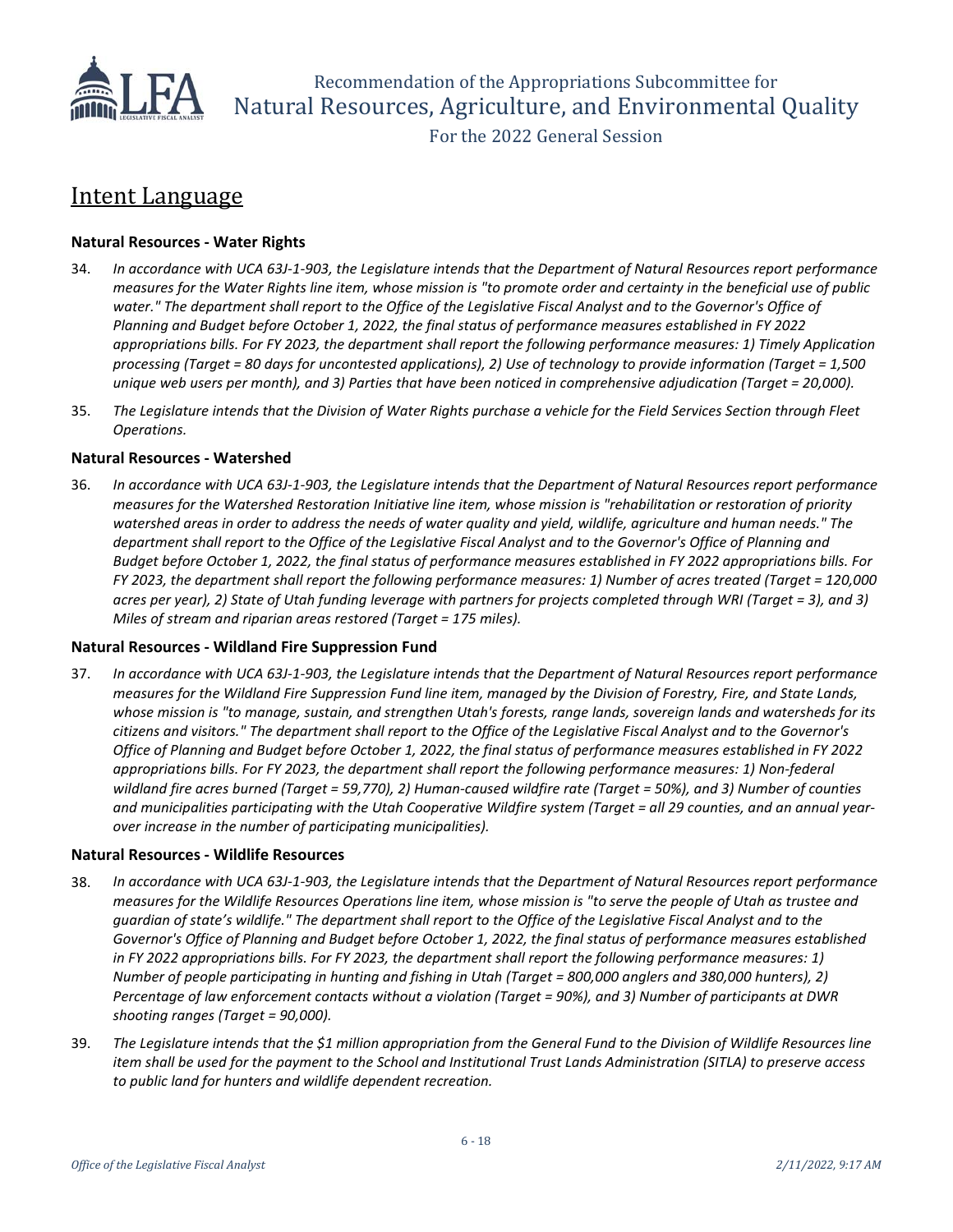

For the 2022 General Session

### Intent Language

- *The Legislature intends that up to \$1,850,000 of the General Fund appropriation for the Division of Wildlife Resources line item shall be used for efforts to contain aquatic invasive species at Lake Powell and prevent them from spreading to other waters in Utah. Upon request, the division shall provide detailed documentation as to how its appropriation from the General Fund was spent.* 40.
- 41. *The Legislature intends that the Division of Wildlife Resources spends up to \$400,000 on livestock damage.*

### **Natural Resources ‐ Wildlife Resources Capital**

*In accordance with UCA 63J‐1‐903, the Legislature intends that the Department of Natural Resources report performance measures for the Wildlife Resources Capital line item, whose mission is "to serve the people of Utah as trustee and guardian of state's wildlife." The department shall report to the Office of the Legislative Fiscal Analyst and to the Governor's Office of Planning and Budget before October 1, 2022, the final status of performance measures established*  in FY 2022 appropriations bills. For FY 2023, the department shall report the following performance measures: 1) *Average score from annual DFCM facility audits (Target = 90%), (2) New Motor Boat Access projects (Target = 10), and (3) Number of hatcheries in operation (Target = 12).* 42.

#### **Natural Resources ‐ Division of State Parks**

- *In accordance with UCA 63J‐1‐903, the Legislature intends that the Department of Natural Resources report performance measures for the Parks and Recreation line item, whose mission is "to enhance the quality of life by preserving and providing natural, cultural, and recreational resources for the enjoyment, education, and inspiration of this and future generations." The department shall report to the Office of the Legislative Fiscal Analyst and to the Governor's Office of Planning and Budget before October 1, 2022, the final status of performance measures established in FY 2022 appropriations bills. For FY 2023, the department shall report the following performance measures: 1) Total Revenue Collections (Target = \$48,000,000), 2) Gate Revenue (Target = \$30,500,000), and 3) Expenditures (Target = \$43,000,000).* 43.
- The Legislature intends that the General Fund appropriation for the Parks and Recreation line item shall be used *primarily for the operations and maintenance of the division's heritage parks, museums, and This Is the Place Heritage Park. Upon request, the division shall provide detailed documentation as to how the Division's general fund appropriation was spent.* 44.

#### **Natural Resources ‐ Division of State Parks ‐ Capital**

- 45. *The Legislature intends that the Division of State Parks purchase five vehicles through Fleet Operations.*
- *In accordance with UCA 63J‐1‐903, the Legislature intends that the Department of Natural Resources report performance measures for the Parks and Recreation Capital line item, whose mission is "to enhance the quality of life by preserving and providing natural, cultural, and recreational resources for the enjoyment, education, and inspiration of this and future generations." The department shall report to the Office of the Legislative Fiscal Analyst and to the Governor's Office of Planning and Budget before October 1, 2022, the final status of performance measures established in FY 2022 appropriations bills. For FY 2023, the department shall report the following performance measures: 1) Donations Revenue (Target = \$140,000), 2) Capital renovation projects completed (Target = 15), and 3) Boating projects completed (Target = 5).* 46.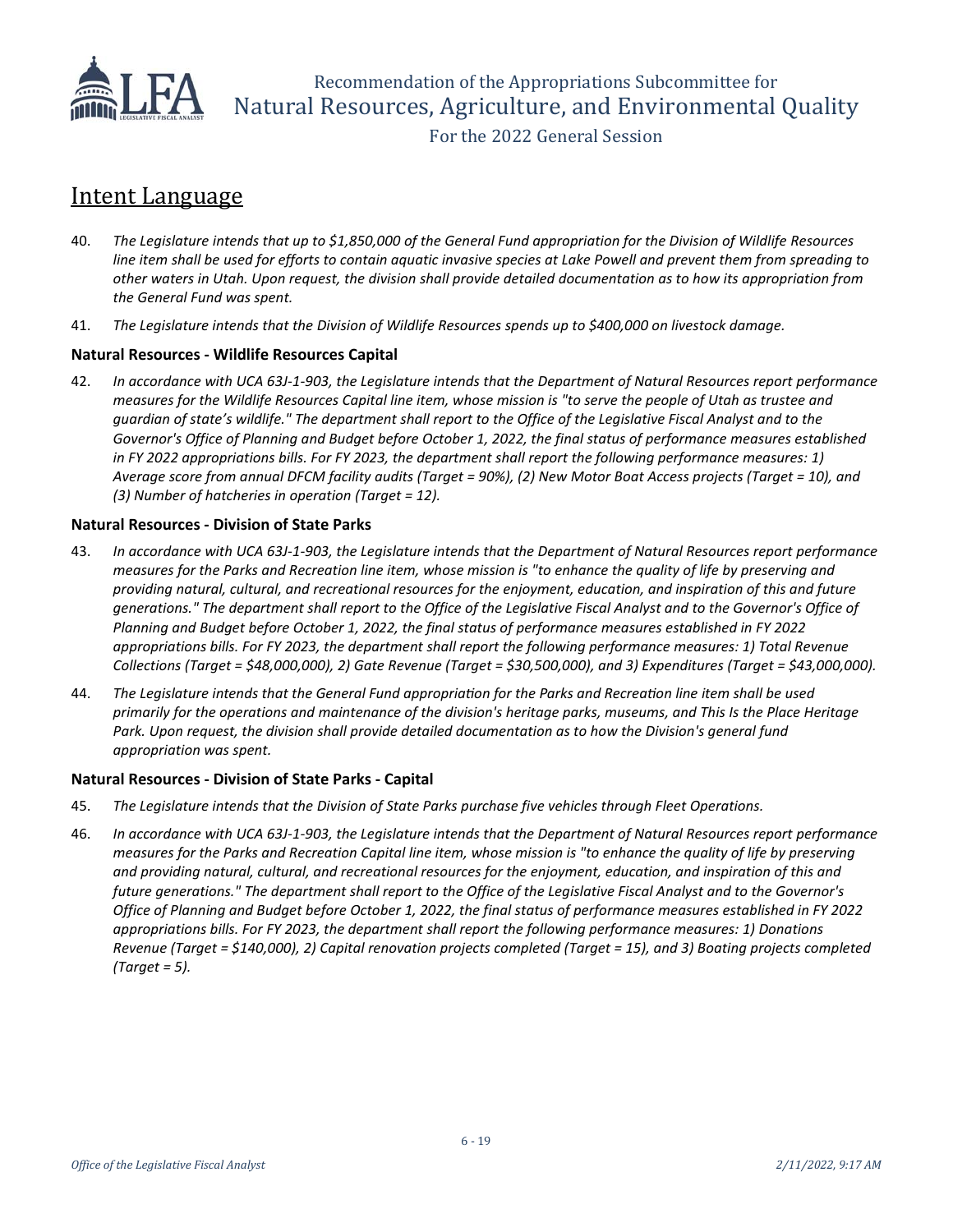

For the 2022 General Session

### Intent Language

### **Natural Resources ‐ Office of Energy Development**

*In accordance with UCA 63J‐1‐903, the Legislature intends that the Office of Energy Development report performance measures for the Office of Energy Development line item, whose mission is "Advance Utah's energy and minerals economy through energy policy, energy infrastructure and business development, energy efficiency and renewable energy programs, and energy research, education and workforce development." The department shall report to the Office of the Legislative Fiscal Analyst and to the Governor's Office of Planning and Budget before October 1, 2022, the final status of performance measures established in FY 2022 appropriations bills. For FY 2023, the department shall report the following performance measures: 1) Percent of RESTC tax incentive applications processed within 30 days (Target = 95%); 2) Number of energy education and workforce development training opportunities provided (Target = 50); and 3) Percent of annual milestones achieved in U.S. D.O.E. funded programs. (Target = 90%).* 47.

#### **Natural Resources ‐ Public Lands Policy Coordination**

*In accordance with UCA 63J‐1‐903, the Legislature intends that the Public Lands Policy Coordinating Office report performance measures for the Public Lands Policy Coordinating Office line item, whose mission is "Preserve and defend rights to access, use and benefit from public lands within the State." The department shall report to the Office of the*  Legislative Fiscal Analyst and to the Governor's Office of Planning and Budget before October 1, 2022, the final status of *performance measures established in FY 2022 appropriations bills. For FY 2023, the department shall report the following performance measures: 1) Percentage of Utah Counties which reported PLPCO's work as "very good" (Target = 70%); 2) Percentage of State Natural Resource Agencies working with PLPCOs which reported PLPCO's work as "good" (Target = 70%); and 3) Percentage of Administrative comments and legal filings prepared and submitted in a timely manner (Target = 70%).* 48.

#### **School and Inst Trust Lands**

*In accordance with UCA 63J‐1‐903, the Legislature intends that the School and Institutional Trust Lands Administration report performance measures for the Operations line item, whose mission is "Generate revenue in the following areas by leasing and administering trust parcels." The School and Institutional Trust Lands Administration shall report to the Office of the Legislative Fiscal Analyst and to the Governor's Office of Planning and Budget before October 1, 2022, the final status of performance measures established in FY 2022 appropriations bills. For FY 2023, the department shall report the following performance measures: 1) Oil and Gas gross revenue (Target =\$22,000,000); 2) Mining gross revenue (Target = \$7,700,000); and 3) Surface gross revenue (Target = \$14,200,000).* 49.

#### **School and Inst Trust Lands ‐ Land Stewardship and Restoration**

*In accordance with UCA 63J‐1‐903, the Legislature intends that the School and Institutional Trust Lands Administration report performance measures for the Land Stewardship and Restoration line item, whose mission is "Mitigate damages to trust parcels or preserve the value of the asset by preventing degradation." The School and Institutional Trust Lands Administration shall report to the Office of the Legislative Fiscal Analyst and to the Governor's Office of Planning and Budget before October 1, 2022, the final status of performance measures established in FY 2022 appropriations bills. For FY 2023, the department shall report the following performance measures: 1) 1) Clean up of former lease site (Target = \$200,000); 2) Fire rehabilitation on trust parcels (Target = up to \$600,000); and 3) Rehabilitation on Lake Mountain Block (Target = \$50,000).* 50.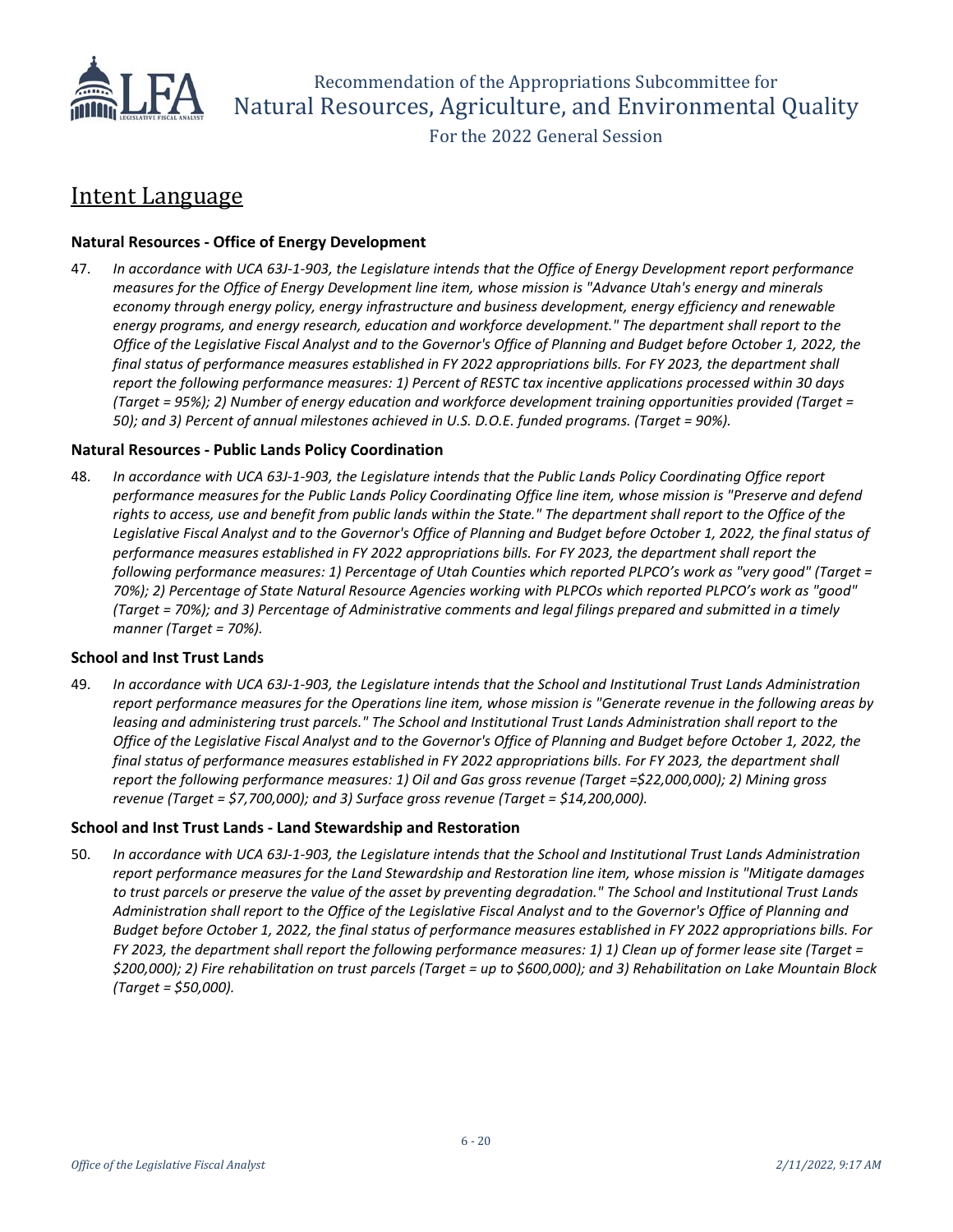

Recommendation of the Appropriations Subcommittee for Natural Resources, Agriculture, and Environmental Quality For the 2022 General Session

### Intent Language

### **School and Inst Trust Lands ‐ SITLA Capital**

*In accordance with UCA 63J‐1‐903, the Legislature intends that the School and Institutional Trust Lands Administration report performance measures for the Land Stewardship and Restoration line item, whose mission is "Mitigate damages to trust parcels or preserve the value of the asset by preventing degradation." The School and Institutional Trust Lands Administration shall report to the Office of the Legislative Fiscal Analyst and to the Governor's Office of Planning and Budget before October 1, 2022, the final status of performance measures established in FY 2022 appropriations bills. For FY 2023, the department shall report the following performance measures: 1) Planning and infrastructure expenditures for Northwest Quadrant (Target = \$1,000,000); 2) Begin economic development planning and infrastructure expenditures for the St George Airport (Target = \$1,500,000); 3) Infrastructure spending for Saratoga Springs area*  51.

*Intent language appearing twice would show up in more than one fiscal year.*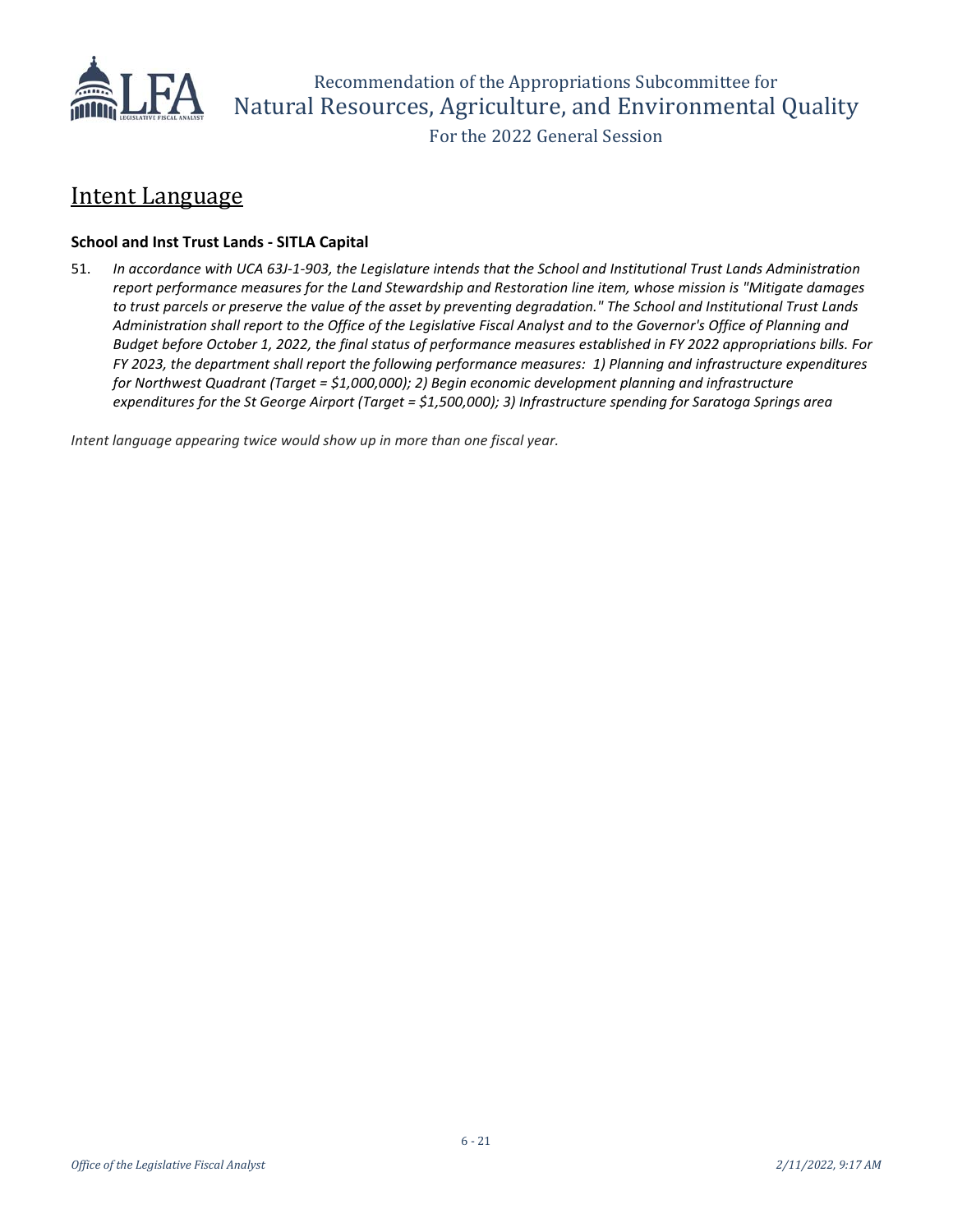

For the 2022 General Session

### **Consolidated Fee Changes** Consolidated Fee Changes

|     |                                                                          | Old Fee | New Fee | <b>Fee Change</b> | <b>Est Rev Chg</b> |
|-----|--------------------------------------------------------------------------|---------|---------|-------------------|--------------------|
|     | Agriculture - Administration - General Administration                    |         |         |                   |                    |
|     | All Agriculture Divisions                                                |         |         |                   |                    |
| 1.  | <b>Internet Access</b>                                                   | 1.50    | 0.00    | $-1.50$           | $-52$              |
|     | Subtotal, General Administration                                         |         |         |                   | $-52$              |
|     | Agriculture - Administration - Utah Horse Commission                     |         |         |                   |                    |
|     | Utah Horse Commission (fees are not to exceed the amounts<br>identified) |         |         |                   |                    |
| 2.  | Jockey Agent                                                             | 100.00  | 0.00    | $-100.00$         | $-$100$            |
| 3.  | <b>Authorized Agent</b>                                                  | 100.00  | 0.00    | $-100.00$         | $-$100$            |
| 4.  | Farrier                                                                  | 100.00  | 0.00    | $-100.00$         | $-5100$            |
| 5.  | Assistant to the Racing Manager or Official                              | 100.00  | 0.00    | $-100.00$         | $-5100$            |
| 6.  | Video Operator                                                           | 100.00  | 0.00    | $-100.00$         | $-5100$            |
| 7.  | Photo Finish Operator                                                    | 100.00  | 0.00    | $-100.00$         | $-5100$            |
| 8.  | Valet                                                                    | 75.00   | 0.00    | $-75.00$          | $-575$             |
| 9.  | Jockey Room Attendant or Custodian                                       | 75.00   | 0.00    | $-75.00$          | $-575$             |
| 10. | <b>Colors Attendant</b>                                                  | 75.00   | 0.00    | $-75.00$          | $-575$             |
| 11. | Paddock Attendant                                                        | 75.00   | 0.00    | $-75.00$          | $-575$             |
| 12. | Stable Gate Man                                                          | 75.00   | 0.00    | $-75.00$          | $-575$             |
| 13. | <b>Application Processing</b>                                            | 50.00   | 0.00    | $-50.00$          | $-$ \$50           |
|     | Subtotal, Utah Horse Commission                                          |         |         |                   | $-$1,025$          |
|     | Agriculture - Plant Industry                                             |         |         |                   |                    |
| 14. | Surcharge for Expedited ELISA Cyanotoxin Testing                         | 50.00   | 0.00    | $-50.00$          | $-$10,000$         |
| 15. | Salt                                                                     | 30.00   | 0.00    | $-30.00$          | -\$30              |
| 16. | Herbicides - Water                                                       | 185.00  | 0.00    | $-185.00$         | $-5185$            |
| 17. | Insecticides - Soil/Plants                                               | 265.00  | 0.00    | $-265.00$         | $-5265$            |
| 18. | Formulation                                                              | 305.00  | 0.00    | $-305.00$         | $-5305$            |
| 19. | Prep and First Analyte                                                   | 25.00   | 0.00    | $-25.00$          | $-525$             |
| 20. | <b>Additional Analytes</b>                                               | 12.00   | 0.00    | $-12.00$          | $-512$             |
|     | Subtotal, Plant Industry                                                 |         |         |                   | $-$10,822$         |
|     | Agriculture - Regulatory Services - Regulatory Services Administration   |         |         |                   |                    |
| 21. | <b>Coliform Confirmation</b>                                             | 5.00    | 0.00    | $-5.00$           | $-55$              |
| 22. | H2O Coliform Confirmation Test                                           | 5.00    | 0.00    | $-5.00$           | $-55$              |
| 23. | H2O Coliform Total Count                                                 | 18.00   | 0.00    | $-18.00$          | $-518$             |
|     |                                                                          |         |         |                   |                    |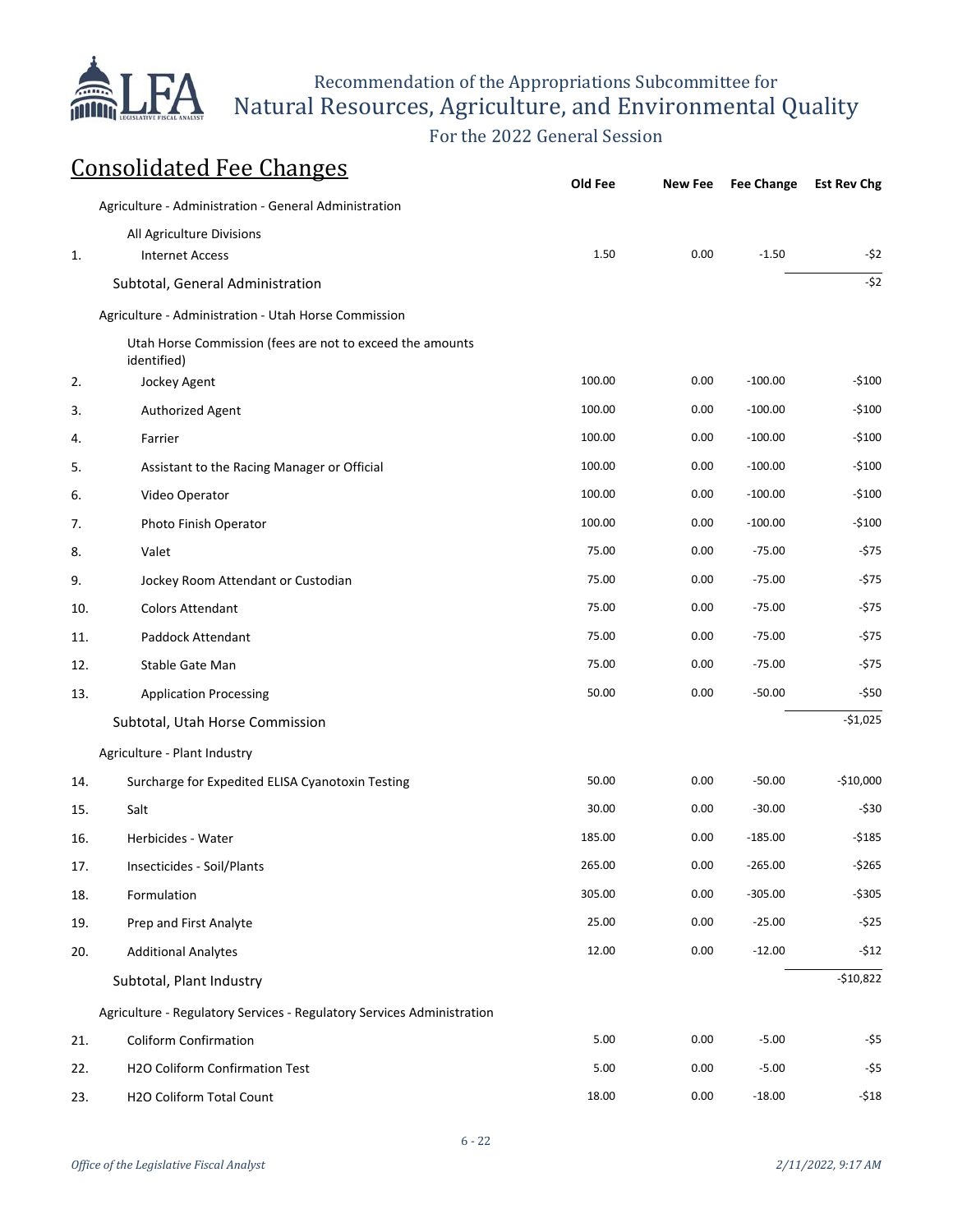

For the 2022 General Session

|     |                                                                        | Old Fee  | <b>New Fee</b> | <b>Fee Change</b> | <b>Est Rev Chg</b> |
|-----|------------------------------------------------------------------------|----------|----------------|-------------------|--------------------|
|     | Agriculture - Regulatory Services - Regulatory Services Administration |          |                |                   |                    |
| 24. | E. coli Enumeration in Water                                           | 7.00     | 0.00           | $-7.00$           | $-518,200$         |
|     | Subtotal, Regulatory Services Administration                           |          |                |                   | $-$18,228$         |
|     | Agriculture - Qualified Production Enterprise Fund                     |          |                |                   |                    |
|     | <b>Medical Cannabis</b>                                                |          |                |                   |                    |
| 25. | <b>Medical Cannabis Citation</b>                                       | 0.00     | 5,000.00       | 5,000.00          | \$75,000           |
|     | <b>Medical Cannabis Laboratory Testing</b>                             |          |                |                   |                    |
| 26. | <b>Cannabinoid Testing</b>                                             | 125.00   | 110.00         | $-15.00$          | $-$ \$37,500       |
| 27. | <b>Terpenes Testing</b>                                                | 0.00     | 110.00         | 110.00            | \$11,000           |
|     | Subtotal, Qualified Production Enterprise Fund                         |          |                |                   | \$48,500           |
|     | Agriculture - Medical Cannabis                                         |          |                |                   |                    |
| 28. | Cannabis - Total THC and Total CBD Testing                             | 65.00    | 0.00           | $-65.00$          | $-$6,500$          |
|     | Subtotal, Medical Cannabis                                             |          |                |                   | $-56,500$          |
|     | Agriculture - Industrial Hemp                                          |          |                |                   |                    |
|     | Industrial Hemp                                                        |          |                |                   |                    |
| 29. | Industrial Hemp Processor Licensing Fee Tier 1                         | 0.00     | 2,500.00       | 2,500.00          | \$250,000          |
| 30. | Industrial Hemp Processor Licensing Fee Tier 2                         | 0.00     | 2,000.00       | 2,000.00          | \$40,000           |
| 31. | Industrial Hemp Processor Licensing Fee Tier 3                         | 0.00     | 1,000.00       | 1,000.00          | \$50,000           |
| 32. | Industrial Hemp Processor Licensing Fee Tier 4                         | 0.00     | 750.00         | 750.00            | \$15,000           |
| 33. | Industrial Hemp Lab Licensing Fee                                      | 0.00     | 2,500.00       | 2,500.00          | \$10,000           |
| 34. | Industrial Hemp Processor Licensing Fee                                | 2,000.00 | 0.00           | $-2,000.00$       | $-540,000$         |
|     | Subtotal, Industrial Hemp                                              |          |                |                   | \$325,000          |
|     | Agriculture - Analytical Laboratory                                    |          |                |                   |                    |
| 35. | STEC Screen (per Test)                                                 | 0.00     | 40.00          | 40.00             | \$40               |
|     | Analytical Laboratory                                                  |          |                |                   |                    |
| 36. | Expedited (Rush) Testing - Any Test                                    | 50.00    | 60.00          | 10.00             | \$100              |
| 37. | Appendix N Splits 15+ Analysts, per sample                             | 0.00     | 200.00         | 200.00            | \$10,000           |
| 38. | Section 6 Splits 15+ Analysts                                          | 0.00     | 200.00         | 200.00            | \$5,000            |
| 39. | Anatoxin-a ELISA Test - First Sample                                   | 116.00   | 128.00         | 12.00             | \$6,000            |
| 40. | Anatoxin-a ELISA Test - Additional Samples                             | 12.00    | 13.00          | 1.00              | \$500              |
| 41. | Microcystin ELISA Test - First Sample                                  | 113.00   | 124.00         | 11.00             | \$2,200            |
| 42. | Microcystin ELISA Test - Additional Samples                            | 10.00    | 11.00          | 1.00              | \$500              |
| 43. | Cylindrospermopsin ELISA Test - First Sample                           | 113.00   | 124.00         | 11.00             | \$5,500            |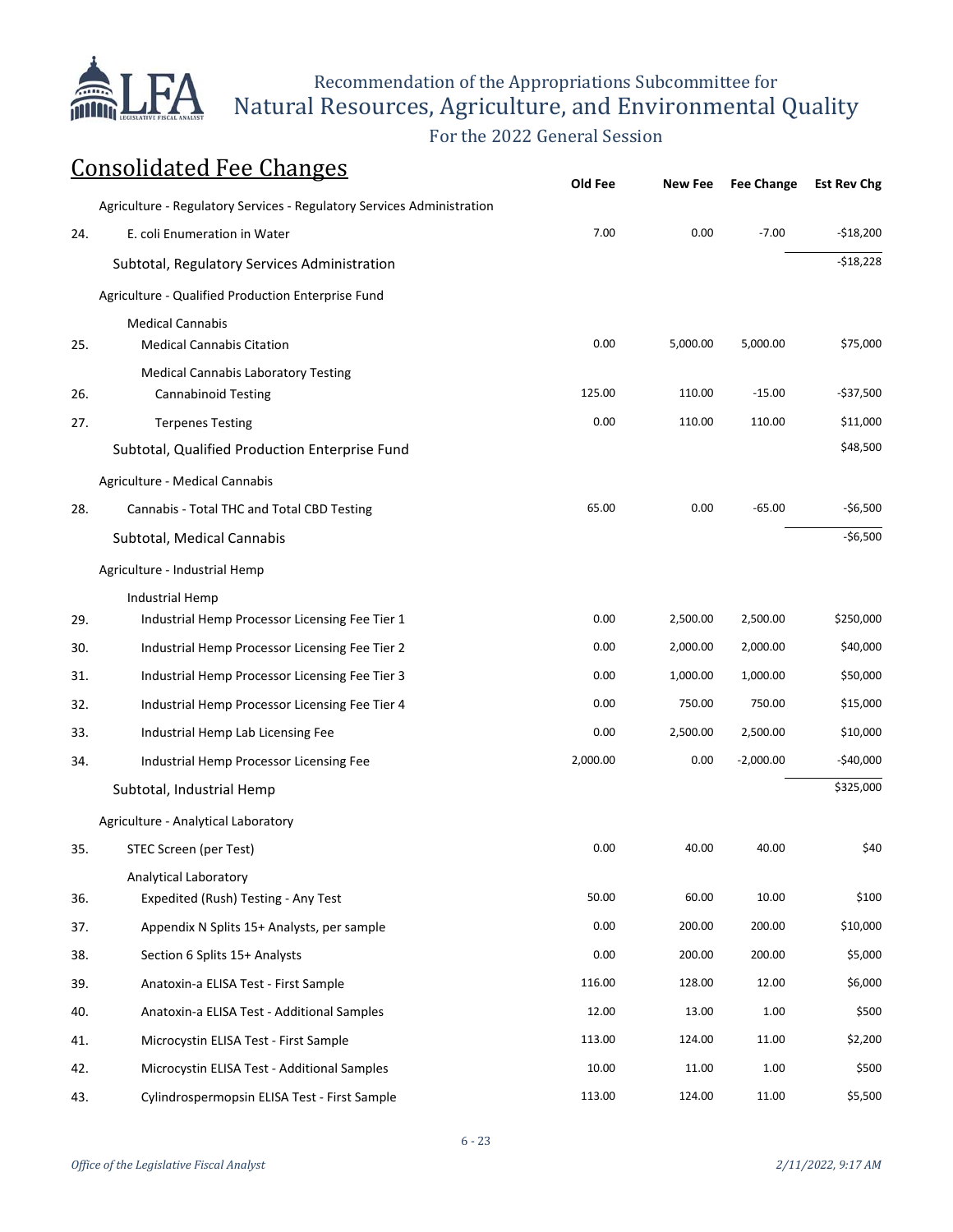

For the 2022 General Session

|     |                                                             | Old Fee | <b>New Fee</b> | <b>Fee Change</b> | <b>Est Rev Chg</b> |
|-----|-------------------------------------------------------------|---------|----------------|-------------------|--------------------|
|     | Agriculture - Analytical Laboratory                         |         |                |                   |                    |
| 44. | Cylindrospermopsin ELISA Test- Additional Samples           | 10.00   | 11.00          | 1.00              | \$200              |
|     | Milk Laboratory Evaluation Program                          |         |                |                   |                    |
| 45. | <b>Antibiotics Screen</b>                                   | 5.00    | 30.00          | 25.00             | \$25               |
| 46. | <b>Antibiotics Confirmation Test</b>                        | 10.00   | 55.00          | 45.00             | \$45               |
| 47. | Reactivated Phosphatase Confirmation                        | 15.00   | 30.00          | 15.00             | \$15               |
| 48. | Direct Microscopic Somatic Cell Count (DMSCC): Confirmation | 10.00   | 15.00          | 5.00              | \$5                |
| 49. | Electronic Somatic Cell Count (ESCC): Instrumentation       | 5.00    | 8.00           | 3.00              | \$3                |
| 50. | <b>Container Rinse Test</b>                                 | 10.00   | 15.00          | 5.00              | \$5                |
| 51. | Water e.coli/Coliform test                                  | 0.00    | 30.00          | 30.00             | \$30               |
| 52. | Glycol Coliform test                                        | 0.00    | 50.00          | 50.00             | \$50               |
| 53. | Butterfat %                                                 | 10.00   | 15.00          | 5.00              | \$5                |
| 54. | Salmonella confirmatory testing (per Test)                  | 40.00   | 250.00         | 210.00            | \$210              |
| 55. | E. coli confirmatory testing (per Test)                     | 40.00   | 250.00         | 210.00            | \$210              |
| 56. | E. coli O157:H7 Screen                                      | 0.00    | 40.00          | 40.00             | \$40               |
| 57. | E. coli O157:H7 confirmation testing                        | 0.00    | 250.00         | 250.00            | \$250              |
| 58. | STEC confirmatory testing (per Test)                        | 40.00   | 450.00         | 410.00            | \$410              |
| 59. | Listeria Screen                                             | 30.00   | 40.00          | 10.00             | \$10               |
| 60. | Listeria confirmatory testing (per Test)                    | 40.00   | 250.00         | 210.00            | \$210              |
| 61. | Campylobacter confirmation testing                          | 0.00    | 250.00         | 250.00            | \$250              |
| 62. | All Other Services, per hour                                | 40.00   | 50.00          | 10.00             | \$10               |
|     | Seed, Feed, and Meat                                        |         |                |                   |                    |
| 63. | Fat                                                         | 35.00   | 60.00          | 25.00             | \$25               |
| 64. | Fiber, Crude                                                | 45.00   | 60.00          | 15.00             | \$15               |
| 65. | Protein                                                     | 32.00   | 40.00          | 8.00              | \$8                |
| 66. | NPN (Non-Protein Nitrogen)                                  | 25.00   | 50.00          | 25.00             | \$25               |
|     | Fertilizer                                                  |         |                |                   |                    |
| 67. | Nitrogen                                                    | 32.00   | 40.00          | 8.00              | \$8                |
| 68. | Available Phosphorous                                       | 35.00   | 120.00         | 85.00             | \$85               |
| 69. | Potash                                                      | 30.00   | 120.00         | 90.00             | \$90               |
|     | Inorganics                                                  |         |                |                   |                    |
|     | Digested                                                    |         |                |                   |                    |
| 70. | Nutritive Metals, First Analyte                             | 38.00   | 60.00          | 22.00             | \$22               |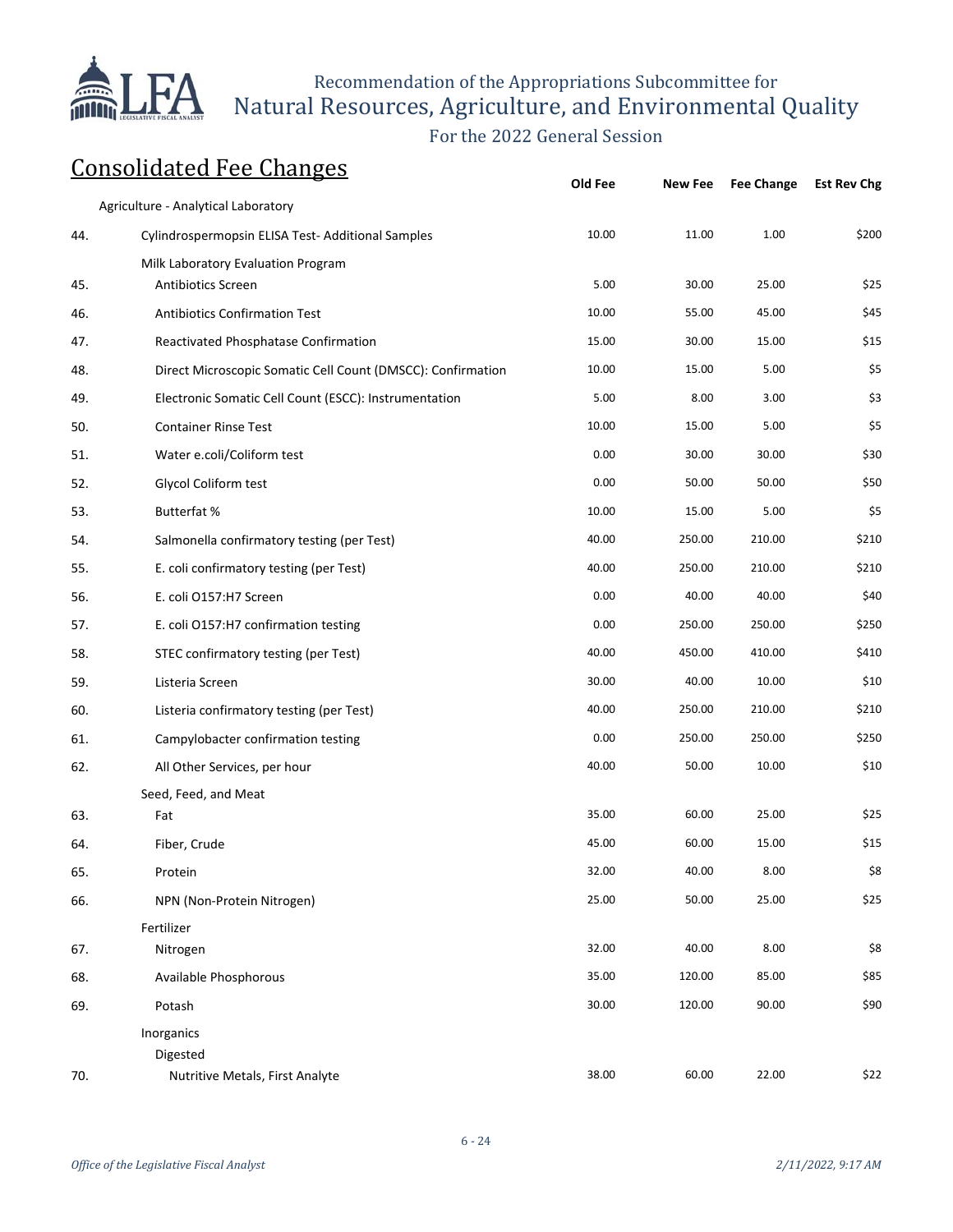

For the 2022 General Session

|     | <u> Sonsonaatea 1 ee Ghanges</u>                                                                                                                                            | Old Fee | <b>New Fee</b> | <b>Fee Change</b> | <b>Est Rev Chg</b> |
|-----|-----------------------------------------------------------------------------------------------------------------------------------------------------------------------------|---------|----------------|-------------------|--------------------|
|     | Agriculture - Analytical Laboratory                                                                                                                                         |         |                |                   |                    |
| 71. | Pesticide - Water                                                                                                                                                           | 205.00  | 0.00           | $-205.00$         | $-5205$            |
|     | <b>First Analyte</b>                                                                                                                                                        |         |                |                   |                    |
| 72. | Pesticide - Soil/Plants                                                                                                                                                     | 305.00  | 0.00           | $-305.00$         | $-$ \$305          |
|     | <b>First Analyte</b>                                                                                                                                                        |         |                |                   |                    |
|     | Subtotal, Analytical Laboratory                                                                                                                                             |         |                |                   | \$31,591           |
|     | Agriculture - GFR - Utah Livestock Brand and Anti-theft Account                                                                                                             |         |                |                   |                    |
|     | Animal Health                                                                                                                                                               |         |                |                   |                    |
| 73. | Predator Control Fee (per Head)                                                                                                                                             | 0.00    | .25            | .25               | \$17,250           |
|     | <b>Brand Inspection</b>                                                                                                                                                     |         |                |                   |                    |
| 74. | <b>Temporary Livestock Sale</b>                                                                                                                                             | 0.00    | 250.00         | 250.00            | \$12,500           |
|     | Subtotal, GFR - Utah Livestock Brand and Anti-theft Account                                                                                                                 |         |                |                   | \$29,750           |
|     | Environmental Quality - Drinking Water - Drinking Water Administration                                                                                                      |         |                |                   |                    |
|     | <b>Drinking Water Capacity</b>                                                                                                                                              |         |                |                   |                    |
| 75. | Drinking Water PWS Annual Fee (per Equivalent Residential<br>Connection (ERC))                                                                                              | 0.00    | 1.20           | 1.20              | \$1,550,519        |
| 76. | Minimum \$25 fee (per public water system)                                                                                                                                  | 0.00    | 25.00          | 25.00             | \$12,775           |
|     | Subtotal, Drinking Water Administration                                                                                                                                     |         |                |                   | \$1,563,294        |
|     | Environmental Quality - Environ Response & Remediation - Environmental Response and Remediation                                                                             |         |                |                   |                    |
| 77. | Aboveground Petroleum Storage Tank Notification Fee (per Facility)                                                                                                          | 0.00    | 250.00         | 250.00            | \$25,000           |
|     | Subtotal, Environmental Response and Remediation                                                                                                                            |         |                |                   | \$25,000           |
|     | Environmental Quality - Waste Mgmt & Radiation Control - Waste Management and Radiation Control                                                                             |         |                |                   |                    |
|     | Machine-Generated Radiation                                                                                                                                                 |         |                |                   |                    |
|     | <b>Annual Registration Fee</b>                                                                                                                                              |         |                |                   |                    |
|     | Per control unit including first tube, plus annual fee for each<br>additional tube connected to the control unit                                                            |         |                |                   |                    |
| 78. | Hospital/Therapy, Medical, Chiropractic, Podiatry,<br>Veterinary, Dental and Industrial Facility                                                                            | 35.00   | 45.00          | 10.00             | \$92,380           |
|     | Division Conducted Inspection, Per Tube                                                                                                                                     |         |                |                   |                    |
| 79. | Hospital/Therapy, Medical, Chiropractic, Industrial Facility with<br>High and/or Very High Radiation Areas Accessible to<br>Individuals and Other Types, Annual or Biennial | 105.00  | 115.00         | 10.00             | \$1,900            |
| 80. | Podiatry/Veterinary, Industrial Facility with Cabinet X-Ray<br>Units or Units Designated for Other Purposes                                                                 | 75.00   | 85.00          | 10.00             | \$1,170            |
|     | Dental                                                                                                                                                                      |         |                |                   |                    |
| 81. | First tube on a single control unit                                                                                                                                         | 45.00   | 55.00          | 10.00             | \$10,020           |
| 82. | Additional tubes on a control unit (per Tube)                                                                                                                               | 12.50   | 22.50          | 10.00             | \$40               |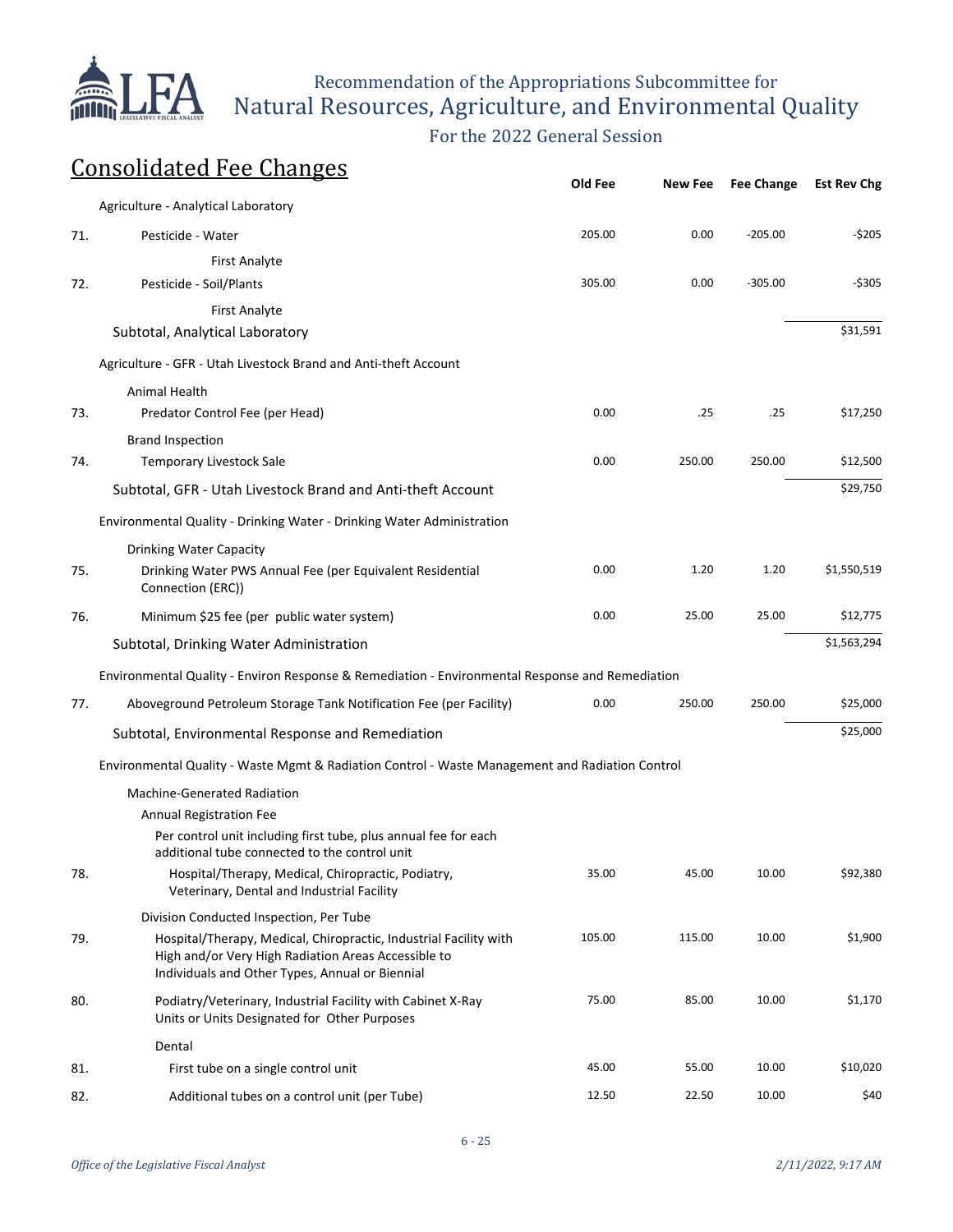

Recommendation of the Appropriations Subcommittee for

Natural Resources, Agriculture, and Environmental Quality

For the 2022 General Session

|      | <u>Consonaated Fee Ghanges</u>                                                                       | Old Fee  | <b>New Fee</b> | <b>Fee Change</b> | <b>Est Rev Chg</b> |
|------|------------------------------------------------------------------------------------------------------|----------|----------------|-------------------|--------------------|
|      | Environmental Quality - Waste Mgmt & Radiation Control - Waste Management and Radiation Control      |          |                |                   |                    |
|      | Independent Qualified Experts Conducted Inspections or<br><b>Registrants Using Qualified Experts</b> |          |                |                   |                    |
| 83.  | Inspection report (per Tube)                                                                         | 15.00    | 25.00          | 10.00             | \$13,350           |
|      | Subtotal, Waste Management and Radiation Control                                                     |          |                |                   | \$118,860          |
|      | Environmental Quality - Water Quality - Water Quality Support                                        |          |                |                   |                    |
|      | Annual Utah Pollutant Discharge Elimination System (UPDES)<br>Permits, Surface Water                 |          |                |                   |                    |
|      | <b>Cement Manufacturing</b>                                                                          |          |                |                   |                    |
| 84.  | Major                                                                                                | 871.00   | 1,002.00       | 131.00            | \$131              |
| 85.  | Minor                                                                                                | 218.00   | 251.00         | 33.00             | \$33               |
|      | Coal Mining and Preparation                                                                          |          |                |                   |                    |
| 86.  | <b>General Permit</b>                                                                                | 436.00   | 501.00         | 65.00             | \$715              |
| 87.  | Individual Major                                                                                     | 1,307.00 | 1,503.00       | 196.00            | \$588              |
| 88.  | <b>Individual Minor</b>                                                                              | 871.00   | 1,002.00       | 131.00            | \$1,179            |
| 89.  | Concentrated Animal Feeding Operations (CAFO) General Permit                                         | 110.00   | 127.00         | 17.00             | \$102              |
| 90.  | Construction Dewatering/Hydrostatic Testing General Permit                                           | 150.00   | 173.00         | 23.00             | \$2,323            |
|      | Dairy Products                                                                                       |          |                |                   |                    |
| 91.  | Major                                                                                                | 871.00   | 1,002.00       | 131.00            | \$131              |
| 92.  | Minor                                                                                                | 436.00   | 501.00         | 65.00             | \$65               |
|      | Electric                                                                                             |          |                |                   |                    |
| 93.  | Major                                                                                                | 1,089.00 | 1,252.00       | 163.00            | \$163              |
| 94.  | Minor                                                                                                | 436.00   | 501.00         | 65.00             | \$65               |
| 95.  | <b>Fish Hatcheries General Permit</b>                                                                | 121.00   | 139.00         | 18.00             | \$180              |
|      | Food and Kindred Products                                                                            |          |                |                   |                    |
| 96.  | Major                                                                                                | 1,089.00 | 1,252.00       | 163.00            | \$163              |
| 97.  | Minor                                                                                                | 436.00   | 501.00         | 65.00             | \$195              |
| 98.  | Hazardous Waste Clean-up Sites                                                                       | 2,614.00 | 3,006.00       | 392.00            | \$392              |
|      | Geothermal                                                                                           |          |                |                   |                    |
| 99.  | Major                                                                                                | 871.00   | 1,002.00       | 131.00            | \$131              |
| 100. | Minor                                                                                                | 436.00   | 501.00         | 65.00             | \$65               |
|      | Inorganic Chemicals                                                                                  |          |                |                   |                    |
| 101. | Major                                                                                                | 1,307.00 | 1,503.00       | 196.00            | \$196              |
| 102. | Minor                                                                                                | 653.00   | 751.00         | 98.00             | \$98               |
|      | Iron and Steel Manufacturing                                                                         |          |                |                   |                    |
| 103. | Major                                                                                                | 2,614.00 | 3,006.00       | 392.00            | \$392              |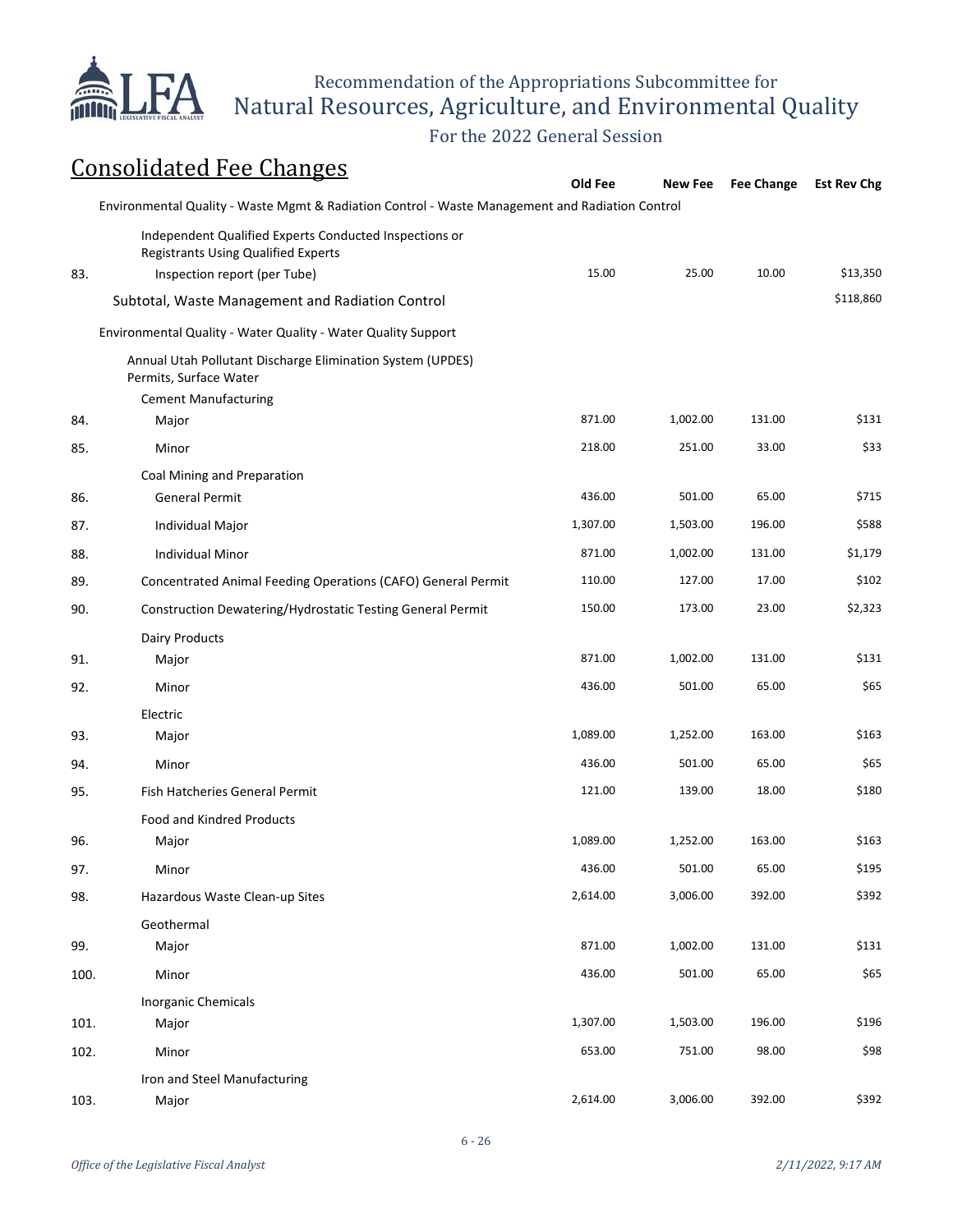

For the 2022 General Session

|      |                                                                          | Old Fee   | New Fee   | <b>Fee Change</b> | <b>Est Rev Chg</b> |
|------|--------------------------------------------------------------------------|-----------|-----------|-------------------|--------------------|
|      | Environmental Quality - Water Quality - Water Quality Support            |           |           |                   |                    |
| 104. | Minor                                                                    | 653.00    | 751.00    | 98.00             | \$196              |
|      | Leaking Underground Storage Tank (LUST) Cleanup                          |           |           |                   |                    |
| 105. | <b>General Permit</b>                                                    | 436.00    | 501.00    | 65.00             | \$390              |
| 106. | LUST Cleanup Individual Permit                                           | 871.00    | 1,002.00  | 131.00            | \$131              |
|      | <b>Meat Products</b>                                                     |           |           |                   |                    |
| 107. | Major                                                                    | 1,307.00  | 1,503.00  | 196.00            | \$196              |
| 108. | Minor                                                                    | 436.00    | 501.00    | 65.00             | \$65               |
|      | <b>Metal Finishing and Products</b>                                      |           |           |                   |                    |
| 109. | Major                                                                    | 1,307.00  | 1,503.00  | 196.00            | \$196              |
| 110. | Minor                                                                    | 653.00    | 751.00    | 98.00             | \$98               |
|      | Mineral Mining and Processing                                            |           |           |                   |                    |
| 111. | Sand and Gravel                                                          | 242.00    | 278.00    | 36.00             | \$36               |
| 112. | Salt Extraction                                                          | 242.00    | 278.00    | 36.00             | \$108              |
|      | Other                                                                    |           |           |                   |                    |
| 113. | <b>Other Majors</b>                                                      | 871.00    | 1,002.00  | 131.00            | \$262              |
| 114. | <b>Other Minors</b>                                                      | 436.00    | 501.00    | 65.00             | \$975              |
|      | Manufacturing                                                            | 1,742.00  | 2,003.00  | 261.00            | \$261              |
| 115. | Major                                                                    |           |           |                   |                    |
| 116. | Minor                                                                    | 653.00    | 751.00    | 98.00             | \$392              |
| 117. | Oil and Gas Extraction<br>flow rate <= 0.5 million gallons per day (MGD) | 436.00    | 501.00    | 65.00             | \$65               |
|      |                                                                          | 653.00    | 751.00    | 98.00             | \$98               |
| 118. | flow rate $> 0.5$ MGD                                                    |           |           |                   |                    |
| 119. | Ore Mining<br>Major                                                      | 1,307.00  | 1,503.00  | 196.00            | \$196              |
| 120. | Minor                                                                    | 653.00    | 751.00    | 98.00             | \$294              |
| 121. | Major w/ concentration process                                           | 10,000.00 | 11,500.00 | 1,500.00          | \$1,500            |
|      | <b>Organic Chemicals Manufacturing</b>                                   |           |           |                   |                    |
| 122. | Major                                                                    | 2,178.00  | 2,505.00  | 327.00            | \$327              |
| 123. | Minor                                                                    | 653.00    | 751.00    | 98.00             | \$98               |
|      | Petroleum Refining                                                       |           |           |                   |                    |
| 124. | Major                                                                    | 1,742.00  | 2,003.00  | 261.00            | \$261              |
| 125. | Minor                                                                    | 653.00    | 751.00    | 98.00             | \$98               |
|      | <b>Pharmaceutical Preparations</b>                                       |           |           |                   |                    |
| 126. | Major                                                                    | 1,742.00  | 2,003.00  | 261.00            | \$261              |
| 127. | Minor                                                                    | 653.00    | 751.00    | 98.00             | \$196              |
|      |                                                                          |           |           |                   |                    |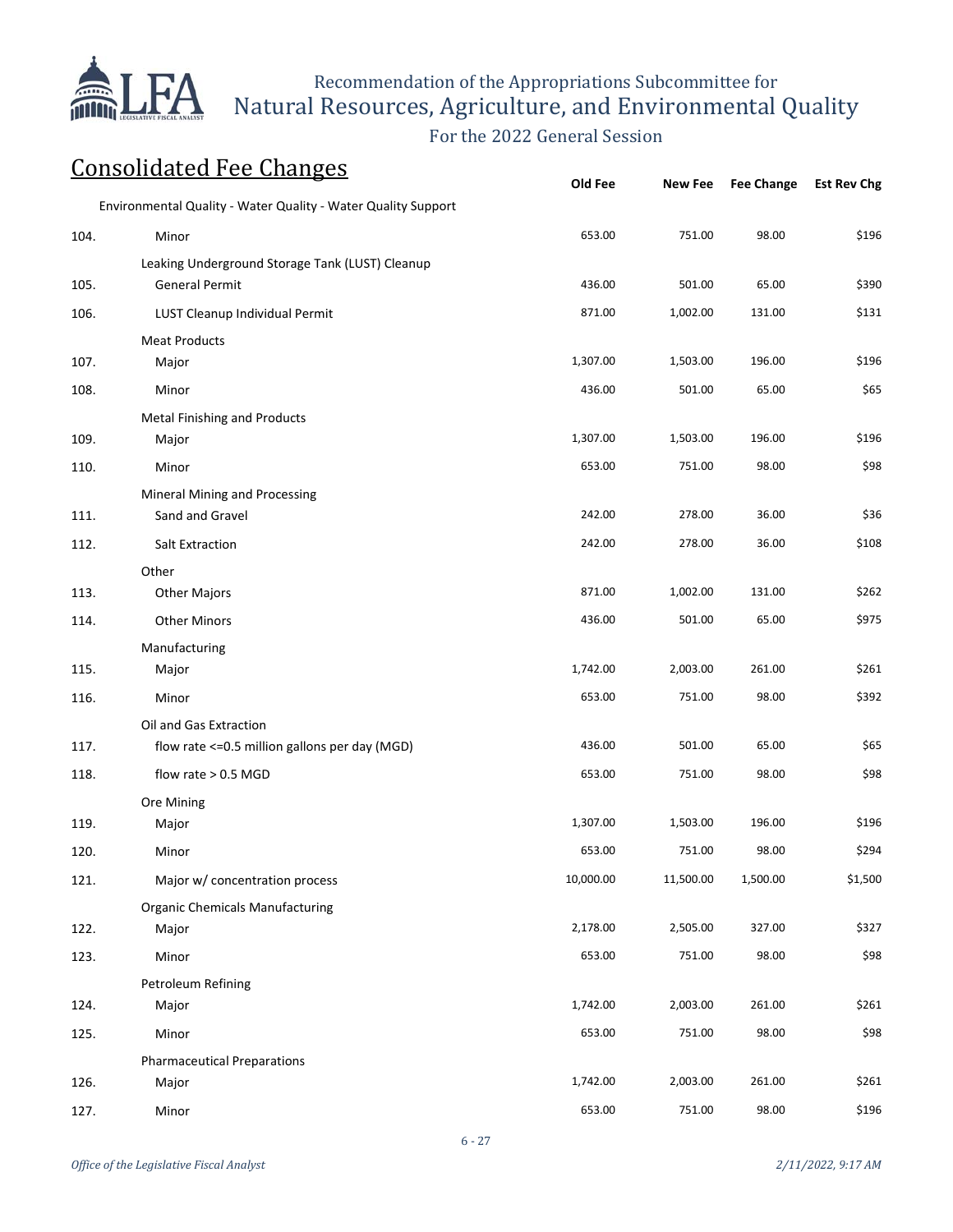

For the 2022 General Session

|      |                                                                                   | Old Fee  | New Fee   | <b>Fee Change</b> | <b>Est Rev Chg</b> |
|------|-----------------------------------------------------------------------------------|----------|-----------|-------------------|--------------------|
|      | Environmental Quality - Water Quality - Water Quality Support                     |          |           |                   |                    |
|      | <b>Rubber and Plastic Products</b>                                                |          |           |                   |                    |
| 128. | Major                                                                             | 1,089.00 | 1,252.00  | 163.00            | \$163              |
| 129. | Minor                                                                             | 653.00   | 751.00    | 98.00             | \$196              |
|      | <b>Space Propulsion</b>                                                           |          |           |                   |                    |
| 130. | Major                                                                             | 2,420.00 | 2,783.00  | 363.00            | \$363              |
| 131. | Minor                                                                             | 653.00   | 751.00    | 98.00             | \$98               |
|      | Steam and/or Power Electric Plants                                                |          |           |                   |                    |
| 132. | Major                                                                             | 871.00   | 1,002.00  | 131.00            | \$131              |
| 133. | Minor                                                                             | 436.00   | 501.00    | 65.00             | \$195              |
|      | Water Treatment Plants (Except Political Subdivisions)                            |          |           |                   |                    |
| 134. | <b>General Permit</b>                                                             | 121.00   | 139.00    | 18.00             | \$18               |
|      | Annual UPDES Publicly Owned Treatment Works (POTW)                                |          |           |                   |                    |
| 135. | Large >10 million gallons per day (mgd) flow design (per year)                    | 8,800.00 | 10,120.00 | 1,320.00          | \$15,840           |
| 136. | Medium >3 mgd but <10 mgd flow design (per year)                                  | 5,500.00 | 6,325.00  | 825.00            | \$8,250            |
| 137. | Small <3mgd but >1 mgd (per year)                                                 | 1,100.00 | 1,265.00  | 165.00            | \$1,980            |
| 138. | Very Small <1 mgd (per year)                                                      | 550.00   | 633.00    | 83.00             | \$2,490            |
|      | Annual UPDES Pesticide Applicator Fee                                             |          |           |                   |                    |
| 139. | Small Applicator                                                                  | 200.00   | 230.00    | 30.00             | \$1,410            |
| 140. | Medium Applicator                                                                 | 500.00   | 575.00    | 75.00             | \$750              |
| 141. | Large Applicator                                                                  | 1,650.00 | 1,898.00  | 248.00            | \$4,464            |
| 142. | <b>Groundwater Remediation Treatment Plant</b>                                    | 5,500.00 | 6,325.00  | 825.00            | \$825              |
|      | Biosolids Annual Fee (Domestic Sludge)                                            |          |           |                   |                    |
| 143. | Small Systems (per year)                                                          | 385.00   | 443.00    | 58.00             | \$1,276            |
|      | 1-4,000 connections                                                               |          |           |                   |                    |
| 144. | Medium Systems (per year)                                                         | 1,117.00 | 1,285.00  | 168.00            | \$1,680            |
|      | 4,001 to 15,000 connections                                                       |          |           |                   |                    |
| 145. | Large Systems (per year)                                                          | 1,623.00 | 1,866.00  | 243.00            | \$2,430            |
|      | greater than 15,000 connections                                                   |          |           |                   |                    |
| 146. | Non-contact Cooling Water<br>Flow rate <= 10,000 gallons per day (gpd) (per year) | 110.00   | 127.00    | 17.00             | \$17               |
| 147. | 10,000 gpd < Flow rate 100,000 gpd (per year)                                     | 220.00   | 253.00    | 33.00             | \$33               |
|      |                                                                                   |          |           |                   |                    |
| 148. | 100,000 gpd < Flow rate <1.0 mgd (per year)                                       | 440.00   | 506.00    | 66.00             | \$66               |
| 149. | Flow Rate > 1.0 mgd (per year)                                                    | 660.00   | 759.00    | 99.00             | \$99               |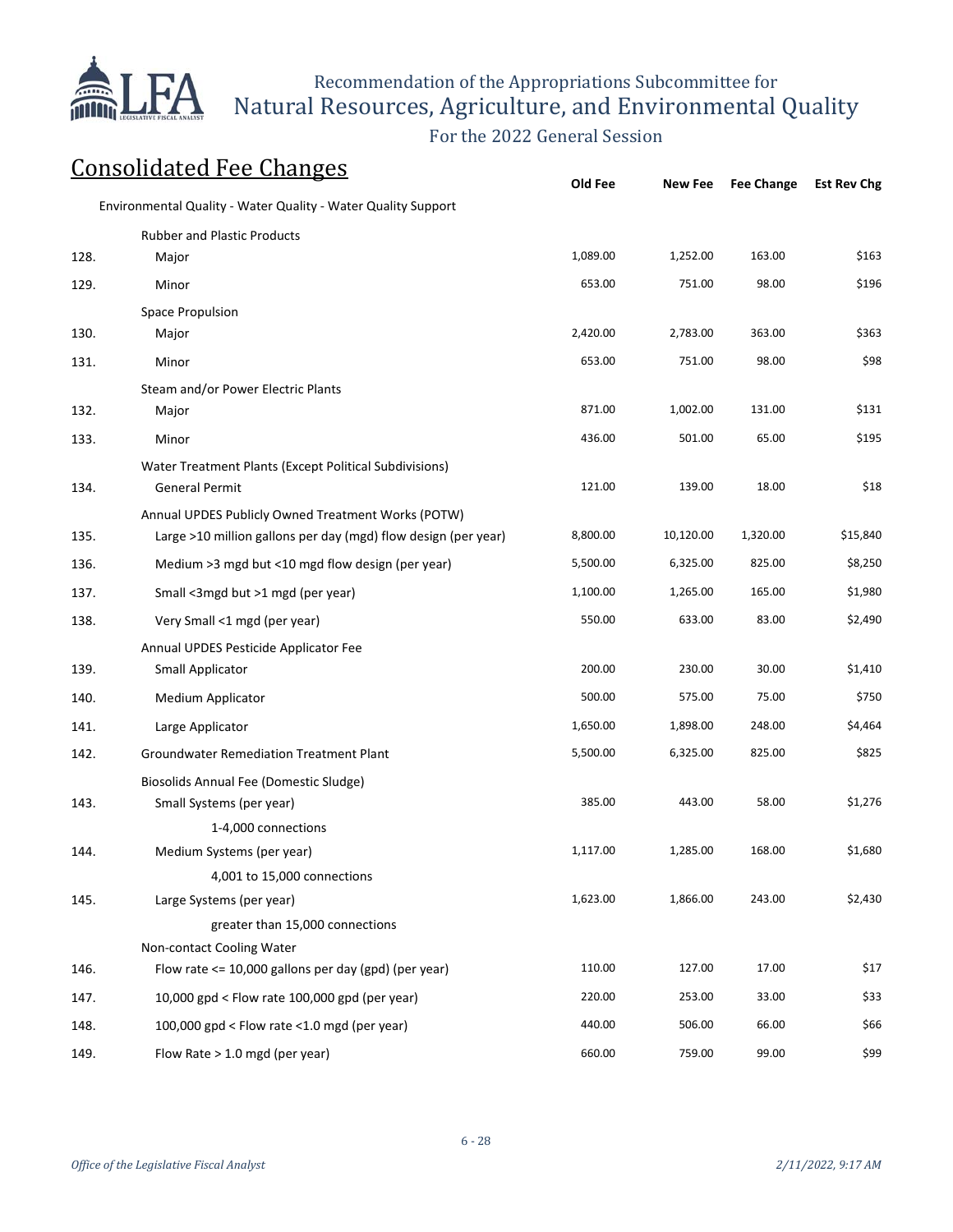

Recommendation of the Appropriations Subcommittee for

Natural Resources, Agriculture, and Environmental Quality

For the 2022 General Session

|      |                                                                                                                                                  | Old Fee   | <b>New Fee</b> | <b>Fee Change</b> | <b>Est Rev Chg</b> |
|------|--------------------------------------------------------------------------------------------------------------------------------------------------|-----------|----------------|-------------------|--------------------|
|      | Environmental Quality - Water Quality - Water Quality Support                                                                                    |           |                |                   |                    |
|      | <b>Stormwater Permits</b>                                                                                                                        |           |                |                   |                    |
|      | Annual Ground Water Permit Administration Fee                                                                                                    |           |                |                   |                    |
| 150. | 0-1 Acre                                                                                                                                         | 385.00    | 443.00         | 58.00             | \$58               |
| 151. | >1-15 Acres                                                                                                                                      | 770.00    | 886.00         | 116.00            | \$1,276            |
| 152. | >15-50 Acres                                                                                                                                     | 1,540.00  | 1,771.00       | 231.00            | \$2,541            |
| 153. | >50-300 Acres                                                                                                                                    | 2,310.00  | 2,657.00       | 347.00            | \$4,511            |
| 154. | >300-500 Acres                                                                                                                                   | 6,140.00  | 7,061.00       | 921.00            | \$9,210            |
| 155. | >500 Acres                                                                                                                                       | 12,280.00 | 14,122.00      | 1,842.00          | \$1,842            |
| 156. | UIC Class V Inventory Review Fee                                                                                                                 | 0.00      | 220.00         | 220.00            | \$22,000           |
|      | Subtotal, Water Quality Support                                                                                                                  |           |                |                   | \$98,219           |
|      | Environmental Quality - Air Quality - Permitting                                                                                                 |           |                |                   |                    |
| 157. | Air Emissions (per ton)                                                                                                                          | 89.67     | 92.58          | 2.91              | \$141,135          |
|      | Subtotal, Permitting                                                                                                                             |           |                |                   | \$141,135          |
|      | Environmental Quality - Air Quality - Air Quality Administration                                                                                 |           |                |                   |                    |
|      | Permit Category<br><b>Application Review Fees</b>                                                                                                |           |                |                   |                    |
| 158. | Minor sources (new or modified) with <3 tpy uncontrolled<br>emissions                                                                            | 550.00    | 0.00           | $-550.00$         | $-53,850$          |
|      | Up to 5 hours, at \$110/hour                                                                                                                     |           |                |                   |                    |
|      | Subtotal, Air Quality Administration                                                                                                             |           |                |                   | $-53,850$          |
|      | Natural Resources - Utah Geological Survey - Administration                                                                                      |           |                |                   |                    |
|      | Sample Library                                                                                                                                   |           |                |                   |                    |
| 159. | XRF High Resolution Scanning (per Hour)                                                                                                          | 15.00     | 0.00           | $-15.00$          | $-515$             |
| 160. | XRF Analysis - Discreet Sample (per Sample)                                                                                                      | 10.00     | 0.00           | $-10.00$          | -\$10              |
|      | Subtotal, Administration                                                                                                                         |           |                |                   | $-525$             |
|      | Natural Resources - Division of State Parks - State Park Operation Management                                                                    |           |                |                   |                    |
|      | All fees for the Division of Parks and Recreation may not exceed,<br>but may be less than, the amounts stated in the division's fee<br>schedule. |           |                |                   |                    |
|      | <b>Golf Course Fees GREENS FEES</b>                                                                                                              |           |                |                   |                    |
| 161. | Greens Fees, 9 Holes                                                                                                                             | 18.00     | 25.00          | 7.00              | \$2,030,000        |
|      | Subtotal, State Park Operation Management                                                                                                        |           |                |                   | \$2,030,000        |
|      | School and Inst Trust Lands - Administration                                                                                                     |           |                |                   |                    |
|      | Name change on Administrative Records                                                                                                            |           |                |                   |                    |
| 162. | Name Change on Admin. Records - Surface Document                                                                                                 | 15.00     | 50.00          | 35.00             | \$525              |
|      |                                                                                                                                                  |           |                |                   |                    |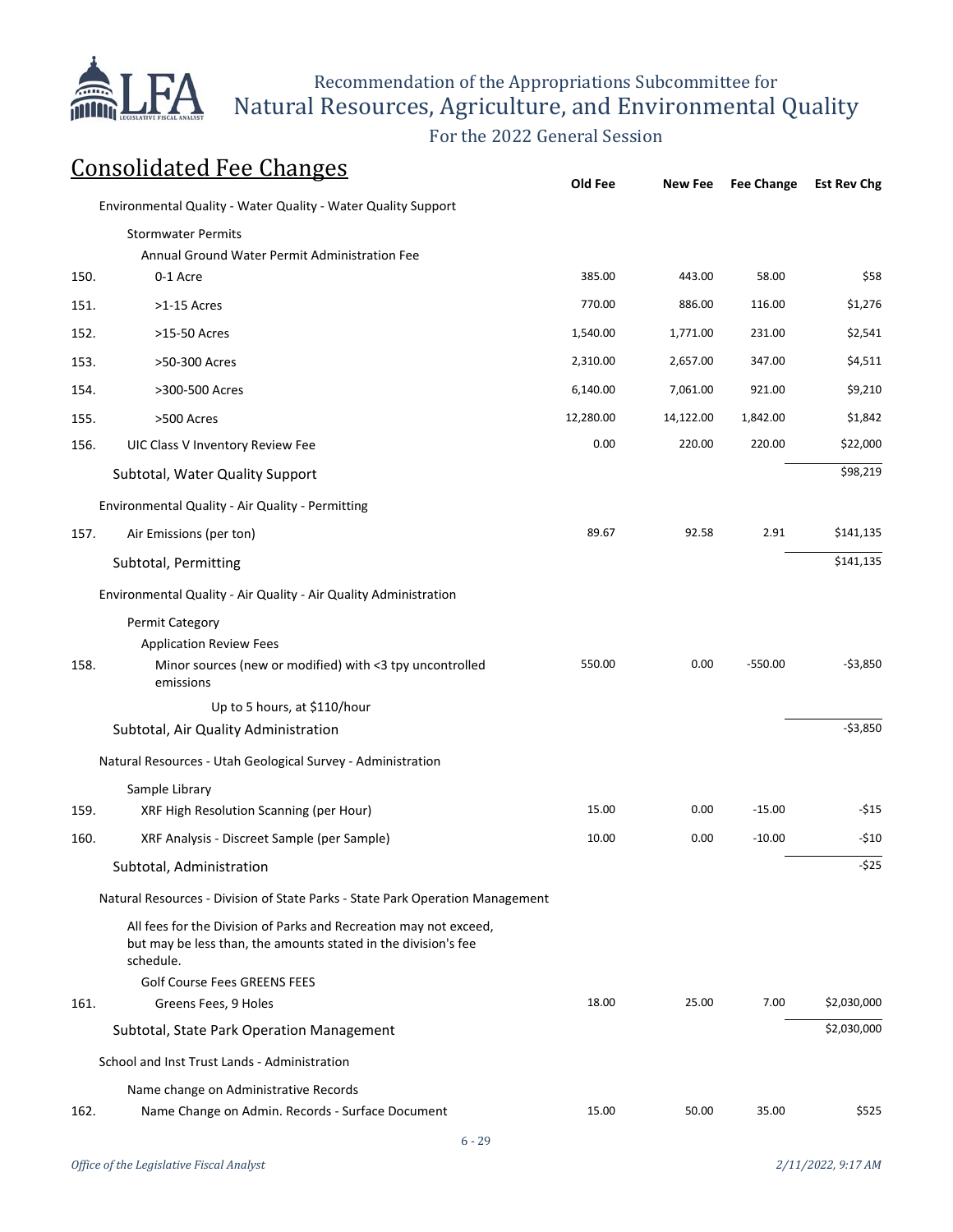

For the 2022 General Session

### **Consolidated Fee Changes** Consolidated Fee Changes

|                                                                     | Old Fee | New Fee Fee Change Est Rev Chg |             |
|---------------------------------------------------------------------|---------|--------------------------------|-------------|
| School and Inst Trust Lands - Administration                        |         |                                |             |
| Subtotal, Administration                                            |         |                                | \$525       |
| Subtotal, Natural Resources, Agriculture, and Environmental Quality |         |                                | \$4,371,422 |

### Special Motions

*The subcommittee passed a motion supporting the School and Institutional Trust Lands use of the Land Grant Management Fund, in the amount of \$1.2 million ongoing, for Targeted Salary Increases.*  1.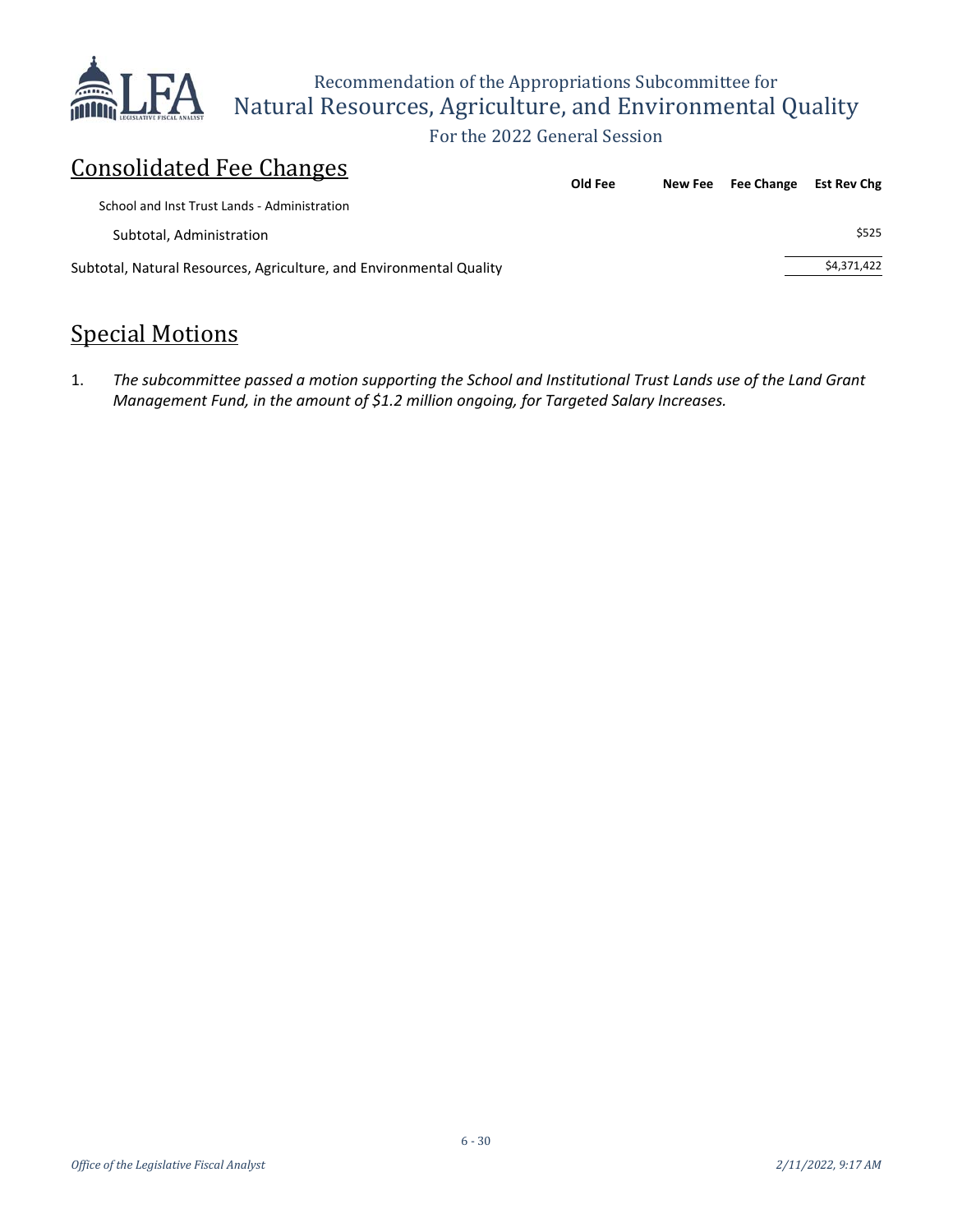

For the 2022 General Session

### Funding Request Priority List

### 1 Grazing Improvement Program - Administrative Expenses

*This funding request for will stabilize the Grazing Improvement Program with ongoing funding. The program benefits statewide public and private lands through rangeland improvement including reseeding, tree removal, well drilling. (Requested By: Rep. Ferry, J.)*

|                       | <b>FY 2022</b>      | <b>FY 2023</b> |          |
|-----------------------|---------------------|----------------|----------|
| <b>Funding Source</b> | Supplemental        | Ongoing        | One-time |
| General Fund          | \$0                 | \$250,000      |          |
|                       | \$0<br><b>Total</b> | \$250,000      | \$0      |

### 2 19 Great Salt Lake Sovereign Land Law Enforcement

*This funding would create an additional law enforcement position, signage and trail cameras to help with proper enforcement of law governing the use of off‐highway vehicles on the dry lakebed of the Great Salt Lake. (Requested By: Rep. Owens, D.)*

|                       |       | <b>FY 2022</b> | <b>FY 2023</b> |          |
|-----------------------|-------|----------------|----------------|----------|
| <b>Funding Source</b> |       | Supplemental   | Ongoing        | One-time |
| General Fund          |       | \$115,600      | \$141,300      | \$0      |
|                       | Total | \$115,600      | \$141,300      | \$0      |

### 3 State Slaughter Plant Inspectors

*This request is for \$360,000.00. It will fund 4 new meat inspectors needed to cover processing plants expected to come online summer 2022 for which the State Department of Ag and Food does not have inspectors at this time or funding to cover the need. Meat processing is in short supply and a high priority need for cattle producers in this state. (Requested By: Rep. Kohler, M.)*

|                       |              | <b>FY 2022</b> | <b>FY 2023</b> |          |
|-----------------------|--------------|----------------|----------------|----------|
| <b>Funding Source</b> |              | Supplemental   | Ongoing        | One-time |
| General Fund          |              | \$0            | \$360,000      |          |
|                       | <b>Total</b> | \$0            | \$360,000      | \$0      |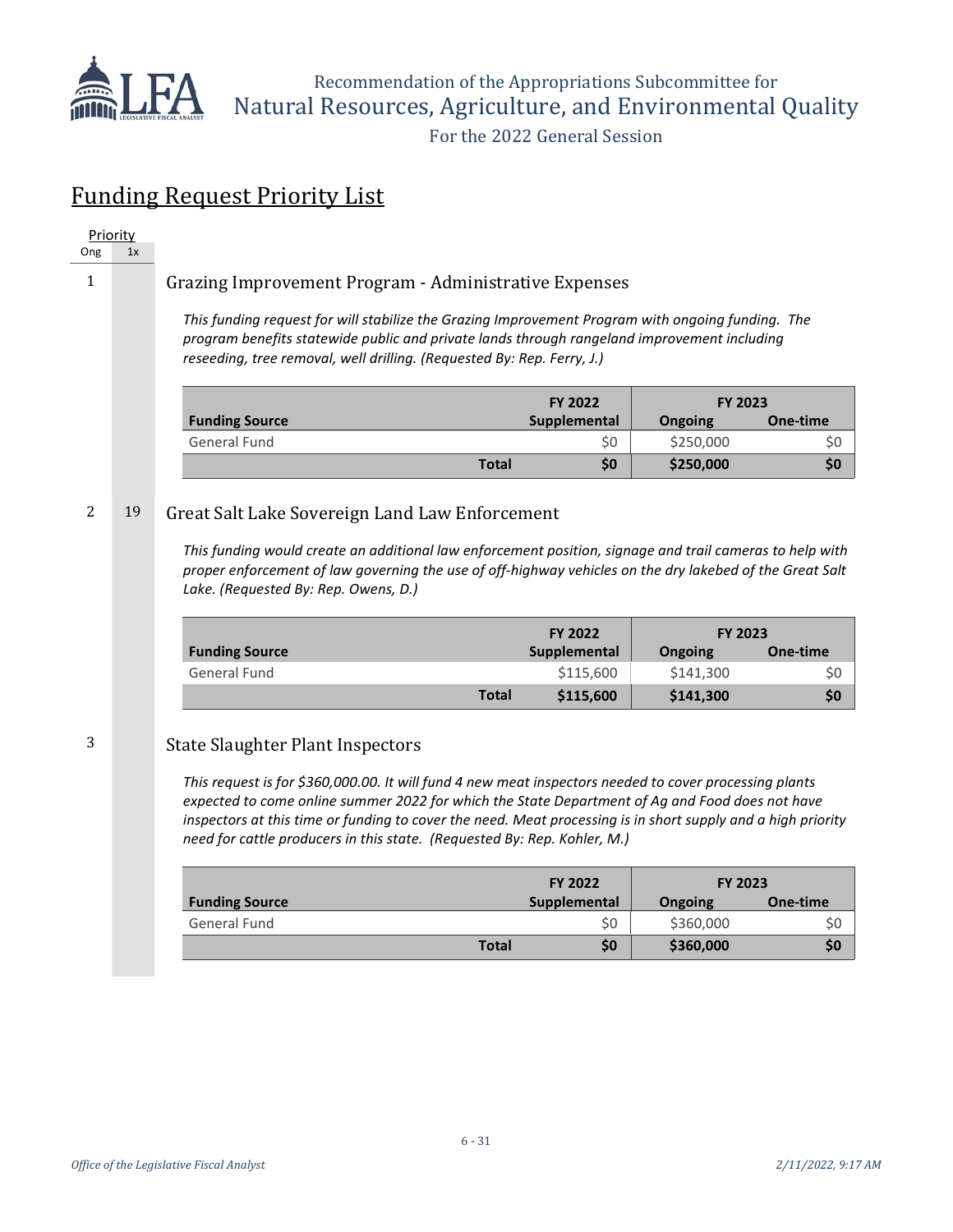

For the 2022 General Session

### Funding Request Priority List

#### Ong 1x Priority

### 4 Quagga Mussel Tracking System

*Ongoing funding to continue and expand the Port Passport Quagga Mussel tracking system into a permanent piece the DNR Quagga Mussel mitigation efforts. The funding will be used to procure a software license, renewable annually, for the necessary software and hardware to operate the Port Passport system. This system will allow the DNR to be able to better and more efficiently ensure that the multi‐state quagga mussel decontamination database is up to date and accurate, greatly aiding in the effort to prevent the spread of quagga mussels. (Requested By: Sen. Hinkins, D.)*

|                       | <b>FY 2022</b>      | <b>FY 2023</b> |          |
|-----------------------|---------------------|----------------|----------|
| <b>Funding Source</b> | Supplemental        | Ongoing        | One-time |
| General Fund          | \$0                 | \$500,000      | \$0      |
|                       | \$0<br><b>Total</b> | \$500,000      | \$0      |

### 5 Groundwater and Wetland Management Resources

*The requested resources would be used by the Utah Geological Survey (UGS) Groundwater & Wetlands Program to enhance its groundwater and wetlands research capabilities. Priority topics would include quantifying groundwater quality, discharge, recharge, and storage changes to support sustainable use and management in high‐use areas; dedicating a long‐term focus on Great Salt Lake water supply and habitat issues; and more regularly updating statewide wetlands spatial data.*

|                       | FY 2022             | <b>FY 2023</b> |          |
|-----------------------|---------------------|----------------|----------|
| <b>Funding Source</b> | Supplemental        | Ongoing        | One-time |
| General Fund          | \$0                 | \$140,300      | \$0      |
|                       | \$0<br><b>Total</b> | \$140,300      | \$0      |

### 6 Finance Staff (UDAF)

*Finance employees are stretched too thin and are not able to satisfy the legal and compliance requirements of their positions. Staffing must be increased in order for the department to be able to fully address the findings of the legislative audit. Similarly sized agencies have significantly more financial manager/finance positions. DEQ has 27‐including 2 financial manager 2, 2 financial manager 1, and a finance director. DWR has 21.5 Finance positions. UDAF has 15‐including accounting/admin/finance. We need managers to be able to manage financial analysts. One analyst will support admin and one will support brand program.*

|                       | <b>FY 2022</b>      | <b>FY 2023</b> |          |
|-----------------------|---------------------|----------------|----------|
| <b>Funding Source</b> | Supplemental        | Ongoing        | One-time |
| General Fund          | \$0                 | \$256,900      | \$0      |
|                       | \$0<br><b>Total</b> | \$256,900      | \$0      |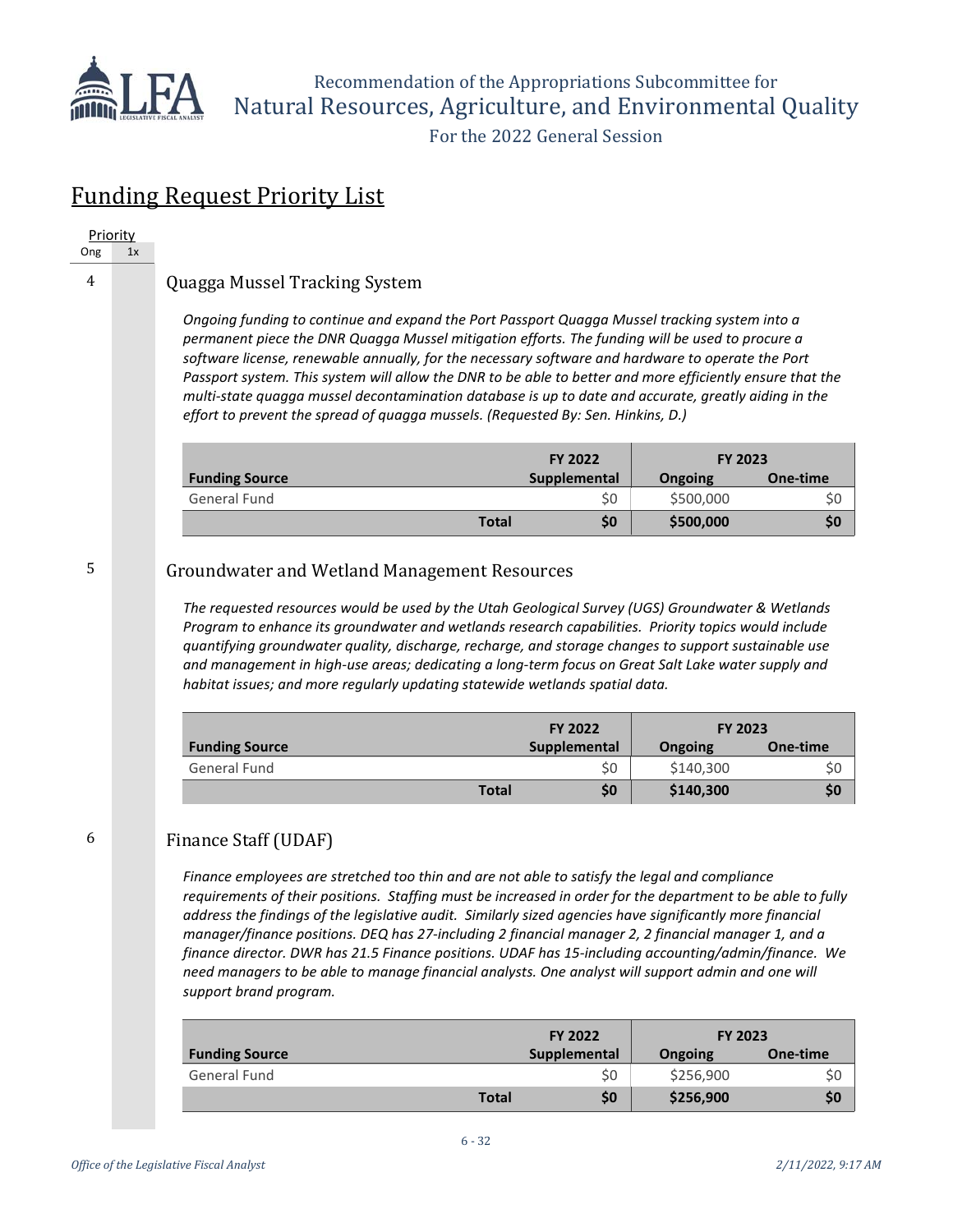

For the 2022 General Session

### Funding Request Priority List

### 7 13 Wildfire Fighting Aerial Assets

*Funding for a firefighting aircraft, designed for austere, intense conditions with the performance capability and versatility to rapidly adapt to a number of missions and can quickly change configurations and maximize the utility of the airframe. (Requested By: Sen. Hinkins, D.) (This item may be eligible to be funded by the American Rescue Plan Act.)*

|                       |       | <b>FY 2022</b> | <b>FY 2023</b> |          |
|-----------------------|-------|----------------|----------------|----------|
| <b>Funding Source</b> |       | Supplemental   | Ongoing        | One-time |
| General Fund          |       | \$25,550,000   | \$1,112,000    | \$0      |
|                       | Total | \$25,550,000   | \$1,112,000    | \$0      |

### 8 43 Water Conservation Modifications

*Enactment of this legislation could cost the Division of Facilities Construction and Management estimated \$6,506,000 one‐time from the General Fund in FY 2023: \$3,798,100 for water meters and \$2,707,900 for smart sprinkler controllers at state government facilities. The legislation could also cost the Division of Water Resources \$5,200,000 from the General Fund: \$5 million ongoing for incentives, \$100,000 ongoing for additional staff to administer the incentives, and \$100,000 one‐time for an online portal for the incentives, starting in FY 2023. (Requested By: Rep. Spendlove, R.)*

|                       |              | <b>FY 2022</b> | <b>FY 2023</b> |           |
|-----------------------|--------------|----------------|----------------|-----------|
| <b>Funding Source</b> |              | Supplemental   | Ongoing        | One-time  |
| General Fund          |              | Ś0             | \$5,100,000    | \$100,000 |
|                       | <b>Total</b> | \$0            | \$5,100,000    | \$100,000 |

### 9 Utah Conservation Commission Funds

*UCC funds (\$1,000 per each of 38 conservation districts‐budgets went from \$11,000 to \$10,000) taken during COVID and not restored last year*

|                       | FY 2022      | <b>FY 2023</b> |          |
|-----------------------|--------------|----------------|----------|
| <b>Funding Source</b> | Supplemental | Ongoing        | One-time |
| General Fund          | SO.          | \$38,000       | \$0      |
|                       | \$0<br>Total | \$38,000       | \$0      |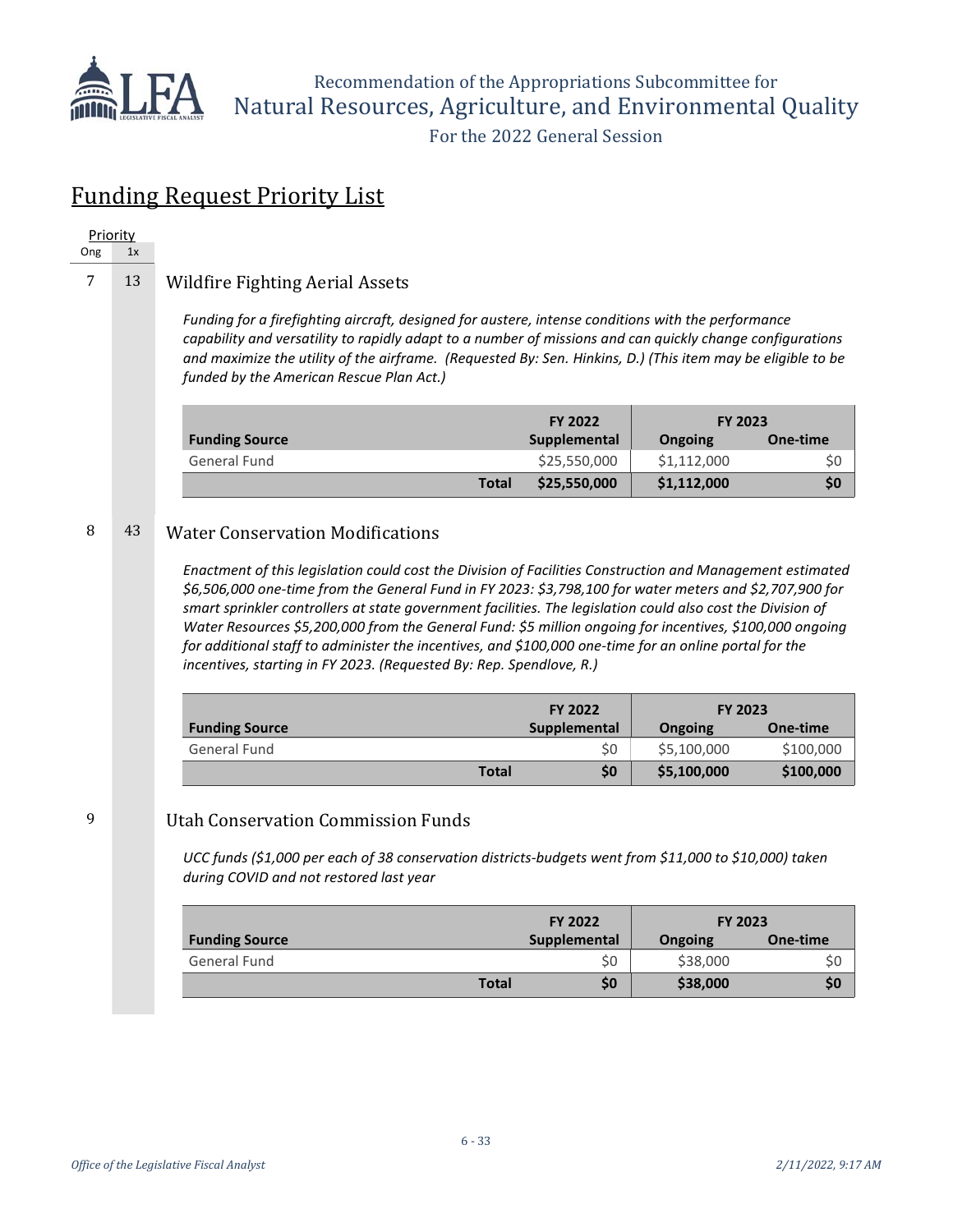

For the 2022 General Session

### Funding Request Priority List

### 10 41 Air Quality Ozone Monitoring Infrastructure (Wasatch Front)

*This funding item would site, install, and operate 6 Photochemical Assessment Monitoring Systems (PAMs) along the Wasatch Front. This would help the Division of Air Quality (DAQ) understand how precursor emissions are interacting in the atmosphere to create ozone. Understanding the chemistry will directly lead to tailored reductions that solve the ozone problem and reduce the chance that costly controls will be implemented that do not directly result in improved air quality. The DAQ is required to conduct PAM, including enhanced monitoring for ozone precursors when an area is moderate or higher non‐attainment. The Wasatch Front is marginal now and will be bumped up to moderate non‐ attainment in early 2022. Once this happens an enhanced monitoring plan (EMP) will be required. The EMP is designed to monitor for ozone precursors to provide data to the photochemical model that will be used to solve the ozone issue in the non‐attainment area. The EMP sites can include a number of instruments that monitor for ozone, volatile organic compounds, carbonyls Nox, Noy and anything else that might impact the atmospheric chemistry of the area. For the Wasatch Front nonattainment area, we estimate it will require 6 or more such EMP sites to cover the geographic area and the different environmental conditions found there. (Requested By: Sen. Cullimore, K. A.)*

|                       |              | <b>FY 2022</b> | <b>FY 2023</b> |          |
|-----------------------|--------------|----------------|----------------|----------|
| <b>Funding Source</b> |              | Supplemental   | Ongoing        | One-time |
| General Fund          |              | \$2,318,700    | \$1,005,000    | \$0      |
|                       | <b>Total</b> | \$2,318,700    | \$1,005,000    | \$0      |

### 11 30 Geologic Hazard Research and Mitigation

*This project entails a long‐term effort by the Utah Geological Survey (UGS) to contribute to enhanced community resilience through expanded mapping and analysis of geologic hazards (including landslides and rockfall). Due to the rapid population and economic growth in Utah, demand for geologic hazard data, mapping, and technical assistance has significantly increased. Mapping and analysis of geologic hazards will utilize existing workflows with data published in the online UGS Utah Geologic Hazards Portal (https://geology.utah.gov/apps/hazards/) and available to all. The project also has a significant outreach component to ensure timely and effective information delivery to the public. The one time funding will go toward studying an earthquake early warning system.*

|                       |              | <b>FY 2022</b> | <b>FY 2023</b> |           |
|-----------------------|--------------|----------------|----------------|-----------|
| <b>Funding Source</b> |              | Supplemental   | Ongoing        | One-time  |
| General Fund          |              | \$0            | \$260,000      | \$150,000 |
|                       | <b>Total</b> | \$0            | \$260,000      | \$150,000 |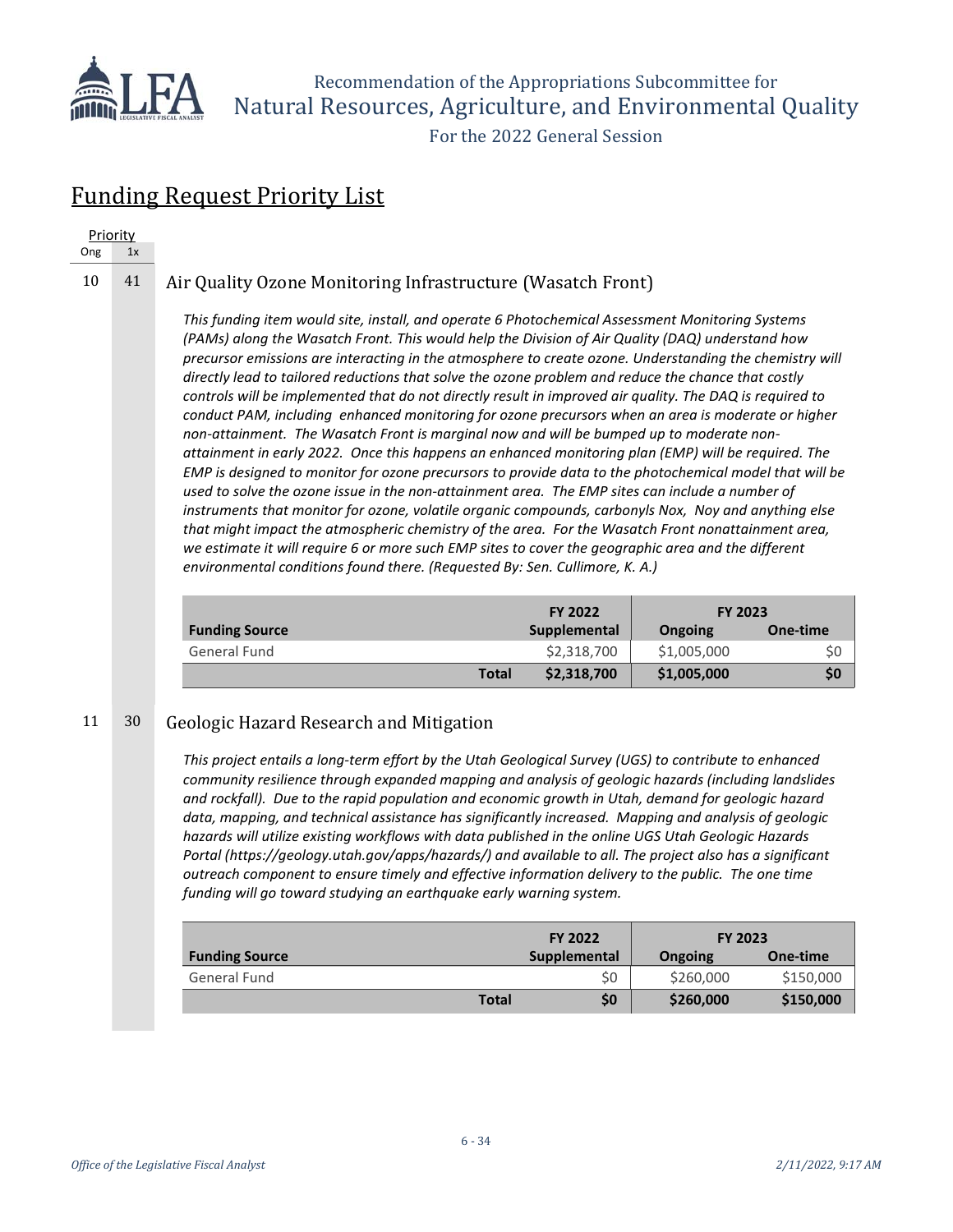

For the 2022 General Session

### Funding Request Priority List

### 12 Air Quality Monitoring Network Expansion (Summit and Wasatch Counties)

*The Division of Air Quality (DAQ) conducts air monitoring across the state to determine compliance with National Ambient Air Quality Standards (NAAQS). The Summit/Wasatch county Micropolitan Statistical area has grown in population, based on the most recent census, to require baseline monitoring to determine compliance with the NAAQS. This monitoring will provide baseline numbers to determine a 3 year design value which will inform future policy.*

|                       |              | <b>FY 2022</b> | FY 2023  |          |
|-----------------------|--------------|----------------|----------|----------|
| <b>Funding Source</b> |              | Supplemental   | Ongoing  | One-time |
| General Fund          |              | \$0            | \$25,000 | ŚС       |
|                       | <b>Total</b> | \$0            | \$25,000 | \$0      |

### 13 39 Jordan River Cooperative Weed Management Fund

*For many years, the Great Salt Lake and Utah Lake have benefitted from ongoing appropriations for weed management programs. As the connecting link between these two lakes, an effective weed management program for the Jordan River will improve the efficiency of the lake weed management programs. The Jordan River Commission recently formed a cooperative Weed Management area (CWMA) to help state agencies and local governments more effectively tackle invasive species such as phragmites. Russian olive, tamarisk and puncturevine (goat heads). Taking positive steps to mitigate invasive species will reduce wildfire risk, improve water quality and water flow to the Great Salt Lake, increase public safety, expand wildlife habitat, and support high quality outdoor recreation experiences for individuals and families. (Requested By: Rep. Handy, S.)*

|                       |              | <b>FY 2022</b> | <b>FY 2023</b> |          |
|-----------------------|--------------|----------------|----------------|----------|
| <b>Funding Source</b> |              | Supplemental   | Ongoing        | One-time |
| General Fund          |              | \$50,000       | \$250,000      | \$0      |
|                       | <b>Total</b> | \$50,000       | \$250,000      | \$0      |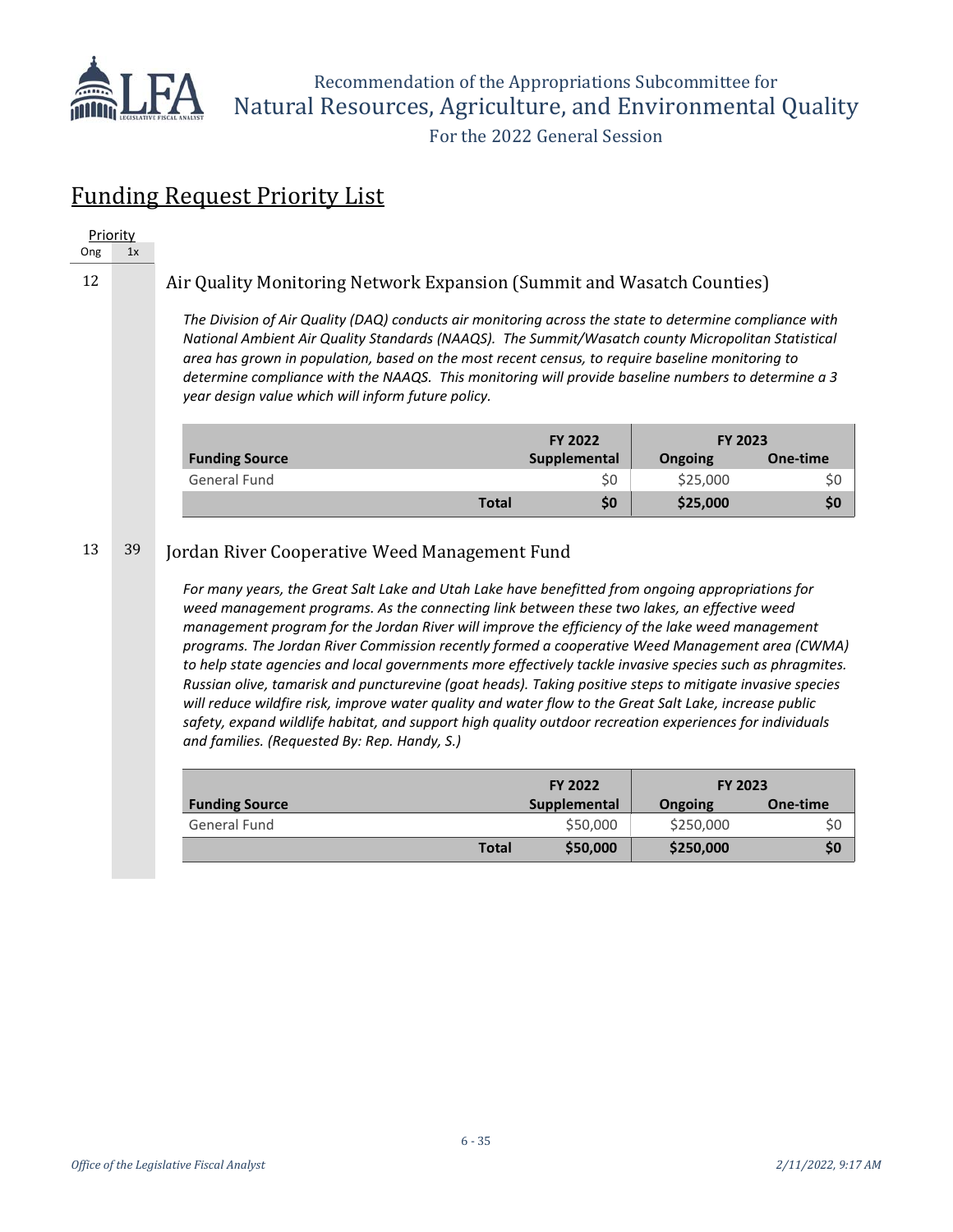

For the 2022 General Session

### Funding Request Priority List

# Ong 1x Priority

### 14 Drinking Water Amendments

*State Revenue Impact: Enactment of this legislation would transfer \$1,563,300 annually beginning in FY 2023 from the General Fund to the newly created Drinking Water Capacity Fund. The Department of Environmental Quality's Division of Drinking Water would receive an equivalent appropriation from the new restricted account to implement the provisions of this legislation.*

*State Expenditure Impact: Enactment of this legislation could cost \$700 one‐time from the General Fund in FY 2023 for the Division of Finance to create the Drinking Water Capacity Restricted Account. This legislation appropriates to the Division of Drinking Water \$1,563,300 ongoing starting in FY 2023 from the newly created Drinking Water Capacity Fund to assist public water systems in meeting drinking water standards, including providing technical assistance and training to systems, and reviewing applications for new systems, system expansions, and upgrades.*

 *(Requested By: Rep. Watkins, C.)*

|                                       | FY 2022      | <b>FY 2023</b> |          |
|---------------------------------------|--------------|----------------|----------|
| <b>Funding Source</b>                 | Supplemental | Ongoing        | One-time |
| General Fund                          | \$0          | \$1,563,300    | \$0      |
| New Account Created By Bill (FN Only) | \$0          | \$1,563,300    | \$0      |
|                                       | \$0<br>Total | \$3,126,600    | \$0      |

### 15 DEQ Federal Funds Compensation Exception

*The Department of Environmental Quality is requesting an exception for their funding mix as used to calculate increases in compensation. The request applies to seven programs or appropriation units in four line items throughout the Department: 1) Air Quality: Planning; 2) Water Quality: Support, Protection, Permits; 3) Drinking Water: Safe Drinking Water Act, System Assistance; 4) Environmental Response and Remediation: CERCLA. The reason for the compensation request is documented in the 2021 Accountable Budget Review of these line items. This request is tied to specific federal grants that comprise significant portions of these program budgets, but are fixed in nature and cannot be used for compensation increases.*

|                                             | <b>FY 2022</b> | <b>FY 2023</b> |          |
|---------------------------------------------|----------------|----------------|----------|
| <b>Funding Source</b>                       | Supplemental   | Ongoing        | One-time |
| General Fund                                | \$0            | \$16,500       | \$0      |
| Dedicated Credits Revenue                   | \$0            | \$6,200        | \$0      |
| Clean Fuel Conversion Fund                  | \$0            | \$300          | \$0      |
| WDSF - Drinking Water Loan Program          | \$0            | \$800          | \$0      |
| WDSF - Utah Wastewater Loan Program         | \$0            | \$3,100        | \$0      |
| <b>WDSF - Water Quality Origination Fee</b> | \$0            | \$200          | \$0      |
| Total                                       | SO             | \$27,100       | \$0      |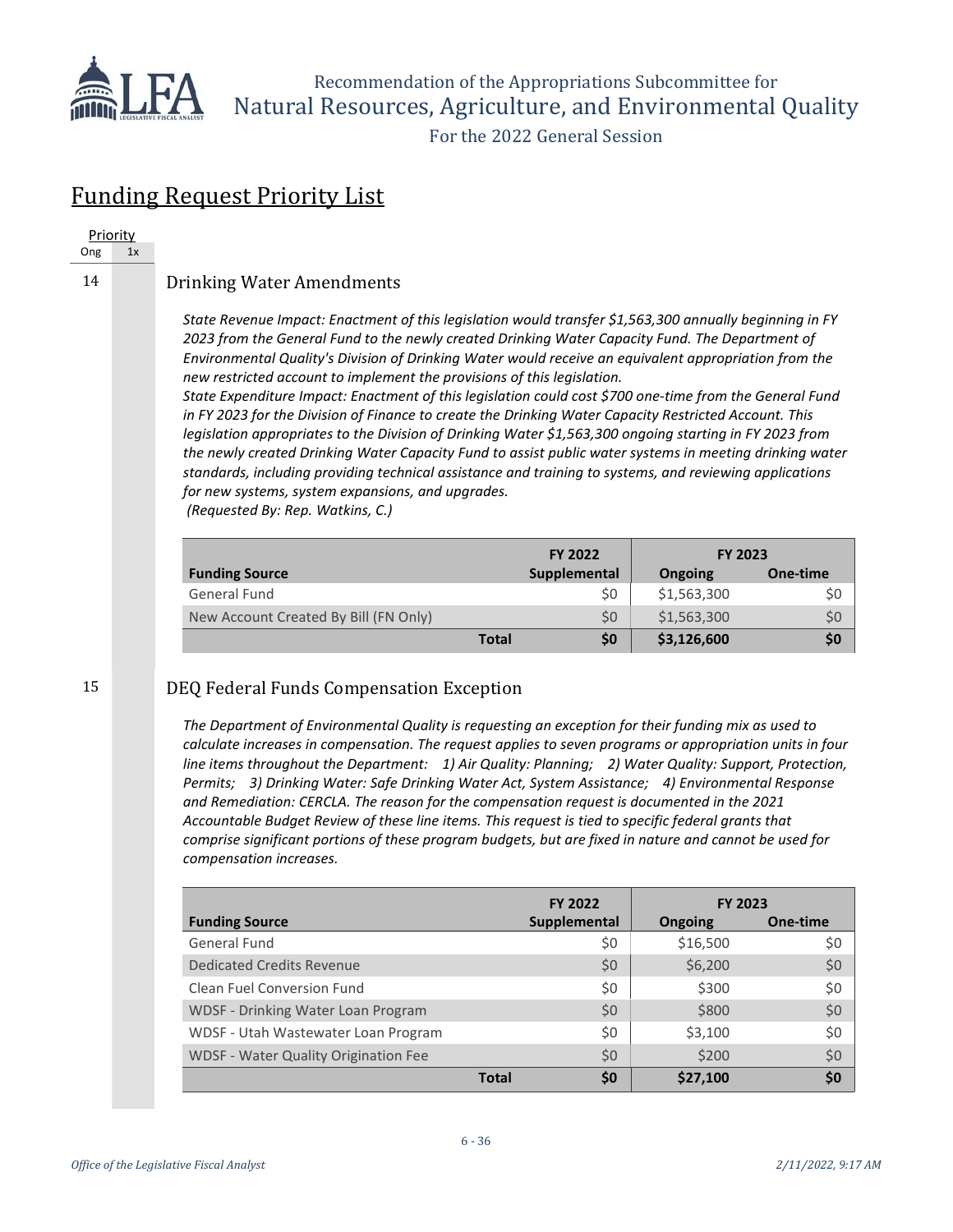

For the 2022 General Session

# Funding Request Priority List

# 16 47 Stewardship for Wasatch Climbing Resources and Education for Users (Duplicate)

 *With the increase in popularity due to the introduction of climbing in the Olympics, mainstream climbing movies, and growth of indoor climbing gyms comes increased impacts to the natural landscape at outdoor climbing areas across the Wasatch. Funds will be directed towards employment of professionals in stewarding climbing infrastructure as well as for educational programming to ensure a safe and sustainable future for Wasatch climbers. (Requested By: Sen. Anderegg, J.)*

**Supplemental Ongoing One‐time FY 2022 FY 2023 Funding Source** General Fund  $\begin{array}{c|c|c|c|c} \text{General Fund} & \text{S} & \text{S} & \text{S} & \text{S} & \text{S} & \text{S} & \text{S} & \text{S} & \text{S} & \text{S} & \text{S} & \text{S} & \text{S} & \text{S} & \text{S} & \text{S} & \text{S} & \text{S} & \text{S} & \text{S} & \text{S} & \text{S} & \text{S} & \text{S} & \text{S} & \text{S} & \text{S} & \text{S} & \text{S} & \text{S} & \text{S}$ **Total \$0 \$150,000 \$150,000**

### 17 52 Pine Valley Water Supply Project Preliminary Design

*Funding will be used for preliminary planning and engineering of the Pine Valley Water Supply Project. This includes finalizing entitlements with Iron County and private property owners and other local government agencies. Also, preliminary engineering for funding application will begin to finalize project estimates and complete applications to various funding agencies. CICwCD will contribute \$1,200,000 to match with a minimum of \$400,000 each year for the next 3 years. (Requested By: Rep. Shipp, R.P.) (This item may be eligible for American Rescue Plan Act Funding)*

|                       |              | <b>FY 2022</b> | <b>FY 2023</b> |          |
|-----------------------|--------------|----------------|----------------|----------|
| <b>Funding Source</b> |              | Supplemental   | Ongoing        | One-time |
| General Fund          |              | \$4,800,000    | \$400,000      | \$0      |
|                       | <b>Total</b> | \$4,800,000    | \$400,000      | \$0      |

### 1 Quagga Mussel Treatment Tanks

*Treatment tanks to defeat invasive quagga mussels at several Utah lakes and reservoirs. Benefits all water users in Utah by keeping invasive species out of our water supplies and distribution systems. (Requested By: Rep. Owens, D.)*

|                       |              | <b>FY 2022</b> | <b>FY 2023</b> |             |
|-----------------------|--------------|----------------|----------------|-------------|
| <b>Funding Source</b> |              | Supplemental   | Ongoing        | One-time    |
| General Fund          |              | \$0            | S0             | \$4,800,000 |
|                       | <b>Total</b> | \$0            | \$0            | \$4,800,000 |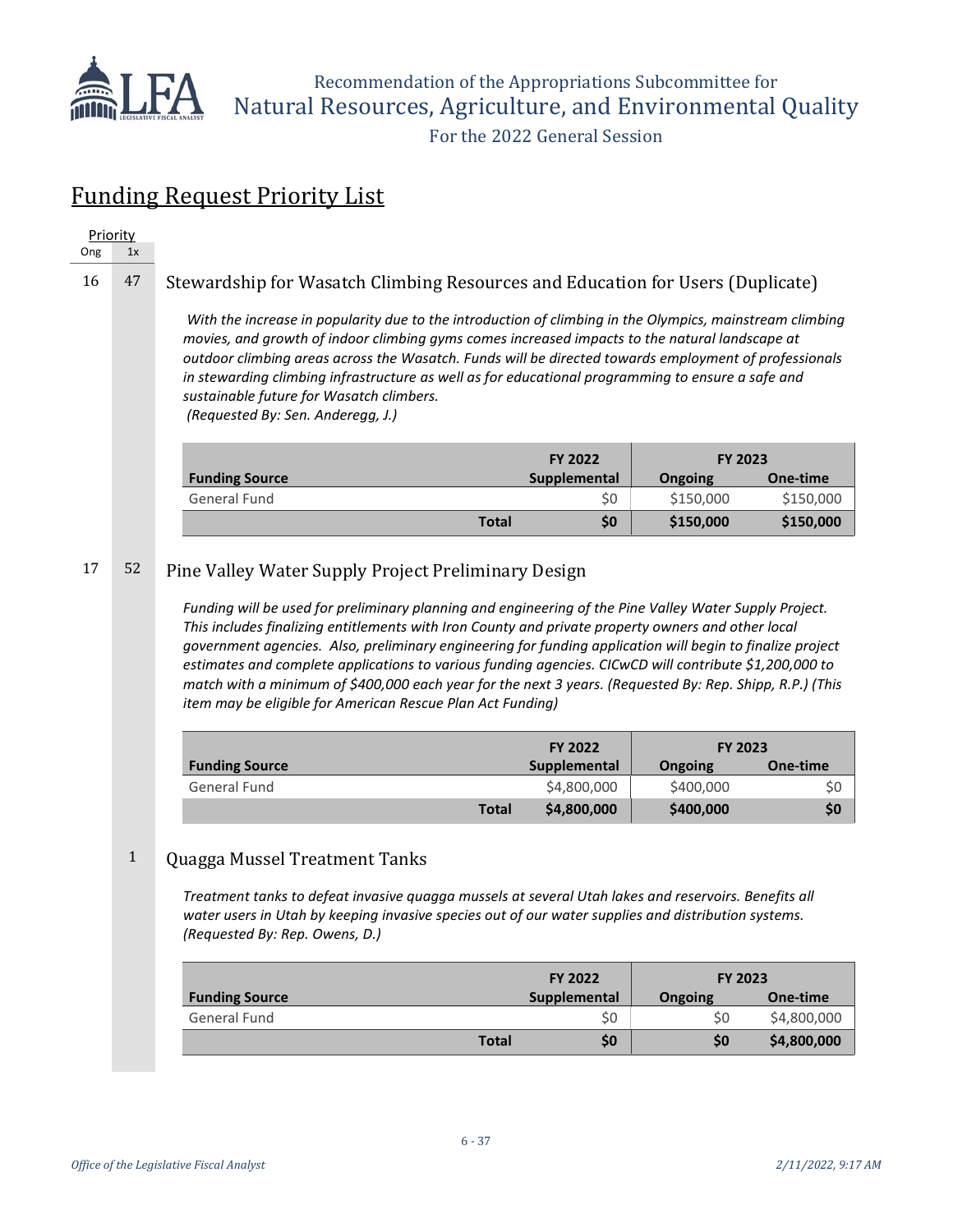

For the 2022 General Session

# Funding Request Priority List

# 2 Shared Stewardship Wildfire Prevention Match

*The focus of this request is the Utah Shared Stewardship Agreement and its implementation by the Department of Natural Resources, Public Lands Policy Coordinating Office, U.S. Forest Service and the Natural Resource Conservation Service. The Agreement was signed by Governor Herbert and the U.S. Secretary of Agriculture on May 22, 2019. It includes six mutual commitments to protect Utah communities and watersheds from the threat of catastrophic wildfire.*

|                       | <b>FY 2022</b>      |         | <b>FY 2023</b> |
|-----------------------|---------------------|---------|----------------|
| <b>Funding Source</b> | Supplemental        | Ongoing | One-time       |
| General Fund          | \$0                 | S0      | \$1,500,000    |
|                       | \$0<br><b>Total</b> | \$0     | \$1,500,000    |

### 3 Electric Vehicle Infrastructure in Rural Utah

*To enable rapid charge electric vehicle infrastructure in rural Utah, the rural EV infrastructure program will provide a \$3,000,000 matching grant program to electric co‐operatives to implement EV infrastructure in rural Utah based on priority framework. Most of our rural areas do not have the density in their membership to justify the cost of installing rapid EV chargers. This program helps them install these chargers before they otherwise would. (Requested By: Sen. Hinkins, D.)*

|                       |              | <b>FY 2022</b> | <b>FY 2023</b> |          |
|-----------------------|--------------|----------------|----------------|----------|
| <b>Funding Source</b> |              | Supplemental   | Ongoing        | One-time |
| General Fund          |              | \$3,000,000    | Ś0             | \$0      |
|                       | <b>Total</b> | \$3,000,000    | \$0            | \$0      |

# 4 IIJA Drinking Water - State Match

*The IIJA or Bipartisan Infrastructure Law included an increase in base funding for both the Safe Drinking Water Act State Revolving Fund and the Clean Water Act State Revolving Fund (SRF). The two SRF programs provide grants, loans, and support to help communities repair, replace, and upgrade water and wastewater infrastructure. \$7.2 million: The state is required to provide a 20% match to receive base SRF funding each year. This request includes base SRF match amounts for the first two years. \$1.6 million: The state is required to provide a 10% match to receive supplemental SRF funding for each of the first two years of the IIJA. The state match increases to 20% after the first two years. This request includes supplemental SRF match amounts for the first two years.*

|                       |              | <b>FY 2022</b> | <b>FY 2023</b> |          |
|-----------------------|--------------|----------------|----------------|----------|
| <b>Funding Source</b> |              | Supplemental   | Ongoing        | One-time |
| General Fund          |              | \$5,270,000    | Ś0             | \$0      |
|                       | <b>Total</b> | \$5,270,000    | \$0            | \$0      |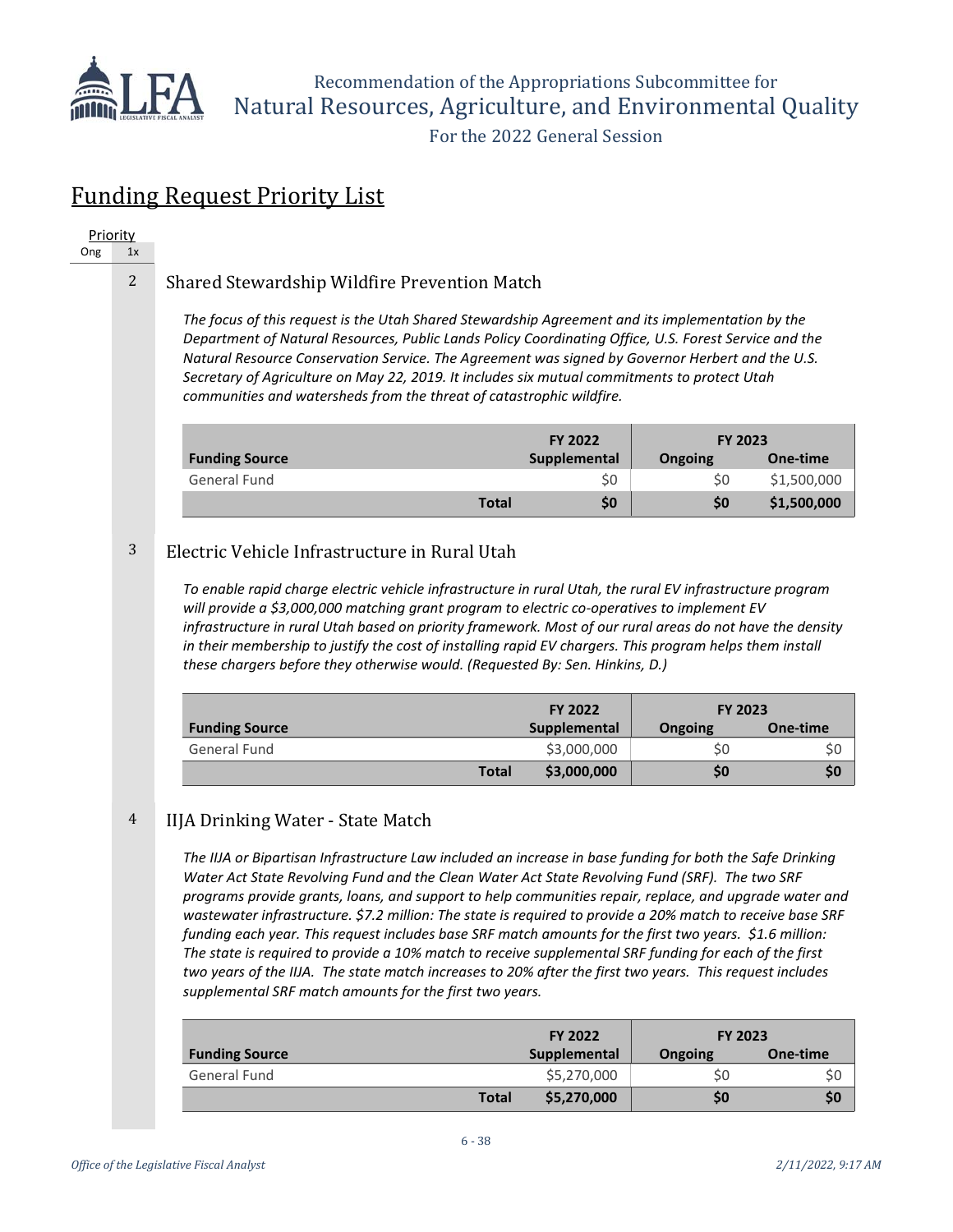

For the 2022 General Session

# Funding Request Priority List

# 5 Shared Stewardship - Additional Match

*This request will reduce the threat of wildfire to Utah's Forested lands. A cooperative effort between the state of Utah Public lands Policy Coordinating office and US Forest service to protect Utah communities and watersheds from the threat of catastrophic wild fire. This item is in addition to funds requested in the governor's budget and is expected to result in additional Federal match dollars. (Requested By: Sen. Owens, D.R.)*

|                       |              | <b>FY 2022</b> | <b>FY 2023</b> |             |
|-----------------------|--------------|----------------|----------------|-------------|
| <b>Funding Source</b> |              | Supplemental   | Ongoing        | One-time    |
| General Fund          |              | \$0            | S0             | \$2,000,000 |
|                       | <b>Total</b> | \$0            | \$0            | \$2,000,000 |

## 6 IIJA Water Quality - State Match

*The IIJA or Bipartisan Infrastructure Law included an increase in base funding for both the Safe Drinking Water Act State Revolving Fund and the Clean Water Act State Revolving Fund (SRF). The two SRF programs provide grants, loans, and support to help communities repair, replace, and upgrade water and wastewater infrastructure. \$7.2 million: The state is required to provide a 20% match to receive base SRF funding each year. This request includes base SRF match amounts for the first two years. \$1.6 million: The state is required to provide a 10% match to receive supplemental SRF funding for each of the first two years of the IIJA. The state match increases to 20% after the first two years. This request includes supplemental SRF match amounts for the first two years.*

|                       |              | <b>FY 2022</b> | <b>FY 2023</b> |          |
|-----------------------|--------------|----------------|----------------|----------|
| <b>Funding Source</b> |              | Supplemental   | Ongoing        | One-time |
| General Fund          |              | \$3,280,000    | S0             | \$0      |
|                       | <b>Total</b> | \$3,280,000    | \$0            | \$0      |

### 7 Grazing Improvement Program - Project Funding

*This funding item would provide \$2 million one‐time for projects of the Grazing Improvement Program in the Department of Agriculture and Food. (Requested By: Rep. Albrecht, C.) (Requested By: Rep. Albrecht, C.)*

|                       |              | <b>FY 2022</b> | <b>FY 2023</b> |             |
|-----------------------|--------------|----------------|----------------|-------------|
| <b>Funding Source</b> |              | Supplemental   | Ongoing        | One-time    |
| General Fund          |              | SO.            | Ś0             | \$2,000,000 |
|                       | <b>Total</b> | \$0            | \$0            | \$2,000,000 |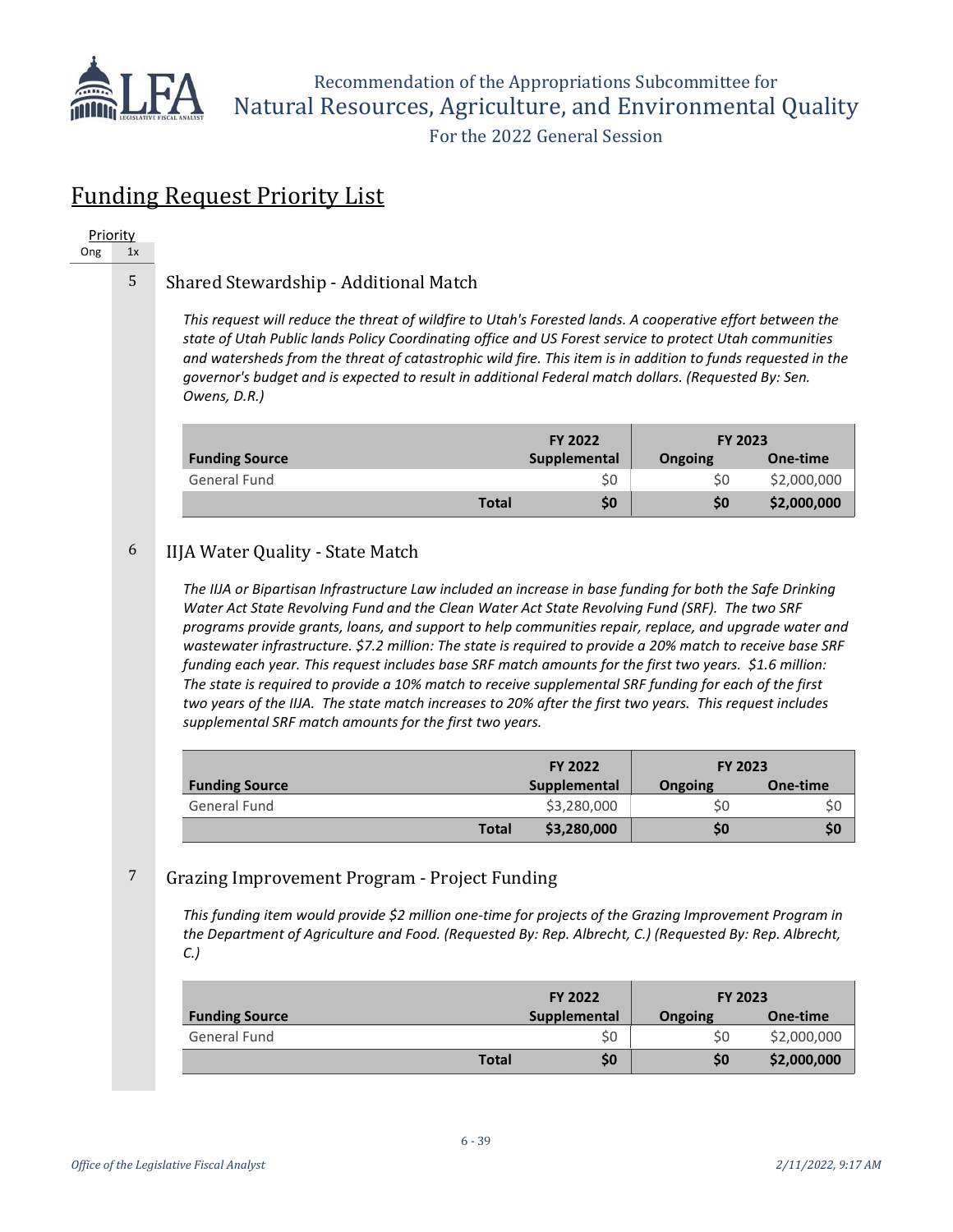

For the 2022 General Session

# Funding Request Priority List

# 8 San Rafael Energy Research Center Improvements

*Emery County has been working to establish an energy research center to further investigate technologies associated with combustion, hydrogen, molten salt, medical isotope generation, and other uses. Emery County requests an appropriation of \$5 million to continue to fill the SRERC with priority research equipment, make site improvements, and finish additional space in the building. Prior improvements were funded by the County, CIB, and the State of Utah. (Requested By: Sen. Hinkins, D.)*

|                       |       | <b>FY 2022</b> | FY 2023 |             |
|-----------------------|-------|----------------|---------|-------------|
| <b>Funding Source</b> |       | Supplemental   | Ongoing | One-time    |
| General Fund          |       | Ś0             | S0      | \$5,000,000 |
|                       | Total | \$0            | \$0     | \$5,000,000 |

### 9 Hatch Town Dam Study Update

*Provides an engineering update study for the Hatch Town Dam. The dam is located at the head waters of the Sevier River. (Requested By: Rep. Albrecht, C.)*

|                       | <b>FY 2022</b>      | <b>FY 2023</b> |           |
|-----------------------|---------------------|----------------|-----------|
| <b>Funding Source</b> | Supplemental        | Ongoing        | One-time  |
| General Fund          | S0                  | Ś0             | \$500,000 |
|                       | \$0<br><b>Total</b> | \$0            | \$500,000 |

# 10 Central Utah Interagency Fire Cache

*Provides inventory for fire departments and wild land firefighters to restock equipment. (Requested By: Rep. Albrecht, C.)*

|                       |              | <b>FY 2022</b> | <b>FY 2023</b> |             |
|-----------------------|--------------|----------------|----------------|-------------|
| <b>Funding Source</b> |              | Supplemental   | Ongoing        | One-time    |
| General Fund          |              | Ś0             | \$0            | \$3,700,000 |
|                       | <b>Total</b> | \$0            | \$0            | \$3,700,000 |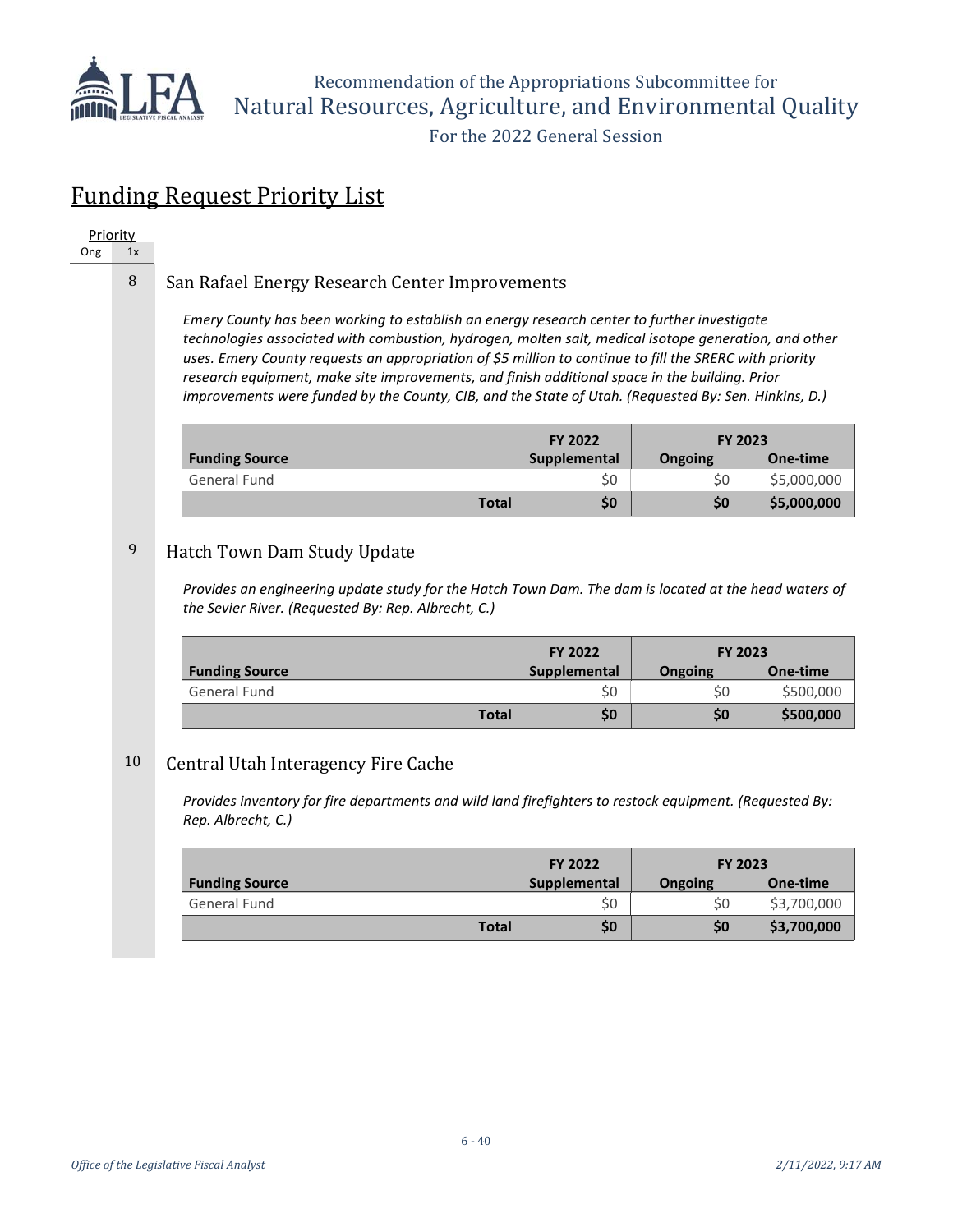

# Funding Request Priority List

#### Ong 1x **Priority**

## 11 Soil Health Equipment Grants

*These funds would provide grants to conservation districts, other agriculture related working groups to purchase soil health equipment including; no‐till drills, inter‐seeders, roller crimpers, etc. Grant would provide up to \$50,000 per applicant, and applicant is required to provide 25% matching funds. Equipment would be used to further soil health practices in Utah. (Requested By: Sen. Hinkins, D.)*

|                       | <b>FY 2022</b>      |         | <b>FY 2023</b> |
|-----------------------|---------------------|---------|----------------|
| <b>Funding Source</b> | Supplemental        | Ongoing | One-time       |
| General Fund          | S0                  | Ś0      | \$1,000,000    |
|                       | \$0<br><b>Total</b> | \$0     | \$1,000,000    |

## 12 Grant to Establish a Food Hub

*Funds will be used to establish a food hub in Salt Lake County. This is a joint state public‐private venture that will strengthen the local food economy, support local Utah farmers, and improve access to healthy and affordable food. (This item may be eligible for American Rescue Plan Act Funding)*

 *(Requested By: Sen. Davis, G.)*

|                       |              | <b>FY 2022</b> | <b>FY 2023</b> |          |
|-----------------------|--------------|----------------|----------------|----------|
| <b>Funding Source</b> |              | Supplemental   | Ongoing        | One-time |
| General Fund          |              | \$1,000,000    | Ś0             | \$C      |
|                       | <b>Total</b> | \$1,000,000    | \$0            | \$0      |

### 14 Catastrophic Wildfire Reduction Strategy

*The focus of this request is the State's wildland fire management program within the Division of Forestry, Fire and State Lands (FFSL or Division). By statute, "the state forester shall make certain that appropriate action is taken to control wildland fires on nonfederal forest, range, and watershed lands." FFSL's fire management program is responsible for meeting this overall goal. Historically, the major function of this program has been wildfire suppression; however, to have a truly successful fire management program, pre‐suppression actions, such as wildfire prevention, preparedness and mitigation, must also be a priority function*

|                       | <b>FY 2022</b>      | <b>FY 2023</b> |             |
|-----------------------|---------------------|----------------|-------------|
| <b>Funding Source</b> | Supplemental        | Ongoing        | One-time    |
| General Fund          | \$0                 | \$0            | \$1,000,000 |
|                       | \$0<br><b>Total</b> | \$0            | \$1,000,000 |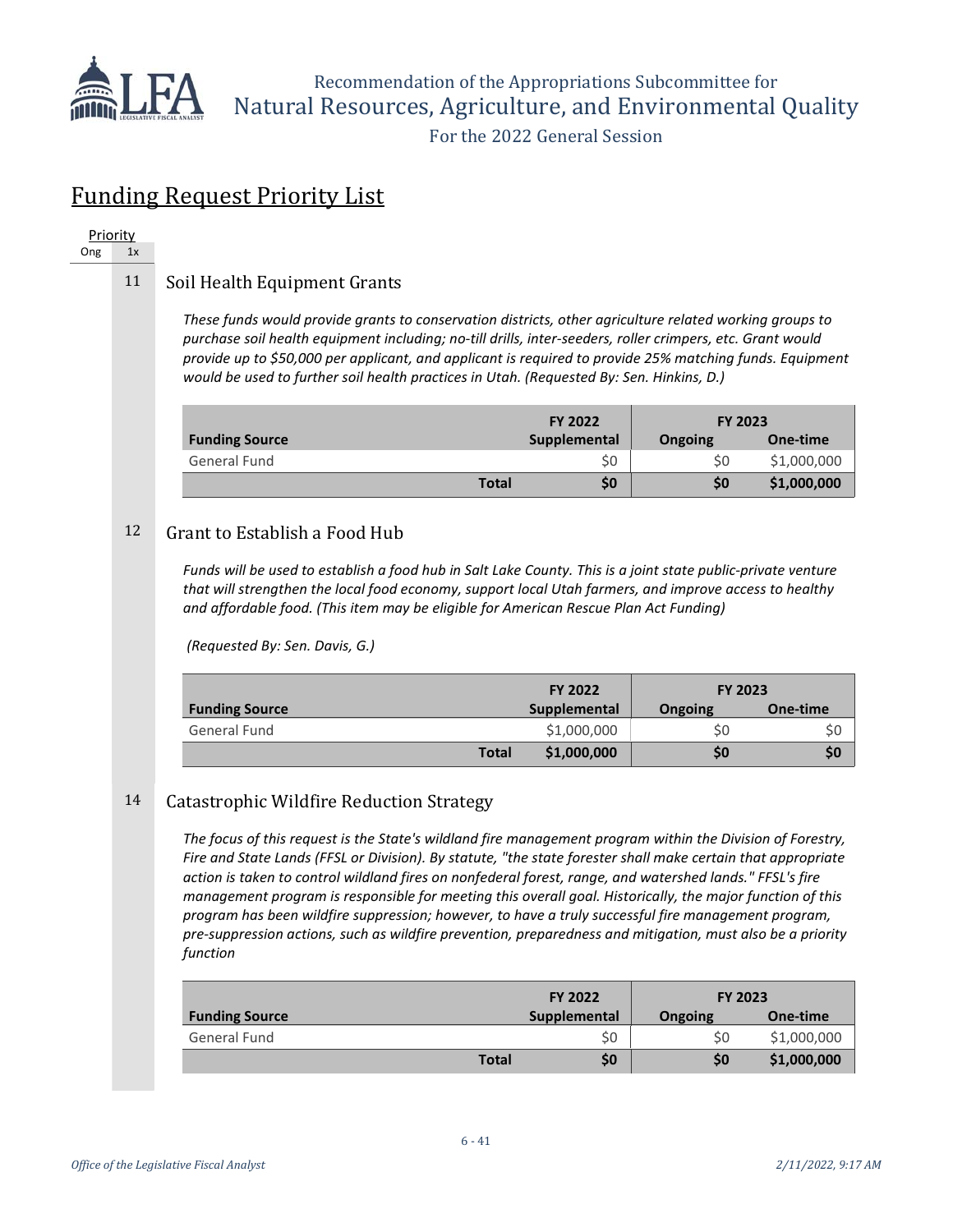

# Funding Request Priority List

#### Ong 1x **Priority**

## 15 Invasive Species Mitigation Funding

*This funding item provides an additional \$2 million in project funds for the Invasive Species Mitigation program. During the 2020 General Session, ongoing funding was provided for the program, but that was rescinded during the FY 2020 Special Session 5. In the 2021 General Session, one‐time funds were provided for the program to partially restore the rescinded funding due to the pandemic.*

|                       | FY 2022      | <b>FY 2023</b> |             |
|-----------------------|--------------|----------------|-------------|
| <b>Funding Source</b> | Supplemental | Ongoing        | One-time    |
| General Fund          | Ś0           | S0             | \$2,000,000 |
|                       | \$0<br>Total | \$0            | \$2,000,000 |

## 16 High Desert Trail

*The High Desert Trail crosses seven counties — Washington, Iron, Beaver, Millard, Juan, Tooele, and Box Elder. The High Desert Trail will contribute to the economic impact in more rural areas of the state including, Enterprise, New castle, Enoch, Milford City, Fillmore, Eureka, Callao, Lucin, and Grouse Creek. The overarching goal of the High Desert Trail project is to use existing trails to make one contiguous, 692‐ mile trail across the State. The project also aims to provide more information to OHV users for a better experience for both visitors and locals. (Requested By: Rep. Lyman, P.) (This item may be eligible for American Rescue Plan Act Funding)*

|                       | <b>FY 2022</b>      | <b>FY 2023</b> |             |
|-----------------------|---------------------|----------------|-------------|
| <b>Funding Source</b> | Supplemental        | Ongoing        | One-time    |
| General Fund          | S0                  | S0             | \$1,000,000 |
|                       | \$0<br><b>Total</b> | \$0            | \$1,000,000 |

# 17 Utah Earthquake Early Warning Study

*An Earthquake Early Warning (EEW) system provides an alert prior to a major earthquake and can be used to automatically shut down industrial and other facilities, various water and other utility systems to limit damage, trains and subways, rotating machinery susceptible to vibrations, and other equipment, along with providing an alert to the public to take appropriate shelter. These systems can significantly reduce equipment and infrastructure damage, and human fatalities and injuries. This request would fund a study of the effectiveness of an EEW system in Utah. (Requested By: Sen. Iwamoto, J.) (This item may be eligible for American Rescue Plan Act Funding)*

|                       | <b>FY 2022</b> | <b>FY 2023</b> |           |
|-----------------------|----------------|----------------|-----------|
| <b>Funding Source</b> | Supplemental   | Ongoing        | One-time  |
| General Fund          | \$0            | Ś0             | \$150,000 |
|                       | \$0<br>Total   | \$0            | \$150,000 |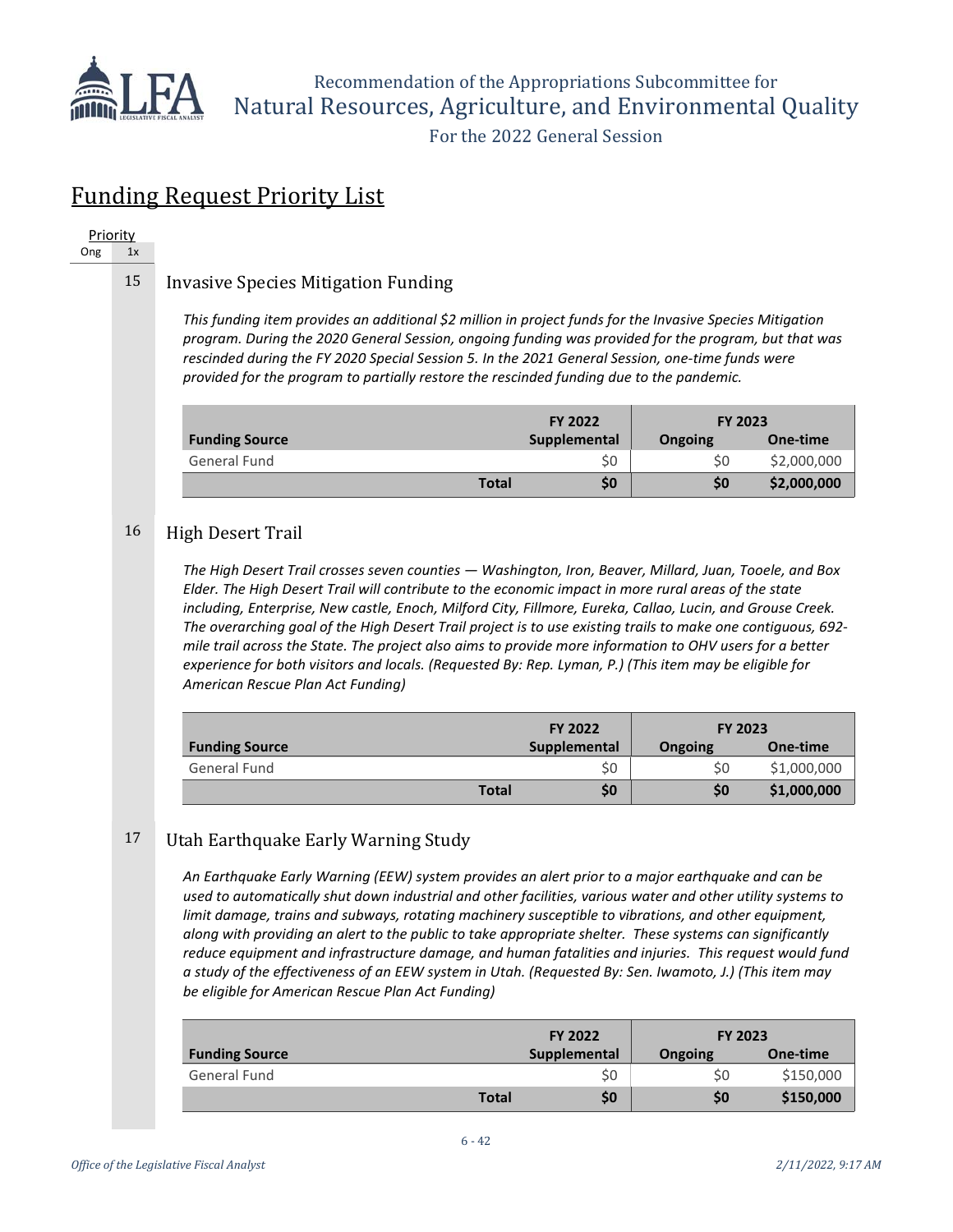

# Funding Request Priority List

#### Ong 1x Priority

# 18 On-Farm Soil Health Trials

*The Utah Soil Health Partnership under the Utah Association of Conservation Districts will be conducting 5 year on‐farm soil health trials throughout Utah to include various types of agriculture and soil health practices. Federal funds have been received for 12 sites, additional state funds will allow to add 4 additional sites for research into best soil health practices. Utah has one of the lowest rates of adoption for soil health practices in the United States. Project objectives include quantifying baseline soil health characteristics for each agriculture system and development of education and outreach based on results form on‐farm trials. (Requested By: Sen. Iwamoto, J.)*

|                       |              | <b>FY 2022</b> | <b>FY 2023</b> |           |
|-----------------------|--------------|----------------|----------------|-----------|
| <b>Funding Source</b> |              | Supplemental   | Ongoing        | One-time  |
| General Fund          |              | \$0            | S0             | \$411,283 |
|                       | <b>Total</b> | \$0            | \$0            | \$411,283 |

### 20 Hardware Ranch Power

*Hardware Ranch is a State of Utah wildlife management unit located in northern Utah. Its electrical needs are currently serviced by Hyrum City, but the existing power lines servicing the Ranch are old, unreliable, and a dangerous fire hazard. The old power lines have caused local fires in the past. This funding request is to upgrade the existing power system to solar, renovate the visitors center, and have assistance in removal of buildings not up to code on the Ranch. (Requested By: Rep. Snider, C.)*

|                       |       | <b>FY 2022</b> | <b>FY 2023</b> |             |
|-----------------------|-------|----------------|----------------|-------------|
| <b>Funding Source</b> |       | Supplemental   | Ongoing        | One-time    |
| General Fund          |       | \$0            |                | \$1,721,500 |
|                       | Total | \$0            | \$0            | \$1,721,500 |

### 21 Farmers Market Promotion Program

*Utah State University was awarded a 3‐year Farmers Market Promotion Program grant from the U.S. Department of Ag. The grant will fund a variety of capacity‐building outreach and marketing activities that will help connect low‐income and ethnically‐diverse populations to healthy food. Specific goals include the development of a statewide farmers' market network that would organize workshops, trainings, meet‐ups and webinars. This RFA would provide personnel support to assist with the administration of the grant. (Requested By: Rep. Handy, S.)*

|                       | <b>FY 2022</b>           | <b>FY 2023</b> |          |
|-----------------------|--------------------------|----------------|----------|
| <b>Funding Source</b> | Supplemental             | Ongoing        | One-time |
| General Fund          | \$50,000                 | \$0            | \$0      |
|                       | \$50,000<br><b>Total</b> | \$0            | \$0      |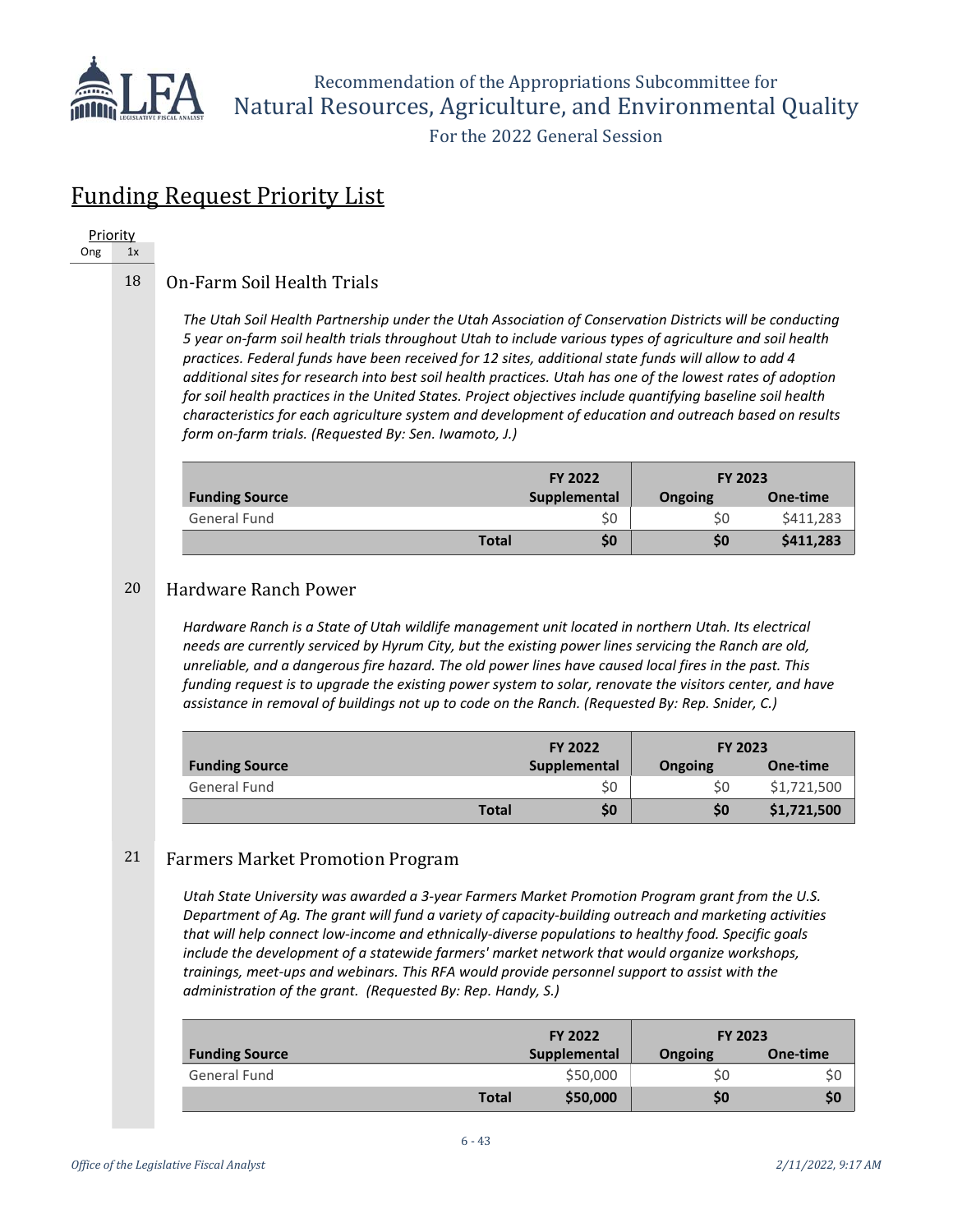

# Funding Request Priority List

Ong 1x Priority

### 22 Plasma Based Energy Processing Unit

*A few years ago, a plasma based energy processing concept was developed by one of the Senior Scientists at Idaho National Lab. When proven feasible, the scientist (Dr. Peter Kong) and Dr. Abraham Haspel (former undersecretary at DOE) formed a company in Idaho Falls, Cogent. Through a successful Navy SBIR (Phase 1 and 2) they have advanced the technology to Technology Readiness Level 5. The company now desires to advance the technology to commercial maturity. They wish to do this in Utah (while maintaining a small lab in Idaho Falls). On this die of the boarder UAMMI (Utah Advanced Materials and Manufacturing Initiative) has a mission to advance such programs; and in particular, has a presence in the Emery County Energy Research Park.*

*What does the process do? Simply stated instead of burning coal or methane or ag waste at 2000 degrees (a dirty and inefficient way to produce energy), this process treats the feedstock at 10,000 degrees, converting it to a feedstock (syn has or hydrogen), which then burns much more efficiently and cleaner.*

*Utah has the organizational and intellectual capital to make this a success. All we need is the faith of the public servants to invest in the public good. (Requested By: Sen. Hinkins, D.)*

|                       |              | <b>FY 2022</b> | <b>FY 2023</b> |          |
|-----------------------|--------------|----------------|----------------|----------|
| <b>Funding Source</b> |              | Supplemental   | Ongoing        | One-time |
| General Fund          |              | \$2,467,300    | S0             | Ś0       |
|                       | <b>Total</b> | \$2,467,300    | \$0            | \$0      |

## 23 Boat Utah: Utah's Public Use Boating and Fishing Application

*One time funding for a 3 year pilot program. Boat Utah is an all‐in‐one mobile application to exchange important boating, fishing, and recreational information. It will expedite entry and exit for boat launching at Utah waterbodies and will easily provide direct feedback to the Division of Wildlife Resources (DWR) about recreational boating and fishing experiences. The application will deliver custom‐tailored, relevant information individualized to each application user. (Requested By: Rep. Handy, S.)*

|                       |              | FY 2022      | <b>FY 2023</b> |           |
|-----------------------|--------------|--------------|----------------|-----------|
| <b>Funding Source</b> |              | Supplemental | Ongoing        | One-time  |
| General Fund          |              | \$0          | Ś0             | \$658,900 |
|                       | <b>Total</b> | \$0          | \$0            | \$658,900 |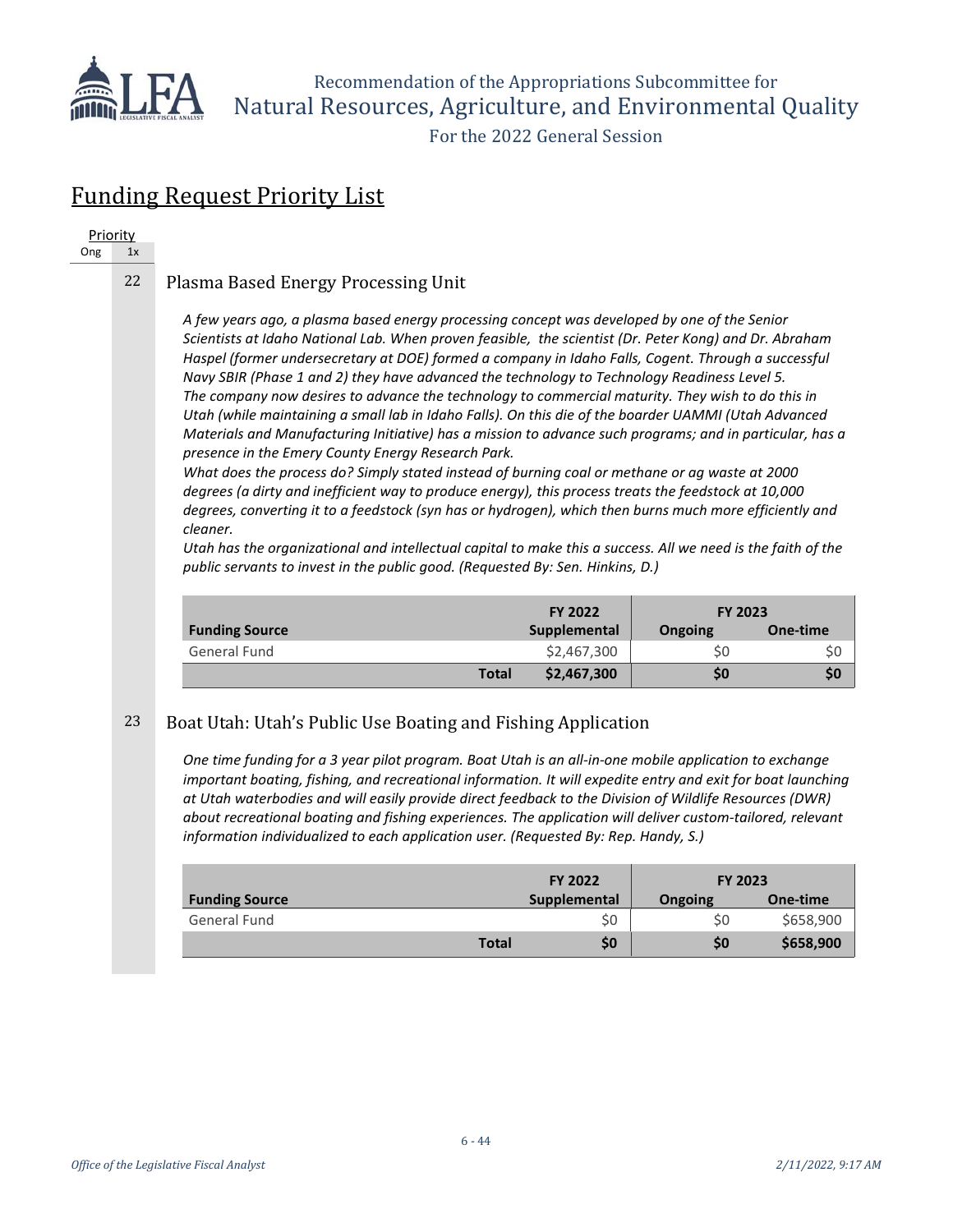

# Funding Request Priority List

#### Ong 1x **Priority**

# 24 Green River Pipeline Study

*This project addresses the Green River Pipeline Cost Analysis, originally completed in 2002 by the Utah Division of Water Resources and updated per Utah Code 73‐10‐35 in 2021. This project requests funding to complete a full study/analysis based on the preliminary cost analysis stated above. This project would include a full analysis of costs of permitting, construction, and a timeline of completion. This project would address how the Green River Pipeline could address the water needs of the Bear River basin and the water level of Great Salt Lake. (Requested By: Rep. Snider, C.)*

|                       |              | <b>FY 2022</b> | <b>FY 2023</b> |           |
|-----------------------|--------------|----------------|----------------|-----------|
| <b>Funding Source</b> |              | Supplemental   | Ongoing        | One-time  |
| General Fund          |              | S0             | Ś0             | \$500,000 |
|                       | <b>Total</b> | \$0            | \$0            | \$500,000 |

## 25 DNR Digital Park entry hardware

*Buy necessary hardware to process digital/mobile state park entry fees. DSU is the agency that has built the software and will be securing the hardware (Requested By: Sen. Ipson, D.)*

|                       | <b>FY 2022</b> | <b>FY 2023</b> |          |
|-----------------------|----------------|----------------|----------|
| <b>Funding Source</b> | Supplemental   | Ongoing        | One-time |
| <b>Education Fund</b> | \$350,000      | ŚΟ             | Ś0       |
| <b>Total</b>          | \$350,000      | \$0            | \$0      |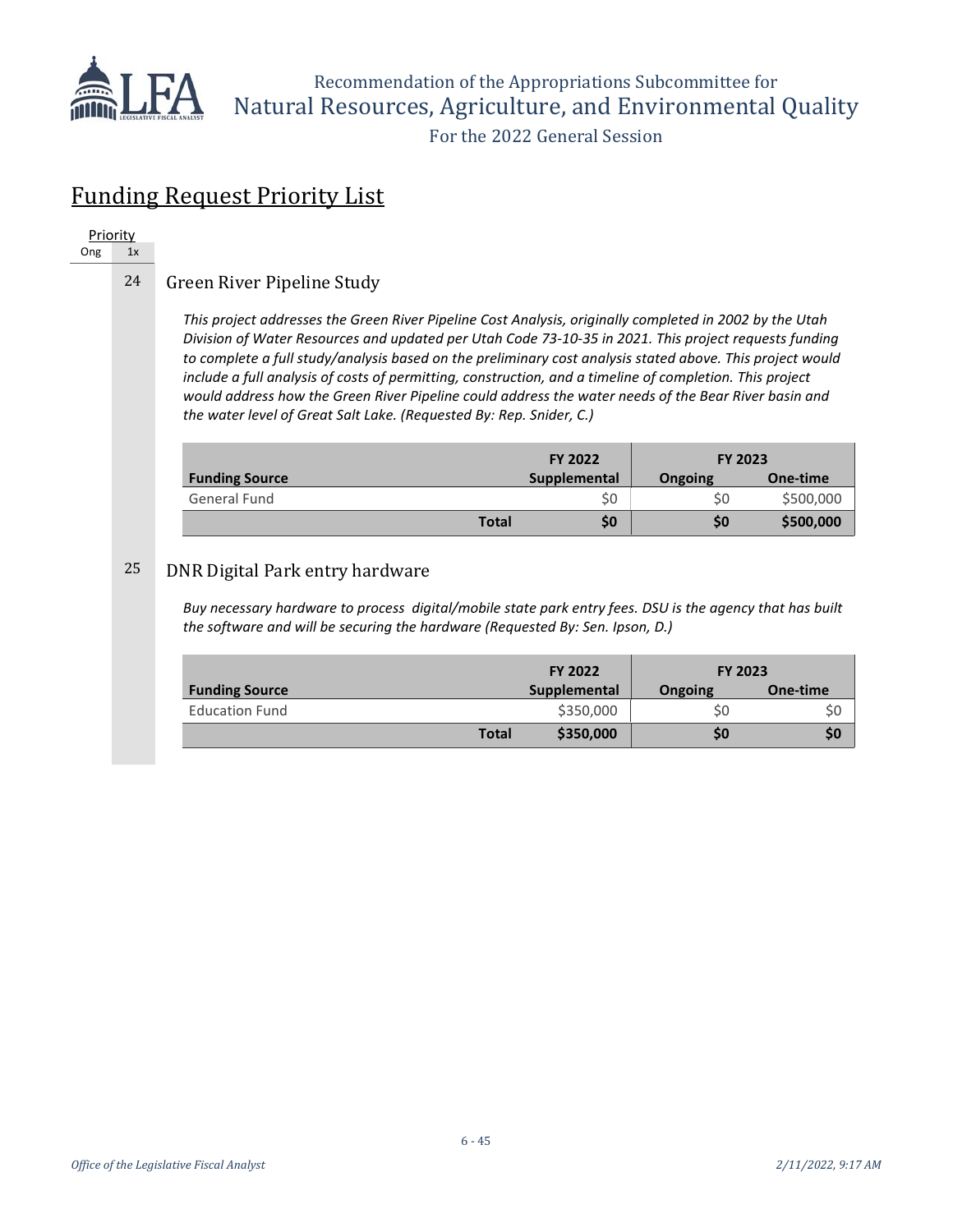

For the 2022 General Session

# Funding Request Priority List

#### Ong 1x **Priority**

### 26 Indian Creek Stabilization Initiative

*A multi‐year initiative to develop sustainable trail and cliffside recreation infrastructure for recreators in Bears*

*Ears National Monument in southern Utah. Access Fund, the national leader in climbing area stewardship and education, will design and lead trail construction to 9 of the most heavily used trails in Indian Creek, UT. Access Fund has worked in Utah before, on trail projects in Emery, Washington, San Juan, and Salt Lake Counties, as well as on stewardship programs that helped the Bureau of Land Management (BLM) and State Historic Preservation Office (SHPO). This stewardship is urgently needed to protect the Indian Creek landscape for future generations of Utahns, and to sustainably accommodate growing visitation from people around the world (the BLM estimates 187,000 visitors per year). Access Fund's initiative will build permanent, resilient recreational trails and infrastructure on public lands, while protecting the fragile desert ecosystem and cultural resources, and providing Leave No Trace education to volunteers and supporters. (Requested By: Rep. Lyman, P.)*

|                       |              | <b>FY 2022</b> | FY 2023 |          |
|-----------------------|--------------|----------------|---------|----------|
| <b>Funding Source</b> |              | Supplemental   | Ongoing | One-time |
| General Fund          |              | \$730,000      | Ś0      | \$0      |
|                       | <b>Total</b> | \$730,000      | \$0     | \$0      |

### 27 Great Salt Lake & Utah Lake Waterbird Studies

*Funding for a multi‐year program to assess population, abundance, and trends of shorebirds, waterfowl, and other waterbirds, at and around key habitats at and around Great Salt Lake and Utah Lake. Funding also will be used to develop and support habitat management programs to benefit waterbirds. (Requested By: Rep. Snider, C.)*

|                       |              | <b>FY 2022</b> | <b>FY 2023</b> |           |
|-----------------------|--------------|----------------|----------------|-----------|
| <b>Funding Source</b> |              | Supplemental   | Ongoing        | One-time  |
| General Fund          |              | \$0            | Ś0             | \$875,000 |
|                       | <b>Total</b> | \$0            | \$0            | \$875,000 |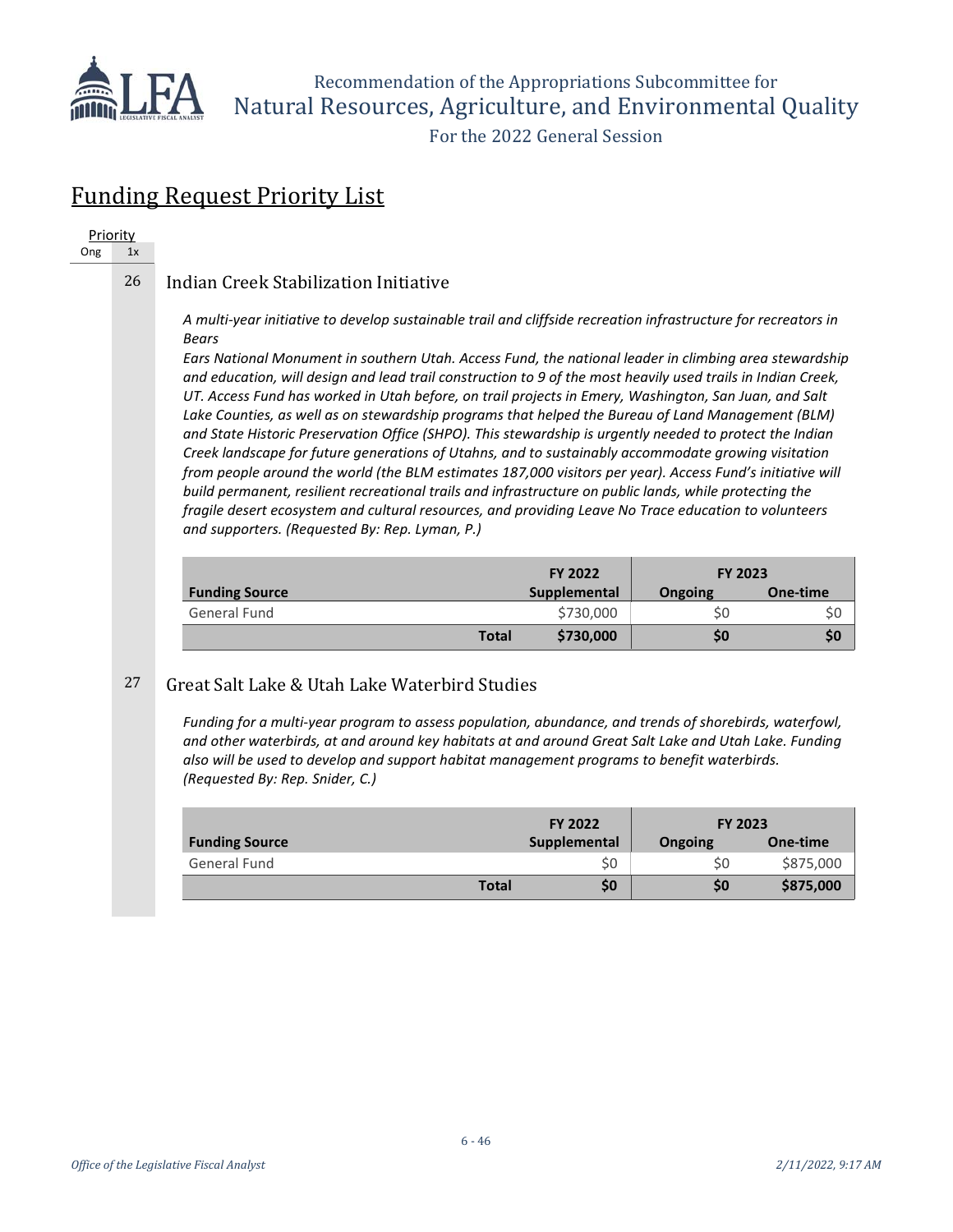

# Funding Request Priority List

#### Ong 1x Priority

# 28 Agriculture Resource Development Loan Program Replenishment

*The ARDL account has dropped to \$4.2 million from \$13 million over the last few years. UDAF loan specialists approve an average of \$4.7 M in loans each year, and the amount requested is increasing each year. This funding would allow UDAF to continue issuing more loans into the future. \$5,000,000 will provide enough funding for one year of loan requests. With the current demand and funding, the additional \$5,00,000 may add two years of funding to the ARDL program. If interest rates increase we will see an increase in applications and the additional funding won't cover two years. (LFA Note: \$5 million one‐time was transferred from the Industrial Assistance Fund to the ARDL Fund during FY 2022, the General Fund transfer to the IAF appears in the Business, Economic Development and Labor Base Budget, under item 61.)*

|                       |       | <b>FY 2022</b> | <b>FY 2023</b> |             |
|-----------------------|-------|----------------|----------------|-------------|
| <b>Funding Source</b> |       | Supplemental   | Ongoing        | One-time    |
| General Fund          |       | Ś0             | S <sub>0</sub> | \$5,000,000 |
|                       | Total | \$0            | \$0            | \$5,000,000 |

### 29 Watershed Fire Rehabilitation

*WRI's supplemental funding request for these fire rehabilitation efforts is typically included with DNR's fire suppression supplemental request each year. Because of the large influx of dollars for the fire suppression fund last session, they will not be requesting any supplemental suppression funds for FY 2022. Because there was no legislative intent language allowing for fire rehabilitation projects to be paid for out of last year's addition to the suppression fund this leaves WRI to make the request for post fire rehabilitation on our own this year. This additional funding will help support post fire watershed restoration projects throughout the state.*

|                       |              | FY 2022      | <b>FY 2023</b> |          |
|-----------------------|--------------|--------------|----------------|----------|
| <b>Funding Source</b> |              | Supplemental | Ongoing        | One-time |
| General Fund          |              | \$2,500,000  | Ś0             | \$0      |
|                       | <b>Total</b> | \$2,500,000  | \$0            | \$0      |

# 31 Food Security Pilot Program

*UDAF's ARPA funding request is divided into four buckets that will each be used to fund different projects that will support expanding agricultural infrastructure in Utah.*

|                       | <b>FY 2022</b> | <b>FY 2023</b> |             |
|-----------------------|----------------|----------------|-------------|
| <b>Funding Source</b> | Supplemental   | Ongoing        | One-time    |
| General Fund          | S0             | \$0            | \$3,000,000 |
|                       | \$0<br>Total   | \$0            | \$3,000,000 |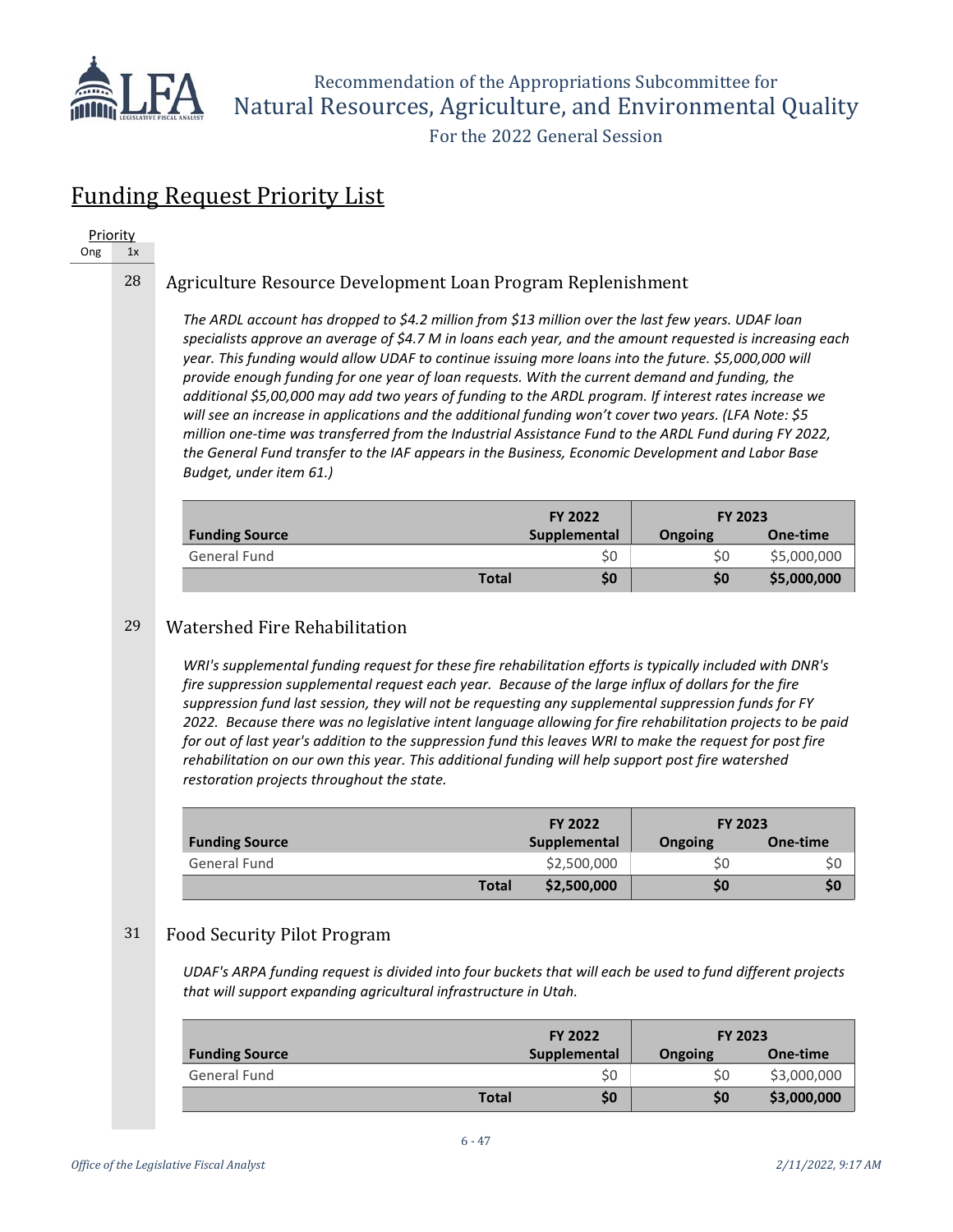

# Funding Request Priority List

#### Ong 1x **Priority**

### 32 Days of 47 Arena Improvements

*This funding item would address arena sound system deficiencies, install additional shade structures shielding guests from the summer sun, and install new VIP sections on all four sides of the area to accommodate demand. (Requested By: Rep. Kohler, M.)*

|                       |              | <b>FY 2022</b> | <b>FY 2023</b> |             |
|-----------------------|--------------|----------------|----------------|-------------|
| <b>Funding Source</b> |              | Supplemental   | Ongoing        | One-time    |
| General Fund          |              | Ś0             | S0             | \$3,000,000 |
|                       | <b>Total</b> | \$0            | \$0            | \$3,000,000 |

### 33 Uintah City Culinary Water Tank Replacement Project (Duplicate Item)

*This request will fund a culinary water tank replacement and expansion project to replace the existing water tank used by Uintah City citizens with two new tanks. The current tank is undersized and structurally deficient in supporting its dependent population. The two new 375,000‐gallon tanks will provide water storage for current citizens and all future growth on the eastern side of the city. The project was scheduled in 1998 when the current tank's structural deficiencies were first discovered; however, due to insufficient funding Uintah City has been unable to replace the tank. This project cannot be completed with the existing funds set aside by the city. (Requested By: Rep. Miles, K.)*

|                       | <b>FY 2022</b>      | <b>FY 2023</b> |             |
|-----------------------|---------------------|----------------|-------------|
| <b>Funding Source</b> | Supplemental        | Ongoing        | One-time    |
| General Fund          | S0                  | Ś0             | \$2,000,000 |
|                       | <b>Total</b><br>\$0 | \$0            | \$2,000,000 |

### 34 Watershed Restoration Projects

*This additional funding will help support watershed restoration projects throughout the state. Each year WRI receives funding requests well in excess of available funds. For the FY2022 funding year, WRI received over \$52 million in requests for project support. We were able to gather together \$29 million dollars in funding for these projects from both State of Utah funding as well as partner funds, much of this from the federal government. This left over \$23 million in unfunded projects. These are shovel ready, NEPA ready projects that could be implemented if funding was available. This additional one‐time funding would be used to move several of these unfunded WRI projects forward.*

|                       |              | <b>FY 2022</b> | <b>FY 2023</b> |             |
|-----------------------|--------------|----------------|----------------|-------------|
| <b>Funding Source</b> |              | Supplemental   | Ongoing        | One-time    |
| General Fund          |              | \$0            | \$0            | \$4,000,000 |
|                       | <b>Total</b> | \$0            | \$0            | \$4,000,000 |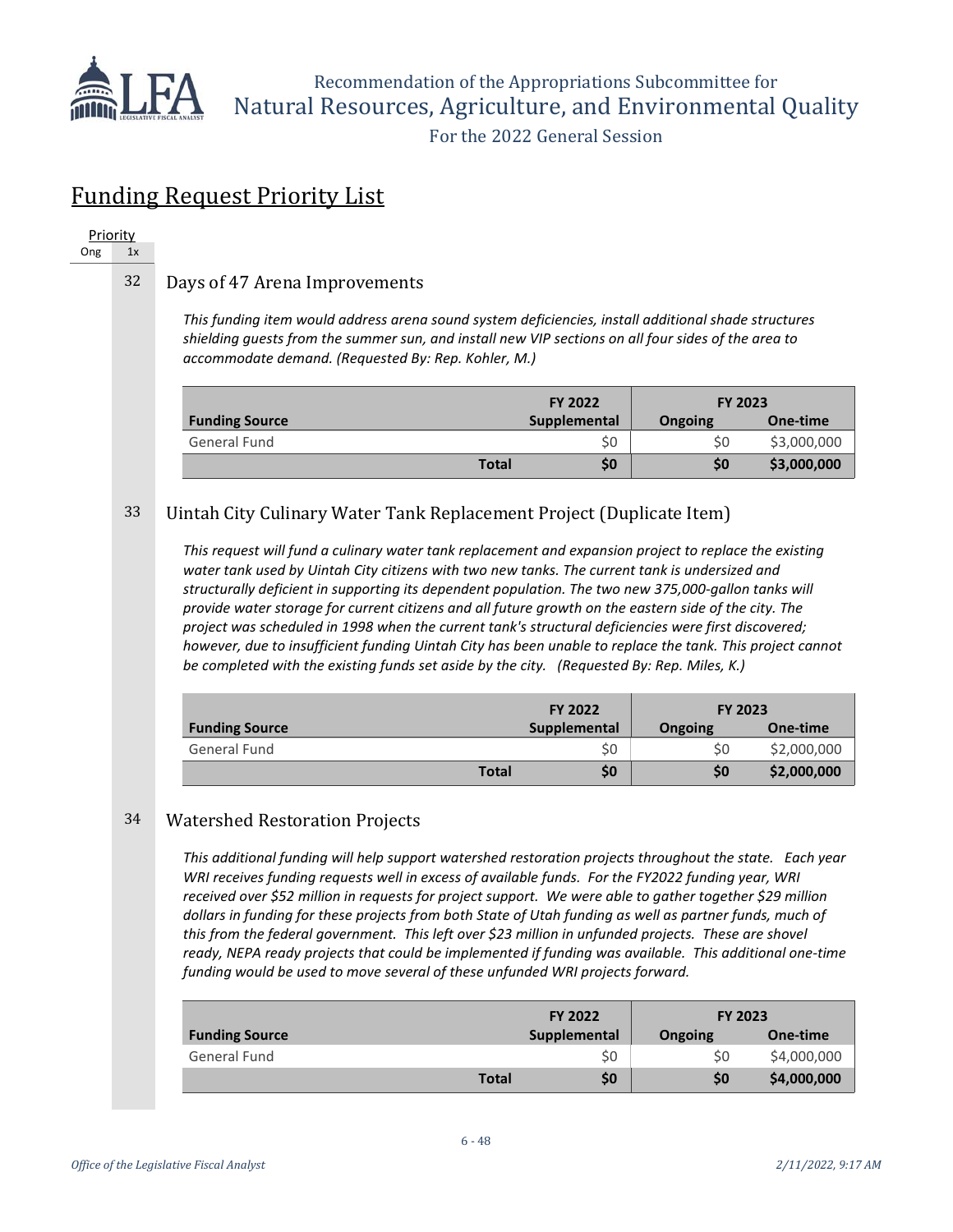

# Funding Request Priority List

#### Ong 1x **Priority**

# 35 Lone Peak Wildland Fire Facility

*The Department of Natural Resources is being directed to vacate the existing Lone Peak wildfire complex in Draper in preparation for the prison relocation and redevelopment of the existing land. The replacement for this complex has been planned and will be built on existing state property in South Salt Lake and will consolidate the seven existing buildings. Without a replacement facility, the removal of the existing buildings puts about 100 employees without a place to work from or store equipment/supplies. (Requested By: Rep. Snider, C.) (This item may be eligible for American Rescue Plan Act Funding)*

|                       |              | <b>FY 2022</b> | <b>FY 2023</b> |              |
|-----------------------|--------------|----------------|----------------|--------------|
| <b>Funding Source</b> |              | Supplemental   | Ongoing        | One-time     |
| General Fund          |              | \$0            | S0             | \$16,602,615 |
|                       | <b>Total</b> | \$0            | \$0            | \$16,602,615 |

#### 36 Human Health Risk Assessment Inland Port

*This funding will be used to support a human health risk assessment for the area connected to the Utah Inland Port. The assessment will help us understand and estimate the nature and probability of adverse health effects in humans who may be exposed to risk. (Requested By: Sen. Escamilla, L.) (This item may be eligible for American Rescue Plan Act Funding)*

|                       |              | <b>FY 2022</b> | <b>FY 2023</b> |             |
|-----------------------|--------------|----------------|----------------|-------------|
| <b>Funding Source</b> |              | Supplemental   | Ongoing        | One-time    |
| General Fund          |              | \$0            | S0             | \$3,000,000 |
|                       | <b>Total</b> | \$0            | \$0            | \$3,000,000 |

#### 37 Hazardous Air Pollutants Monitors

*As the Utah Inland Port jurisdictional land gets developed, it is anticipated that diesel, automobile, airplane, and other industrial air pollution emissions will increase. This project would upgrade the two existing air monitors closest to the Port with two Hazardous Air Pollutants (HAPs) monitors to establish a baseline and monitor increases in hazardous air pollution. (Requested By: Sen. Escamilla, L.)*

|                       |              | <b>FY 2022</b> | <b>FY 2023</b> |          |
|-----------------------|--------------|----------------|----------------|----------|
| <b>Funding Source</b> |              | Supplemental   | Ongoing        | One-time |
| General Fund          |              | \$200,000      | Ś0             | \$0      |
|                       | <b>Total</b> | \$200,000      | \$0            | \$0      |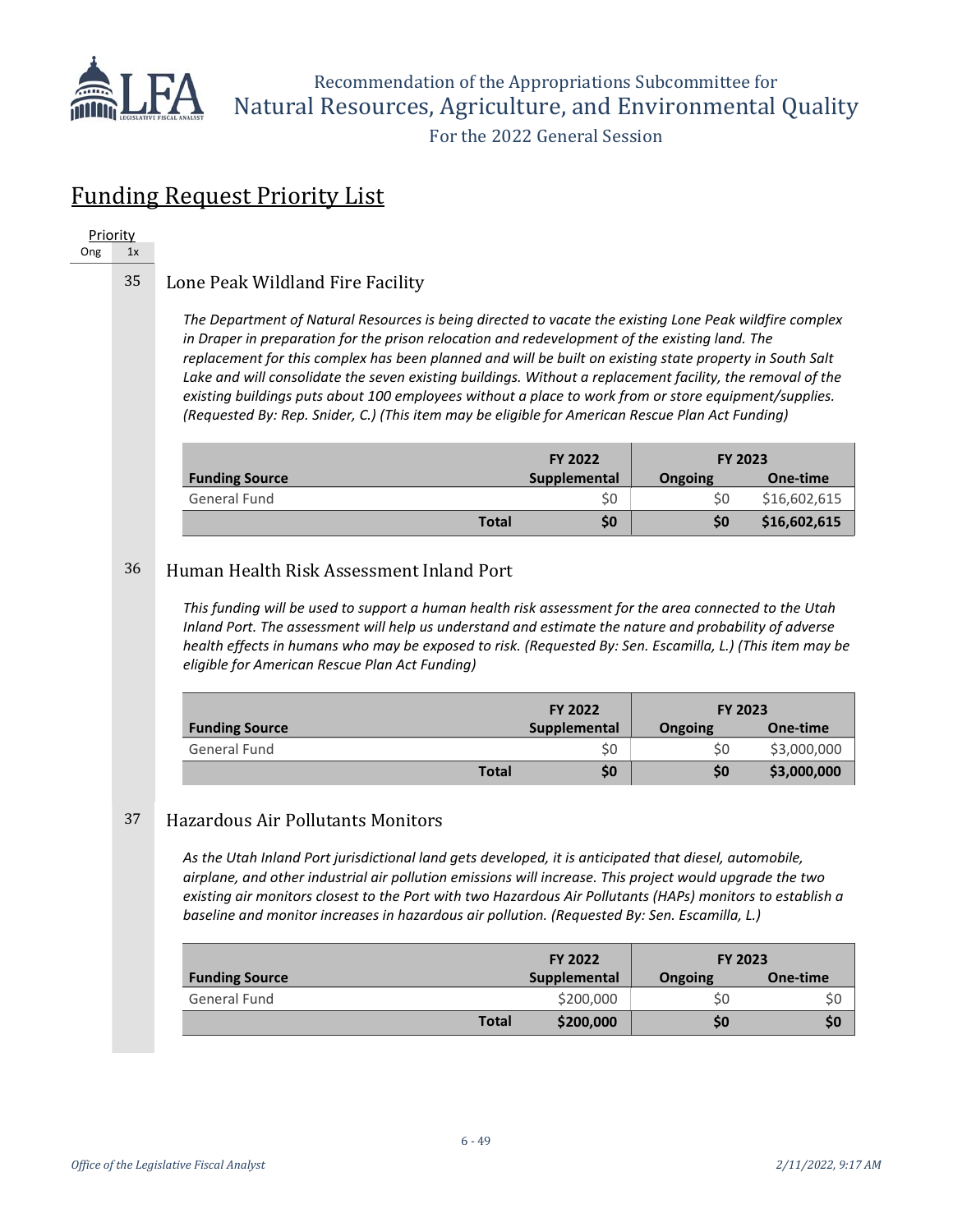

Ong

Recommendation of the Appropriations Subcommittee for Natural Resources, Agriculture, and Environmental Quality

For the 2022 General Session

# Funding Request Priority List

| )ng<br>1x<br>38<br><b>Water Quality Compliance Database</b><br>The Division of Water Quality (DWQ) is proposing the acquisition of a centralized data management<br>system that maintains historical compliance and enforcement data; tracks action items and dates for<br>permits and incidents; and provides information to the regulated community and the public. DWQ was<br>directed in a 2020 Legislative Audit to develop a database to better track permit, compliance, and<br>enforcement actions by the division. Specifically, the audit recommended that the division use a<br>comprehensive database to consistently track and report on permits, inspections, deficiencies,<br>enforcement actions, and entity compliance. Ultimately, such a database would increase DWQ's ability<br>to create transparency and accessibility to the regulated community, to inform customers and the public,<br>to measure time to compliance, and to improve the consistency and efficiency of data collection.<br><b>FY 2022</b><br><b>FY 2023</b><br><b>Funding Source</b><br>Supplemental<br>Ongoing<br>One-time<br><b>General Fund</b><br>\$0<br>\$0<br>\$750,000<br>\$750,000<br>\$0<br>\$0<br><b>Total</b><br>40<br>Jordan River Big Bend Pond & Park<br>Improve Jordan River water quality and ecosystem as the connection between Utah Lake and the Great<br>Salt Lake, while completing a regionally significant recreation project, including the 3.8 acre urban<br>fishing pond. Completion of the project will also reduce water loss due to invasive species, like<br>phragmites, allowing more water to reach the GSL. (Requested By: Rep. Acton, C.K.) (This item may be<br>eligible for American Rescue Plan Act Funding)<br><b>FY 2022</b><br>FY 2023<br><b>Funding Source</b><br>Supplemental<br>Ongoing<br>One-time<br><b>General Fund</b><br>\$1,500,000<br>\$0<br>\$0<br>\$0<br>\$0<br>\$1,500,000<br><b>Total</b><br>42<br>Water Storage Enhancement<br>Planning and developing future water storage projects.<br><b>FY 2022</b><br><b>FY 2023</b> | Priority |  |  |  |
|----------------------------------------------------------------------------------------------------------------------------------------------------------------------------------------------------------------------------------------------------------------------------------------------------------------------------------------------------------------------------------------------------------------------------------------------------------------------------------------------------------------------------------------------------------------------------------------------------------------------------------------------------------------------------------------------------------------------------------------------------------------------------------------------------------------------------------------------------------------------------------------------------------------------------------------------------------------------------------------------------------------------------------------------------------------------------------------------------------------------------------------------------------------------------------------------------------------------------------------------------------------------------------------------------------------------------------------------------------------------------------------------------------------------------------------------------------------------------------------------------------------------------------------------------------------------------------------------------------------------------------------------------------------------------------------------------------------------------------------------------------------------------------------------------------------------------------------------------------------------------------------------------------------------------------------------------------------------------------------------------------------------------------------------------------------------------|----------|--|--|--|
|                                                                                                                                                                                                                                                                                                                                                                                                                                                                                                                                                                                                                                                                                                                                                                                                                                                                                                                                                                                                                                                                                                                                                                                                                                                                                                                                                                                                                                                                                                                                                                                                                                                                                                                                                                                                                                                                                                                                                                                                                                                                            |          |  |  |  |
|                                                                                                                                                                                                                                                                                                                                                                                                                                                                                                                                                                                                                                                                                                                                                                                                                                                                                                                                                                                                                                                                                                                                                                                                                                                                                                                                                                                                                                                                                                                                                                                                                                                                                                                                                                                                                                                                                                                                                                                                                                                                            |          |  |  |  |
|                                                                                                                                                                                                                                                                                                                                                                                                                                                                                                                                                                                                                                                                                                                                                                                                                                                                                                                                                                                                                                                                                                                                                                                                                                                                                                                                                                                                                                                                                                                                                                                                                                                                                                                                                                                                                                                                                                                                                                                                                                                                            |          |  |  |  |
|                                                                                                                                                                                                                                                                                                                                                                                                                                                                                                                                                                                                                                                                                                                                                                                                                                                                                                                                                                                                                                                                                                                                                                                                                                                                                                                                                                                                                                                                                                                                                                                                                                                                                                                                                                                                                                                                                                                                                                                                                                                                            |          |  |  |  |
|                                                                                                                                                                                                                                                                                                                                                                                                                                                                                                                                                                                                                                                                                                                                                                                                                                                                                                                                                                                                                                                                                                                                                                                                                                                                                                                                                                                                                                                                                                                                                                                                                                                                                                                                                                                                                                                                                                                                                                                                                                                                            |          |  |  |  |
|                                                                                                                                                                                                                                                                                                                                                                                                                                                                                                                                                                                                                                                                                                                                                                                                                                                                                                                                                                                                                                                                                                                                                                                                                                                                                                                                                                                                                                                                                                                                                                                                                                                                                                                                                                                                                                                                                                                                                                                                                                                                            |          |  |  |  |
|                                                                                                                                                                                                                                                                                                                                                                                                                                                                                                                                                                                                                                                                                                                                                                                                                                                                                                                                                                                                                                                                                                                                                                                                                                                                                                                                                                                                                                                                                                                                                                                                                                                                                                                                                                                                                                                                                                                                                                                                                                                                            |          |  |  |  |
|                                                                                                                                                                                                                                                                                                                                                                                                                                                                                                                                                                                                                                                                                                                                                                                                                                                                                                                                                                                                                                                                                                                                                                                                                                                                                                                                                                                                                                                                                                                                                                                                                                                                                                                                                                                                                                                                                                                                                                                                                                                                            |          |  |  |  |
|                                                                                                                                                                                                                                                                                                                                                                                                                                                                                                                                                                                                                                                                                                                                                                                                                                                                                                                                                                                                                                                                                                                                                                                                                                                                                                                                                                                                                                                                                                                                                                                                                                                                                                                                                                                                                                                                                                                                                                                                                                                                            |          |  |  |  |
|                                                                                                                                                                                                                                                                                                                                                                                                                                                                                                                                                                                                                                                                                                                                                                                                                                                                                                                                                                                                                                                                                                                                                                                                                                                                                                                                                                                                                                                                                                                                                                                                                                                                                                                                                                                                                                                                                                                                                                                                                                                                            |          |  |  |  |
|                                                                                                                                                                                                                                                                                                                                                                                                                                                                                                                                                                                                                                                                                                                                                                                                                                                                                                                                                                                                                                                                                                                                                                                                                                                                                                                                                                                                                                                                                                                                                                                                                                                                                                                                                                                                                                                                                                                                                                                                                                                                            |          |  |  |  |
|                                                                                                                                                                                                                                                                                                                                                                                                                                                                                                                                                                                                                                                                                                                                                                                                                                                                                                                                                                                                                                                                                                                                                                                                                                                                                                                                                                                                                                                                                                                                                                                                                                                                                                                                                                                                                                                                                                                                                                                                                                                                            |          |  |  |  |
|                                                                                                                                                                                                                                                                                                                                                                                                                                                                                                                                                                                                                                                                                                                                                                                                                                                                                                                                                                                                                                                                                                                                                                                                                                                                                                                                                                                                                                                                                                                                                                                                                                                                                                                                                                                                                                                                                                                                                                                                                                                                            |          |  |  |  |
|                                                                                                                                                                                                                                                                                                                                                                                                                                                                                                                                                                                                                                                                                                                                                                                                                                                                                                                                                                                                                                                                                                                                                                                                                                                                                                                                                                                                                                                                                                                                                                                                                                                                                                                                                                                                                                                                                                                                                                                                                                                                            |          |  |  |  |

|                       |              | <b>FY 2022</b> | <b>FY 2023</b> |           |
|-----------------------|--------------|----------------|----------------|-----------|
| <b>Funding Source</b> |              | Supplemental   | Ongoing        | One-time  |
| General Fund          |              | Ś0             | S0             | \$500,000 |
|                       | <b>Total</b> | \$0            | \$0            | \$500,000 |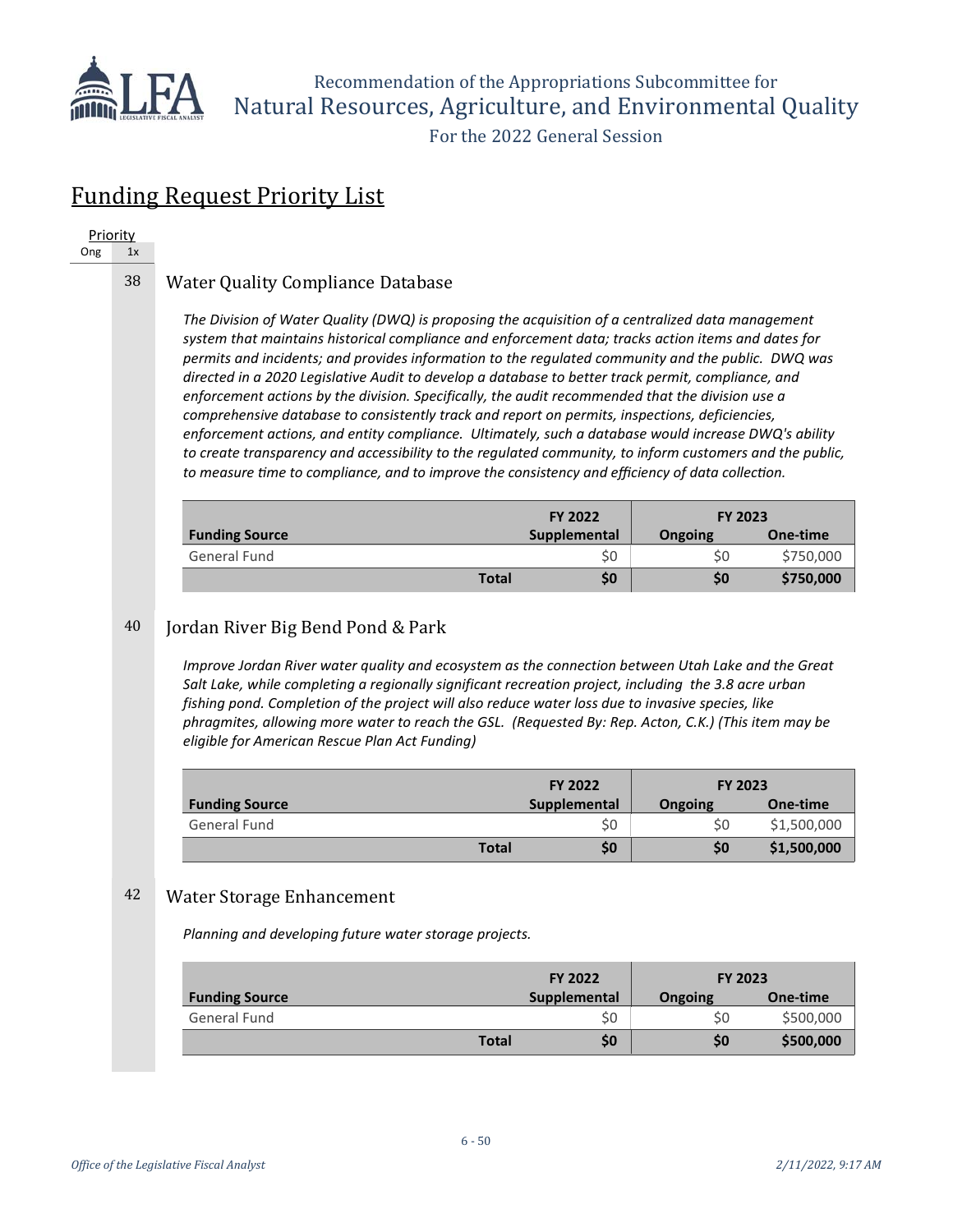

For the 2022 General Session

# Funding Request Priority List

# 44 Endangered Species Mitigation (Species Protection Account) Funding

*This is a one time increase of \$5M to the Endangered Species Mitigation Fund (Species Protection Account) for fiscal years 2023/2024 to offset the loss of buying power to the account due to flat funding since 1997. This funding would allow current projects to continue and future projects to start to help delist/downlist current ESA species as well as prevent many species from becoming listed as "Endangered" or "Threatened" under the ESA. (Requested By: Sen. Hinkins, D.)*

|                       |              | <b>FY 2022</b> | <b>FY 2023</b> |             |
|-----------------------|--------------|----------------|----------------|-------------|
| <b>Funding Source</b> |              | Supplemental   | Ongoing        | One-time    |
| General Fund          |              | Ś0             | Ś0             | \$5,000,000 |
|                       | <b>Total</b> | \$0            | \$0            | \$5,000,000 |

#### 45 Great Salt Lake Visitor Center

*The Great Salt Lake is a monumental lake in the State of Utah and in the United States as a whole. This visitor center will provide opportunities for many tourists and residents alike to explore the Great Salt Lake and enjoy its scenery, while also learning about the importance of preserving this precious resource. This visitor center will also provide for increased research opportunities for scientists to study the distinguishable characteristics of the Great Salt Lake. (Requested By: Rep. Nelson, M.)*

|                       | <b>FY 2022</b> | <b>FY 2023</b> |              |
|-----------------------|----------------|----------------|--------------|
| <b>Funding Source</b> | Supplemental   | Ongoing        | One-time     |
| General Fund          | S0             | Ś0             | \$27,287,700 |
|                       | Total<br>\$0   | S0             | \$27,287,700 |

### 46 Jordan River Parkway Millcreek Extension (Duplicate)

*Currently, Millcreek (population 65,000) is the largest city on the Jordan River for which there is no extension of the Jordan River Parkway. Extending the Parkway onto the east bank of the river in this area will not only increase access, but it will provide a very functional one‐mile loop that is anticipated to be extremely popular. The proposed Millcreek City Trailhead on the river would have easy access from the Meadowbrook Expressway (4000 South). The project will result in a highly visible river trailhead with an average of 27,000 cars per day passing by. There will be 25 parking spaces, restroom facilities, a mid‐size picnic pavilion, and a "Welcome to Millcreek" marker. (Requested By: Sen. Iwamoto, J.)*

|                       |              | <b>FY 2022</b> | <b>FY 2023</b> |           |
|-----------------------|--------------|----------------|----------------|-----------|
| <b>Funding Source</b> |              | Supplemental   | Ongoing        | One-time  |
| General Fund          |              | \$0            | \$0            | \$739,500 |
|                       | <b>Total</b> | \$0            | \$0            | \$739,500 |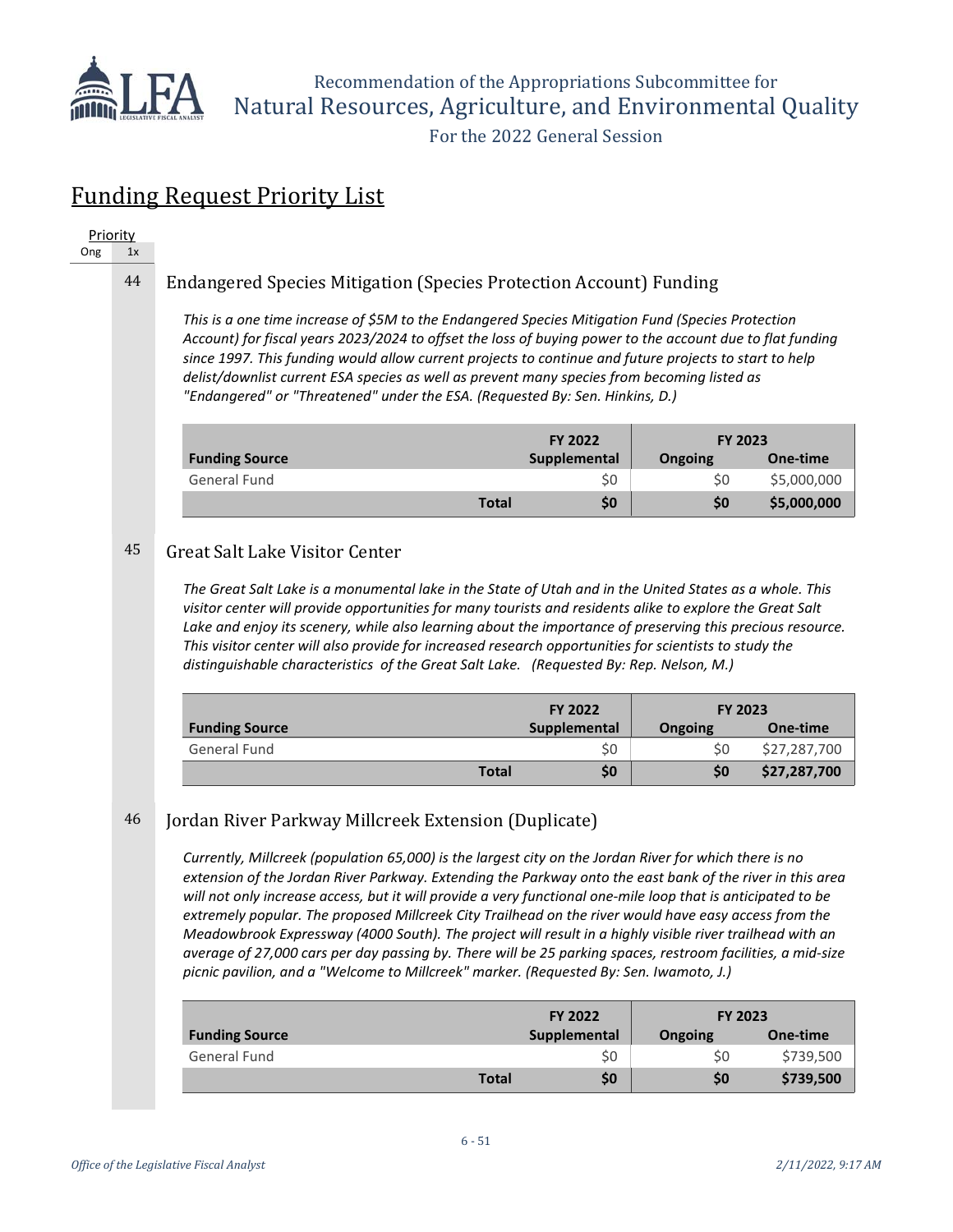

For the 2022 General Session

# Funding Request Priority List

# 48 Rural Water Technology Alliance *The Rural Water Technology (RWTA) is a non‐profit 501(c)(6) entity that provides agricultural water users with modern water metering telemetry to provide live data on water usage, water levels, and irrigation diversion structure automation. RWTA's primary objective is to conserve water through the delivery of usable data that can assist water users, the Utah Division of Water Rights, and the Utah Division of Water Resources. (Requested By: Sen. Hinkins, D.)* **Supplemental Ongoing One‐time FY 2022 FY 2023 Funding Source** General Fund \$0 \$2,000,000 \$0 **Total \$0 \$0 \$2,000,000** 49 Critical Trail Needs Grant Funding (Duplicate) *Request for a \$5 million one‐time appropriation to the Office of Outdoor Recreation for trails in Davis*

*County to be distributed via grant applications to political subdivisions in Davis County. The funds would be used for land acquisition, trailhead facilities, and trail development. Davis County and the 15 cities within Davis County have matching funds to contribute to the projects. (Requested By: Sen. Weiler, T.)*

|                       |              | <b>FY 2022</b> | <b>FY 2023</b> |             |
|-----------------------|--------------|----------------|----------------|-------------|
| <b>Funding Source</b> |              | Supplemental   | Ongoing        | One-time    |
| General Fund          |              | S0             | SO.            | \$5,000,000 |
|                       | <b>Total</b> | \$0            | \$0            | \$5,000,000 |

# 50 Water Conservation Turf Buy Back Program

*There currently is no statewide program to provide rebates to assist residents with turf removal. We have \$700,000 appropriated annually to provide rebates for water saving devices, such as smart controllers and toilets, but not for turf removal. We would like to change that as there is a significant potential for water savings by removing turf from parking strips and replacing it with water‐wise landscaping.*

|                       | <b>FY 2022</b>      | <b>FY 2023</b> |             |
|-----------------------|---------------------|----------------|-------------|
| <b>Funding Source</b> | Supplemental        | Ongoing        | One-time    |
| General Fund          | Ś0                  | Ś0             | \$1,500,000 |
|                       | \$0<br><b>Total</b> | \$0            | \$1,500,000 |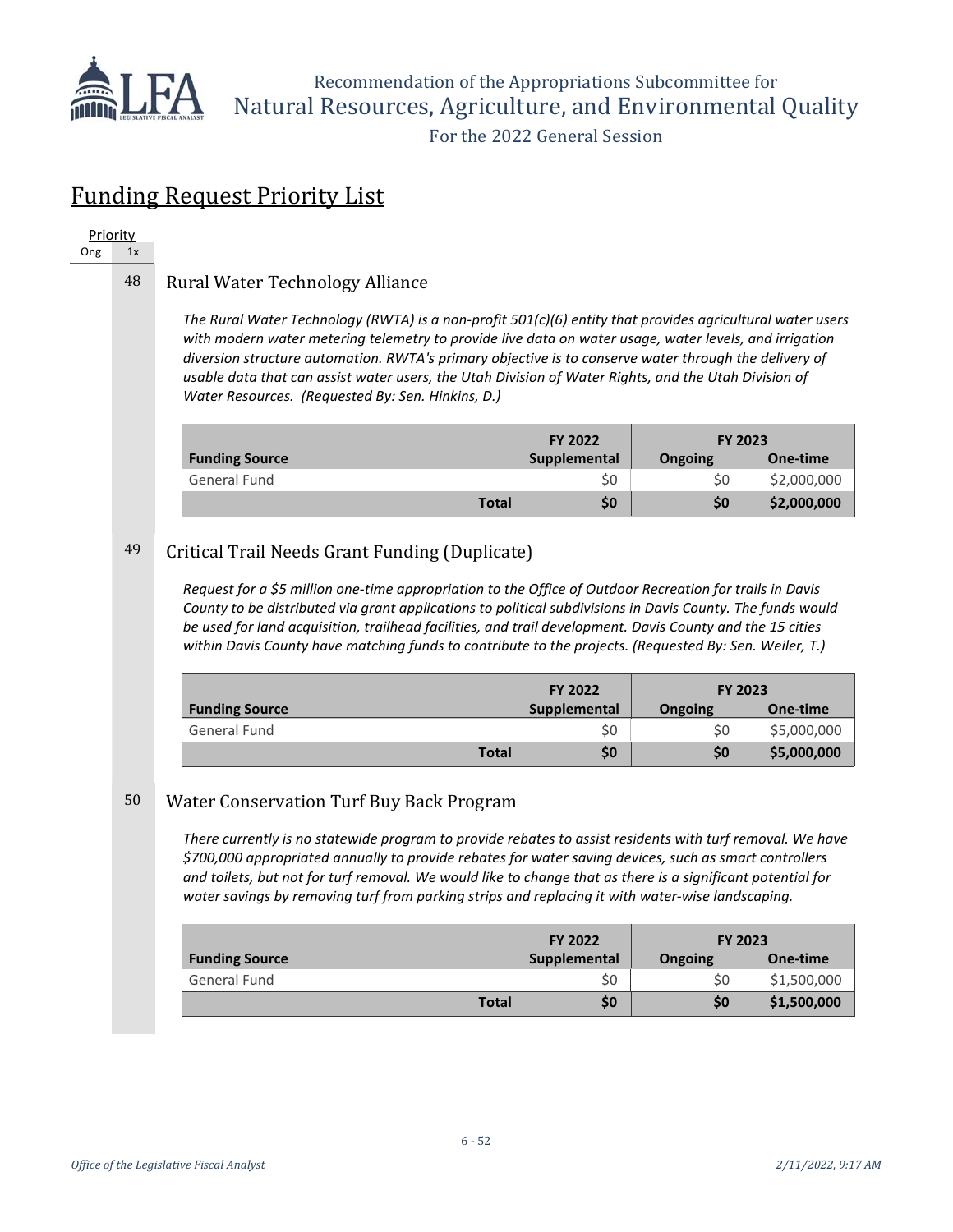

# Funding Request Priority List

#### Ong 1x **Priority**

### 53 Southern Utah - Recycle/Reuse

*Competitive grant program for wastewater reuse projects in Southern Utah with priority for projects that mitigate the impacts of drought on rural communities and the agricultural sector. (This item may be eligible for American Rescue Plan Act Funding)*

|                       |              | <b>FY 2022</b> | <b>FY 2023</b> |          |
|-----------------------|--------------|----------------|----------------|----------|
| <b>Funding Source</b> |              | Supplemental   | Ongoing        | One-time |
| General Fund          |              | \$5,000,000    | Ś0             | Ś0       |
|                       | <b>Total</b> | \$5,000,000    | \$0            | \$0      |

#### 54 West Weber Site Sewer Infrastructure

*The West Weber Mega Site is a 6,000‐acre master‐planned Utah Certified Mega Site. The anticipated impact of this site in the next 20 years is approximately 25,000,000 sq. ft. of industrial/commercial space 25,000 new jobs, 7000 units of adjacent workforce, mixed use, and diverse housing, and \$784 million in new state revenue, with \$63 million generated in the first five years. The site has water, utilities, and ongoing road infrastructure improvements, but inadequate sewer infrastructure. Expanded sewer infrastructure is critical for the Mega Site and housing projects to launch. We are asking \$20,000,000 to expand and upgrade the current sewer system. (Requested By: Sen. Hinkins, D.)*

|                                      |              | <b>FY 2022</b>      | <b>FY 2023</b> |          |
|--------------------------------------|--------------|---------------------|----------------|----------|
| <b>Funding Source</b>                |              | <b>Supplemental</b> | Ongoing        | One-time |
| Federal Funds - American Rescue Plan |              | \$20,000,000        | S0             | SC       |
|                                      | <b>Total</b> | \$20,000,000        | \$0            | \$0      |

#### 55 St. George ReUse Water Reservoir

*Building a reuse reservoir for \$10M to capture effluent from the St. George regional sewer treatment facility to be used as secondary water in Washington County and for its residents. (Rep. Walt Brooks) (Requested By: Rep. Brooks, W.)*

|                                |              | <b>FY 2022</b> | FY 2023 |          |
|--------------------------------|--------------|----------------|---------|----------|
| <b>Funding Source</b>          |              | Supplemental   | Ongoing | One-time |
| <b>Other Financing Sources</b> |              | \$10,000,000   | S0      | ŚΟ       |
|                                | <b>Total</b> | \$10,000,000   | \$0     | \$0      |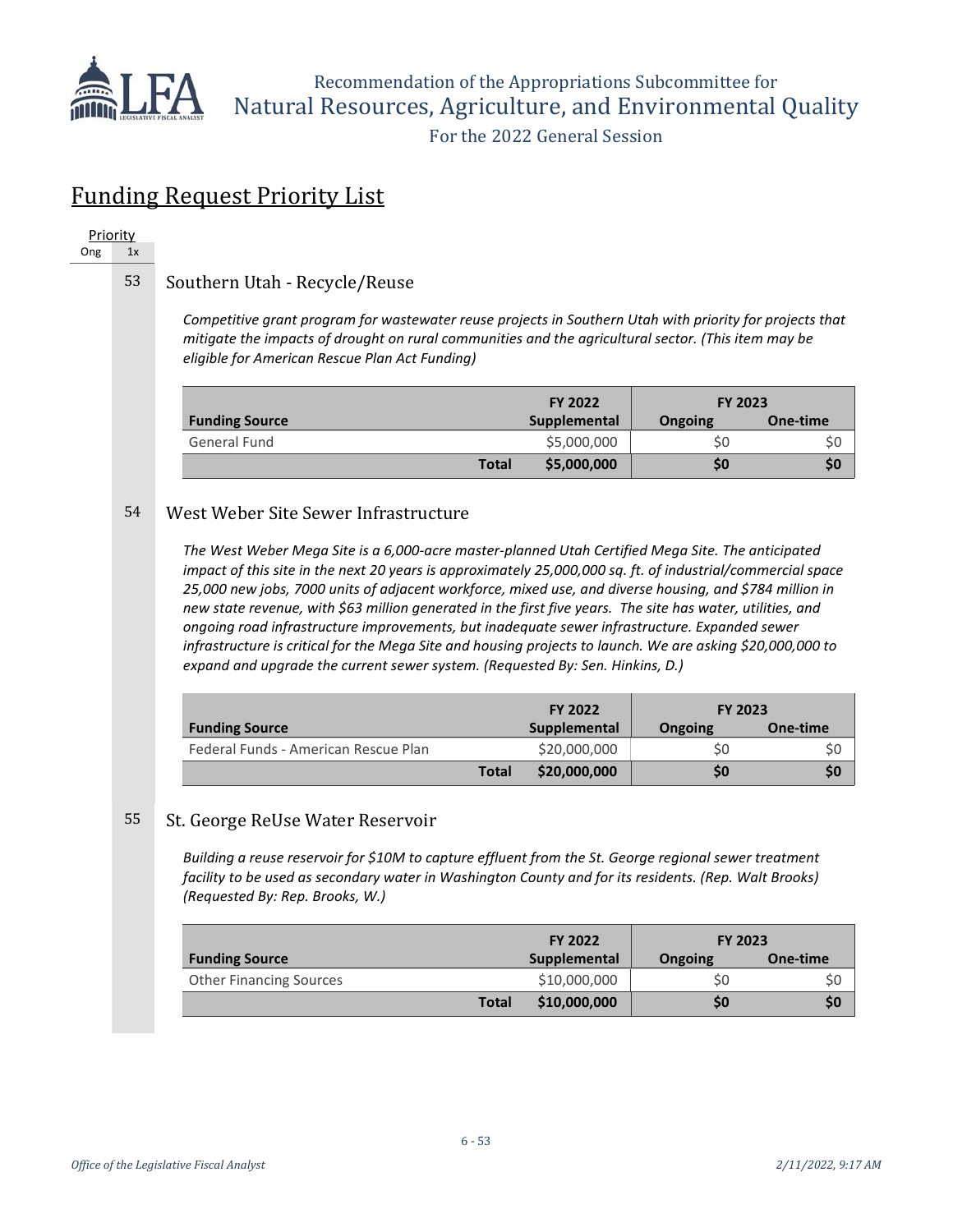

# Funding Request Priority List

#### Ong 1x Priority

## 56 Deer Creek Reservoir Inlet Structure

*This project will replace an existing 80 year old valve and associated underwater structure at Deer Creek Reservoir. The valve and structure were placed into service in 1941 and have well exceeded their functional and design life and were not designed to modern seismic standards. The water conveyed through the valve provides primary drinking water to approximately 1.5 Million residents. (Requested By: Rep. Barlow, S.)*

|                                      |       | <b>FY 2022</b> | <b>FY 2023</b> |              |
|--------------------------------------|-------|----------------|----------------|--------------|
| <b>Funding Source</b>                |       | Supplemental   | Ongoing        | One-time     |
| Federal Funds - American Rescue Plan |       | \$0            |                | \$19,000,000 |
|                                      | Total | \$0            | S0             | \$19,000,000 |

# 57 ARPA Rural Drinking Water Projects

*The Division of Drinking Water recently completed a draft survey of drinking water infrastructure needs totaling \$1.8 billion. The proposed APRA investment will make improvements in drinking water infrastructure in rural communities across the State by replacing, upgrading, repairing, or extending essential drinking water infrastructure while also protecting public health for children across Utah. It fulfills the vision of ARPA funding by making "multi‐generational investments that safeguard and fortify public health, and create the most inclusive, resilient, and prosperous economy in the nation." It also meets the eligibility criteria of investing in water and sewer infrastructure. Community projects will be prioritized using financial and public health‐based metrics that have proven effective over many years within the DWSRF financial assistance programs. ARPA projects will be capped at prioritized using criteria (available upon request) that prioritizes need/vulnerable populations, time to implementation, and other considerations.*

|                                      |              | <b>FY 2022</b> | <b>FY 2023</b> |          |
|--------------------------------------|--------------|----------------|----------------|----------|
| <b>Funding Source</b>                |              | Supplemental   | Ongoing        | One-time |
| Federal Funds - American Rescue Plan |              | \$75,000,000   | S0             | \$0      |
|                                      | <b>Total</b> | \$75,000,000   | \$0            | \$0      |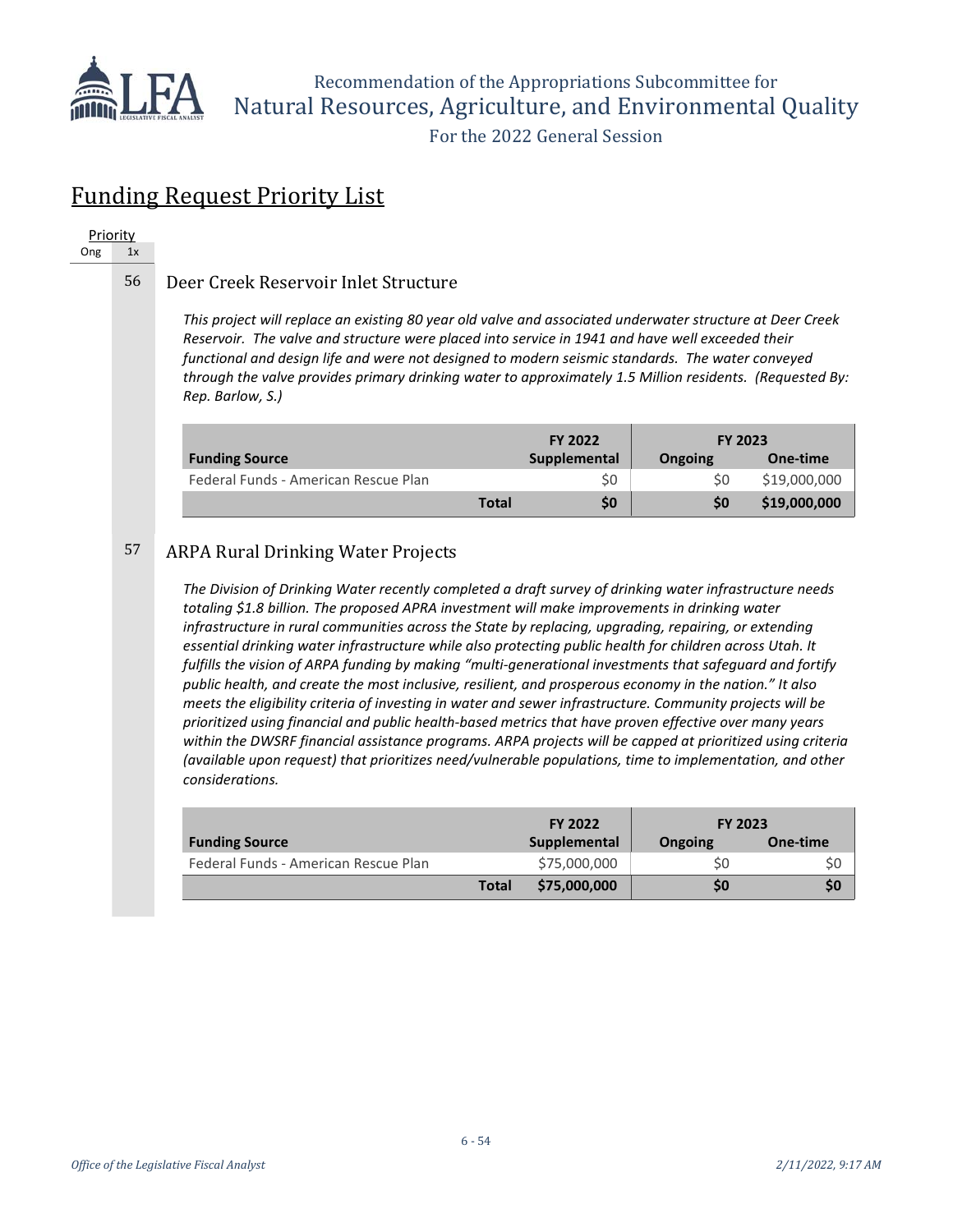

For the 2022 General Session

# Funding Request Priority List

#### Ong 1x **Priority**

### 58 Agricultural Water Optimization

*This funding would support the Water Optimization Grant Program under the Department's Conservation Division. Funding will be utilized by agricultural producers to allow them to implement water optimization projects and contribute to the improved use of water resources statewide. The Water Optimization Program was put in place in 2019, and has been funded through two legislative appropriations of \$3 million each. 12 of 17 funded projects have been completed from the first round of funding. Current demand for funds greatly exceeded availability. This year the Department received 81 applications for a total request of \$10,800,000. The Department is developing administrative rules to further detail the parameters of the program under authority in Subsection 4‐18‐108(4). Water Optimization Program projects can reduce water diversion, meaning that projects help to ensure there is more water available for other uses, which is a cost effective alternative to developing new water sources. Currently, grants under the program are capped at \$250,000, with a 50/50 match; however, with this additional funding, we propose increasing the cap to \$500,000.*

|                                      |              | <b>FY 2022</b> | <b>FY 2023</b> |          |
|--------------------------------------|--------------|----------------|----------------|----------|
| <b>Funding Source</b>                |              | Supplemental   | Ongoing        | One-time |
| Federal Funds - American Rescue Plan |              | \$50,000,000   | S0             | S0       |
|                                      | <b>Total</b> | \$50,000,000   | \$0            | \$0      |

#### 59 Great Salt Lake Preservation

*Funding to enhance and retain water flows for Great Salt Lake, restore and preserve wetlands and upland habitat (natural infrastructure) that are key to the hydrologic health of the lake, and integrate Great Salt Lake into water planning, and invest in water control infrastructure.*

|                                      |       | <b>FY 2022</b> | <b>FY 2023</b> |          |
|--------------------------------------|-------|----------------|----------------|----------|
| <b>Funding Source</b>                |       | Supplemental   | Ongoing        | One-time |
| Federal Funds - American Rescue Plan |       | \$45,000,000   | S0             | \$0      |
|                                      | Total | \$45,000,000   | \$0            | \$0      |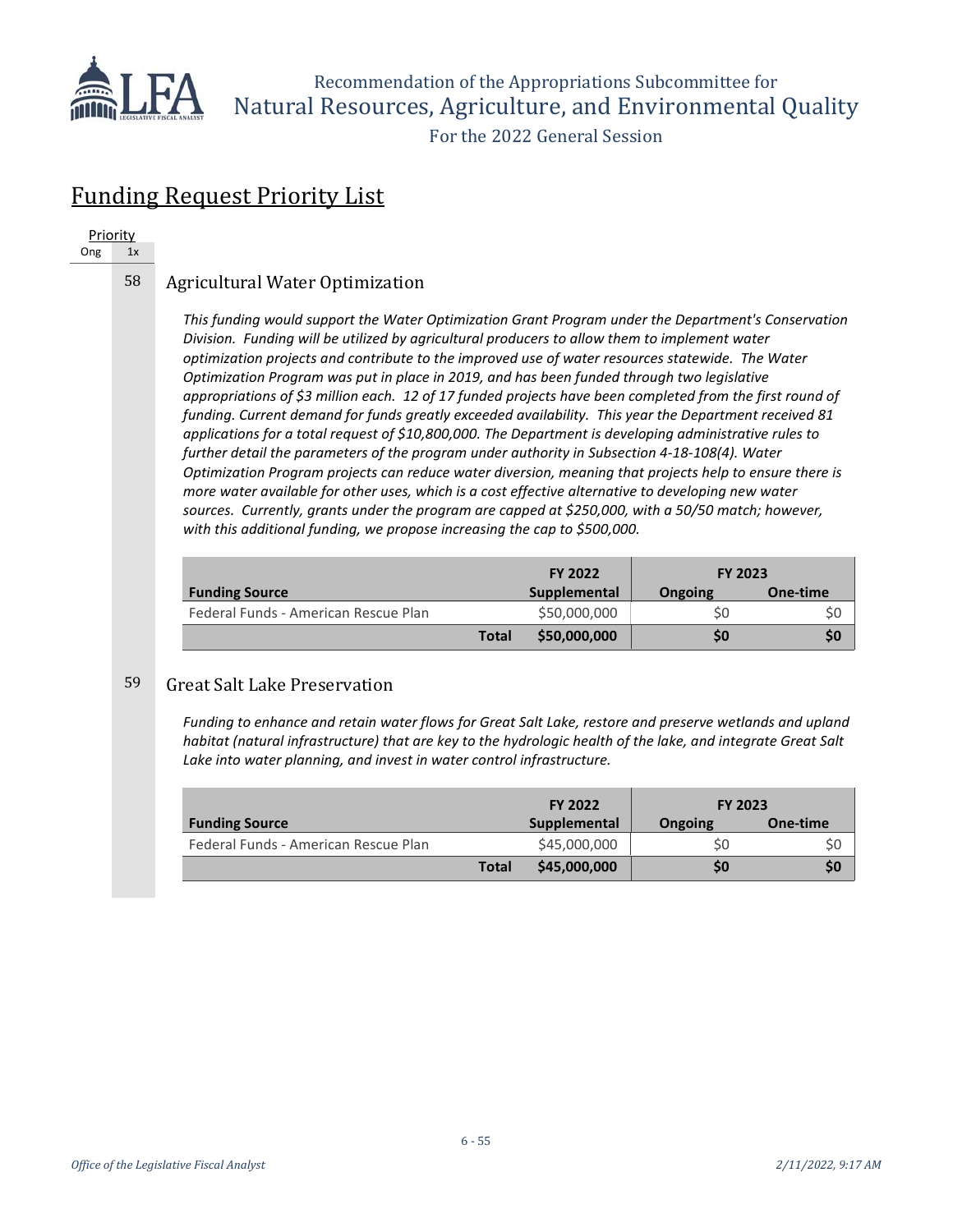

# Funding Request Priority List

Ong 1x **Priority** 

# 60 Conservation (Secondary Water Metering)

*There are approximately 260,000 secondary water connections in the state, with only 15% of the connections metered. The cost to install a retrofitted secondary water meter is between \$1,500 to \$2,000 depending on the water line size and if the meter needs to be installed in the front yard or backyard (a new secondary meter installation is approximately \$400). The estimated cost to complete metering for the entire State would be near \$280 million (221,000 connections remaining to be metered \* \$2,000 cost per meter \* 75% proposed State proportion = \$331,500,000 less \$50,000,000 already appropriated = \$281,500,000). While this is a sizable investment, if you annualize the cost over the acre‐feet of water saved, it is approximately \$525 per acre‐foot (based on an estimate done in 2019), which is extremely cost‐effective compared to new water development project cost.*

|                                      |              | <b>FY 2022</b> | <b>FY 2023</b> |          |
|--------------------------------------|--------------|----------------|----------------|----------|
| <b>Funding Source</b>                |              | Supplemental   | Ongoing        | One-time |
| Federal Funds - American Rescue Plan |              | \$200,000,000  | S0             | Ś0       |
|                                      | <b>Total</b> | \$200,000,000  | \$0            | \$0      |

#### 61 Utah Lake Preservation

*Competitive grant program to fund water quality improvements in Utah Lake and its watershed including wastewater upgrades (beyond current requirements), stormwater improvements, agricultural nonpoint source as well as in‐lake water quality improvements. A portion of the funds will also be used for outreach and education activities and to establish a water quality trading program for Utah Lake. DEQ and partners are working on criteria for the competitive grant program and plan to collaborate with legislators to ensure funds meet legislative intent.*

|                                      |              | <b>FY 2022</b> | <b>FY 2023</b> |          |
|--------------------------------------|--------------|----------------|----------------|----------|
| <b>Funding Source</b>                |              | Supplemental   | Ongoing        | One-time |
| Federal Funds - American Rescue Plan |              | \$30,000,000   | S0             | SÜ       |
|                                      | <b>Total</b> | \$30,000,000   | S0             | \$0      |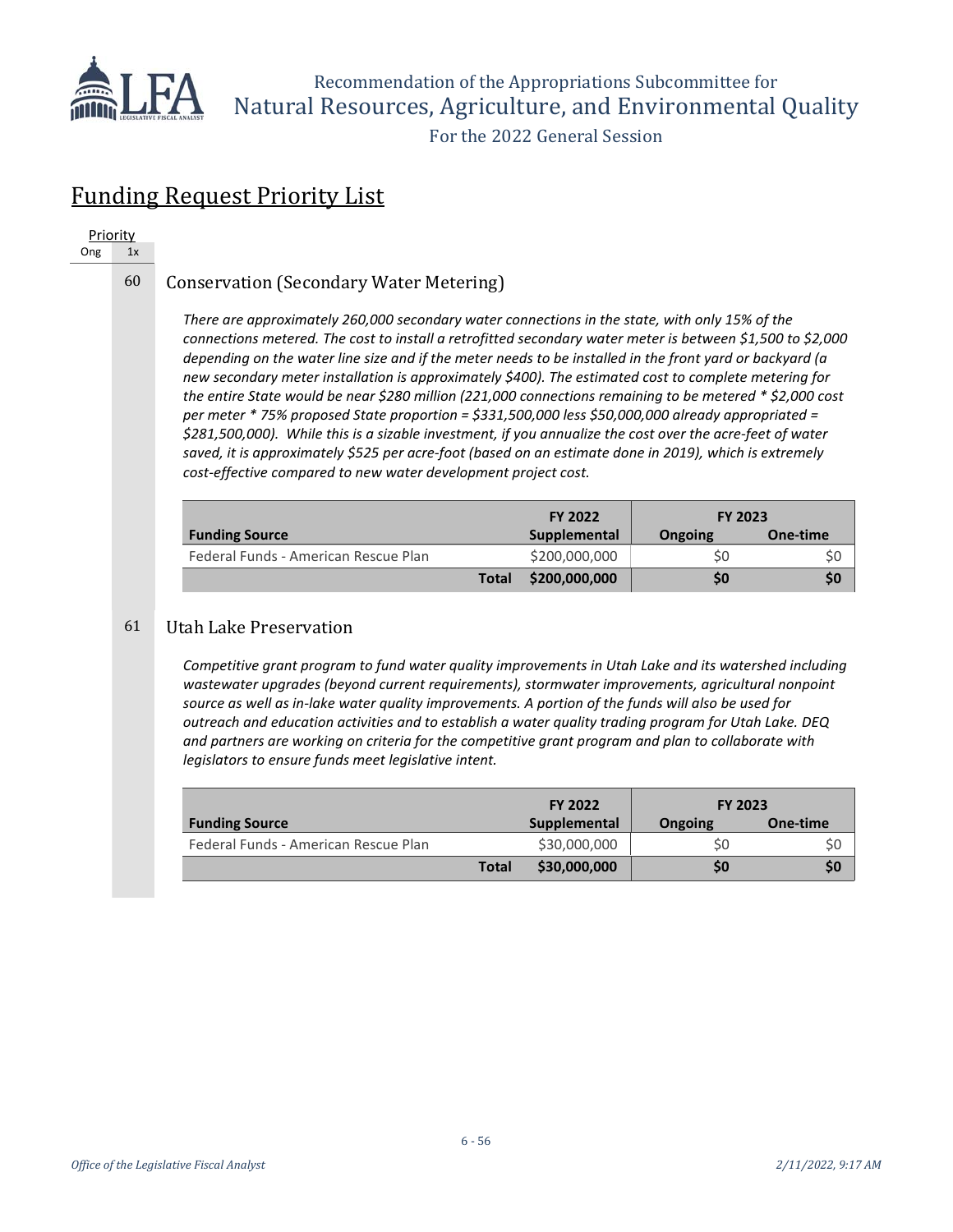

Ong

For the 2022 General Session

# Funding Request Priority List

| 1x |                                                                                                                                                                                                                                                                                                                                                                                                                                                                                                                                   |                             |                |          |
|----|-----------------------------------------------------------------------------------------------------------------------------------------------------------------------------------------------------------------------------------------------------------------------------------------------------------------------------------------------------------------------------------------------------------------------------------------------------------------------------------------------------------------------------------|-----------------------------|----------------|----------|
|    |                                                                                                                                                                                                                                                                                                                                                                                                                                                                                                                                   |                             |                |          |
| 62 | North Logan Drinking Water Storage                                                                                                                                                                                                                                                                                                                                                                                                                                                                                                |                             |                |          |
|    | North Logan City is requesting support to modernize their drinking water storage system. The current<br>system is experiencing failed wells and springs. Without modernization and increased storage capacity<br>the city will not be able to provide an adequate supply drinking water. Currently the city is capable of<br>storing only 3 million of the requisite 7 million gallons. (Requested By: Rep. Petersen, M.)                                                                                                         |                             |                |          |
|    |                                                                                                                                                                                                                                                                                                                                                                                                                                                                                                                                   | FY 2022                     | FY 2023        |          |
|    | <b>Funding Source</b>                                                                                                                                                                                                                                                                                                                                                                                                                                                                                                             | Supplemental                | Ongoing        | One-time |
|    | Federal Funds - American Rescue Plan                                                                                                                                                                                                                                                                                                                                                                                                                                                                                              | \$10,720,000                | \$0            | \$0      |
|    | <b>Total</b>                                                                                                                                                                                                                                                                                                                                                                                                                                                                                                                      | \$10,720,000                | \$0            | \$0      |
|    | This request will fund a culinary water tank replacement and expansion project to replace the existing<br>water tank used by Uintah City citizens with two new tanks. The current tank is undersized and<br>structurally deficient in supporting its dependent population. The two new 375,000-gallon tanks will<br>provide water storage for current citizens and all future growth on the eastern side of the city. The<br>project was scheduled in 1998 when the current tank's structural deficiencies were first discovered; |                             |                |          |
|    | however, due to insufficient funding Uintah City has been unable to replace the tank. This project cannot<br>be completed with the existing funds set aside by the city. (Requested By: Rep. Miles, K.)                                                                                                                                                                                                                                                                                                                           |                             |                |          |
|    |                                                                                                                                                                                                                                                                                                                                                                                                                                                                                                                                   | FY 2022                     | FY 2023        | One-time |
|    | <b>Funding Source</b><br>Federal Funds - American Rescue Plan                                                                                                                                                                                                                                                                                                                                                                                                                                                                     | Supplemental<br>\$2,000,000 | Ongoing<br>\$0 | \$0      |

*organize the NLPA to facilitate other federal requests for infrastructure broadly across the 4 counties. (Requested By: Rep. Lyman, P.)*

|                       |              | <b>FY 2022</b> | <b>FY 2023</b> |          |
|-----------------------|--------------|----------------|----------------|----------|
| <b>Funding Source</b> |              | Supplemental   | Ongoing        | One-time |
| General Fund          |              | \$50,000       | S0             | \$50,000 |
|                       | <b>Total</b> | \$50,000       | \$0            | \$50,000 |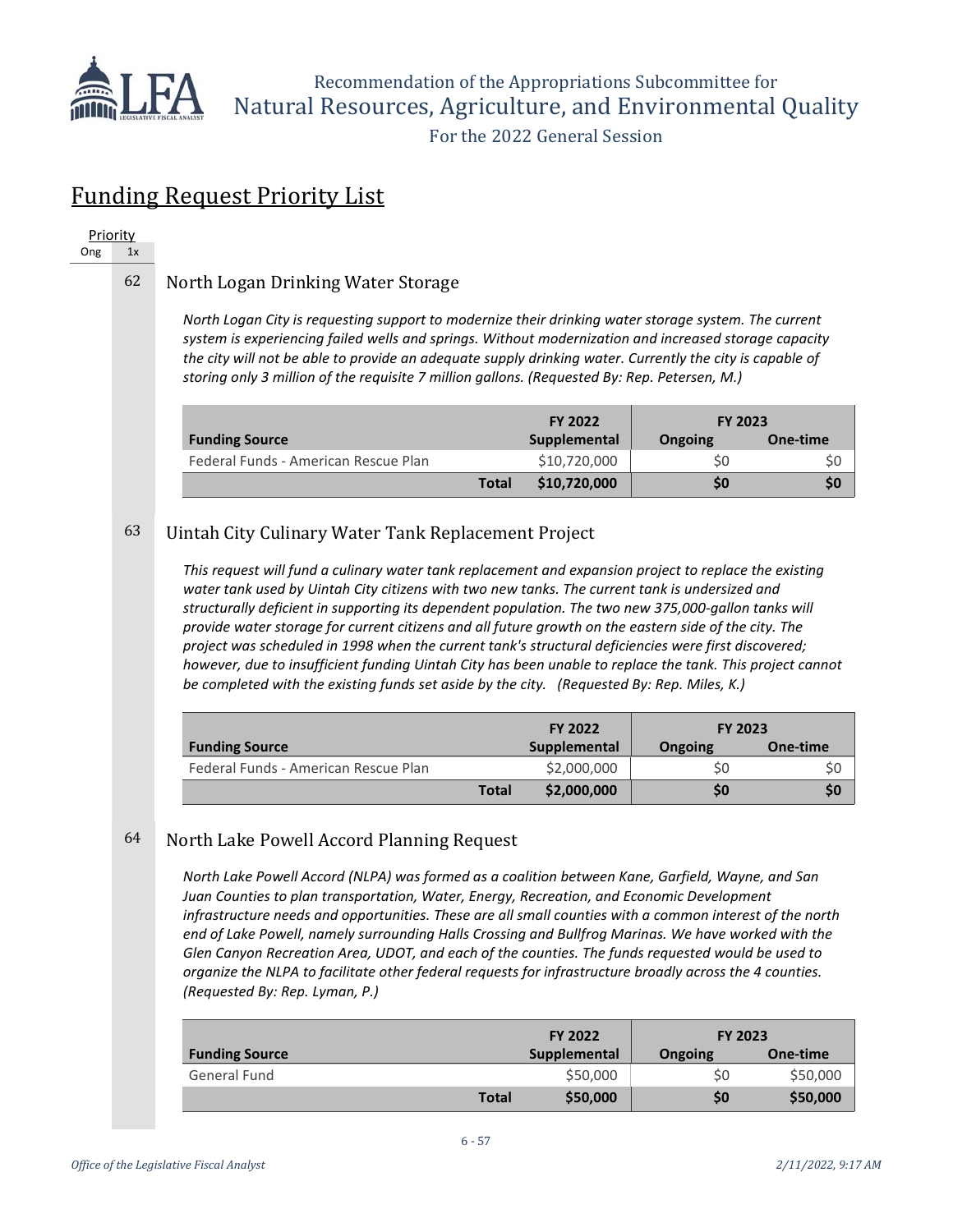

For the 2022 General Session

# Funding Request Priority List

# 65 Artifact Displays at Edge of the Cedars

*This funding would allow the Edge of the Cedars State Park Museum to display artifacts. (Requested By: Sen. Riebe, K.)*

|                       |              | <b>FY 2022</b> | <b>FY 2023</b> |          |
|-----------------------|--------------|----------------|----------------|----------|
| <b>Funding Source</b> |              | Supplemental   | Ongoing        | One-time |
| General Fund          |              | \$50,000       | Ś0             |          |
|                       | <b>Total</b> | \$50,000       | \$0            | \$0      |

#### 66 Promotion and Education of Great Salt Lake

*The 3 million requested would go towards producing a film that would help educate the public about the importance of Great Salt Lake. (Requested By: Rep. Ferry, J.)*

|                       |              | <b>FY 2022</b> | <b>FY 2023</b> |             |
|-----------------------|--------------|----------------|----------------|-------------|
| <b>Funding Source</b> |              | Supplemental   | Ongoing        | One-time    |
| General Fund          |              | Ś0             | S0             | \$3,000,000 |
|                       | <b>Total</b> | \$0            | \$0            | \$3,000,000 |

### 67 Ogden Culinary Well and Water Line

*This request will replace the failing wells and pipeline that service Ogden City. Currently the pipeline is losing 3 million gallons of water a day due to aging and outdated infrastructure. These wells and water lines provide water to nearly 120,000 people and businesses and are in dire need of replacement. (Requested By: Rep. Musselman, C.R.)*

|                                      |       | <b>FY 2022</b> | <b>FY 2023</b> |          |
|--------------------------------------|-------|----------------|----------------|----------|
| <b>Funding Source</b>                |       | Supplemental   | Ongoing        | One-time |
| Federal Funds - American Rescue Plan |       | \$50,000,000   | S0             | \$0      |
|                                      | Total | \$50,000,000   | \$0            | \$0      |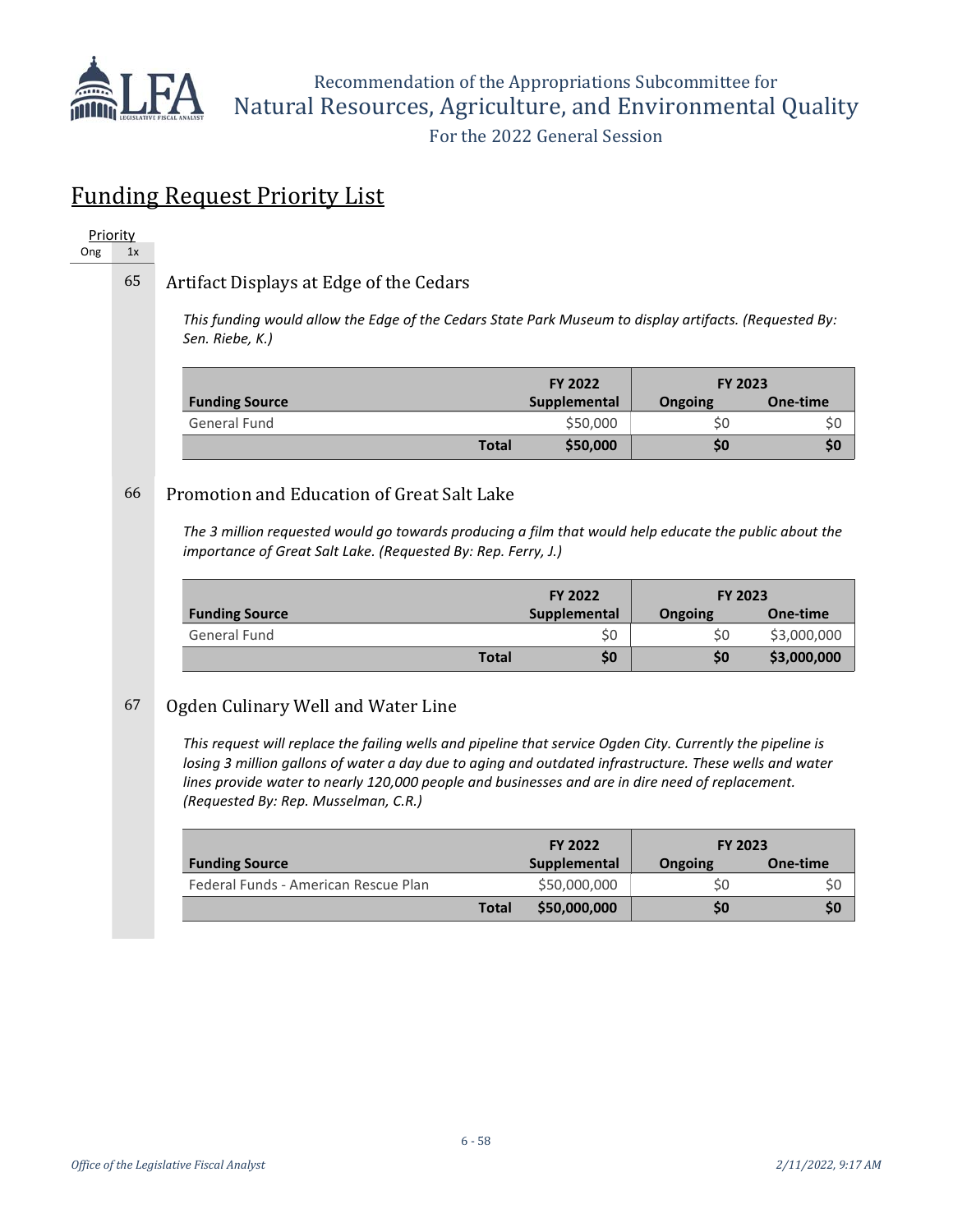

For the 2022 General Session

# Reallocations

Air Quality Monitoring Network Expansion (Summit and Wasatch Counties) Realoc.

*The Division of Air Quality (DAQ) conducts air monitoring across the state to determine compliance with National Ambient Air Quality Standards (NAAQS). The Summit/Wasatch county Micropolitan Statistical area has grown in population, based on the most recent census, to require baseline monitoring to determine compliance with the NAAQS. This monitoring will provide baseline numbers to determine a 3 year design value which will inform future policy.*

|                       |              | <b>FY 2022</b> | <b>FY 2023</b> |           |
|-----------------------|--------------|----------------|----------------|-----------|
| <b>Funding Source</b> |              | Supplemental   | Ongoing        | One-time  |
| General Fund          |              | \$462,500      | S0             | SC        |
|                       | <b>Total</b> | \$462,500      | \$0            | <b>SO</b> |

## Air Quality Ozone Monitoring Infrastructure (Wasatch Front) (Reallocation)

*This item is a partially funded reallocation. This request would site, install, and operate 6 Photochemical Assessment Monitoring Systems (PAMs) along the Wasatch Front. This would help the Division of Air Quality (DAQ) understand how precursor emissions are interacting in the atmosphere to create ozone. Understanding the chemistry will directly lead to tailored reductions that solve the ozone problem and reduce the chance that costly controls will be implemented that do not directly result in improved air quality. The DAQ is required to conduct PAM, including enhanced monitoring for ozone precursors when an area is moderate or higher non‐attainment. The Wasatch Front is marginal now and will be bumped up to moderate non‐attainment in early 2022. Once this happens an enhanced monitoring plan (EMP) will be required. The EMP is designed to monitor for ozone precursors to provide data to the photochemical model that will be used to solve the ozone issue in the non‐attainment area. The EMP sites can include a number of instruments that monitor for ozone, volatile organic compounds, carbonyls Nox, Noy and anything else that might impact the atmospheric chemistry of the area. For the Wasatch Front nonattainment area, we estimate it will require 6 or more such EMP sites to cover the geographic area and the different environmental conditions found there. (Requested By: Sen. Cullimore, K. A.)*

|                       |              | <b>FY 2022</b> | <b>FY 2023</b> |          |
|-----------------------|--------------|----------------|----------------|----------|
| <b>Funding Source</b> |              | Supplemental   | Ongoing        | One-time |
| General Fund          |              | \$917,500      | SO             |          |
|                       | <b>Total</b> | \$917,500      | \$0            | \$0      |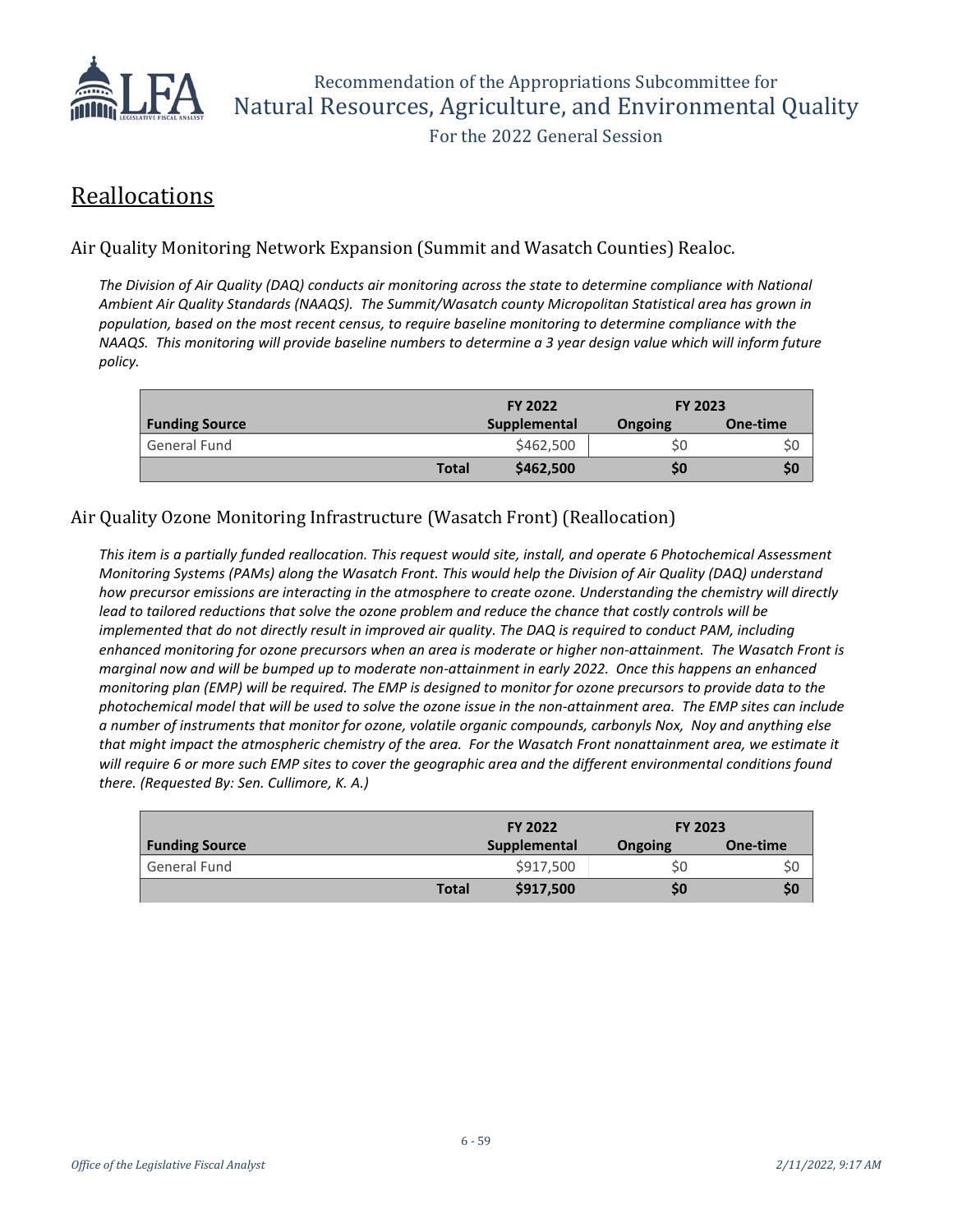

For the 2022 General Session

# Reallocations

## Department of Environmental Quality Air Quality Outreach

*The Department of Environmental Quality (DEQ), Division of Air Quality (DAQ) has a contract with the Utah Clean Air Partnership (UCAIR) for a year‐round air quality outreach campaign to increase Utahns' adoption of clean‐air behaviors. The request for additional funding would be used to launch a far more extensive summertime ozone campaign aimed at educating Utahns about summertime ozone issues which are less well known than our wintertime inversion challenges. (Requested By: Rep. Barlow, S.)*

|                       |              | <b>FY 2022</b> | <b>FY 2023</b> |          |
|-----------------------|--------------|----------------|----------------|----------|
| <b>Funding Source</b> |              | Supplemental   | Ongoing        | One-time |
| General Fund          |              | \$500,000      | \$C            |          |
|                       | <b>Total</b> | \$500,000      | \$0            | \$0      |

#### E-Bus Air Quality Mapping Project

*\$120,000 requested to purchase three sets of air monitor systems. The monitors will help provide further geographic detail regarding air pollution in Salt Lake County. This is an extension of the successful RFA for \$80,000 granted in 2021. (Requested By: Rep. Handy, S.)*

|                       |              | <b>FY 2022</b> | <b>FY 2023</b> |          |
|-----------------------|--------------|----------------|----------------|----------|
| <b>Funding Source</b> |              | Supplemental   | Ongoing        | One-time |
| General Fund          |              | \$120,000      | S0             |          |
|                       | <b>Total</b> | \$120,000      | \$0            | \$0      |

### Qualified Production Enterprise Fund Repayment

*The Qualified Production Enterprise Fund has a growing balance, yet is statutorily required to be revenue neutral. From FY 2019 to FY 2020, the account balance grew by \$574,612. From FY 2020 to FY 2021, the account grew by \$1,455,794. LFA recommends repaying back the General Fund appropriation of \$900,000 from 2019 over time, starting with a \$400,000 transfer to the General Fund in FY 2022.*

|                                      |              | <b>FY 2022</b> | <b>FY 2023</b> |          |
|--------------------------------------|--------------|----------------|----------------|----------|
| <b>Funding Source</b>                |              | Supplemental   | Ongoing        | One-time |
| Qualified Production Enterprise Fund |              | \$400,000      | S0             |          |
|                                      | <b>Total</b> | \$400,000      | \$0            |          |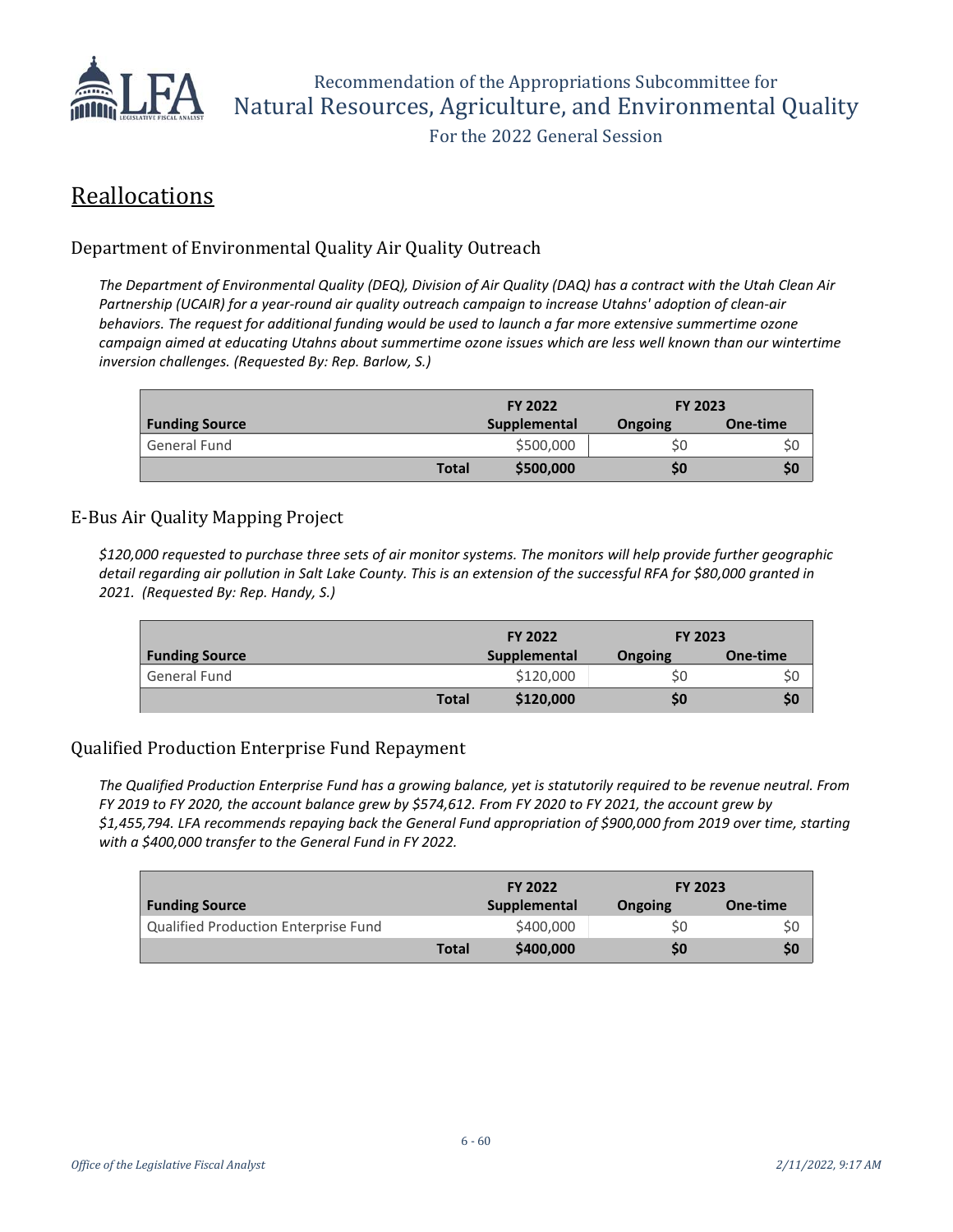

For the 2022 General Session

# Reallocations

## Utah Navajo Water Settlement Plan Update

*Romney was instrumental in receiving federal approval for the settlement on the water rights to do so. The recent federal infrastructure bill included \$213M to fund the water settlement. The current request would allow the Coalition to update the 10‐yr‐old capital facilities plan and coordinate with local communities to maximize efficiency. (Requested By: Sen. Hinkins, D.)*

|                       |              | <b>FY 2022</b> | <b>FY 2023</b> |          |
|-----------------------|--------------|----------------|----------------|----------|
| <b>Funding Source</b> |              | Supplemental   | Ongoing        | One-time |
| General Fund          |              | \$400,000      | S0             | SO       |
|                       | <b>Total</b> | \$400,000      | \$0            | \$0      |

#### Wood Burning Stove Conversion Program

*Nine million General Fund was provided one time (split between FY 2019 and FY 2020) for implementation of the Wood Burning Stove Conversion program. This program has delayed implementation due to construction costs, and availability of applicants (grant seekers). The 2020 Legislative Performance Audit of the Division of Air Quality recommended performing a cost benefit analysis for the program, which the division indicated during the 2021 Accountable Budget Review would be performed at the conclusion of the program. The LFA recommends trimming a*  portion of the funding. When the program has been fully implemented and a cost/benefit analysis has been performed *(as recommended in the audit) additional funds can be sought for this program, contingent on the results of the study.*

|                             |                            | <b>FY 2022</b> | <b>FY 2023</b> |          |
|-----------------------------|----------------------------|----------------|----------------|----------|
| <b>Funding Source</b>       |                            | Supplemental   | <b>Ongoing</b> | One-time |
| <b>Beginning Nonlapsing</b> |                            | ( \$2,000,000) | \$0            | \$0      |
| <b>Beginning Nonlapsing</b> |                            | \$2,000,000    | \$0            | \$0      |
|                             | <b>Total</b>               | \$0            | \$0            | \$0      |
|                             | General / Education Funds  | \$0            | \$0            | \$0      |
|                             | <b>Other Funds</b>         | ( \$2,000,000) | \$0            | \$0      |
|                             | <b>Reallocations Total</b> | ( \$2,000,000) | \$0            | \$0      |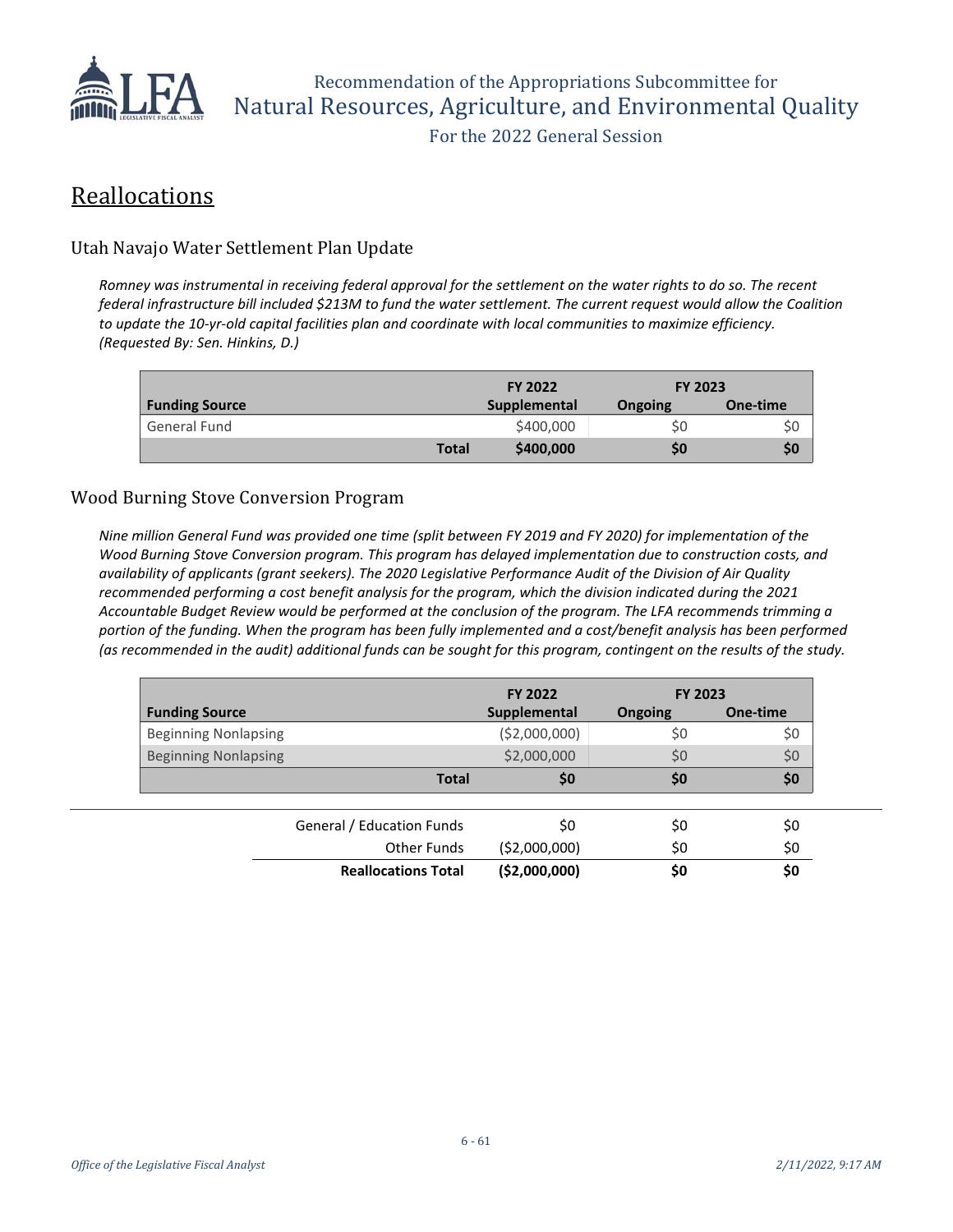

# Appropriations Adjustments

# (Item Not Ranked - Voting Packet Error)

|                           |       | <b>FY 2022</b> |         | <b>FY 2023</b> |
|---------------------------|-------|----------------|---------|----------------|
| <b>Funding Source</b>     |       | Supplemental   | Ongoing | One-time       |
| Dedicated Credits Revenue |       | S0             | S0      |                |
|                           | Total | S0             | \$0     | SC             |

## Adjustment to the Mineral Lease Funds

*Based on FY 2021 and current economy and forecast, the Mineral Lease revenues to the Utah Geological Survey are projected to be similar to what they were for FY 2021, near \$1,400,000.*

|                              |              | <b>FY 2022</b> | <b>FY 2023</b> |          |
|------------------------------|--------------|----------------|----------------|----------|
| <b>Funding Source</b>        |              | Supplemental   | Ongoing        | One-time |
| <b>Federal Mineral Lease</b> |              | \$673,500      | \$680,200      | \$0      |
|                              | <b>Total</b> | \$673,500      | \$680,200      | \$0      |

### Agricultural and Wildlife Damage Prevention Account

*This funding item reduces the appropriation from the Agricultural and Wildlife Damage Prevention Account to reflect actual collections. This account has historically "lapsed" \$100‐\$200 thousand each year, even though no actual revenue is returning to the account at the end of the fiscal year.*

|                            |              | <b>FY 2022</b> | <b>FY 2023</b> |          |
|----------------------------|--------------|----------------|----------------|----------|
| <b>Funding Source</b>      |              | Supplemental   | Ongoing        | One-time |
| Wildlife Damage Prev (GFR) |              | \$0            | (592, 200)     | S0       |
|                            | <b>Total</b> | \$0            | (592, 200)     | \$0      |

### Agriculture Voluntary Incentive Program (Ag VIP) (DEQ - Out)

*This funding item would transfer \$2 million one‐time that was awarded to the Division of Water Quality (Dept. of Environmental Quality) to the Division of Resource Conservation (Department of Agriculture and Food) to fund the Agriculture Voluntary Incentive Program. This program is an incentive based program that assists agriculture producers in improving water quality through acreage based payments for property enrolled in nutrient management plans.*

|                       | <b>FY 2022</b> | <b>FY 2023</b> |          |
|-----------------------|----------------|----------------|----------|
| <b>Funding Source</b> | Supplemental   | Ongoing        | One-time |
| General Fund          | ( \$2,000,000) | S0             | SC       |
| <b>Total</b>          | ( \$2,000,000) | \$0            | Ş0       |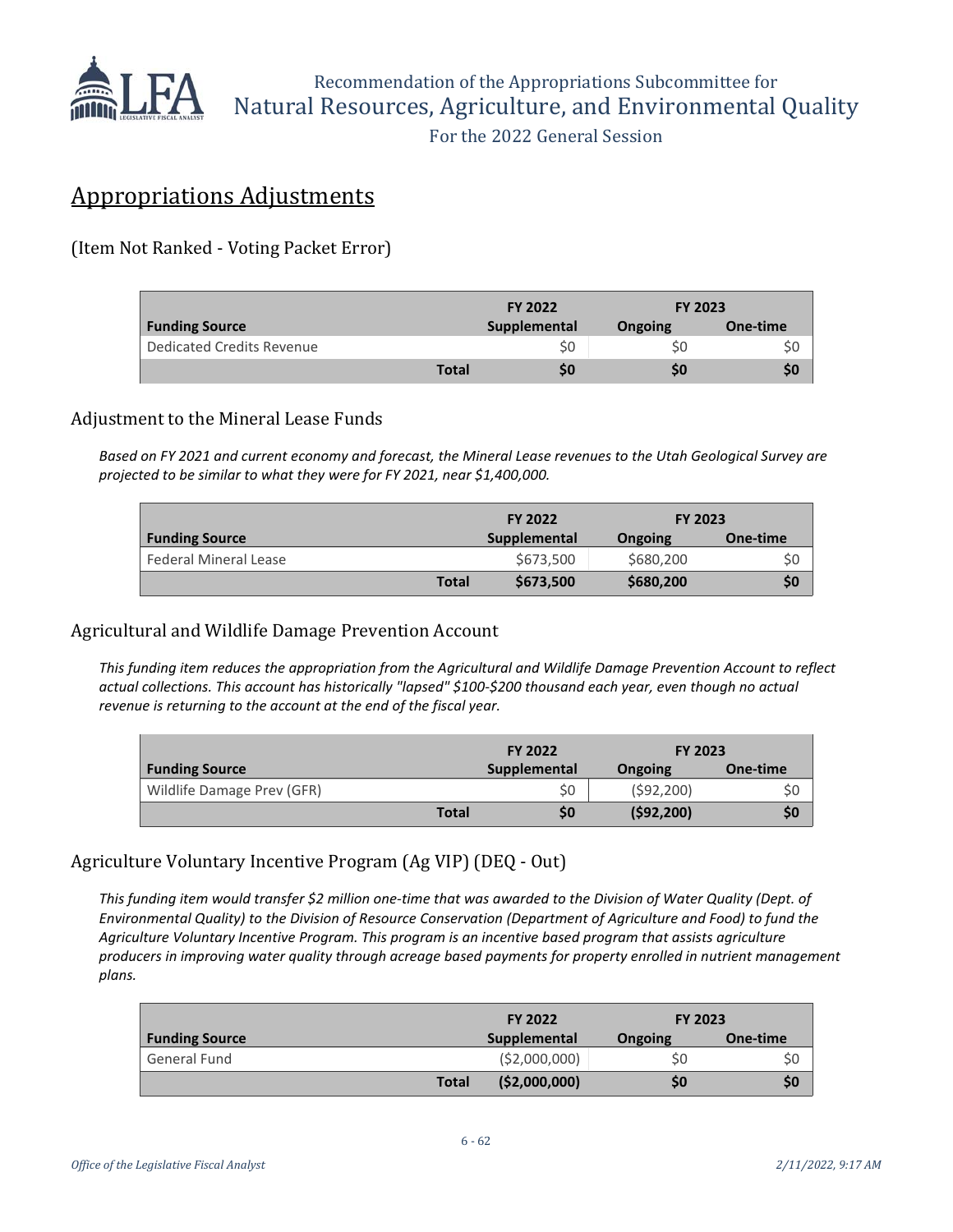

# Appropriations Adjustments

# Agriculture Voluntary Incentive Program (Ag VIP) (UDAF - In)

*This funding item would transfer \$2 million one‐time that was awarded to the Division of Water Quality (Dept. of Environmental Quality) to the Division of Resource Conservation (Department of Agriculture and Food) to fund the Agriculture Voluntary Incentive Program. This program is an incentive based program that assists agriculture producers in improving water quality through acreage based payments for property enrolled in nutrient management plans.*

|                       |              | <b>FY 2022</b> | <b>FY 2023</b> |           |
|-----------------------|--------------|----------------|----------------|-----------|
| <b>Funding Source</b> |              | Supplemental   | Ongoing        | One-time  |
| General Fund          |              | \$2,000,000    | S0             | SC        |
|                       | <b>Total</b> | \$2,000,000    | \$0            | <b>SO</b> |

### Air Quality Federal Funds Request

*Air Quality's Planning program needs a Federal Funds Increase of \$8,588,100 in order to spend their grants in FY 2023.*  The Grant sources are as follows: \$500,00 for ARPA PM2.5 Grant, \$4,888,300 Additional National Clean Diesel Grant,

*\$3,199,8, Targeted Air Shed Grant.*

|                       |              | <b>FY 2022</b> | <b>FY 2023</b> |             |
|-----------------------|--------------|----------------|----------------|-------------|
| <b>Funding Source</b> |              | Supplemental   | Ongoing        | One-time    |
| Federal Funds         |              | \$0            | S0             | \$8,588,100 |
|                       | <b>Total</b> | \$0            | \$0            | \$8,588,100 |

### Aquaculture Dedicated Credits

*This funding item would allow the division to collect and spend dedicated credit revenue for the aquaculture program. In the 2021 General Session, a fee was authorized for an Aquaculture Inspection: Supplemental Health Inspection, which matched DWR's rate of \$100/required inspection (see Fee Change report for explanation: https://le.utah.gov/interim/2021/pdf/00000147.pdf.)*

|                           |              | <b>FY 2022</b> | <b>FY 2023</b> |          |
|---------------------------|--------------|----------------|----------------|----------|
| <b>Funding Source</b>     |              | Supplemental   | Ongoing        | One-time |
| Dedicated Credits Revenue |              | \$5,000        | \$5,000        |          |
|                           | <b>Total</b> | \$5,000        | \$5,000        | S0       |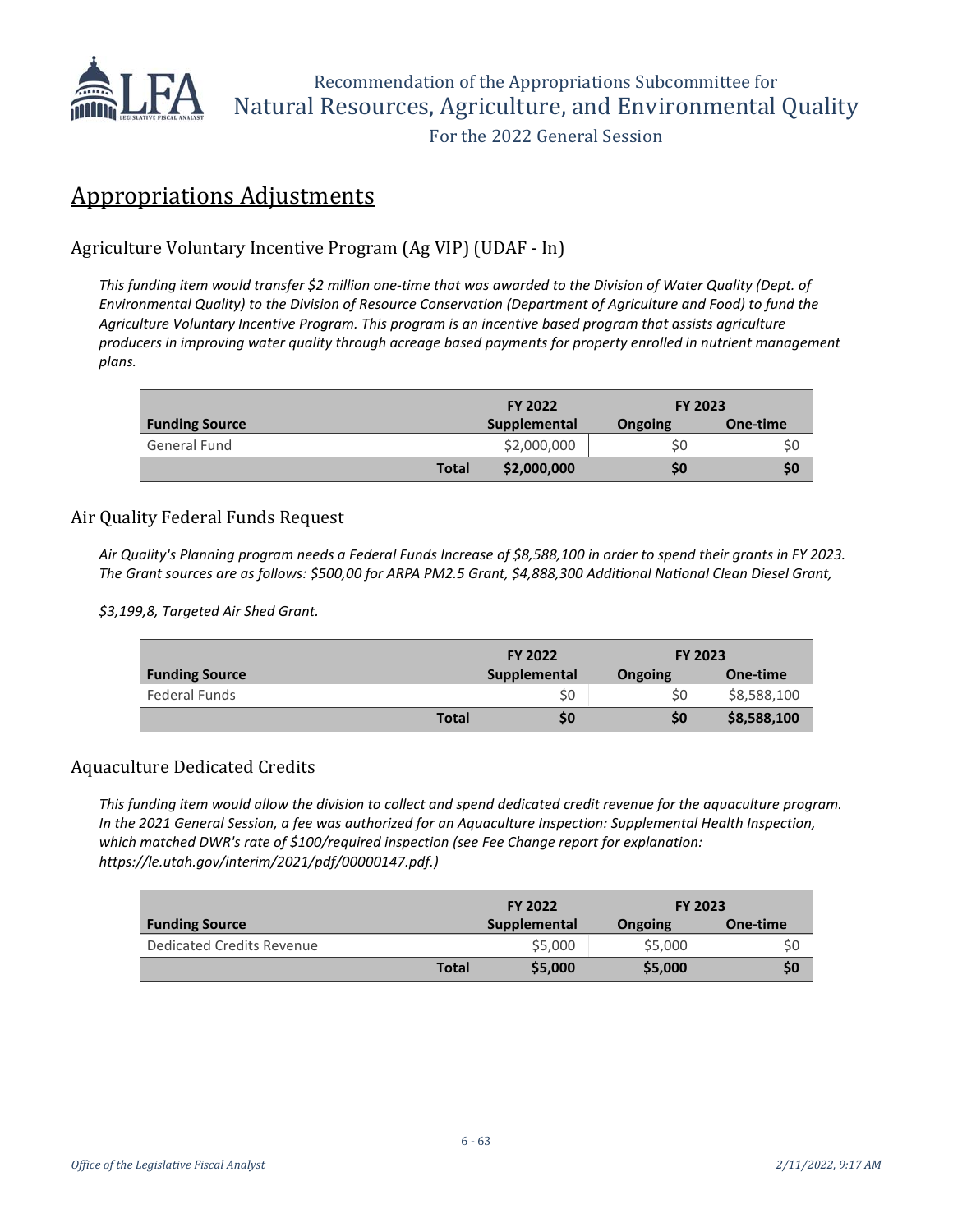

# Appropriations Adjustments

## Aquatic Invasive Species Program Funding

*This funding item appropriates \$405,000 ongoing and supplemental from the Aquatic Invasive Species Interdiction Account to replace funding from the Boating Account (GFR) which was removed in the base budget. This funding item was created by motion during the NRAEQ subcommittee voting.*

|                                                | <b>FY 2022</b> | <b>FY 2023</b> |          |
|------------------------------------------------|----------------|----------------|----------|
| <b>Funding Source</b>                          | Supplemental   | Ongoing        | One-time |
| Aquatic Invasive Spec. Interdiction Acct (GFR) | \$405,000      | \$405,000      | \$0      |
| <b>Total</b>                                   | \$405,000      | \$405,000      | \$0      |

### Basin States Salinity Program

*This funding item reduces ongoing Federal Revenue for the Plant Industry Environmental Quality Program due to changes in the Federal Basin States Salinity Grant program.*

|                       |              | <b>FY 2022</b> | <b>FY 2023</b> |          |
|-----------------------|--------------|----------------|----------------|----------|
| <b>Funding Source</b> |              | Supplemental   | Ongoing        | One-time |
| Federal Funds         |              | \$1,352,600    | ( \$1,352,600) | \$0      |
|                       | <b>Total</b> | \$1,352,600    | (\$1,352,600)  | \$0      |

### Bear Lake State Park Marina Expansion

*In essence this project will double the capacity of the current marina. The Bear Lake State Park marina is and has been*  in high demand for many years. The new marina with its 300 slips will meet current demand and add additional *capacity for potential growth. Historically there have been 50 to 100 individuals on the park's marina slip waiting list. The new marina would more than accommodate all the individuals on the waiting list.*

*The marina would include an additional boating launch ramp. Having another safe harbor and boat ramp will help with public safety concerns on the lake when storms come through the area. (Requested By: Sen. Wilson, C.)*

|                       |       | <b>FY 2022</b> | <b>FY 2023</b> |          |
|-----------------------|-------|----------------|----------------|----------|
| <b>Funding Source</b> |       | Supplemental   | Ongoing        | One-time |
| State Park Fees (GFR) |       | S0             | \$500,000      |          |
|                       | Total | S0             | \$500,000      | \$0      |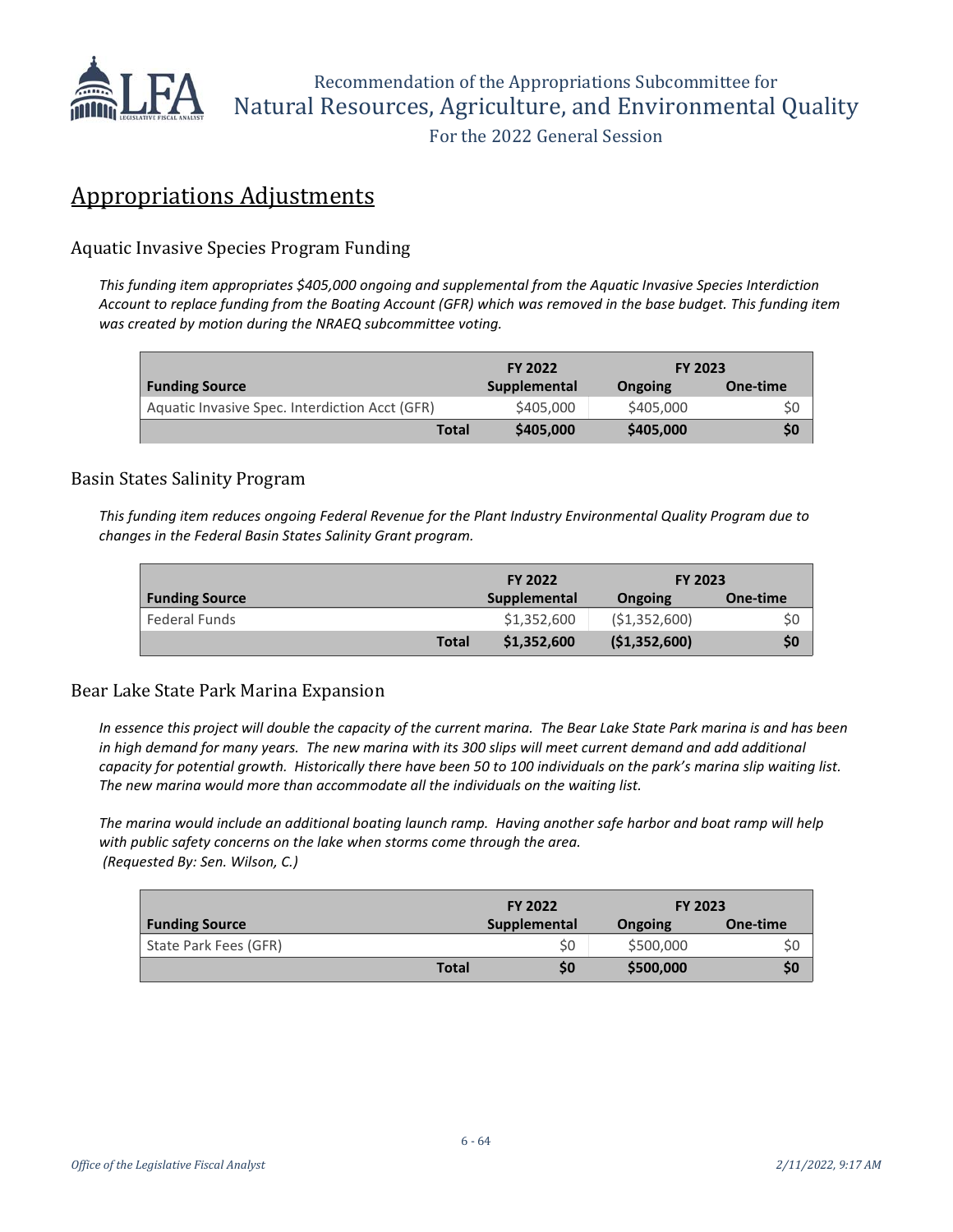

# Appropriations Adjustments

# Bedding and Upholstered Dedicated Credits

*Supplemental and new year (FY 2022 and 2023) increase of Dedicated Credits to match expected fee revenues from the Bedding and Upholstered program. Fees were increased during the 2021 General Session. (Pending explanation from agency on how the money will be used.)*

|                           |              | <b>FY 2022</b> | <b>FY 2023</b> |           |
|---------------------------|--------------|----------------|----------------|-----------|
| <b>Funding Source</b>     |              | Supplemental   | Ongoing        | One-time  |
| Dedicated Credits Revenue |              | \$255,200      | \$255,200      | \$0       |
|                           | <b>Total</b> | \$255,200      | \$255,200      | <b>SO</b> |

# Build Back Better Grant (Office of Energy Development)

*The Office of Energy Development (OED) has applied for the Build Back Better Grant (an existing grant program which is separate from the Build Back Better bill which did not pass). Phase 1, was a \$500,000 grant that was received in November of 2021. The Phase 2 grant is estimated at \$43,000,000 awarded over 5 years, starting in March of 2022. OED is estimating spending \$5,000,000 in FY 2022, and \$10,000,000 in FY 2023. This Federal Fund authority would include estimated distributions for the forthcoming Infrastructure Bill.*

|                       |              | <b>FY 2022</b> | <b>FY 2023</b> |              |
|-----------------------|--------------|----------------|----------------|--------------|
| <b>Funding Source</b> |              | Supplemental   | Ongoing        | One-time     |
| Federal Funds         |              | \$5,500,000    | S0             | \$10,000,000 |
|                       | <b>Total</b> | \$5,500,000    | <b>SO</b>      | \$10,000,000 |

### Cost Recovery Fees Reduction

*Internal policy shift. Fees were penalizing smaller water system's so we decided to take a different approach resulting in our building block. Reducing estimated cost recovery revenue ‐ DDW policy changes*

|                           |       | <b>FY 2022</b> | <b>FY 2023</b> |          |
|---------------------------|-------|----------------|----------------|----------|
| <b>Funding Source</b>     |       | Supplemental   | Ongoing        | One-time |
| Dedicated Credits Revenue |       | ( \$325,000)   | ( \$325,000)   |          |
|                           | Total | (5325,000)     | ( \$325,000)   | S0       |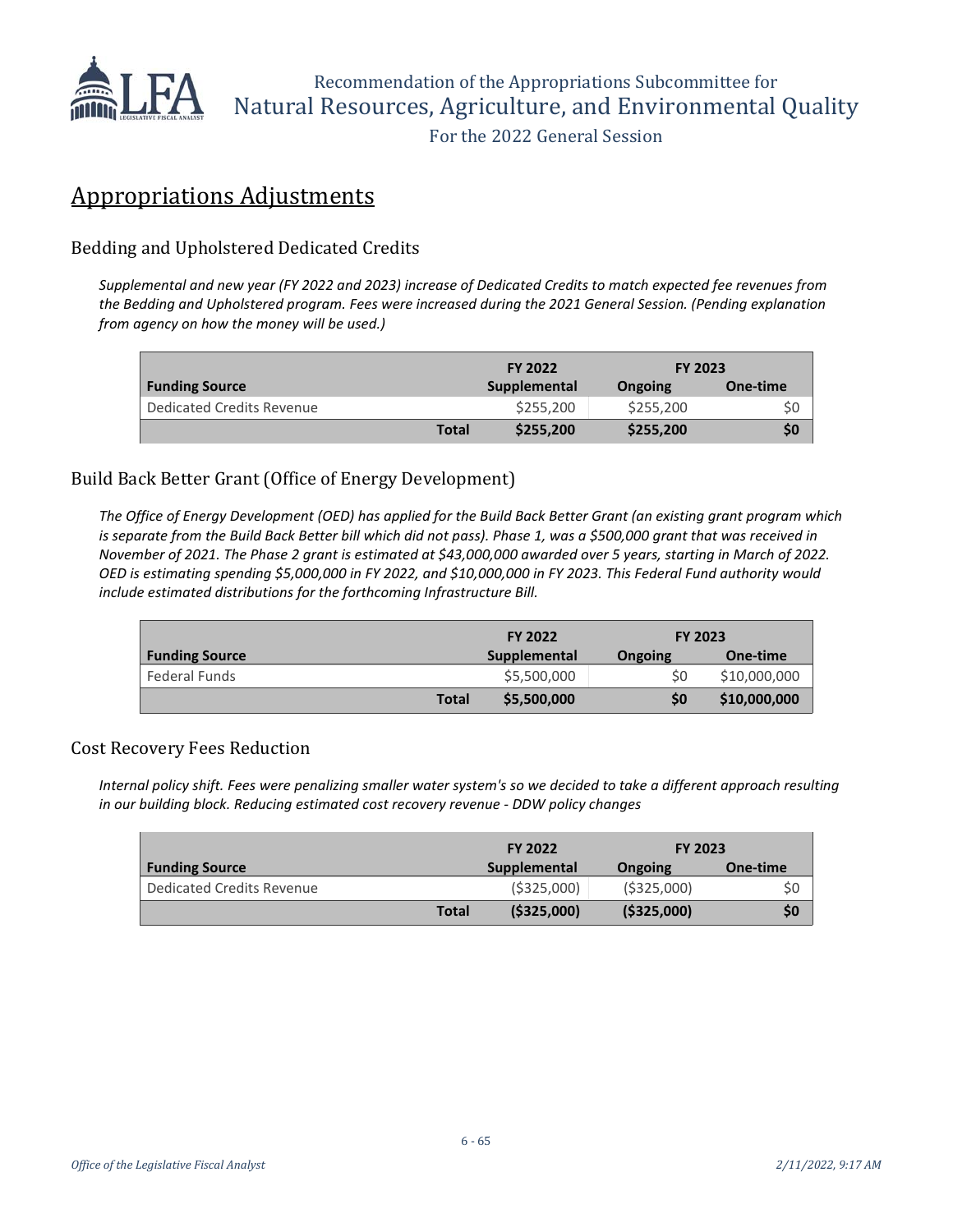

# Appropriations Adjustments

### Deer Creek State Park Improvements Match

*This funding item addresses needed improvements to Deer Creek State Park, including renovation and expansion; campground and Island area parking improvements; additional park access; and general infrastructure improvements.*

|                       |       | <b>FY 2022</b> |           | <b>FY 2023</b> |
|-----------------------|-------|----------------|-----------|----------------|
| <b>Funding Source</b> |       | Supplemental   | Ongoing   | One-time       |
| State Park Fees (GFR) |       | \$0            | S0        | \$12,000,000   |
|                       | Total | S0             | <b>SO</b> | \$12,000,000   |

#### DERR ITRC State Engagement Coordinator

*We have received a stipend for an employee serving as the ITRC State Engagement Coordinator. His term ends in FY2022.*

|                       |              | <b>FY 2022</b> | <b>FY 2023</b> |          |
|-----------------------|--------------|----------------|----------------|----------|
| <b>Funding Source</b> |              | Supplemental   | Ongoing        | One-time |
| Expendable Receipts   |              | \$0            | ( \$15,300)    | ŚΟ       |
|                       | <b>Total</b> | \$0            | ( \$15,300)    | S0       |

### DERR Jacobs Smelter OU2 RA Federal Grant

*\$12M grant to do remedial action at the Jacobs Smelter OU2 CERCLA site. The project and application were approved by EPA and we are awaiting the funding. Due to the dollar amount it is unclear when we will receive the funding.*

|                       |       | <b>FY 2022</b> |         | <b>FY 2023</b> |
|-----------------------|-------|----------------|---------|----------------|
| <b>Funding Source</b> |       | Supplemental   | Ongoing | One-time       |
| Federal Funds         |       | \$0            | S0      | \$10,770,000   |
|                       | Total | \$0            | 50      | \$10,770,000   |

### DERR LUST Cleanup Fund Allocation

We do not need the full allocation from fund 7221 so would like to reduce the allocation to help preserve the fund and *generate more interest revenue.*

|                                     |              | <b>FY 2022</b> | <b>FY 2023</b> |          |
|-------------------------------------|--------------|----------------|----------------|----------|
| <b>Funding Source</b>               |              | Supplemental   | Ongoing        | One-time |
| Petroleum Storage Tank Cleanup Fund |              | ( \$181, 200)  | ( \$179,500)   | ŚС       |
|                                     | <b>Total</b> | (5181, 200)    | ( \$179,500)   | \$0      |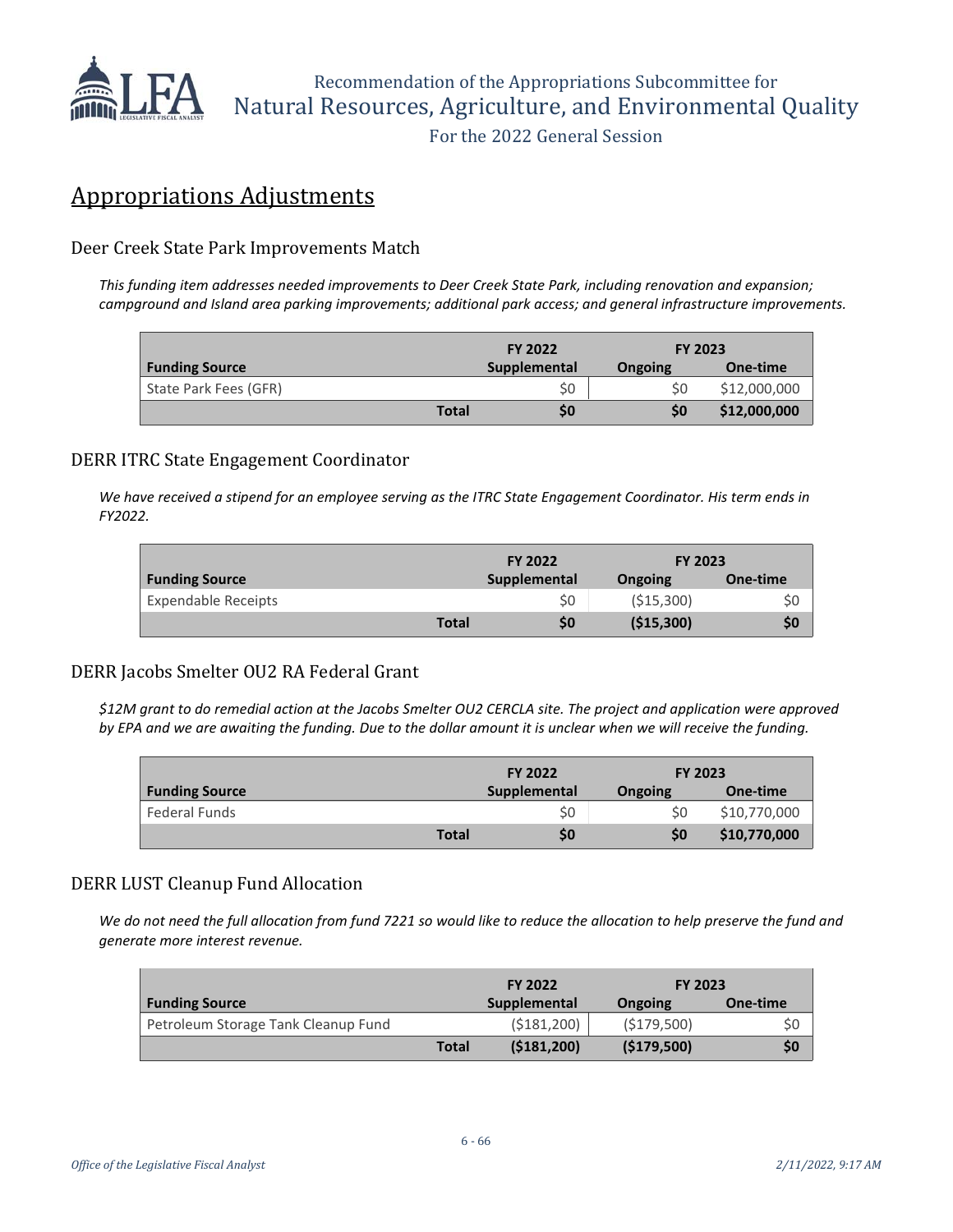

# Appropriations Adjustments

## Division of Wildlife Travel

*Proposed reduction to the Wildlife Resources' Out‐of‐State Travel budget. The division's budget for FY 2022 is \$235,000, which is 1035% higher than their actual expenses in FY 2021 of \$20,700 (during COVID), and 133% higher than the division's average of \$176,100 from the previous 3 years (pre‐COVID). The proposed one‐time FY 2022 reduction of (\$29,100) from the General Fund and (\$56,400) from the Wildlife Resources Restricted Account would bring the division's Out‐of‐State Travel budget closer to its pre‐COVID trend.*

|                          |       | <b>FY 2022</b> | <b>FY 2023</b> |          |
|--------------------------|-------|----------------|----------------|----------|
| <b>Funding Source</b>    |       | Supplemental   | Ongoing        | One-time |
| Wildlife Resources (GFR) |       | (556,400)      | S0             |          |
|                          | Total | ( \$56,400)    | \$0            | \$C      |

### DWR Contributed Research - Expendable Receipts

*DWR Contributed Research requests an increase to their authority to collect and spend expendable receipts.*

|                            |              | <b>FY 2022</b>      | <b>FY 2023</b> |          |
|----------------------------|--------------|---------------------|----------------|----------|
| <b>Funding Source</b>      |              | <b>Supplemental</b> | Ongoing        | One-time |
| <b>Expendable Receipts</b> |              | \$700,000           | \$700,000      | S0       |
|                            | <b>Total</b> | \$700,000           | \$700,000      | \$0      |

### EPA Exchange Network Grant

*This Environmental Protection Agency grant was awarded to the Division of Waste Management and Radiation Control to modernize Utah's solid waste management and recycling data collection and sharing efforts.*

|                       |              | <b>FY 2022</b> | <b>FY 2023</b> |          |
|-----------------------|--------------|----------------|----------------|----------|
| <b>Funding Source</b> |              | Supplemental   | Ongoing        | One-time |
| Federal Funds         |              | \$106,000      | S0             | \$71,000 |
|                       | <b>Total</b> | \$106,000      | \$0            | \$71,000 |

### FFSL Dedicated Credits

*This funding item increases Dedicated Credit authority for Forestry, Fire and State Lands by \$2,000,000 one‐time in FY 2022 and ongoing beginning in FY 2023.*

|                           |              | <b>FY 2022</b> | <b>FY 2023</b> |           |
|---------------------------|--------------|----------------|----------------|-----------|
| <b>Funding Source</b>     |              | Supplemental   | Ongoing        | One-time  |
| Dedicated Credits Revenue |              | \$2,000,000    | \$2,000,000    | \$0       |
|                           | <b>Total</b> | \$2,000,000    | \$2,000,000    | <b>SO</b> |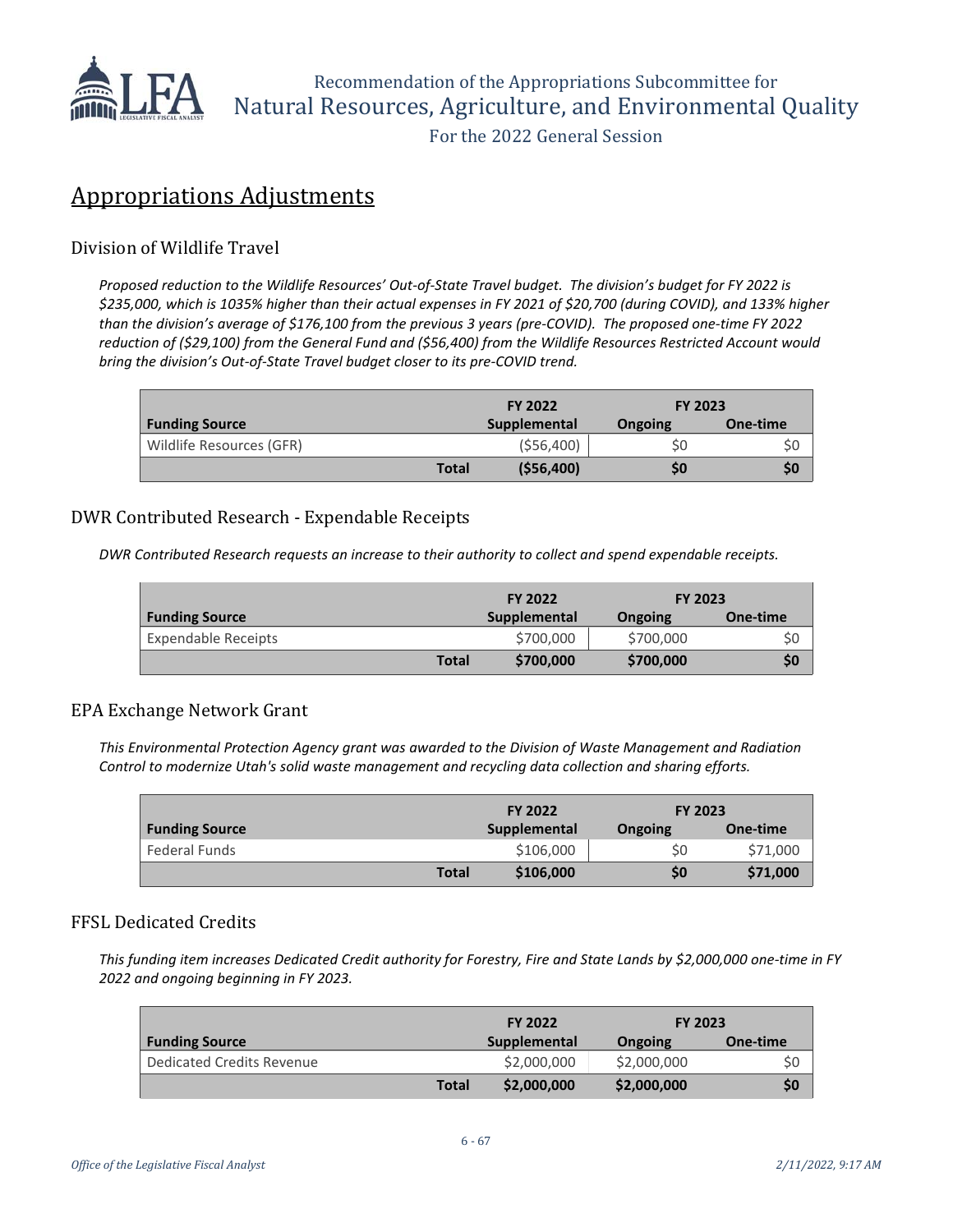

# Appropriations Adjustments

# Finance Staff - LFA Recommendation (UDAF)

*This funding item would provide one Finance Manager to work within the Regulatory Services line item and one to work within the Plant Industry line item, both funded with Dedicated Credit revenue. Current UDAF finance staff are not able to satisfy the legal and compliance requirements of their positions. Additional Finance Managers will help the Department address the findings of the recent state and legislative audits.*

|                           |       | <b>FY 2022</b> | <b>FY 2023</b> |          |
|---------------------------|-------|----------------|----------------|----------|
| <b>Funding Source</b>     |       | Supplemental   | Ongoing        | One-time |
| Dedicated Credits Revenue |       | \$0            | \$257,000      | S0       |
|                           | Total | S0             | \$257,000      | \$0      |

#### Fish Hatchery Maintenance

*This request is for \$3,000,000 (one‐time) from the Wildlife Restricted Account for critical fish hatchery maintenance. Proposed actions include several large one‐time improvement and repair projects: fixing broken drains, replacing old pipelines and buildings, cleaning wells, and covering raceways. There are 6 different hatcheries that would benefit from the funding request.*

|                          |       | <b>FY 2022</b> |         | <b>FY 2023</b> |
|--------------------------|-------|----------------|---------|----------------|
| <b>Funding Source</b>    |       | Supplemental   | Ongoing | One-time       |
| Wildlife Resources (GFR) |       | \$0            | Ś0      | \$3,000,000    |
|                          | Total | \$0            | SO      | \$3,000,000    |

# Food and Dairy Program Inspectors

*This item would fund 3 additional inspectors (and 2 vehicles) to be cross trained in Regulatory Services Division food and dairy programs. The division has lost inspectors and is not able to perform an appropriate number of inspections to protect public health and allow for businesses to sell their goods. Licensed facilities have steadily increased to 5,648 (in FY 2018, the number of facilities was 4,620). (Note: LFA recommends funding this item at Inspector III‐IV without additional vehicles.)*

|                           |              | <b>FY 2022</b> | <b>FY 2023</b> |          |
|---------------------------|--------------|----------------|----------------|----------|
| <b>Funding Source</b>     |              | Supplemental   | Ongoing        | One-time |
| Dedicated Credits Revenue |              | \$0            | \$323,100      | Ś0       |
|                           | <b>Total</b> | S0             | \$323,100      | \$0      |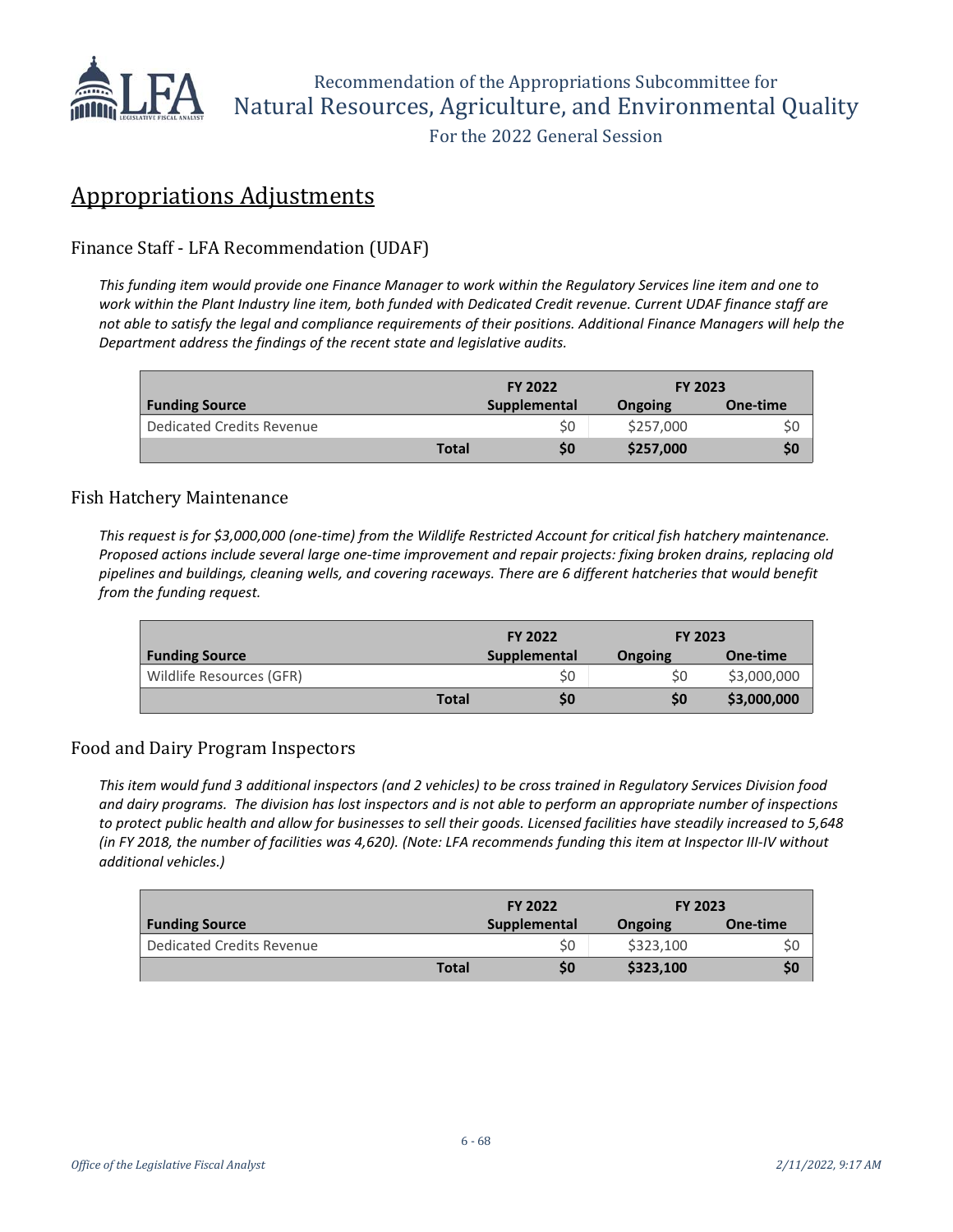

# Appropriations Adjustments

## Forestry, Fire and State Lands Consolidated Federal Grants

*This funding item increases FFSL's federal authority by \$1,500,000 supplemental and ongoing to reflect increased consolidated payment grants, which include the State Fire Assistance, Forest Health, Forest Stewardship and Urban and Community Forestry programs.*

|                       |       | <b>FY 2022</b> | <b>FY 2023</b> |          |
|-----------------------|-------|----------------|----------------|----------|
| <b>Funding Source</b> |       | Supplemental   | Ongoing        | One-time |
| Federal Funds         |       | \$1,500,000    | \$1,500,000    | S0       |
|                       | Total | \$1,500,000    | \$1,500,000    | \$0      |

#### Great Salt Lake Resource Management and Public Engagement Plan

*This request is for two Great Salt Lake‐related projects to be completed by the Division of Forestry, Fire and State*  Lands (FFSL). The first project is the 2013 Great Salt Lake Comprehensive Management Plan (CMP) Update and the *amount allocated to this work would be \$400,000. The second project would be the development and implementation of a Great Salt Lake Education and Engagement Plan and the amount allocated to the project would be \$200,000. Subcontractors will be hired to complete each project. This request is being made for funds from the Sovereign Lands Management Account.*

|                           |       | <b>FY 2022</b> |         | <b>FY 2023</b> |
|---------------------------|-------|----------------|---------|----------------|
| <b>Funding Source</b>     |       | Supplemental   | Ongoing | One-time       |
| Sovereign Lands Mgt (GFR) |       | \$0            | S0      | \$600,000      |
|                           | Total | \$0            | \$0     | \$600,000      |

#### Habitat Improvements

*This funding item provides \$700,000 (one‐time) from the Habitat Restricted Account to increase restoration efforts for big game, waterfowl, sportfish, and upland game habitat.*

|                        |              | <b>FY 2022</b> |         | <b>FY 2023</b> |
|------------------------|--------------|----------------|---------|----------------|
| <b>Funding Source</b>  |              | Supplemental   | Ongoing | One-time       |
| Wildlife Habitat (GFR) |              | S0             | S0      | \$700,000      |
|                        | <b>Total</b> | S0             | \$0     | \$700,000      |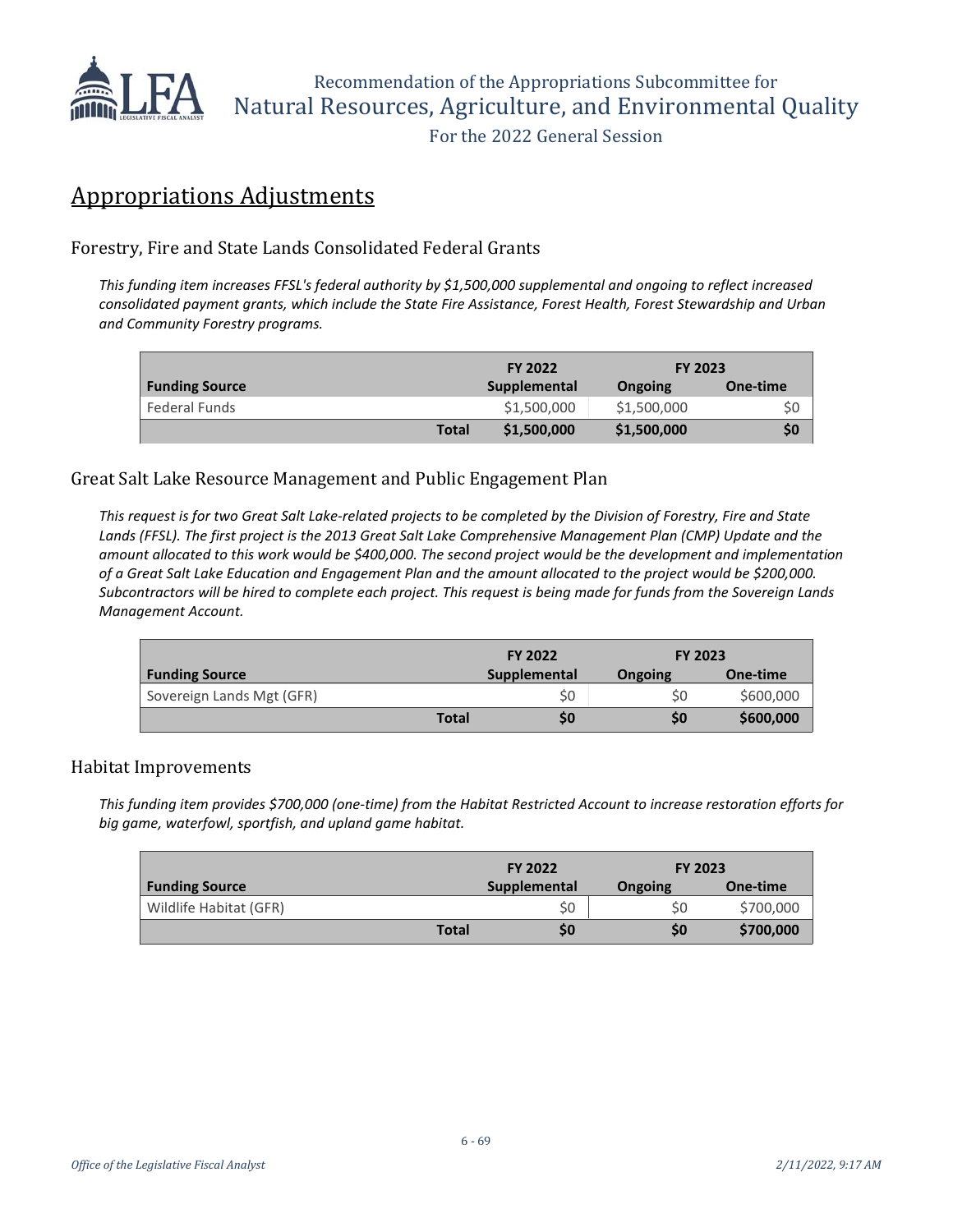

# Appropriations Adjustments

# IIJA Drinking Water & Water Quality - Federal Funds Request

*This funding item would increase authority to receive federal funds for the Drinking Water and Water Quality revolving loan funds in anticipation of the Infrastructure Investment and Jobs Act or "Bipartisan Infrastructure Law." It's anticipated in FY 2022, Drinking Water will receive an additional \$55.8 million and Water Quality will receive an additional \$13 million. It's anticipated in FY 2023, Drinking Water will receive an additional \$59.06 million and Water Quality will receive an additional \$16.2 million. Some parts of this funding may require a state match (see separate funding request).*

|                       |              | <b>FY 2022</b> | <b>FY 2023</b> |              |
|-----------------------|--------------|----------------|----------------|--------------|
| <b>Funding Source</b> |              | Supplemental   | Ongoing        | One-time     |
| Federal Funds         |              | \$68,800,000   | S0             | \$75,260,000 |
|                       | <b>Total</b> | \$68,800,000   | <b>SO</b>      | \$75,260,000 |

### Land Management Business System Upgrade

*SITLA is currently starting a project to re‐write and update their current Land Management Business System. This system is an integral part of agency operations, as it maintains all land data for their 3.4 million acres or trust lands and tracks all the associated lease, beneficiary and accounting information. The current system is outdated and warrants replacement.*

|                            |       | <b>FY 2022</b> |         | <b>FY 2023</b> |
|----------------------------|-------|----------------|---------|----------------|
| <b>Funding Source</b>      |       | Supplemental   | Ongoing | One-time       |
| Land Grant Management Fund |       | \$500,000      | S0      | \$1,500,000    |
|                            | Total | \$500,000      | \$0     | \$1,500,000    |

### Office of Energy Development Scholarships (Expendable Receipts)

*The Office of Energy development is expecting to increase scholarship distribution, because of this the Office will need an increase in Expendable Receipts. This is associated with Rocky Mountain Power, Dominion Energy, and Chevron agreeing to provide additional funds for the scholarship program.*

|                            |              | <b>FY 2022</b> | <b>FY 2023</b> |          |
|----------------------------|--------------|----------------|----------------|----------|
| <b>Funding Source</b>      |              | Supplemental   | Ongoing        | One-time |
| <b>Expendable Receipts</b> |              | \$50,000       | \$50,000       |          |
|                            | <b>Total</b> | \$50,000       | \$50,000       | \$0      |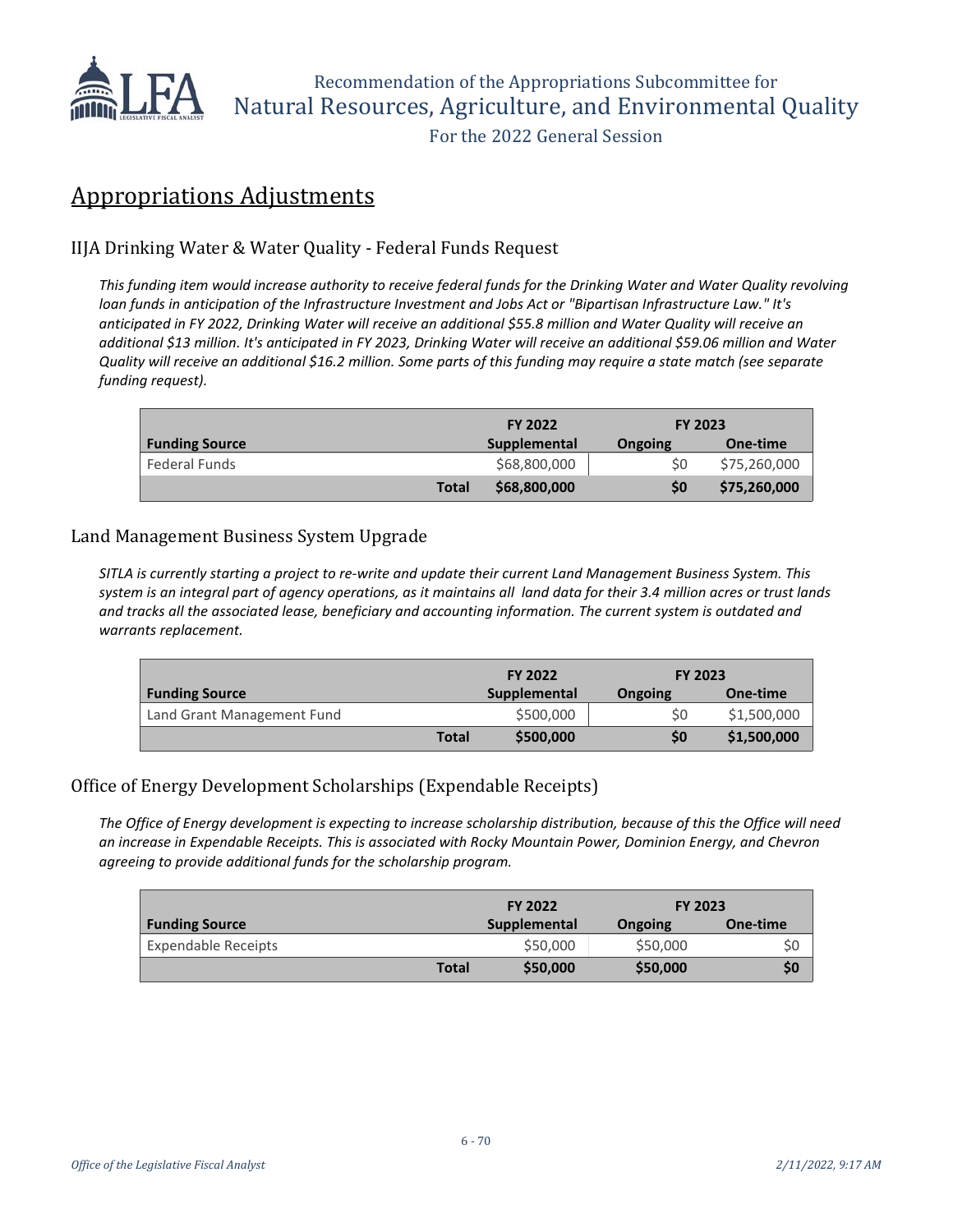

# Appropriations Adjustments

#### Oil and Gas Program Attorney

*This budget request is to fund one half of a full‐time attorney that will allow the hiring of an additional attorney within the Office of the Attorney General to be assigned to the Division of Oil, Gas, and Mining.*

|                                     |       | <b>FY 2022</b> | <b>FY 2023</b> |          |
|-------------------------------------|-------|----------------|----------------|----------|
| <b>Funding Source</b>               |       | Supplemental   | Ongoing        | One-time |
| Oil and Gas Conservation Acct (GFR) |       | \$0            | \$115,600      |          |
|                                     | Total | \$0            | \$115,600      | S0       |

#### Oil and Gas Program Process Improvements

*An increased appropriation from the Division of Oil, Gas and Mining Restricted Account to fund identified data enhancements while maintaining needed staffing levels for the program.*

|                                        |       | <b>FY 2022</b> |           | <b>FY 2023</b> |
|----------------------------------------|-------|----------------|-----------|----------------|
| <b>Funding Source</b>                  |       | Supplemental   | Ongoing   | One-time       |
| Division of Oil, Gas, and Mining (GFR) |       | \$0            | \$241,700 | \$343,300      |
|                                        | Total | \$0            | \$241,700 | \$343,300      |

### Reallocate Federal Funds (UDAF)

*This funding item adjusts the Federal Funds appropriation (FY 2022 supplemental and FY 2023 ongoing) for three line items in the Department of Agriculture and Food. 1) The Regulatory Services Division needs a \$200,000 increased appropriation to match estimated revenues from the FDA Produce Safety Grant; 2) The Analytical Laboratory needs \$50,000 for the USDA Meat and Poultry program and another \$50,000 for the EPA Pesticide Partnership; and 3) the Administration line item needs an additional \$200,000 which pays for indirect costs associated with all Federal Grants in the department.*

|                       |              | <b>FY 2022</b> | <b>FY 2023</b> |          |
|-----------------------|--------------|----------------|----------------|----------|
| <b>Funding Source</b> |              | Supplemental   | Ongoing        | One-time |
| Federal Funds         |              | Ś0             | SÜ             | SC       |
|                       | <b>Total</b> | SO             | Ş0             | Ş0       |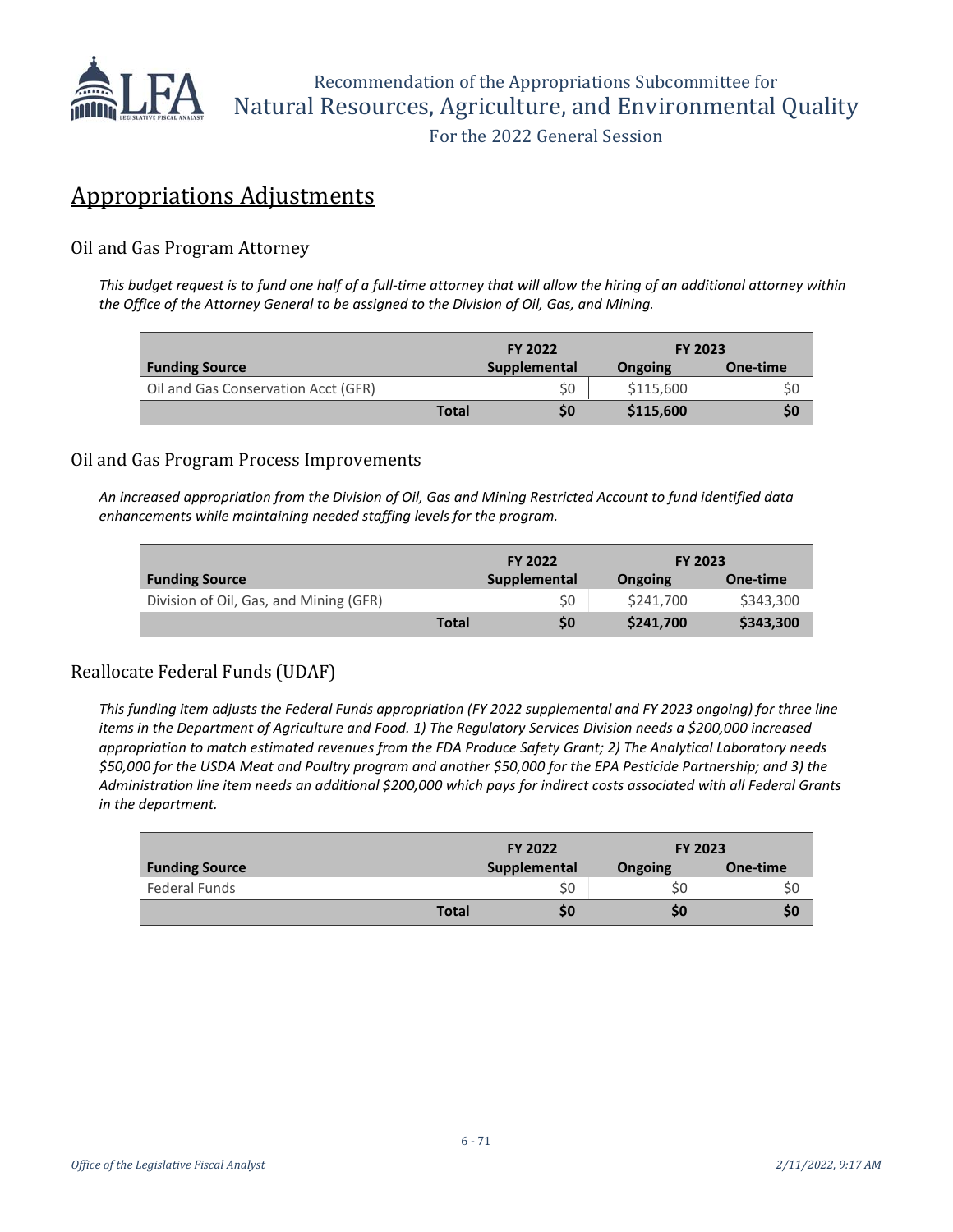

# Appropriations Adjustments

## Recreation Adjustment to Federal Funds

*The Division of Recreation is requesting an increase in Federal Funds authority for the Land and Water Conservation Fund.*

|                       |              | <b>FY 2022</b> | <b>FY 2023</b> |          |
|-----------------------|--------------|----------------|----------------|----------|
| <b>Funding Source</b> |              | Supplemental   | Ongoing        | One-time |
| Federal Funds         |              | \$2,500,000    | \$2,500,000    |          |
|                       | <b>Total</b> | \$2,500,000    | \$2,500,000    | S0       |

#### Sage Grouse Mitigation Fees

*This funding item increases Dedicated Credits for the Watershed Restoration Institute by \$50,000 supplemental and \$50,000 ongoing for fees that the Watershed program charges for Sage Grouse Mitigation.*

|                           |              | <b>FY 2022</b> | <b>FY 2023</b> |          |
|---------------------------|--------------|----------------|----------------|----------|
| <b>Funding Source</b>     |              | Supplemental   | Ongoing        | One-time |
| Dedicated Credits Revenue |              | \$50,000       | \$50,000       | Ś0       |
|                           | <b>Total</b> | \$50,000       | \$50,000       | \$0      |

### SITLA Renewables Appropriation Unit (In)

*This funding item creates a new appropriation unit for SITLA starting in FY 2023 to capture the one employee and operating expenses for the renewable energy program. Currently, this funding is appropriated to the Director program in the School and Inst. Trust Lands Operating line item.*

|                            |       | <b>FY 2022</b> | <b>FY 2023</b> |          |
|----------------------------|-------|----------------|----------------|----------|
| <b>Funding Source</b>      |       | Supplemental   | Ongoing        | One-time |
| Land Grant Management Fund |       | S0             | \$177.100      |          |
|                            | Total | S0             | \$177.100      | \$C      |

# SITLA Renewables Appropriation Unit (Out)

*This funding item creates a new appropriation unit for SITLA starting in FY 2023 to capture the one employee and operating expenses for the renewable energy program. Currently, this funding is appropriated to the Director program in the School and Inst. Trust Lands Operating line item.*

|                            |              | <b>FY 2022</b> | <b>FY 2023</b> |          |
|----------------------------|--------------|----------------|----------------|----------|
| <b>Funding Source</b>      |              | Supplemental   | Ongoing        | One-time |
| Land Grant Management Fund |              | \$0            | (5177, 100)    | \$0      |
|                            | <b>Total</b> | \$0            | (5177, 100)    | \$0      |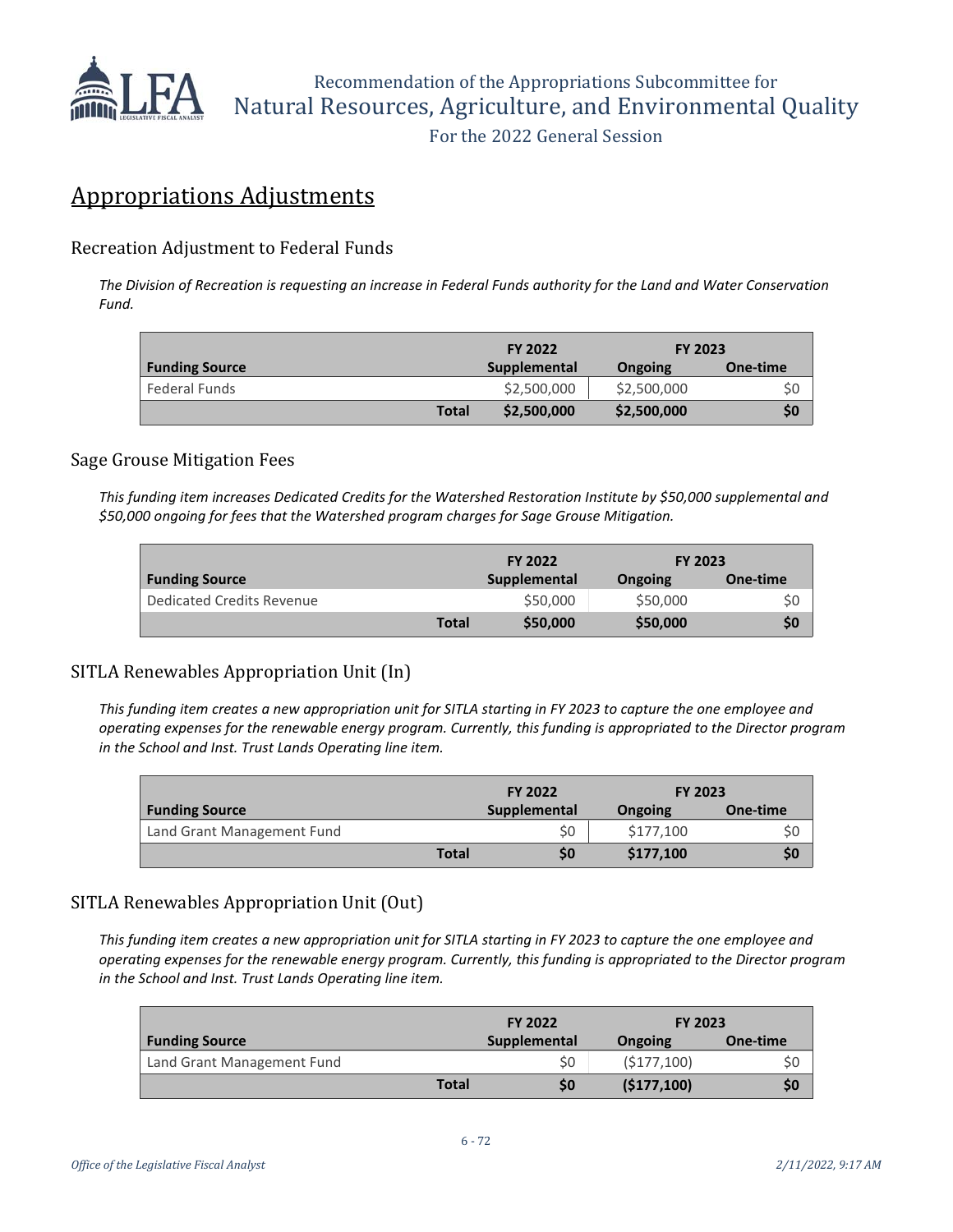

### Sovereign Lands Operating Budget

In managing state sovereign lands the division of forestry fire and state lands often faces unexpected expenses that *are difficult to budget for and prepare for in advance. This appropriation would allow the division to use up to \$150,000 each year to meet those unexpected expenses. Which include law enforcement, cleaning up trash, spills, improving access, and mitigating for invasive species. (Requested By: Rep. Hawkes, T.)*

|                           |              | <b>FY 2022</b> | <b>FY 2023</b> |          |
|---------------------------|--------------|----------------|----------------|----------|
| <b>Funding Source</b>     |              | Supplemental   | Ongoing        | One-time |
| Sovereign Lands Mgt (GFR) |              | \$0            | \$150,000      | ŚС       |
|                           | <b>Total</b> | \$0            | \$150,000      | \$0      |

#### State Fair Dedicated Credits

*Based on FY 2021/CY2021 Revenues to the State Fair Corp. (\$7.4 million), the Utah State Fairpark will need more than 100% increase in Dedicated Credit authority for FY 2022/CY2022. The State Fair projects CY 2022 revenue at \$6.35 million, with \$4.39 million coming from the State Fair event itself.*

|                           |       | <b>FY 2022</b> | <b>FY 2023</b> |           |
|---------------------------|-------|----------------|----------------|-----------|
| <b>Funding Source</b>     |       | Supplemental   | Ongoing        | One-time  |
| Dedicated Credits Revenue |       | \$2,546,000    | \$2,546,000    | SC        |
|                           | Total | \$2,546,000    | \$2,546,000    | <b>SO</b> |

### State Parks Capital Federal Funds Adjustment

*This funding item increases Federal Funds for State Parks Capital by \$4 million one time in both FY 2022 and FY 2023 for grants from the Bureau of Reclamation.*

|                       |       | <b>FY 2022</b> | <b>FY 2023</b> |             |
|-----------------------|-------|----------------|----------------|-------------|
| <b>Funding Source</b> |       | Supplemental   | Ongoing        | One-time    |
| Federal Funds         |       | \$4,000,000    | S0             | \$4,000,000 |
|                       | Total | \$4,000,000    | SO             | \$4,000,000 |

### State Parks Expendable Receipts

*The Division of State Parks is requesting an increase to Expendable Receipts authority in FY 2022 and FY 2023.*

|                            |              | <b>FY 2022</b> | <b>FY 2023</b> |          |
|----------------------------|--------------|----------------|----------------|----------|
| <b>Funding Source</b>      |              | Supplemental   | Ongoing        | One-time |
| <b>Expendable Receipts</b> |              | \$125,000      | \$125,000      | \$C      |
|                            | <b>Total</b> | \$125,000      | \$125,000      | \$0      |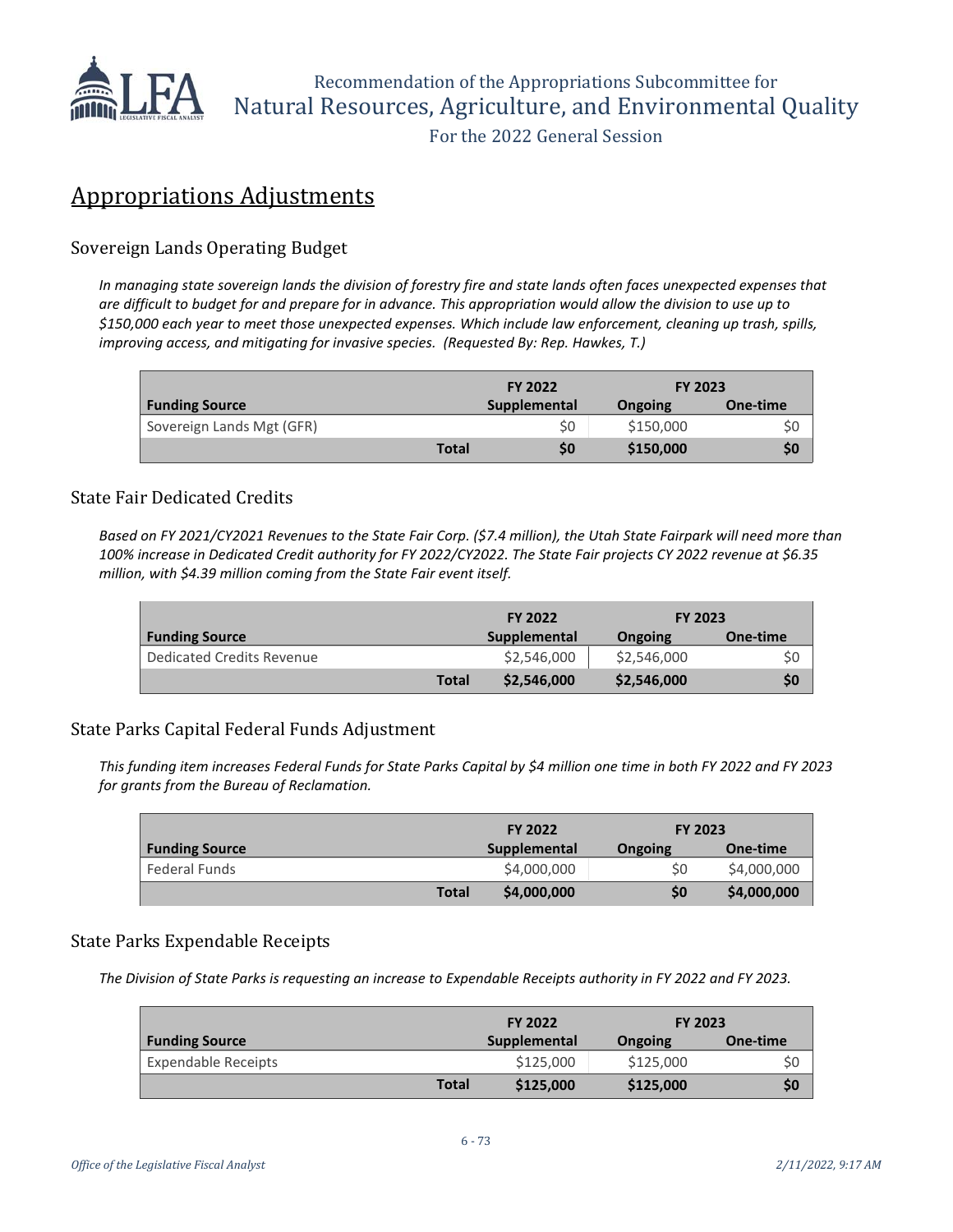

### State Parks Federal Funds

*The Division of State Parks is requesting an increase to Federal Funds authority in FY 2022 and FY 2023.*

|                       |       | <b>FY 2022</b> | <b>FY 2023</b> |          |
|-----------------------|-------|----------------|----------------|----------|
| <b>Funding Source</b> |       | Supplemental   | Ongoing        | One-time |
| Federal Funds         |       | \$64,400       | \$64,400       | \$0      |
|                       | Total | \$64,400       | \$64,400       | \$0      |

#### State Parks Management Staffing

*Visitation increased 112% over the past five years, operating profit growth of 282% in the same period of time, several park expansion projects will be completed next year ‐ these projects will facilitate additional visitors to the state parks. Staff is needed to maintain facilities and to provide customer service.*

|                       |       | <b>FY 2022</b> | <b>FY 2023</b> |          |
|-----------------------|-------|----------------|----------------|----------|
| <b>Funding Source</b> |       | Supplemental   | Ongoing        | One-time |
| State Park Fees (GFR) |       | \$0            | \$500,000      | S0       |
|                       | Total | S0             | \$500,000      | \$C      |

### State Parks Supplies and Equipment

*More visitors are visiting our state parks, which results in higher variable costs. Future visitation is expected to exceed past growth, especially with the newly added facilities and amenities.*

|                       |              | <b>FY 2022</b> | <b>FY 2023</b> |          |
|-----------------------|--------------|----------------|----------------|----------|
| <b>Funding Source</b> |              | Supplemental   | Ongoing        | One-time |
| State Park Fees (GFR) |              | \$0            | \$750,000      | SC       |
|                       | <b>Total</b> | \$0            | \$750,000      | SC       |

### State Parks Vehicles

*New vehicles needed to support new and increased park operations. This funding item along with intent language would provide 5 new vehicles.*

|                       |              | <b>FY 2022</b> | <b>FY 2023</b> |           |
|-----------------------|--------------|----------------|----------------|-----------|
| <b>Funding Source</b> |              | Supplemental   | Ongoing        | One-time  |
| State Park Fees (GFR) |              | \$0            | \$25,000       | \$200,000 |
|                       | <b>Total</b> | SO             | \$25,000       | \$200,000 |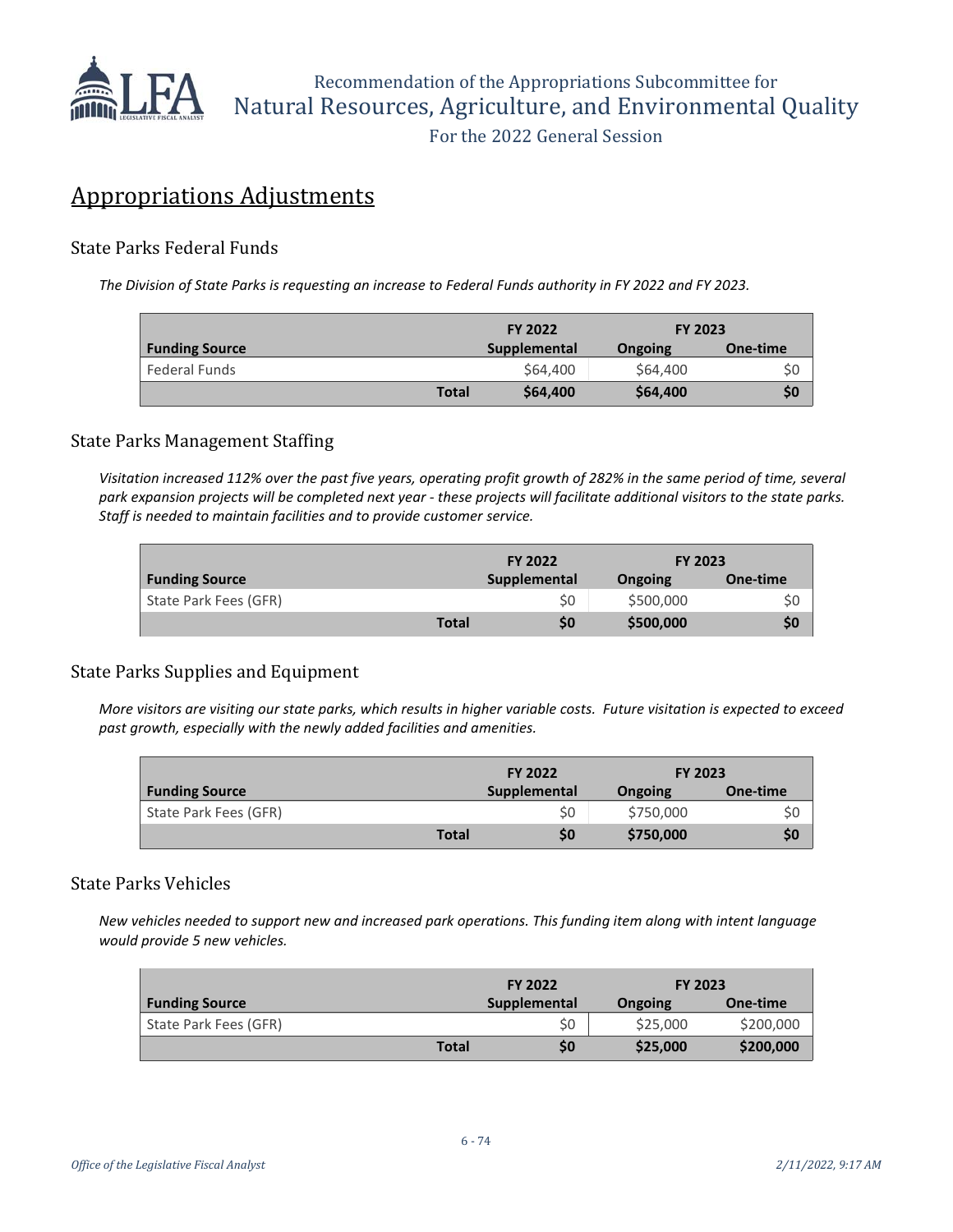

### Targeted State Parks Staff Housing

*Similar to the staffing request; with the added fact that housing is limited in rural Utah where our state parks are located, offering housing gives added incentive to attracted motived, skilled, and qualified staff*

|                       |              | <b>FY 2022</b> |         | <b>FY 2023</b> |
|-----------------------|--------------|----------------|---------|----------------|
| <b>Funding Source</b> |              | Supplemental   | Ongoing | One-time       |
| State Park Fees (GFR) |              | \$0            | S0      | \$250,000      |
|                       | <b>Total</b> | \$0            | \$0     | \$250,000      |

### Tax Credit Application Fee Revenue (OED)

*The Office is projecting to receive additional tax credit applications based on FY 2021, and therefore needs additional Dedicated Credit authority to receive and use the application fees.*

|                           |              | <b>FY 2022</b> | <b>FY 2023</b> |           |
|---------------------------|--------------|----------------|----------------|-----------|
| <b>Funding Source</b>     |              | Supplemental   | Ongoing        | One-time  |
| Dedicated Credits Revenue |              | \$50,000       | \$50,000       | ŚС        |
|                           | <b>Total</b> | \$50,000       | \$50,000       | <b>SO</b> |

### Utah Geological Survey Research Services (Dedicated Credits and Transfers)

*The Utah Geological Survey is estimating an increase over the amounts appropriated for Dedicated Credits and Transfers due to increased demand for research services.*

|                           |              | <b>FY 2022</b> | <b>FY 2023</b> |          |
|---------------------------|--------------|----------------|----------------|----------|
| <b>Funding Source</b>     |              | Supplemental   | Ongoing        | One-time |
| Dedicated Credits Revenue |              | \$143,900      | \$143,900      | \$0      |
| <b>Transfers</b>          |              | \$272,700      | \$272,700      | \$0      |
|                           | <b>Total</b> | \$416,600      | \$416,600      | \$0      |

#### Water Quality Board Project Implementation

*Occasionally, the Utah Water Quality will provide grant funding for the Division to implement water quality studies, education, or nonpoint source projects. This request is to decrease the authorized transfer amount to account for the completion of several projects.*

|                       |              | <b>FY 2022</b> | <b>FY 2023</b> |          |
|-----------------------|--------------|----------------|----------------|----------|
| <b>Funding Source</b> |              | Supplemental   | Ongoing        | One-time |
| <b>Transfers</b>      |              | (5484,800)     | (5646,800)     | \$0      |
|                       | <b>Total</b> | (5484,800)     | ( \$646, 800)  | \$0      |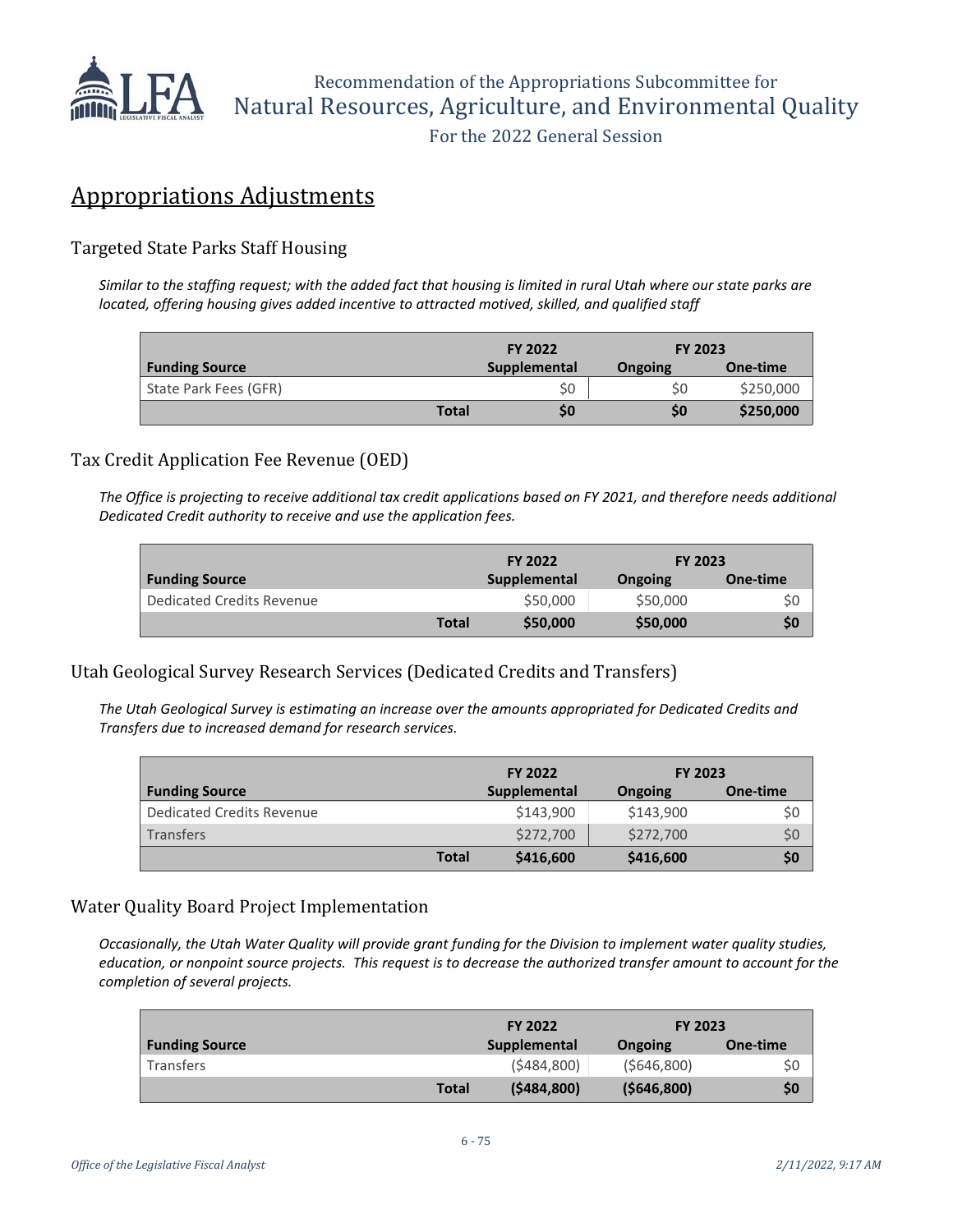

For the 2022 General Session

### Appropriations Adjustments

### Water Quality Classification of Federal Funds

*This funding item changes \$1.39 million in Federal Funds from Ongoing to One‐time to account for changes in federal grant awards.*

|                       |              | <b>FY 2022</b> | <b>FY 2023</b> |             |
|-----------------------|--------------|----------------|----------------|-------------|
| <b>Funding Source</b> |              | Supplemental   | Ongoing        | One-time    |
| Federal Funds         |              | S0             | (51,385,900)   | \$1,385,900 |
|                       | <b>Total</b> | \$0            | (\$1,385,900)  | \$1,385,900 |

### Water Quality Utah Lake and San Juan Watershed Project Implementation

*The Division of Water Quality has received federal grants to implement projects for Utah Lake and the San Juan Watershed. Funding is limited to contract and/or passthrough expenses and does not support Division staff or operational costs.*

|                       |              | <b>FY 2022</b> | <b>FY 2023</b> |           |
|-----------------------|--------------|----------------|----------------|-----------|
| <b>Funding Source</b> |              | Supplemental   | Ongoing        | One-time  |
| Federal Funds         |              | \$1,299,100    | S0             | \$380,100 |
|                       | <b>Total</b> | \$1,299,100    | \$0            | \$380,100 |

### Water Resources Interstate Streams

*Funding is needed for 1‐1/2 FTE to help with technical support associated with our interstate streams program. These positions will provide support with numerous issues including climate, hydrology, salinity, river modeling and accounting for depletions. Assistance is needed to review technical documents; plan, develop and interpret studies; develop, provide insight and analyze modeling results and options and use all of this information to advance knowledge.*

|                         |       | <b>FY 2022</b> | <b>FY 2023</b> |          |
|-------------------------|-------|----------------|----------------|----------|
| <b>Funding Source</b>   |       | Supplemental   | Ongoing        | One-time |
| Water Resources C and D |       | \$0            | \$205,000      |          |
|                         | Total | S0             | \$205,000      |          |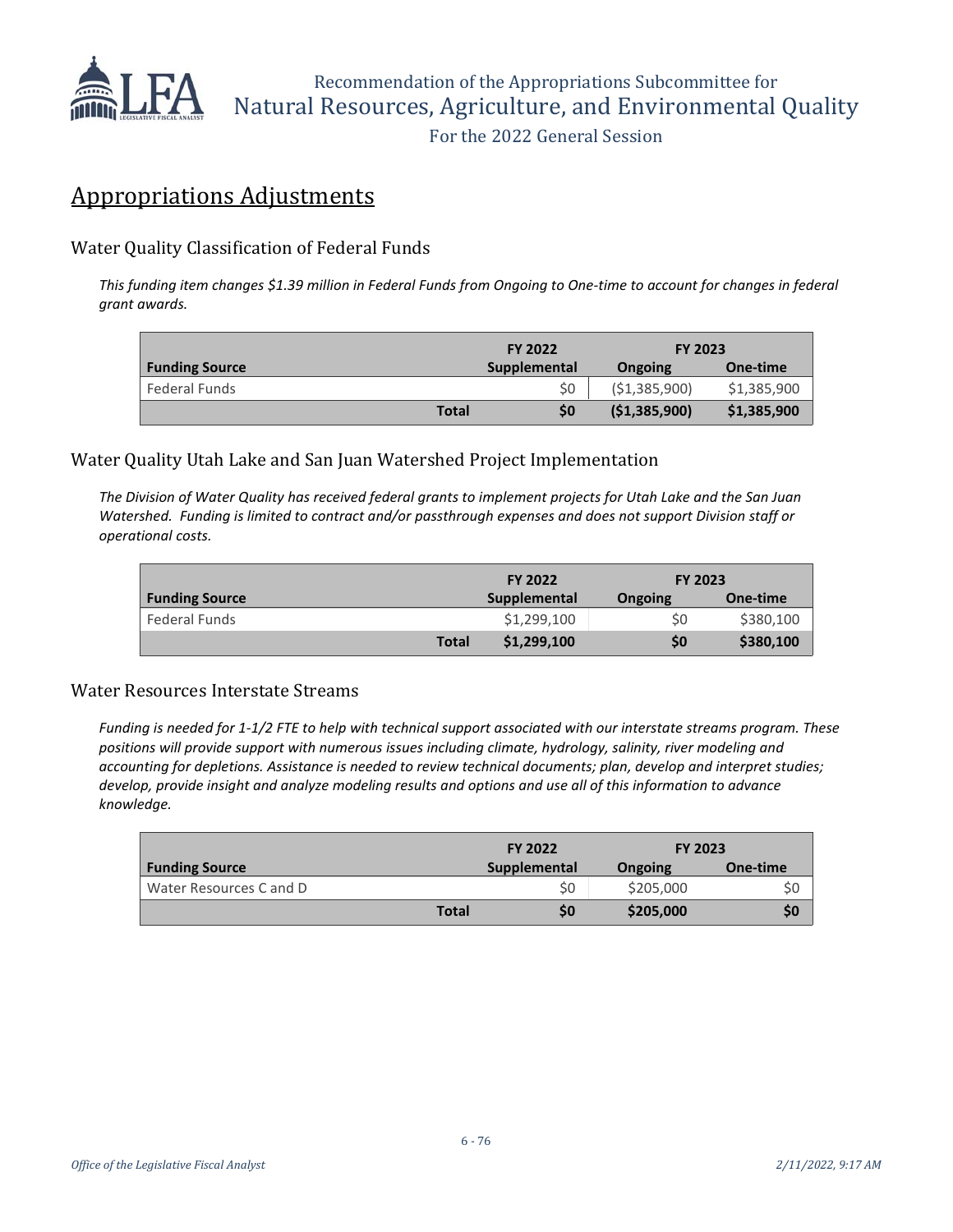

For the 2022 General Session

### Appropriations Adjustments

### Westwater Community Water and Power Projects

*As has been agreed, CCE is planning on transferring a \$500,000 appropriation to DEQ. Until an appropriation adjustment is made by the legislature, DEQ will record these as interagency transfers. This request will move the appropriated funding to DEQ.*

*DEQ will manage the pass through funding for Westwater Community water and power projects. DEQ requests nonlapsing authority on the funding to carry over from FY 2022 to FY 2023.*

|                       |              | <b>FY 2022</b> | <b>FY 2023</b> |          |
|-----------------------|--------------|----------------|----------------|----------|
| <b>Funding Source</b> |              | Supplemental   | Ongoing        | One-time |
| General Fund          |              | \$500,000      | S0             |          |
|                       | <b>Total</b> | \$500,000      | \$0            | \$C      |

### Wildlife Licensing Administrative Costs

*This funding item provides \$800,000 (ongoing) from the Wildlife Restricted Account to cover the cost of doing business (process and fulfill applications, licenses, credit card fees, etc.)*

|                          |              | <b>FY 2022</b> | <b>FY 2023</b> |           |
|--------------------------|--------------|----------------|----------------|-----------|
| <b>Funding Source</b>    |              | Supplemental   | Ongoing        | One-time  |
| Wildlife Resources (GFR) |              | \$0            | \$850,000      |           |
|                          | <b>Total</b> | \$0            | \$850,000      | <b>SC</b> |

### Wildlife Resources Expendable Receipts

*This funding item increases the expendable receipt authority for the Division of Wildlife by \$100,000, ongoing beginning in FY 2023.*

|                            |              | <b>FY 2022</b> | <b>FY 2023</b> |          |
|----------------------------|--------------|----------------|----------------|----------|
| <b>Funding Source</b>      |              | Supplemental   | Ongoing        | One-time |
| <b>Expendable Receipts</b> |              | \$0            | \$100,000      | ŚС       |
|                            | <b>Total</b> | S0             | \$100,000      | \$C      |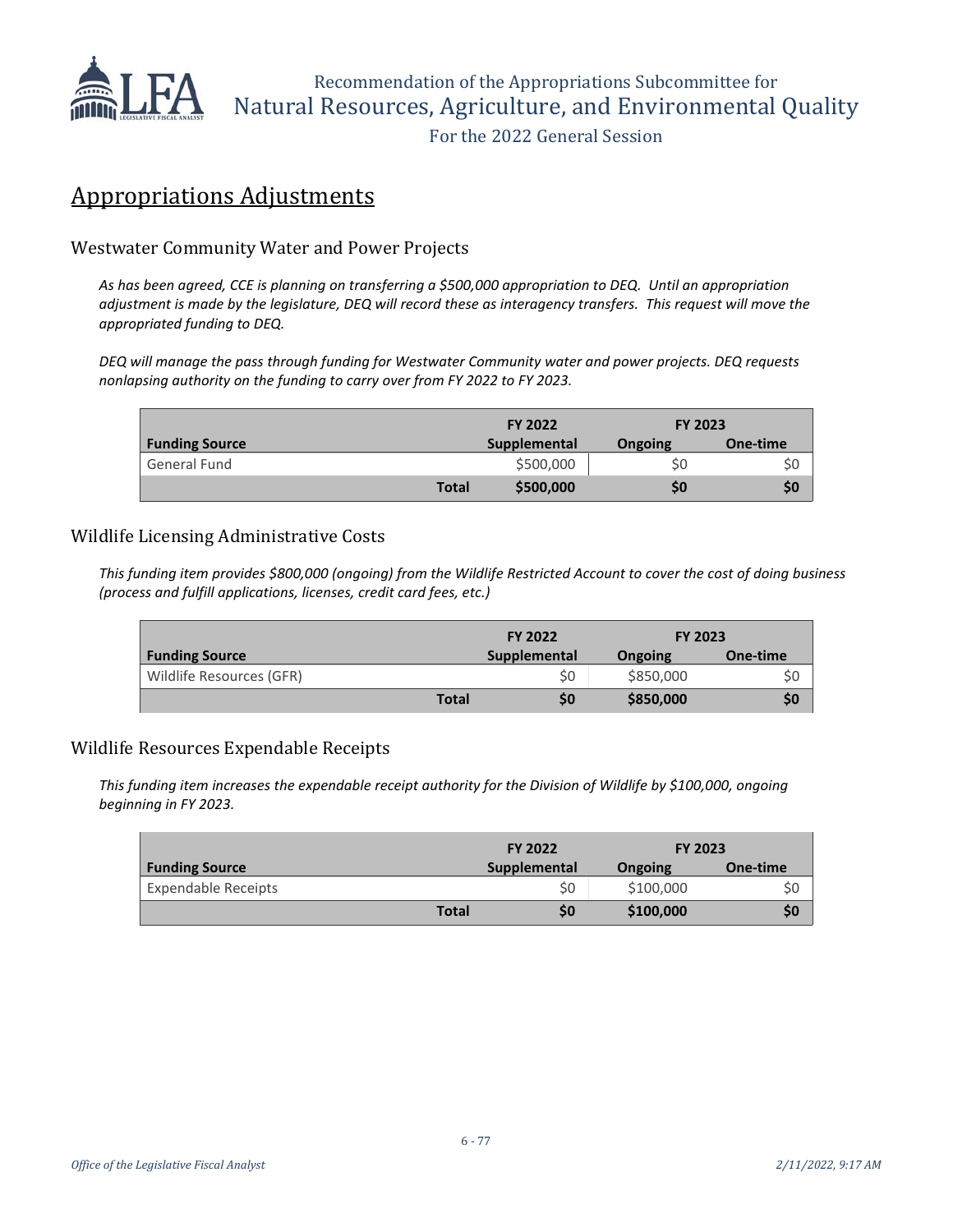

### Zion National Park Support Programs Funding

*This funding item reallocates \$4,000 ongoing from the Division of State Parks (Park Management Contracts) to the Division of Recreation (Recreation Agreements). The funding comes from the Zion National Park Support Programs Restricted Account, which is an account partially funded by special group license places.*

|                                           | <b>FY 2022</b> | FY 2023      |               |  |
|-------------------------------------------|----------------|--------------|---------------|--|
| <b>Funding Source</b>                     | Supplemental   | Ongoing      | One-time      |  |
| Zion National Park Support Programs (GFR) | \$0            | \$0          | \$0           |  |
| <b>Total</b>                              | \$0            | \$0          | \$0           |  |
| General / Education Funds                 | \$500,000      | \$0          | \$0           |  |
| Other Funds                               | \$91,851,000   | \$11,367,500 | \$129,048,400 |  |
| <b>Appropriations Adjustments Total</b>   | \$92,351,000   | \$11,367,500 | \$129,048,400 |  |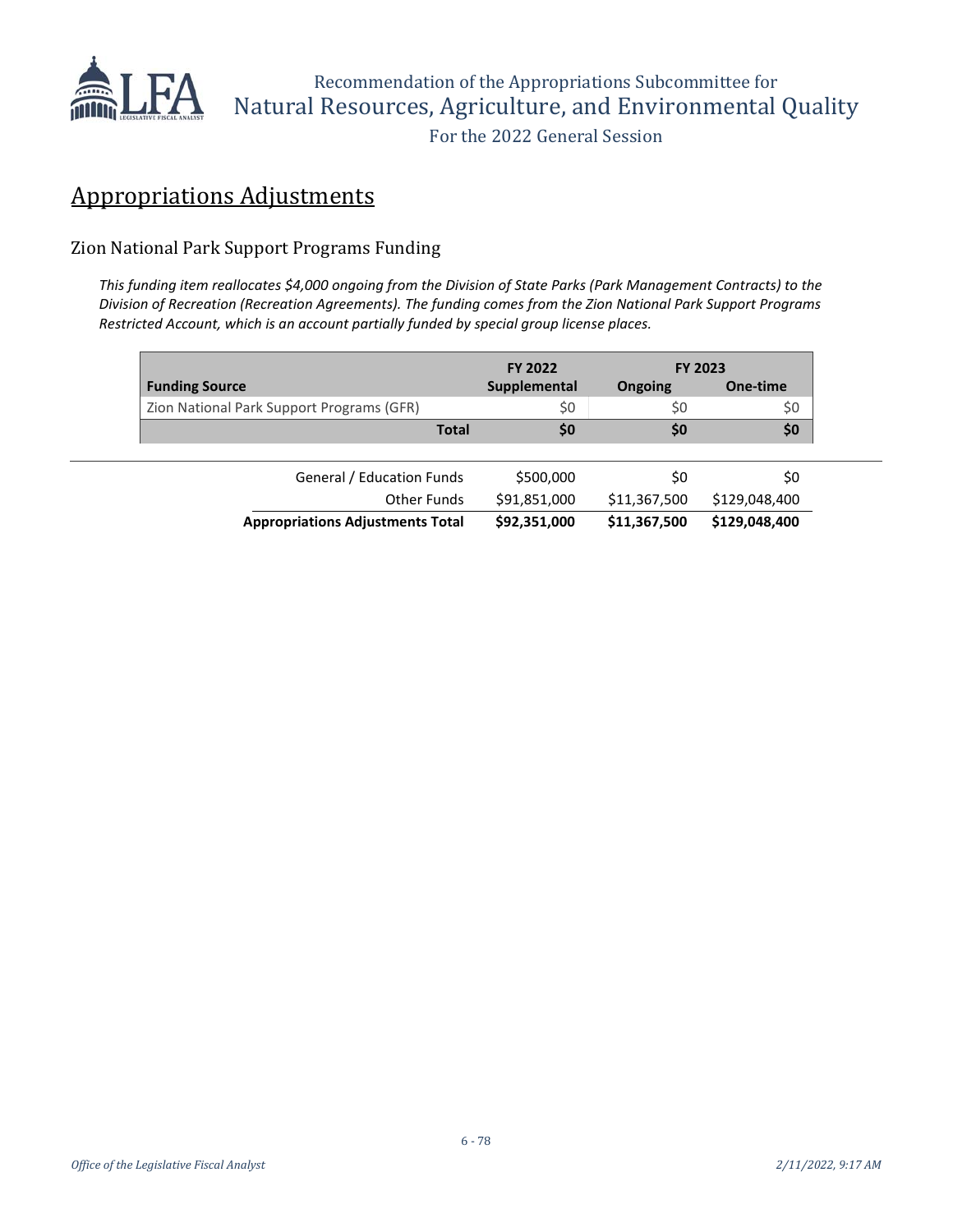

For the 2022 General Session

|                                                               | FY 2022 Adj.   | FY 2022 Revised |                | FY 2023 Adj.   |              | FY 2023 Revised |
|---------------------------------------------------------------|----------------|-----------------|----------------|----------------|--------------|-----------------|
| Financing                                                     | Supplemental   | Appropriation   | Base           | Ongoing        | One-Time     | Appropriation   |
| General Fund                                                  | \$900,000      | \$21,317,200    | \$18,102,600   | \$             | \$           | \$18,102,600    |
| <b>Clean Fuel Conversion Fund</b>                             | \$             | \$123,000       | \$122,600      | \$             | \$           | \$122,600       |
| Designated Sales Tax                                          | \$             | \$7,175,000     | \$7,175,000    | \$             | \$           | \$7,175,000     |
| <b>Environmental Quality (GFR)</b>                            | \$             | \$7,521,000     | \$7,299,800    | \$             | \$           | \$7,299,800     |
| Petroleum Storage Tank (GFR)                                  | \$             | \$54,400        | \$54,200       | \$             | \$           | \$54,200        |
| Petroleum Storage Tank Cleanup Fund                           | ( \$181, 200)  | \$450,000       | \$629,500      | (\$179,500)    | \$           | \$450,000       |
| Petroleum Storage Tank Trust                                  | \$             | \$1,951,800     | \$1,965,600    | \$             | \$           | \$1,965,600     |
| Transfers                                                     | (5484,800)     | \$4,200,200     | \$4,684,000    | ( \$646, 800)  | \$           | \$4,037,200     |
| Underground Wastewater System (GFR)                           | \$             | \$83,100        | \$82,800       | \$             | \$           | \$82,800        |
| Used Oil Administration (GFR)                                 | \$             | \$857,900       | \$855,400      | \$             | \$           | \$855,400       |
| <b>Voluntary Cleanup (GFR)</b>                                | \$             | \$727,800       | \$725,800      | \$             | \$           | \$725,800       |
| Waste Tire Recycling Fund                                     | \$             | \$158,000       | \$157,100      | \$             | \$           | \$157,100       |
| WDSF - Drinking Water Loan Program                            | \$             | \$1,037,000     | \$1,034,200    | \$             | \$           | \$1,034,200     |
| WDSF - Drinking Water Origination Fee                         | \$             | \$232,100       | \$231,500      | \$             | \$           | \$231,500       |
| WDSF - Utah Wastewater Loan Program                           | \$             | \$1,664,600     | \$1,659,400    | \$             | \$           | \$1,659,400     |
| WDSF - Water Quality Origination Fee                          | \$             | \$109,100       | \$108,700      | \$             | \$           | \$108,700       |
| <b>Federal Funds</b>                                          | \$70,205,100   | \$126,605,900   | \$41,667,900   | ( \$1,385,900) | \$96,455,100 | \$136,737,100   |
| Federal Funds - American Rescue Plan                          | \$             | \$25,000,000    | \$             | \$             | \$           | Ś               |
| <b>Dedicated Credits Revenue</b>                              | ( \$325,000)   | \$22,941,500    | \$23,245,500   | ( \$325,000)   | \$           | \$22,920,500    |
| <b>Expendable Receipts</b>                                    | \$             | \$181,500       | \$165,700      | (\$15,300)     | \$           | \$150,400       |
| Interest Income                                               | \$             | \$4,843,000     | \$4,843,000    | \$             | \$           | \$4,843,000     |
| Repayments                                                    | \$             | \$26,856,200    | \$26,856,200   | \$             | \$           | \$26,856,200    |
| GFR - Division of Air Quality Oil, Gas, and<br>Mining (GFR)   | \$             | \$685,000       | \$675,000      | \$             | \$           | \$675,000       |
| GFR - Division of Water Quality Oil, Gas, and<br>Mining (GFR) | \$             | \$100,000       | \$98,000       | \$             | \$           | \$98,000        |
| <b>Beginning Nonlapsing</b>                                   | ( \$2,000,000) | \$21,495,400    | \$27,129,900   | \$             | \$           | \$27,129,900    |
| <b>Closing Nonlapsing</b>                                     | Ś.             | (527, 129, 900) | (\$10,405,900) | \$             | Ś.           | ( \$10,405,900) |
| <b>Total</b>                                                  | \$68,114,100   | \$249,240,800   | \$159,163,500  | (\$2,552,500)  | \$96,455,100 | \$253,066,100   |

| FTE / Other         | FY 2022 Adj.<br>Supplemental | FY 2022 Revised<br>Appropriation | <b>Base</b> | Ongoing | FY 2023 Adi.<br>One-Time | FY 2023 Revised<br>Appropriation |
|---------------------|------------------------------|----------------------------------|-------------|---------|--------------------------|----------------------------------|
| <b>Budgeted FTE</b> |                              | 390.4                            | 389.4       |         |                          | 389.4                            |
| Vehicles            |                              | 39.0                             | 39.0        |         | .0 <sub>1</sub>          | 39.0                             |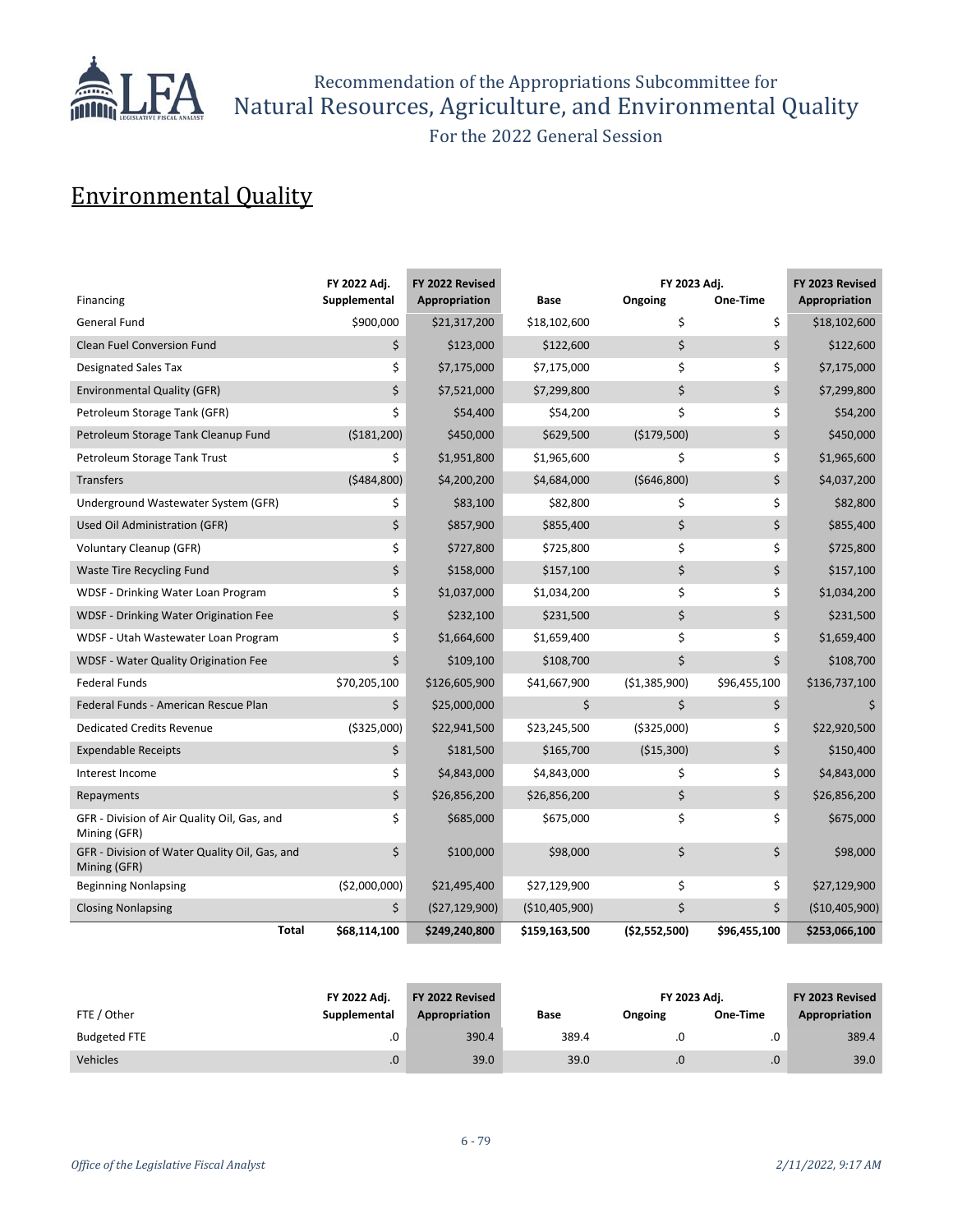

I

Recommendation of the Appropriations Subcommittee for Natural Resources, Agriculture, and Environmental Quality

For the 2022 General Session

|                                                        | FY 2022 Adj.  | FY 2022 Revised |              | FY 2023 Adj. |              | FY 2023 Revised |
|--------------------------------------------------------|---------------|-----------------|--------------|--------------|--------------|-----------------|
| <b>Adjustments by Line Item</b>                        | Supplemental  | Appropriated    | Base         | Ongoing      | One-time     | Appropriated    |
| <b>Operating and Capital Budgets</b>                   |               |                 |              |              |              |                 |
| <b>Drinking Water</b>                                  |               |                 |              |              |              |                 |
| Appropriated in Previous Session                       |               | \$8,025,600     |              |              |              |                 |
| <b>Base Budget Appropriation</b>                       |               | \$3,231,300     | \$8,004,700  |              |              | \$8,004,700     |
| Cost Recovery Fees Reduction                           | ( \$325,000)  | ( \$325,000)    |              | ( \$325,000) |              | ( \$325,000)    |
| <b>Drinking Water Subtotal</b>                         | ( \$325,000]  | \$10,931,900    | \$8,004,700  | ( \$325,000] | \$0          | \$7,679,700     |
| <b>Environ Response &amp; Remediation</b>              |               |                 |              |              |              |                 |
| Appropriated in Previous Session                       |               | \$13,779,800    |              |              |              |                 |
| <b>Base Budget Appropriation</b>                       |               | (\$135,000)     | \$10,081,300 |              |              | \$10,081,300    |
| <b>DERR ITRC State Engagement</b><br>Coordinator       |               |                 |              | ( \$15,300)  |              | ( \$15,300)     |
| DERR Jacobs Smelter OU2 RA Federal<br>Grant            |               |                 |              |              | \$10,770,000 | \$10,770,000    |
| <b>DERR LUST Cleanup Fund Allocation</b>               | ( \$181, 200) | ( \$181, 200)   |              | (\$179,500)  |              | (\$179,500)     |
| <b>Environ Response &amp; Remediation Subtotal</b>     | (5181, 200)   | \$13,463,600    | \$10,081,300 | (5194,800)   | \$10,770,000 | \$20,656,500    |
| <b>Executive Director's Office</b>                     |               |                 |              |              |              |                 |
| Appropriated in Previous Session                       |               | \$7,136,900     |              |              |              |                 |
| <b>Base Budget Appropriation</b>                       |               | (\$1,000,000)   | \$6,513,400  |              |              | \$6,513,400     |
| Westwater Community Water and<br><b>Power Projects</b> | \$500,000     | \$500,000       |              |              |              |                 |
| <b>Executive Director's Office Subtotal</b>            | \$500,000     | \$6,636,900     | \$6,513,400  | \$0          | \$0          | \$6,513,400     |
| Hazardous Substance Mitigation Fund                    |               |                 |              |              |              |                 |
| Appropriated in Previous Session                       |               | \$454,500       |              |              |              |                 |
| <b>Base Budget Appropriation</b>                       |               | \$9,200         | \$328,300    |              |              | \$328,300       |
| Hazardous Substance Mitigation Fund<br>Subtotal        | \$0           | \$463,700       | \$328,300    | \$0          | \$0          | \$328,300       |
| <b>Waste Mgmt &amp; Radiation Control</b>              |               |                 |              |              |              |                 |
| Appropriated in Previous Session                       |               | \$12,944,700    |              |              |              |                 |
| <b>Base Budget Appropriation</b>                       |               | ( \$650,000]    | \$12,880,900 |              |              | \$12,880,900    |
| <b>EPA Exchange Network Grant</b>                      | \$106,000     | \$106,000       |              |              | \$71,000     | \$71,000        |
| Waste Mgmt & Radiation Control Subtotal                | \$106,000     | \$12,400,700    | \$12,880,900 | \$0          | \$71,000     | \$12,951,900    |
| <b>Waste Tire Recycling Fund</b>                       |               |                 |              |              |              |                 |
| Appropriated in Previous Session                       |               | \$3,877,100     |              |              |              |                 |
| <b>Base Budget Appropriation</b>                       |               | ( \$605, 100)   | \$3,813,500  |              |              | \$3,813,500     |
| <b>Waste Tire Recycling Fund Subtotal</b>              | \$0           | \$3,272,000     | \$3,813,500  | \$0          | \$0          | \$3,813,500     |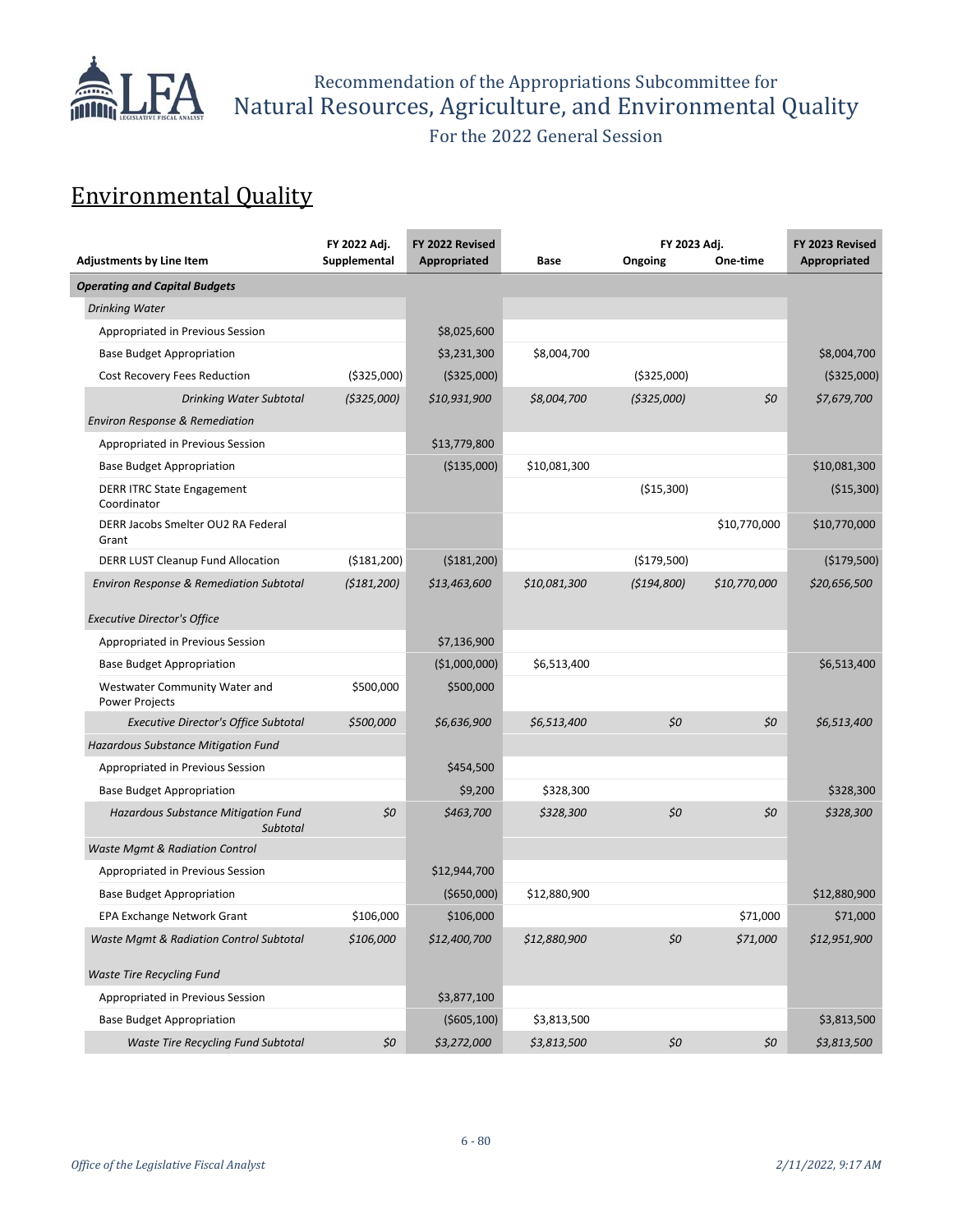

For the 2022 General Session

|                                                                                             | FY 2022 Adj.   | FY 2022 Revised  |              | FY 2023 Adj.   |             | FY 2023 Revised |
|---------------------------------------------------------------------------------------------|----------------|------------------|--------------|----------------|-------------|-----------------|
| <b>Adjustments by Line Item</b>                                                             | Supplemental   | Appropriated     | Base         | Ongoing        | One-time    | Appropriated    |
| <b>Operating and Capital Budgets</b>                                                        |                |                  |              |                |             |                 |
| <b>Water Quality</b>                                                                        |                |                  |              |                |             |                 |
| Agriculture Voluntary Incentive<br>Program (Ag VIP) (DEQ - Out)                             | ( \$2,000,000) | ( \$2,000,000)   |              |                |             |                 |
| Appropriated in Previous Session                                                            |                | \$15,855,600     |              |                |             |                 |
| <b>Base Budget Appropriation</b>                                                            |                | ( \$2, 271, 500) | \$15,912,400 |                |             | \$15,912,400    |
| <b>Water Quality Board Project</b><br>Implementation                                        | (5484,800)     | (5484,800)       |              | (5646,800)     |             | ( \$646, 800)   |
| Water Quality Classification of Federal<br>Funds                                            |                |                  |              | ( \$1,385,900) | \$1,385,900 |                 |
| Water Quality Utah Lake and San Juan<br>Watershed Project Implementation                    | \$1,299,100    | \$1,299,100      |              |                | \$380,100   | \$380,100       |
| <b>Water Quality Subtotal</b>                                                               | (51, 185, 700) | \$12,398,400     | \$15,912,400 | (52,032,700)   | \$1,766,000 | \$15,645,700    |
| <b>Trip Reduction Program</b>                                                               |                |                  |              |                |             |                 |
| Appropriated in Previous Session                                                            |                | \$500,000        |              |                |             |                 |
| <b>Base Budget Appropriation</b>                                                            |                | ( \$500,000)     | \$498,400    |                |             | \$498,400       |
| <b>Trip Reduction Program Subtotal</b>                                                      | \$0            | \$0              | \$498,400    | \$0            | \$0         | \$498,400       |
| Conversion to Alt Fuel Grant Program Fund                                                   |                |                  |              |                |             |                 |
| Appropriated in Previous Session                                                            |                | \$22,500         |              |                |             |                 |
| <b>Base Budget Appropriation</b>                                                            |                |                  | \$22,500     |                |             | \$22,500        |
| Conversion to Alt Fuel Grant Program<br><b>Fund Subtotal</b>                                | \$0            | \$22,500         | \$22,500     | \$0            | \$0         | \$22,500        |
| <b>Air Quality</b>                                                                          |                |                  |              |                |             |                 |
| Air Quality Federal Funds Request                                                           |                |                  |              |                | \$8,588,100 | \$8,588,100     |
| Air Quality Monitoring Network<br><b>Expansion (Summit and Wasatch</b><br>Counties) Realoc. | \$462,500      | \$462,500        |              |                |             |                 |
| Air Quality Ozone Monitoring<br>Infrastructure (Wasatch Front)<br>(Reallocation)            | \$917,500      | \$917,500        |              |                |             |                 |
| Appropriated in Previous Session                                                            |                | \$42,411,500     |              |                |             |                 |
| <b>Base Budget Appropriation</b>                                                            |                | (\$12,324,900)   | \$31,743,600 |                |             | \$31,743,600    |
| Department of Environmental Quality<br>Air Quality Outreach                                 | \$500,000      | \$500,000        |              |                |             |                 |
| E-Bus Air Quality Mapping Project                                                           | \$120,000      | \$120,000        |              |                |             |                 |
| Wood Burning Stove Conversion<br>Program                                                    | ( \$2,000,000) | ( \$2,000,000)   |              |                |             |                 |
| <b>Air Quality Subtotal</b>                                                                 | \$0            | \$30,086,600     | \$31,743,600 | \$0            | \$8,588,100 | \$40,331,700    |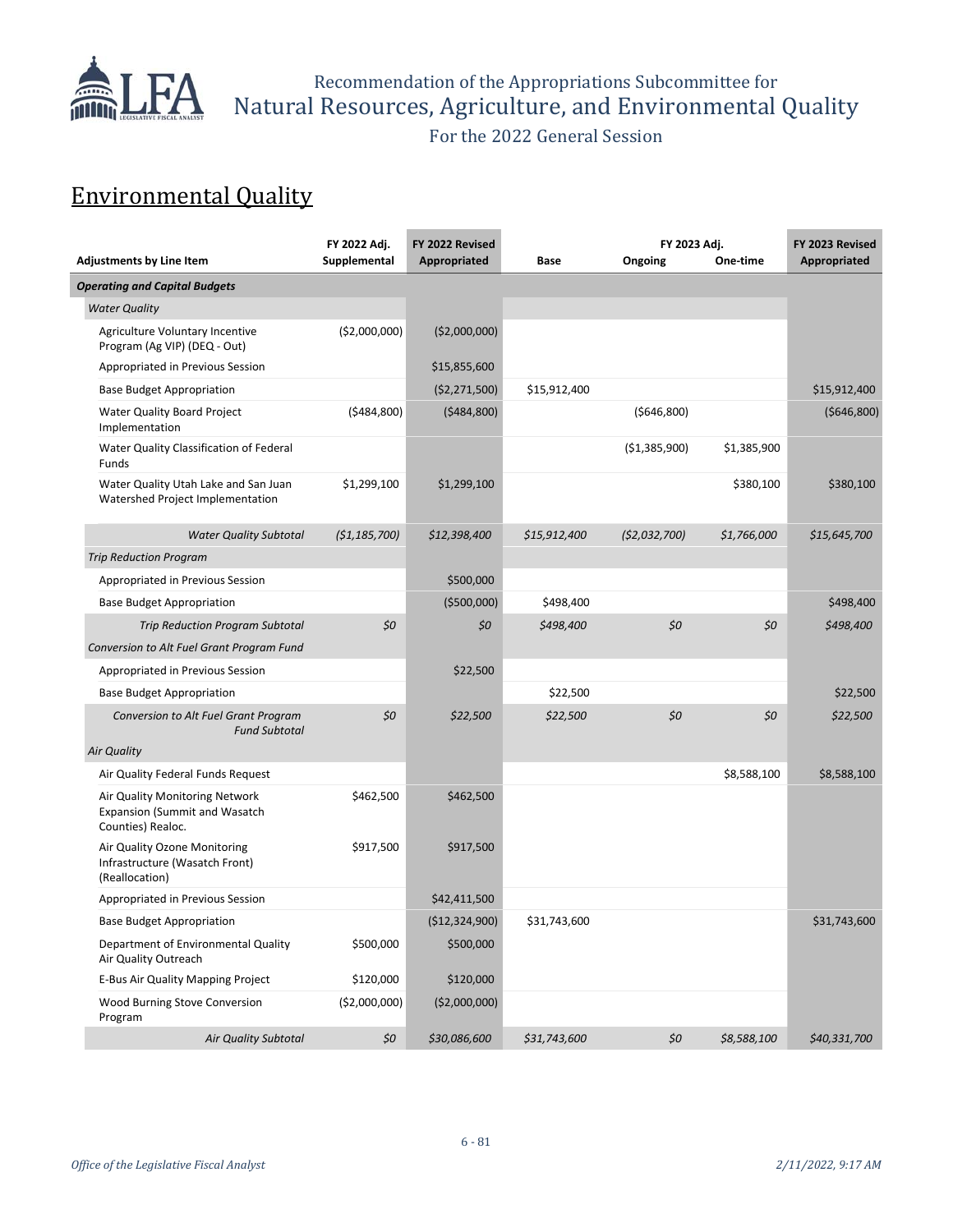

For the 2022 General Session

|                                                                       | FY 2022 Adj. | FY 2022 Revised |               | FY 2023 Adj.    |              | FY 2023 Revised |
|-----------------------------------------------------------------------|--------------|-----------------|---------------|-----------------|--------------|-----------------|
| <b>Adjustments by Line Item</b>                                       | Supplemental | Appropriated    | <b>Base</b>   | Ongoing         | One-time     | Appropriated    |
| <b>Operating and Capital Budgets</b>                                  |              |                 |               |                 |              |                 |
| <b>Laboratory Services</b>                                            |              |                 |               |                 |              |                 |
| Appropriated in Previous Session                                      |              | \$900,000       |               |                 |              |                 |
| <b>Base Budget Appropriation</b>                                      |              | (\$250,000)     | \$1,150,000   |                 |              | \$1,150,000     |
| <b>Laboratory Services Subtotal</b>                                   | \$0          | \$650,000       | \$1,150,000   | \$0             | \$0          | \$1,150,000     |
| <b>Operating and Capital Budgets Subtotal</b>                         | (51,085,900) | \$90,326,300    | \$90,949,000  | ( \$2,552,500 ] | \$21,195,100 | \$109,591,600   |
| <b>Business-like Activities</b>                                       |              |                 |               |                 |              |                 |
| <b>WDSF - Drinking Water</b>                                          |              |                 |               |                 |              |                 |
| Appropriated in Previous Session                                      |              | \$28,517,800    |               |                 |              |                 |
| <b>Base Budget Appropriation</b>                                      |              | \$21,500,000    | \$28,517,800  |                 |              | \$28,517,800    |
| IIJA Drinking Water & Water Quality -<br><b>Federal Funds Request</b> | \$55,800,000 | \$55,800,000    |               |                 | \$59,060,000 | \$59,060,000    |
| Utah Navajo Water Settlement Plan<br>Update                           | \$400,000    | \$400,000       |               |                 |              |                 |
| <b>WDSF - Drinking Water Subtotal</b>                                 | \$56,200,000 | \$106,217,800   | \$28,517,800  | \$0             | \$59,060,000 | \$87,577,800    |
| <b>WDSF - Water Quality</b>                                           |              |                 |               |                 |              |                 |
| Appropriated in Previous Session                                      |              | \$37,972,500    |               |                 |              |                 |
| <b>Base Budget Appropriation</b>                                      |              |                 | \$37,972,500  |                 |              | \$37,972,500    |
| IIJA Drinking Water & Water Quality -<br><b>Federal Funds Request</b> | \$13,000,000 | \$13,000,000    |               |                 | \$16,200,000 | \$16,200,000    |
| <b>WDSF - Water Quality Subtotal</b>                                  | \$13,000,000 | \$50,972,500    | \$37,972,500  | \$0             | \$16,200,000 | \$54,172,500    |
| <b>Business-like Activities Subtotal</b>                              | \$69,200,000 | \$157,190,300   | \$66,490,300  | \$0             | \$75,260,000 | \$141,750,300   |
| <b>Restricted Fund and Account Transfers</b>                          |              |                 |               |                 |              |                 |
| <b>GFR - Environmental Quality</b>                                    |              |                 |               |                 |              |                 |
| Appropriated in Previous Session                                      |              | \$1,724,200     |               |                 |              |                 |
| <b>Base Budget Appropriation</b>                                      |              |                 | \$1,724,200   |                 |              | \$1,724,200     |
| <b>GFR</b> - Environmental Quality Subtotal                           | \$0          | \$1,724,200     | \$1,724,200   | \$0             | \$0          | \$1,724,200     |
| <b>Restricted Fund and Account Transfers</b><br><b>Subtotal</b>       | \$0          | \$1,724,200     | \$1,724,200   | \$0             | \$0          | \$1,724,200     |
| <b>Environmental Quality Total</b>                                    | \$68,114,100 | \$249,240,800   | \$159,163,500 | ( \$2,552,500)  | \$96,455,100 | \$253,066,100   |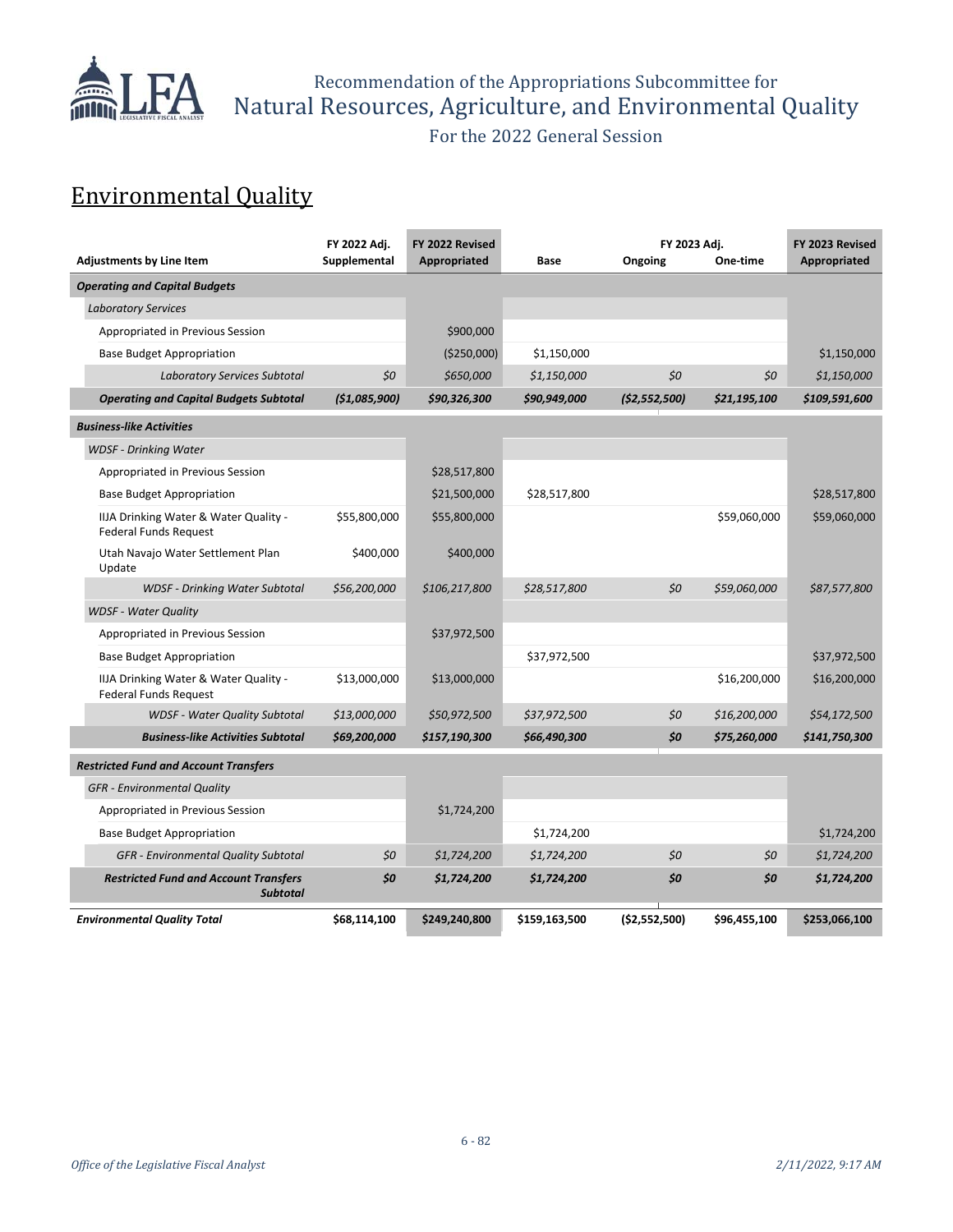

For the 2022 General Session

## School and Inst Trust Lands

|                            |       | FY 2022 Adj. | FY 2022 Revised |              | FY 2023 Adi. |             | FY 2023 Revised |
|----------------------------|-------|--------------|-----------------|--------------|--------------|-------------|-----------------|
| Financing                  |       | Supplemental | Appropriation   | Base         | Ongoing      | One-Time    | Appropriation   |
| Land Grant Management Fund |       | \$500.000    | \$18,113,800    | \$17,575,400 |              | \$1.500.000 | \$19,075,400    |
|                            | Total | \$500,000    | \$18,113,800    | \$17,575,400 | \$0          | \$1,500,000 | \$19,075,400    |

|                     | FY 2022 Adj.    | FY 2022 Revised |       | FY 2023 Adj. |          | FY 2023 Revised |
|---------------------|-----------------|-----------------|-------|--------------|----------|-----------------|
| FTE / Other         | Supplemental    | Appropriation   | Base  | Ongoing      | One Time | Appropriation   |
| <b>Budgeted FTE</b> | ٠.              | 72.1            | 121.5 |              |          | 121.5           |
| Vehicles            | .0 <sub>1</sub> | 19.0            | 33.0  | .0           | .0       | 33.0            |

| <b>Adjustments by Line Item</b>               | FY 2022 Adj.<br>Supplemental | FY 2022 Revised<br>Appropriated | <b>Base</b>  | FY 2023 Adj.<br>Ongoing | One-time    | FY 2023 Revised<br>Appropriated |
|-----------------------------------------------|------------------------------|---------------------------------|--------------|-------------------------|-------------|---------------------------------|
| <b>Operating and Capital Budgets</b>          |                              |                                 |              |                         |             |                                 |
| <b>School and Inst Trust Lands</b>            |                              |                                 |              |                         |             |                                 |
| Appropriated in Previous Session              |                              | \$11,761,400                    |              |                         |             |                                 |
| <b>Base Budget Appropriation</b>              |                              |                                 | \$11,723,000 |                         |             | \$11,723,000                    |
| Land Management Business System<br>Upgrade    | \$500,000                    | \$500,000                       |              |                         | \$1,500,000 | \$1,500,000                     |
| SITLA Renewables Appropriation Unit<br>(ln)   |                              |                                 |              | \$177,100               |             | \$177,100                       |
| SITLA Renewables Appropriation Unit<br>(Out)  |                              |                                 |              | (\$177,100)             |             | (\$177,100)                     |
| School and Inst Trust Lands Subtotal          | \$500,000                    | \$12,261,400                    | \$11,723,000 | \$0                     | \$1,500,000 | \$13,223,000                    |
| Land Stewardship and Restoration              |                              |                                 |              |                         |             |                                 |
| Appropriated in Previous Session              |                              | \$852,400                       |              |                         |             |                                 |
| <b>Base Budget Appropriation</b>              |                              |                                 | \$852,400    |                         |             | \$852,400                       |
| Land Stewardship and Restoration<br>Subtotal  | 50                           | \$852,400                       | \$852,400    | 50                      | 50          | \$852,400                       |
| <b>SITLA Capital</b>                          |                              |                                 |              |                         |             |                                 |
| Appropriated in Previous Session              |                              | \$5,000,000                     |              |                         |             |                                 |
| <b>Base Budget Appropriation</b>              |                              |                                 | \$5,000,000  |                         |             | \$5,000,000                     |
| <b>SITLA Capital Subtotal</b>                 | \$0                          | \$5,000,000                     | \$5,000,000  | \$0                     | \$0         | \$5,000,000                     |
| <b>Operating and Capital Budgets Subtotal</b> | \$500,000                    | \$18,113,800                    | \$17,575,400 | \$0                     | \$1,500,000 | \$19,075,400                    |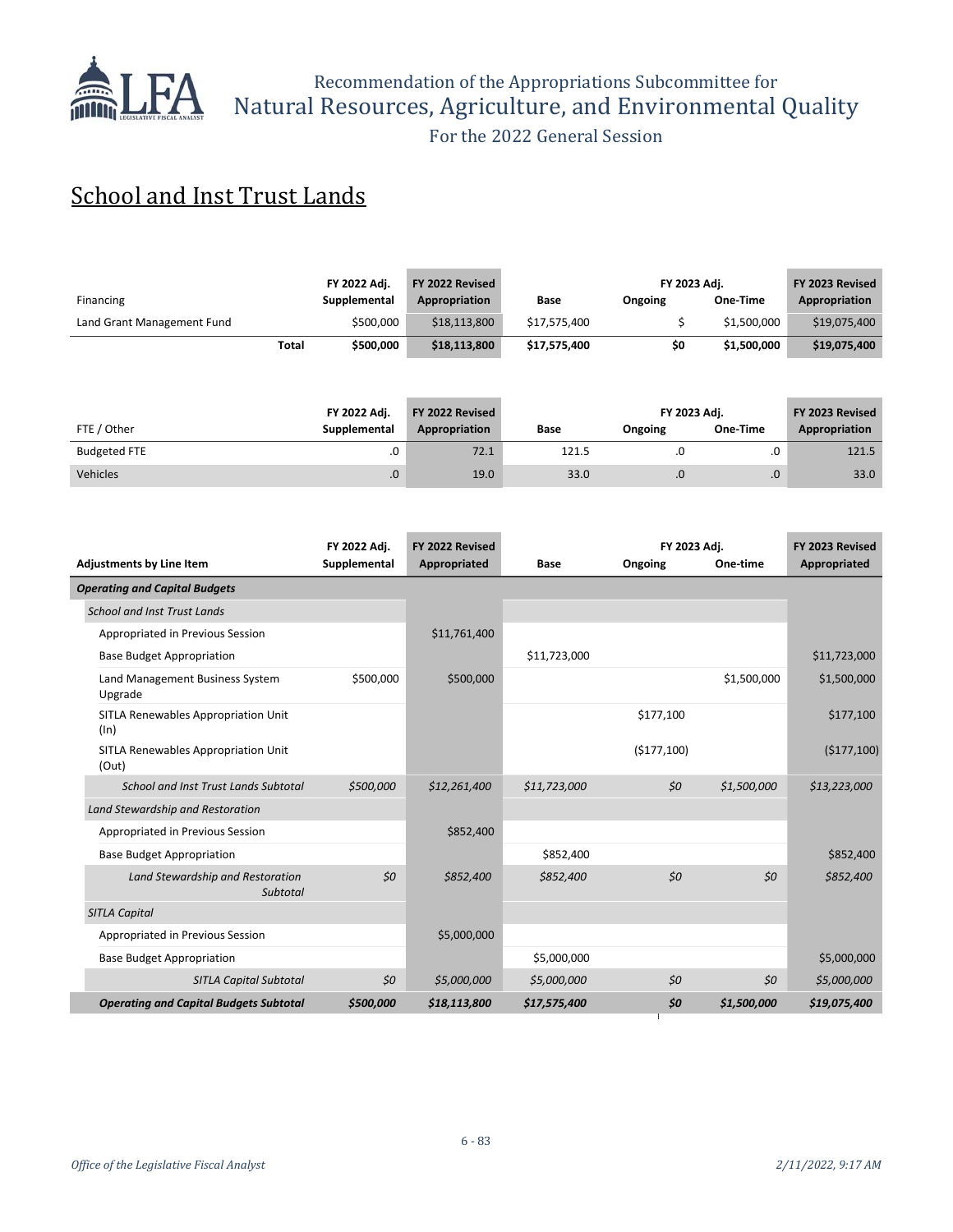

For the 2022 General Session

|                                                                                                  | FY 2022 Adj. | FY 2022 Revised |               |             | FY 2023 Adj. | FY 2023 Revised |
|--------------------------------------------------------------------------------------------------|--------------|-----------------|---------------|-------------|--------------|-----------------|
| Financing                                                                                        | Supplemental | Appropriation   | Base          | Ongoing     | One-Time     | Appropriation   |
| General Fund                                                                                     | \$           | \$176,821,500   | \$101,417,700 | \$          | \$           | \$101,417,700   |
| Agricultural Water Optimization Restricted<br>Account (GFR)                                      | \$           | \$2,800         | \$2,800       | \$          | \$           | \$2,800         |
| Aquatic Invasive Species Interdiction<br>Account (GFR)                                           | \$405,000    | \$1,422,000     | \$1,014,500   | \$405,000   | \$           | \$1,419,500     |
| Boating (GFR)                                                                                    | \$           | \$5,625,300     | \$5,613,600   | \$          | \$           | \$5,613,600     |
| <b>Constitutional Defense (GFR)</b>                                                              | \$           | \$1,243,300     | \$1,241,000   | \$          | \$           | \$1,241,000     |
| Designated Sales Tax                                                                             | \$           | \$7,096,800     | \$7,096,800   | \$          | \$           | \$7,096,800     |
| <b>Federal Mineral Lease</b>                                                                     | \$673,500    | \$1,400,000     | \$719,800     | \$680,200   | \$           | \$1,400,000     |
| <b>Education Fund</b>                                                                            | \$           | \$245,000       | \$245,000     | \$          | \$           | \$245,000       |
| Land Exchange Distribution Account (GFR)                                                         | \$           | \$22,300        | \$22,100      | \$          | \$           | \$22,100        |
| Mineral Bonus (GFR)                                                                              | \$           | \$1,069,300     | \$1,069,300   | \$          | \$           | \$1,069,300     |
| Mule Deer Protection Account (GFR)                                                               | \$           | \$518,200       | \$517,000     | \$          | \$           | \$517,000       |
| Navajo Water Rights Negotiation Account<br>(GFR)                                                 | \$           | \$8,000,000     | \$            | \$          | \$           | \$              |
| Public Safety and Firefighter tier II<br><b>Retirements Benefits Restricted Account</b><br>(GFR) | \$           | \$73,800        | \$73,000      | \$          | \$           | \$73,000        |
| Off-highway Access and Education (GFR)                                                           | \$           | \$19,100        | \$19,000      | \$          | \$           | \$19,000        |
| Off-highway Vehicle (GFR)                                                                        | \$           | \$10,511,300    | \$10,495,800  | \$          | \$           | \$10,495,800    |
| Oil and Gas Conservation Account (GFR)                                                           | \$           | \$4,394,300     | \$4,371,200   | \$115,600   | \$           | \$4,486,800     |
| Predator Control (GFR)                                                                           | \$           | \$832,500       | \$830,700     | \$          | \$           | \$830,700       |
| Sovereign Lands Mgt (GFR)                                                                        | \$           | \$10,734,800    | \$10,496,700  | \$150,000   | \$600,000    | \$11,246,700    |
| Species Protection (GFR)                                                                         | \$           | \$828,800       | \$827,000     | \$          | \$           | \$827,000       |
| State Fish Hatch Maint (GFR)                                                                     | \$           | \$1,205,000     | \$1,205,000   | \$          | \$           | \$1,205,000     |
| State Park Fees (GFR)                                                                            | \$           | \$40,528,600    | \$25,109,800  | \$1,775,000 | \$12,450,000 | \$39,334,800    |
| Support for State-owned Shooting Ranges<br>Restricted Account (GFR)                              | \$           | \$26,300        | \$26,200      | \$          | \$           | \$26,200        |
| Transfers                                                                                        | \$272,700    | \$17,371,900    | \$16,993,600  | \$272,700   | \$           | \$17,266,300    |
| USEP Revolving Loan Fund (ARRA)                                                                  | \$           | \$223,900       | \$223,200     | \$          | \$           | \$223,200       |
| Water Resources C and D                                                                          | \$           | \$25,692,300    | \$7,679,600   | \$205,000   | \$           | \$7,884,600     |
| Wildland Fire Suppression Fund                                                                   | \$           | \$23,099,300    | \$99,300      | \$          | \$           | \$99,300        |
| Wildlife Conservation Easement Account<br>(GFR)                                                  | \$           | \$15,300        | \$15,300      | \$          | \$           | \$15,300        |
| Wildlife Habitat (GFR)                                                                           | \$           | \$3,349,700     | \$3,349,000   | \$          | \$700,000    | \$4,049,000     |
| Wildlife Resources (GFR)                                                                         | ( \$56,400)  | \$41,265,000    | \$41,184,700  | \$850,000   | \$3,000,000  | \$45,034,700    |
| Zion National Park Support Programs (GFR)                                                        | \$           | \$4,000         | \$4,000       | \$          | \$           | \$4,000         |
| Federal Funds                                                                                    | \$13,564,400 | \$99,268,900    | \$77,064,000  | \$4,064,400 | \$14,000,000 | \$95,128,400    |
| Federal Funds - American Rescue Plan                                                             | \$           | \$55,767,200    | \$            | \$          | \$           | \$              |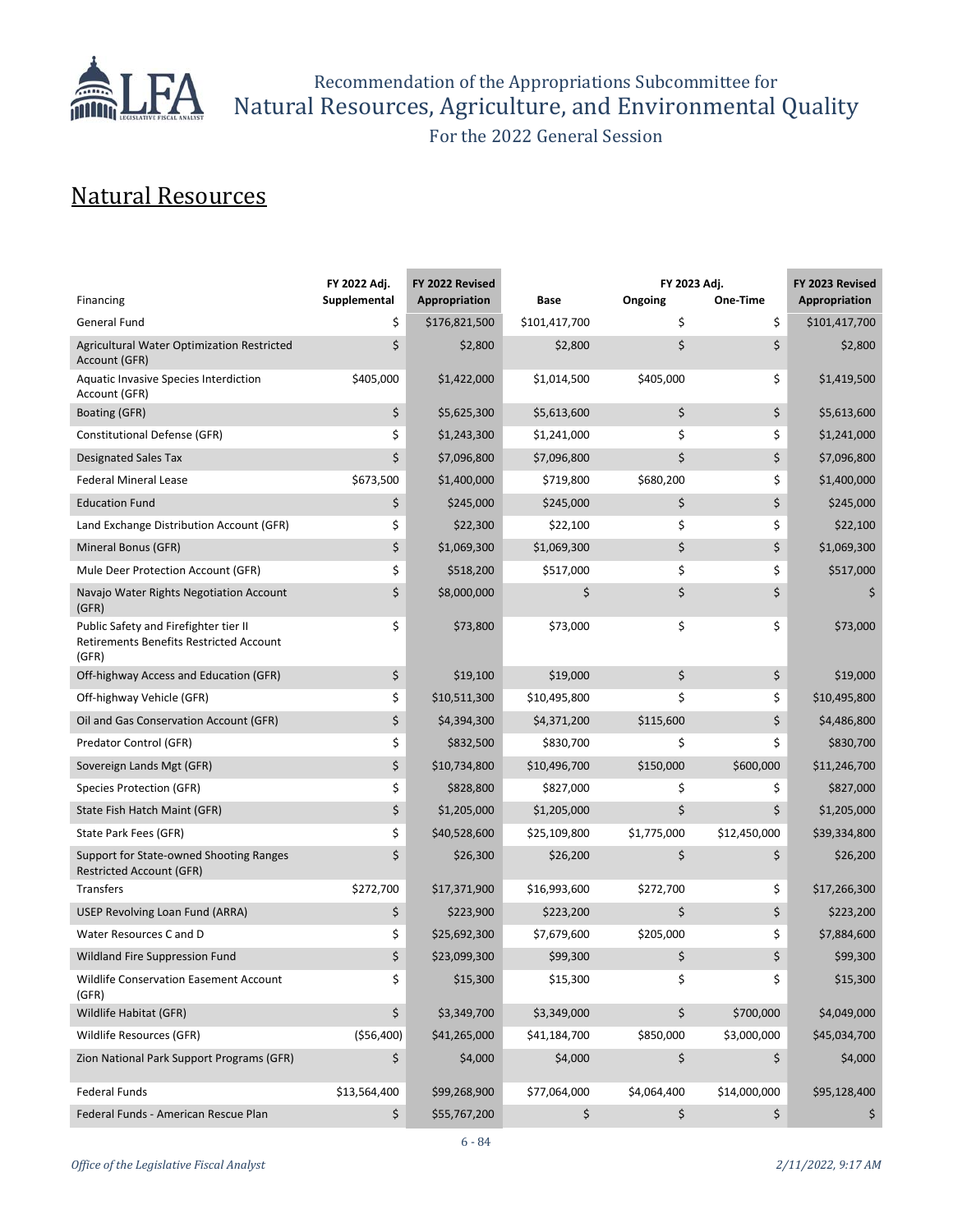

For the 2022 General Session

| Financing                                                               | FY 2022 Adj.<br>Supplemental | FY 2022 Revised<br>Appropriation | Base          | Ongoing      | FY 2023 Adj.<br>One-Time | FY 2023 Revised<br>Appropriation |
|-------------------------------------------------------------------------|------------------------------|----------------------------------|---------------|--------------|--------------------------|----------------------------------|
| <b>Dedicated Credits Revenue</b>                                        | \$2,243,900                  | \$13,357,900                     | \$11,051,100  | \$2,243,900  | \$                       | \$13,295,000                     |
| <b>Expendable Receipts</b>                                              | \$875,000                    | \$12,974,000                     | \$10,105,000  | \$975,000    | \$                       | \$11,080,000                     |
| Interest Income                                                         | \$                           | \$50,000                         | \$50,000      | \$           | \$                       | \$50,000                         |
| GFR - Division of Oil, Gas, and Mining (GFR)                            | \$                           | \$2,318,900                      | \$2,306,300   | \$241,700    | \$343,300                | \$2,891,300                      |
| Utah Capital Investment Restricted Account<br>(GFR)                     | \$                           | \$10,000,000                     | \$            | \$           | Ś.                       | S                                |
| Utah Geological Survey Oil, Gas, and Mining<br>Restricted Account (GFR) | \$                           | \$622,000                        | \$613,000     | \$           | Ś.                       | \$613,000                        |
| <b>Beginning Nonlapsing</b>                                             | \$                           | \$81,616,800                     | \$64,035,900  | \$           | Ś.                       | \$64,035,900                     |
| <b>Closing Nonlapsing</b>                                               | \$                           | (564, 035, 900)                  | ( \$81,500)   | \$           | \$                       | ( \$81,500)                      |
| Total                                                                   | \$17,978,100                 | \$595,582,200                    | \$407,106,500 | \$11,978,500 | \$31,093,300             | \$450,178,300                    |

|                          | FY 2022 Adj. | FY 2022 Revised |         |         | FY 2023 Adj. | FY 2023 Revised |
|--------------------------|--------------|-----------------|---------|---------|--------------|-----------------|
| FTE / Other              | Supplemental | Appropriation   | Base    | Ongoing | One Time     | Appropriation   |
| <b>Budgeted FTE</b>      | .5           | 1,415.7         | 1,383.5 | 2.5     | .0           | 1,386.0         |
| <b>Retained Earnings</b> | .0           | 7,000.0         | 7,300.0 | .0      | $\bf{0}$     | 7,300.0         |
| Vehicles                 | .0           | 793.0           | 793.0   | .0      | .0           | 793.0           |

|                                                          | FY 2022 Adj. | FY 2022 Revised |             | FY 2023 Adj. |          | FY 2023 Revised |
|----------------------------------------------------------|--------------|-----------------|-------------|--------------|----------|-----------------|
| <b>Adjustments by Line Item</b>                          | Supplemental | Appropriated    | <b>Base</b> | Ongoing      | One-time | Appropriated    |
| <b>Operating and Capital Budgets</b>                     |              |                 |             |              |          |                 |
| Administration                                           |              |                 |             |              |          |                 |
| Appropriated in Previous Session                         |              | \$5,429,500     |             |              |          |                 |
| <b>Base Budget Appropriation</b>                         |              | (\$225,000)     | \$5,405,500 |              |          | \$5,405,500     |
| <b>Administration Subtotal</b>                           | SO           | \$5,204,500     | \$5,405,500 | 50           | \$0      | \$5,405,500     |
| <b>Building Operations</b>                               |              |                 |             |              |          |                 |
| Appropriated in Previous Session                         |              | \$1,413,700     |             |              |          |                 |
| <b>Base Budget Appropriation</b>                         |              |                 | \$1,420,900 |              |          | \$1,420,900     |
| <b>Building Operations Subtotal</b>                      | SO           | \$1,413,700     | \$1,420,900 | 50           | \$0      | \$1,420,900     |
| <b>Contributed Research</b>                              |              |                 |             |              |          |                 |
| Appropriated in Previous Session                         |              | \$1,512,200     |             |              |          |                 |
| <b>Base Budget Appropriation</b>                         |              | \$2,000,000     | \$1,512,200 |              |          | \$1,512,200     |
| DWR Contributed Research -<br><b>Expendable Receipts</b> | \$700,000    | \$700,000       |             | \$700,000    |          | \$700,000       |
| <b>Contributed Research Subtotal</b>                     | \$700,000    | \$4,212,200     | \$1,512,200 | \$700,000    | \$0      | \$2,212,200     |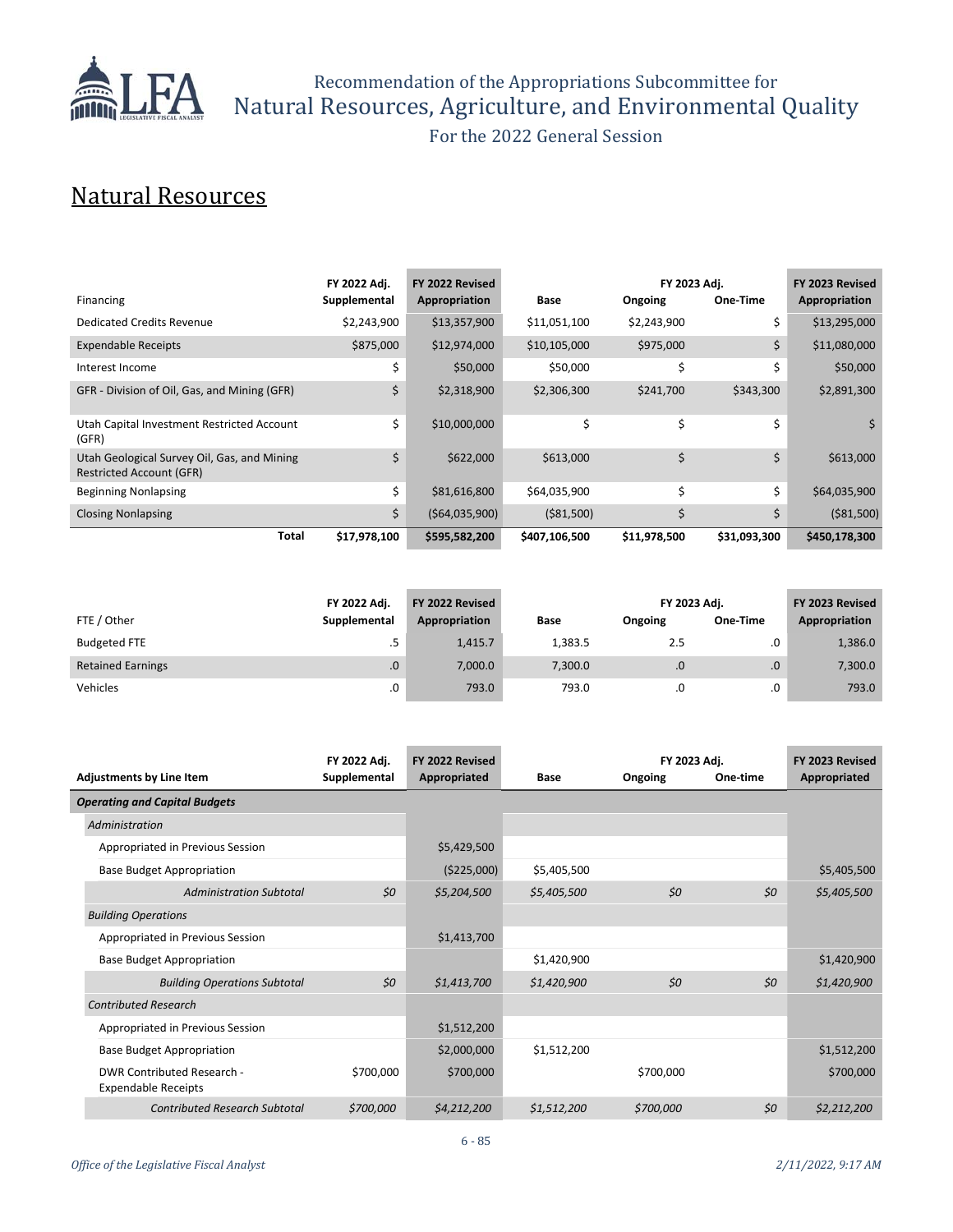

I

Recommendation of the Appropriations Subcommittee for Natural Resources, Agriculture, and Environmental Quality

For the 2022 General Session

|                                                                      | FY 2022 Adj. | FY 2022 Revised |              | FY 2023 Adj. |           | FY 2023 Revised |
|----------------------------------------------------------------------|--------------|-----------------|--------------|--------------|-----------|-----------------|
| <b>Adjustments by Line Item</b>                                      | Supplemental | Appropriated    | Base         | Ongoing      | One-time  | Appropriated    |
| <b>Operating and Capital Budgets</b>                                 |              |                 |              |              |           |                 |
| Cooperative Agreements                                               |              |                 |              |              |           |                 |
| Appropriated in Previous Session                                     |              | \$34,337,100    |              |              |           |                 |
| <b>Base Budget Appropriation</b>                                     |              |                 | \$34,323,400 |              |           | \$34,323,400    |
| Cooperative Agreements Subtotal                                      | 50           | \$34,337,100    | \$34,323,400 | \$0          | \$0       | \$34,323,400    |
| <b>DNR Pass Through</b>                                              |              |                 |              |              |           |                 |
| Appropriated in Previous Session                                     |              | \$13,808,400    |              |              |           |                 |
| <b>Base Budget Appropriation</b>                                     |              | ( \$12,512,700) | \$11,258,400 |              |           | \$11,258,400    |
| <b>DNR Pass Through Subtotal</b>                                     | \$0          | \$1,295,700     | \$11,258,400 | \$0          | \$0       | \$11,258,400    |
| Forestry, Fire and State Lands                                       |              |                 |              |              |           |                 |
| Appropriated in Previous Session                                     |              | \$73,120,600    |              |              |           |                 |
| <b>Base Budget Appropriation</b>                                     |              | (54,906,800)    | \$50,023,500 |              |           | \$50,023,500    |
| <b>FFSL Dedicated Credits</b>                                        | \$2,000,000  | \$2,000,000     |              | \$2,000,000  |           | \$2,000,000     |
| Forestry, Fire and State Lands<br><b>Consolidated Federal Grants</b> | \$1,500,000  | \$1,500,000     |              | \$1,500,000  |           | \$1,500,000     |
| Great Salt Lake Resource Management<br>and Public Engagement Plan    |              |                 |              |              | \$600,000 | \$600,000       |
| Sovereign Lands Operating Budget                                     |              |                 |              | \$150,000    |           | \$150,000       |
| Forestry, Fire and State Lands Subtotal                              | \$3,500,000  | \$71,713,800    | \$50,023,500 | \$3,650,000  | \$600,000 | \$54,273,500    |
| Oil, Gas and Mining                                                  |              |                 |              |              |           |                 |
| Appropriated in Previous Session                                     |              | \$18,459,600    |              |              |           |                 |
| <b>Base Budget Appropriation</b>                                     |              | ( \$3,379,700)  | \$18,403,600 |              |           | \$18,403,600    |
| Oil and Gas Program Attorney                                         |              |                 |              | \$115,600    |           | \$115,600       |
| Oil and Gas Program Process<br>Improvements                          |              |                 |              | \$241,700    | \$343,300 | \$585,000       |
| Oil, Gas and Mining Subtotal                                         | \$0          | \$15,079,900    | \$18,403,600 | \$357,300    | \$343,300 | \$19,104,200    |
| <b>Species Protection</b>                                            |              |                 |              |              |           |                 |
| Appropriated in Previous Session                                     |              | \$3,478,800     |              |              |           |                 |
| <b>Base Budget Appropriation</b>                                     |              | (\$400,000)     | \$4,512,000  |              |           | \$4,512,000     |
| <b>Species Protection Subtotal</b>                                   | 50           | \$3,078,800     | \$4,512,000  | \$0          | \$0       | \$4,512,000     |
| <b>UGS Sample Library Fund</b>                                       |              |                 |              |              |           |                 |
| <b>Base Budget Appropriation</b>                                     |              |                 |              |              |           |                 |
| <b>UGS Sample Library Fund Subtotal</b>                              | \$0          | \$0             | \$0          | \$0          | \$0       | \$0\$           |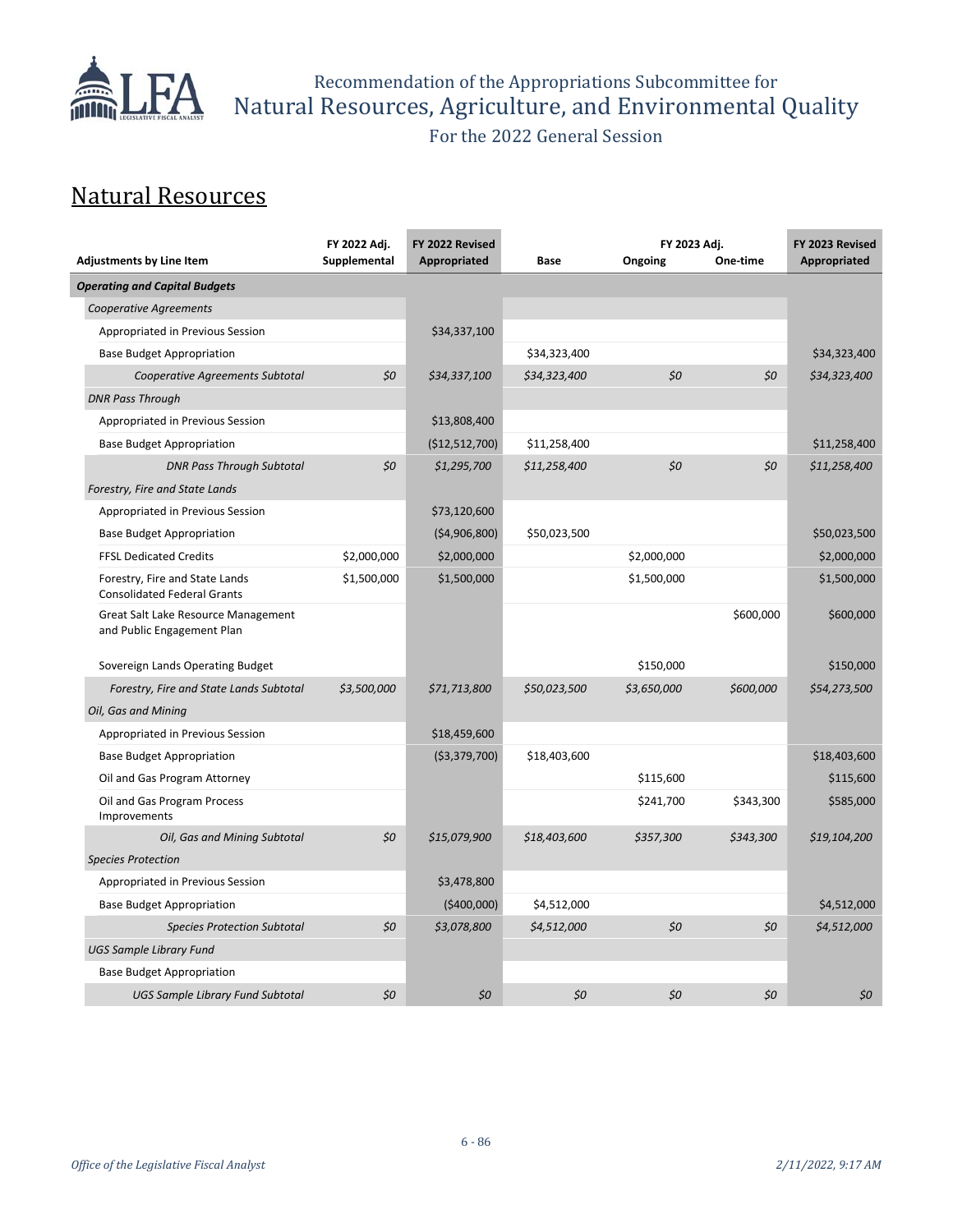

For the 2022 General Session

|                                                                                  | FY 2022 Adj. | FY 2022 Revised |              | FY 2023 Adj. |          | FY 2023 Revised |
|----------------------------------------------------------------------------------|--------------|-----------------|--------------|--------------|----------|-----------------|
| <b>Adjustments by Line Item</b>                                                  | Supplemental | Appropriated    | Base         | Ongoing      | One-time | Appropriated    |
| <b>Operating and Capital Budgets</b>                                             |              |                 |              |              |          |                 |
| <b>Utah Geological Survey</b>                                                    |              |                 |              |              |          |                 |
| Adjustment to the Mineral Lease Funds                                            | \$673,500    | \$673,500       |              | \$680.200    |          | \$680,200       |
| Appropriated in Previous Session                                                 |              | \$10,174,600    |              |              |          |                 |
| <b>Base Budget Appropriation</b>                                                 |              | ( \$1,460,200)  | \$10,734,300 |              |          | \$10,734,300    |
| Utah Geological Survey Research<br>Services (Dedicated Credits and<br>Transfers) | \$416,600    | \$416,600       |              | \$416,600    |          | \$416,600       |
| <b>Utah Geological Survey Subtotal</b>                                           | \$1,090,100  | \$9,804,500     | \$10,734,300 | \$1,096,800  | 50       | \$11,831,100    |
| <b>Water Resources</b>                                                           |              |                 |              |              |          |                 |
| Appropriated in Previous Session                                                 |              | \$134,360,300   |              |              |          |                 |
| <b>Base Budget Appropriation</b>                                                 |              | ( \$64,625,600) | \$29,604,400 |              |          | \$29,604,400    |
| Water Resources Interstate Streams                                               |              |                 |              | \$205,000    |          | \$205,000       |
| <b>Water Resources Subtotal</b>                                                  | \$0          | \$69,734,700    | \$29,604,400 | \$205,000    | \$0      | \$29,809,400    |
| <b>Water Rights</b>                                                              |              |                 |              |              |          |                 |
| Appropriated in Previous Session                                                 |              | \$22,175,600    |              |              |          |                 |
| <b>Base Budget Appropriation</b>                                                 |              | (\$1,000,000)   | \$14,626,700 |              |          | \$14,626,700    |
| <b>Water Rights Subtotal</b>                                                     | \$0          | \$21,175,600    | \$14,626,700 | \$0          | \$0      | \$14,626,700    |
| Watershed                                                                        |              |                 |              |              |          |                 |
| Appropriated in Previous Session                                                 |              | \$9,114,300     |              |              |          |                 |
| <b>Base Budget Appropriation</b>                                                 |              | ( \$3,709,300)  | \$9,113,800  |              |          | \$9,113,800     |
| Sage Grouse Mitigation Fees                                                      | \$50,000     | \$50,000        |              | \$50,000     |          | \$50,000        |
| <b>Watershed Subtotal</b>                                                        | \$50,000     | \$5,455,000     | \$9,113,800  | \$50,000     | \$0      | \$9,163,800     |
| <b>Wildland Fire Suppression Fund</b>                                            |              |                 |              |              |          |                 |
| Appropriated in Previous Session                                                 |              | \$1,119,300     |              |              |          |                 |
| <b>Base Budget Appropriation</b>                                                 |              | \$26,985,300    | \$51,119,300 |              |          | \$51,119,300    |
| Wildland Fire Suppression Fund Subtotal                                          | \$0          | \$28,104,600    | \$51,119,300 | \$0          | \$0      | \$51,119,300    |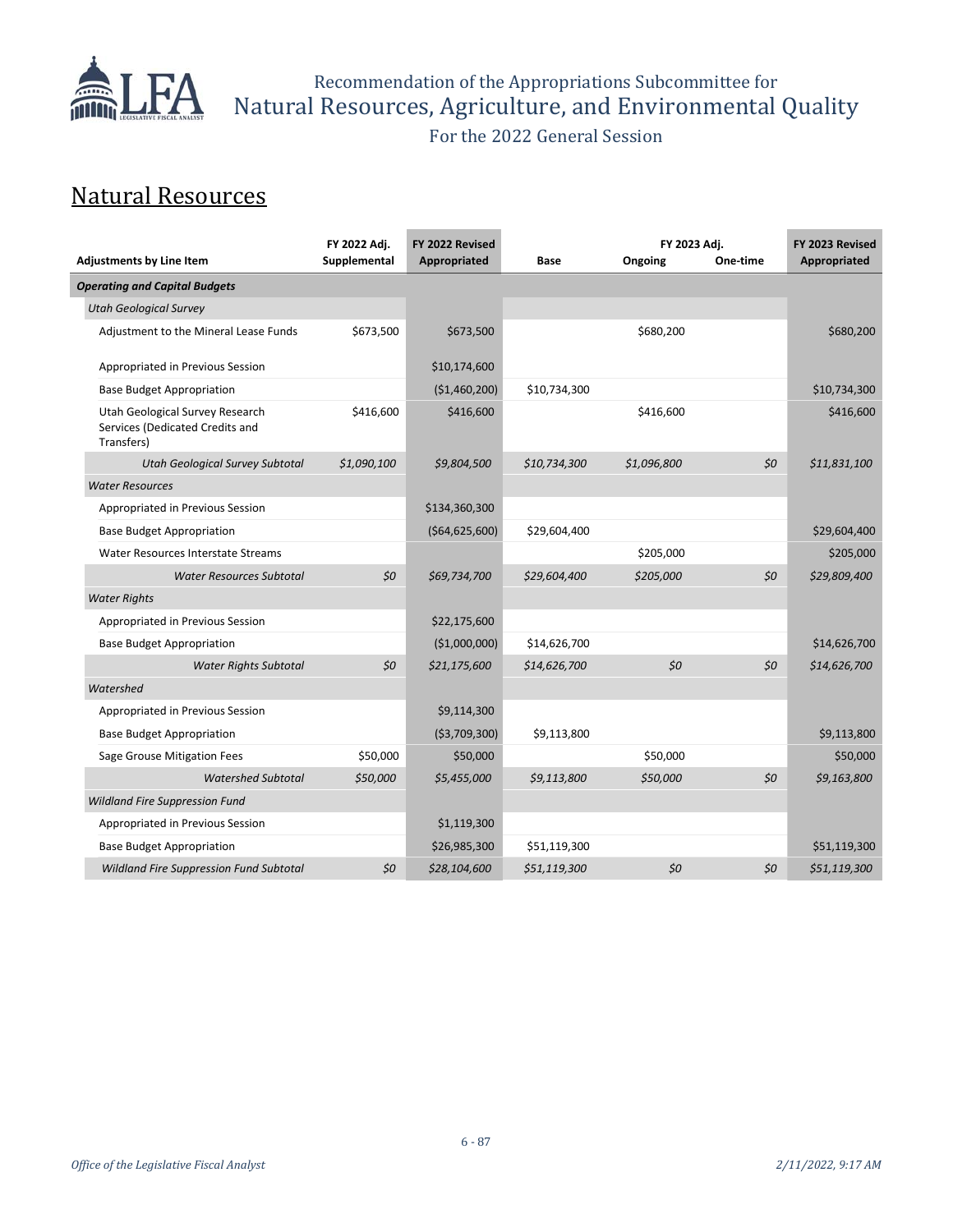

Ī

Recommendation of the Appropriations Subcommittee for Natural Resources, Agriculture, and Environmental Quality

For the 2022 General Session

| <b>Adjustments by Line Item</b>                    | FY 2022 Adj.<br>Supplemental | FY 2022 Revised<br>Appropriated | Base         | FY 2023 Adj.<br>Ongoing | One-time    | FY 2023 Revised<br>Appropriated |
|----------------------------------------------------|------------------------------|---------------------------------|--------------|-------------------------|-------------|---------------------------------|
| <b>Operating and Capital Budgets</b>               |                              |                                 |              |                         |             |                                 |
| <b>Wildlife Resources</b>                          |                              |                                 |              |                         |             |                                 |
| Appropriated in Previous Session                   |                              | \$87,625,900                    |              |                         |             |                                 |
| Aquatic Invasive Species Program<br>Funding        | \$405,000                    | \$405,000                       |              | \$405,000               |             | \$405,000                       |
| <b>Base Budget Appropriation</b>                   |                              | \$13,526,100                    | \$85,318,700 |                         |             | \$85,318,700                    |
| Division of Wildlife Travel                        | ( \$56,400)                  | ( \$56,400)                     |              |                         |             |                                 |
| Fish Hatchery Maintenance                          |                              |                                 |              |                         | \$3,000,000 | \$3,000,000                     |
| <b>Habitat Improvements</b>                        |                              |                                 |              |                         | \$700,000   | \$700,000                       |
| Wildlife Licensing Administrative Costs            |                              |                                 |              | \$850,000               |             | \$850,000                       |
| Wildlife Resources Expendable Receipts             |                              |                                 |              | \$100,000               |             | \$100,000                       |
| Wildlife Resources Subtotal                        | \$348,600                    | \$101,500,600                   | \$85,318,700 | \$1,355,000             | \$3,700,000 | \$90,373,700                    |
| Wildlife Resources Capital                         |                              |                                 |              |                         |             |                                 |
| Appropriated in Previous Session                   |                              | \$4,903,800                     |              |                         |             |                                 |
| <b>Base Budget Appropriation</b>                   |                              | (51, 198, 800)                  | \$4,903,800  |                         |             | \$4,903,800                     |
| Wildlife Resources Capital Subtotal                | \$0                          | \$3,705,000                     | \$4,903,800  | \$0                     | \$0         | \$4,903,800                     |
| Wildland Fire Preparedness Grants Fund             |                              |                                 |              |                         |             |                                 |
| Appropriated in Previous Session                   |                              | \$99,300                        |              |                         |             |                                 |
| <b>Base Budget Appropriation</b>                   |                              | \$190,800                       | \$99,300     |                         |             | \$99,300                        |
| Wildland Fire Preparedness Grants Fund<br>Subtotal | \$0                          | \$290,100                       | \$99,300     | \$0                     | \$0         | \$99,300                        |
| <b>Public Lands Policy Coordination</b>            |                              |                                 |              |                         |             |                                 |
| Appropriated in Previous Session                   |                              | \$10,940,200                    |              |                         |             |                                 |
| <b>Base Budget Appropriation</b>                   |                              | (56,309,600)                    | \$12,162,800 |                         |             | \$12,162,800                    |
| <b>Public Lands Policy Coordination Subtotal</b>   | \$0                          | \$4,630,600                     | \$12,162,800 | \$0                     | \$0         | \$12,162,800                    |
| <b>Division of State Parks</b>                     |                              |                                 |              |                         |             |                                 |
| Appropriated in Previous Session                   |                              | \$30,153,200                    |              |                         |             |                                 |
| <b>Base Budget Appropriation</b>                   |                              | \$376,700                       | \$30,404,900 |                         |             | \$30,404,900                    |
| <b>State Parks Expendable Receipts</b>             | \$125,000                    | \$125,000                       |              | \$125,000               |             | \$125,000                       |
| <b>State Parks Federal Funds</b>                   | \$64,400                     | \$64,400                        |              | \$64,400                |             | \$64,400                        |
| <b>State Parks Management Staffing</b>             |                              |                                 |              | \$500,000               |             | \$500,000                       |
| State Parks Supplies and Equipment                 |                              |                                 |              | \$750,000               |             | \$750,000                       |
| <b>State Parks Vehicles</b>                        |                              |                                 |              | \$25,000                |             | \$25,000                        |
| Zion National Park Support Programs<br>Funding     | ( \$4,000)                   | (54,000)                        |              | ( \$4,000)              |             | ( \$4,000)                      |
| Division of State Parks Subtotal                   | \$185,400                    | \$30,715,300                    | \$30,404,900 | \$1,460,400             | \$0         | \$31,865,300                    |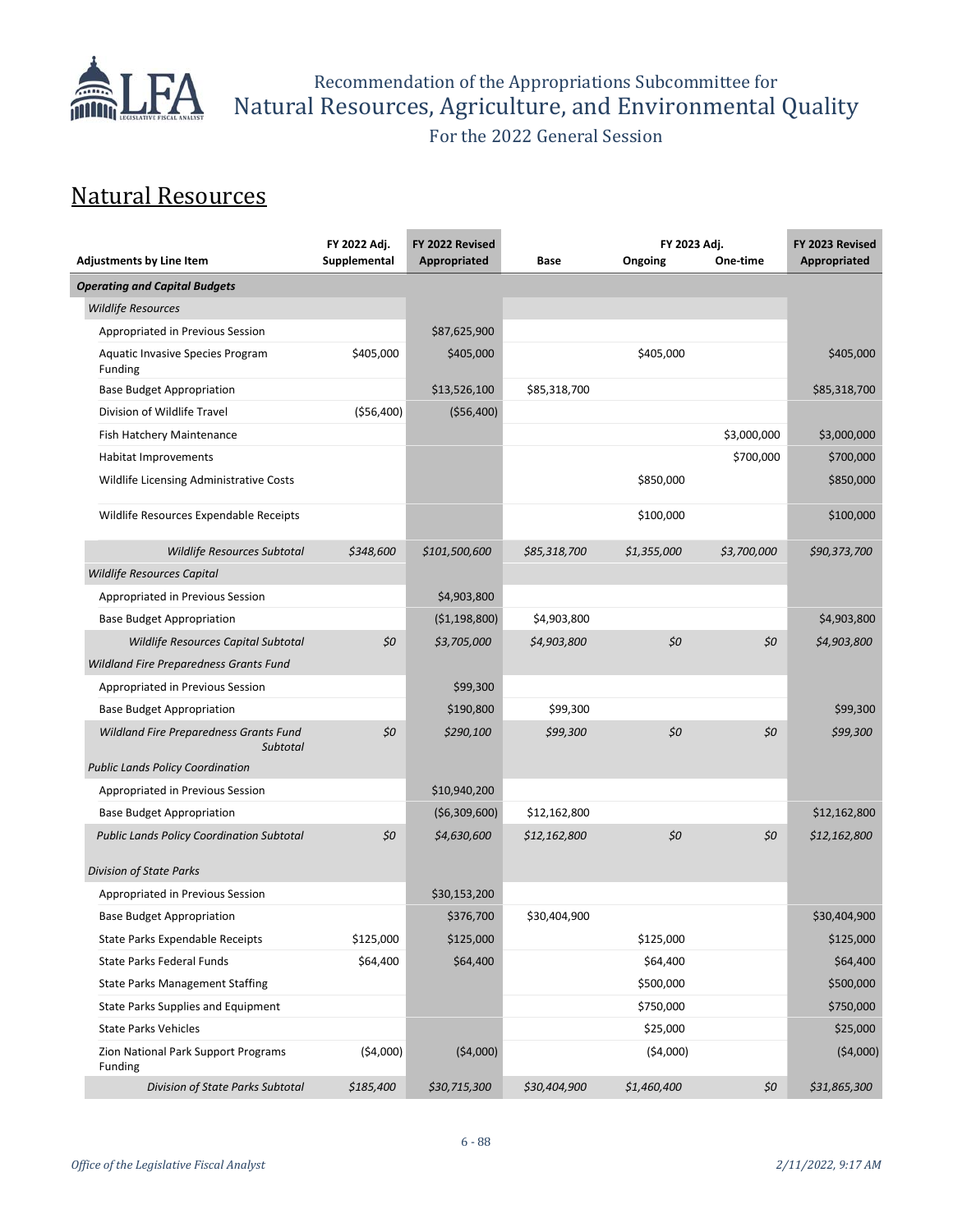

For the 2022 General Session

## Natural Resources

| <b>Adjustments by Line Item</b>                                    | FY 2022 Adj.<br>Supplemental | FY 2022 Revised<br>Appropriated | Base          | FY 2023 Adj.<br>Ongoing | One-time     | FY 2023 Revised<br>Appropriated |
|--------------------------------------------------------------------|------------------------------|---------------------------------|---------------|-------------------------|--------------|---------------------------------|
| <b>Operating and Capital Budgets</b>                               |                              |                                 |               |                         |              |                                 |
| Division of State Parks - Capital                                  |                              |                                 |               |                         |              |                                 |
| Appropriated in Previous Session                                   |                              | \$121,710,200                   |               |                         |              |                                 |
| <b>Base Budget Appropriation</b>                                   |                              | \$11,226,600                    | \$860,200     |                         |              | \$860,200                       |
| Bear Lake State Park Marina Expansion                              |                              |                                 |               | \$500,000               |              | \$500,000                       |
| Deer Creek State Park Improvements<br>Match                        |                              |                                 |               |                         | \$12,000,000 | \$12,000,000                    |
| State Parks Capital Federal Funds<br>Adjustment                    | \$4,000,000                  | \$4,000,000                     |               |                         | \$4,000,000  | \$4,000,000                     |
| <b>State Parks Vehicles</b>                                        |                              |                                 |               |                         | \$200,000    | \$200,000                       |
| <b>Targeted State Parks Staff Housing</b>                          |                              |                                 |               |                         | \$250,000    | \$250,000                       |
| Division of State Parks - Capital Subtotal                         | \$4,000,000                  | \$136,936,800                   | \$860,200     | \$500,000               | \$16,450,000 | \$17,810,200                    |
| <b>Division of Recreation</b>                                      |                              |                                 |               |                         |              |                                 |
| Appropriated in Previous Session                                   |                              | \$14,586,800                    |               |                         |              |                                 |
| <b>Base Budget Appropriation</b>                                   |                              |                                 | \$13,671,400  |                         |              | \$13,671,400                    |
| Zion National Park Support Programs<br>Funding                     | \$4,000                      | \$4,000                         |               | \$4,000                 |              | \$4,000                         |
| Division of Recreation Subtotal                                    | \$4,000                      | \$14,590,800                    | \$13,671,400  | \$4,000                 | \$0          | \$13,675,400                    |
| Division of Recreation- Capital                                    |                              |                                 |               |                         |              |                                 |
| Appropriated in Previous Session                                   |                              | \$10,382,200                    |               |                         |              |                                 |
| <b>Base Budget Appropriation</b>                                   |                              | \$5,884,000                     | \$8,882,200   |                         |              | \$8,882,200                     |
| Recreation Adjustment to Federal Funds                             | \$2,500,000                  | \$2,500,000                     |               | \$2,500,000             |              | \$2,500,000                     |
| Division of Recreation- Capital Subtotal                           | \$2,500,000                  | \$18,766,200                    | \$8,882,200   | \$2,500,000             | \$0          | \$11,382,200                    |
| Office of Energy Development                                       |                              |                                 |               |                         |              |                                 |
| Appropriated in Previous Session                                   |                              | \$4,884,700                     |               |                         |              |                                 |
| <b>Base Budget Appropriation</b>                                   |                              | (\$1,185,000)                   | \$4,208,200   |                         |              | \$4,208,200                     |
| Build Back Better Grant (Office of<br>Energy Development)          | \$5,500,000                  | \$5,500,000                     |               |                         | \$10,000,000 | \$10,000,000                    |
| Office of Energy Development<br>Scholarships (Expendable Receipts) | \$50,000                     | \$50,000                        |               | \$50,000                |              | \$50,000                        |
| Tax Credit Application Fee Revenue<br>(OED)                        | \$50,000                     | \$50,000                        |               | \$50,000                |              | \$50,000                        |
| Office of Energy Development Subtotal                              | \$5,600,000                  | \$9,299,700                     | \$4,208,200   | \$100,000               | \$10,000,000 | \$14,308,200                    |
| <b>Operating and Capital Budgets Subtotal</b>                      | \$17,978,100                 | \$591,045,200                   | \$402,569,500 | \$11,978,500            | \$31,093,300 | \$445,641,300                   |
| <b>Business-like Activities</b>                                    |                              |                                 |               |                         |              |                                 |
| ISF - DNR Internal Service Fund                                    |                              |                                 |               |                         |              |                                 |
| Appropriated in Previous Session                                   |                              | \$487,000                       |               |                         |              |                                 |
| <b>Base Budget Appropriation</b>                                   |                              |                                 | \$487,000     |                         |              | \$487,000                       |

*ISF ‐ DNR Internal Service Fund Subtotal \$0 \$0 \$0 \$487,000 \$487,000 \$487,000*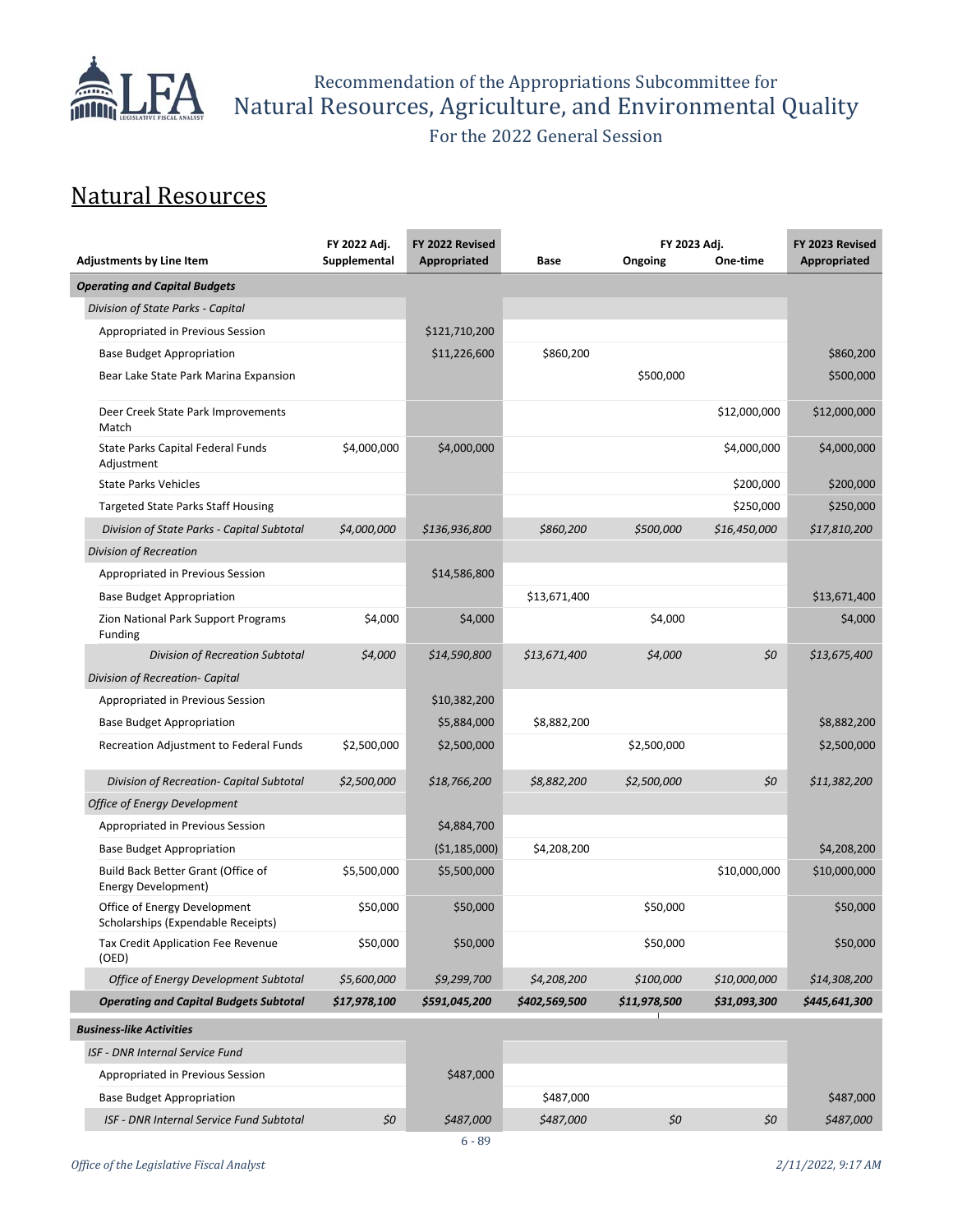

For the 2022 General Session

|                                                                       | FY 2022 Adj. | FY 2022 Revised |               | FY 2023 Adj. |              | FY 2023 Revised |
|-----------------------------------------------------------------------|--------------|-----------------|---------------|--------------|--------------|-----------------|
| <b>Adjustments by Line Item</b>                                       | Supplemental | Appropriated    | <b>Base</b>   | Ongoing      | One-time     | Appropriated    |
| <b>Business-like Activities</b>                                       |              |                 |               |              |              |                 |
| Water Resources Revolving Construction Fund                           |              |                 |               |              |              |                 |
| Appropriated in Previous Session                                      |              | \$3,800,000     |               |              |              |                 |
| <b>Base Budget Appropriation</b>                                      |              |                 | \$3,800,000   |              |              | \$3,800,000     |
| <b>Water Resources Revolving Construction</b><br><b>Fund Subtotal</b> | 50           | \$3,800,000     | \$3,800,000   | \$0          | \$0          | \$3,800,000     |
| <b>Business-like Activities Subtotal</b>                              | \$0          | \$4,287,000     | \$4,287,000   | \$0          | \$0          | \$4,287,000     |
| <b>Restricted Fund and Account Transfers</b>                          |              |                 |               |              |              |                 |
| <b>GFR - Mule Deer Protection Account</b>                             |              |                 |               |              |              |                 |
| Appropriated in Previous Session                                      |              | \$250,000       |               |              |              |                 |
| <b>Base Budget Appropriation</b>                                      |              |                 | \$250,000     |              |              | \$250,000       |
| <b>GFR - Mule Deer Protection Account</b><br>Subtotal                 | 50           | \$250,000       | \$250,000     | 50           | 50           | \$250,000       |
| <b>Restricted Fund and Account Transfers</b><br><b>Subtotal</b>       | \$0          | \$250,000       | \$250,000     | \$0          | \$0          | \$250,000       |
| <b>Natural Resources Total</b>                                        | \$17,978,100 | \$595,582,200   | \$407,106,500 | \$11,978,500 | \$31,093,300 | \$450,178,300   |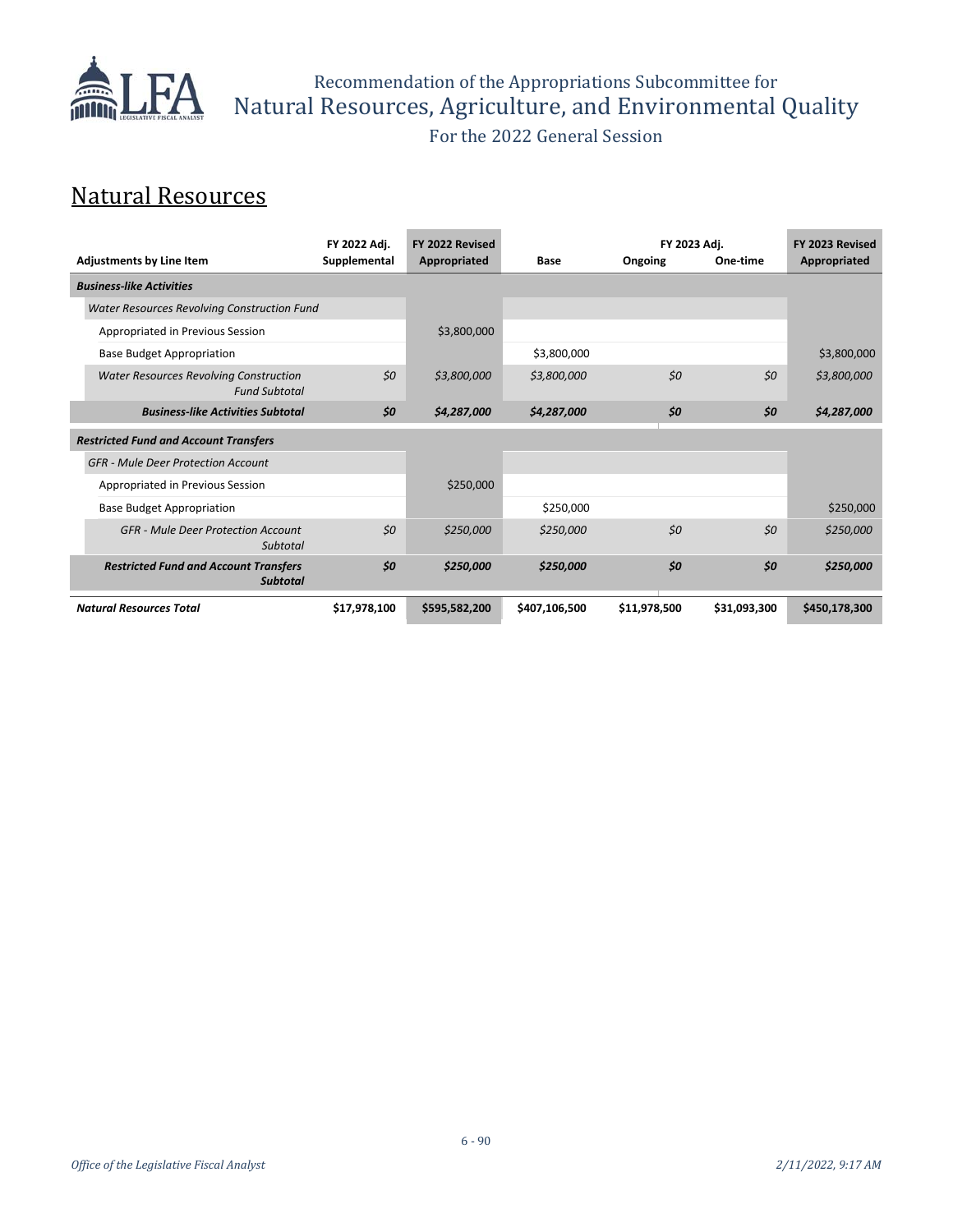

For the 2022 General Session

## Rev Transfers - NRAE

|                                      | FY 2022 Adj.         | FY 2022 Revised |      | FY 2023 Adj. |          | FY 2023 Revised |
|--------------------------------------|----------------------|-----------------|------|--------------|----------|-----------------|
| Financing                            | Supplemental         | Appropriation   | Base | Ongoing      | One-Time | Appropriation   |
| Qualified Production Enterprise Fund | \$400,000            | \$400,000       |      |              |          |                 |
| <b>Beginning Nonlapsing</b>          | \$2,000,000          | \$2,000,000     |      |              |          |                 |
|                                      | \$2,400,000<br>Total | \$2,400,000     | \$0  | \$0          | \$0      | \$0             |

|                                                   | FY 2022 Adj. | FY 2022 Revised |             | FY 2023 Adi. |          | FY 2023 Revised |
|---------------------------------------------------|--------------|-----------------|-------------|--------------|----------|-----------------|
| <b>Adjustments by Line Item</b>                   | Supplemental | Appropriated    | <b>Base</b> | Ongoing      | One-time | Appropriated    |
| <b>Transfers to Unrestricted Funds</b>            |              |                 |             |              |          |                 |
| <b>General Fund - NRAE</b>                        |              |                 |             |              |          |                 |
| Qualified Production Enterprise Fund<br>Repayment | \$400,000    | \$400,000       |             |              |          |                 |
| Wood Burning Stove Conversion<br>Program          | \$2,000,000  | \$2,000,000     |             |              |          |                 |
| General Fund - NRAE Subtotal                      | \$2,400,000  | \$2,400,000     | \$0         | \$0          | \$0      | \$0             |
| <b>Transfers to Unrestricted Funds Subtotal</b>   | \$2,400,000  | \$2,400,000     | \$0         | \$0          | \$0      | \$0             |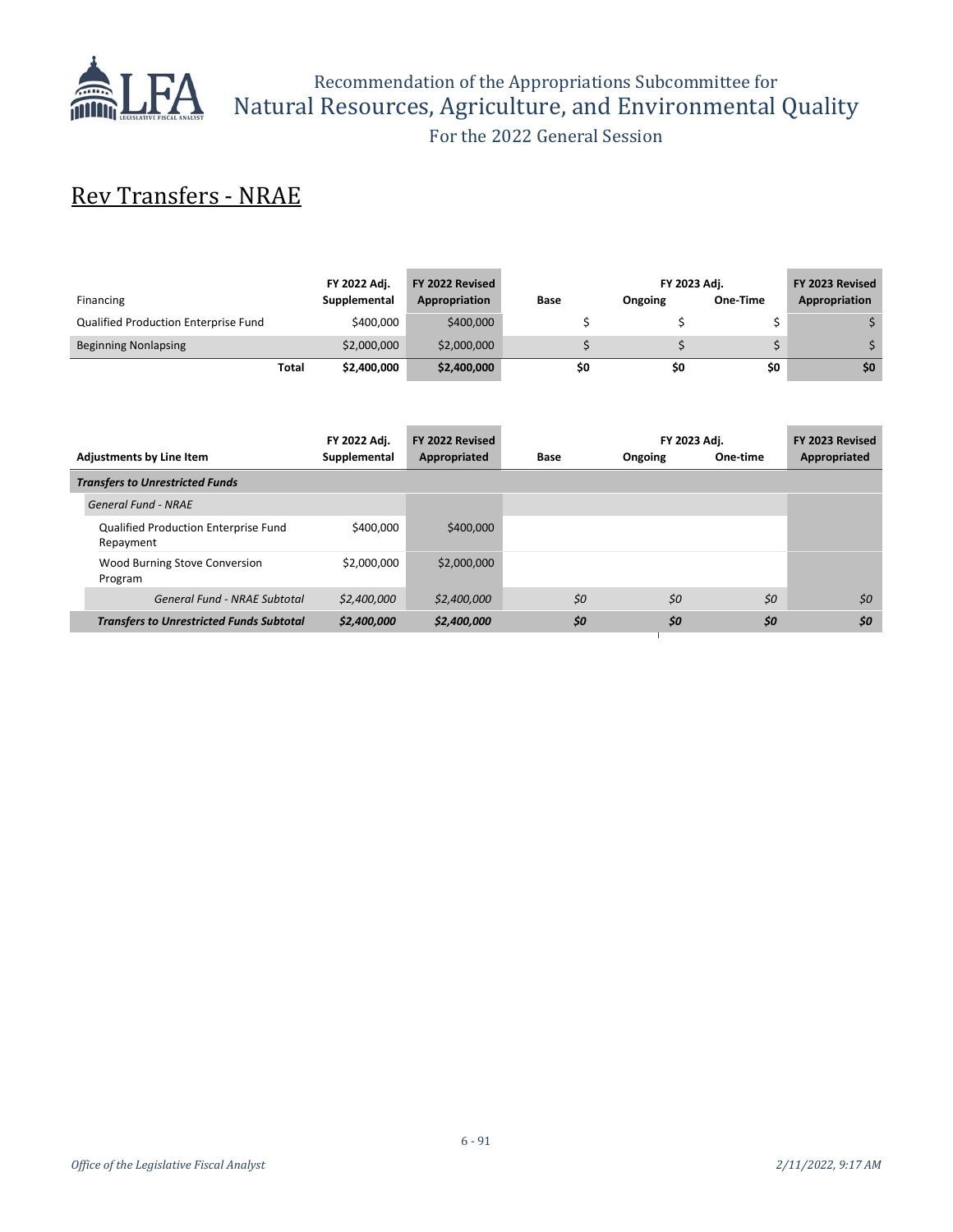

For the 2022 General Session

## **Agriculture**

| Financing                            | FY 2022 Adj.<br>Supplemental | FY 2022 Revised<br>Appropriation | Base           | FY 2023 Adj.<br>Ongoing | One-Time | FY 2023 Revised<br>Appropriation |
|--------------------------------------|------------------------------|----------------------------------|----------------|-------------------------|----------|----------------------------------|
| <b>General Fund</b>                  | \$2,000,000                  | \$27,927,300                     | \$19,800,100   | \$                      | \$       | \$19,800,100                     |
| Agri Resource Development            | \$                           | \$1,444,000                      | \$1,440,000    | \$                      | \$       | \$1,440,000                      |
| <b>Education Fund</b>                | \$                           | \$500,000                        | \$250,000      | \$                      | Ś.       | \$250,000                        |
| Horse Racing (GFR)                   | \$                           | \$46,700                         | \$46,700       | \$                      | \$       | \$46,700                         |
| Invasive Species Mitigation (GFR)    | \$                           | \$3,014,900                      | \$2,014,200    | \$                      | \$       | \$2,014,200                      |
| Livestock Brand (GFR)                | \$                           | \$1,518,200                      | \$1,513,400    | \$                      | \$       | \$1,513,400                      |
| Rangeland Improvement (GFR)          | \$                           | \$4,013,900                      | \$4,013,300    | \$                      | \$       | \$4,013,300                      |
| <b>Transfers</b>                     | \$                           | \$1,595,800                      | \$1,591,800    | \$                      | \$       | \$1,591,800                      |
| Utah Rural Rehab Loan State Fund     | \$                           | \$301,200                        | \$300,300      | \$                      | Ś.       | \$300,300                        |
| Wildlife Damage Prev (GFR)           | \$                           | \$631,800                        | \$630,000      | (592, 200)              | \$       | \$537,800                        |
| <b>Federal Funds</b>                 | \$1,352,600                  | \$9,248,000                      | \$7,376,700    | ( \$1,352,600)          | \$       | \$6,024,100                      |
| Federal Funds - American Rescue Plan | \$                           | \$20,050,400                     | \$             | \$                      | \$       |                                  |
| Dedicated Credits Revenue            | \$2,806,200                  | \$18,484,100                     | \$15,328,800   | \$3,386,300             | Ś.       | \$18,715,100                     |
| Pass-through                         | \$                           | \$246,500                        | \$245,600      | \$                      | \$       | \$245,600                        |
| <b>Beginning Nonlapsing</b>          | \$                           | \$9,538,300                      | \$12,146,900   | \$                      | \$       | \$12,146,900                     |
| <b>Closing Nonlapsing</b>            | \$                           | (512, 146, 800)                  | (57, 925, 800) | \$                      | \$       | (57, 925, 800)                   |
|                                      | <b>Total</b><br>\$6,158,800  | \$86,414,300                     | \$58,772,000   | \$1,941,500             | \$0      | \$60,713,500                     |

|                     | FY 2022 Adj. | FY 2022 Revised | FY 2023 Adj. |         | FY 2023 Revised |               |
|---------------------|--------------|-----------------|--------------|---------|-----------------|---------------|
| FTE / Other         | Supplemental | Appropriation   | Base         | Ongoing | One Time        | Appropriation |
| <b>Budgeted FTE</b> | .0           | 298.0           | 288.7        | 3.0     |                 | 291.7         |
| Vehicles            |              | 151.0           | 146.0        | 2.0     | .0              | 148.0         |

| <b>Adjustments by Line Item</b>      | FY 2022 Adj.<br>Supplemental | FY 2022 Revised<br>Appropriated | <b>Base</b> | FY 2023 Adj.<br>Ongoing | One-time | FY 2023 Revised<br>Appropriated |
|--------------------------------------|------------------------------|---------------------------------|-------------|-------------------------|----------|---------------------------------|
| <b>Operating and Capital Budgets</b> |                              |                                 |             |                         |          |                                 |
| Administration                       |                              |                                 |             |                         |          |                                 |
| Appropriated in Previous Session     |                              | \$3,944,900                     |             |                         |          |                                 |
| <b>Base Budget Appropriation</b>     |                              | ( \$567, 500)                   | \$3,919,100 |                         |          | \$3,919,100                     |
| Reallocate Federal Funds (UDAF)      | \$200,000                    | \$200,000                       |             |                         |          |                                 |
| <b>Administration Subtotal</b>       | \$200,000                    | \$3,577,400                     | \$3,919,100 | \$0                     | \$0      | \$3,919,100                     |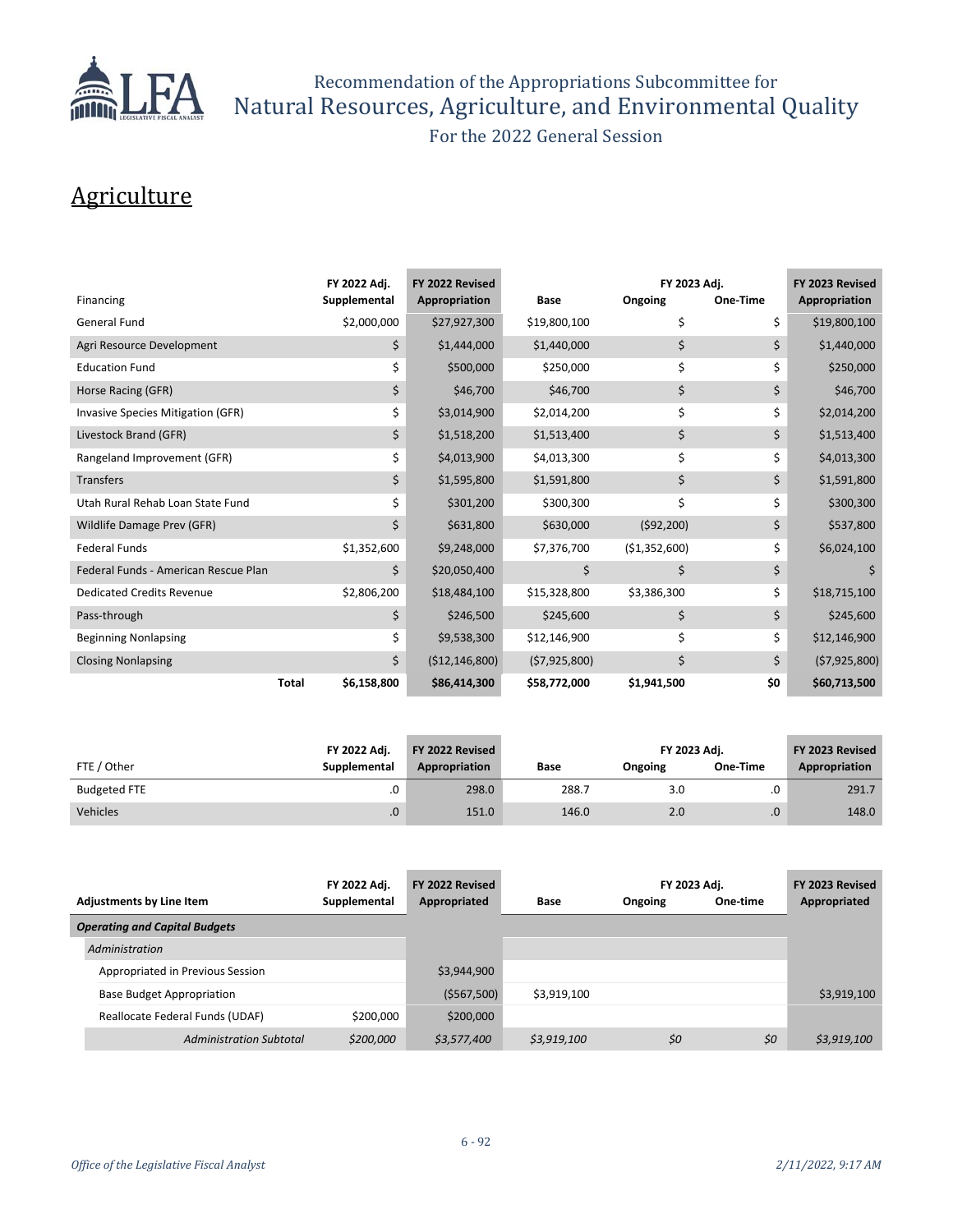

For the 2022 General Session

# **Agriculture**

I

| Adjustments by Line Item                                      | FY 2022 Adj.<br>Supplemental | FY 2022 Revised<br>Appropriated | Base        | FY 2023 Adj.<br>Ongoing | One-time | FY 2023 Revised<br>Appropriated |
|---------------------------------------------------------------|------------------------------|---------------------------------|-------------|-------------------------|----------|---------------------------------|
| <b>Operating and Capital Budgets</b>                          |                              |                                 |             |                         |          |                                 |
| <b>Animal Industry</b>                                        |                              |                                 |             |                         |          |                                 |
| Appropriated in Previous Session                              |                              | \$8,713,000                     |             |                         |          |                                 |
| <b>Aquaculture Dedicated Credits</b>                          | \$5,000                      | \$5,000                         |             | \$5,000                 |          | \$5,000                         |
| <b>Base Budget Appropriation</b>                              |                              | (5705,900)                      | \$7,358,200 |                         |          | \$7,358,200                     |
| <b>Animal Industry Subtotal</b>                               | \$5,000                      | \$8,012,100                     | \$7,358,200 | \$5,000                 | \$0      | \$7,363,200                     |
| <b>Building Operations</b>                                    |                              |                                 |             |                         |          |                                 |
| Appropriated in Previous Session                              |                              | \$417,200                       |             |                         |          |                                 |
| <b>Base Budget Appropriation</b>                              |                              |                                 | \$417,200   |                         |          | \$417,200                       |
| <b>Building Operations Subtotal</b>                           | \$0                          | \$417,200                       | \$417,200   | \$0                     | \$0      | \$417,200                       |
| <b>Invasive Species Mitigation</b>                            |                              |                                 |             |                         |          |                                 |
| Appropriated in Previous Session                              |                              | \$3,764,900                     |             |                         |          |                                 |
| <b>Base Budget Appropriation</b>                              |                              | (\$1,203,500)                   | \$2,264,200 |                         |          | \$2,264,200                     |
| <b>Invasive Species Mitigation Subtotal</b>                   | \$0                          | \$2,561,400                     | \$2,264,200 | \$0                     | \$0      | \$2,264,200                     |
| Marketing and Development                                     |                              |                                 |             |                         |          |                                 |
| Appropriated in Previous Session                              |                              | \$1,763,800                     |             |                         |          |                                 |
| <b>Base Budget Appropriation</b>                              |                              | ( \$349, 100)                   | \$1,478,800 |                         |          | \$1,478,800                     |
| Marketing and Development Subtotal                            | \$0                          | \$1,414,700                     | \$1,478,800 | 50                      | \$0      | \$1,478,800                     |
| <b>Plant Industry</b>                                         |                              |                                 |             |                         |          |                                 |
| Appropriated in Previous Session                              |                              | \$11,338,200                    |             |                         |          |                                 |
| <b>Base Budget Appropriation</b>                              |                              | (52, 728, 200)                  | \$8,273,100 |                         |          | \$8,273,100                     |
| Basin States Salinity Program                                 | \$1,352,600                  | \$1,352,600                     |             | ( \$1,352,600)          |          | (\$1,352,600)                   |
| Finance Staff - LFA Recommendation<br>(UDAF)                  |                              |                                 |             | \$128,500               |          | \$128,500                       |
| Reallocate Federal Funds (UDAF)                               | ( \$500,000)                 | ( \$500,000)                    |             |                         |          |                                 |
| <b>Plant Industry Subtotal</b>                                | \$852,600                    | \$9,462,600                     | \$8,273,100 | (51, 224, 100)          | \$0      | \$7,049,000                     |
| <b>Predatory Animal Control</b>                               |                              |                                 |             |                         |          |                                 |
| Agricultural and Wildlife Damage<br><b>Prevention Account</b> |                              |                                 |             | (592, 200)              |          | (592, 200)                      |
| Appropriated in Previous Session                              |                              | \$2,841,200                     |             |                         |          |                                 |
| <b>Base Budget Appropriation</b>                              |                              | ( \$178, 800)                   | \$2,553,300 |                         |          | \$2,553,300                     |
| <b>Predatory Animal Control Subtotal</b>                      | \$0                          | \$2,662,400                     | \$2,553,300 | (592, 200)              | \$0      | \$2,461,100                     |
| Rangeland Improvement                                         |                              |                                 |             |                         |          |                                 |
| Appropriated in Previous Session                              |                              | \$4,313,900                     |             |                         |          |                                 |
| <b>Base Budget Appropriation</b>                              |                              | ( \$524, 800)                   | \$3,989,100 |                         |          | \$3,989,100                     |
| Rangeland Improvement Subtotal                                | \$0                          | \$3,789,100                     | \$3,989,100 | \$0                     | \$0      | \$3,989,100                     |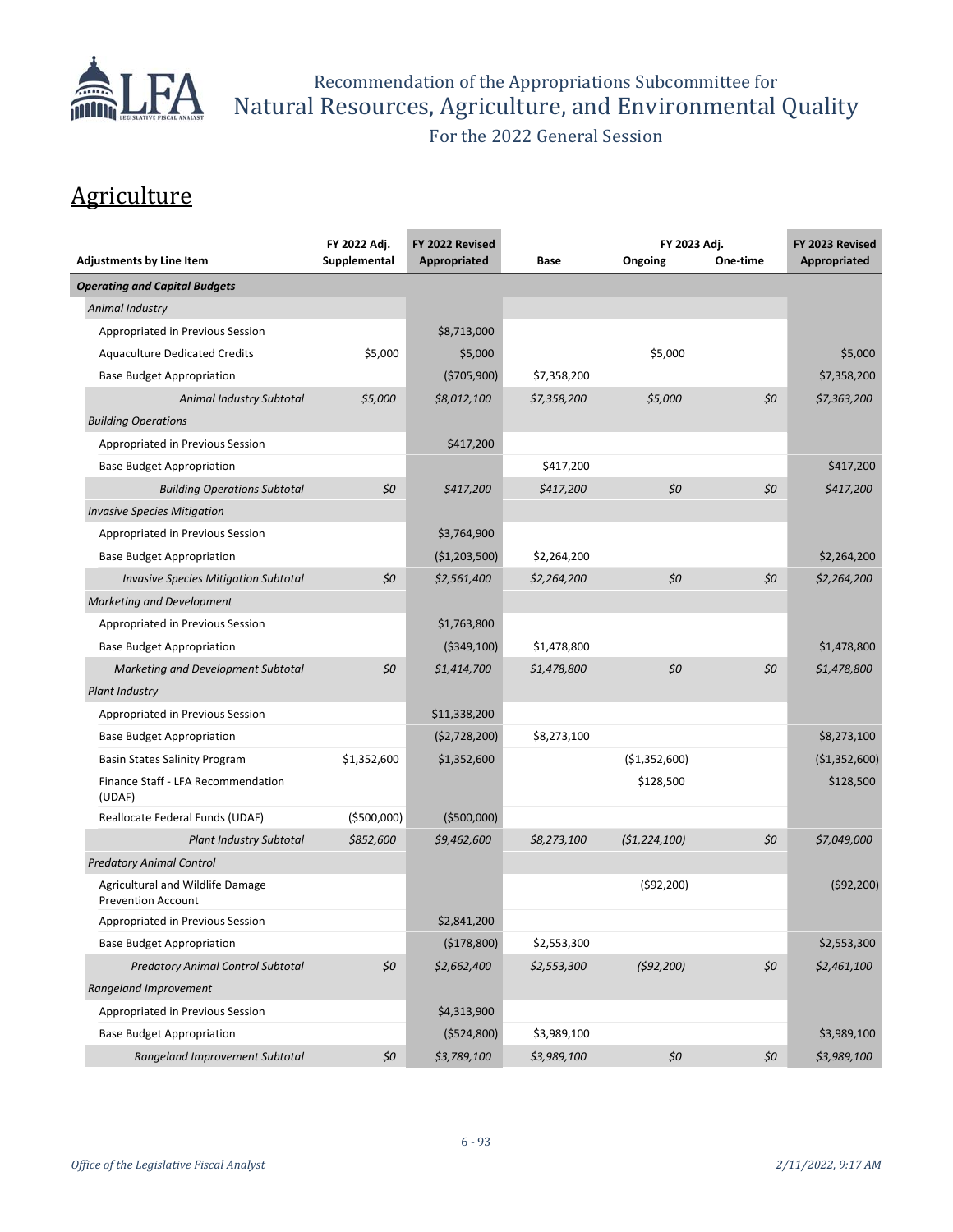

For the 2022 General Session

## **Agriculture**

| Adjustments by Line Item                                        | FY 2022 Adj.<br>Supplemental | FY 2022 Revised<br>Appropriated | Base        | FY 2023 Adj.<br>Ongoing | One-time | FY 2023 Revised<br>Appropriated |
|-----------------------------------------------------------------|------------------------------|---------------------------------|-------------|-------------------------|----------|---------------------------------|
| <b>Operating and Capital Budgets</b>                            |                              |                                 |             |                         |          |                                 |
| <b>Regulatory Services</b>                                      |                              |                                 |             |                         |          |                                 |
| Appropriated in Previous Session                                |                              | \$8,382,900                     |             |                         |          |                                 |
| <b>Base Budget Appropriation</b>                                |                              | ( \$1,005,300)                  | \$6,872,600 |                         |          | \$6,872,600                     |
| Bedding and Upholstered Dedicated<br>Credits                    | \$255,200                    | \$255,200                       |             | \$255,200               |          | \$255,200                       |
| Finance Staff - LFA Recommendation<br>(UDAF)                    |                              |                                 |             | \$128,500               |          | \$128,500                       |
| Food and Dairy Program Inspectors                               |                              |                                 |             | \$323,100               |          | \$323,100                       |
| Reallocate Federal Funds (UDAF)                                 | \$200,000                    | \$200,000                       |             |                         |          |                                 |
| <b>Regulatory Services Subtotal</b>                             | \$455,200                    | \$7,832,800                     | \$6,872,600 | \$706,800               | \$0      | \$7,579,400                     |
| <b>Resource Conservation</b>                                    |                              |                                 |             |                         |          |                                 |
| Agriculture Voluntary Incentive<br>Program (Ag VIP) (UDAF - In) | \$2,000,000                  | \$2,000,000                     |             |                         |          |                                 |
| Appropriated in Previous Session                                |                              | \$7,466,200                     |             |                         |          |                                 |
| <b>Base Budget Appropriation</b>                                |                              | \$17,755,500                    | \$6,195,000 |                         |          | \$6,195,000                     |
| <b>Resource Conservation Subtotal</b>                           | \$2,000,000                  | \$27,221,700                    | \$6,195,000 | \$0                     | \$0      | \$6,195,000                     |
| Salinity Offset Fund                                            |                              |                                 |             |                         |          |                                 |
| Appropriated in Previous Session                                |                              | \$47,600                        |             |                         |          |                                 |
| <b>Base Budget Appropriation</b>                                |                              |                                 | \$47,300    |                         |          | \$47,300                        |
| Salinity Offset Fund Subtotal                                   | \$0                          | \$47,600                        | \$47,300    | \$0                     | \$0      | \$47,300                        |
| <b>Utah State Fair Corporation</b>                              |                              |                                 |             |                         |          |                                 |
| Appropriated in Previous Session                                |                              | \$4,242,400                     |             |                         |          |                                 |
| <b>Base Budget Appropriation</b>                                |                              |                                 | \$3,592,400 |                         |          | \$3,592,400                     |
| <b>State Fair Dedicated Credits</b>                             | \$2,546,000                  | \$2,546,000                     |             | \$2,546,000             |          | \$2,546,000                     |
| <b>Utah State Fair Corporation Subtotal</b>                     | \$2,546,000                  | \$6,788,400                     | \$3,592,400 | \$2,546,000             | \$0      | \$6,138,400                     |
| <b>Medical Cannabis</b>                                         |                              |                                 |             |                         |          |                                 |
| Appropriated in Previous Session                                |                              | \$790,200                       |             |                         |          |                                 |
| <b>Base Budget Appropriation</b>                                |                              | (5790, 200)                     |             |                         |          |                                 |
| <b>Medical Cannabis Subtotal</b>                                | \$0                          | \$0                             | \$0         | \$0                     | \$0      | \$0                             |
| <b>Industrial Hemp</b>                                          |                              |                                 |             |                         |          |                                 |
| Appropriated in Previous Session                                |                              | \$1,304,200                     |             |                         |          |                                 |
| <b>Base Budget Appropriation</b>                                |                              | (\$128,000)                     | \$1,301,900 |                         |          | \$1,301,900                     |
| <b>Industrial Hemp Subtotal</b>                                 | \$0\$                        | \$1,176,200                     | \$1,301,900 | $50$                    | \$0      | \$1,301,900                     |
| <b>Analytical Laboratory</b>                                    |                              |                                 |             |                         |          |                                 |
| Appropriated in Previous Session                                |                              | \$2,194,700                     |             |                         |          |                                 |
| <b>Base Budget Appropriation</b>                                |                              | ( \$1,019,500)                  | \$1,275,200 |                         |          | \$1,275,200                     |
| Reallocate Federal Funds (UDAF)                                 | \$100,000                    | \$100,000                       |             |                         |          |                                 |
| Analytical Laboratory Subtotal                                  | \$100,000                    | \$1,275,200                     | \$1,275,200 | \$0                     | \$0      | \$1,275,200                     |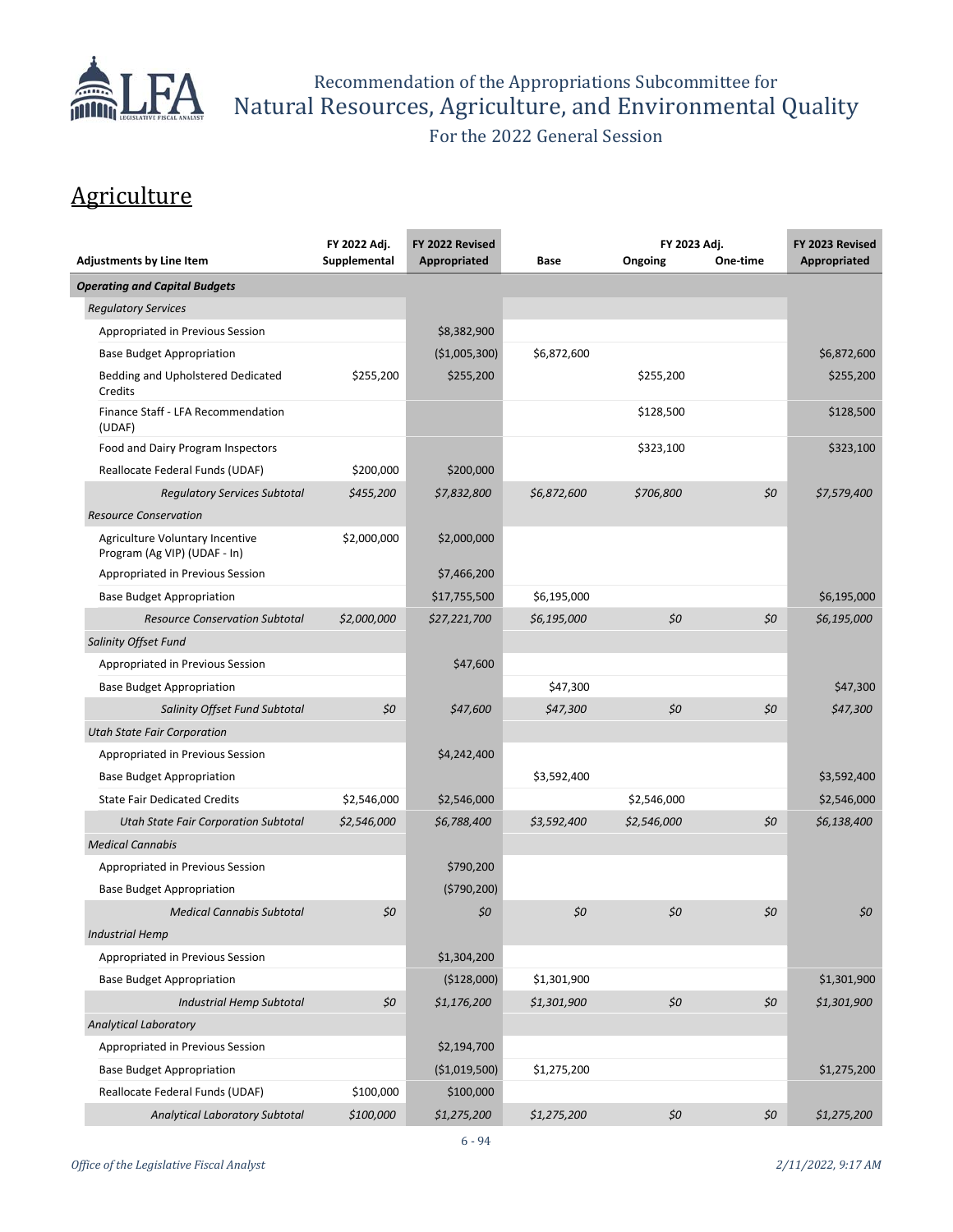

For the 2022 General Session

## **Agriculture**

| <b>Adjustments by Line Item</b>                                  | FY 2022 Adj.<br>Supplemental | FY 2022 Revised<br>Appropriated | Base           | FY 2023 Adi.<br>Ongoing | One-time | FY 2023 Revised<br>Appropriated |
|------------------------------------------------------------------|------------------------------|---------------------------------|----------------|-------------------------|----------|---------------------------------|
| <b>Operating and Capital Budgets</b>                             |                              |                                 |                |                         |          |                                 |
| Dept. Agriculture and Food Laboratory Equip. Fund                |                              |                                 |                |                         |          |                                 |
| Appropriated in Previous Session                                 |                              | \$118,200                       |                |                         |          |                                 |
| <b>Base Budget Appropriation</b>                                 |                              |                                 | \$118,200      |                         |          | \$118,200                       |
| Dept. Agriculture and Food Laboratory<br>Equip. Fund Subtotal    | \$0                          | \$118,200                       | \$118,200      | \$0                     | \$0      | \$118,200                       |
| <b>Operating and Capital Budgets Subtotal</b>                    | \$6,158,800                  | \$76,357,000                    | \$49,655,600   | \$1,941,500             | \$0      | \$51,597,100                    |
| <b>Business-like Activities</b>                                  |                              |                                 |                |                         |          |                                 |
| Agriculture Loan Programs                                        |                              |                                 |                |                         |          |                                 |
| Appropriated in Previous Session                                 |                              | \$460,500                       |                |                         |          |                                 |
| <b>Base Budget Appropriation</b>                                 |                              |                                 | \$458,400      |                         |          | \$458,400                       |
| Agriculture Loan Programs Subtotal                               | \$0                          | \$460,500                       | \$458,400      | \$0                     | \$0      | \$458,400                       |
| Qualified Production Enterprise Fund                             |                              |                                 |                |                         |          |                                 |
| Appropriated in Previous Session                                 |                              | \$100                           | ( \$3,075,800) |                         |          | ( \$3,075,800)                  |
| <b>Base Budget Appropriation</b>                                 |                              | \$2,500,400                     | \$5,637,500    |                         |          | \$5,637,500                     |
| <b>Qualified Production Enterprise Fund</b><br>Subtotal          | \$0                          | \$2,500,500                     | \$2,561,700    | \$0                     | \$0      | \$2,561,700                     |
| <b>Business-like Activities Subtotal</b>                         | \$0                          | \$2,961,000                     | \$3,020,100    | \$0                     | \$0      | \$3,020,100                     |
| <b>Restricted Fund and Account Transfers</b>                     |                              |                                 |                |                         |          |                                 |
| GFR - Agriculture and Wildlife Damage Prevent                    |                              |                                 |                |                         |          |                                 |
| Appropriated in Previous Session                                 |                              | \$250,000                       |                |                         |          |                                 |
| <b>Base Budget Appropriation</b>                                 |                              |                                 | \$250,000      |                         |          | \$250,000                       |
| GFR - Agriculture and Wildlife Damage<br><b>Prevent Subtotal</b> | \$0                          | \$250,000                       | \$250,000      | \$0                     | \$0      | \$250,000                       |
| GFR - Invasive Species Mitigation Account                        |                              |                                 |                |                         |          |                                 |
| Appropriated in Previous Session                                 |                              | \$3,000,000                     |                |                         |          |                                 |
| <b>Base Budget Appropriation</b>                                 |                              |                                 | \$2,000,000    |                         |          | \$2,000,000                     |
| GFR - Invasive Species Mitigation Account<br>Subtotal            | \$0                          | \$3,000,000                     | \$2,000,000    | \$0                     | \$0      | \$2,000,000                     |
| GFR - Rangeland Improvement Account                              |                              |                                 |                |                         |          |                                 |
| Appropriated in Previous Session                                 |                              | \$3,846,300                     |                |                         |          |                                 |
| <b>Base Budget Appropriation</b>                                 |                              |                                 | \$3,846,300    |                         |          | \$3,846,300                     |
| <b>GFR - Rangeland Improvement Account</b><br><b>Subtotal</b>    | \$0                          | \$3,846,300                     | \$3,846,300    | $50$                    | \$0      | \$3,846,300                     |
| <b>Restricted Fund and Account Transfers</b><br><b>Subtotal</b>  | \$0                          | \$7,096,300                     | \$6,096,300    | \$0                     | \$0      | \$6,096,300                     |
| <b>Agriculture Total</b>                                         | \$6,158,800                  | \$86,414,300                    | \$58,772,000   | \$1,941,500             | \$0      | \$60,713,500                    |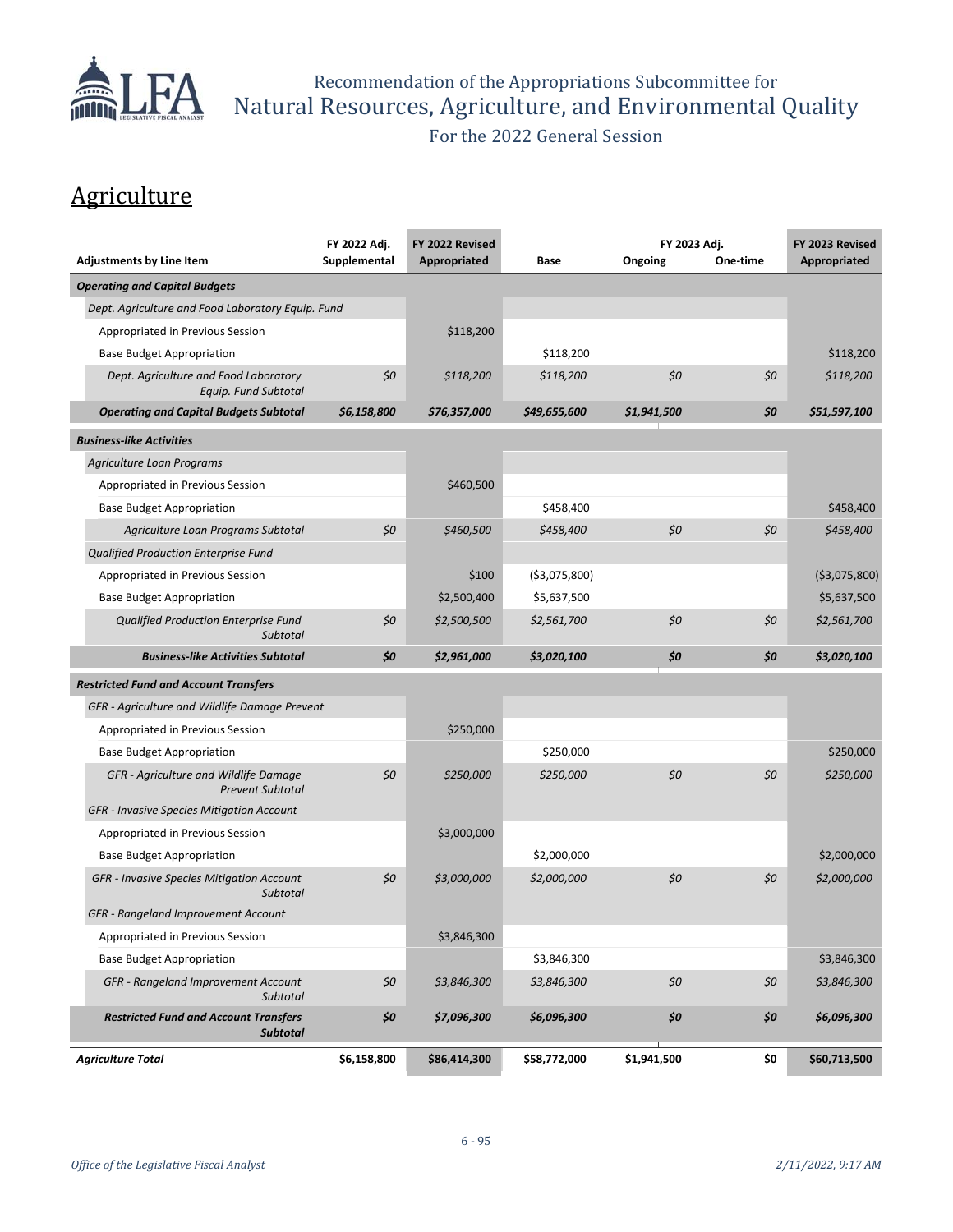

For the 2022 General Session

## Public Lands Policy Coordinating Office

|                                          | FY 2022 Adj. | FY 2022 Revised |              | FY 2023 Adi. |          | FY 2023 Revised |
|------------------------------------------|--------------|-----------------|--------------|--------------|----------|-----------------|
| Financing                                | Supplemental | Appropriation   | Base         | Ongoing      | One-Time | Appropriation   |
| Land Exchange Distribution Account (GFR) |              | \$1,042,400     | \$1,042,400  |              |          | \$1,042,400     |
| <b>Beginning Nonlapsing</b>              |              | \$4,500,000     | \$4,500,000  |              |          | \$4,500,000     |
| <b>Closing Nonlapsing</b>                |              | (54,500,000)    | (54,500,000) |              |          | (54,500,000)    |
| Total                                    | \$0          | \$1,042,400     | \$1,042,400  | \$0          | \$0      | \$1,042,400     |

|                                                                 | FY 2022 Adj. | FY 2022 Revised |             | FY 2023 Adi. |          | FY 2023 Revised |
|-----------------------------------------------------------------|--------------|-----------------|-------------|--------------|----------|-----------------|
| <b>Adjustments by Line Item</b>                                 | Supplemental | Appropriated    | <b>Base</b> | Ongoing      | One-time | Appropriated    |
| <b>Restricted Fund and Account Transfers</b>                    |              |                 |             |              |          |                 |
| GFR - Constitutional Defense Restricted Acct                    |              |                 |             |              |          |                 |
| Appropriated in Previous Session                                |              | \$1,042,400     |             |              |          |                 |
| <b>Base Budget Appropriation</b>                                |              |                 | \$1.042.400 |              |          | \$1,042,400     |
| GFR - Constitutional Defense Restricted<br><b>Acct Subtotal</b> | \$0          | \$1,042,400     | \$1.042.400 | \$0          | \$0      | \$1,042,400     |
| <b>Restricted Fund and Account Transfers</b><br>Subtotal        | \$0          | \$1,042,400     | \$1,042,400 | \$0          | \$0      | \$1,042,400     |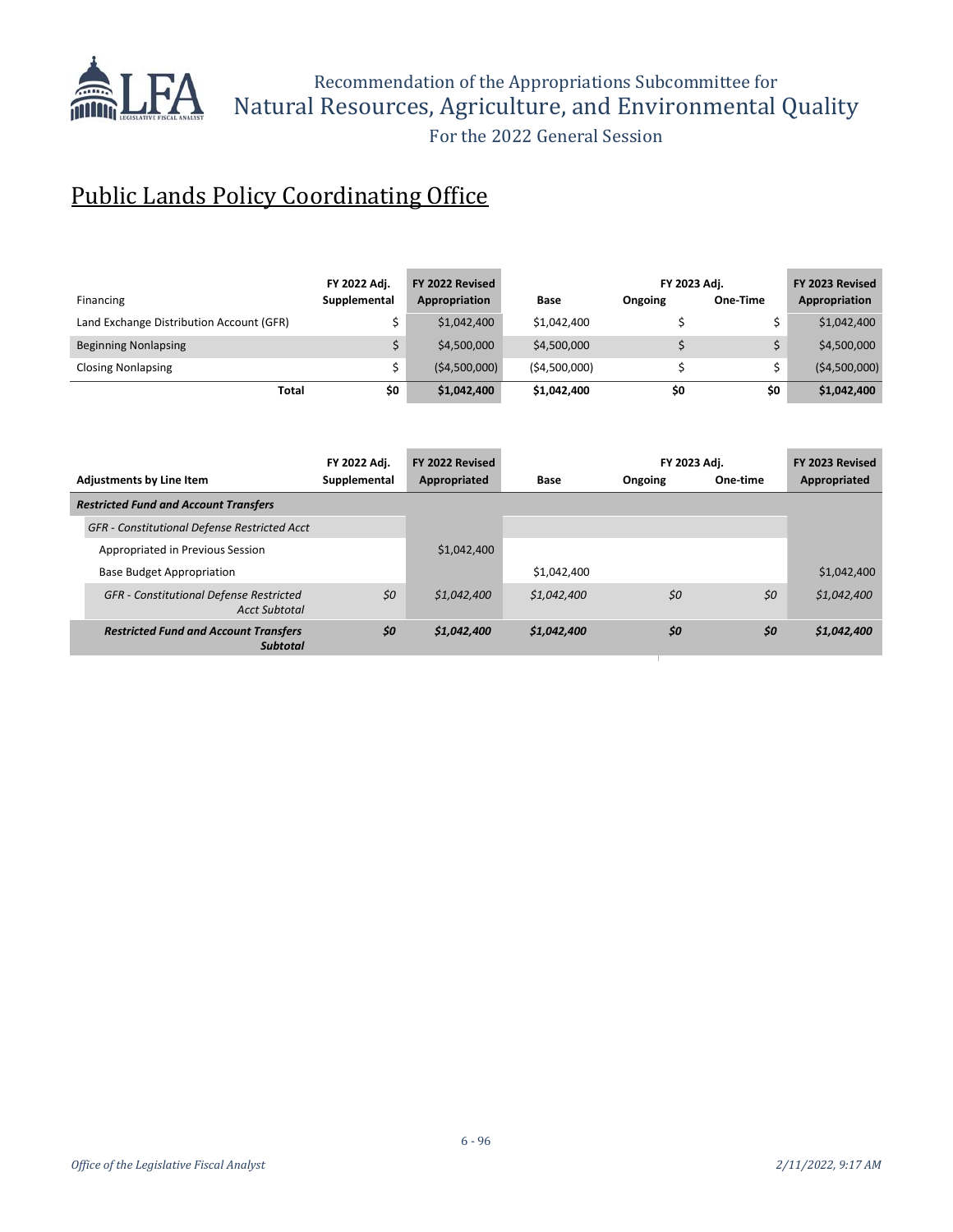

For the 2022 General Session

## Rates and Fees

|     | Agriculture - Administration - General Administration                                                               |          |
|-----|---------------------------------------------------------------------------------------------------------------------|----------|
|     | <b>General Administration</b>                                                                                       |          |
| 1.  | Administrative Hearing Fee (per Hour)                                                                               | Variable |
|     | Hourly charge varies from \$0 to \$500 depending on type of hearing<br>and staffing required.                       |          |
| 2.  | <b>Registered Farms Recording</b>                                                                                   | 10.00    |
|     | All Agriculture Divisions                                                                                           |          |
| 3.  | <b>Background Check Fee</b>                                                                                         | 51.50    |
| 4.  | Certified document                                                                                                  | 25.00    |
| 5.  | Mileage                                                                                                             | Variable |
|     | To be charged according to the current mileage rate of the State of<br>Utah.                                        |          |
|     | Copies of files                                                                                                     |          |
| 6.  | Per hour                                                                                                            | 10.00    |
| 7.  | Per copy                                                                                                            | .25      |
| 8.  | Duplicate                                                                                                           | 15.00    |
| 9.  | Late                                                                                                                | 25.00    |
| 10. | Print License/Prod Certificate Fee                                                                                  | 20.00    |
| 11. | Returned check                                                                                                      | 20.00    |
|     | Agriculture - Animal Industry - Animal Health                                                                       |          |
|     | Animal Health                                                                                                       |          |
| 12. | Aerial Hunting License Fee                                                                                          | 10.00    |
| 13. | Inspection Service (per Hour)                                                                                       | 60.00    |
| 14. | <b>Commercial Aquaculture Facility</b>                                                                              | 150.00   |
| 15. | <b>Commercial Fishing Facility</b>                                                                                  | 30.00    |
| 16. | Aquaculture Inspection: Aquatic Invasive Species (AIS)                                                              | 100.00   |
| 17. | <b>Aquaculture Inspection: Sterility Testing</b>                                                                    | 100.00   |
| 18. | Aquaculture/Fee Fishing: New Facility Inspection                                                                    | 100.00   |
| 19. | Aquaculture Inspection: Supplemental Health Inspection                                                              | 100.00   |
|     | Citation                                                                                                            |          |
| 20. | Per violation                                                                                                       | 500.00   |
| 21. | Per head                                                                                                            | 2.00     |
|     | If not paid within 15 days, two times the citation fee; if not paid<br>within 30 days, four times the citation fee. |          |
| 22. | Hatchery Operation (Poultry)                                                                                        | 25.00    |
| 23. | Poultry Dealer License (per dealer)                                                                                 | 25.00    |
| 24. | <b>Health Certificate Book</b>                                                                                      | 50.00    |
| 25. | Trichomoniasis Report Book                                                                                          | 8.00     |
| 26. | <b>Trichomoniasis Ear Tags</b>                                                                                      | 2.00     |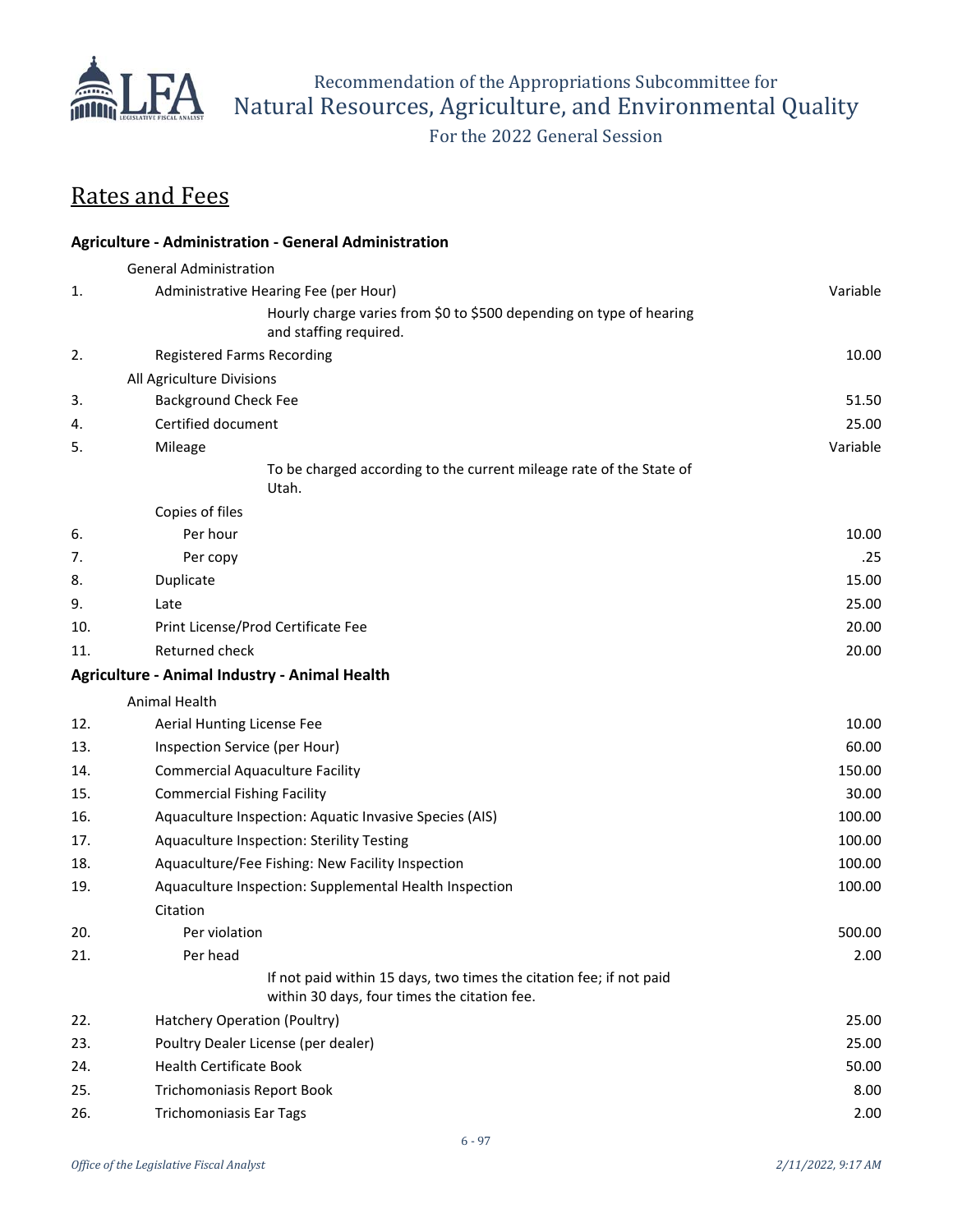

For the 2022 General Session

### Rates and Fees

|     | <b>Agriculture - Animal Industry - Auction Market Veterinarians</b>   |          |
|-----|-----------------------------------------------------------------------|----------|
|     | Animal Health                                                         |          |
|     | Service Fee for Veterinarians                                         |          |
| 27. | Per day                                                               | 600.00   |
| 28. | Per mile                                                              | Variable |
|     | To be charged according to the current mileage rate of the State of   |          |
|     | Utah.                                                                 |          |
|     | <b>Agriculture - Animal Industry - Meat Inspection</b>                |          |
|     | Meat Inspection                                                       |          |
| 29. | <b>Inspection Service</b>                                             | 60.00    |
|     | <b>Meat Packing</b>                                                   |          |
| 30. | <b>Meat Packing Plant</b>                                             | 150.00   |
| 31. | <b>Custom Exempt</b>                                                  | 150.00   |
| 32. | T/A (Talmage-Aiken) Official                                          | 150.00   |
| 33. | Packing/Processing Official                                           | 150.00   |
|     | <b>Agriculture - Animal Industry - Horse Racing Commission</b>        |          |
|     | Utah Horse Commission (fees are not to exceed the amounts identified) |          |
| 34. | Owner/Trainer                                                         | 125.00   |
| 35. | Owner                                                                 | 100.00   |
| 36. | Organization                                                          | 100.00   |
| 37. | Trainer                                                               | 100.00   |
| 38. | Assistant trainer                                                     | 100.00   |
| 39. | Jockey                                                                | 100.00   |
| 40. | <b>Veterinary Clinic</b>                                              | 100.00   |
| 41. | <b>Racing Official</b>                                                | 100.00   |
| 42. | Racing Organization Manager or Official                               | 100.00   |
| 43. | Pony Rider                                                            | 75.00    |
| 44. | Groom                                                                 | 75.00    |
| 45. | Security Guard                                                        | 75.00    |
| 46. | Security Investigator                                                 | 75.00    |
| 47. | Concessionaire                                                        | 75.00    |
| 48. | Drug Test Fee                                                         | 100.00   |
|     | To be charged at Stakes and Futurity races only.                      |          |
|     | <b>Agriculture - Marketing and Development</b>                        |          |
|     | Marketing/Utah's Own                                                  |          |
| 49. | Utah's Own Supporter                                                  | 1,000.00 |
| 50. | Utah's Own New Member Registration                                    | 75.00    |

51. Utah's Own Member Renewal 60.00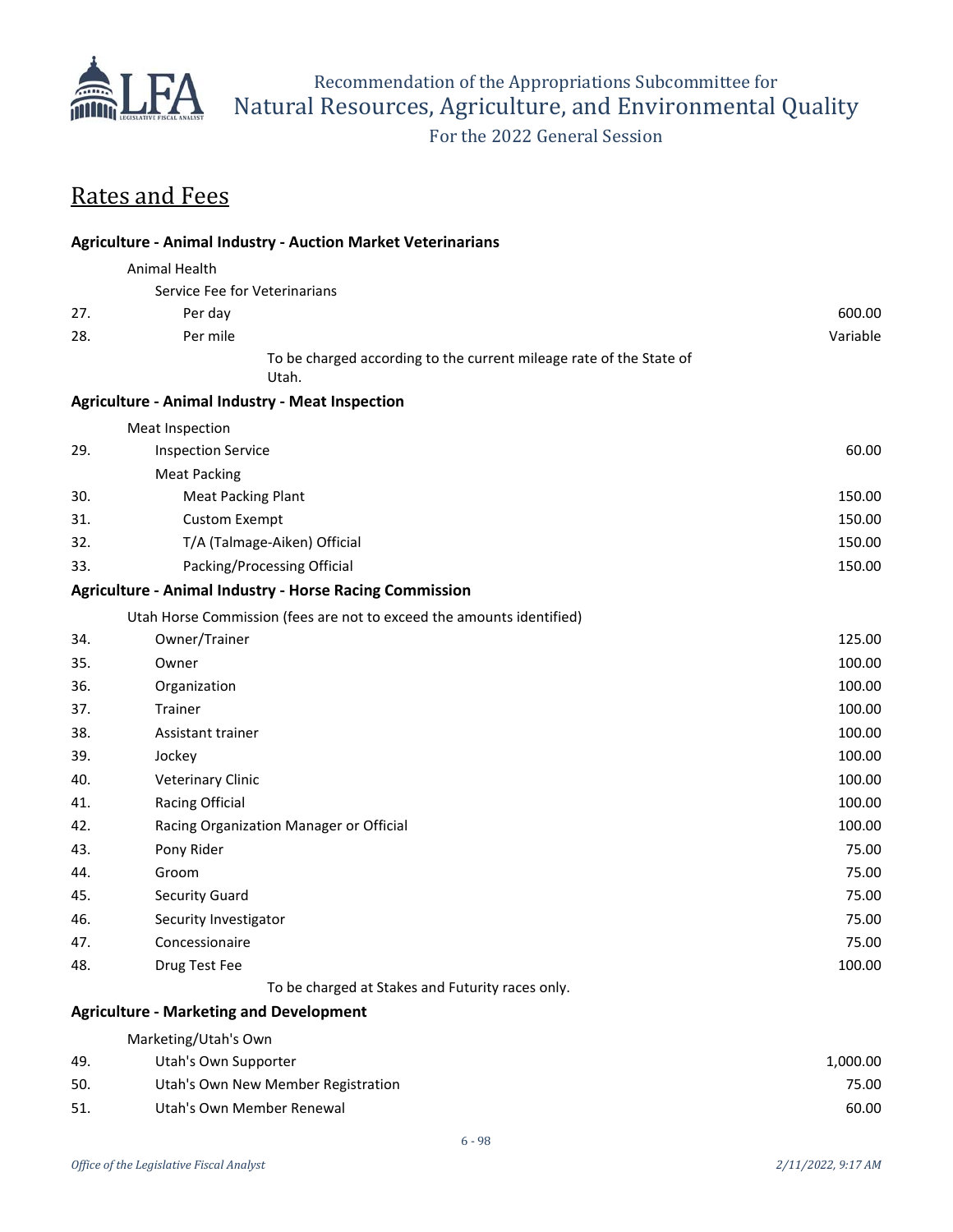

For the 2022 General Session

### Rates and Fees

|     | <b>Agriculture - Plant Industry - Grain Inspection</b>                   |       |
|-----|--------------------------------------------------------------------------|-------|
|     | Grain Inspection                                                         |       |
| 52. | Regular hourly rate (per hour)                                           | 28.00 |
| 53. | Overtime hourly rate (per hour)                                          | 42.00 |
|     | Official Inspection Services (includes sampling, except where indicated) |       |
| 54. | Railcar (per car)                                                        | 20.50 |
| 55. | Truck or trailer (per carrier)                                           | 10.50 |
| 56. | <b>Container Inspection</b>                                              | 21.50 |
| 57. | Submitted sample (per sample)                                            | 7.50  |
|     | Re-inspection                                                            |       |
| 58. | Based on new sample (per truck)                                          | 10.50 |
| 59. | Basis file sample                                                        | 7.50  |
| 60. | Based on new sample rail                                                 | 20.50 |
|     | Protein test                                                             |       |
| 61. | Original or file sample retest                                           | 8.00  |
| 62. | Oil and starch                                                           | 8.00  |
| 63. | Basis new sample                                                         | 5.50  |
| 64. | Factor only determination (per factor)                                   | 3.00  |
|     | Plus samplers hourly rate, if applicable                                 |       |
| 65. | Stowage examination services (per certificate)                           | 10.00 |
| 66. | Extra copies of certificates (per copy)                                  | 1.00  |
| 67. | Insect damaged kernel, determination (weevil, bore)                      | 2.75  |
| 68. | Sealing rail cars or containers upon request over 5 seals per rail car   | 5.00  |
| 69. | Falling number inspection, per sample (per Sample)                       | 12.00 |
| 70. | Class X Weighing inspection (per Inspection)                             | 6.00  |
|     | <b>Non-Official Services</b>                                             |       |
| 71. | Safflower Grading                                                        | 13.00 |
| 72. | Class II weighing (per carrier)                                          | 6.00  |
| 73. | Grain grading instructions (per hour, per person)                        | 20.00 |
| 74. | Set of check Samples                                                     | 25.00 |
|     | Proteins-moisture, Set of 5                                              |       |
| 75. | Other Requests (per hour)                                                | 48.00 |
|     | Agriculture - Plant Industry - Insect Infestation                        |       |
|     | <b>Beekeepers</b>                                                        |       |
| 76. | Insect Identification                                                    | 10.00 |
| 77. | Pest and Disease Lab Diagnostics - Licensed Beekeeper                    | 20.00 |
| 78. | Pest and Disease Lab Diagnostics - Non-Licensed Beekeepers               | 40.00 |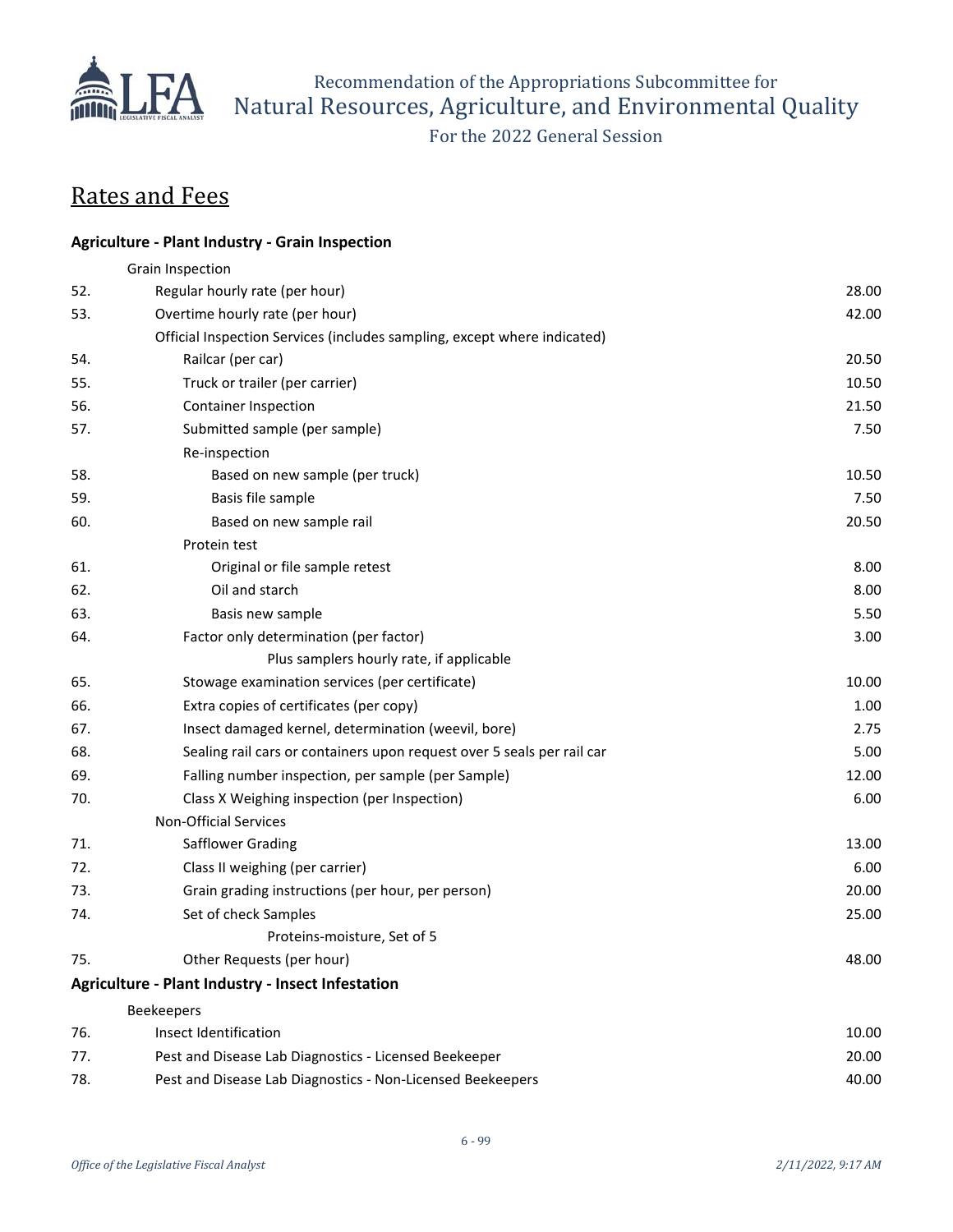

For the 2022 General Session

### Rates and Fees

|      | Agriculture - Plant Industry - Insect Infestation                                              |              |
|------|------------------------------------------------------------------------------------------------|--------------|
|      | License                                                                                        |              |
| 79.  | 1 to 20 hives                                                                                  | 10.00        |
| 80.  | 21 to 100 hives                                                                                | 25.00        |
| 81.  | 101 to 500 hives                                                                               | 50.00        |
|      | <b>Agriculture - Plant Industry</b>                                                            |              |
|      | Agriculture Inspection                                                                         |              |
| 82.  | Agricultural Inspection: Inspection services performed (per Hour)                              | 40.00        |
| 83.  | Agricultural Inspection: Overtime (per hour)                                                   | 60.00        |
|      | For inspectors' time over 40 hours per week and on Holidays, plus<br>regular fees.             |              |
| 84.  | Good Agricultural Practices (GAP) Inspection (per hour)                                        | Federal rate |
| 85.  | <b>Agricultural Inspection Mileage</b>                                                         | Variable     |
|      | To be charged according to the current mileage rate of the State of<br>Utah.                   |              |
| 86.  | <b>Control Atmosphere</b>                                                                      | 10.00        |
| 87.  | Citations, maximum per violation                                                               | 500.00       |
|      | Feed                                                                                           |              |
| 88.  | <b>Commercial Feed</b>                                                                         | 25.00        |
| 89.  | Processing                                                                                     | 35.00        |
| 90.  | Custom Formula Permit                                                                          | 75.00        |
|      | Fertilizer                                                                                     |              |
| 91.  | <b>Blenders License</b>                                                                        | 75.00        |
| 92.  | Assessment (per ton)                                                                           | .35          |
| 93.  | Minimum Semiannual Assessment (per Assessment)                                                 | 20.00        |
| 94.  | Fertilizer Registration                                                                        | 25.00        |
| 95.  | Processing                                                                                     | 35.00        |
|      | Hay and Straw Weed Free Certification                                                          |              |
| 96.  | Bulk loads of hay up to 10 loads                                                               | 30.00        |
| 97.  | Charge for each hay tag                                                                        | .10          |
|      | Nursery                                                                                        |              |
| 98.  | Nursery Agency                                                                                 | 50.00        |
|      | Gross Sales (\$10.00 min) based on previous calendar year, applies to all Gross<br>Sales Fees) |              |
| 99.  | \$0 to \$5,000                                                                                 | 40.00        |
| 100. | \$5,001 to \$100,000                                                                           | 80.00        |
| 101. | \$100,001 to \$250,000                                                                         | 120.00       |
| 102. | \$250,001 to \$500,000                                                                         | 160.00       |
| 103. | \$500,001 and up                                                                               | 200.00       |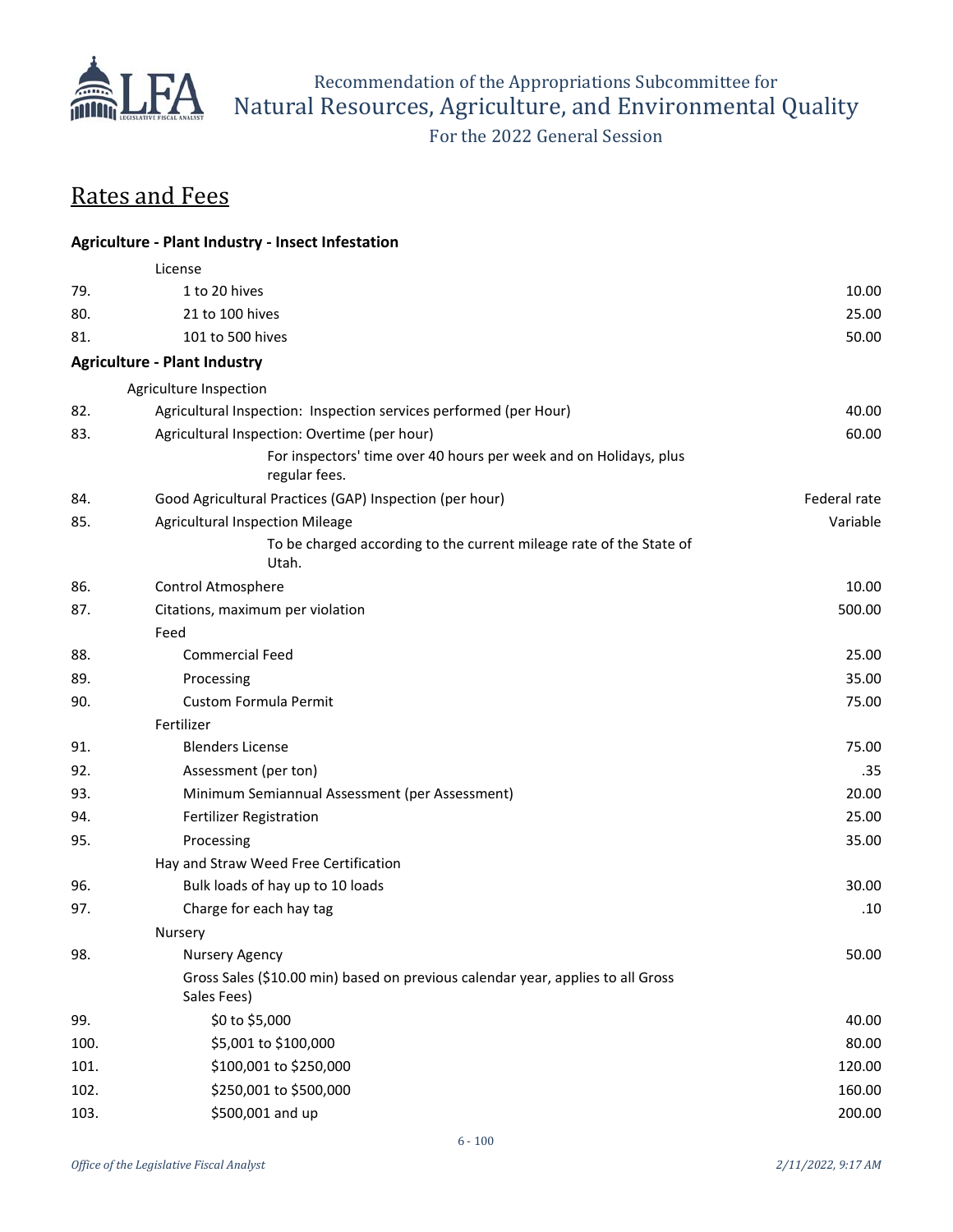

Recommendation of the Appropriations Subcommittee for

Natural Resources, Agriculture, and Environmental Quality

For the 2022 General Session

### Rates and Fees

#### **Agriculture ‐ Plant Industry**

|      | <b>Organic Certification</b>                                                                                                                     |          |
|------|--------------------------------------------------------------------------------------------------------------------------------------------------|----------|
| 104. | Organic, Transitional, and Grass Fed Certification                                                                                               | 300.00   |
| 105. | Annual registration late fee (per Registration)                                                                                                  | 100.00   |
| 106. | Fee for inspection (per hour)                                                                                                                    | 65.00    |
| 107. | Inspectors' time >40 hours per week (overtime) plus regular fees (per hour)                                                                      | 98.00    |
| 108. | Major holidays and Sundays plus regular fees (per hour)                                                                                          | 98.00    |
|      | <b>Gross Sales</b>                                                                                                                               |          |
| 109. | \$0 to \$5,000                                                                                                                                   | Exempt   |
|      | If an organic producer has gross sales of less than or equal to \$5,000<br>for the previous calendar year, they are exempt from paying this fee. |          |
| 110. | \$5,001 to \$10,000                                                                                                                              | 100.00   |
| 111. | \$10,001 to \$15,000                                                                                                                             | 180.00   |
| 112. | \$15,001 to \$20,000                                                                                                                             | 240.00   |
| 113. | \$20,001 to \$25,000                                                                                                                             | 300.00   |
| 114. | \$25,001 to \$30,000                                                                                                                             | 360.00   |
| 115. | \$30,001 to \$35,000                                                                                                                             | 420.00   |
| 116. | \$35,001 to \$50,000                                                                                                                             | 600.00   |
| 117. | \$50,001 to \$75,000                                                                                                                             | 900.00   |
| 118. | \$75,001 to \$100,000                                                                                                                            | 1,200.00 |
| 119. | \$100,001 to \$150,000                                                                                                                           | 1,800.00 |
| 120. | \$150,001 to \$280,000                                                                                                                           | 2,240.00 |
| 121. | \$280,001 to \$375,000                                                                                                                           | 3,000.00 |
| 122. | \$375,001 to \$500,000                                                                                                                           | 4,000.00 |
| 123. | \$500,001 and up                                                                                                                                 | 5,000.00 |
|      | Phytosanitary                                                                                                                                    |          |
| 124. | Phytosanitary Inspection (per inspection)                                                                                                        | 100.00   |
| 125. | Phytosanitary Inspection with grade certification (per inspection)                                                                               | 50.00    |
| 126. | <b>Export Compliance Agreements</b>                                                                                                              | 50.00    |
|      | Pesticide                                                                                                                                        |          |
| 127. | <b>Product Registration</b>                                                                                                                      | 60.00    |
| 128. | <b>Processing Service</b>                                                                                                                        | 135.00   |
| 129. | Replacement of lost or stolen certificate/license                                                                                                | 15.00    |
| 130. | Triennial (3 year) examination and educational materials                                                                                         | 20.00    |
|      | <b>Commercial Applicator Certification</b>                                                                                                       |          |
| 131. | Pesticide Business License                                                                                                                       | 110.00   |
| 132. | Triennial (3 year) Certification and License                                                                                                     | 45.00    |
|      | Dealer License                                                                                                                                   |          |
| 133. | Triennial                                                                                                                                        | 100.00   |
|      |                                                                                                                                                  |          |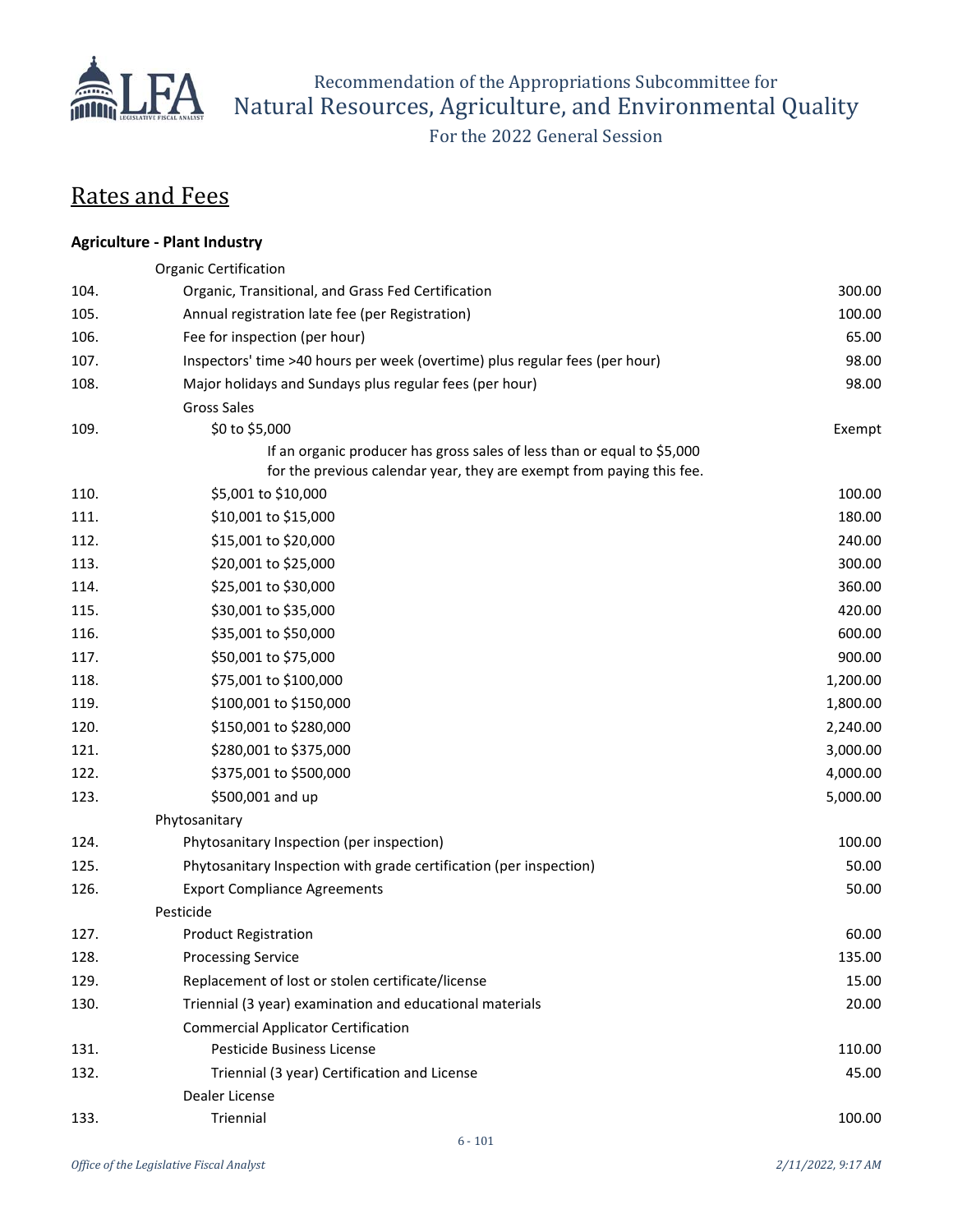

For the 2022 General Session

### Rates and Fees

#### **Agriculture ‐ Plant Industry**

|      | Seed                                                                                                  |           |
|------|-------------------------------------------------------------------------------------------------------|-----------|
|      | Seed Purity                                                                                           |           |
| 134. | Flowers                                                                                               | 24.00     |
| 135. | Grains                                                                                                | 16.00     |
| 136. | Grasses                                                                                               | 34.00     |
| 137. | Legumes                                                                                               | 16.00     |
| 138. | Trees and Shrubs                                                                                      | 25.00     |
| 139. | Vegetables                                                                                            | 16.00     |
|      | Seed Germination                                                                                      |           |
| 140. | Flowers                                                                                               | 24.00     |
| 141. | Grains                                                                                                | 16.00     |
| 142. | Grasses                                                                                               | 25.00     |
| 143. | Legumes                                                                                               | 16.00     |
| 144. | <b>Trees and Shrubs</b>                                                                               | 25.00     |
| 145. | Vegetables                                                                                            | 16.00     |
|      | Seed Tetrazolium Test                                                                                 |           |
| 146. | Flowers                                                                                               | 44.00     |
| 147. | Grains                                                                                                | 28.00     |
| 148. | Grasses                                                                                               | 44.00     |
| 149. | Legumes                                                                                               | 34.00     |
| 150. | <b>Trees and Shrubs</b>                                                                               | 44.00     |
| 151. | Vegetables                                                                                            | 28.00     |
| 152. | Embryo Analysis (Loose Smut Test)                                                                     | 25.00     |
| 153. | <b>Cut Test</b>                                                                                       | 16.00     |
| 154. | Mill Check (per hour)                                                                                 | 40.00     |
| 155. | Moisture Test                                                                                         | 24.00     |
| 156. | Canada Standards                                                                                      | 20.00     |
| 157. | Examination of Extra Quantity for Other Crop or Weed Seed (per hour)                                  | 40.00     |
| 158. | Examination for Noxious Weeds Only (per hour)                                                         | 40.00     |
| 159. | Identification                                                                                        | No charge |
|      | Quick identification using microscope to determine seed type. There<br>is no charge for this service. |           |
| 160. | Additional Copies of Analysis Reports                                                                 | 1.00      |
| 161. | Emergency service for single component only (per sample)                                              | 42.00     |
|      | <b>Shipping Point</b>                                                                                 |           |
|      | Fruit                                                                                                 |           |
| 162. | Bulk load (per hundredweight)                                                                         | .10       |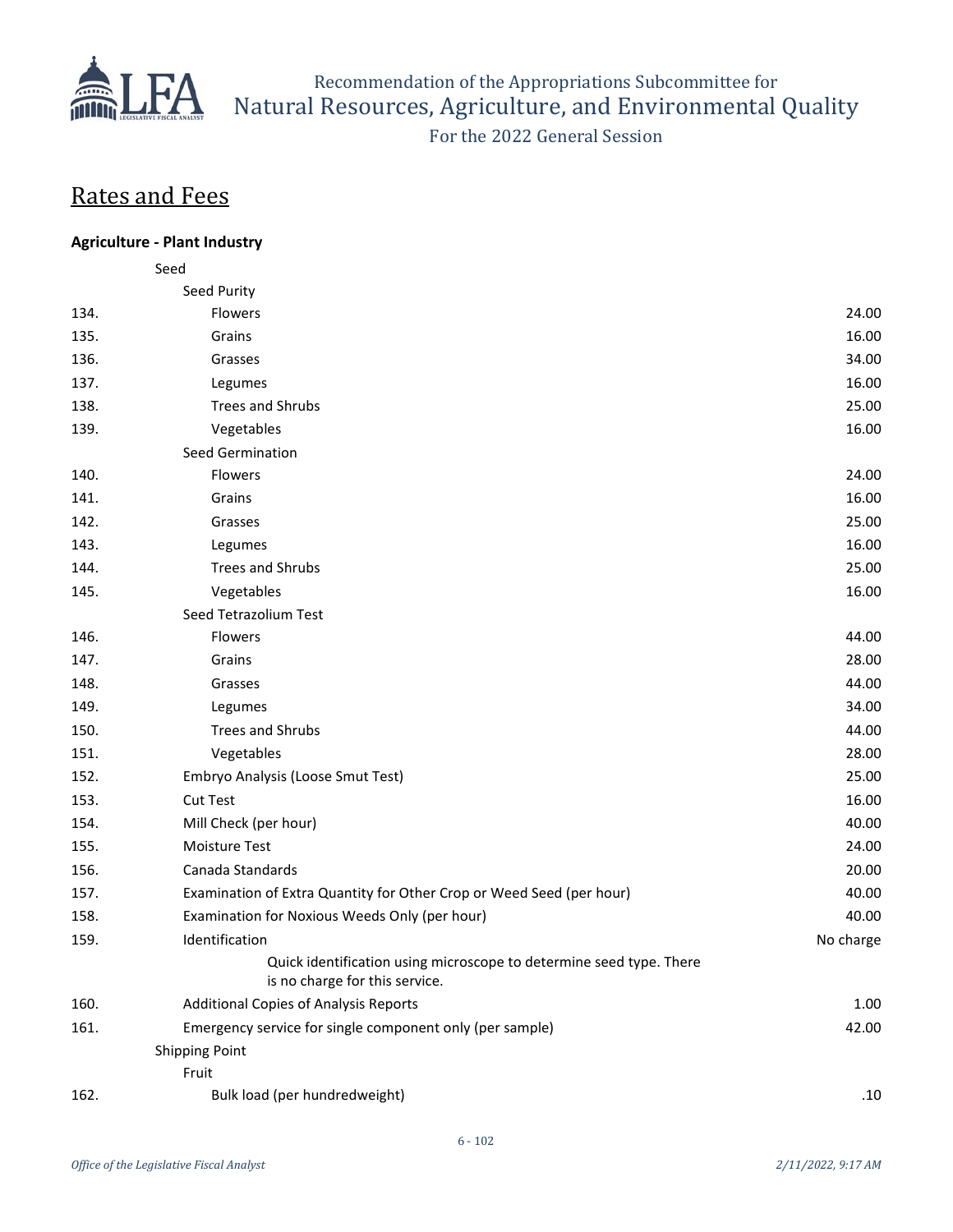

Recommendation of the Appropriations Subcommittee for

Natural Resources, Agriculture, and Environmental Quality

For the 2022 General Session

### Rates and Fees

#### **Agriculture ‐ Plant Industry**

|      | Vegetables                                                                                                         |          |
|------|--------------------------------------------------------------------------------------------------------------------|----------|
| 163. | Potatoes (per hundredweight)                                                                                       | .10      |
| 164. | Onions (per hundredweight)                                                                                         | .10      |
| 165. | Cucurbita (per hundredweight)                                                                                      | .10      |
|      | Cucurbita family includes: watermelon, muskmelon, squash<br>(summer, fall, and winter), pumpkin, gourd and others. |          |
| 166. | One commodity (per certificate)                                                                                    | 30.00    |
| 167. | Mixed loads (per commodity)                                                                                        | 30.00    |
|      | <b>Agriculture - Regulatory Services - Regulatory Services Administration</b>                                      |          |
|      | Domestic Game Slaughter                                                                                            |          |
| 168. | Domestic Game Slaughter Permit                                                                                     | 500.00   |
| 169. | Domestic Game Slaughter Inspection (per Hour)                                                                      | 100.00   |
| 170. | Domestic Game Slaughter Mileage                                                                                    | Variable |
|      | To be charged according to the current mileage rate of the State of<br>Utah.                                       |          |
|      | <b>Agriculture - Regulatory Services - Bedding &amp; Upholstered</b>                                               |          |
|      | Bedding/Upholstered Furniture                                                                                      |          |
| 171. | Manufacturers of Bedding and/or Upholstered Furniture                                                              | 65.00    |
| 172. | <b>Wholesale Dealer</b>                                                                                            | 65.00    |
| 173. | <b>Supply Dealer</b>                                                                                               | 65.00    |
| 174. | Manufacturers of Quilted Clothing                                                                                  | 65.00    |
| 175. | Upholsterer with employees                                                                                         | 50.00    |
| 176. | Upholsterer without employees                                                                                      | 25.00    |
| 177. | <b>Sterilization Fee</b>                                                                                           | 65.00    |
| 178. | Processing /All Bedding Upholstery Licenses                                                                        | 40.00    |
|      | <b>Agriculture - Regulatory Services - Weights &amp; Measures</b>                                                  |          |
|      | <b>Weights and Measures</b>                                                                                        |          |
|      | Petroleum Refinery                                                                                                 |          |
|      | Gasoline                                                                                                           |          |
| 179. | <b>Octane Rating</b>                                                                                               | 132.00   |
| 180. | Benzene Level                                                                                                      | 88.00    |
| 181. | Pensky-Martens Flash Point                                                                                         | 22.00    |
| 182. | Overtime charges (per hour)                                                                                        | 33.00    |
| 183. | Gravity                                                                                                            | 11.00    |
| 184. | Distillation                                                                                                       | 28.00    |
| 185. | Sulfur, X-ray                                                                                                      | 39.00    |
| 186. | Reid Vapor Pressure (RVP)                                                                                          | 28.00    |
|      |                                                                                                                    |          |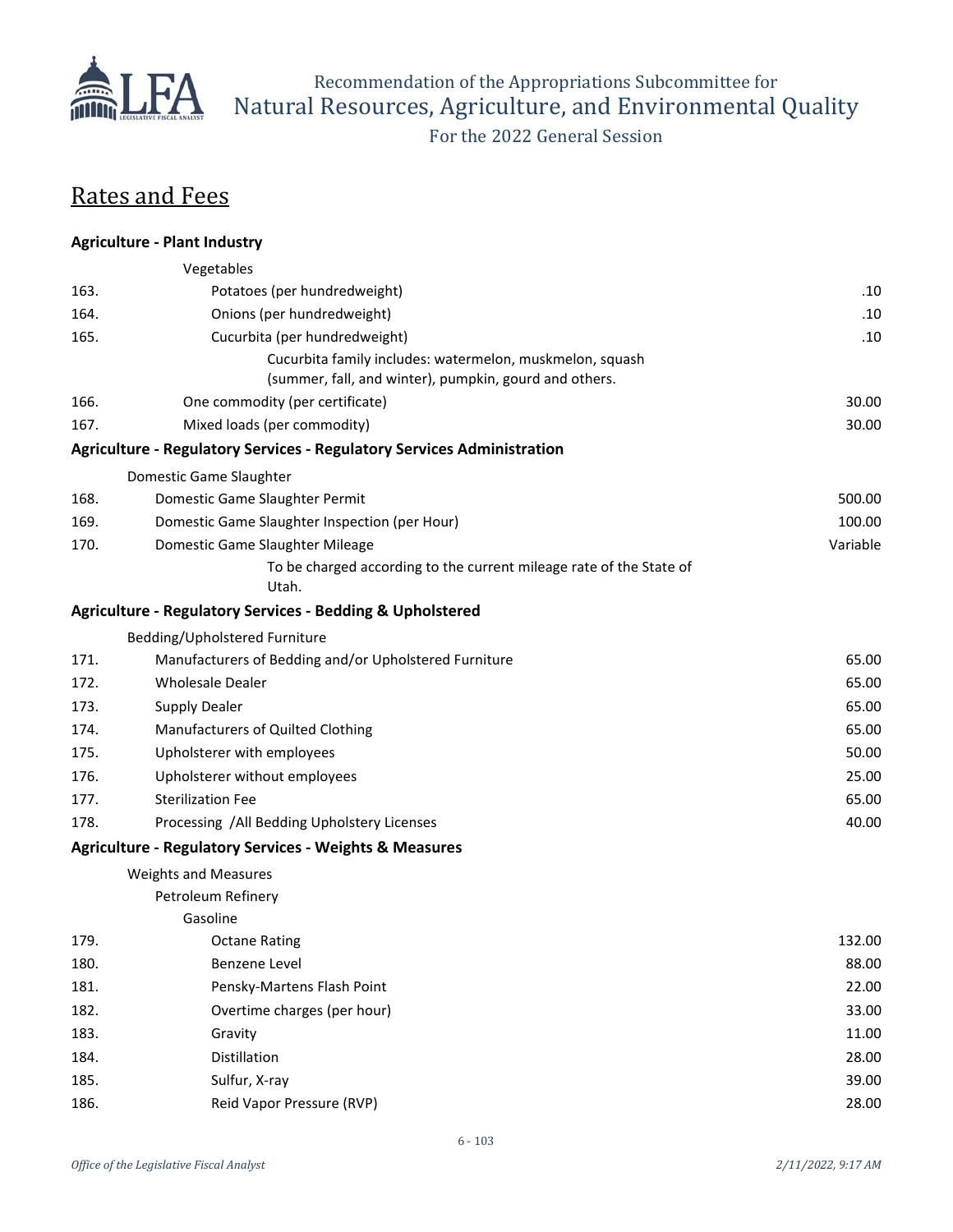

For the 2022 General Session

## Rates and Fees

|      | <b>Agriculture - Regulatory Services - Weights &amp; Measures</b>        |          |
|------|--------------------------------------------------------------------------|----------|
| 187. | Aromatics                                                                | 55.00    |
| 188. | Leads                                                                    | 22.00    |
|      | Diesel                                                                   |          |
| 189. | Gravity                                                                  | 28.00    |
| 190. | Distillation                                                             | 28.00    |
| 191. | Sulfur, X-ray                                                            | 22.00    |
| 192. | Cloud Point                                                              | 22.00    |
| 193. | Conductivity                                                             | 28.00    |
| 194. | Cetane                                                                   | 22.00    |
| 195. | Weighing and measuring devices/individual servicemen (per Serviceperson) | 50.00    |
| 196. | Metrology services (per hour)                                            | 50.00    |
| 197. | Fuel Dispenser Inspection, including LPG/CNG                             | 50.00    |
|      | <b>Base Weights and Measures</b>                                         |          |
| 198. | Meter Inspection                                                         | 50.00    |
| 199. | <b>Small Scale Inspection</b>                                            | 50.00    |
| 200. | Large Scale Inspection                                                   | 200.00   |
| 201. | <b>Check Registers/Scanners</b>                                          | 25.00    |
|      | <b>Special Scale Inspections</b>                                         |          |
| 202. | Large Capacity Truck (Man Hour) (per hour)                               | 25.00    |
| 203. | Large Capacity Truck (per mile)                                          | 2.00     |
| 204. | Large Capacity Truck (Equipment Hour) (per hour)                         | 25.00    |
| 205. | Pickup Truck (per hour)                                                  | 25.00    |
| 206. | Pickup Truck (per mile)                                                  | 1.00     |
| 207. | Pickup Truck (per hour)                                                  | 20.00    |
|      | Equipment use                                                            |          |
| 208. | Overnight Trip (per day)                                                 | Variable |
|      | Includes the State's per diem rate plus the cost of lodging.             |          |
|      | Certificate of Free Sale                                                 |          |
| 209. | Single Certificate                                                       | 30.00    |
| 210. | More than 3 pages                                                        | 55.00    |
| 211. | Citations, maximum per violation                                         | 500.00   |
|      | <b>Agriculture - Regulatory Services - Food Inspection</b>               |          |
|      | Base Food Inspection by Establishment Type                               |          |
| 212. | Cottage                                                                  | 75.00    |
| 213. | Small                                                                    | 150.00   |
|      |                                                                          |          |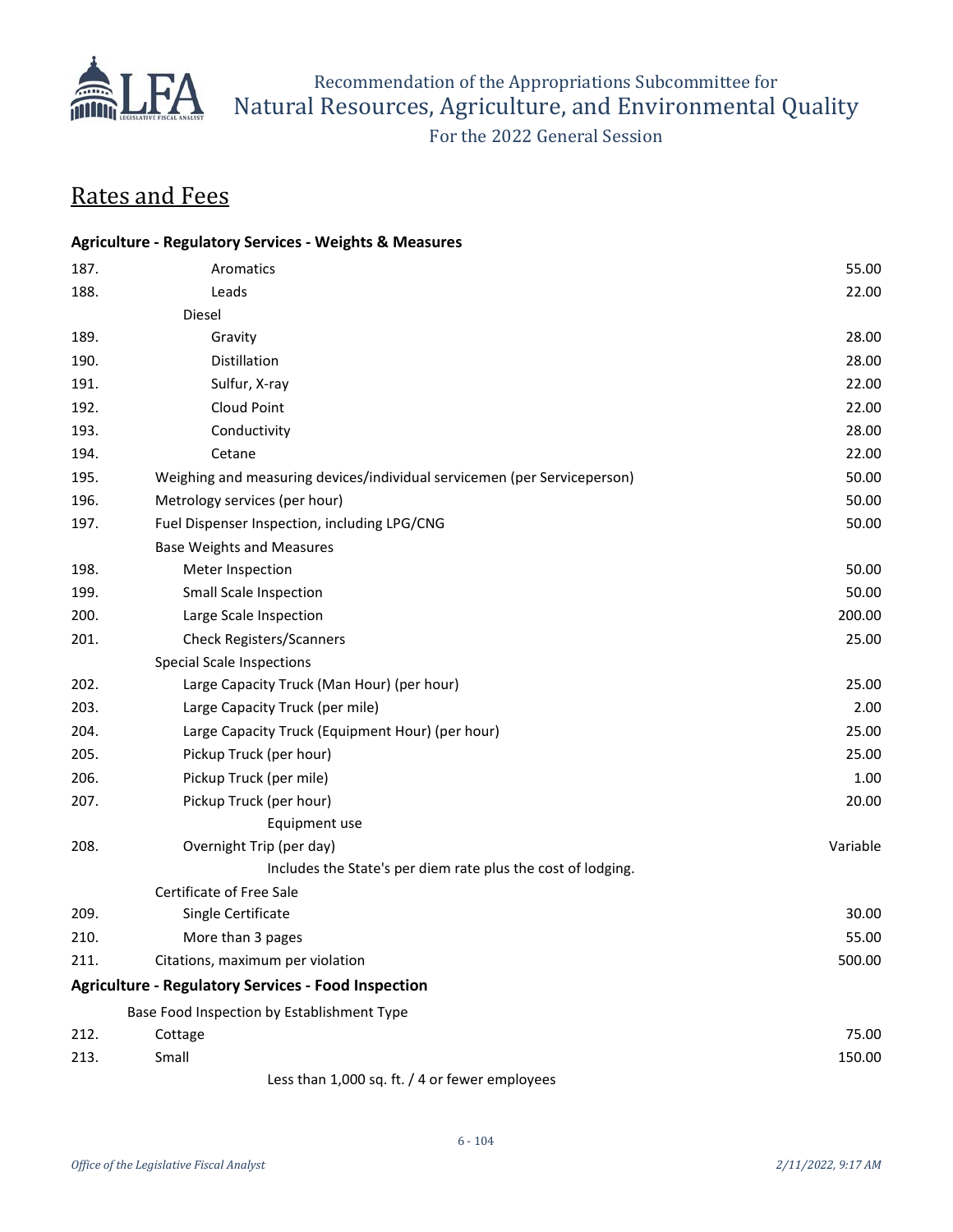

For the 2022 General Session

### Rates and Fees

|      |                                | <b>Agriculture - Regulatory Services - Food Inspection</b>                                                                                           |          |
|------|--------------------------------|------------------------------------------------------------------------------------------------------------------------------------------------------|----------|
| 214. | Medium                         |                                                                                                                                                      | 300.00   |
|      |                                | 1,000-5,000 sq. ft., with limited food processing                                                                                                    |          |
| 215. | Large                          |                                                                                                                                                      | 500.00   |
|      |                                | Food processor over 1,000 sq. ft. / Grocery store 1,000-50,000 sq. ft.<br>and two or fewer food processing areas / Warehouse 1,000-50,000<br>sq. ft. |          |
| 216. | Super                          |                                                                                                                                                      | 750.00   |
|      |                                | Food processor over 20,000 sq. ft. / Grocery store over 50,000 sq. ft.<br>and more than two food processing areas / Warehouse over 50,000<br>sq. ft. |          |
|      | Kratom                         |                                                                                                                                                      |          |
| 217. |                                | Kratom Product Registration                                                                                                                          | 200.00   |
| 218. | Kratom Processing Fee          |                                                                                                                                                      | 40.00    |
| 219. | <b>Kratom Alkaloid Testing</b> |                                                                                                                                                      | 120.00   |
|      | Plan Review                    |                                                                                                                                                      |          |
| 220. | Follow Up                      |                                                                                                                                                      | 200.00   |
| 221. | Alternative Follow Up          |                                                                                                                                                      | .01      |
|      |                                | Based on the establishment size as defined in Base Food Inspection<br>(Small, Medium, Large or Super).                                               |          |
|      | Special Inspection             |                                                                                                                                                      |          |
|      |                                | Food and Dairy Inspection                                                                                                                            |          |
| 222. | Per hour                       |                                                                                                                                                      | 30.00    |
| 223. | Overtime rate                  |                                                                                                                                                      | 40.00    |
|      |                                | <b>Agriculture - Regulatory Services - Dairy Inspection</b>                                                                                          |          |
|      | Dairy                          |                                                                                                                                                      |          |
| 224. | Test milk for payment          |                                                                                                                                                      | 100.00   |
| 225. |                                | Operate milk manufacturing plant (per Plant)                                                                                                         | 1,000.00 |
| 226. |                                | Make butter (per Operation)                                                                                                                          | 100.00   |
| 227. |                                | Haul farm bulk milk (per Operation)                                                                                                                  | 100.00   |
| 228. |                                | Make cheese (per Operation)                                                                                                                          | 100.00   |
| 229. |                                | Operate a pasteurizer (per Operator)                                                                                                                 | 100.00   |
| 230. |                                | Dairy Products Distributor (per Distributor)                                                                                                         | 500.00   |
|      | <b>Milk Processing Plants</b>  |                                                                                                                                                      |          |
| 231. |                                | Milk Processing Plants - Small (per Each)                                                                                                            | 250.00   |
| 232. |                                | Milk Processing Plants - Medium (per Each)                                                                                                           | 500.00   |
| 233. |                                | Milk Processing Plants - Large (per Each)                                                                                                            | 1,000.00 |
| 234. |                                | Milk Processing Plants - Super (per Each)                                                                                                            | 2,000.00 |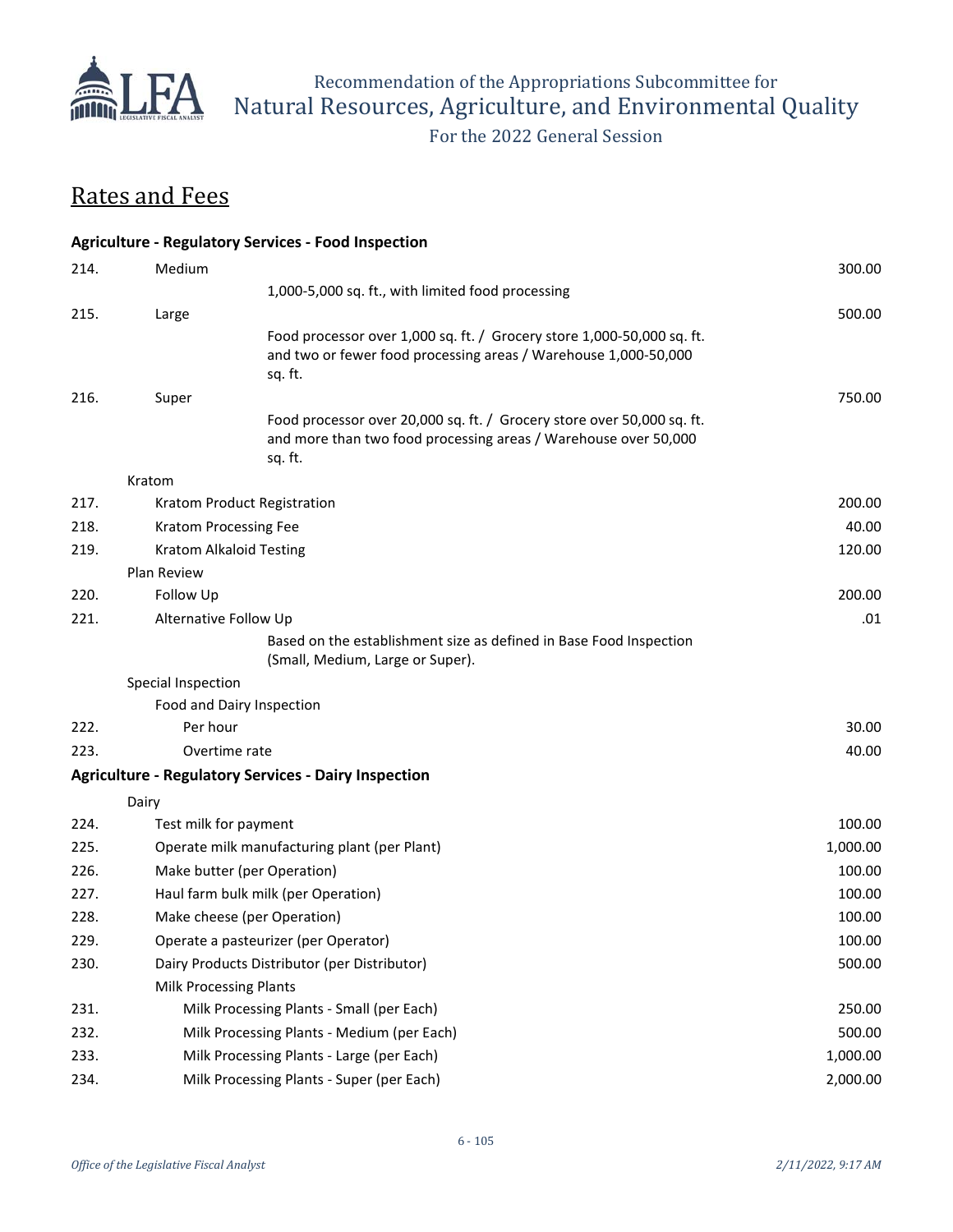

Recommendation of the Appropriations Subcommittee for RA Recommendation of the Appropriation State of Table 1997. Natural Resources, Agriculture, and Environmental Quality

For the 2022 General Session

### Rates and Fees

#### **Agriculture ‐ Qualified Production Enterprise Fund**

|      | <b>Medical Cannabis</b>                                                       |            |
|------|-------------------------------------------------------------------------------|------------|
| 235. | Medical Cannabis Cultivation License Fee                                      | 100,000.00 |
| 236. | Medical Cannabis Cultivation License Application Fee                          | 2,500.00   |
| 237. | Medical Cannabis Processor Tier 1 License Fee                                 | 100,000.00 |
| 238. | Medical Cannabis Processor Tier 1 License Application Fee                     | 1,250.00   |
| 239. | Medical Cannabis Processor Tier 2 License Fee                                 | 35,000.00  |
| 240. | Medical Cannabis Processor Tier 2 License Application Fee                     | 1,250.00   |
| 241. | Medical Cannabis Establishment Agent Regist. Fee - Background Check Needed    | 150.00     |
| 242. | Medical Cannabis Establishment Agent Regist. Fee - No Background Check Needed | 100.00     |
| 243. | Medical Cannabis Laboratory License Fee                                       | 15,000.00  |
| 244. | Medical Cannabis Laboratory License Application Fee                           | 500.00     |
| 245. | Medical Cannabis Research University License                                  | 2,500.00   |
|      | <b>Medical Cannabis Laboratory Testing</b>                                    |            |
| 246. | <b>Cannabinoid Testing</b>                                                    | 110.00     |
| 247. | <b>Pesticide Testing</b>                                                      | 160.00     |
| 248. | <b>Foreign Matter Testing</b>                                                 | 15.00      |
| 249. | <b>Heavy Metal Testing</b>                                                    | 110.00     |
| 250. | <b>Mycotoxin Testing</b>                                                      | 130.00     |
| 251. | <b>Microbial Life Testing</b>                                                 | 120.00     |
| 252. | <b>Residual Solvent Testing</b>                                               | 110.00     |
| 253. | <b>Terpenes Testing</b>                                                       | 110.00     |
|      | <b>Agriculture - Industrial Hemp</b>                                          |            |
|      | <b>Industrial Hemp</b>                                                        |            |
| 254. | Industrial Hemp Grower Licensing Fee                                          | 500.00     |
| 255. | Industrial Hemp Inspection Hourly Rate                                        | 65.00      |
| 256. | Industrial Hemp Processor Licensing Fee Tier 1                                | 2,500.00   |
| 257. | Industrial Hemp Processor Licensing Fee Tier 2                                | 2,000.00   |
| 258. | Industrial Hemp Processor Licensing Fee Tier 3                                | 1,000.00   |

Derivatives from Cannabis Seed.

263. Product Registration Service Fee for Cannabinoid Products 75.00 264. Late Fee for Product Registration for Cannabis or Cannabis Seed Products 50.00 265. Hemp Retail Establishment Permit 60.00 and 50.00 states and 50.00 states of the states of the states of the states of the states of the states of the states of the states of the states of the states of the states of t

259. Industrial Hemp Processor Licensing Fee Tier 4 750.00 260. Industrial Hemp Lab Licensing Fee 2,500.00 261. Product Registration Fee for Cannabinoid Products 250.00 Cannabis Seed Product Registration Fee 262. 125.00 For products containing Cannabis Seed, Cannabis Seed Oil or Solid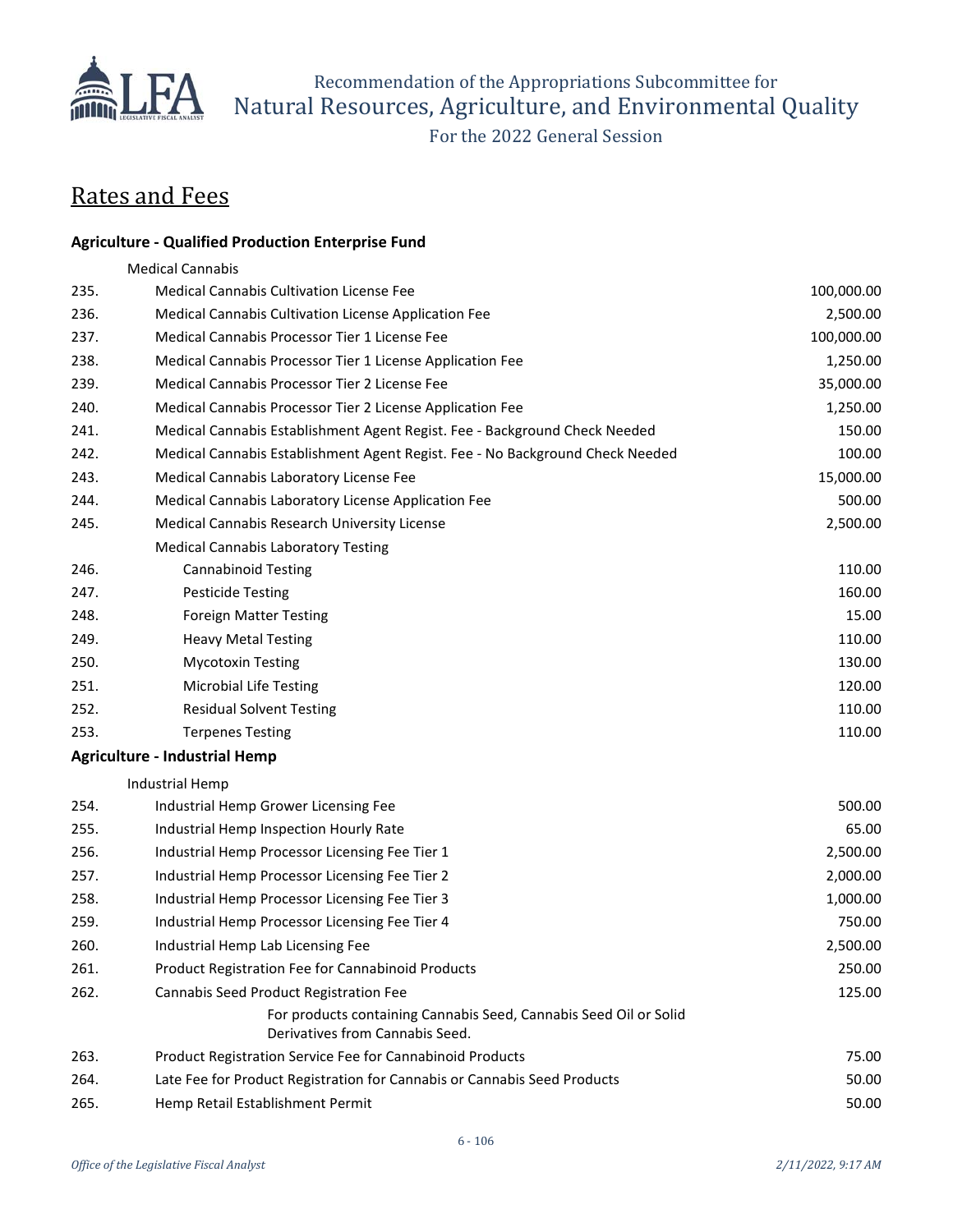

For the 2022 General Session

### Rates and Fees

|      | <b>Agriculture - Industrial Hemp</b>                                                                                      |                    |
|------|---------------------------------------------------------------------------------------------------------------------------|--------------------|
| 266. | <b>Hemp Cannabinoid Testing</b>                                                                                           | 70.00              |
|      | <b>Agriculture - Analytical Laboratory</b>                                                                                |                    |
| 267. | STEC Screen (per Test)                                                                                                    | 40.00              |
|      | Analytical Laboratory                                                                                                     |                    |
| 268. | Expedited (Rush) Testing - Any Test                                                                                       | 60.00              |
| 269. | Appendix N Splits <2 Analysts, per sample                                                                                 | 70.00              |
| 270. | Appendix N Splits < 15 Analysts, per sample                                                                               | 140.00             |
| 271. | Appendix N Splits 15+ Analysts, per sample                                                                                | 200.00             |
| 272. | Section 6 Splits <2 Analysts, per sample                                                                                  | 70.00              |
| 273. | Section 6 Splits < 15 Analysts, per sample                                                                                | 140.00             |
| 274. | Section 6 Splits 15+ Analysts                                                                                             | 200.00             |
| 275. | <b>General Laboratory Test Fee</b>                                                                                        | <b>Actual Cost</b> |
|      | All tests not listed in the fee schedule. Amount charged per test is<br>calculated as actual labor and material expenses. |                    |
| 276. | Aflatoxin (20 Sample Minimum)                                                                                             | 45.00              |
| 277. | Fumonisin (20 Sample Minimum)                                                                                             | 45.00              |
| 278. | DON (vomitoxin) (20 Sample Minimum)                                                                                       | 45.00              |
| 279. | Water Test I                                                                                                              | 250.00             |
|      | Al, As, B, Ba, Ca, Cd, Cl, Co, Cr, Cu, Fe, K, Mg, Mn, Mo, Na, Ni, P, Pb, S,<br>Se, Zn                                     |                    |
| 280. | <b>Density Analysis</b>                                                                                                   | 15.00              |
| 281. | <b>Alcohol Content Testing</b>                                                                                            | 25.00              |
| 282. | Anatoxin-a ELISA Test - First Sample                                                                                      | 128.00             |
| 283. | Anatoxin-a ELISA Test - Additional Samples                                                                                | 13.00              |
| 284. | Microcystin ELISA Test - First Sample                                                                                     | 124.00             |
| 285. | Microcystin ELISA Test - Additional Samples                                                                               | 11.00              |
| 286. | Cylindrospermopsin ELISA Test - First Sample                                                                              | 124.00             |
| 287. | Cylindrospermopsin ELISA Test- Additional Samples                                                                         | 11.00              |
| 288. | Organic/Inorganic Content                                                                                                 | 20.00              |
| 289. | Split Sample Shipping (Flat Rate)                                                                                         | 35.00              |
|      | Milk Laboratory Evaluation Program                                                                                        |                    |
| 290. | <b>Basic Lab</b>                                                                                                          | 50.00              |
| 291. | Petrifilm Aerobic Plate Count                                                                                             | 10.00              |
| 292. | Coliform Count                                                                                                            | 15.00              |
| 293. | Antibiotics Screen                                                                                                        | 30.00              |
| 294. | <b>Antibiotics Confirmation Test</b>                                                                                      | 55.00              |
| 295. | Phosphatase Test                                                                                                          | 15.00              |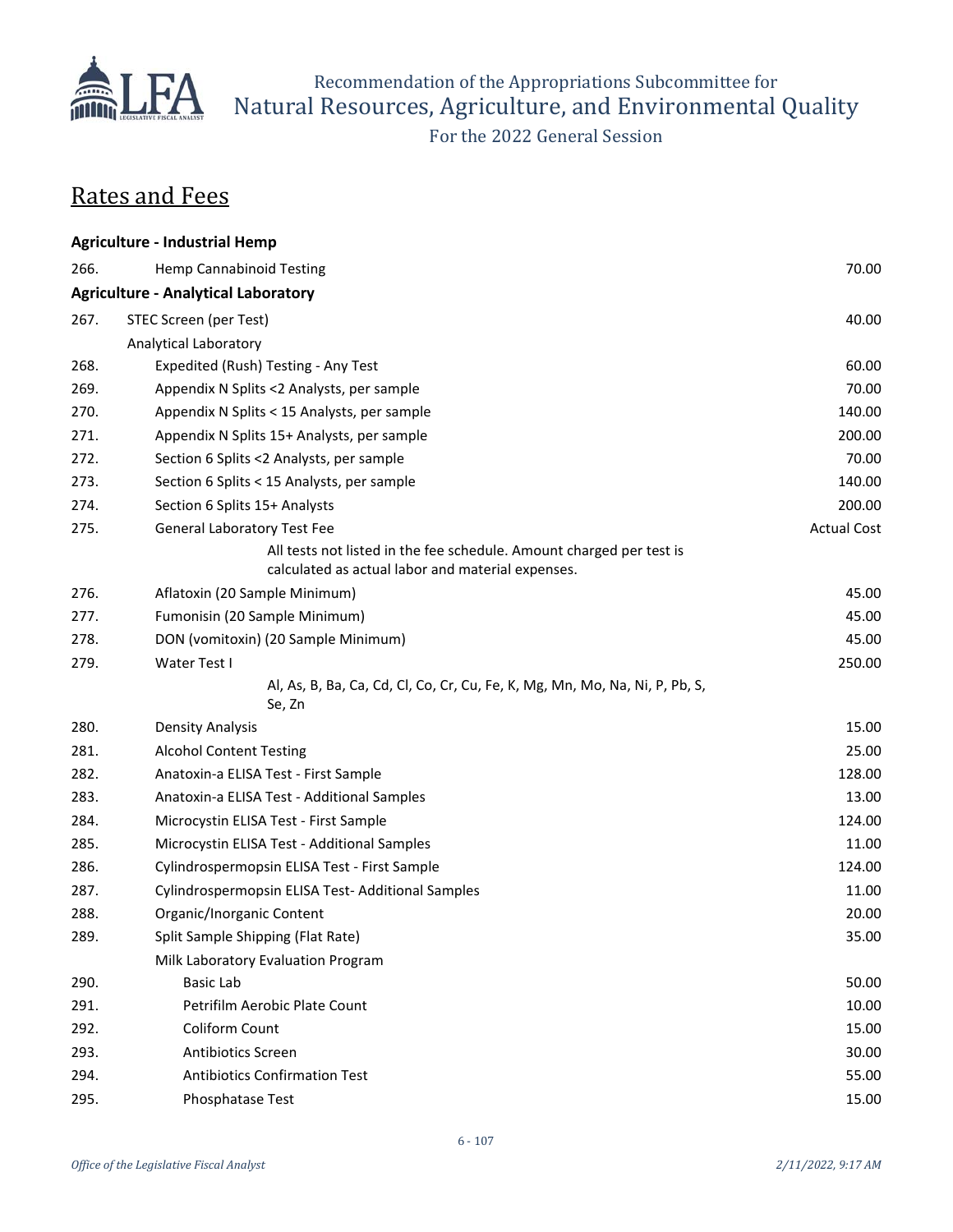

Recommendation of the Appropriations Subcommittee for

Natural Resources, Agriculture, and Environmental Quality

For the 2022 General Session

## Rates and Fees

|                                              | <b>Agriculture - Analytical Laboratory</b>                  |        |  |
|----------------------------------------------|-------------------------------------------------------------|--------|--|
| 296.<br>Reactivated Phosphatase Confirmation |                                                             |        |  |
| 297.                                         | Wisconsin Mastitis Test (WMT) Screening Test                | 5.00   |  |
| 298.                                         | Direct Microscopic Somatic Cell Count (DMSCC): Confirmation | 15.00  |  |
| 299.                                         | Electronic Somatic Cell Count (ESCC): Instrumentation       | 8.00   |  |
| 300.                                         | <b>Container Rinse Test</b>                                 | 15.00  |  |
| 301.                                         | Water e.coli/Coliform test                                  | 30.00  |  |
| 302.                                         | Glycol Coliform test                                        | 50.00  |  |
| 303.                                         | <b>Butterfat %</b>                                          | 15.00  |  |
| 304.                                         | Added H2O in Raw Milk                                       | 5.00   |  |
| 305.                                         | Salmonella Screen                                           | 40.00  |  |
| 306.                                         | Salmonella confirmatory testing (per Test)                  | 250.00 |  |
| 307.                                         | E. coli Screen (per Test)                                   | 40.00  |  |
| 308.                                         | E. coli confirmatory testing (per Test)                     | 250.00 |  |
| 309.                                         | E. coli O157:H7 Screen                                      | 40.00  |  |
| 310.                                         | E. coli O157:H7 confirmation testing                        | 250.00 |  |
| 311.                                         | STEC confirmatory testing (per Test)                        | 450.00 |  |
| 312.                                         | Listeria Screen                                             | 40.00  |  |
| 313.                                         | Listeria confirmatory testing (per Test)                    | 250.00 |  |
| 314.                                         | Campylobacter Screen                                        | 40.00  |  |
| 315.                                         | Campylobacter confirmation testing                          | 250.00 |  |
| 316.                                         | All Other Services, per hour                                | 50.00  |  |
| 317.                                         | Number of Certified Analyst                                 | 30.00  |  |
| 318.                                         | Number of Approved Test                                     | 30.00  |  |
| 319.                                         | <b>Total Yearly Assessed</b>                                | 90.00  |  |
|                                              | Seed, Feed, and Meat                                        |        |  |
| 320.                                         | Fat                                                         | 60.00  |  |
| 321.                                         | Fiber, Crude                                                | 60.00  |  |
| 322.                                         | Proximate analysis (moisture, protein, fat, fiber, ash)     | 90.00  |  |
| 323.                                         | Proximate analysis (moisture, protein, fiber)               | 60.00  |  |
| 324.                                         | Protein                                                     | 40.00  |  |
| 325.                                         | NPN (Non-Protein Nitrogen)                                  | 50.00  |  |
| 326.                                         | Ash                                                         | 20.00  |  |
| 327.                                         | <b>Moisture Content Testing</b>                             | 25.00  |  |
| 328.                                         | <b>Water Activity</b>                                       | 20.00  |  |
|                                              | Fertilizer                                                  |        |  |
| 329.                                         | Nitrogen                                                    | 40.00  |  |
| 330.                                         | Available Phosphorous                                       | 120.00 |  |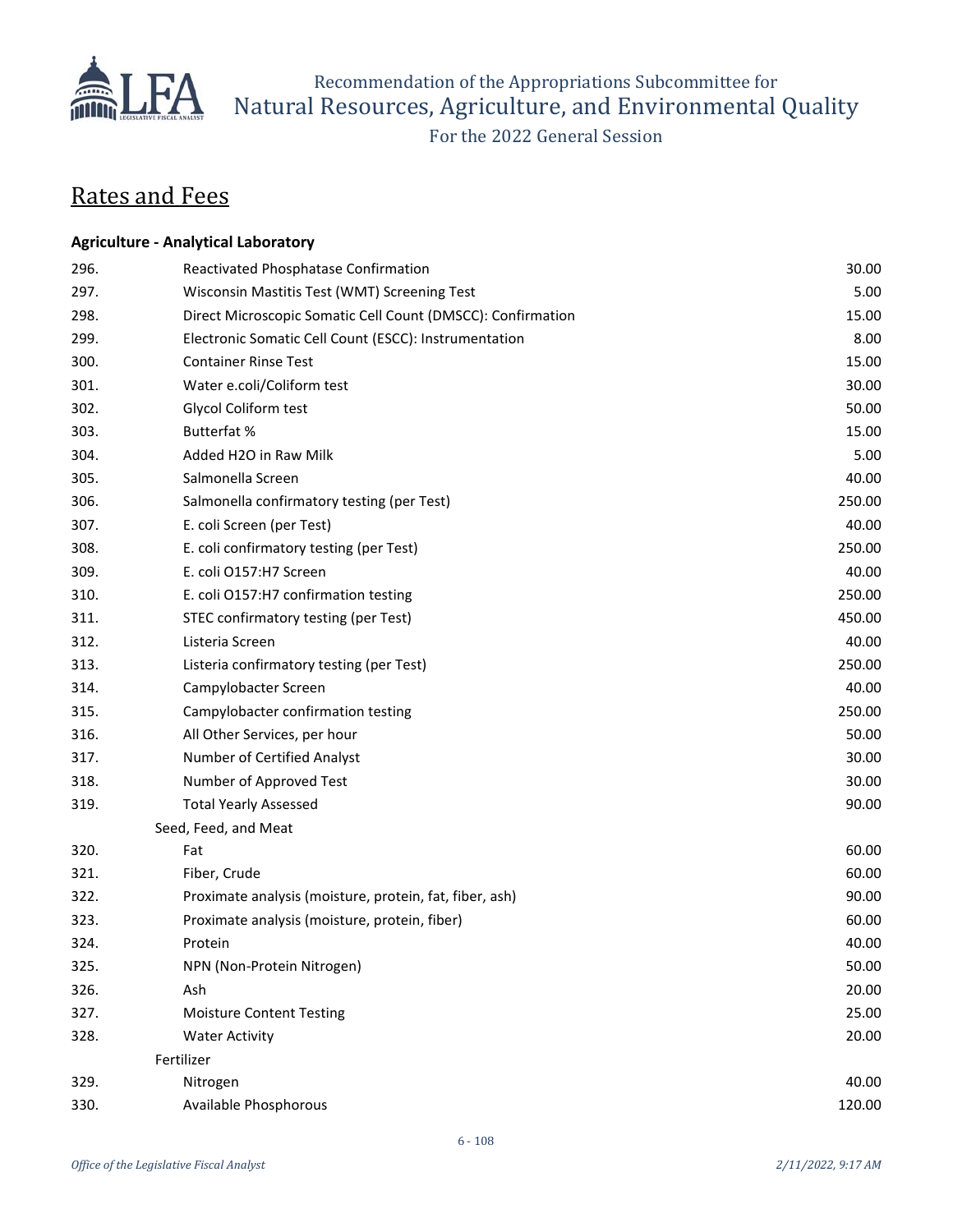

For the 2022 General Session

|      | <b>Agriculture - Analytical Laboratory</b>                            |          |
|------|-----------------------------------------------------------------------|----------|
| 331. | Potash                                                                | 120.00   |
|      | Inorganics                                                            |          |
|      | Digested                                                              |          |
| 332. | Nutritive Metals, First Analyte                                       | 60.00    |
| 333. | Nutritive Metals, Additional Analytes                                 | 25.00    |
| 334. | рH                                                                    | 20.00    |
|      | Pesticide                                                             |          |
|      | Water                                                                 |          |
| 335. | Water - Single Test                                                   | 205.00   |
| 336. | Water - Multi-residue Test                                            | 275.00   |
|      | Non-water                                                             |          |
| 337. | Soil/Plants - Single Test                                             | 305.00   |
| 338. | Soil/Plants - Multi-residue Test                                      | 400.00   |
|      | Agriculture - GFR - Utah Livestock Brand and Anti-theft Account       |          |
|      | <b>Brand Inspection</b>                                               |          |
| 339. | Brand Verification of Ownership at Slaughter                          | 10.00    |
| 340. | <b>Brand Recording</b>                                                | 75.00    |
| 341. | Verification of Ownership License                                     | 100.00   |
| 342. | <b>Online Production Sale License</b>                                 | 50.00    |
| 343. | Livestock Dealer (per dealer)                                         | 250.00   |
| 344. | Livestock Auction Market (per Market)                                 | 100.00   |
| 345. | Livestock Dealer/Agent (per Agent)                                    | 75.00    |
| 346. | Auction Weigh Person (per Weigh Person)                               | 25.00    |
| 347. | Minimum Charge (per inspection stop)                                  | 20.00    |
| 348. | Cattle (per head)                                                     | 1.00     |
| 349. | Horse (per head)                                                      | 2.00     |
| 350. | Sheep (per head)                                                      | .05      |
| 351. | Farm Custom Slaughter                                                 | 100.00   |
| 352. | <b>Estray Animals</b>                                                 | Variable |
|      | Actual amount of proceeds received for the sale of the estray animal. |          |
| 353. | Citation (per violation)                                              | 200.00   |
| 354. | Citation (per head)                                                   | 2.00     |
|      | If not paid within 15 days, two times citation fee.                   |          |
|      | If not paid within 30 days, four times citation fee.                  |          |
| 355. | <b>Special Sales</b>                                                  | 250.00   |
| 356. | <b>Temporary Livestock Sale</b>                                       | 250.00   |
| 357. | <b>Brand Book</b>                                                     | 25.00    |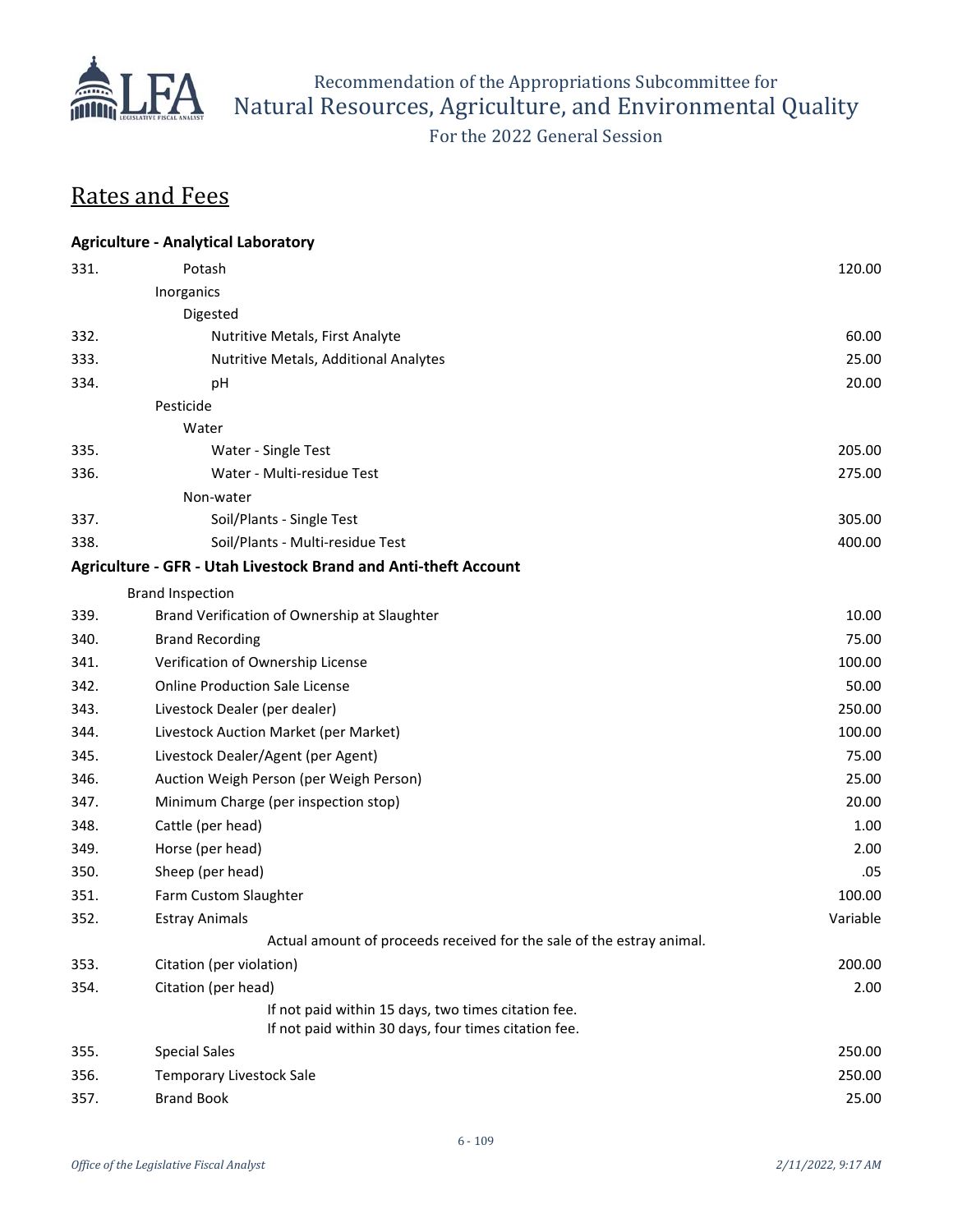

For the 2022 General Session

|      | <b>Agriculture - GFR - Utah Livestock Brand and Anti-theft Account</b>        |             |
|------|-------------------------------------------------------------------------------|-------------|
|      | Show and Seasonal Permits                                                     |             |
| 358. | Horse (per head)                                                              | 25.00       |
| 359. | Cattle (per head)                                                             | 25.00       |
|      | <b>Horse Permit</b>                                                           |             |
| 360. | Lifetime (per first horse)                                                    | 55.00       |
|      | <b>First Horse</b>                                                            |             |
| 361. | Lifetime (per horses after first)                                             | 35.00       |
|      | Horses after first horse                                                      |             |
| 362. | Duplicate Lifetime                                                            | 10.00       |
| 363. | Lifetime Transfer                                                             | 10.00       |
| 364. | Certified copy of Recording (new brand card)                                  | 5.00        |
| 365. | <b>Brand Transfer</b>                                                         | 175.00      |
| 366. | <b>Brand Renewal and Registration</b>                                         | 175.00      |
|      | Brand registration is on a 5 year cycle.                                      |             |
|      | <b>Elk Farming</b>                                                            |             |
| 367. | Elk Inspection New License                                                    | 500.00      |
| 368. | Elk Brand Inspection (per elk)                                                | 5.00        |
| 369. | Service Charge (per stop, per owner)                                          | 15.00       |
| 370. | <b>Elk Hunting Permit</b>                                                     | 100.00      |
|      | Elk License                                                                   |             |
| 371. | Renewal                                                                       | 300.00      |
| 372. | Late                                                                          | 50.00       |
|      | <b>Environmental Quality - Drinking Water - Drinking Water Administration</b> |             |
| 373. | <b>Special Surveys</b>                                                        | Actual cost |
| 374. | <b>File Searches</b>                                                          | Actual cost |
| 375. | Well Sealing Inspection (per hour)                                            | 110.00      |
| 376. | Technical Assistance (per hour)                                               | 110.00      |
|      | <b>Operator Certification Program</b>                                         |             |
| 377. | Examination: online                                                           | 120.00      |
|      | Any level                                                                     |             |
| 378. | Examination: paper                                                            | 200.00      |
|      | Any level                                                                     |             |
| 379. | Renewal of certification                                                      | 150.00      |
|      | Every 3 years if applied for during designated period                         |             |
| 380. | Reinstatement of lapsed certificate                                           | 300.00      |
| 381. | Certificate of reciprocity with another state                                 | 150.00      |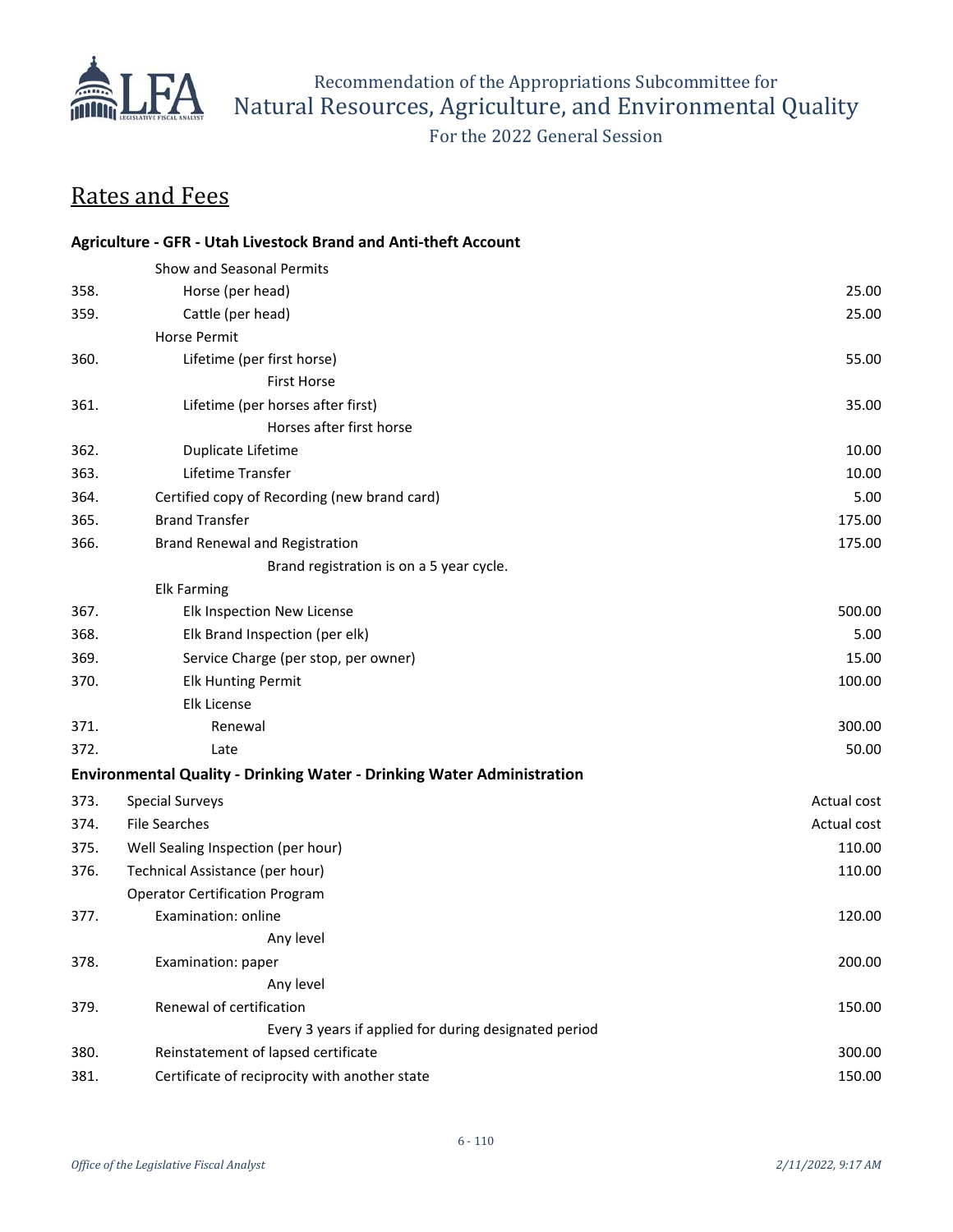

For the 2022 General Session

|      | <b>Environmental Quality - Drinking Water - Drinking Water Administration</b>                                                                                                                                                                                                                                                        |                     |
|------|--------------------------------------------------------------------------------------------------------------------------------------------------------------------------------------------------------------------------------------------------------------------------------------------------------------------------------------|---------------------|
|      | <b>Cross Connection Control Program</b>                                                                                                                                                                                                                                                                                              |                     |
|      | <b>Certification and Renewal</b>                                                                                                                                                                                                                                                                                                     |                     |
| 382. | Program Administrator: paper testing                                                                                                                                                                                                                                                                                                 | 225.00              |
| 383. | Program Administrator: renewal                                                                                                                                                                                                                                                                                                       | 125.00              |
| 384. | Assembly Tester and Class III; initial certification and renewal                                                                                                                                                                                                                                                                     | 225.00              |
| 385. | Certificate of reciprocity with another state                                                                                                                                                                                                                                                                                        | 225.00              |
| 386. | Replacement Certificate                                                                                                                                                                                                                                                                                                              | 25.00               |
|      | Cost Recovery                                                                                                                                                                                                                                                                                                                        |                     |
| 387. | After-the-Fact Review - Construction without Approval (per project)                                                                                                                                                                                                                                                                  | 1,000.00            |
| 388. | After-the-Fact Review - Unapproved Facility in Use (per project)                                                                                                                                                                                                                                                                     | 1,000.00            |
| 389. | Additional Follow up - Monitoring Compliance (per violation)                                                                                                                                                                                                                                                                         | 300.00              |
| 390. | Additional Follow up - Reporting Compliance (per violation; reassessed every<br>compliance period)                                                                                                                                                                                                                                   | 200.00              |
| 391. | Additional Follow up - CCR Compliance (per violation; reassessed quarterly)                                                                                                                                                                                                                                                          | 500.00              |
| 392. | Additional Follow up - Public Notice Compliance (per violation; reassessed every<br>compliance period)                                                                                                                                                                                                                               | 500.00              |
| 393. | Additional Follow up - Unresolved Significant Deficiencies (per citation; reassessed<br>quarterly)                                                                                                                                                                                                                                   | 1,000.00            |
| 394. | Additional Follow up - Compliance Inspections and Assessments (per inspection)                                                                                                                                                                                                                                                       | 1,000.00            |
|      | Preparation, Issuance and Oversight of Enforcement Orders                                                                                                                                                                                                                                                                            |                     |
| 395. | Administrative Orders (per order)                                                                                                                                                                                                                                                                                                    | 6,000.00            |
| 396. | Stipulated Enforcement Orders (per order)                                                                                                                                                                                                                                                                                            | 2,000.00            |
| 397. | Other orders resulting from non-compliance or public health risks (per order)                                                                                                                                                                                                                                                        | 1,000.00            |
|      | <b>Drinking Water Capacity</b>                                                                                                                                                                                                                                                                                                       |                     |
| 398. | Drinking Water PWS Annual Fee (per Equivalent Residential Connection (ERC))                                                                                                                                                                                                                                                          | 1.20                |
| 399. | Minimum \$25 fee (per public water system)                                                                                                                                                                                                                                                                                           | 25.00               |
| 400. | Drinking Water Loan Origination                                                                                                                                                                                                                                                                                                      | 1.0% of Loan Amount |
|      | Environmental Quality - Environ Response & Remediation - Environmental Response and Remediation                                                                                                                                                                                                                                      |                     |
| 401. | Professional and Technical services or assistance (per hour)                                                                                                                                                                                                                                                                         | 110.00              |
|      | Including but not limited to EPCRA Technical Assistance, PST Claim<br>Preparation Assistance, Oversight for Tanks Failing to pay PST fee,<br>PST Compliance follow-up Inspection, apportionment of Liability<br>requested by responsible parties, prepare, administer or conduct<br>administrative process, environmental covenants. |                     |
| 402. | Voluntary Environmental Cleanup Program Application Fee                                                                                                                                                                                                                                                                              | 2,500.00            |
| 403. | Review/Oversight/Participation in Voluntary Agreements (per hour)                                                                                                                                                                                                                                                                    | 110.00              |
|      | Annual Petroleum Storage Tank                                                                                                                                                                                                                                                                                                        |                     |
| 404. | Tanks on Petroleum Storage Tank (PST) Fund                                                                                                                                                                                                                                                                                           | 110.00              |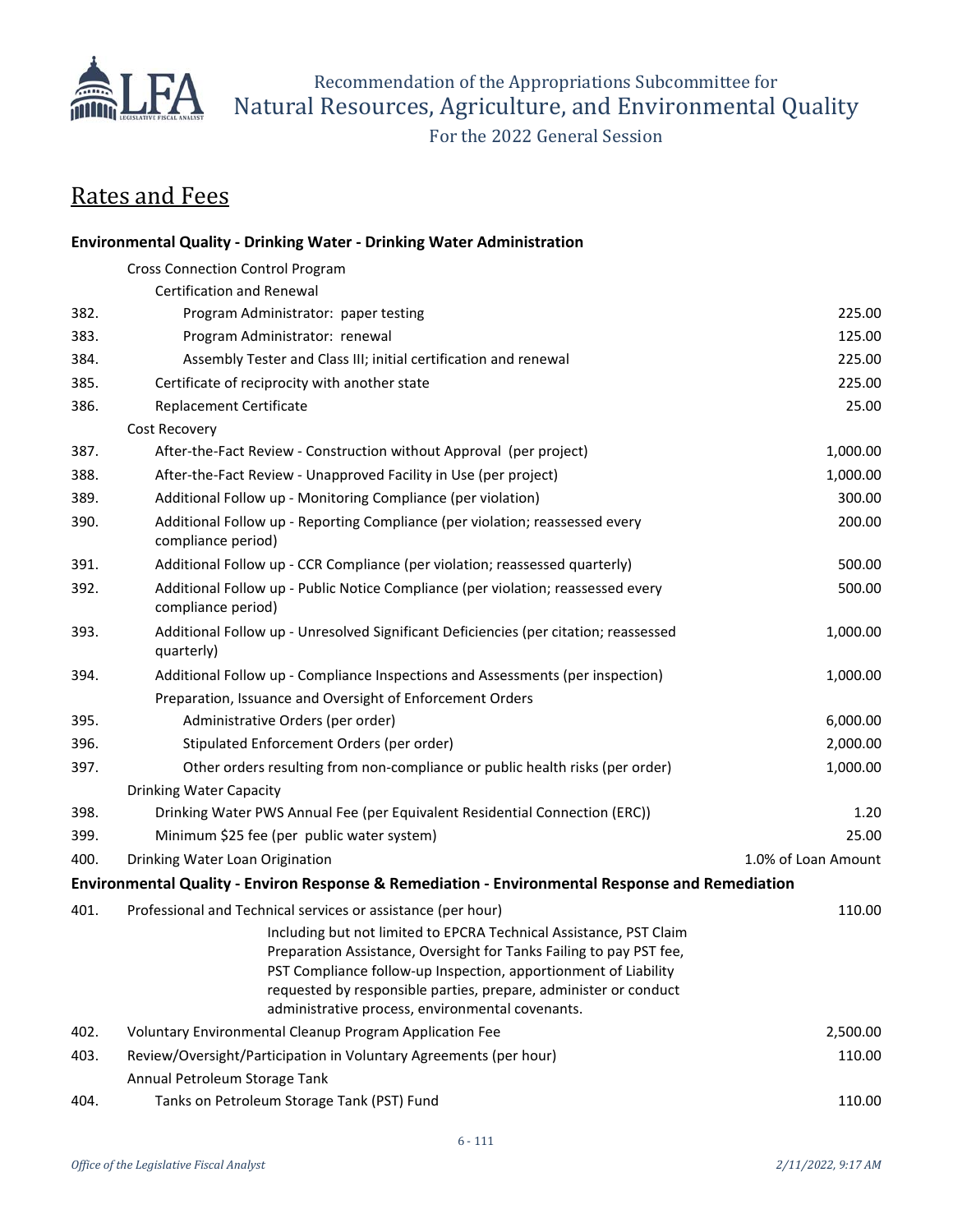

Natural Resources, Agriculture, and Environmental Quality

For the 2022 General Session

|      | Environmental Quality - Environ Response & Remediation - Environmental Response and Remediation                                     |                          |
|------|-------------------------------------------------------------------------------------------------------------------------------------|--------------------------|
| 405. | Tanks not on PST Fund                                                                                                               | 220.00                   |
| 406. | Tanks at Facilities significantly out of compliance with leak prevention or leak detection<br>requirements                          | 300.00                   |
| 407. | PST Fund Reapplication, Certification of Compliance Reapplication Fee, or both                                                      | 300.00                   |
| 408. | Aboveground Petroleum Storage Tank Notification Fee (per Facility)                                                                  | 250.00                   |
| 409. | Initial Approval of Alternate Petroleum Storage Tank Financial Assurance Mechanisms<br>(Non-PST Fund Participants)                  | 420.00                   |
| 410. | Renewal of Alternate Petroleum Storage Tank Financial Assurance Mechanisms                                                          | 240.00                   |
|      | (After initial year, with no Mechanism changes)                                                                                     |                          |
|      | Certification or Certification Renewal for UST Contractors                                                                          |                          |
| 411. | PST Consultants, UST installers, UST removers, Certified Samplers, & non-government<br>UST inspectors & testers (per Certification) | 225.00                   |
| 412. | PST Consultant Recertification Class                                                                                                | 150.00                   |
|      | Clandestine Drug Lab Decontamination Specialist Certification                                                                       |                          |
| 413. | Certification and Recertification                                                                                                   | 225.00                   |
| 414. | <b>Retest of Certification Exam</b>                                                                                                 | 100.00                   |
|      | Enforceable Written Assurance Letters                                                                                               |                          |
| 415. | Written letter                                                                                                                      | 500.00                   |
|      | Flat fee to cover costs up to 8 hours of work.                                                                                      |                          |
| 416. | Additional charge for any costs above \$500 (per hour)                                                                              | 110.00                   |
| 417. | Environmental Response and Remediation Program Training                                                                             | Actual cost              |
| 418. | <b>UST Operators Registration</b>                                                                                                   | 50.00                    |
| 419. | Petroleum Storage Tank Red Tag Replacement                                                                                          | 500.00                   |
|      | Applied only when a Red Tag is removed without authorization                                                                        |                          |
| 420. | Petroleum Storage Tank Installation Base Fee                                                                                        | 500.00                   |
| 421. | Petroleum Storage Tank Installation Tank Fee (State Inspector)                                                                      | 200.00                   |
|      | Environmental Quality - Executive Director's Office - Executive Director Office Administration                                      |                          |
|      | <b>All Divisions</b>                                                                                                                |                          |
| 422. | Request for copies over 10 pages (per page)                                                                                         | .25                      |
| 423. | Copies made by the requestor-over 10 pages (per page)                                                                               | .05                      |
| 424. | Compiling, tailoring, searching, etc., a record in another format.                                                                  | Actual cost after 1/4 hr |
|      | Charged at rate of lowest paid staff employee who has necessary<br>skill/training to perform the request.                           |                          |
| 425. | Special computer data requests (per hour)                                                                                           | 110.00                   |
| 426. | CDs (per disk)                                                                                                                      | 10.00                    |
| 427. | DVDs (per disk)                                                                                                                     | 8.00                     |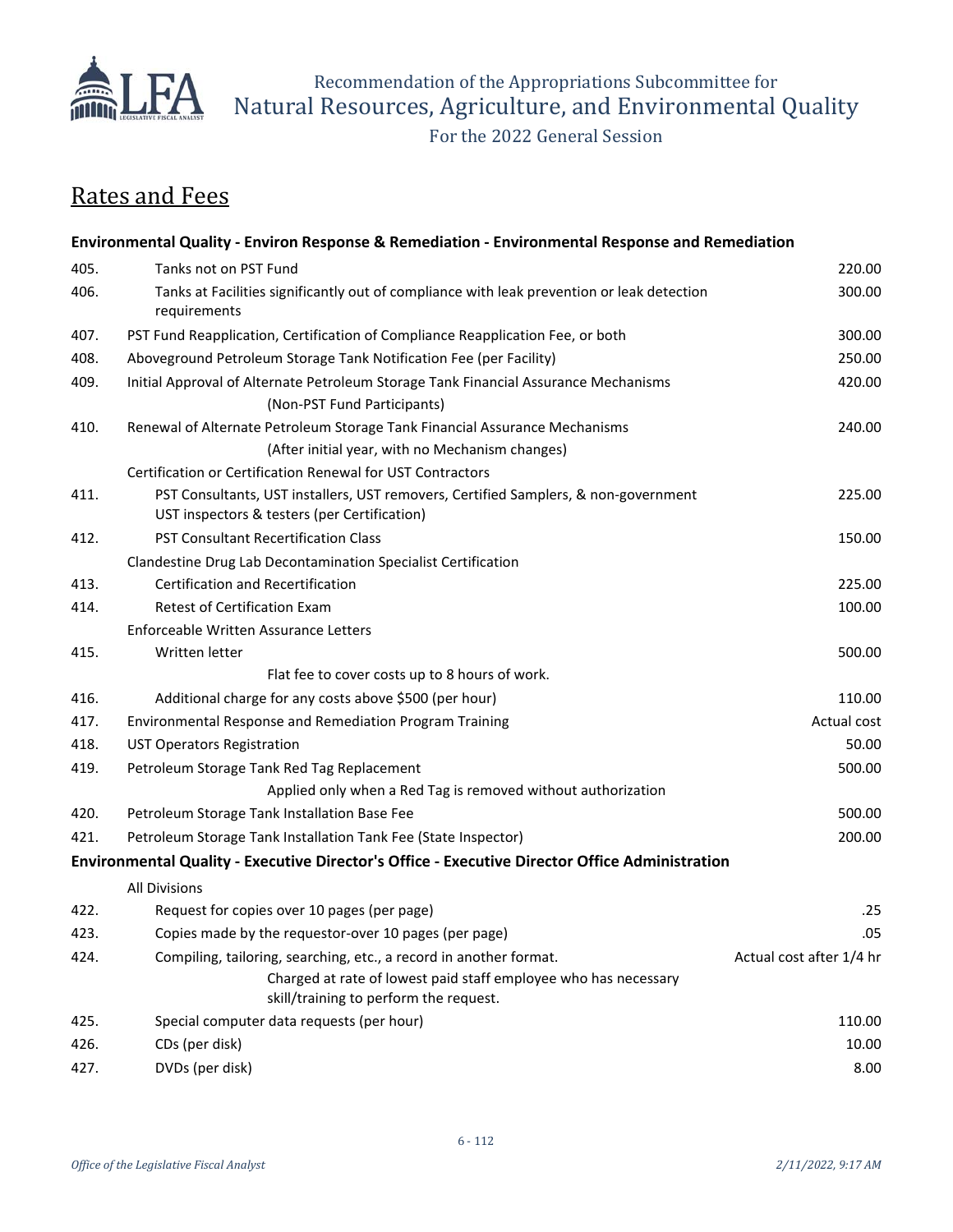

For the 2022 General Session

|      |                               | Environmental Quality - Executive Director's Office - Executive Director Office Administration                                                                                                                                                                                                                                                                                                                                                                                                                                   |                    |
|------|-------------------------------|----------------------------------------------------------------------------------------------------------------------------------------------------------------------------------------------------------------------------------------------------------------------------------------------------------------------------------------------------------------------------------------------------------------------------------------------------------------------------------------------------------------------------------|--------------------|
| 428. | <b>Contract Services</b>      |                                                                                                                                                                                                                                                                                                                                                                                                                                                                                                                                  | <b>Actual Cost</b> |
|      |                               | To be charged in order to efficiently utilize department resources,<br>protect dept permitting processes, address extraordinary or<br>unanticipated requests on the permitting processes, or make use of<br>specialized expertise. In providing these services, department may<br>not provide service in a manner that impairs any other person's<br>service from the department.                                                                                                                                                |                    |
|      |                               | Environmental Quality - Waste Mgmt & Radiation Control - Waste Management and Radiation Control                                                                                                                                                                                                                                                                                                                                                                                                                                  |                    |
| 429. |                               | Resource Conservation and Recovery Act (RCRA) Facility List                                                                                                                                                                                                                                                                                                                                                                                                                                                                      | 5.00               |
|      | <b>Recycling Programs)</b>    | Solid and Hazardous Waste Program Administration (including Used Oil and Waste Tire                                                                                                                                                                                                                                                                                                                                                                                                                                              |                    |
| 430. | Professional (per hour)       |                                                                                                                                                                                                                                                                                                                                                                                                                                                                                                                                  | 110.00             |
|      |                               | This fee includes but is not limited to: Review of Site Investigation<br>and Site Remediation Plans, Review of Permit Applications, Permit<br>Modifications and Permit Renewals; Review and Oversight of<br>Administrative Consent Orders and Consent Agreements, Judicial<br>Orders; compliance activities; Review and Oversight of Construction<br>Activities; Review and Oversight of Corrective Action Activities; and<br>Review and Oversight of Vehicle Manufacturer Mercury Switch<br><b>Removal and Collection Plans</b> |                    |
|      | Hazardous Waste Permit Filing |                                                                                                                                                                                                                                                                                                                                                                                                                                                                                                                                  |                    |
| 431. |                               | Hazardous Waste Operation Plan Renewal                                                                                                                                                                                                                                                                                                                                                                                                                                                                                           | 1,000.00           |
|      |                               | Solid Waste Permit Filing (does not apply to Municipalities, Counties, or Special Service<br>Districts seeking review from the Division)                                                                                                                                                                                                                                                                                                                                                                                         |                    |
|      | New Comm. Facility            |                                                                                                                                                                                                                                                                                                                                                                                                                                                                                                                                  |                    |
| 432. |                               | Class V and Class VI Landfills                                                                                                                                                                                                                                                                                                                                                                                                                                                                                                   | 1,000.00           |
| 433. |                               | New Non-Commercial Facility                                                                                                                                                                                                                                                                                                                                                                                                                                                                                                      | 750.00             |
|      | New Incinerator               |                                                                                                                                                                                                                                                                                                                                                                                                                                                                                                                                  |                    |
| 434. | Commercial                    |                                                                                                                                                                                                                                                                                                                                                                                                                                                                                                                                  | 5,000.00           |
| 435. | Industrial or Private         |                                                                                                                                                                                                                                                                                                                                                                                                                                                                                                                                  | 1,000.00           |
| 436. |                               | Plan Renewals and Plan Modifications                                                                                                                                                                                                                                                                                                                                                                                                                                                                                             | 100.00             |
| 437. | Variance Requests             |                                                                                                                                                                                                                                                                                                                                                                                                                                                                                                                                  | 500.00             |
|      |                               | Enforceable Written Assurance Letters or Similar Letters                                                                                                                                                                                                                                                                                                                                                                                                                                                                         |                    |
| 438. |                               | Flat fee for up to 8 hours to complete letter                                                                                                                                                                                                                                                                                                                                                                                                                                                                                    | 500.00             |
| 439. |                               | Additional per hour charge if over the original 8 hours                                                                                                                                                                                                                                                                                                                                                                                                                                                                          | 110.00             |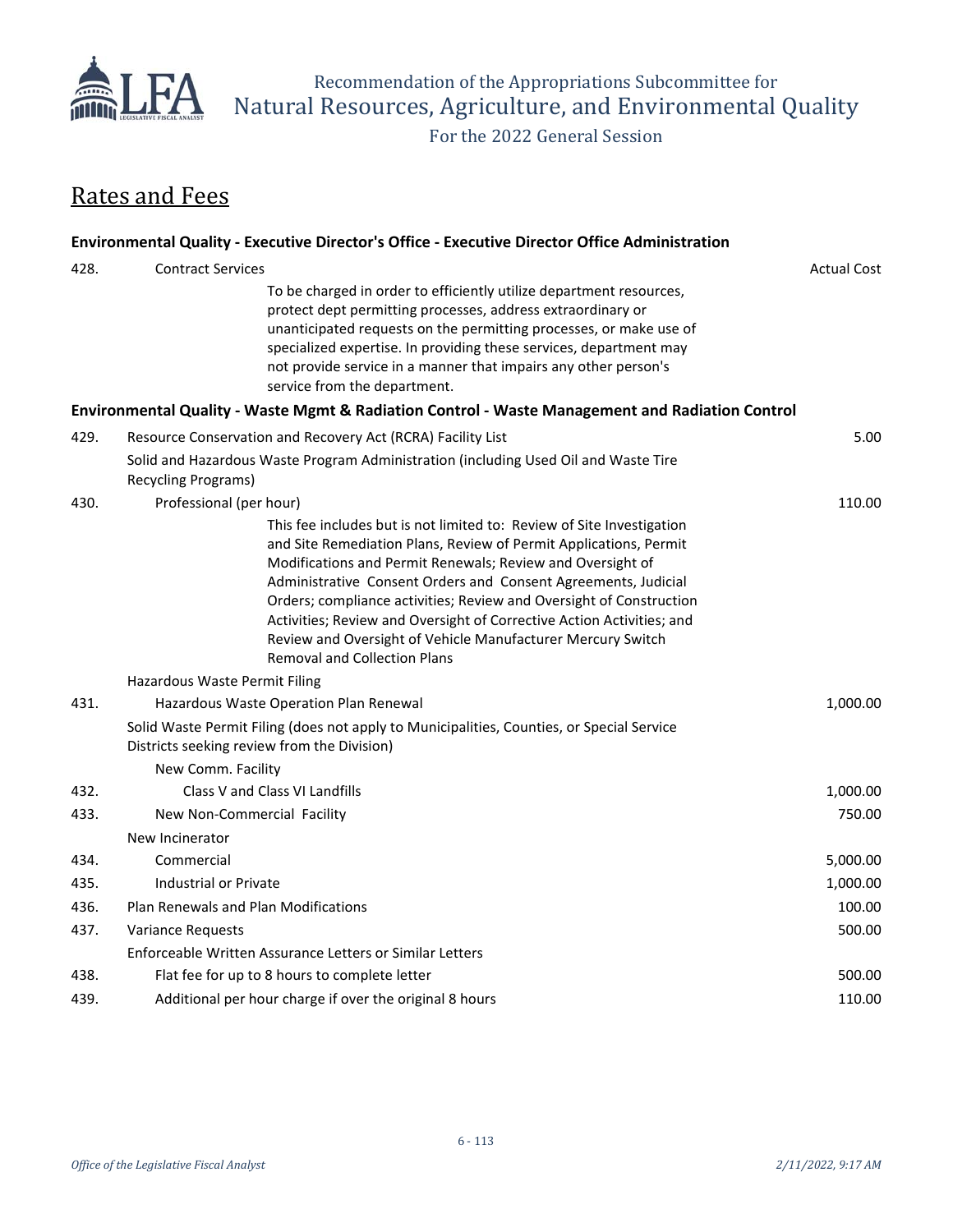

For the 2022 General Session

|      | Environmental Quality - Waste Mgmt & Radiation Control - Waste Management and Radiation Control                                                                            |                                   |  |
|------|----------------------------------------------------------------------------------------------------------------------------------------------------------------------------|-----------------------------------|--|
|      | Solid Waste Facility Fee                                                                                                                                                   |                                   |  |
| 440. | <b>Treatment and Disposal facilities</b>                                                                                                                                   | Greater of \$125 or<br>\$0.21/ton |  |
|      | Treatment (thermal, physical, or chemical) and Disposal facilities<br>including: Land Application, Land Treatment, Composting, Waste to<br>Energy, Landfill, Incineration. |                                   |  |
|      | The fees shall be paid by the 15th of the month following the quarter<br>in which the fees accrued using the form prescribed by the<br>department.                         |                                   |  |
| 441. | <b>Transfer facilities</b>                                                                                                                                                 | Greater of \$125 or<br>\$0.11/ton |  |
|      | The fees shall be paid by the 15th of the month following the quarter<br>in which the fees accrued using the form prescribed by the<br>department.                         |                                   |  |
|      | <b>Waste Tire Recycling</b>                                                                                                                                                |                                   |  |
|      | Registration                                                                                                                                                               |                                   |  |
| 442. | Recycler or Transporter (per year)                                                                                                                                         | 100.00                            |  |
|      | Fees for registration applications received during the year will be<br>prorated at \$8.30 per month over the number of months remaining<br>in the year.                    |                                   |  |
|      | Used Oil                                                                                                                                                                   |                                   |  |
| 443. | Do It Your Selfer and Used Oil Collection Center Registration                                                                                                              | No charge                         |  |
| 444. | Permit filing fee for Transporter, Transfer Facility, Processor/Re-refiner, and Off-Spec<br>Burner, including Permit Modifications and Plan Reviews                        | 100.00                            |  |
| 445. | Annual Registration for Transporter, Transfer Facility, Processor/Re-refiner, Off-Spec<br>Burner, & Land Application (per year)                                            | 100.00                            |  |
|      | Marketer                                                                                                                                                                   |                                   |  |
| 446. | <b>Permit Filing</b>                                                                                                                                                       | 50.00                             |  |
| 447. | Annual Registration Fee for Marketer (per year)                                                                                                                            | 50.00                             |  |
|      | Vehicle Manufacturer Mercury Switch Removal and Collection Plan                                                                                                            |                                   |  |
| 448. | Mercury Switch Removal and Collection Plan Filing                                                                                                                          | 100.00                            |  |
|      | Non-Hazardous Solid Waste                                                                                                                                                  |                                   |  |
| 449. | Polychlorinated Biphenyl (PCBs) (per ton)                                                                                                                                  | 4.75                              |  |
|      | Or fraction of a ton                                                                                                                                                       |                                   |  |
| 450. | Hazardous Waste Flat Fee (per year)                                                                                                                                        | 2,444,800.00                      |  |
|      | Provides for implementation of waste management programs and<br>oversight of the Hazardous Waste Industry in accordance with UCA<br>19-6-118.                              |                                   |  |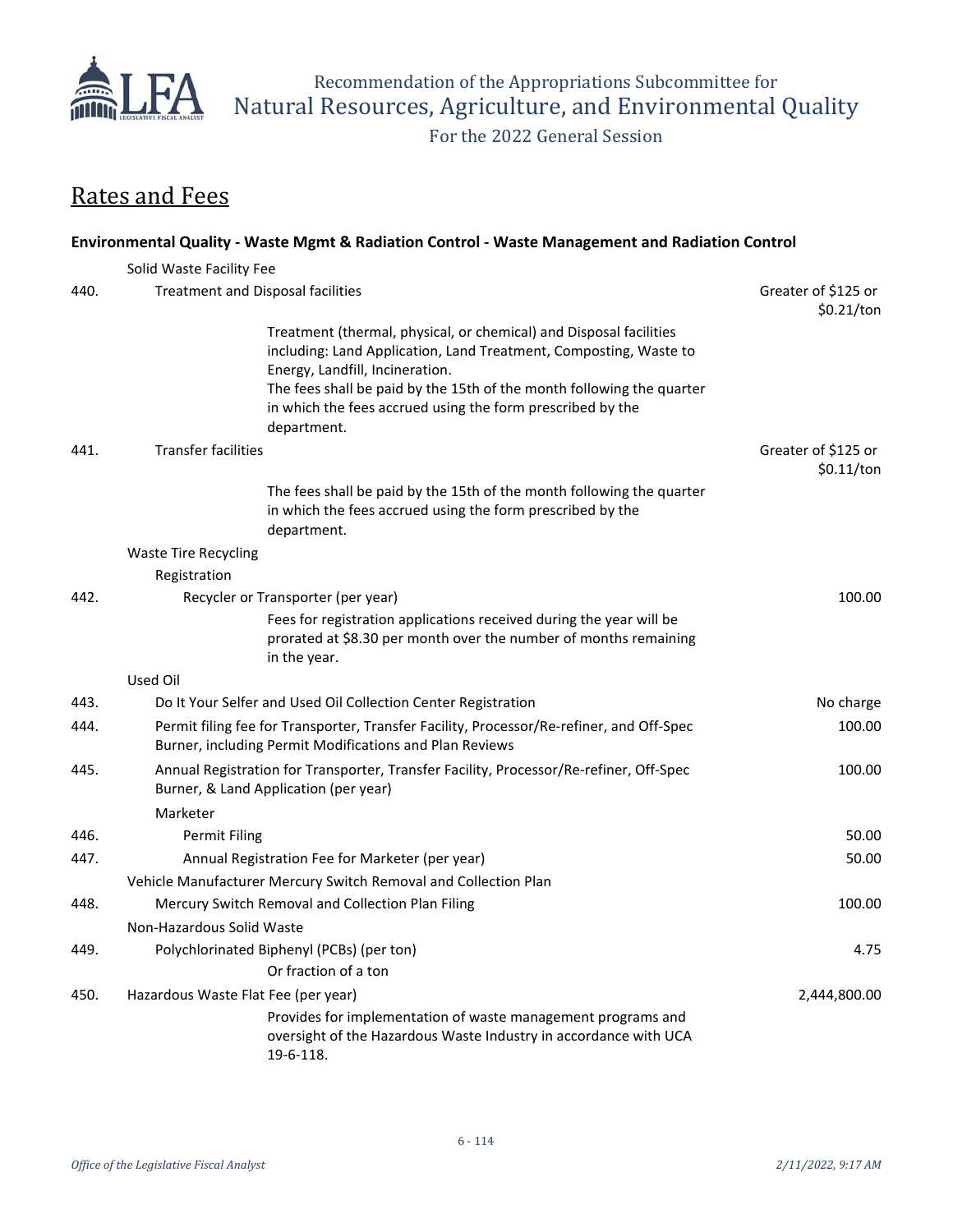

Natural Resources, Agriculture, and Environmental Quality

For the 2022 General Session

|      | Environmental Quality - Waste Mgmt & Radiation Control - Waste Management and Radiation Control                                                                                                                                                                |          |
|------|----------------------------------------------------------------------------------------------------------------------------------------------------------------------------------------------------------------------------------------------------------------|----------|
|      | <b>Machine-Generated Radiation</b>                                                                                                                                                                                                                             |          |
|      | <b>Annual Registration Fee</b>                                                                                                                                                                                                                                 |          |
|      | Per control unit including first tube, plus annual fee for each additional tube<br>connected to the control unit                                                                                                                                               |          |
| 451. | Hospital/Therapy, Medical, Chiropractic, Podiatry, Veterinary, Dental and<br><b>Industrial Facility</b>                                                                                                                                                        | 45.00    |
|      | Division Conducted Inspection, Per Tube                                                                                                                                                                                                                        |          |
| 452. | Hospital/Therapy, Medical, Chiropractic, Industrial Facility with High and/or Very<br>High Radiation Areas Accessible to Individuals and Other Types, Annual or Biennial                                                                                       | 115.00   |
| 453. | Podiatry/Veterinary, Industrial Facility with Cabinet X-Ray Units or Units<br>Designated for Other Purposes                                                                                                                                                    | 85.00    |
|      | Dental                                                                                                                                                                                                                                                         |          |
| 454. | First tube on a single control unit                                                                                                                                                                                                                            | 55.00    |
| 455. | Additional tubes on a control unit (per Tube)                                                                                                                                                                                                                  | 22.50    |
|      | Independent Qualified Experts Conducted Inspections or Registrants Using Qualified<br><b>Experts</b>                                                                                                                                                           |          |
| 456. | Inspection report (per Tube)                                                                                                                                                                                                                                   | 25.00    |
|      | <b>Radioactive Material</b>                                                                                                                                                                                                                                    |          |
|      | Special Nuclear Material                                                                                                                                                                                                                                       |          |
|      | New License or Renewal License for:                                                                                                                                                                                                                            |          |
| 457. | Possession and use in sealed sources contained in devices used in industrial<br>measuring systems,                                                                                                                                                             | 440.00   |
|      | including X-ray fluorescence analyzers and neutron generators                                                                                                                                                                                                  |          |
| 458. | Possession and use of less than 15 grams in unsealed form for research and<br>development                                                                                                                                                                      | 730.00   |
| 459. | Use as calibration and reference sources                                                                                                                                                                                                                       | 180.00   |
| 460. | All other licenses                                                                                                                                                                                                                                             | 1,150.00 |
|      | <b>Annual Fee</b>                                                                                                                                                                                                                                              |          |
| 461. | Possession and use in sealed sources contained in devices used in industrial<br>measuring systems, including X-ray fluorescence analyzers and neutron<br>generators, possession and use of less than 15 grams in unsealed form for<br>research and development | 740.00   |
| 462. | Use as calibration and reference sources                                                                                                                                                                                                                       | 240.00   |
| 463. | All other licenses                                                                                                                                                                                                                                             | 1,600.00 |
|      | Source Material                                                                                                                                                                                                                                                |          |
|      | New License or License Renewal                                                                                                                                                                                                                                 |          |
| 464. | Licenses for concentrations of uranium from other areas for the production of<br>uranium yellow cake                                                                                                                                                           | 5,510.00 |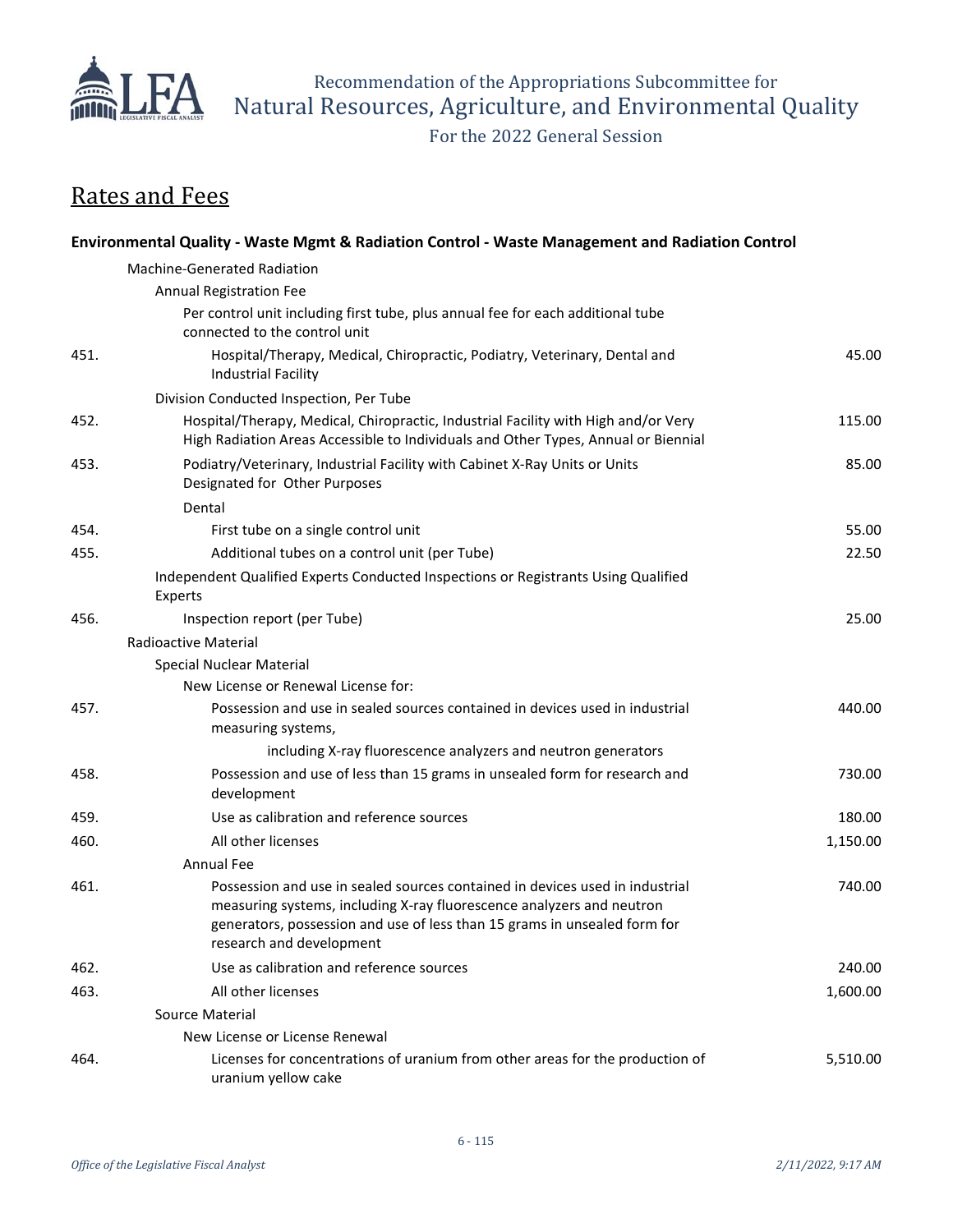

Natural Resources, Agriculture, and Environmental Quality

For the 2022 General Session

|      | Environmental Quality - Waste Mgmt & Radiation Control - Waste Management and Radiation Control                                                                    |           |
|------|--------------------------------------------------------------------------------------------------------------------------------------------------------------------|-----------|
|      | Regulation of source and byproduct material at uranium mills or commercial<br>waste facilities                                                                     |           |
| 465. | Uranium mills or commercial sites disposing of or reprocessing byproduct<br>material, including mills in standby status (per month)                                | 10,760.00 |
| 466. | Licenses for possession and use of source material for shielding                                                                                                   | 230.00    |
| 467. | All other source material licenses                                                                                                                                 | 1,000.00  |
|      | <b>Annual Fee</b>                                                                                                                                                  |           |
| 468. | Licenses for concentrations of uranium from other areas for the production of<br>uranium yellow cake                                                               | 4,810.00  |
| 469. | Licenses for possession and use of source material for shielding                                                                                                   | 365.00    |
| 470. | All other source material licenses                                                                                                                                 | 1,275.00  |
|      | Radioactive Material other than Source Material and Special Nuclear Material                                                                                       |           |
|      | New License or License Renewal for possession and use of radioactive material for:                                                                                 |           |
| 471. | Broad scope for processing or manufacturing for commercial distribution                                                                                            | 2,320.00  |
| 472. | Others for processing or manufacturing for commercial distribution                                                                                                 | 1,670.00  |
| 473. | Processing or manufacturing and distribution of radiopharmaceuticals,<br>generators, reagent kits, or sources or devices containing radioactive material           | 2,320.00  |
| 474. | The distribution or redistribution of radiopharmaceuticals, generators,<br>reagent kits, or sources or devices not involving processing of radioactive<br>material | 860.00    |
| 475. | Industrial radiography operations                                                                                                                                  | 1,670.00  |
| 476. | Sealed sources for irradiation of materials in which the source is not removed<br>for its shield (self-shielded units)                                             | 700.00    |
| 477. | Less than 10,000 curies of radioactive material in sealed sources for<br>irradiation of materials in which the source is exposed for irradiation purposes          | 1,670.00  |
| 478. | 10,000 curies or more of radioactive material in sealed sources for irradiation<br>of materials in which the source is exposed for irradiation purposes            | 3,340.00  |
| 479. | Broad scope for research and development that do not authorize commercial<br>distribution                                                                          | 2,320.00  |
| 480. | Research and development that do not authorize commercial distribution                                                                                             | 700.00    |
| 481. | All other radioactive material                                                                                                                                     | 440.00    |
|      | New License or License Renewal for:                                                                                                                                |           |
| 482. | Licenses that Authorize Services for Other Licensees                                                                                                               | 320.00    |
|      | Except licenses that authorize leak testing or waste disposal services<br>subject to the fees specified for the listed services                                    |           |
| 483. | Licenses that authorize services for leak testing only                                                                                                             | 150.00    |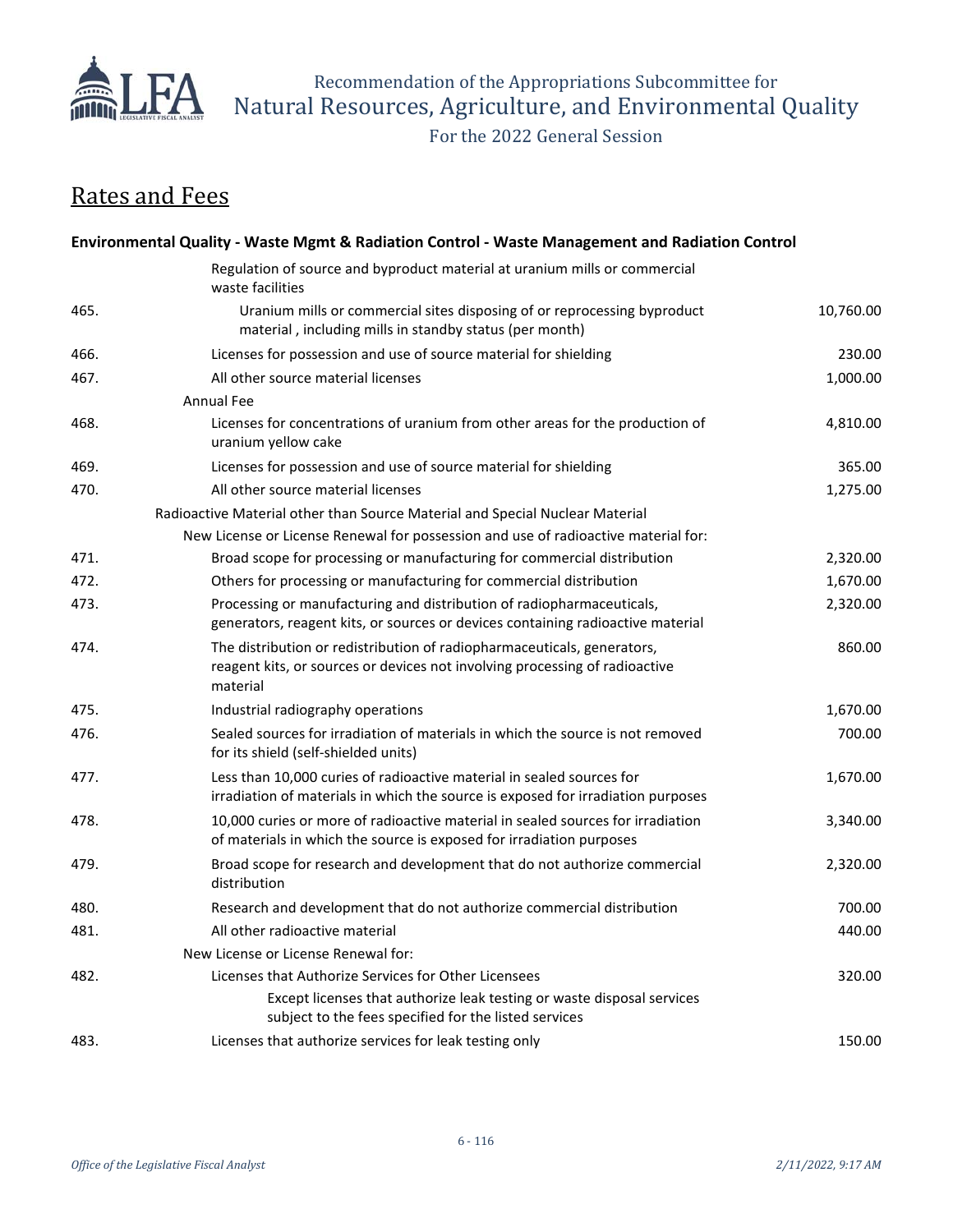

For the 2022 General Session

|      | Environmental Quality - Waste Mgmt & Radiation Control - Waste Management and Radiation Control                                                                                                                                                                                                                                                                                                                                                                                                      |          |
|------|------------------------------------------------------------------------------------------------------------------------------------------------------------------------------------------------------------------------------------------------------------------------------------------------------------------------------------------------------------------------------------------------------------------------------------------------------------------------------------------------------|----------|
|      | New License or License Renewal to distribute items containing radioactive<br>material:                                                                                                                                                                                                                                                                                                                                                                                                               |          |
| 484. | New License or Renewal to Distribute Items Containing Radioactive Material<br>To persons exempt from licensing requirements of R313-19, except<br>specific licenses authorizing redistribution of items authorized for<br>distribution to persons exempt from the licensing requirements of<br>R313-19, and to persons generally licensed under R313-21, except<br>specific licenses authorizing redistribution of items authorized for<br>distribution to persons generally licensed under R313-21. | 700.00   |
|      | Annual license fee for possession and use of radioactive material for:                                                                                                                                                                                                                                                                                                                                                                                                                               |          |
| 485. | Broad scope for processing or manufacturing for commercial distribution,<br>processing or manufacturing and distribution of radio-pharmaceuticals,<br>generators, reagent kits, sources or devices containing radioactive material<br>Or broad scope for research and development that do not authorize<br>commercial distribution.                                                                                                                                                                  | 2,960.00 |
| 486. | Others for processing or manufacturing for commercial distribution                                                                                                                                                                                                                                                                                                                                                                                                                                   | 2,040.00 |
| 487. | The distribution or redistribution of radiopharmaceuticals, generators,<br>reagent kits, or sources or devices not involving processing of radioactive<br>material                                                                                                                                                                                                                                                                                                                                   | 1,000.00 |
| 488. | Industrial radiography operations                                                                                                                                                                                                                                                                                                                                                                                                                                                                    | 2,560.00 |
| 489. | Sealed sources for irradiation of materials in which the source is not removed<br>from its shield (self-shielded units), or search and development that do not<br>authorize commercial distribution                                                                                                                                                                                                                                                                                                  | 940.00   |
| 490. | Less than 10,000 curies of radioactive material in sealed sources for<br>irradiation of materials in which the source is exposed for irradiation purposes                                                                                                                                                                                                                                                                                                                                            | 1,740.00 |
| 491. | 10,000 curies or more of radioactive material in sealed sources for irradiation<br>of materials in which the source is exposed for irradiation purposes                                                                                                                                                                                                                                                                                                                                              | 3,480.00 |
| 492. | All other radioactive material                                                                                                                                                                                                                                                                                                                                                                                                                                                                       | 520.00   |
|      | Annual fee for:                                                                                                                                                                                                                                                                                                                                                                                                                                                                                      |          |
| 493. | Licenses that Authorize Services for Other Licensees<br>Except licenses that authorize leak testing or waste disposal services<br>subject to the fees specified for the listed services                                                                                                                                                                                                                                                                                                              | 420.00   |
| 494. | Licenses that authorize services for leak testing only                                                                                                                                                                                                                                                                                                                                                                                                                                               | 160.00   |
|      | Annual fee to distribute items containing radioactive material:                                                                                                                                                                                                                                                                                                                                                                                                                                      |          |
| 495. | Annual Fee to Distribute Items Containing Radioactive Material                                                                                                                                                                                                                                                                                                                                                                                                                                       | 580.00   |
|      | To persons exempt from licensing requirements of R313-19, except<br>specific licenses authorizing redistribution of items authorized for<br>distribution to persons exempt from the licensing requirements of<br>R313-19; or to persons generally licensed under R313-21, except<br>specific licenses authorizing redistribution of items authorized for<br>distribution to persons generally licensed under R313-21.                                                                                |          |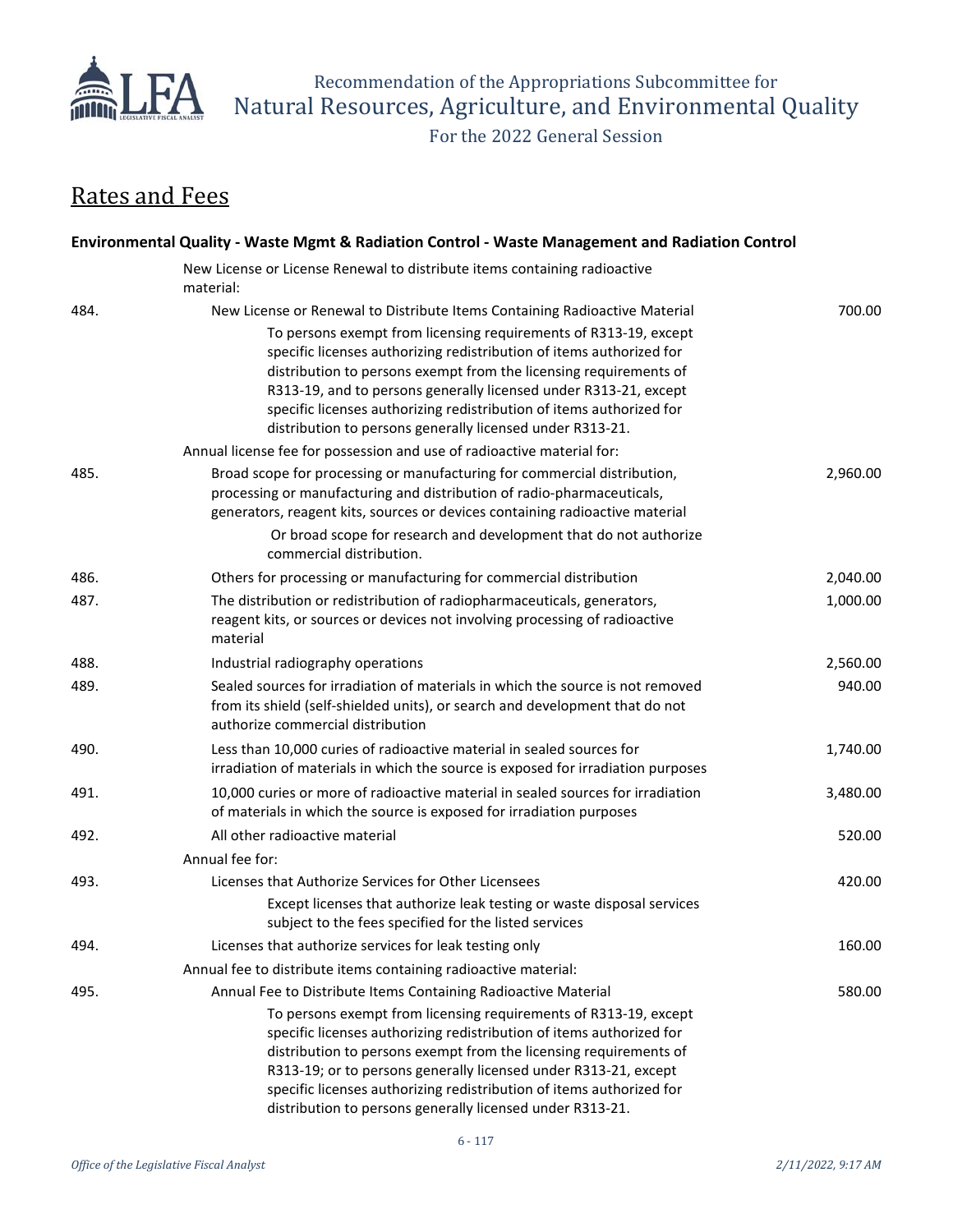

For the 2022 General Session

|      | Environmental Quality - Waste Mgmt & Radiation Control - Waste Management and Radiation Control                                                                                                  |                                   |
|------|--------------------------------------------------------------------------------------------------------------------------------------------------------------------------------------------------|-----------------------------------|
|      | Radioactive Waste Disposal (licenses specifically authorizing the receipt of waste<br>radioactive material from other persons for the purpose of commercial disposal by land by<br>the licensee) |                                   |
| 496. | Annual                                                                                                                                                                                           | 1,724,200.00                      |
|      | New Application                                                                                                                                                                                  |                                   |
| 497. | Siting application                                                                                                                                                                               | Actual costs up to<br>\$250,000   |
| 498. | License application                                                                                                                                                                              | Actual costs up to<br>\$1,000,000 |
| 499. | Renewal                                                                                                                                                                                          | Actual costs up to<br>\$1,000,000 |
| 500. | Pre-licensing, operations review, and consultation on commercial low-level<br>radioactive waste facilities (per hour)                                                                            | 110.00                            |
| 501. | Review of Commercial Low-level Radioactive Waste Disposal and Uranium Recovery<br><b>Special Projects</b>                                                                                        | Actual cost                       |
|      | Applicable when the licensee and the Division agree that a review<br>will be conducted by a contractor in support of the efforts of Division<br>staff.                                           |                                   |
|      | <b>Generator Site Access Permits</b>                                                                                                                                                             |                                   |
| 502. | Non-Broker Generators transferring radioactive waste (per year)                                                                                                                                  | 2,500.00                          |
| 503. | Brokers (waste collectors or processors) (per year)                                                                                                                                              | 7,500.00                          |
| 504. | Review of licensing or permit actions, amendments, environmental monitoring reports, and<br>miscellaneous reports for uranium recovery facilities (per hour)                                     | 110.00                            |
|      | Licenses authorizing receipt of waste radioactive material from others for<br>packaging/repackaging the material                                                                                 |                                   |
|      | The licensee will dispose of the materials by transfer to another person authorized to<br>receive or dispose of the material                                                                     |                                   |
| 505. | New License/Renewal                                                                                                                                                                              | 3,190.00                          |
| 506. | Annual                                                                                                                                                                                           | 2,760.00                          |
|      | Licenses authorizing receipt of prepackaged waste radioactive material from others                                                                                                               |                                   |
| 507. | New License/Renewal                                                                                                                                                                              | 700.00                            |
| 508. | Annual                                                                                                                                                                                           | 1,100.00                          |
|      | Licenses authorizing packing of radioactive waste for shipment to waste disposal site where<br>licensee does not take possession of waste material                                               |                                   |
| 509. | New License/Renewal                                                                                                                                                                              | 440.00                            |
| 510. | Annual                                                                                                                                                                                           | 520.00                            |
|      | Well Logging, Well Surveys, and Tracer Studies Licenses                                                                                                                                          |                                   |
|      | for the possession and use of radioactive material for well logging, well surveys and<br>tracer studies other than field flooding tracer studies                                                 |                                   |
| 511. | New License/Renewal                                                                                                                                                                              | 1,670.00                          |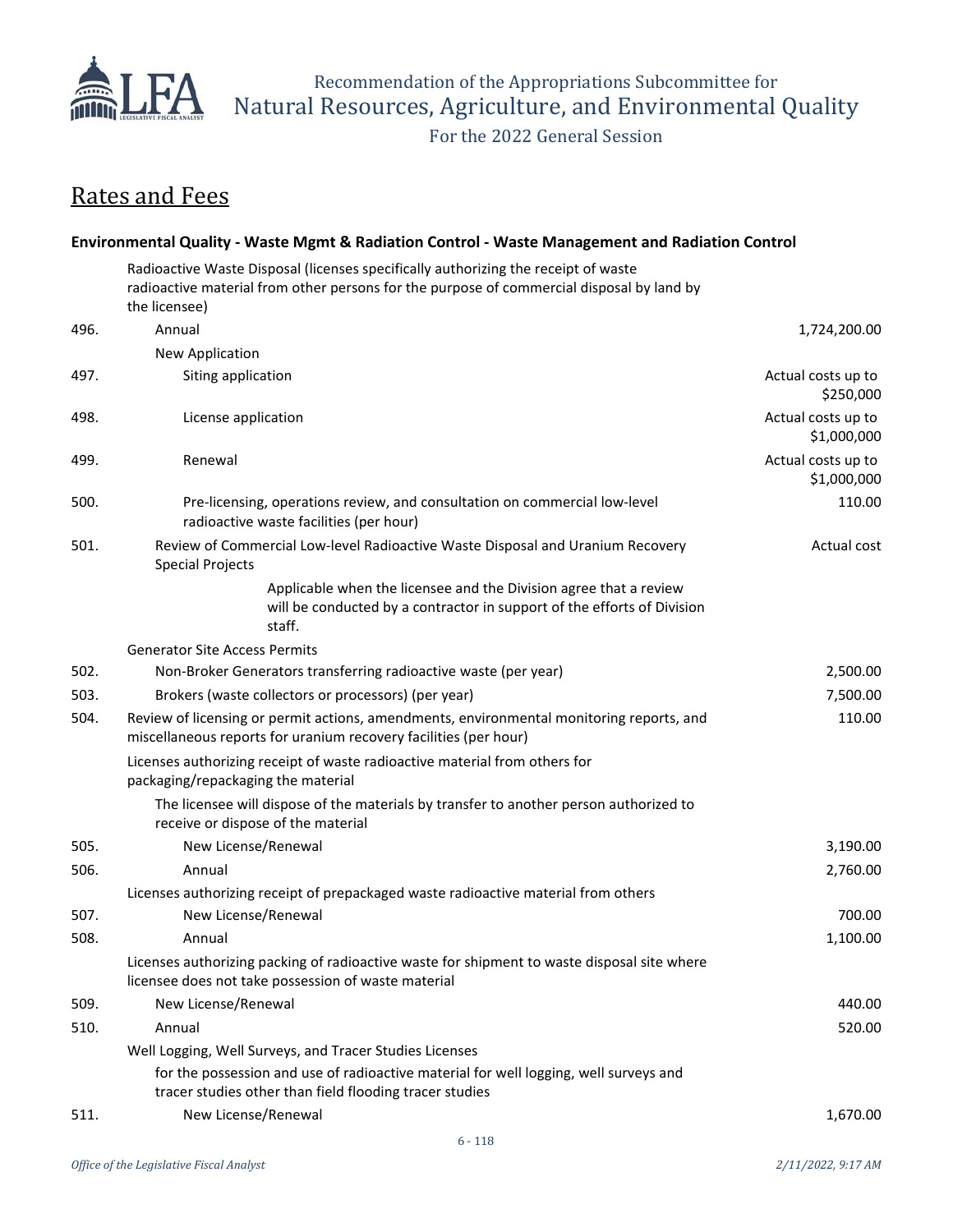

For the 2022 General Session

|      | Environmental Quality - Waste Mgmt & Radiation Control - Waste Management and Radiation Control                                                                                       |             |
|------|---------------------------------------------------------------------------------------------------------------------------------------------------------------------------------------|-------------|
| 512. | Annual                                                                                                                                                                                | 2,100.00    |
|      | Licenses for possession and use of radioactive material for field flooding tracer studies                                                                                             |             |
| 513. | New License/Renewal                                                                                                                                                                   | Actual cost |
| 514. | Annual                                                                                                                                                                                | 4,000.00    |
|      | <b>Nuclear Laundries</b>                                                                                                                                                              |             |
|      | Licenses for commercial collection and laundry of items contaminated with radioactive<br>material                                                                                     |             |
| 515. | New License/Renewal                                                                                                                                                                   | 1,670.00    |
| 516. | Annual                                                                                                                                                                                | 2,380.00    |
|      | Human Use of Radioactive Material                                                                                                                                                     |             |
|      | License for human use of radioactive materials in sealed sources contained in gamma<br>stereotactic radiosurgery or teletherapy devices                                               |             |
| 517. | New License/Renewal                                                                                                                                                                   | 1,090.00    |
| 518. | Annual                                                                                                                                                                                | 1,280.00    |
|      | Licenses of broad scope issued to medical institutions or two or more physicians<br>authorizing research and development                                                              |             |
|      | including human use of radioactive material, except for licenses for radioactive<br>material in sealed sources contained in gamma stereotactic radiosurgery or<br>teletherapy devices |             |
| 519. | New License/Renewal                                                                                                                                                                   | 2,320.00    |
| 520. | Annual                                                                                                                                                                                | 2,960.00    |
|      | Other licenses issued for human use of radioactive material                                                                                                                           |             |
|      | except for licenses for radioactive material in sealed sources contained in gamma<br>stereotactic radiosurgery or teletherapy devices                                                 |             |
| 521. | New License/Renewal                                                                                                                                                                   | 700.00      |
| 522. | Annual                                                                                                                                                                                | 1,100.00    |
|      | Civil Defense                                                                                                                                                                         |             |
|      | Licenses for possession and use of radioactive material for civil defense activities                                                                                                  |             |
| 523. | New License/Renewal                                                                                                                                                                   | 700.00      |
| 524. | Annual                                                                                                                                                                                | 380.00      |
|      | Power Source                                                                                                                                                                          |             |
|      | Licenses for the manufacture and distribution of encapsulated radioactive material<br>wherein the decay energy of the material is used as a source for power                          |             |
| 525. | New License/Renewal                                                                                                                                                                   | 5,510.00    |
| 526. | Annual                                                                                                                                                                                | 2,520.00    |
|      | Plan Reviews                                                                                                                                                                          |             |
| 527. | Review of plans for decommissioning, decontamination, reclamation, waste disposal<br>pursuant to R313-15-1002, or site restoration activities                                         | 400.00      |
| 528. | Plus added cost above 8 hours (per hour)                                                                                                                                              | 110.00      |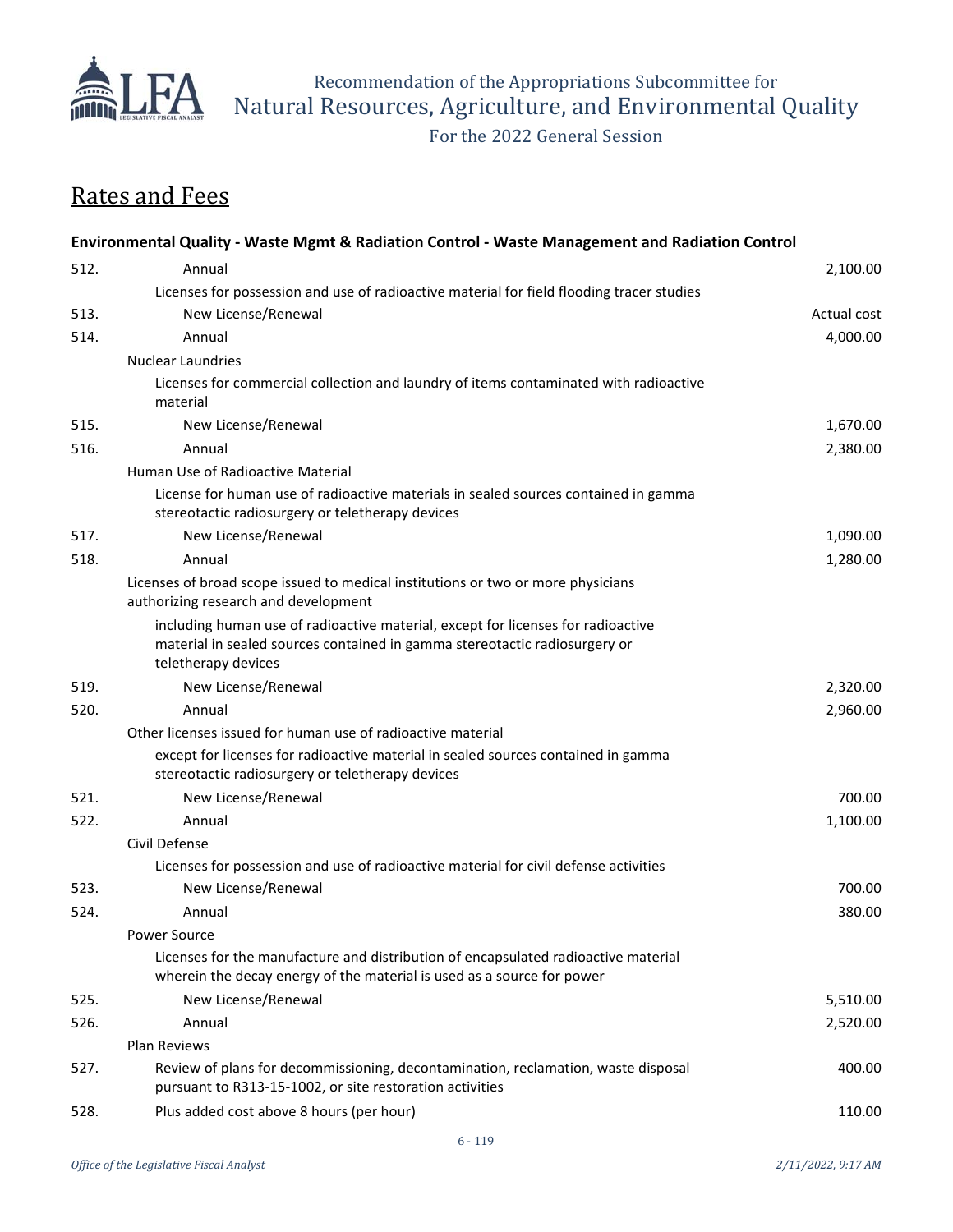

For the 2022 General Session

|      | Environmental Quality - Waste Mgmt & Radiation Control - Waste Management and Radiation Control                                                                                                                                                                                                                    |                 |
|------|--------------------------------------------------------------------------------------------------------------------------------------------------------------------------------------------------------------------------------------------------------------------------------------------------------------------|-----------------|
| 529. | Investigation of a misadministration by a third party as defined in R313-30-5 or in R313-32-<br>2, as applicable                                                                                                                                                                                                   | Actual cost     |
|      | General License                                                                                                                                                                                                                                                                                                    |                 |
|      | Initial registration/renewal for first year                                                                                                                                                                                                                                                                        |                 |
| 530. | Measuring, gauging, and control devices as described in R313-21-22(4),                                                                                                                                                                                                                                             | 20.00           |
|      | other than hydrogen-3 (tritium) devices and polonium-210 devices<br>containing no more than 10 millicuries used for producing light or an<br>ionized atmosphere, including In Vitro testing, Depleted Uranium.<br>Reciprocity - Licensees who conduct activities under the reciprocity<br>provisions of R313-19-30 |                 |
|      | Annual fee after initial license/renewal                                                                                                                                                                                                                                                                           |                 |
| 531. | Measuring, gauging, and control devices as described in R313-21-22(4)                                                                                                                                                                                                                                              | 20.00           |
|      | other than hydrogen-3 (tritium) and polonium-210 devices<br>containing no more than other than 10 millicuries used for producing<br>light or an ionized atmosphere, including In Vitro testing and<br>Depleted Uranium                                                                                             |                 |
| 532. | Reciprocity - Licensees who conduct activities under the reciprocity provisions of R313-<br>19-30 (per type of license category)                                                                                                                                                                                   | Full annual fee |
| 533. | Publication costs for making public notice of required actions                                                                                                                                                                                                                                                     | Actual cost     |
| 534. | Expedited application review (per hour)                                                                                                                                                                                                                                                                            | 110.00          |
|      | Applicable when, by mutual consent of the applicant and staff, an<br>application request is taken out of date order and processed by staff.                                                                                                                                                                        |                 |
| 535. | Management and oversight of impounded radioactive material                                                                                                                                                                                                                                                         | Actual cost     |
| 536. | License amendment, for greater than three applications in a calendar year                                                                                                                                                                                                                                          | 200.00          |
| 537. | Analytical costs for monitoring samples from radioactive materials facilities                                                                                                                                                                                                                                      | Actual cost     |
|      | <b>Environmental Quality - Water Quality - Water Quality Support</b>                                                                                                                                                                                                                                               |                 |
|      | <b>Operator Certification</b>                                                                                                                                                                                                                                                                                      |                 |
| 538. | <b>Certification Examination</b>                                                                                                                                                                                                                                                                                   | 100.00          |
| 539. | <b>Renewal of Certificate</b>                                                                                                                                                                                                                                                                                      | 50.00           |
|      | or New Certificate Change in Status                                                                                                                                                                                                                                                                                |                 |
| 540. | Renewal of Lapsed Certificate plus renewal (per month)<br>\$150 maximum                                                                                                                                                                                                                                            | 50.00           |
| 541. | <b>Duplicate Certificate</b>                                                                                                                                                                                                                                                                                       | 25.00           |
| 542. | Certification by reciprocity with another state                                                                                                                                                                                                                                                                    | 100.00          |
|      | Underground Wastewater Disposal Systems                                                                                                                                                                                                                                                                            |                 |
| 543. | New Systems Fee                                                                                                                                                                                                                                                                                                    | 40.00           |
| 544. | Certificate Issuance                                                                                                                                                                                                                                                                                               | 25.00           |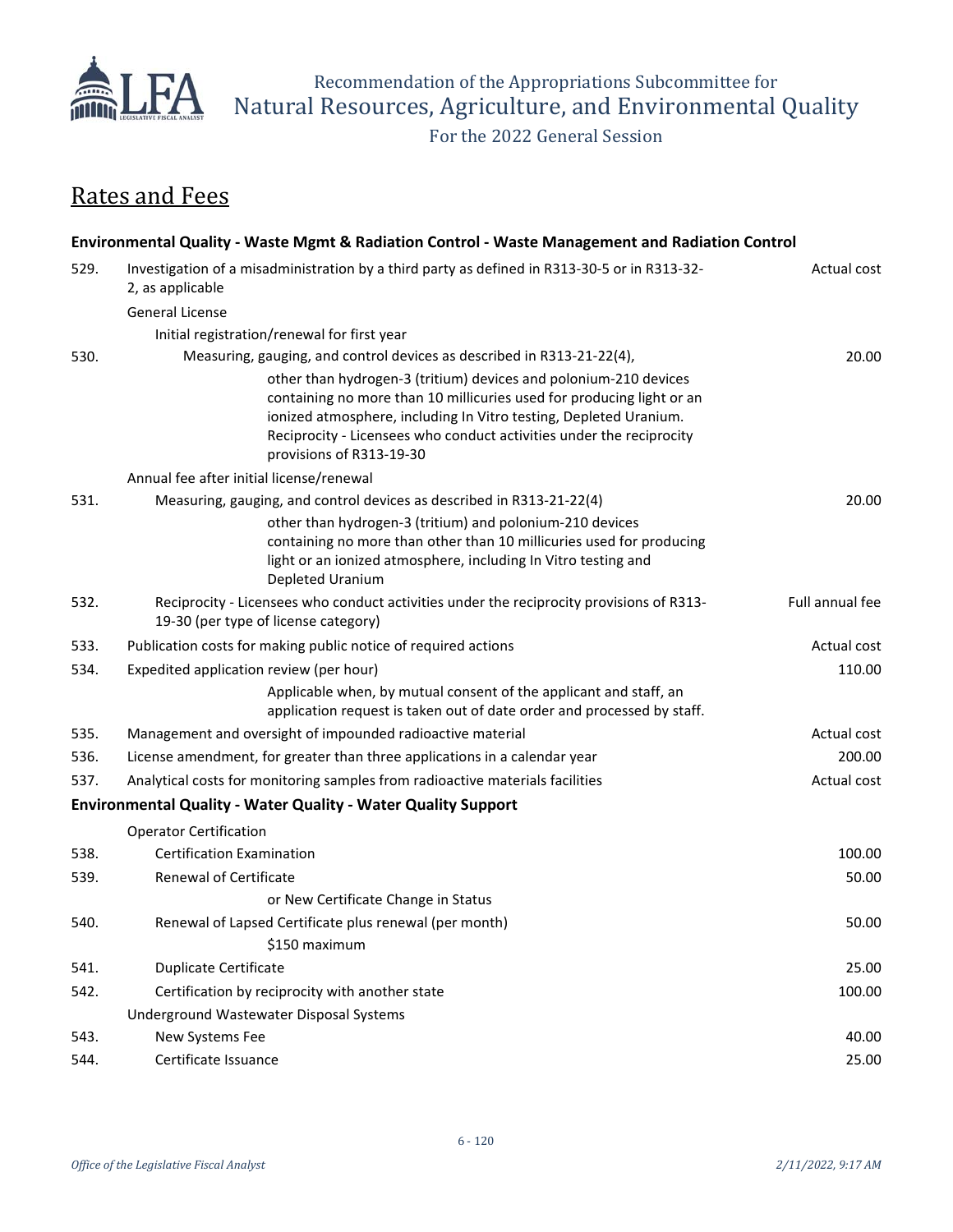

For the 2022 General Session

#### Rates and Fees

#### **Environmental Quality ‐ Water Quality ‐ Water Quality Support**

Annual Utah Pollutant Discharge Elimination System (UPDES) Permits, Surface Water

|      | <b>Cement Manufacturing</b>                                  |          |
|------|--------------------------------------------------------------|----------|
| 545. | Major                                                        | 1,002.00 |
| 546. | Minor                                                        | 251.00   |
|      | Coal Mining and Preparation                                  |          |
| 547. | <b>General Permit</b>                                        | 501.00   |
| 548. | <b>Individual Major</b>                                      | 1,503.00 |
| 549. | <b>Individual Minor</b>                                      | 1,002.00 |
| 550. | Concentrated Animal Feeding Operations (CAFO) General Permit | 127.00   |
| 551. | Construction Dewatering/Hydrostatic Testing General Permit   | 173.00   |
|      | Dairy Products                                               |          |
| 552. | Major                                                        | 1,002.00 |
| 553. | Minor                                                        | 501.00   |
|      | Electric                                                     |          |
| 554. | Major                                                        | 1,252.00 |
| 555. | Minor                                                        | 501.00   |
| 556. | Fish Hatcheries General Permit                               | 139.00   |
|      | <b>Food and Kindred Products</b>                             |          |
| 557. | Major                                                        | 1,252.00 |
| 558. | Minor                                                        | 501.00   |
| 559. | Hazardous Waste Clean-up Sites                               | 3,006.00 |
|      | Geothermal                                                   |          |
| 560. | Major                                                        | 1,002.00 |
| 561. | Minor                                                        | 501.00   |
|      | Inorganic Chemicals                                          |          |
| 562. | Major                                                        | 1,503.00 |
| 563. | Minor                                                        | 751.00   |
|      | Iron and Steel Manufacturing                                 |          |
| 564. | Major                                                        | 3,006.00 |
| 565. | Minor                                                        | 751.00   |
|      | Leaking Underground Storage Tank (LUST) Cleanup              |          |
| 566. | <b>General Permit</b>                                        | 501.00   |
| 567. | LUST Cleanup Individual Permit                               | 1,002.00 |
|      | <b>Meat Products</b>                                         |          |
| 568. | Major                                                        | 1,503.00 |
| 569. | Minor                                                        | 501.00   |
|      | <b>Metal Finishing and Products</b>                          |          |
| 570. | Major                                                        | 1,503.00 |
|      | $6 - 121$                                                    |          |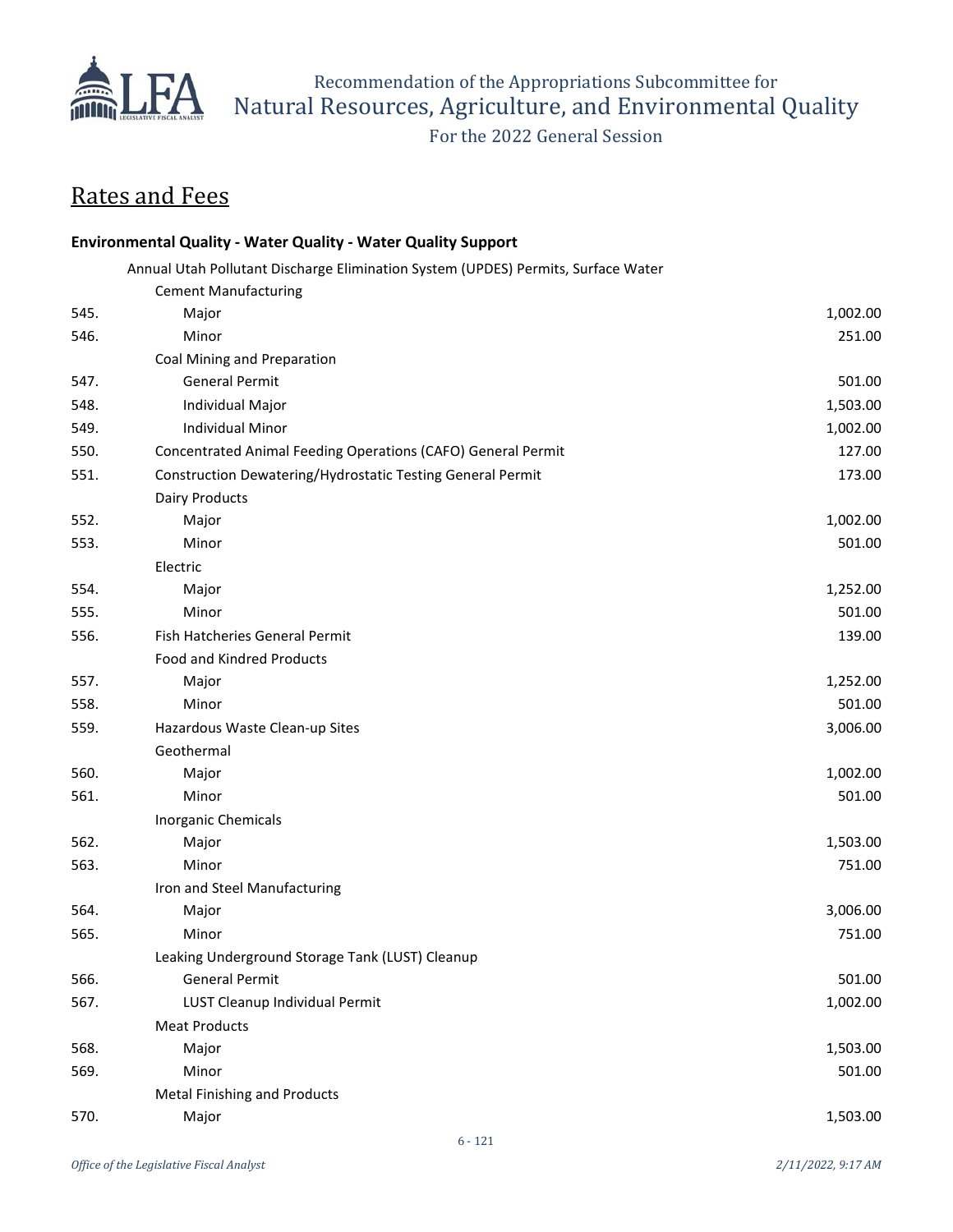

For the 2022 General Session

|      | <b>Environmental Quality - Water Quality - Water Quality Support</b> |           |
|------|----------------------------------------------------------------------|-----------|
| 571. | Minor                                                                | 751.00    |
|      | Mineral Mining and Processing                                        |           |
| 572. | Sand and Gravel                                                      | 278.00    |
| 573. | <b>Salt Extraction</b>                                               | 278.00    |
|      | Other                                                                |           |
| 574. | <b>Other Majors</b>                                                  | 1,002.00  |
| 575. | <b>Other Minors</b>                                                  | 501.00    |
|      | Manufacturing                                                        |           |
| 576. | Major                                                                | 2,003.00  |
| 577. | Minor                                                                | 751.00    |
|      | Oil and Gas Extraction                                               |           |
| 578. | flow rate <= 0.5 million gallons per day (MGD)                       | 501.00    |
| 579. | flow rate > 0.5 MGD                                                  | 751.00    |
|      | Ore Mining                                                           |           |
| 580. | Major                                                                | 1,503.00  |
| 581. | Minor                                                                | 751.00    |
| 582. | Major w/ concentration process                                       | 11,500.00 |
|      | <b>Organic Chemicals Manufacturing</b>                               |           |
| 583. | Major                                                                | 2,505.00  |
| 584. | Minor                                                                | 751.00    |
|      | Petroleum Refining                                                   |           |
| 585. | Major                                                                | 2,003.00  |
| 586. | Minor                                                                | 751.00    |
|      | <b>Pharmaceutical Preparations</b>                                   |           |
| 587. | Major                                                                | 2,003.00  |
| 588. | Minor                                                                | 751.00    |
|      | <b>Rubber and Plastic Products</b>                                   |           |
| 589. | Major                                                                | 1,252.00  |
| 590. | Minor                                                                | 751.00    |
|      | <b>Space Propulsion</b>                                              |           |
| 591. | Major                                                                | 2,783.00  |
| 592. | Minor                                                                | 751.00    |
|      | Steam and/or Power Electric Plants                                   |           |
| 593. | Major                                                                | 1,002.00  |
| 594. | Minor                                                                | 501.00    |
|      | Water Treatment Plants (Except Political Subdivisions)               |           |
| 595. | <b>General Permit</b>                                                | 139.00    |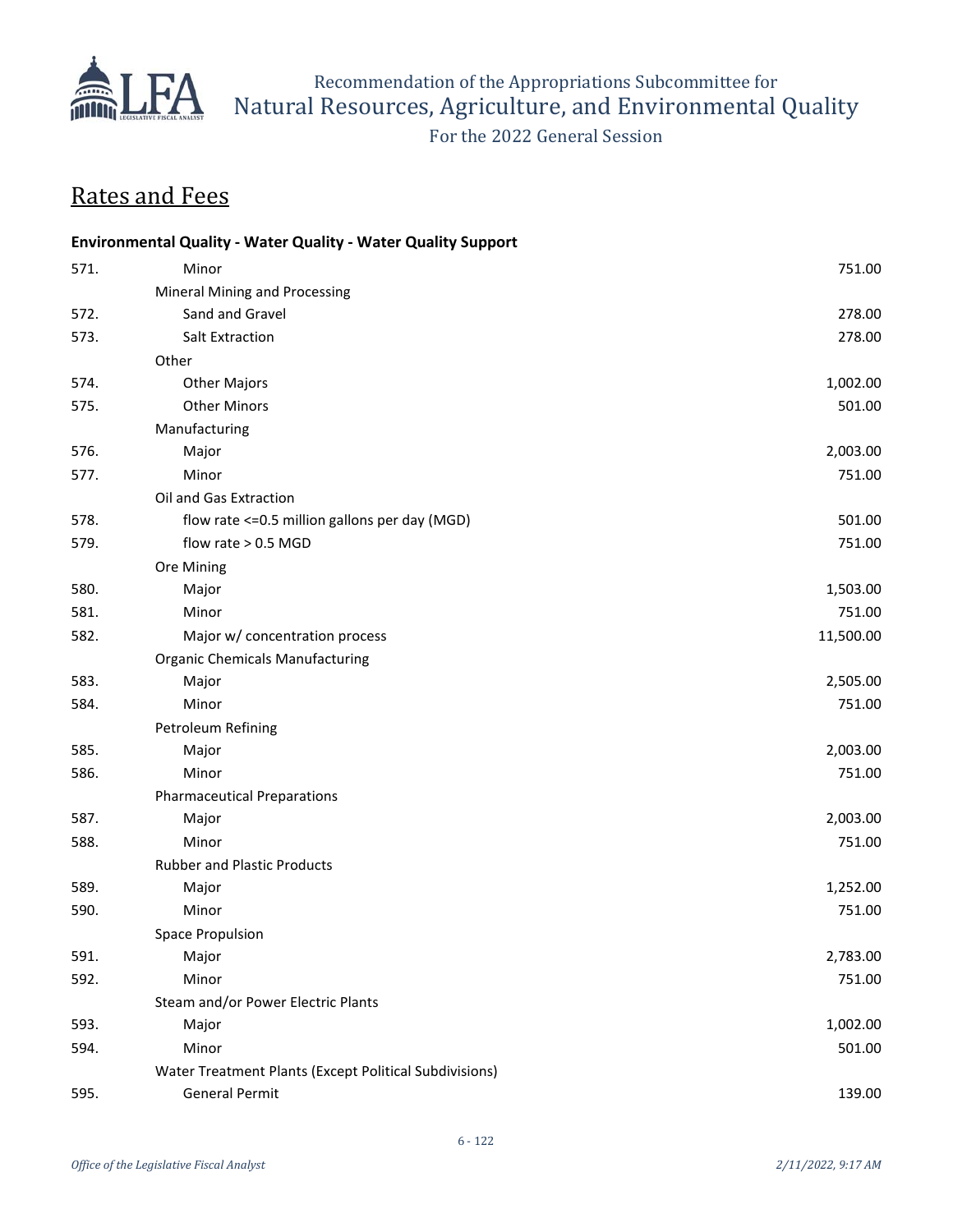

For the 2022 General Session

|      | <b>Environmental Quality - Water Quality - Water Quality Support</b> |           |
|------|----------------------------------------------------------------------|-----------|
|      | Annual UPDES Publicly Owned Treatment Works (POTW)                   |           |
| 596. | Large >10 million gallons per day (mgd) flow design (per year)       | 10,120.00 |
| 597. | Medium >3 mgd but <10 mgd flow design (per year)                     | 6,325.00  |
| 598. | Small <3mgd but >1 mgd (per year)                                    | 1,265.00  |
| 599. | Very Small <1 mgd (per year)                                         | 633.00    |
|      | Annual UPDES Pesticide Applicator Fee                                |           |
| 600. | <b>Small Applicator</b>                                              | 230.00    |
| 601. | <b>Medium Applicator</b>                                             | 575.00    |
| 602. | Large Applicator                                                     | 1,898.00  |
| 603. | <b>Groundwater Remediation Treatment Plant</b>                       | 6,325.00  |
|      | Biosolids Annual Fee (Domestic Sludge)                               |           |
| 604. | Small Systems (per year)                                             | 443.00    |
|      | 1-4,000 connections                                                  |           |
| 605. | Medium Systems (per year)                                            | 1,285.00  |
|      | 4,001 to 15,000 connections                                          |           |
| 606. | Large Systems (per year)                                             | 1,866.00  |
|      | greater than 15,000 connections                                      |           |
|      | Non-contact Cooling Water                                            |           |
| 607. | Flow rate $\leq$ 10,000 gallons per day (gpd) (per year)             | 127.00    |
| 608. | 10,000 gpd < Flow rate 100,000 gpd (per year)                        | 253.00    |
| 609. | 100,000 gpd < Flow rate <1.0 mgd (per year)                          | 506.00    |
| 610. | Flow Rate $> 1.0$ mgd (per year)                                     | 759.00    |
|      | <b>Stormwater Permits</b>                                            |           |
| 611. | General Multi-Sector Industrial Storm Water Permit (per year)        | 250.00    |
| 612. | Industrial Stormwater No Exposure Certificate (per 5 years)          | 150.00    |
| 613. | General Construction Storm Water Permit (per year)                   | 150.00    |
| 614. | Common Plan Storm Water Permit (per year)                            | 150.00    |
| 615. | Construction Stormwater Low Erosivity Waiver Fee (per project)       | 100.00    |
|      | One-time project based fee.                                          |           |
|      | Municipal Storm Water                                                |           |
| 616. | 0-5,000 Population (per year)                                        | 750.00    |
| 617. | 5,001 - 10,000 Population (per year)                                 | 1,250.00  |
| 618. | 10,001 - 50,000 Population (per year)                                | 1,750.00  |
| 619. | 50,001 - 125,000 Population (per year)                               | 3,000.00  |
| 620. | > 125,000 Population (per year)                                      | 4,000.00  |
|      | Registered Stormwater Inspection (RSI) Certifications                |           |
| 621. | Certification Course and Examination (per year)                      | 200.00    |
| 622. | Certification Renewal (per year)                                     | 50.00     |
|      |                                                                      |           |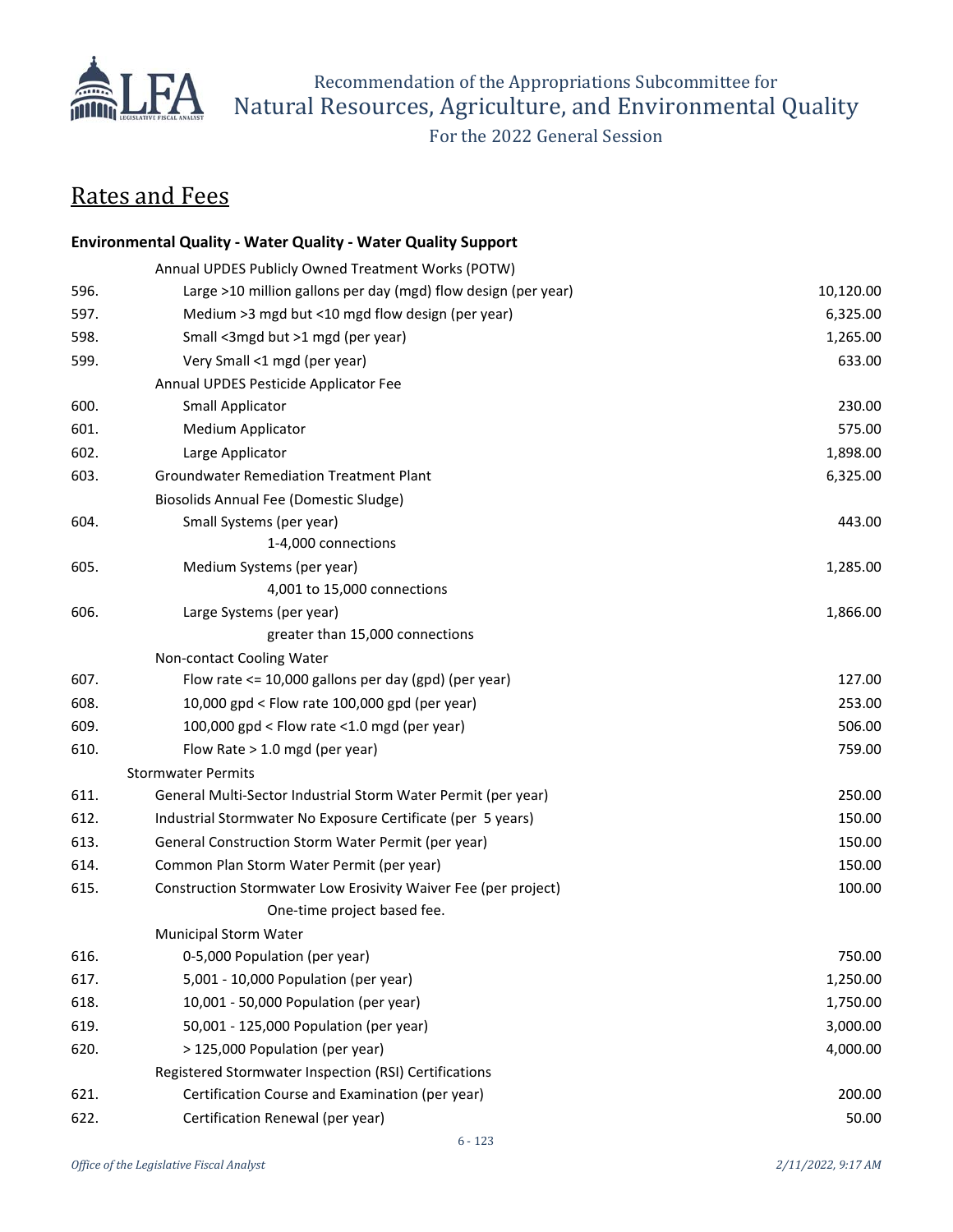

Natural Resources, Agriculture, and Environmental Quality

For the 2022 General Session

|      | <b>Environmental Quality - Water Quality - Water Quality Support</b>                                                                                                                          |             |
|------|-----------------------------------------------------------------------------------------------------------------------------------------------------------------------------------------------|-------------|
| 623. | Renewal of Lapsed Certification (per year)                                                                                                                                                    | 100.00      |
|      | Post-marked no more than 90 days after expiration.                                                                                                                                            |             |
|      | Registered SWPPP Writer RSI) Certification                                                                                                                                                    |             |
| 624. | Certification Course and Examination (per year)                                                                                                                                               | 300.00      |
|      | Annual Ground Water Permit Administration Fee                                                                                                                                                 |             |
| 625. | Tailings/Evaporation/Process Ponds; Heaps (per Each)                                                                                                                                          | Actual cost |
| 626. | 0-1 Acre                                                                                                                                                                                      | 443.00      |
| 627. | $>1-15$ Acres                                                                                                                                                                                 | 886.00      |
| 628. | >15-50 Acres                                                                                                                                                                                  | 1,771.00    |
| 629. | >50-300 Acres                                                                                                                                                                                 | 2,657.00    |
| 630. | >300-500 Acres                                                                                                                                                                                | 7,061.00    |
| 631. | >500 Acres                                                                                                                                                                                    | 14,122.00   |
| 632. | Annual Non-discharging municipal and commercial treatment facilities                                                                                                                          | 350.00      |
|      | Underground Injection Control Permit Application Fee                                                                                                                                          |             |
| 633. | Class I Hazardous Waste Disposal                                                                                                                                                              | 25,000.00   |
|      | One-time fee                                                                                                                                                                                  |             |
| 634. | Class I Non-Hazardous Waste Disposal                                                                                                                                                          | 9,000.00    |
|      | One-time fee                                                                                                                                                                                  |             |
| 635. | <b>Class III Solution Mining</b>                                                                                                                                                              | 7,200.00    |
|      | One-time fee                                                                                                                                                                                  |             |
| 636. | Class V Aquifer Storage and Recovery                                                                                                                                                          | 5,400.00    |
|      | One-time fee                                                                                                                                                                                  |             |
| 637. | UIC Class V Inventory Review Fee                                                                                                                                                              | 220.00      |
|      | <b>All Other Permits</b>                                                                                                                                                                      |             |
| 638. | UPDES, ground water, underground injection control, construction permits not listed<br>above, and permit modifications (per hour)                                                             | 110.00      |
|      | Except projects of political subdivisions funded by the Division of<br>Water Quality.                                                                                                         |             |
| 639. | Complex facilities where the anticipated permit issuance costs will exceed the above<br>categorical fees by 25% (per hour)                                                                    | 110.00      |
|      | Permittee to be notified upon receipt of application                                                                                                                                          |             |
|      | <b>Water Quality Cleanup Activities</b>                                                                                                                                                       |             |
| 640. | Corrective Action, Site Investigation/Remediation Oversight, Administration of Consent<br>Orders and Agreements, and emergency response to spills and water pollution<br>incidents (per hour) | 110.00      |
| 641. | Actual cost for sample analytical lab work                                                                                                                                                    | actual cost |
| 642. | Technical Review of and assistance given (per hour)                                                                                                                                           | 110.00      |
|      | 401 Certification; permit appeals; and sales and use tax exemptions;<br>waste-load analysis                                                                                                   |             |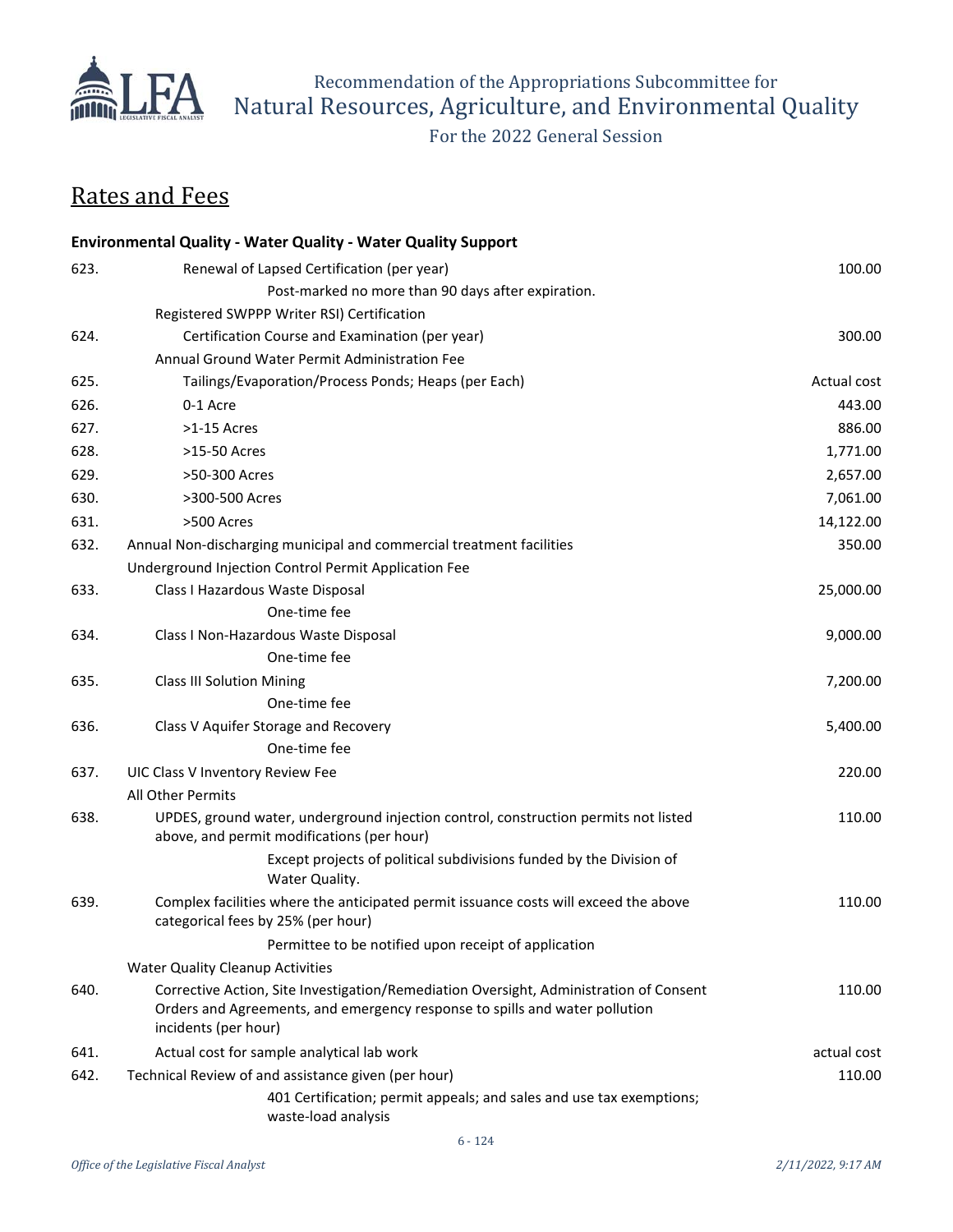

Natural Resources, Agriculture, and Environmental Quality

For the 2022 General Session

|      | <b>Environmental Quality - Water Quality - Water Quality Support</b>                                                                                   |                     |
|------|--------------------------------------------------------------------------------------------------------------------------------------------------------|---------------------|
| 643. | Water Quality Loan Origination                                                                                                                         | 1.0% of Loan Amount |
|      | <b>Environmental Quality - Air Quality - Compliance</b>                                                                                                |                     |
| 644. | Major and Minor Source Compliance Inspection (per hour)                                                                                                | 110.00              |
|      | Annual Aggregate Compliance                                                                                                                            |                     |
| 645. | 20 or less tons per year (per year)                                                                                                                    | 180.00              |
| 646. | 21-79 tons per year (per year)                                                                                                                         | 360.00              |
| 647. | 80-99 tons per year (per year)                                                                                                                         | 900.00              |
| 648. | 100 or more tons per year (per year)                                                                                                                   | 1,260.00            |
|      | Asbestos and Lead-Based Paint (LBP) Abatement                                                                                                          |                     |
| 649. | Course Accreditation Fee (per hour)                                                                                                                    | 110.00              |
| 650. | Asbestos Company/LBP Firm Certification Application (per year)                                                                                         | 275.00              |
| 651. | LBP Renovation Firm Certification Application (per year)                                                                                               | 110.00              |
| 652. | Asbestos Individual Certification Application                                                                                                          | 137.50              |
| 653. | Asbestos Individual Certification Application Surcharge, (Non-Utah Accredited Training<br>Provider)                                                    | 33.00               |
| 654. | LBP Abatement Worker Certification Application (per year)                                                                                              | 110.00              |
| 655. | LBP Inspector, Dust Sampling Technician Certification Application (per year)                                                                           | 137.50              |
| 656. | LBP Inspector/Risk Assessor, Supervisor, Project Designer Certification Application (per<br>year)                                                      | 220.00              |
| 657. | LBP Renovator Certification Application (per year)                                                                                                     | 110.00              |
| 658. | Lost Certification Card Replacement                                                                                                                    | 33.00               |
| 659. | Annual Asbestos Notification                                                                                                                           | 550.00              |
| 660. | Asbestos/LBP Abatement Project Notification Base Fee                                                                                                   | 165.00              |
| 661. | Asbestos/LBP Abatement Project Notification Base Fee - Owner Occupied Residences                                                                       | 55.00               |
| 662. | Abatement Unit Fee/100 units or any fraction thereof up to 10,000 units                                                                                | 7.70                |
|      | (square feet/linear feet/cubic feet) (times 3) School Building Asbestos<br>Hazard Emergency Response Act (AHERA) abatement unit fees will be<br>waived |                     |
| 663. | Abatement Unit Fee/100 units or any fraction thereof more than 10,000 units                                                                            | 3.85                |
|      | (square feet/linear feet/cubic feet) (times 3) School Building AHERA<br>abatement fees will be waived                                                  |                     |
| 664. | <b>Demolition Notification Base</b>                                                                                                                    | 27.50               |
| 665. | Demolition unit per 5,000 square feet or any fraction thereof                                                                                          | 55.00               |
|      | Alternative Work Practice Review Application                                                                                                           |                     |
| 666. | <10 day training provider/Private Residence Non-National Emission Standards for<br>Hazardous Air Pollutants (NESHAP) Requests                          | 110.00              |
| 667. | NESHAP Structures and Any Other Requests                                                                                                               | 275.00              |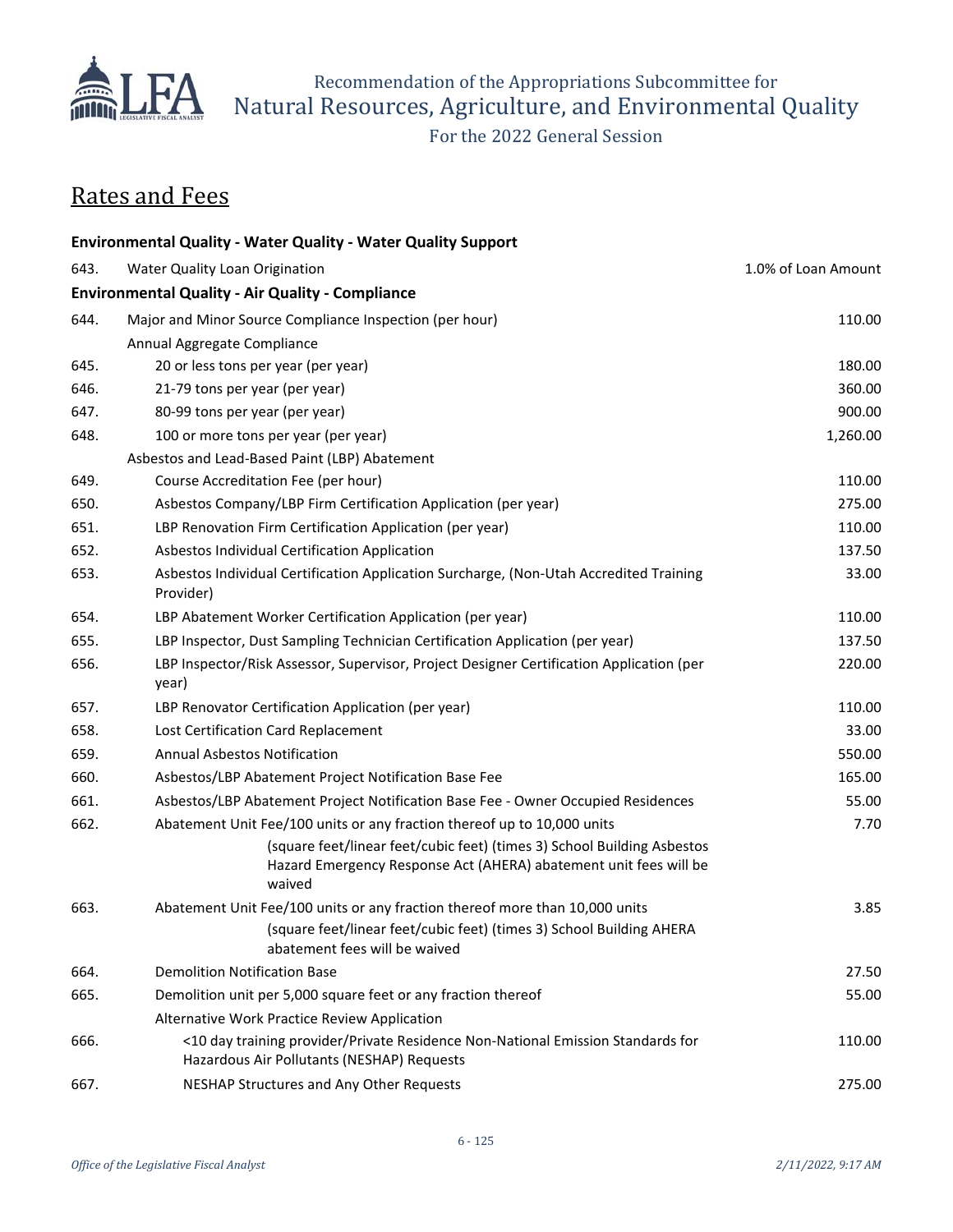

For the 2022 General Session

|      | <b>Environmental Quality - Air Quality - Permitting</b>                                                                                                                 |           |
|------|-------------------------------------------------------------------------------------------------------------------------------------------------------------------------|-----------|
| 668. | <b>Emission Inventory Workshop</b>                                                                                                                                      | 15.00     |
|      | Attendance                                                                                                                                                              |           |
| 669. | Air Emissions (per ton)                                                                                                                                                 | 92.58     |
|      | <b>Environmental Quality - Air Quality - Air Quality Administration</b>                                                                                                 |           |
|      | <b>Permit Category</b>                                                                                                                                                  |           |
|      | <b>Filing Fees</b>                                                                                                                                                      |           |
| 670. | Name Changes                                                                                                                                                            | 100.00    |
| 671. | Small Sources Exemptions and Soil Remediation, Source Determination Letter, PBR<br>Registration (Control not Required)                                                  | 250.00    |
| 672. | New non-PSD sources, minor & major modifications to existing sources,<br>Administrative Amendments, PBR Registration (Control Required)                                 | 500.00    |
| 673. | Any unpermitted sources at an existing facility                                                                                                                         | 1,500.00  |
| 674. | New major prevention of significant deterioration (PSD) sources                                                                                                         | 5,000.00  |
|      | Monitoring plan review and site visit                                                                                                                                   |           |
|      | <b>Application Review Fees</b>                                                                                                                                          |           |
| 675. | New major source or modifications to major source in nonattainment area                                                                                                 | 49,500.00 |
|      | Up to 450 hours, at \$110/hour                                                                                                                                          |           |
| 676. | New major source or modifications to major source in attainment area                                                                                                    | 33,000.00 |
|      | Up to 300 hours, at \$110/hour                                                                                                                                          |           |
| 677. | New minor source or modifications to minor source                                                                                                                       | 2,200.00  |
|      | Up to 20 hours, at \$110/hour                                                                                                                                           |           |
| 678. | Generic permit for minor source or modifications of minor sources                                                                                                       | 880.00    |
|      | Up to 8 hours (sources for which engineering review/BACT<br>standardized)                                                                                               |           |
| 679. | <b>Temporary Relocations</b>                                                                                                                                            | 770.00    |
|      | Up to 7 hours, at \$110/hour                                                                                                                                            |           |
| 680. | Permitting cost for additional hours (per hour)                                                                                                                         | 110.00    |
| 681. | Technical review of and assistance given (per hour)                                                                                                                     | 110.00    |
|      | e.g. appeals, sales/use tax exemptions, soils exemptions, soils<br>remediations, name change, small source exemptions, experimental<br>approvals, impact analyses, etc. |           |
|      | Annual NSR Fee                                                                                                                                                          |           |
|      | Ten year review of non-expiring permits, rule and process training, electronic<br>permitting tools                                                                      |           |
| 682. | <20 tons annual emissions                                                                                                                                               | 150.00    |
| 683. | 20 to 49 tons annual emissions                                                                                                                                          | 300.00    |
| 684. | 50-99 tons annual emissions                                                                                                                                             | 600.00    |
| 685. | 100-250 tons annual emissions                                                                                                                                           | 1,000.00  |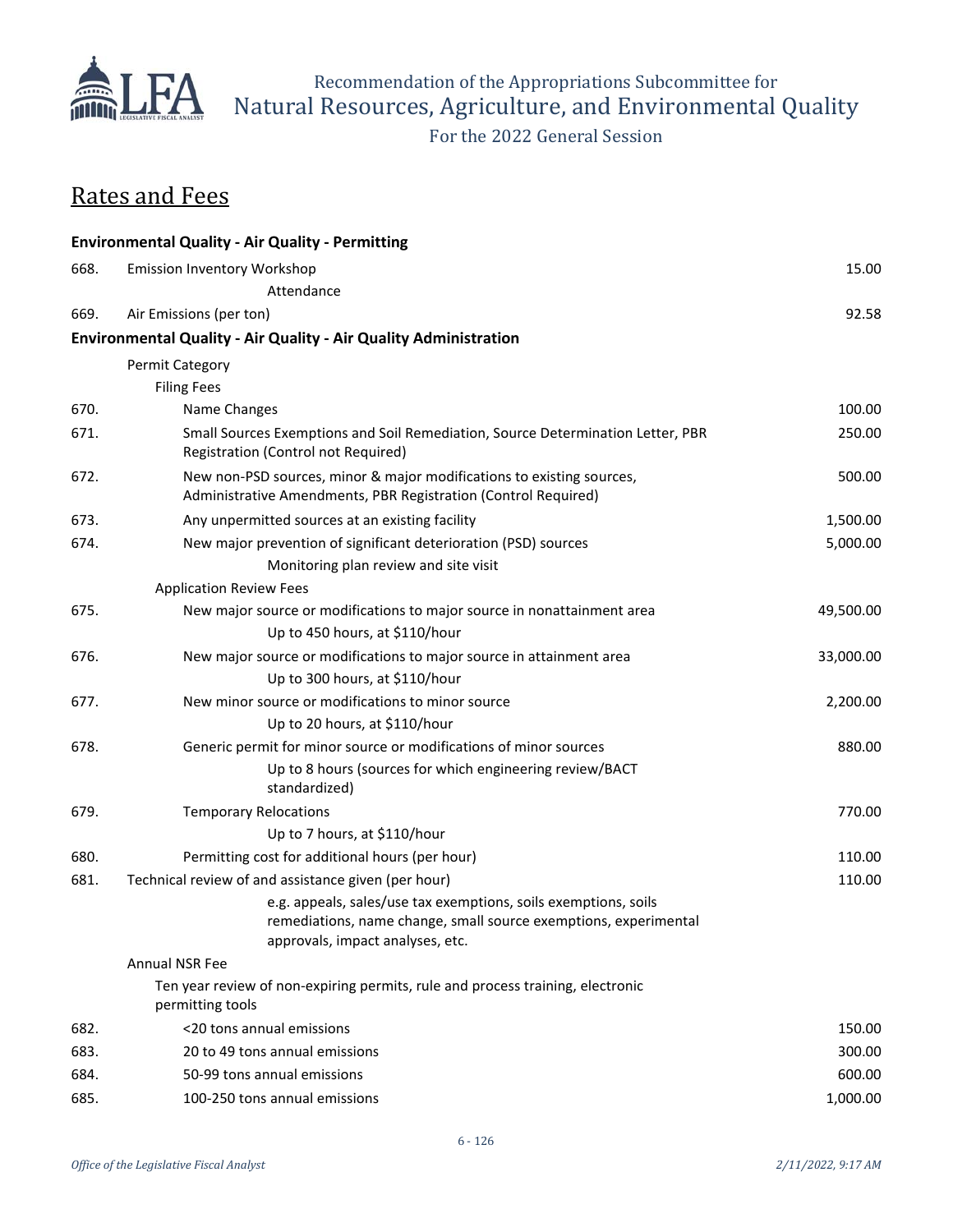

For the 2022 General Session

|      | <b>Environmental Quality - Air Quality - Air Quality Administration</b>      |                    |
|------|------------------------------------------------------------------------------|--------------------|
| 686. | >250 tons annual emissions                                                   | 1,500.00           |
| 687. | Air Quality Training                                                         | <b>Actual Cost</b> |
|      | Natural Resources - Forestry, Fire and State Lands - Division Administration |                    |
|      | Administrative                                                               |                    |
|      | Application                                                                  |                    |
| 688. | <b>Mineral Lease</b>                                                         | 40.00              |
| 689. | Special Lease Agreement                                                      | 40.00              |
| 690. | Mineral Unit/Communitization Agreement                                       | 40.00              |
| 691. | Special Use Lease Agreement (SULA)                                           | 300.00             |
| 692. | <b>Grazing Permit</b>                                                        | 50.00              |
| 693. | <b>Materials Permit</b>                                                      | 200.00             |
| 694. | Easement                                                                     | 150.00             |
| 695. | Right of Entry                                                               | 50.00              |
| 696. | Exchange of Land                                                             | 1,000.00           |
|      | Sovereign Land General Permit                                                |                    |
| 697. | Private                                                                      | 50.00              |
| 698. | Public                                                                       | 0.00               |
|      | Assignment                                                                   |                    |
|      | <b>Mineral Lease</b>                                                         |                    |
| 699. | <b>Total Assignment</b>                                                      | 50.00              |
| 700. | <b>Interest Assignment</b>                                                   | 50.00              |
| 701. | <b>Operating Right Assignment</b>                                            | 50.00              |
| 702. | <b>Overriding Royalty Assignment</b>                                         | 50.00              |
| 703. | Partial Assignment                                                           | 50.00              |
| 704. | <b>Collateral Assignment</b>                                                 | 50.00              |
| 705. | Special Use Lease Agreement (SULA)                                           | 50.00              |
| 706. | Grazing Permit per AUM (Animal Unit Month)                                   | 2.00               |
| 707. | Grazing Sublease per AUM (Animal Unit Month)                                 | 2.00               |
| 708. | <b>Materials Permits</b>                                                     | 50.00              |
| 709. | Easement                                                                     | 50.00              |
| 710. | Right of Entry (ROE)                                                         | 50.00              |
| 711. | Sovereign Land General Permit                                                | 50.00              |
| 712. | Grazing Non-use (per lease)                                                  | 10%                |
| 713. | Special Use Lease Agreement (SULA) non-use                                   | 10%                |
| 714. | ROE, Easement, Grazing amendment                                             | 50.00              |
| 715. | SULA, general permit, mineral lease, materials permit amendment              | 125.00             |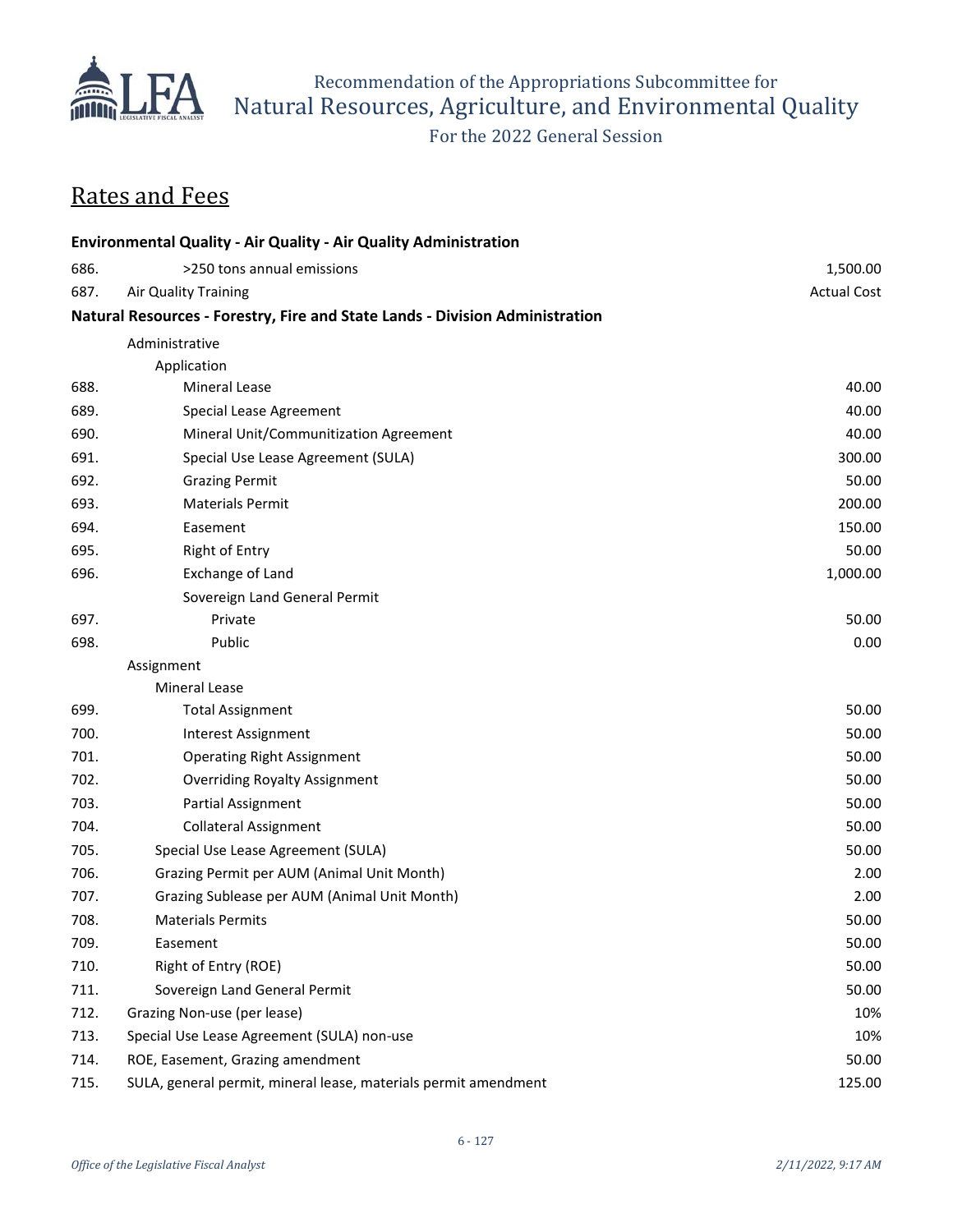

For the 2022 General Session

|      | Natural Resources - Forestry, Fire and State Lands - Division Administration |             |
|------|------------------------------------------------------------------------------|-------------|
| 716. | Reinstatement                                                                | 150.00      |
|      | Surface leases & permits per reinstatement/per lease or permit               |             |
| 717. | Bioprospecting - Registration                                                | 50.00       |
| 718. | <b>Oral Auction Administration</b>                                           | Actual cost |
| 719. | Affidavit of Lost Document (per document)                                    | 25.00       |
| 720. | Certified Document (per document)                                            | 10.00       |
| 721. | Research on Leases or Title Records (per hour)                               | 50.00       |
|      | <b>Reproduction of Records</b>                                               |             |
| 722. | Self-Service (per copy)                                                      | .10         |
| 723. | By staff (per copy)                                                          | .40         |
| 724. | Change on Name of Division Records (per occurrence)                          | 20.00       |
| 725. | Late Fee                                                                     | 6% or \$30  |
| 726. | Returned check charge                                                        | 30.00       |
|      | Sovereign Lands                                                              |             |
|      | <b>Rights of Entry</b>                                                       |             |
|      | Seismic Survey Fees                                                          |             |
| 727. | Primacord (per mile)                                                         | 200.00      |
| 728. | Surface Vibrators (per mile)                                                 | 200.00      |
| 729. | Shothole >50 ft (per hole)                                                   | 50.00       |
| 730. | Shothole <50 ft (per mile)                                                   | 200.00      |
| 731. | Pattern Shotholes (per pattern)                                              | 200.00      |
| 732. | Commercial                                                                   | 200.00      |
| 733. | Commercial Recreation Event (per person over 150 people)                     | 2.00        |
|      | Minimum ROE of \$200 plus per person royalty                                 |             |
|      | Data Processing                                                              |             |
| 734. | Production Time (per hour)                                                   | 55.00       |
| 735. | Programming Time (per hour)                                                  | 75.00       |
|      | Geographic Information System                                                |             |
| 736. | Processing Time (per hour)                                                   | 55.00       |
| 737. | Personnel Time (per hour)                                                    | 50.00       |
|      | Sovereign Lands                                                              |             |
|      | Easements                                                                    |             |
| 738. | Minimum Easement                                                             | 225.00      |
|      | Canal                                                                        |             |
|      | Existing                                                                     |             |
| 739. | <= 33' wide (per rod)                                                        | 15.00       |
| 740. | $>33'$ but <= 66' wide (per rod)                                             | 30.00       |
| 741. | >66' but <= 100' wide (per rod)                                              | 45.00       |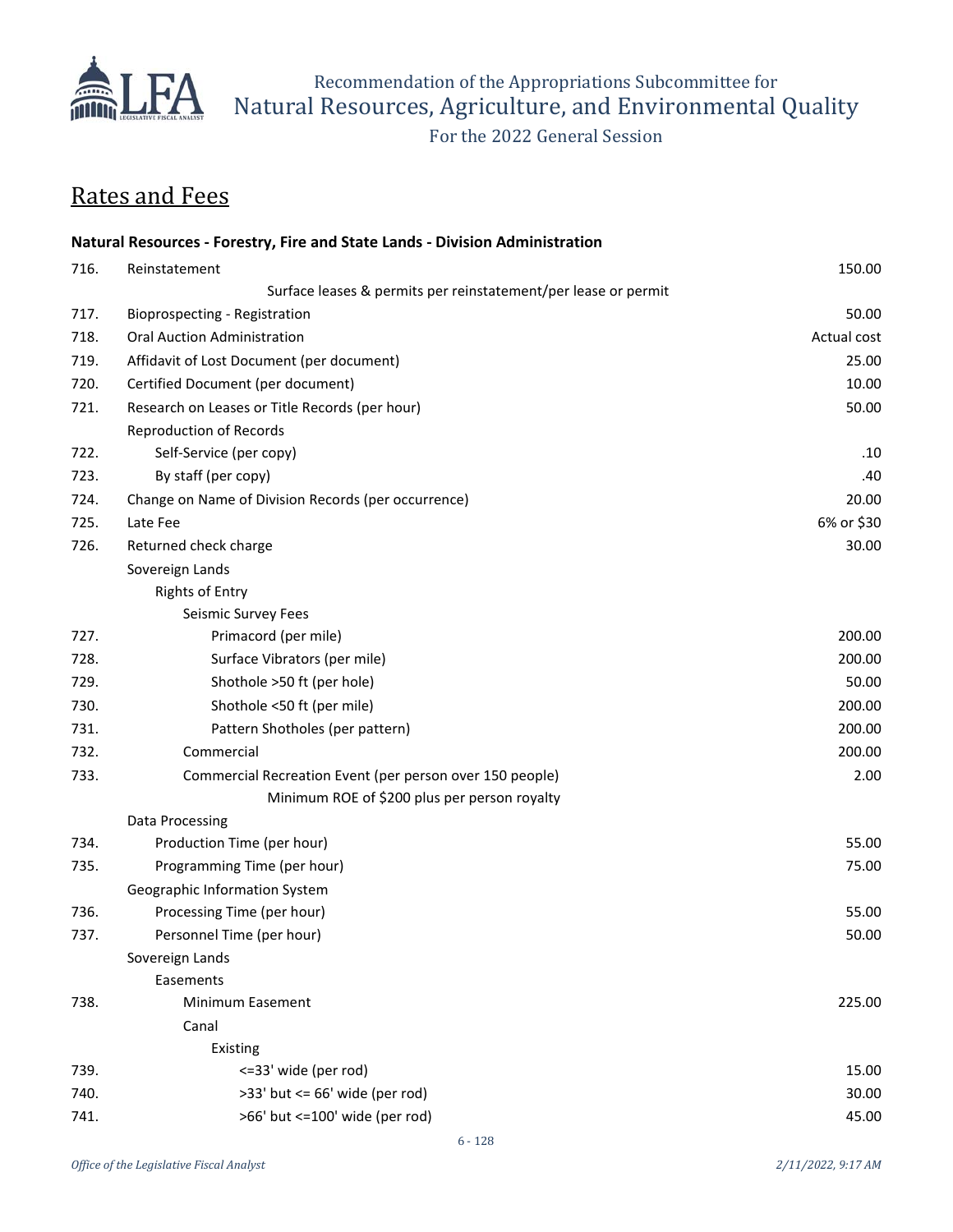

For the 2022 General Session

|      | Natural Resources - Forestry, Fire and State Lands - Division Administration |             |
|------|------------------------------------------------------------------------------|-------------|
| 742. | >100' wide (per rod)                                                         | 60.00       |
|      | <b>New</b>                                                                   |             |
| 743. | <=33' wide (per rod)                                                         | 30.00       |
| 744. | >33' but <=66' wide (per rod)                                                | 45.00       |
| 745. | >66' but <= 100' wide (per rod)                                              | 60.00       |
| 746. | >100' wide (per rod)                                                         | 75.00       |
|      | Roads                                                                        |             |
|      | Existing                                                                     |             |
| 747. | <=33' wide (per rod)                                                         | 5.50        |
| 748. | >33' but <=66' wide (per rod)                                                | 11.00       |
| 749. | >66' but <=100' wide (per rod)                                               | 16.50       |
| 750. | >100' wide (per rod)                                                         | 22.00       |
|      | <b>New</b>                                                                   |             |
| 751. | <= 33' wide (per rod)                                                        | 8.50        |
| 752. | >33' but <=66' wide (per rod)                                                | 17.00       |
| 753. | >66' but <= 100' wide (per rod)                                              | 25.50       |
| 754. | >100' wide (per rod)                                                         | 34.00       |
|      | Power lines, Telephone Cables, Retaining walls and jetties                   |             |
| 755. | <= 30' wide (per rod)                                                        | 14.00       |
| 756. | >30 but <=60' wide (per rod)                                                 | 20.00       |
| 757. | >60' but <=100' wide (per rod)                                               | 26.00       |
| 758. | >100' but <=200' wide (per rod)                                              | 32.00       |
| 759. | >200' but <=300' wide (per rod)                                              | 42.00       |
| 760. | >300' wide (per rod)                                                         | 52.00       |
|      | Pipelines                                                                    |             |
| 761. | $\leq$ =2" (per rod)                                                         | 7.00        |
| 762. | >2" but <=13" (per rod)                                                      | 14.00       |
| 763. | >13" but <= 25" (per rod)                                                    | 20.00       |
| 764. | >25" but <= 37" (per rod)                                                    | 26.00       |
| 765. | >37" (per rod) (per rod)                                                     | 52.00       |
|      | Special Use Lease Agreements (SULA)                                          |             |
| 766. | <b>SULA Lease Rate</b>                                                       | 450.00      |
|      | Minimum \$450 or market rate per R652-30-400                                 |             |
| 767. | <b>Grazing Permits</b>                                                       | 3.00        |
|      | Annual rate per AUM (Animal Unit Month)                                      |             |
| 768. | Special Use Lease Agreements                                                 | Market rate |
|      | <b>General Permits</b>                                                       |             |
| 769. | Mooring Buoys: 3 yr max term                                                 | 50.00       |
|      |                                                                              |             |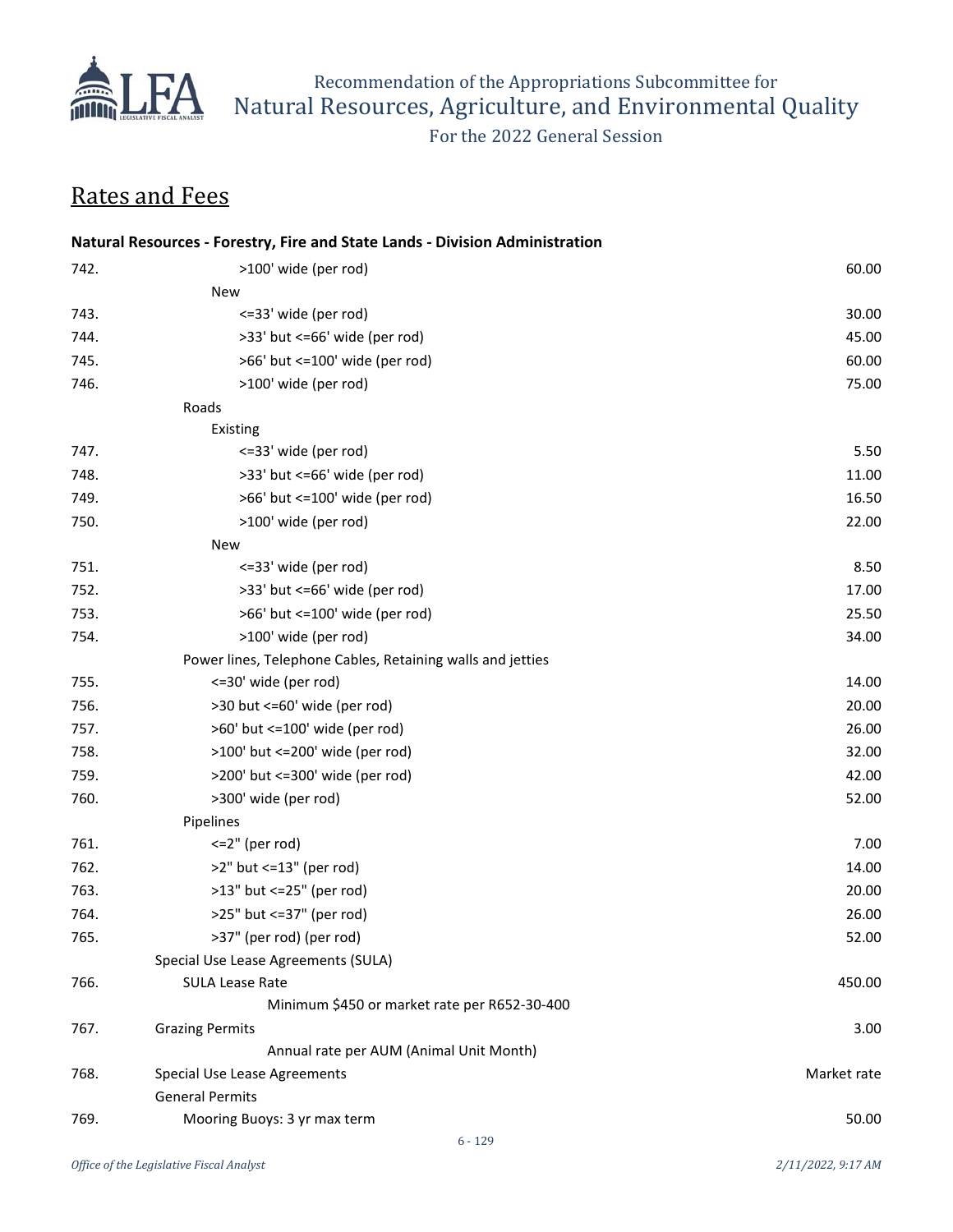

For the 2022 General Session

|      | Natural Resources - Forestry, Fire and State Lands - Division Administration |          |
|------|------------------------------------------------------------------------------|----------|
| 770. | Renewal - Mooring Buoys; 3 yr max term                                       | 50.00    |
| 771. | Floating Dock, Wheeled Pier, Seasonal Use; 3 year max                        | 250.00   |
| 772. | Dock/pier, Single Upland Owner Use; 3 year max                               | 350.00   |
| 773. | Boat Ramp, Temporary, Metal; 3 year max                                      | 250.00   |
| 774. | Boat Ramp, Concrete, Gravel; 10 year max                                     | 700.00   |
| 775. | Irrigation Pump - Pump Head Only; 15 year max                                | 50.00    |
| 776. | Irrigation Pump - Structure; 15 year max                                     | 150.00   |
| 777. | Storm Water Outfall, Drain; 10 year max                                      | 150.00   |
| 778. | Other                                                                        | 450.00   |
|      | Minimum \$450 or market rate per R652-30-400                                 |          |
|      | <b>Mineral Lease</b>                                                         |          |
| 779. | Rental Rate 1st ten years (per acre)                                         | 1.10     |
| 780. | Rental Rate Renewals (per acre)                                              | 2.20     |
|      | Natural Resources - Forestry, Fire and State Lands - Fire Management         |          |
| 781. | Fax copy (per page)                                                          | 1.00     |
|      | Send only                                                                    |          |
|      | Natural Resources - Oil, Gas and Mining - Administration                     |          |
| 782. | New Coal Mine Permit Application                                             | 5.00     |
|      | Copy                                                                         |          |
| 783. | Staff Copy (per page)                                                        | .25      |
| 784. | Self Copy (per page)                                                         | .10      |
|      | Natural Resources - Oil, Gas and Mining - Minerals Reclamation               |          |
|      | Mineral Program                                                              |          |
| 785. | <b>Exploration Permit</b>                                                    | 150.00   |
|      | <b>Annual Permit</b>                                                         |          |
| 786. | <b>Small Mining Operations</b>                                               | 150.00   |
|      | Large Mining Operations                                                      |          |
| 787. | 20 to 50 acres                                                               | 500.00   |
| 788. | over 50 acres                                                                | 1,000.00 |
|      | <b>Natural Resources - Utah Geological Survey - Administration</b>           |          |
|      | Sample Library                                                               |          |
| 789. | <b>Cutting Thin Section Blanks</b>                                           | 10.00    |
| 790. | Core Plug < 1 inch (per plug)                                                | 10.00    |
| 791. | Core Plugs > 1 inch diameter                                                 | 25.00    |
| 792. | Layout-Cuttings, Core, Coal, Oil/Water (per box)                             | 5.00     |
| 793. | Binocular/Petrographic Microscopes (per day)                                 | 25.00    |
| 794. | Workshop Fee - Building Use (per day)                                        | 250.00   |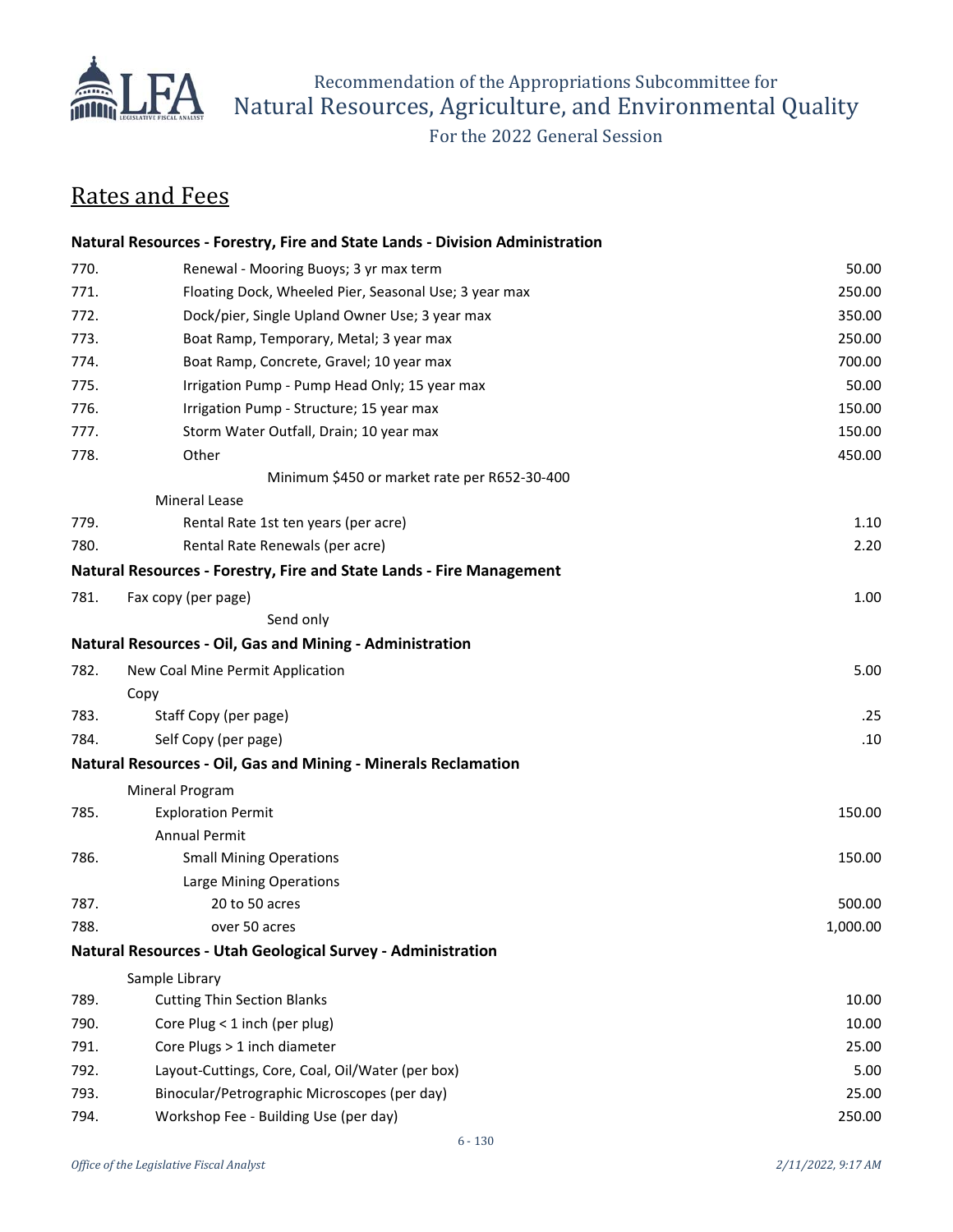

Natural Resources, Agriculture, and Environmental Quality

For the 2022 General Session

|      | <b>Natural Resources - Utah Geological Survey - Administration</b>   |                    |
|------|----------------------------------------------------------------------|--------------------|
| 795. | Workshop - Saturday/Sunday/Holiday Surcharge                         | 320.00             |
| 796. | Research Fee (per hour)                                              | 50.00              |
|      | <b>Core Slabbing</b>                                                 |                    |
| 797. | 1.8" Diameter or Smaller (per foot)                                  | 10.00              |
| 798. | 1.8"-3.5" Diameter (per foot)                                        | 14.00              |
|      | Core Photographing                                                   |                    |
| 799. | Box/Closeup 8x10 color/Thin Section (per Photo)                      | 5.00               |
|      | Miscellaneous                                                        |                    |
| 800. | Copies, Self-Serve (per copy)                                        | .10                |
| 801. | Copies, Staff (per copy)                                             | .25                |
| 802. | Research and Professional Services (per hour)                        | 50.00              |
|      | <b>Natural Resources - Utah Geological Survey - Geologic Mapping</b> |                    |
|      | Paleontology                                                         |                    |
|      | <b>File Search Requests</b>                                          |                    |
| 803. | Paleontology File Search Fee                                         | 30.00              |
|      | Up to 30 minutes                                                     |                    |
|      | <b>Natural Resources - Water Resources - Administration</b>          |                    |
| 804. | Water Banking Statutory Application Fee                              | 300.00             |
| 805. | Water Banking Contract Application Fee                               | 200.00             |
|      | <b>Color Plots</b>                                                   |                    |
| 806. | <b>Custom Orders</b>                                                 | Current staff rate |
|      | Plans and Specifications                                             |                    |
| 807. | Small Set                                                            | 10.00              |
| 808. | Average Size Set                                                     | 25.00              |
| 809. | Large Set                                                            | 35.00              |
| 810. | <b>Cloud Seeding License</b>                                         | Variable           |
|      | Fees shall be determined by the division based on actual cost.       |                    |
| 811. | Copies, Staff (per hour)                                             | Current staff rate |
|      | <b>Natural Resources - Water Resources - Planning</b>                |                    |
|      | <b>Color Plots</b>                                                   |                    |
| 812. | Existing (per linear foot)                                           | 2.00               |
|      | <b>Natural Resources - Water Rights - Administration</b>             |                    |
|      | Applications                                                         |                    |
|      | Flow - cubic feet per second (cfs)                                   |                    |
| 813. | More than 0, not to exceed 0.1                                       | 150.00             |
| 814. | More than 0.1, not to exceed 0.5                                     | 200.00             |
| 815. | More than 0.5, not to exceed 1.0                                     | 250.00             |
|      | $6 - 131$                                                            |                    |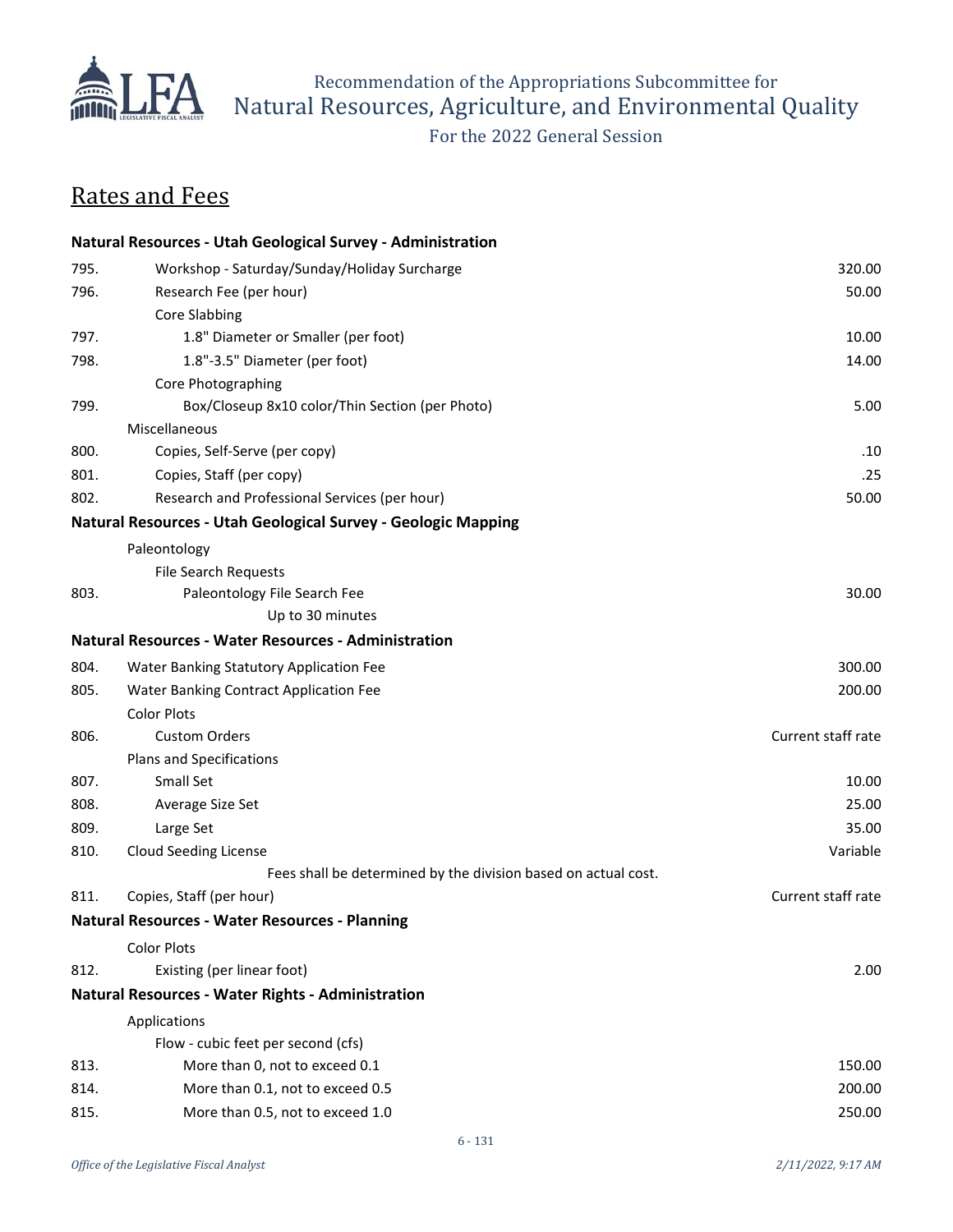

For the 2022 General Session

|      | <b>Natural Resources - Water Rights - Administration</b> |          |
|------|----------------------------------------------------------|----------|
| 816. | More than 1.0, not to exceed 2.0                         | 300.00   |
| 817. | More than 2.0, not to exceed 3.0                         | 350.00   |
| 818. | More than 3.0, not to exceed 4.0                         | 400.00   |
| 819. | More than 4.0, not to exceed 5.0                         | 430.00   |
| 820. | More than 5.0, not to exceed 6.0                         | 460.00   |
| 821. | More than 6.0, not to exceed 7.0                         | 490.00   |
| 822. | More than 7.0, not to exceed 8.0                         | 520.00   |
| 823. | More than 8.0, not to exceed 9.0                         | 550.00   |
| 824. | More than 9.0, not to exceed 10.0                        | 580.00   |
| 825. | More than 10.0, not to exceed 11.0                       | 610.00   |
| 826. | More than 11.0, not to exceed 12.0                       | 640.00   |
| 827. | More than 12.0, not to exceed 13.0                       | 670.00   |
| 828. | More than 13.0, not to exceed 14.0                       | 700.00   |
| 829. | More than 14.0, not to exceed 15.0                       | 730.00   |
| 830. | More than 15.0, not to exceed 16.0                       | 760.00   |
| 831. | More than 16.0, not to exceed 17.0                       | 790.00   |
| 832. | More than 17.0, not to exceed 18.0                       | 820.00   |
| 833. | More than 18.0, not to exceed 19.0                       | 850.00   |
| 834. | More than 19.0, not to exceed 20.0                       | 880.00   |
| 835. | More than 20.0, not to exceed 21.0                       | 910.00   |
| 836. | More than 21.0, not to exceed 22.0                       | 940.00   |
| 837. | More than 22.0, not to exceed 23.0                       | 970.00   |
| 838. | More than 23.0                                           | 1,000.00 |
|      | Volume - acre-feet (af)                                  |          |
| 839. | More than 0, not to exceed 20                            | 150.00   |
| 840. | More than 20, not to exceed 100                          | 200.00   |
| 841. | More than 100, not to exceed 500                         | 250.00   |
| 842. | More than 500, not to exceed 1,000                       | 300.00   |
| 843. | More than 1,000, not to exceed 1,500                     | 350.00   |
| 844. | More than 1,500, not to exceed 2,000                     | 400.00   |
| 845. | More than 2,000, not to exceed 2,500                     | 430.00   |
| 846. | More than 2,500, not to exceed 3,000                     | 460.00   |
| 847. | More than 3,000, not to exceed 3,500                     | 490.00   |
| 848. | More than 3,500, not to exceed 4,000                     | 520.00   |
| 849. | More than 4,000, not to exceed 4,500                     | 550.00   |
| 850. | More than 4,500, not to exceed 5,000                     | 580.00   |
| 851. | More than 5,000, not to exceed 5,500                     | 610.00   |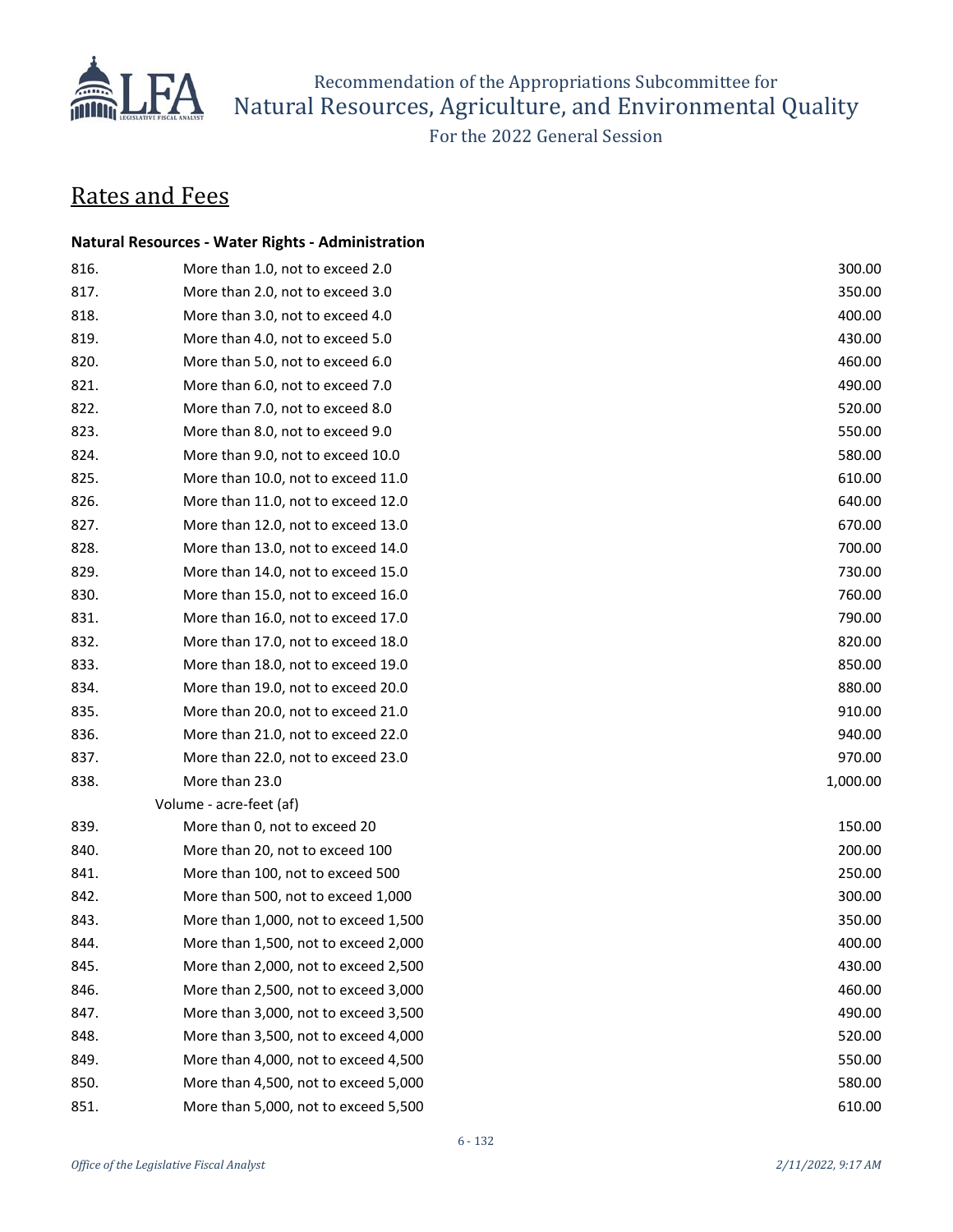

For the 2022 General Session

|      | <b>Natural Resources - Water Rights - Administration</b>                        |          |
|------|---------------------------------------------------------------------------------|----------|
| 852. | More than 5,500, not to exceed 6,000                                            | 640.00   |
| 853. | More than 6,000, not to exceed 6,500                                            | 670.00   |
| 854. | More than 6,500, not to exceed 7,000                                            | 700.00   |
| 855. | More than 7,000, not to exceed 7,500                                            | 730.00   |
| 856. | More than 7,500, not to exceed 8,000                                            | 760.00   |
| 857. | More than 8,000, not to exceed 8,500                                            | 790.00   |
| 858. | More than 8,500, not to exceed 9,000                                            | 820.00   |
| 859. | More than 9,000, not to exceed 9,500                                            | 850.00   |
| 860. | More than 9,500, not to exceed 10,000                                           | 880.00   |
| 861. | More than 10,000, not to exceed 10,500                                          | 910.00   |
| 862. | More than 10,500, not to exceed 11,000                                          | 940.00   |
| 863. | More than 11,000, not to exceed 11,500                                          | 970.00   |
| 864. | More than 11,500                                                                | 1,000.00 |
|      | Extension Requests for Submitting a Proof of Appropriation                      |          |
| 865. | Less than 14 years after the date of approval of the application                | 50.00    |
| 866. | 14 years or more after the date of approval of the application                  | 150.00   |
| 867. | Fixed time periods                                                              | 150.00   |
| 868. | For Each Certification of Copies                                                | 10.00    |
| 869. | A Reasonable Charge for Preparing Copies of a Document                          | Variable |
|      | Actual cost                                                                     |          |
| 870. | Application to Segregate a Water Right                                          | 50.00    |
| 871. | Groundwater Recovery Permit                                                     | 2,500.00 |
|      | Fee Changed from Recharge to Recovery                                           |          |
| 872. | Notification for the use of Sewage Effluent or to Change the Point of Discharge | 750.00   |
| 873. | Diligence Claim Investigation                                                   | 500.00   |
| 874. | Report of Water Right Conveyance Submission                                     | 40.00    |
| 875. | <b>Protest Filings</b>                                                          | 15.00    |
| 876. | Livestock Watering Certificate                                                  | 150.00   |
|      | Well Driller                                                                    |          |
|      | Permit                                                                          |          |
| 877. | Initial                                                                         | 350.00   |
| 878. | Renewal (Annual) (per year)                                                     | 100.00   |
| 879. | Late renewal (Annual) (per year)                                                | 50.00    |
|      | Drill Rig Operator Registration                                                 |          |
| 880. | Initial                                                                         | 100.00   |
| 881. | Renewal (Annual) (per year)                                                     | 50.00    |
| 882. | Late Renewal (Annual) (per year)                                                | 50.00    |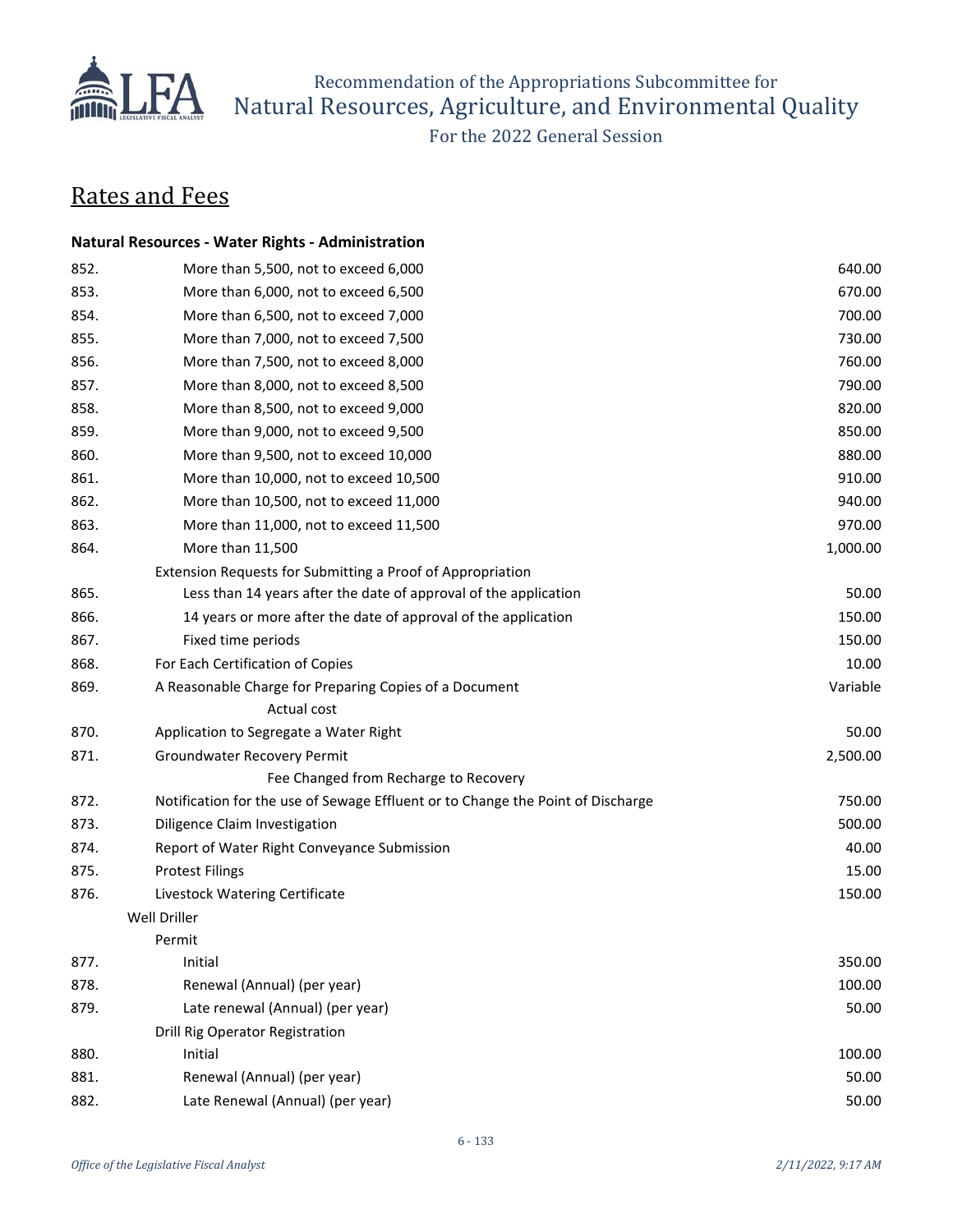

For the 2022 General Session

|      | <b>Natural Resources - Water Rights - Administration</b>                                                                                                                                                                                              |                    |
|------|-------------------------------------------------------------------------------------------------------------------------------------------------------------------------------------------------------------------------------------------------------|--------------------|
|      | Pump Installer License                                                                                                                                                                                                                                |                    |
| 883. | Initial                                                                                                                                                                                                                                               | 200.00             |
| 884. | Renewal (Annual) (per year)                                                                                                                                                                                                                           | 75.00              |
| 885. | Late renewal (Annual) (per year)                                                                                                                                                                                                                      | 50.00              |
|      | Pump Rig Operator Registration                                                                                                                                                                                                                        |                    |
| 886. | Initial                                                                                                                                                                                                                                               | 75.00              |
| 887. | Renewal (Annual) (per year)                                                                                                                                                                                                                           | 25.00              |
| 888. | Late renewal (Annual) (per year)                                                                                                                                                                                                                      | 25.00              |
|      | <b>Stream Alteration</b>                                                                                                                                                                                                                              |                    |
| 889. | Commercial                                                                                                                                                                                                                                            | 2,000.00           |
| 890. | Government                                                                                                                                                                                                                                            | 500.00             |
| 891. | Non-Commercial                                                                                                                                                                                                                                        | 100.00             |
|      | <b>Natural Resources - Water Rights - Field Services</b>                                                                                                                                                                                              |                    |
|      | Applications                                                                                                                                                                                                                                          |                    |
| 892. | Appropriation                                                                                                                                                                                                                                         | Variable see below |
|      | For any application that proposes to appropriate or recharge by both<br>direct flow and storage, there shall be charged the fee for quantity,<br>by cubic feet per second (cfs), or volume, by acre-feet (af), whichever<br>is greater, but not both: |                    |
|      | <b>Natural Resources - Watershed</b>                                                                                                                                                                                                                  |                    |
| 893. | Sage Grouse Mitigation Application Fee                                                                                                                                                                                                                | 100.00             |
| 894. | Sage Grouse Mitigation Agreement Fee (per Credit/Acre)                                                                                                                                                                                                | 5.00               |
| 895. | Sage Grouse Mitigation Credit Transfer Fee (per Credit/Acre)                                                                                                                                                                                          | 5.00               |
|      | Natural Resources - Wildlife Resources - Director's Office                                                                                                                                                                                            |                    |
|      | <b>Fishing Licenses</b>                                                                                                                                                                                                                               |                    |
|      | Resident                                                                                                                                                                                                                                              |                    |
| 896. | Youth Fishing (12-13)                                                                                                                                                                                                                                 | 5.00               |
| 897. | Resident Youth Fishing Ages 14-17 (365 Day)                                                                                                                                                                                                           | 16.00              |
| 898. | Resident Fishing Ages 18-64 (365 Day)                                                                                                                                                                                                                 | 34.00              |
|      | Resident Multi Year License (Up to 5 years) for Ages 18-64 \$33/year.                                                                                                                                                                                 |                    |
| 899. | Age 65 Or Older (365 Day)                                                                                                                                                                                                                             | 25.00              |
| 900. | Disabled Veteran (365 Day)                                                                                                                                                                                                                            | 12.00              |
| 901. | Resident Fishing 3 Day Any Age                                                                                                                                                                                                                        | 16.00              |
| 902. | 7-Day (Any Age)                                                                                                                                                                                                                                       | 20.00              |
| 903. | Resident Set Line Fishing License                                                                                                                                                                                                                     | 20.00              |
|      | Nonresident                                                                                                                                                                                                                                           |                    |
| 904. | Youth Fishing (12-13)                                                                                                                                                                                                                                 | 6.00               |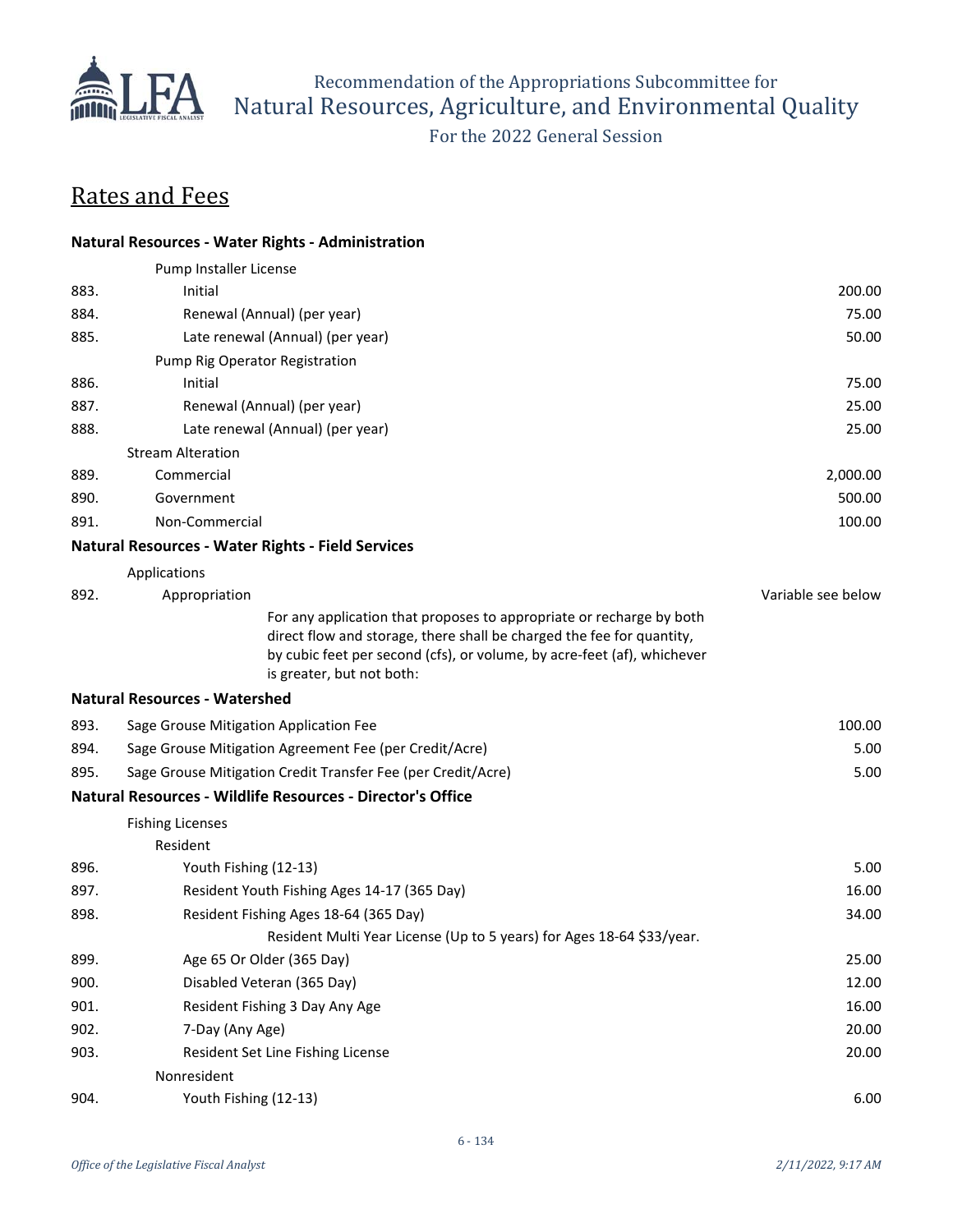

Natural Resources, Agriculture, and Environmental Quality

For the 2022 General Session

|      | Natural Resources - Wildlife Resources - Director's Office                                              |                    |
|------|---------------------------------------------------------------------------------------------------------|--------------------|
| 905. | Nonresident Youth Fishing Ages 14-17 (365 Day)                                                          | 29.00              |
| 906. | Nonresident Fishing Age 18 Or Older (365 Day)                                                           | 85.00              |
|      | Nonresident Multi Year (Up to 5 Years) for Ages 18 or Older \$84/year<br>(includes license extensions). |                    |
| 907. | Nonresident Fishing 3 Day Any Age                                                                       | 28.00              |
| 908. | 7-Day (Any Age)                                                                                         | 46.00              |
| 909. | Nonresident Set Line Fishing License                                                                    | 23.00              |
| 910. | Season Fishing Licenses not Combinations                                                                | Up to 20% discount |
|      | Stamps                                                                                                  |                    |
| 911. | <b>Wyoming Flaming Gorge</b>                                                                            | 12.00              |
| 912. | Arizona Lake Powell                                                                                     | 9.00               |
|      | <b>Game Licenses</b>                                                                                    |                    |
| 913. | <b>Introductory Hunting License</b>                                                                     | 4.00               |
|      | Upon successful completion of Hunter Education - add to registration<br>fee                             |                    |
| 914. | Resident Introductory Combination License (Hunter's Ed Completion)                                      | 6.00               |
| 915. | Nonresident Introductory Combination License (Hunter's Ed Completion)                                   | 6.00               |
|      | Resident                                                                                                |                    |
| 916. | Hunting License (up to 13)                                                                              | 11.00              |
| 917. | Resident Hunting License Ages 14-17                                                                     | 16.00              |
| 918. | Resident Hunting License Ages 18-64                                                                     | 34.00              |
|      | Resident Multi Year license (Up to 5 years) for Ages 18-64 \$33/year                                    |                    |
| 919. | Resident Hunting License Ages 65 Or Older                                                               | 25.00              |
| 920. | Resident Hunting License Disabled Veteran (365 Day)                                                     | 25.50              |
| 921. | Resident Youth Combination License Ages 14-17                                                           | 20.00              |
| 922. | Resident Combination License Ages 18-64                                                                 | 38.00              |
|      | Resident Multi Year License (Up to 5 Years) for ages 18-64 \$37/year                                    |                    |
| 923. | Resident Combination Ages 65 or Older                                                                   | 29.00              |
| 924. | Resident Combination License Disabled Veteran (365 Day)                                                 | 28.50              |
|      | Dedicated Hunter Certificate of Registration (COR)                                                      |                    |
| 925. | 1 Year (12-17)                                                                                          | 40.00              |
| 926. | 1 Year (18+)                                                                                            | 65.00              |
| 927. | 3 Year (12-17)                                                                                          | 120.00             |
| 928. | 3 Year (18+)                                                                                            | 195.00             |
|      | Lifetime License Dedicated Hunter Certificate of Registration (COR)                                     |                    |
| 929. | 1 Year (12-17)                                                                                          | 12.50              |
| 930. | 1 Year (18+)                                                                                            | 25.00              |
| 931. | 3 Year (12-17)                                                                                          | 37.50              |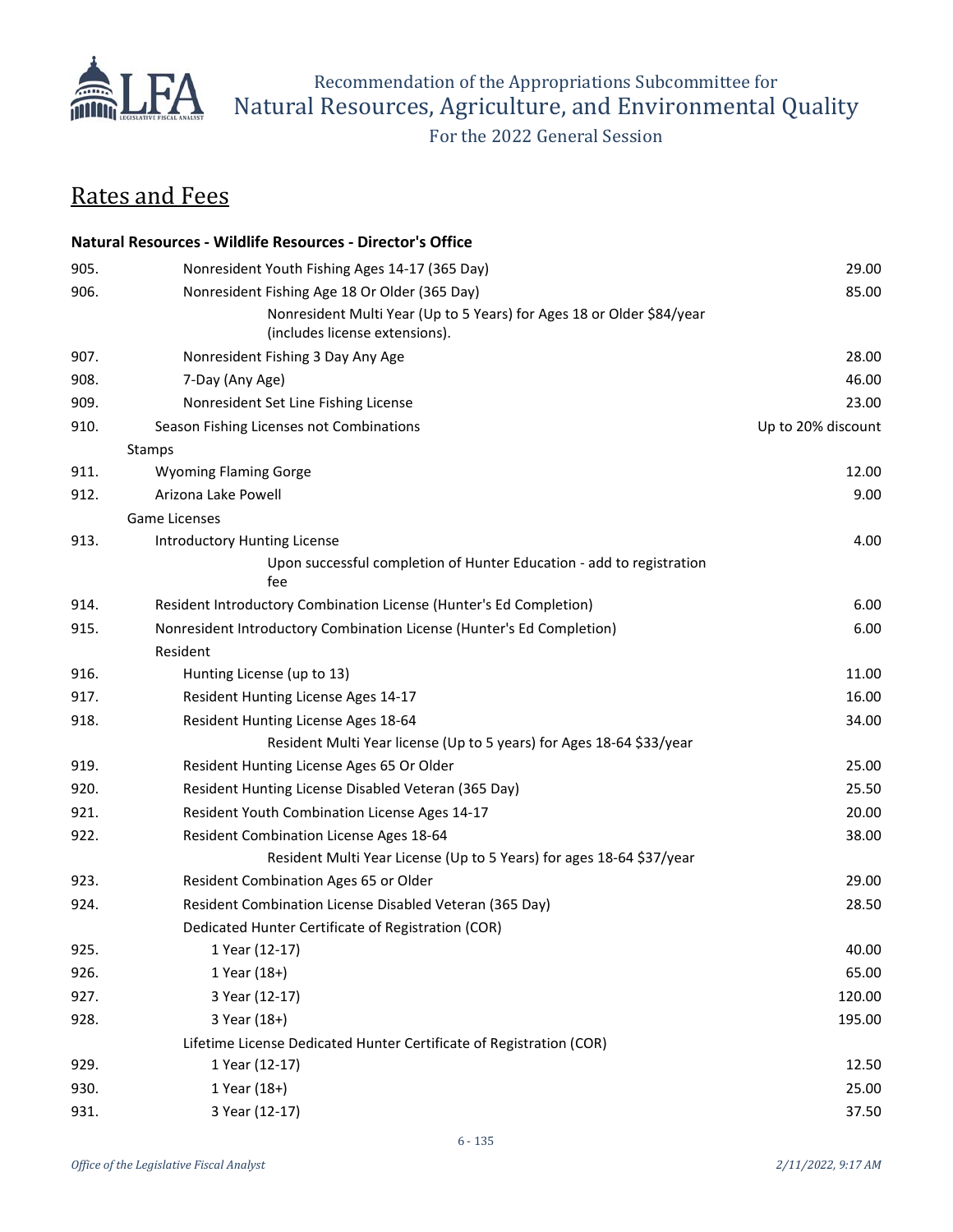

Natural Resources, Agriculture, and Environmental Quality

For the 2022 General Session

|      | Natural Resources - Wildlife Resources - Director's Office                                             |          |
|------|--------------------------------------------------------------------------------------------------------|----------|
| 932. | 3 Year (18+)                                                                                           | 75.00    |
|      | Nonresident                                                                                            |          |
| 933. | Nonresident Youth Hunting License Ages 17 and Under                                                    | 29.00    |
| 934. | Nonresident Hunting License Age 18 or Older (365 Day)                                                  | 72.00    |
| 935. | Nonresident Multi Year Hunting License                                                                 | 71.00    |
|      | (Up to 5 Years, including license extensions)                                                          |          |
| 936. | Nonresident Youth CombinationLicense Ages 17 and under                                                 | 33.00    |
| 937. | Nonresident Combination License Ages 18 Or Older                                                       | 98.00    |
|      | Nonresident Multi Year License (Up to 5 Years, includes extensions)<br>for Ages 18 or Older \$97/year. |          |
| 938. | Nonresident Small Game - 3 Day                                                                         | 42.00    |
| 939. | <b>Falconry Meet</b>                                                                                   | 15.00    |
|      | Dedicated Hunter Certificate of Registration (COR)                                                     |          |
| 940. | 1 Year (14-17)                                                                                         | 268.00   |
|      | Includes season fishing license                                                                        |          |
| 941. | 1 Year (18+)                                                                                           | 349.00   |
|      | Includes season fishing license                                                                        |          |
| 942. | 3 Year (12-17)                                                                                         | 814.00   |
|      | Includes season fishing license                                                                        |          |
| 943. | 3 Year (18+)                                                                                           | 1,047.00 |
|      | Includes season fishing license                                                                        |          |
|      | <b>General Season Permits</b>                                                                          |          |
|      | Resident                                                                                               |          |
| 944. | Youth General Season Turkey                                                                            | 25.00    |
| 945. | Turkey                                                                                                 | 35.00    |
| 946. | General Season Deer                                                                                    | 40.00    |
| 947. | <b>Antlerless Deer</b>                                                                                 | 30.00    |
| 948. | <b>Two Doe Antierless</b>                                                                              | 45.00    |
| 949. | <b>Depredation - Antlerless</b>                                                                        | 30.00    |
| 950. | Archery Bull Elk                                                                                       | 50.00    |
| 951. | <b>General Bull Elk</b>                                                                                | 50.00    |
| 952. | Multi Season General Bull Elk                                                                          | 150.00   |
| 953. | Antlerless Elk                                                                                         | 50.00    |
| 954. | <b>Control Antlerless Elk</b>                                                                          | 30.00    |
| 955. | Resident Two Cow Elk permit                                                                            | 80.00    |
|      | Resident Landowner Mitigation                                                                          |          |
| 956. | Deer - Antlerless                                                                                      | 30.00    |
| 957. | Elk - Antlerless                                                                                       | 30.00    |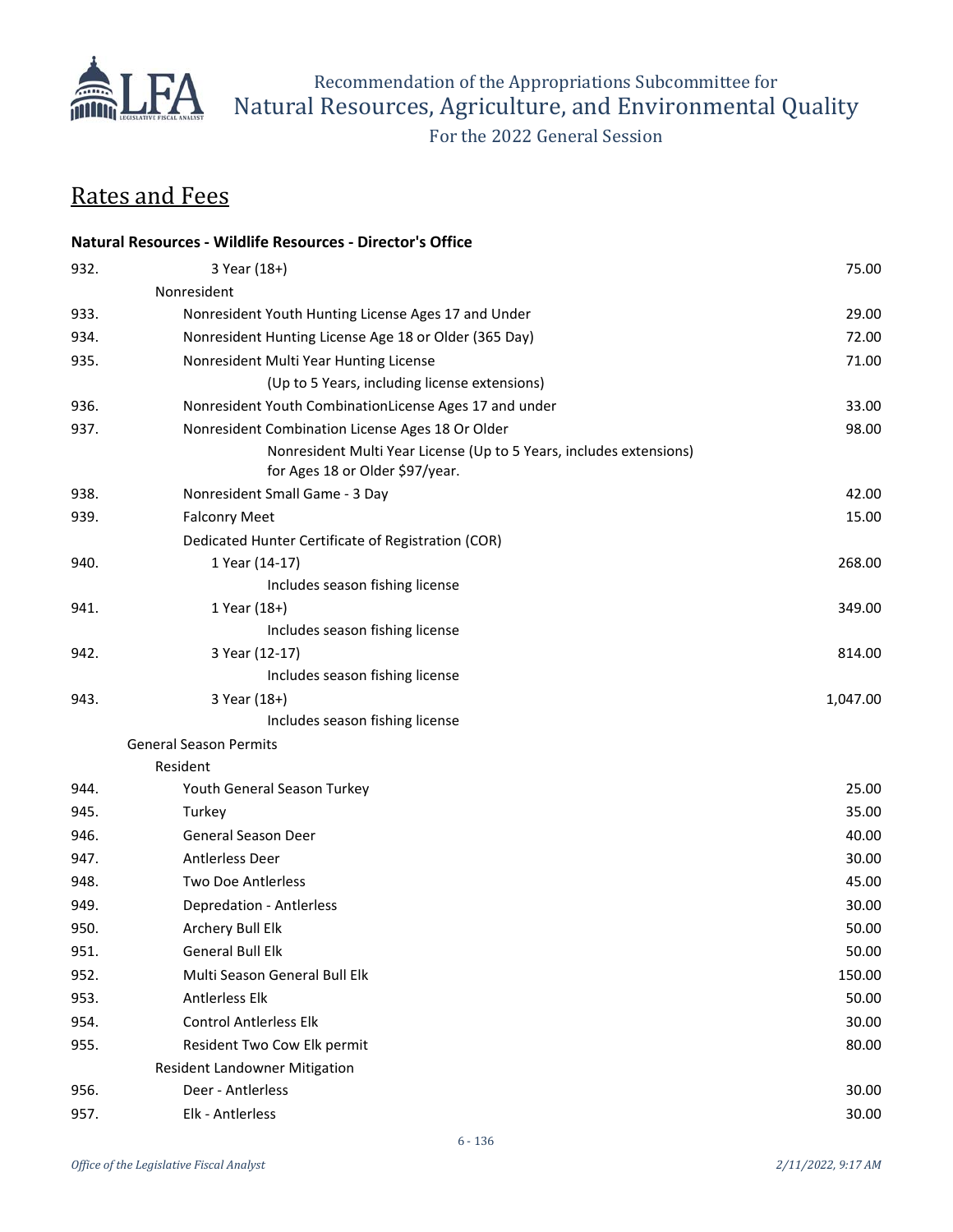

For the 2022 General Session

|      | Natural Resources - Wildlife Resources - Director's Office |        |
|------|------------------------------------------------------------|--------|
| 958. | Pronghorn - Doe                                            | 30.00  |
|      | Nonresident                                                |        |
| 959. | Turkey                                                     | 115.00 |
| 960. | General Season Deer                                        | 398.00 |
|      | Includes season fishing license                            |        |
| 961. | Depredation - Antlerless                                   | 107.00 |
| 962. | Antlerless Deer                                            | 107.00 |
| 963. | Two Doe Antlerless                                         | 197.00 |
| 964. | Archery Bull Elk                                           | 593.00 |
|      | Includes season fishing license                            |        |
| 965. | <b>General Bull</b>                                        | 593.00 |
|      | Includes season fishing license                            |        |
| 966. | Multi Season General Bull Elk                              | 800.00 |
| 967. | <b>Antlerless Elk</b>                                      | 251.00 |
| 968. | <b>Control Antlerless Elk</b>                              | 107.00 |
| 969. | Nonresident Two Cow Elk permit                             | 350.00 |
|      | Nonresident Landowner Mitigation                           |        |
| 970. | Deer - Antierless                                          | 107.00 |
| 971. | Two Doe Antlerless Deer Mitigation                         | 197.00 |
| 972. | Elk - Antlerless                                           | 318.00 |
| 973. | Pronghorn - Doe                                            | 107.00 |
| 974. | Two doe Antlerless Pronghorn Mitigation                    | 197.00 |
|      | <b>Limited Entry Game Permits</b>                          |        |
|      | Deer                                                       |        |
|      | Resident                                                   |        |
| 975. | <b>Limited Entry</b>                                       | 80.00  |
| 976. | Multi Season Limited Entry Buck                            | 145.00 |
| 977. | <b>Premium Limited Entry</b>                               | 168.00 |
| 978. | Multi Season Premium Limited Entry Buck                    | 305.00 |
|      | Co-Operative Wildlife Management Unit (CWMU)/Landowner     |        |
| 979. | <b>Buck</b>                                                | 40.00  |
| 980. | <b>Limited Entry</b>                                       | 80.00  |
| 981. | Premium Limited Entry                                      | 168.00 |
| 982. | Antlerless                                                 | 30.00  |
| 983. | Two Doe Antlerless                                         | 45.00  |
|      | Nonresident                                                |        |
| 984. | <b>Limited Entry</b>                                       | 650.00 |
|      | Includes season fishing license                            |        |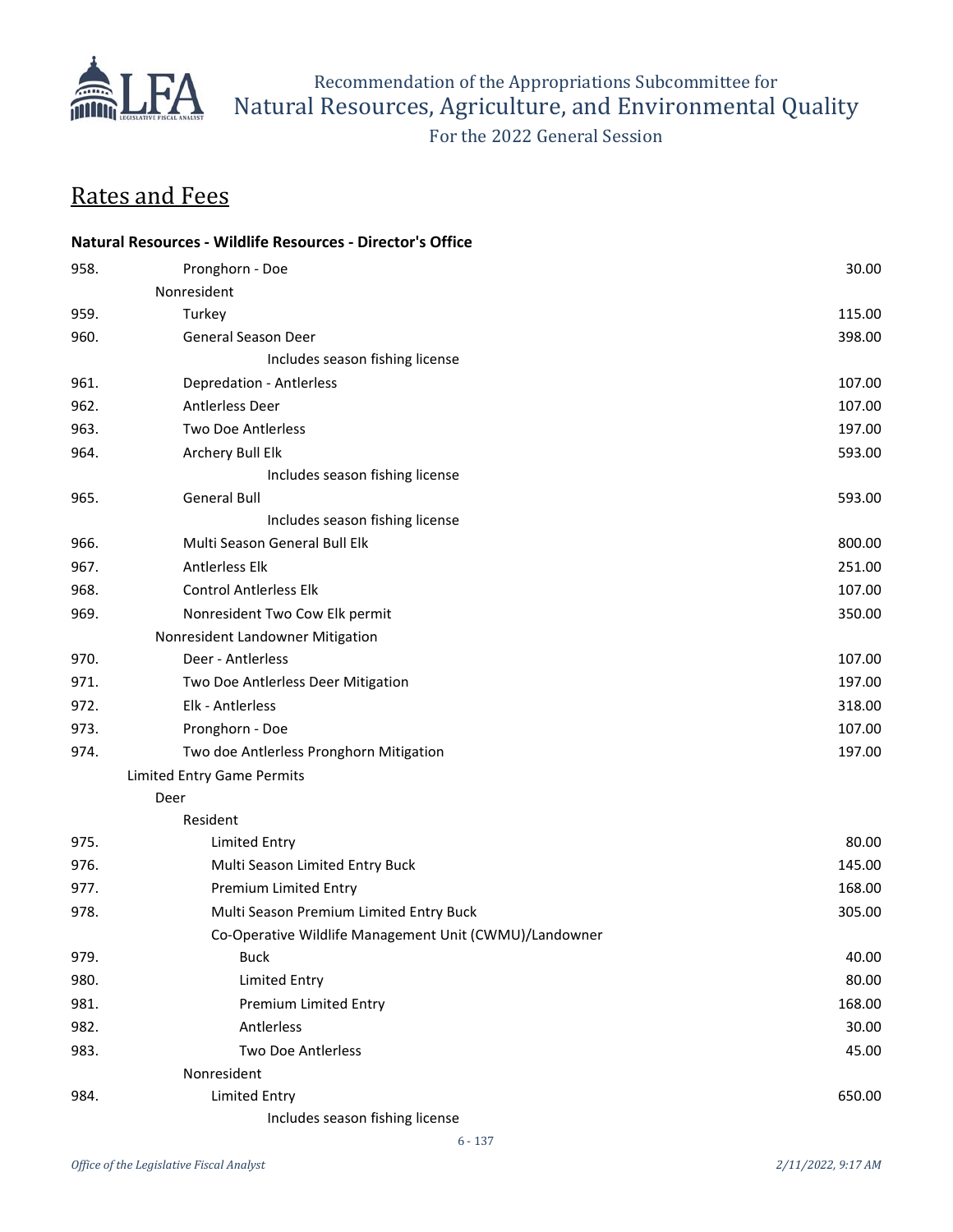

Natural Resources, Agriculture, and Environmental Quality

For the 2022 General Session

|       | Natural Resources - Wildlife Resources - Director's Office                      |          |
|-------|---------------------------------------------------------------------------------|----------|
| 985.  | Multi Season Limited Entry Buck                                                 | 1,100.00 |
|       | Includes season fishing license                                                 |          |
| 986.  | <b>Premium Limited Entry</b>                                                    | 768.00   |
|       | Includes season fishing license                                                 |          |
| 987.  | Multi Season Premium Limited Entry Buck                                         | 1,330.00 |
|       | Co-Operative Wildlife Management Unit (CWMU)/Landowner                          |          |
| 988.  | Buck                                                                            | 398.00   |
|       | Includes season fishing license                                                 |          |
| 989.  | <b>Limited Entry</b>                                                            | 568.00   |
|       | Includes season fishing license. Includes CWMU Management buck<br>deer permits. |          |
| 990.  | Premium Limited Entry                                                           | 768.00   |
|       | Includes season fishing license                                                 |          |
| 991.  | Antlerless                                                                      | 107.00   |
| 992.  | Two Doe Antlerless                                                              | 197.00   |
|       | Elk                                                                             |          |
|       | Resident                                                                        |          |
| 993.  | Limited Entry Bull                                                              | 285.00   |
| 994.  | Multi Season Limited Entry Bull                                                 | 513.00   |
| 995.  | Depredation                                                                     | 50.00    |
| 996.  | Depredation - Bull Elk - With Current Year Unused Bull Permit                   | 235.00   |
| 997.  | Depredation - Bull Elk - Without Current Year Unused Bull Permit                | 285.00   |
|       | Co-Operative Wildlife Management Unit (CWMU)/Landowner                          |          |
| 998.  | Any Bull                                                                        | 285.00   |
| 999.  | Antlerless                                                                      | 50.00    |
|       | Nonresident                                                                     |          |
| 1000. | Limited Entry Bull                                                              | 1,000.00 |
|       | Includes season fishing license                                                 |          |
| 1001. | Multi Season Limited Entry Bull                                                 | 1,805.00 |
|       | Includes fishing license                                                        |          |
| 1002. | <b>Depredation - Antlerless</b>                                                 | 318.00   |
|       | Co-Operative Wildlife Management Unit (CWMU)/Landowner                          |          |
| 1003. | Any Bull                                                                        | 1,000.00 |
|       | Includes fishing license                                                        |          |
| 1004. | Antlerless                                                                      | 318.00   |
|       | Pronghorn                                                                       |          |
|       | Resident                                                                        |          |
| 1005. | <b>Limited Buck</b>                                                             | 55.00    |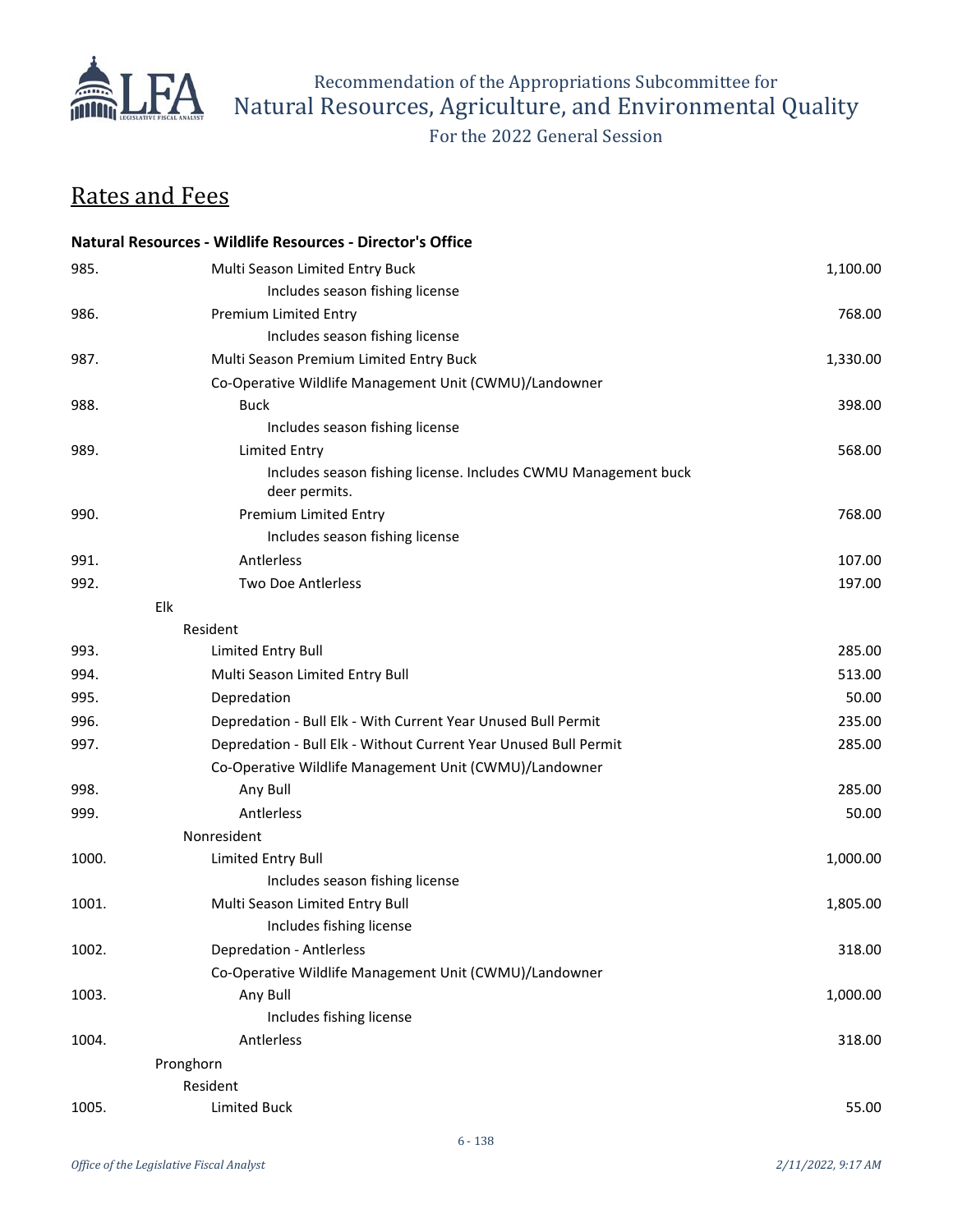

For the 2022 General Session

|       | Natural Resources - Wildlife Resources - Director's Office |          |
|-------|------------------------------------------------------------|----------|
| 1006. | <b>Limited Doe</b>                                         | 30.00    |
| 1007. | Limited Two Doe                                            | 45.00    |
|       | Co-Operative Wildlife Management Unit (CWMU)/Landowner     |          |
| 1008. | <b>Buck</b>                                                | 55.00    |
| 1009. | Doe                                                        | 30.00    |
| 1010. | Depredation Doe                                            | 30.00    |
| 1011. | <b>Archery Buck</b>                                        | 55.00    |
|       | Nonresident                                                |          |
| 1012. | <b>Limited Buck</b>                                        | 337.00   |
|       | Includes season fishing license                            |          |
| 1013. | <b>Limited Doe</b>                                         | 107.00   |
| 1014. | Limited Two Doe                                            | 197.00   |
| 1015. | <b>Archery Buck</b>                                        | 337.00   |
|       | Includes season fishing license                            |          |
| 1016. | <b>Depredation Doe</b>                                     | 107.00   |
|       | Co-Operative Wildlife Management Unit (CWMU)/Landowner     |          |
| 1017. | <b>Buck</b>                                                | 337.00   |
|       | Includes season fishing license                            |          |
| 1018. | Doe                                                        | 107.00   |
|       | Moose                                                      |          |
|       | Resident                                                   |          |
| 1019. | Bull                                                       | 413.00   |
| 1020. | Antlerless                                                 | 213.00   |
|       | Co-Operative Wildlife Management Unit (CWMU)/Landowner     |          |
| 1021. | Bull                                                       | 413.00   |
| 1022. | Antlerless                                                 | 213.00   |
|       | Nonresident                                                |          |
| 1023. | Bull                                                       | 2,200.00 |
|       | Includes season fishing license                            |          |
| 1024. | Antlerless                                                 | 1,000.00 |
|       | Co-Operative Wildlife Management Unit (CWMU)/Landowner     |          |
| 1025. | Bull                                                       | 2,200.00 |
|       | Includes season fishing license                            |          |
| 1026. | Antlerless                                                 | 1,000.00 |
|       | <b>Bison</b>                                               |          |
| 1027. | Resident                                                   | 413.00   |
| 1028. | Resident Antelope Island                                   | 1,110.00 |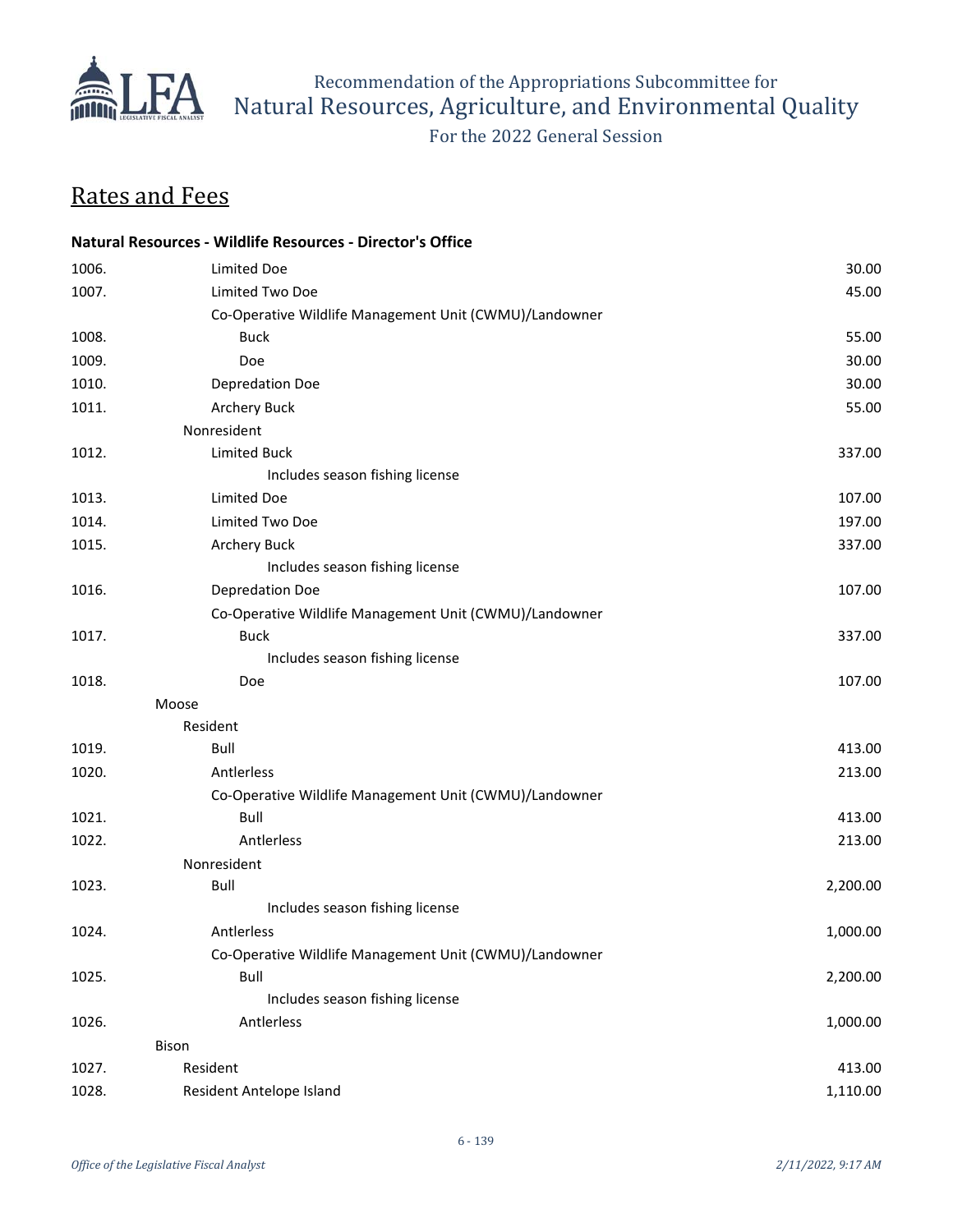

Natural Resources, Agriculture, and Environmental Quality

For the 2022 General Session

|       | <b>Natural Resources - Wildlife Resources - Director's Office</b> |          |
|-------|-------------------------------------------------------------------|----------|
| 1029. | Nonresident                                                       | 2,200.00 |
|       | Includes season fishing license                                   |          |
| 1030. | Nonresident Antelope Island                                       | 2,615.00 |
|       | Includes season fishing license                                   |          |
|       | <b>Bighorn Sheep</b>                                              |          |
|       | Resident                                                          |          |
| 1031. | Desert                                                            | 513.00   |
| 1032. | Rocky Mountain                                                    | 513.00   |
| 1033. | Resident Rocky Mtn/Desert Bighorn Sheep Ewe permit                | 100.00   |
|       | Nonresident                                                       |          |
| 1034. | Desert                                                            | 2,200.00 |
|       | Includes season fishing license                                   |          |
| 1035. | Rocky Mountain                                                    | 2,200.00 |
|       | Includes season fishing license                                   |          |
| 1036. | Nonresident Rocky Mtn/Desert Bighorn Sheep Ewe permit             | 1,000.00 |
|       | Goats                                                             |          |
| 1037. | <b>Resident Mountain</b>                                          | 413.00   |
| 1038. | Nonresident Mountain                                              | 2,200.00 |
|       | Includes season fishing license                                   |          |
|       | Cougar/Bear                                                       |          |
|       | Resident                                                          |          |
| 1039. | Cougar                                                            | 58.00    |
| 1040. | Bear                                                              | 83.00    |
| 1041. | Premium Bear                                                      | 166.00   |
| 1042. | <b>Bear Archery</b>                                               | 83.00    |
| 1043. | <b>Cougar Pursuit</b>                                             | 30.00    |
| 1044. | <b>Bear Pursuit</b>                                               | 30.00    |
|       | Nonresident                                                       |          |
| 1045. | Cougar                                                            | 297.00   |
| 1046. | Bear                                                              | 354.00   |
| 1047. | Multi Season Bear                                                 | 546.00   |
| 1048. | Cougar Pursuit                                                    | 155.00   |
| 1049. | <b>Bear Pursuit</b>                                               | 155.00   |
|       | Wolf                                                              |          |
| 1050. | Resident                                                          | 20.00    |
| 1051. | Nonresident                                                       | 80.00    |
|       | Cougar/Bear                                                       |          |
| 1052. | Cougar or Bear Damage                                             | 30.00    |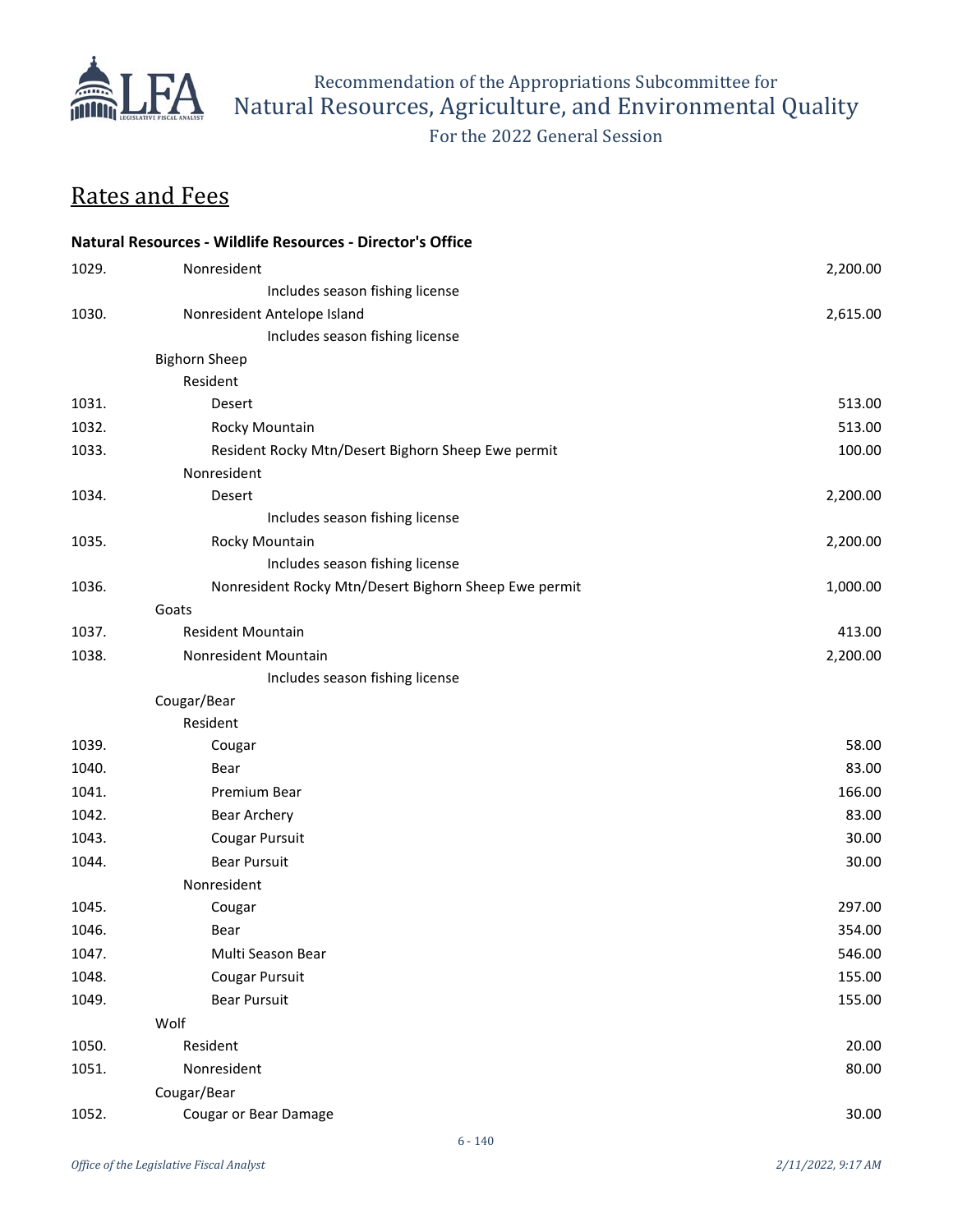

For the 2022 General Session

|       | <b>Natural Resources - Wildlife Resources - Director's Office</b> |        |
|-------|-------------------------------------------------------------------|--------|
|       | Wild Turkey                                                       |        |
| 1053. | <b>Resident Limited Entry</b>                                     | 35.00  |
| 1054. | Nonresident Limited Entry                                         | 115.00 |
|       | Waterfowl                                                         |        |
|       | Swan                                                              |        |
| 1055. | Resident                                                          | 15.00  |
| 1056. | Nonresident                                                       | 17.00  |
|       | Sandhill Crane                                                    |        |
| 1057. | Resident                                                          | 15.00  |
| 1058. | Nonresident                                                       | 17.00  |
|       | Sportsman Permits                                                 |        |
|       | Resident                                                          |        |
| 1059. | <b>Bull Moose</b>                                                 | 413.00 |
| 1060. | Hunter's Choice Bison                                             | 413.00 |
| 1061. | Desert Bighorn Ram                                                | 513.00 |
| 1062. | <b>Bull Elk</b>                                                   | 513.00 |
| 1063. | <b>Buck Deer</b>                                                  | 168.00 |
| 1064. | <b>Buck Pronghorn</b>                                             | 55.00  |
| 1065. | Bear                                                              | 83.00  |
| 1066. | Cougar                                                            | 58.00  |
| 1067. | <b>Mountain Goat</b>                                              | 413.00 |
| 1068. | Rocky Mountain Sheep                                              | 513.00 |
| 1069. | Turkey                                                            | 35.00  |
|       | Other                                                             |        |
|       | <b>Falconry Permits</b>                                           |        |
|       | Capture                                                           |        |
| 1070. | <b>Apprentice Class</b>                                           | 30.00  |
| 1071. | <b>General Class</b>                                              | 50.00  |
| 1072. | <b>Master Class</b>                                               | 50.00  |
|       | Nonresident                                                       |        |
| 1073. | <b>Apprentice Class</b>                                           | 132.00 |
| 1074. | <b>General Class</b>                                              | 132.00 |
| 1075. | <b>Master Class</b>                                               | 132.00 |
| 1076. | Handling                                                          | 10.00  |
|       | Includes licenses, Certificate of Registration, and exchanges     |        |
| 1077. | <b>Resident Drawing Application</b>                               | 10.00  |
| 1078. | <b>Nonresident Draw Applications</b>                              | 15.00  |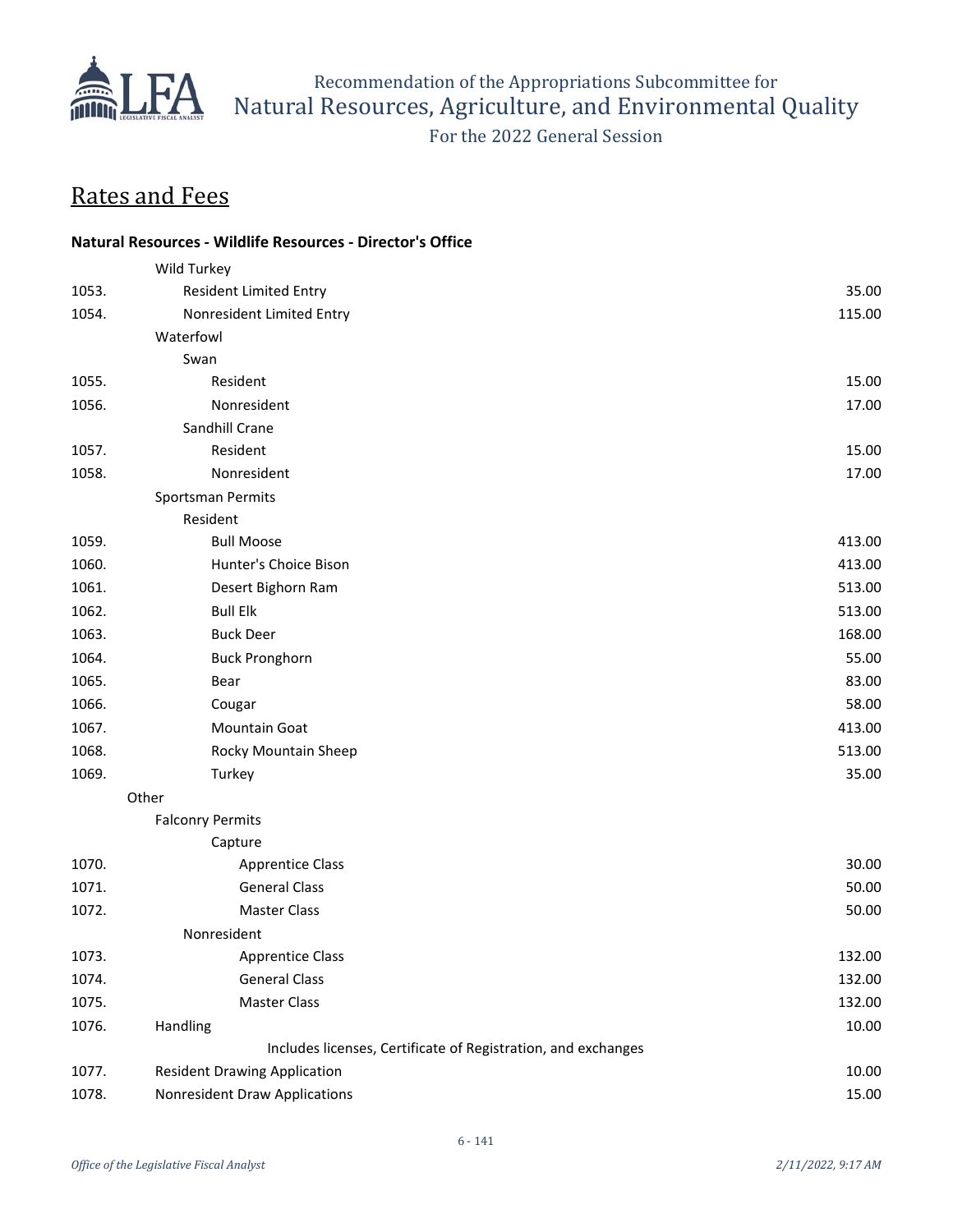

Natural Resources, Agriculture, and Environmental Quality

For the 2022 General Session

|       | <b>Natural Resources - Wildlife Resources - Director's Office</b>                                                                      |          |
|-------|----------------------------------------------------------------------------------------------------------------------------------------|----------|
| 1079. | Landowner Association Application                                                                                                      | 150.00   |
|       | Nonrefundable                                                                                                                          |          |
| 1080. | Resident/Nonresident Dedicated Hunter Hourly Labor Buyout Rate                                                                         | 20.00    |
| 1081. | <b>Bird Bands</b>                                                                                                                      | .25      |
|       | Furbearer/Trap Registration                                                                                                            |          |
| 1082. | <b>Resident Furbearer</b>                                                                                                              | 29.00    |
|       | Any age                                                                                                                                |          |
| 1083. | Nonresident Furbearer                                                                                                                  | 177.00   |
|       | Any age                                                                                                                                |          |
| 1084. | <b>Resident Bobcat Temporary Possession</b>                                                                                            | 15.00    |
| 1085. | Nonresident Bobcat Temporary Possession                                                                                                | 52.00    |
| 1086. | <b>Resident Trap Registration</b>                                                                                                      | 10.00    |
| 1087. | Nonresident Trap Registration                                                                                                          | 10.00    |
|       | Duplicate Licenses, Permits and Tags                                                                                                   |          |
| 1088. | <b>Hunter Education Cards</b>                                                                                                          | 10.00    |
| 1089. | <b>Furharvester Education Cards</b>                                                                                                    | 10.00    |
| 1090. | Duplicate Vouchers CWMU/Conservation/Mitigation                                                                                        | 25.00    |
| 1091. | Refund of Hunting Draw License                                                                                                         | 25.00    |
| 1092. | <b>Application Amendment</b>                                                                                                           | 25.00    |
| 1093. | Late Harvest Reporting                                                                                                                 | 50.00    |
| 1094. | Exchange                                                                                                                               | 10.00    |
| 1095. | Wildlife Management Area Access (Without a Valid License)                                                                              | 10.00    |
| 1096. | Division Programs Participation Fee                                                                                                    | Variable |
|       | Fees shall be determined by the division using the estimated costs of<br>materials and supplies needed for participation in the event. |          |
|       | Wood Products on Division Land                                                                                                         |          |
| 1097. | Firewood (2 Cords)                                                                                                                     | 10.00    |
| 1098. | <b>Christmas Tree</b>                                                                                                                  | 5.00     |
|       | Ornamentals                                                                                                                            |          |
| 1099. | Conifers (per tree)                                                                                                                    | 5.00     |
|       | Maximum \$60.00 per permit                                                                                                             |          |
| 1100. | Deciduous (per tree)                                                                                                                   | 3.00     |
|       | Maximum \$60.00 per permit                                                                                                             |          |
| 1101. | Posts                                                                                                                                  | .40      |
|       | Maximum \$60.00 per permit                                                                                                             |          |
|       | <b>Hunter Education</b>                                                                                                                |          |
| 1102. | <b>Hunter Education Training</b>                                                                                                       | 6.00     |
| 1103. | Hunter Education Home Study                                                                                                            | 6.00     |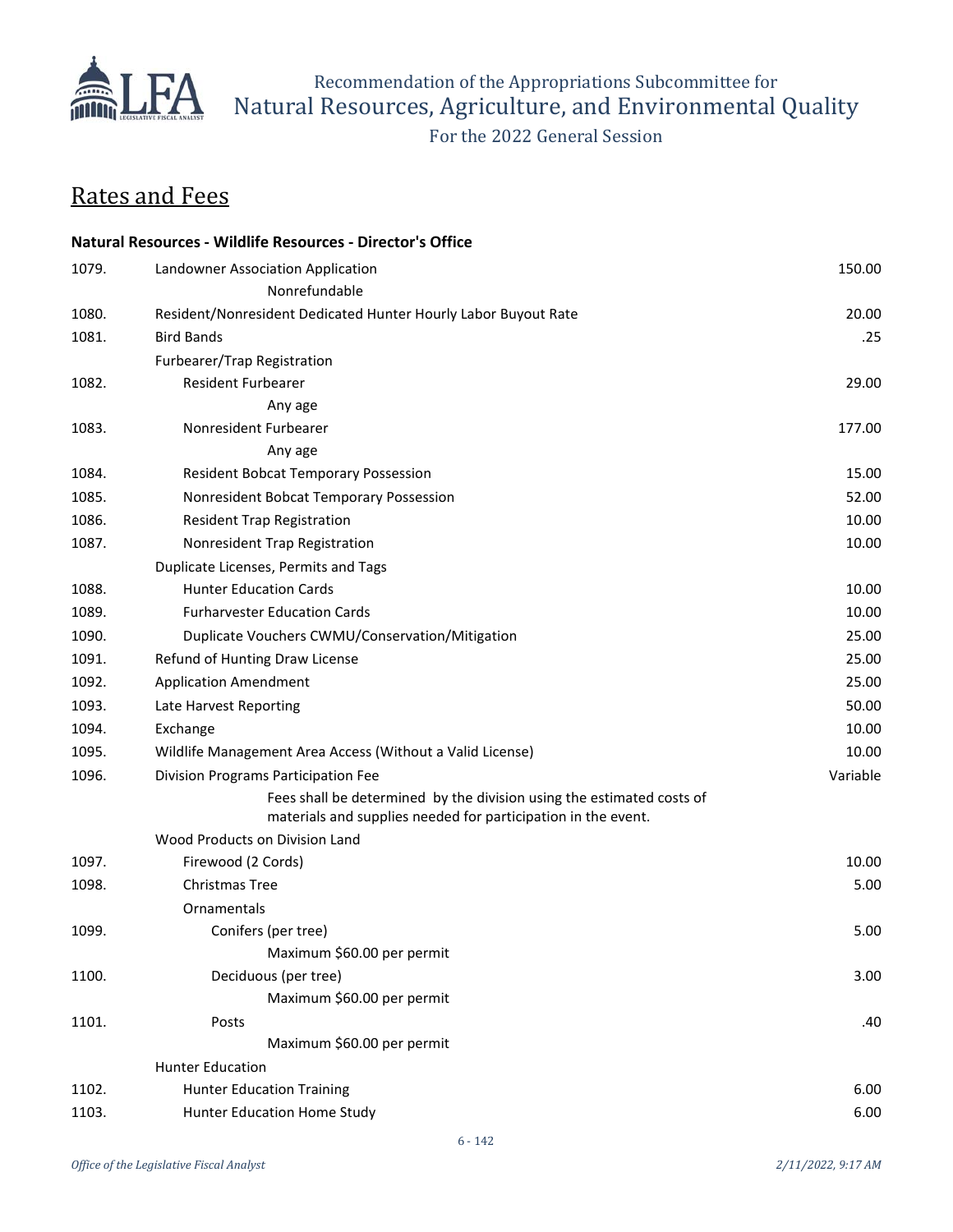

Natural Resources, Agriculture, and Environmental Quality

For the 2022 General Session

|       | <b>Natural Resources - Wildlife Resources - Director's Office</b> |                    |
|-------|-------------------------------------------------------------------|--------------------|
| 1104. | <b>Furharvester Education Training</b>                            | 6.00               |
| 1105. | <b>Bowhunter Education Class</b>                                  | 6.00               |
| 1106. | Long Distance Verification                                        | 2.00               |
| 1107. | Becoming an Outdoors Woman                                        | 150.00             |
|       | Special Needs Rates Available                                     |                    |
|       | <b>Hunter Education Range</b>                                     |                    |
| 1108. | Adult                                                             | 5.00               |
|       | Market price up to \$10                                           |                    |
| 1109. | Youth                                                             | 2.00               |
|       | Ages 15 and under. Market price up to \$5.                        |                    |
| 1110. | Group for organized groups and not for special passes             | 50% discount       |
| 1111. | <b>Spotting Scope Rental</b>                                      | 2.00               |
| 1112. | Trap, Skeet or Riverside Skeet (per round)                        | 5.00               |
|       | Market price up to \$10                                           |                    |
| 1113. | Five Stand - Multi-Station Birds                                  | 7.00               |
|       | Market price up to \$10                                           |                    |
|       | Ten Punch Pass                                                    |                    |
| 1114. | Ten Punch Pass Shooting Ranges Youth (Rifle/Archery/Handgun)      | Up to \$45         |
|       | Market price up to \$45.00                                        |                    |
| 1115. | Ten Punch Pass Shooting Ranges (Shotgun)                          | Up to \$95         |
|       | Market price up to \$95.00                                        |                    |
| 1116. | Ten Punch Pass Shooting Ranges Adult (Rifle/Archery/Handgun)      | Up to \$95         |
|       | Market price up to \$95.00                                        |                    |
| 1117. | Sportsmen Club Meetings                                           | 20.00              |
| 1118. | Shooting Center RV Camping                                        | \$10.00 to \$50.00 |
|       | <b>Reproduction of Records</b>                                    |                    |
| 1119. | Self-Service (per copy)                                           | .10                |
| 1120. | Staff Service (per copy)                                          | .25                |
|       | Geographic Information System                                     |                    |
| 1121. | Personnel Time (per hour)                                         | 50.00              |
| 1122. | Processing (per hour)                                             | 55.00              |
|       | Data Processing                                                   |                    |
| 1123. | Programming Time (per hour)                                       | 75.00              |
| 1124. | Production (per hour)                                             | 55.00              |
|       | License Agency                                                    |                    |
| 1125. | Application                                                       | 20.00              |
|       | Other Services to be reimbursed at actual time and materials      |                    |
| 1126. | Postage                                                           | Current rate       |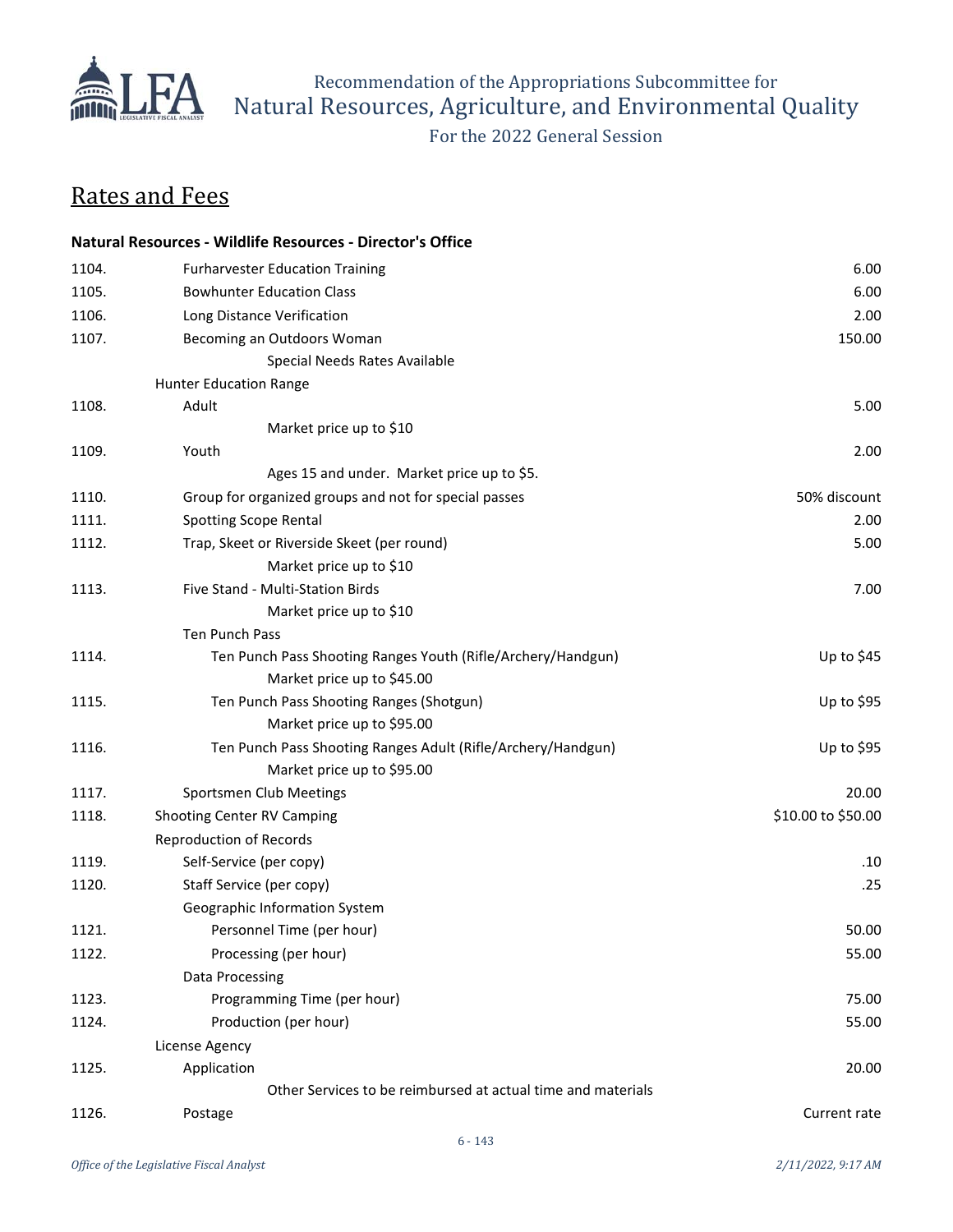

For the 2022 General Session

|       | Natural Resources - Wildlife Resources - Director's Office                                                                                  |           |
|-------|---------------------------------------------------------------------------------------------------------------------------------------------|-----------|
| 1127. | Lost License Paper by License Agents (per page)                                                                                             | 10.00     |
| 1128. | Return check charge                                                                                                                         | 20.00     |
|       | Hardware Ranch Sleigh Ride                                                                                                                  |           |
| 1129. | Adult                                                                                                                                       | 5.00      |
| 1130. | Age 4-8                                                                                                                                     | 3.00      |
| 1131. | Age 0-3                                                                                                                                     | No charge |
| 1132. | Education Groups (per person)                                                                                                               | 1.00      |
|       | <b>Easement and Leases Schedule</b>                                                                                                         |           |
|       | <b>Application for Leases</b>                                                                                                               |           |
| 1133. | Leases                                                                                                                                      | 250.00    |
|       | Nonrefundable                                                                                                                               |           |
|       | Easements                                                                                                                                   |           |
| 1134. | Rights-of-Way                                                                                                                               | 750.00    |
|       | Nonrefundable                                                                                                                               |           |
| 1135. | Rights-of-Entry                                                                                                                             | 50.00     |
|       | Nonrefundable                                                                                                                               |           |
| 1136. | <b>Easements Oil and Gas Pipelines</b>                                                                                                      | 250.00    |
| 1137. | Amendment to Lease, Easement, Right-of-Way                                                                                                  | 400.00    |
|       | Nonrefundable                                                                                                                               |           |
| 1138. | Amendment to Right of Entry                                                                                                                 | 50.00     |
| 1139. | <b>Certified Document</b>                                                                                                                   | 5.00      |
|       | Nonrefundable                                                                                                                               |           |
| 1140. | Research on Leases or Title Records (per hour)                                                                                              | 50.00     |
|       | Rights-of-Way                                                                                                                               |           |
| 1141. | Leases and Easements - Resulting in Long-Term Uses of Habitat                                                                               | Variable  |
|       | Fees shall be determined on a case-by-case basis by the division,<br>using the estimated fair market value of the property, or other        |           |
|       | legislatively established fees, whichever is greater, plus the cost of                                                                      |           |
|       | administering the lease, right-of-way, or easement. Fair market<br>value shall be determined by customary market valuation practices.       |           |
| 1142. | Special Use Permits for Non-Depleting Land Uses of < 1 Year                                                                                 | Variable  |
|       | A nonrefundable application of \$50 shall be assessed for any                                                                               |           |
|       | commercial use. Fees for approved special uses will be based on the                                                                         |           |
|       | fair market value of the use, determined by customary practices                                                                             |           |
|       | which may include: an assessment of comparable values for similar                                                                           |           |
|       | properties, comparable fees for similar land uses, or fee schedules. If<br>more than one fee determination applies, the highest fee will be |           |
|       | selected.                                                                                                                                   |           |
|       | Width of Easement                                                                                                                           |           |
| 1143. | 0' - 30' Initial                                                                                                                            | 12.00     |
|       | $6 - 144$                                                                                                                                   |           |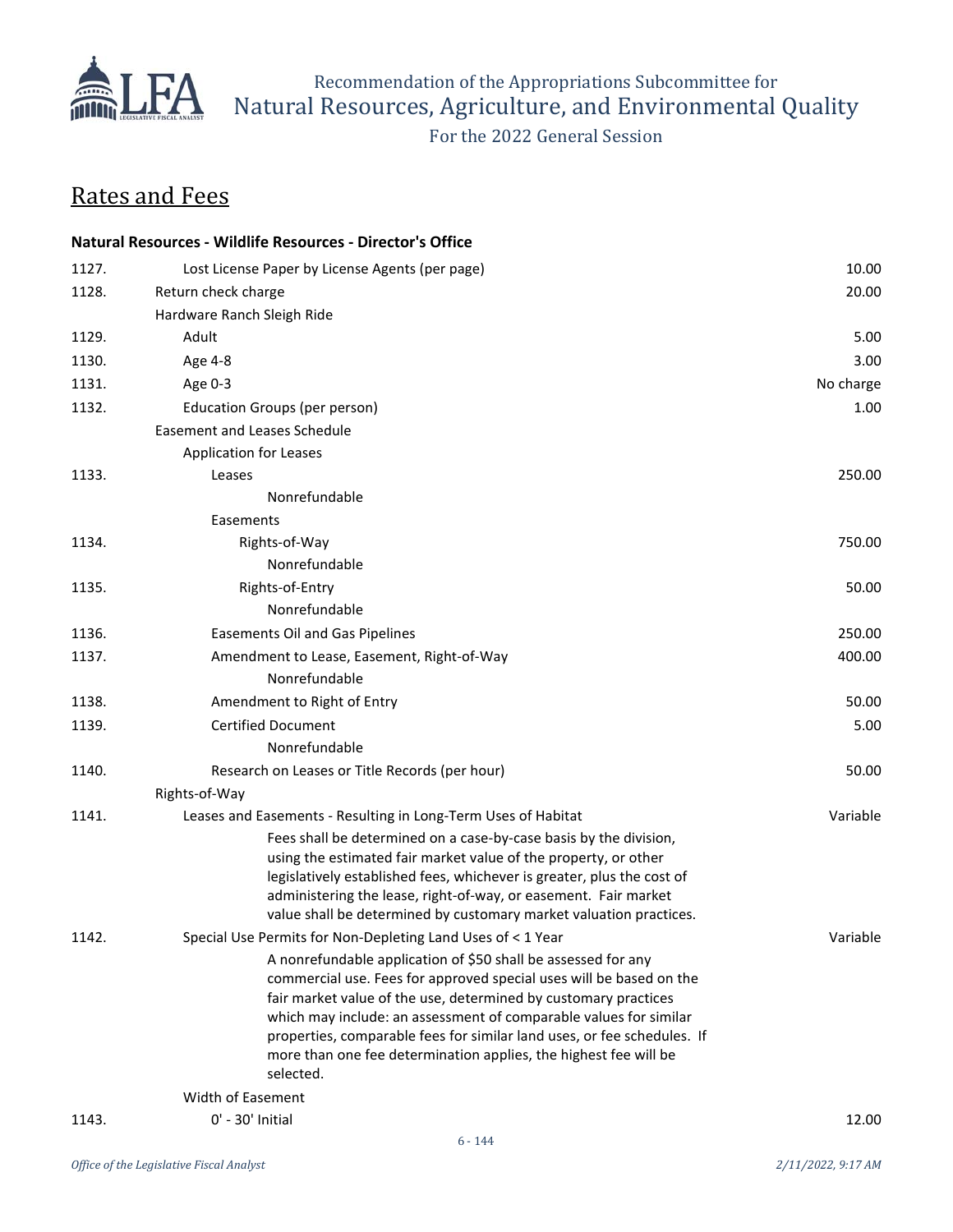

For the 2022 General Session

| <b>Natural Resources - Wildlife Resources - Director's Office</b> |                                                                                                                                                                                                                                                                                                                       |
|-------------------------------------------------------------------|-----------------------------------------------------------------------------------------------------------------------------------------------------------------------------------------------------------------------------------------------------------------------------------------------------------------------|
| 0' - 30' Renewal                                                  | 8.00                                                                                                                                                                                                                                                                                                                  |
| 31' - 60' Initial                                                 | 18.00                                                                                                                                                                                                                                                                                                                 |
| 31' - 60' Renewal                                                 | 12.00                                                                                                                                                                                                                                                                                                                 |
| 61' - 100' Initial                                                | 24.00                                                                                                                                                                                                                                                                                                                 |
| 61' - 100' Renewal                                                | 16.00                                                                                                                                                                                                                                                                                                                 |
| 101' - 200' Initial                                               | 30.00                                                                                                                                                                                                                                                                                                                 |
| 101' - 200' Renewal                                               | 20.00                                                                                                                                                                                                                                                                                                                 |
| 201' - 300' Initial                                               | 40.00                                                                                                                                                                                                                                                                                                                 |
| 201' - 300' Renewal                                               | 28.00                                                                                                                                                                                                                                                                                                                 |
| >300' Initial                                                     | 50.00                                                                                                                                                                                                                                                                                                                 |
| >300' Renewal                                                     | 34.00                                                                                                                                                                                                                                                                                                                 |
| <b>Outside Diameter of Pipe</b>                                   |                                                                                                                                                                                                                                                                                                                       |
| <2.0" Initial                                                     | 9.40                                                                                                                                                                                                                                                                                                                  |
| <2.0" Renewal                                                     | 4.00                                                                                                                                                                                                                                                                                                                  |
| 2.0" - 13" Initial                                                | 19.00                                                                                                                                                                                                                                                                                                                 |
| 2.0" - 13" Renewal                                                | 8.00                                                                                                                                                                                                                                                                                                                  |
| 13.1"-37" Initial                                                 | 38.00                                                                                                                                                                                                                                                                                                                 |
| 13.1" - 25" Renewal                                               | 12.00                                                                                                                                                                                                                                                                                                                 |
| 25.1" - 37" Renewal                                               | 16.00                                                                                                                                                                                                                                                                                                                 |
| >37" Initial                                                      | 75.00                                                                                                                                                                                                                                                                                                                 |
| >37" Renewal                                                      | 32.00                                                                                                                                                                                                                                                                                                                 |
| Roads, Canals                                                     |                                                                                                                                                                                                                                                                                                                       |
| Permanent Loss of Habitat Plus High Maintenance Disturbance       | 18.00                                                                                                                                                                                                                                                                                                                 |
| 1' - 33' New Construction                                         |                                                                                                                                                                                                                                                                                                                       |
|                                                                   | 12.00                                                                                                                                                                                                                                                                                                                 |
| 1' - 33' Existing                                                 |                                                                                                                                                                                                                                                                                                                       |
|                                                                   | 24.00                                                                                                                                                                                                                                                                                                                 |
|                                                                   |                                                                                                                                                                                                                                                                                                                       |
|                                                                   | 18.00                                                                                                                                                                                                                                                                                                                 |
|                                                                   |                                                                                                                                                                                                                                                                                                                       |
|                                                                   | 250.00                                                                                                                                                                                                                                                                                                                |
|                                                                   |                                                                                                                                                                                                                                                                                                                       |
|                                                                   | 75.00                                                                                                                                                                                                                                                                                                                 |
|                                                                   | 150.00                                                                                                                                                                                                                                                                                                                |
|                                                                   |                                                                                                                                                                                                                                                                                                                       |
|                                                                   |                                                                                                                                                                                                                                                                                                                       |
|                                                                   | 20.00                                                                                                                                                                                                                                                                                                                 |
|                                                                   | 100.00                                                                                                                                                                                                                                                                                                                |
|                                                                   | 33.1' - 66' New Construction<br>33.1' - 66' Existing<br>Assignments: Easements, Grazing Permits, Right-of-entry, Special Use<br>Certificates of Registration<br>Initial - Personal Use<br>Initial - Commercial<br>TYPE I<br>Certificate of Registration (COR) Fishing Contest<br>Small, Under 50<br>Medium, 50 to 100 |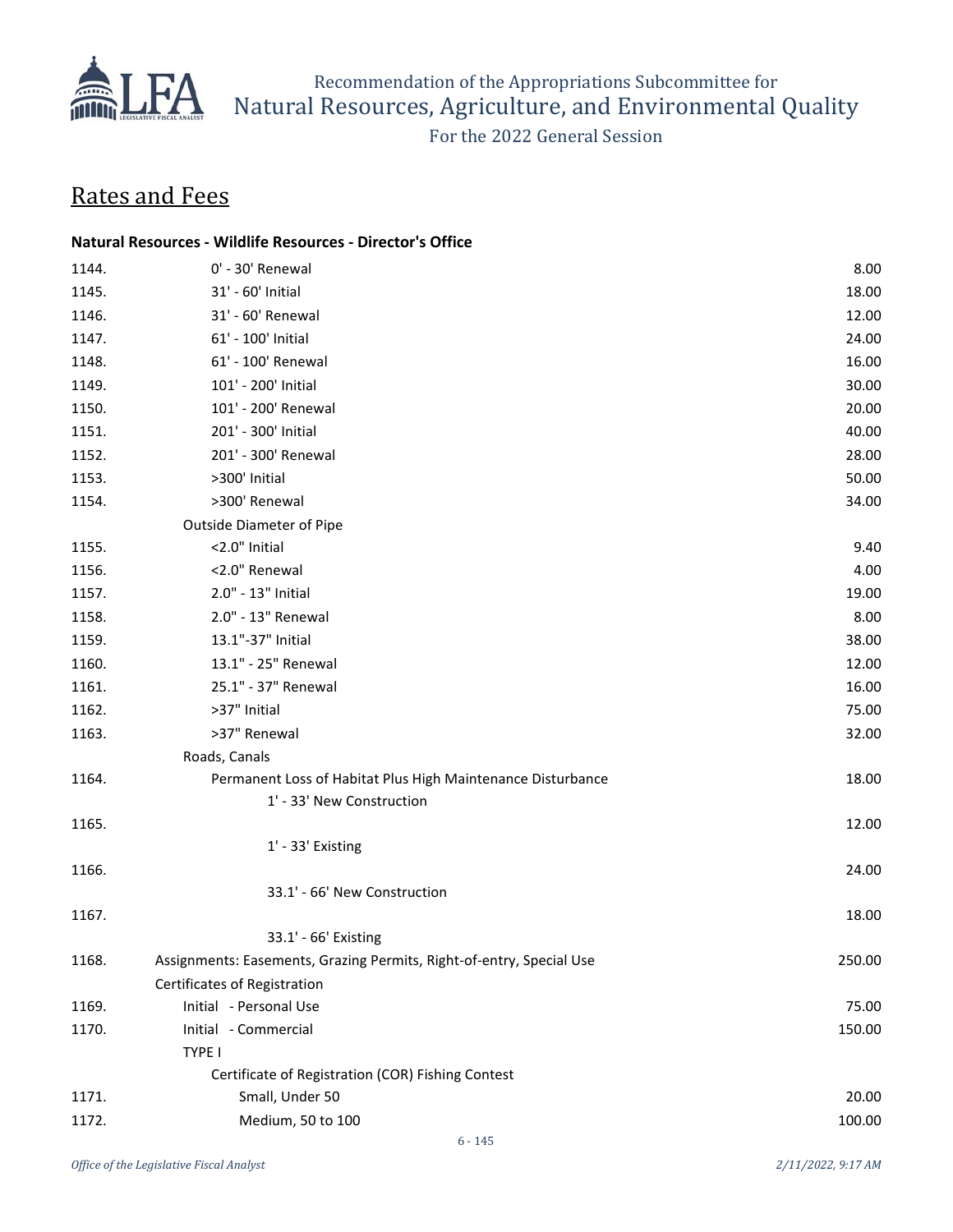

For the 2022 General Session

|       | Natural Resources - Wildlife Resources - Director's Office                                                                                    |           |
|-------|-----------------------------------------------------------------------------------------------------------------------------------------------|-----------|
| 1173. | Large, over 200                                                                                                                               | 250.00    |
| 1174. | Amendment                                                                                                                                     | 10.00     |
| 1175. | Certificate of Registration (COR) Handling                                                                                                    | 10.00     |
| 1176. | Renewal                                                                                                                                       | 30.00     |
| 1177. | Late Fee for Failure to Renew Certificates of Registration When Due: Greater of<br>\$10 or 20% of Fee                                         | Variable  |
|       | Greater of \$10 or 20% of fee.                                                                                                                |           |
| 1178. | <b>Required Inspections</b>                                                                                                                   | 100.00    |
| 1179. | Failure to Submit Required Annual Activity Report When Due                                                                                    | 10.00     |
| 1180. | Request for Species Reclassification                                                                                                          | 200.00    |
| 1181. | <b>Request for Variance</b>                                                                                                                   | 200.00    |
|       | Commercial Fishing and Dealing Commercially in Aquatic Wildlife                                                                               |           |
| 1182. | Dealer in Live/Dead Bait                                                                                                                      | 75.00     |
| 1183. | Helper Cards - Live/Dead Bait                                                                                                                 | 15.00     |
| 1184. | <b>Commercial Seiner</b>                                                                                                                      | 1,000.00  |
| 1185. | Helper Cards - Commercial Seiner                                                                                                              | 100.00    |
| 1186. | <b>Commercial Brine Shrimper</b>                                                                                                              | 15,000.00 |
| 1187. | Helper Cards - Commercial Brine Shrimper                                                                                                      | 1,500.00  |
|       | Upland Game Cooperative Wildlife Management Units                                                                                             |           |
| 1188. | New Application                                                                                                                               | 250.00    |
| 1189. | Annual                                                                                                                                        | 150.00    |
|       | Big Game Cooperative Wildlife Management Unit                                                                                                 |           |
| 1190. | New Application                                                                                                                               | 250.00    |
| 1191. | Annual                                                                                                                                        | 150.00    |
|       | Falconry                                                                                                                                      |           |
| 1192. | <b>Three Year</b>                                                                                                                             | 45.00     |
| 1193. | <b>Five Year</b>                                                                                                                              | 75.00     |
|       | <b>Commercial Hunting Areas</b>                                                                                                               |           |
| 1194. | New Application                                                                                                                               | 150.00    |
| 1195. | <b>Renewal Application</b>                                                                                                                    | 150.00    |
|       | Natural Resources - Division of State Parks - State Park Operation Management                                                                 |           |
|       | All fees for the Division of Parks and Recreation may not exceed, but may be less than, the<br>amounts stated in the division's fee schedule. |           |
|       | <b>Golf Course Fees RENTALS</b>                                                                                                               |           |
| 1196. | Motorized Cart, per 9 Holes                                                                                                                   | 16.00     |
| 1197. | <b>Driving Range</b>                                                                                                                          | 9.00      |
|       | <b>Golf Course Fees GREENS FEES</b>                                                                                                           |           |
| 1198. | Greens Fees, 9 Holes                                                                                                                          | 25.00     |
|       |                                                                                                                                               |           |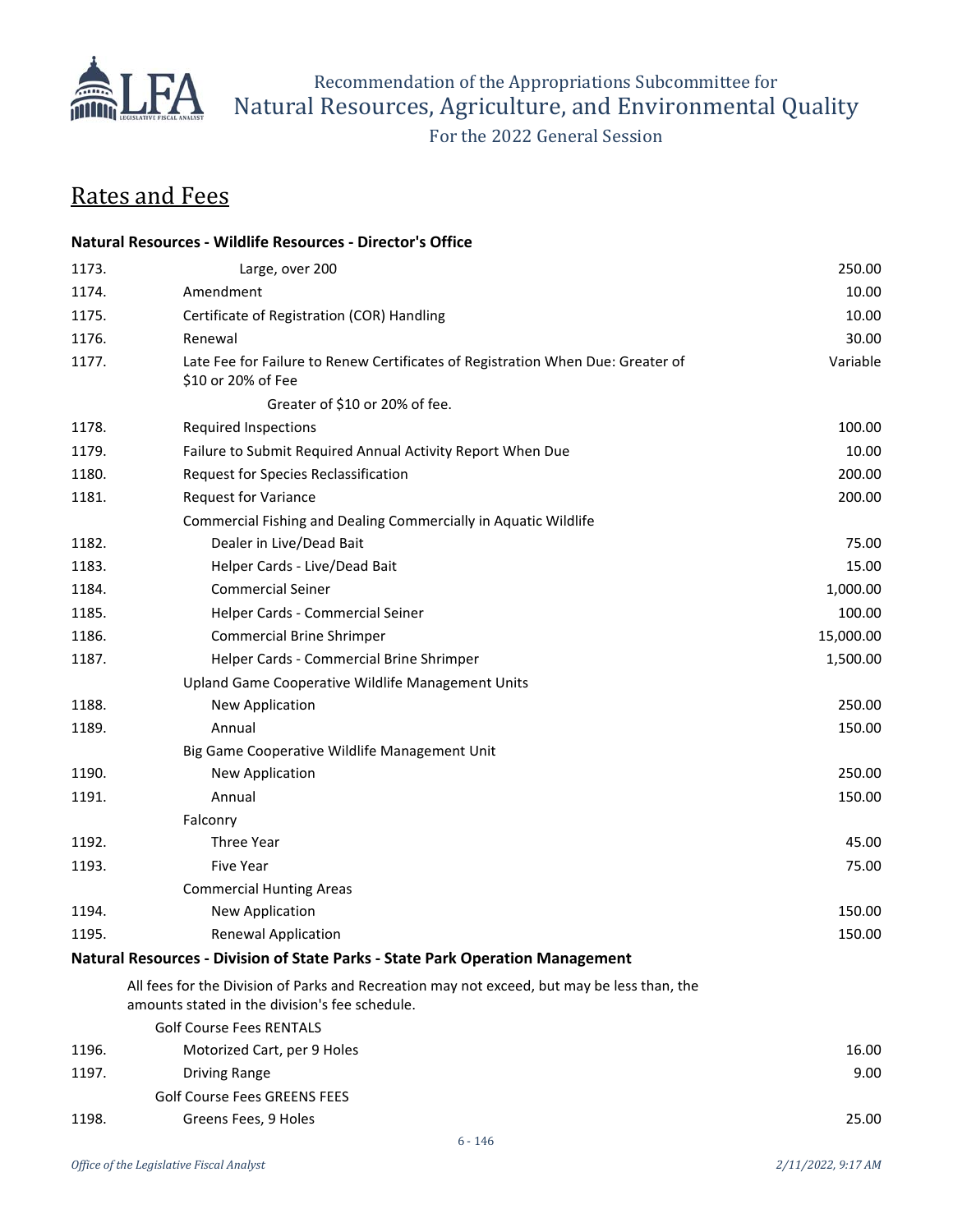

For the 2022 General Session

|       | Natural Resources - Division of State Parks - State Park Operation Management                                                  |          |
|-------|--------------------------------------------------------------------------------------------------------------------------------|----------|
| 1199. | <b>Reservation Fee</b>                                                                                                         | 10.65    |
| 1200. | <b>Camping Fees</b>                                                                                                            | 40.00    |
| 1201. | <b>Group Camping Fees</b>                                                                                                      | 400.00   |
|       | <b>Boating Fees</b>                                                                                                            |          |
|       | <b>Boat Mooring</b>                                                                                                            |          |
| 1202. | In/Off Season With or Without Utilities (per foot)                                                                             | 7.00     |
| 1203. | Boat and RV Storage                                                                                                            | 200.00   |
| 1204. | <b>Promotional Pass</b>                                                                                                        | 1,100.00 |
|       | <b>Entrance Fees</b>                                                                                                           |          |
|       | <b>Motor Vehicles</b>                                                                                                          |          |
| 1205. | Day Use Annual Pass                                                                                                            | 150.00   |
| 1206. | Group Site Day-Use Fees                                                                                                        | 250.00   |
| 1207. | Parking Fee                                                                                                                    | 5.00     |
| 1208. | <b>Entrance Fees</b>                                                                                                           | 25.00    |
| 1209. | <b>Application Fees</b>                                                                                                        | 250.00   |
|       | Easement, Grazing permit, Construction/Maintenance, Special Use<br>Permit, Waiting List, Events                                |          |
|       | Assessment and Assignment Fees                                                                                                 |          |
|       | <b>Repository Fees</b>                                                                                                         |          |
| 1210. | Curation (per storage unit)                                                                                                    | 700.00   |
| 1211. | Annual Repository Agreement, Annual Agreement Fee, Fee Collection, Return<br>Checks, and Duplicate Document (per storage unit) | 80.00    |
| 1212. | Staff or Researcher Time per Hour                                                                                              | 50.00    |
| 1213. | Equipment and Building Rental per Hour                                                                                         | 100.00   |
|       | OHV and Boating Program Fees                                                                                                   |          |
|       | <b>Boating Section Fees</b>                                                                                                    |          |
| 1214. | <b>Commercial Dealer Demo Pass</b>                                                                                             | 200.00   |
|       | <b>Lodging Fees</b>                                                                                                            |          |
| 1215. | Lodging                                                                                                                        | 120.00   |
|       | Natural Resources - Division of Recreation - Recreation Management                                                             |          |
| 1216. | Boat Dealer Number and Registration Fee                                                                                        | 25.00    |
|       | OHV and Boating Program Fees                                                                                                   |          |
|       | OHV Program Fee                                                                                                                |          |
| 1217. | Statewide OHV Registration Fee                                                                                                 | 72.00    |
| 1218. | State-issued Permit to Non-resident OHV                                                                                        | 30.00    |
|       | <b>OHV Education Fee</b>                                                                                                       |          |
| 1219. | Division's Off-highway Vehicle Program and Personal Watercraft Safety<br>Certificate, including replacement certificates       | 30.00    |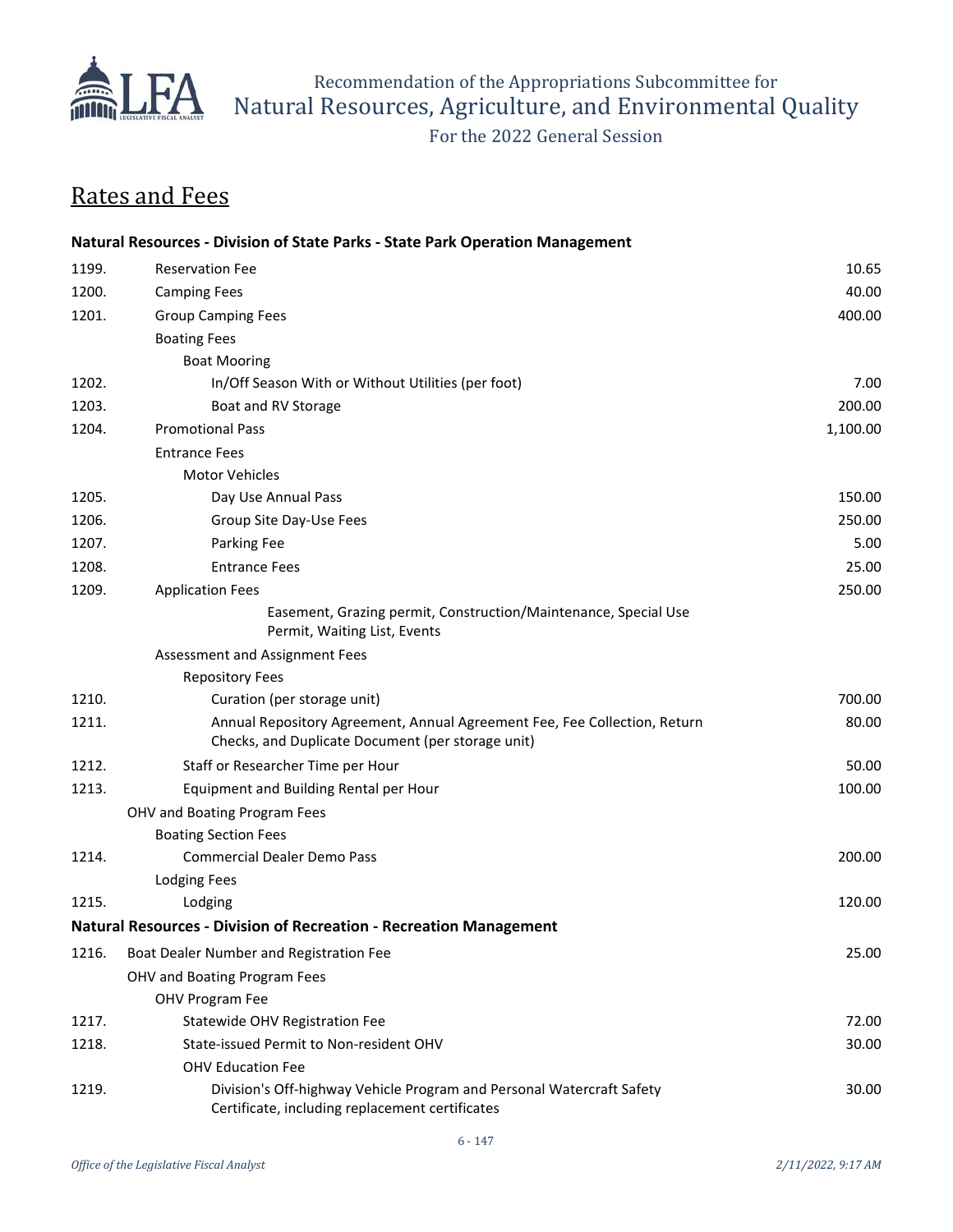

For the 2022 General Session

|       | <b>Natural Resources - Division of Recreation - Recreation Management</b>                  |          |
|-------|--------------------------------------------------------------------------------------------|----------|
|       | <b>Boating Section Fees</b>                                                                |          |
| 1220. | Statewide Boat Registration Fee                                                            | 40.00    |
| 1221. | Carrying Passengers for Hire Fee                                                           | 200.00   |
| 1222. | <b>Boat Livery Registration Fee</b>                                                        | 100.00   |
|       | <b>Natural Resources - Office of Energy Development</b>                                    |          |
| 1223. | Renewable energy Systems Tax Credit and Qualifying Solar Projects Tax Credit               | 15.00    |
| 1224. | Well Recompletion or Workover                                                              | 10.00    |
|       | Application fee for the Well Recompletion or Workover Tax Credit<br>certificate (59-5-102) |          |
| 1225. | <b>RESTC Production Tax Credit</b>                                                         | 150.00   |
|       | Application fee for the Renewable Energy Systems PRODUCTION Tax<br>Credit.                 |          |
| 1226. | Alternative Energy Development Tax Credit                                                  | 150.00   |
| 1227. | High Cost Infrastructure Tax Credit, private investment \$10 million or less               | 150.00   |
| 1228. | High Cost Infrastructure Tax Credit, private investment more than \$10 million             | 250.00   |
|       | <b>School and Inst Trust Lands - Administration</b>                                        |          |
|       | Name change on Administrative Records                                                      |          |
| 1229. | Name Change on Admin. Records - Surface Document                                           | 50.00    |
| 1230. | Name Change on Admin. Records - Lease (per lease)                                          | 15.00    |
| 1231. | Affidavit of Lost Document (per document)                                                  | 25.00    |
|       | Surface                                                                                    |          |
|       | Easements                                                                                  |          |
| 1232. | Amendment                                                                                  | 400.00   |
| 1233. | Application                                                                                | 750.00   |
| 1234. | <b>Assignment Fees</b>                                                                     | 250.00   |
| 1235. | Collateral                                                                                 | 250.00   |
| 1236. | Reinstatement                                                                              | 400.00   |
|       | Exchange                                                                                   |          |
| 1237. | Application                                                                                | 1,000.00 |
|       | <b>Grazing Permit</b>                                                                      |          |
| 1238. | Amendment                                                                                  | 75.00    |
| 1239. | Application                                                                                | 75.00    |
| 1240. | <b>Assignment Fees</b>                                                                     | 30.00    |
| 1241. | Collateral                                                                                 | 50.00    |
| 1242. | Reinstatement                                                                              | 100.00   |
| 1243. | Non-Use                                                                                    | 20.00    |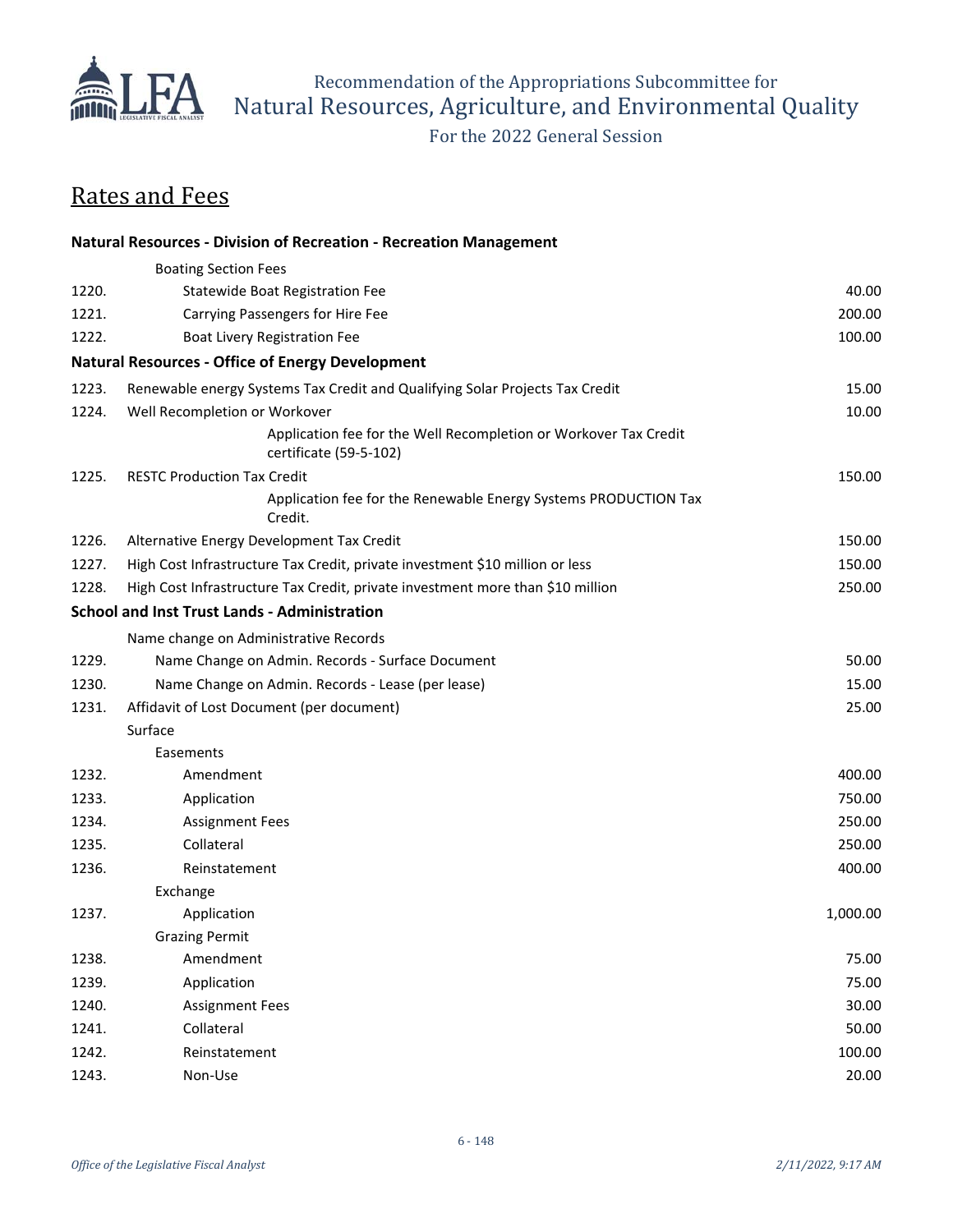

For the 2022 General Session

### Rates and Fees

#### **School and Inst Trust Lands ‐ Administration**

|       | Modified                                      |        |
|-------|-----------------------------------------------|--------|
| 1244. | Amendment                                     | 50.00  |
| 1245. | Application                                   | 250.00 |
| 1246. | <b>Assignment Fees</b>                        | 250.00 |
| 1247. | Collateral                                    | 50.00  |
| 1248. | Reinstatement                                 | 30.00  |
|       | Letter of Intent                              |        |
| 1249. | Application                                   | 100.00 |
|       | Right of Entry                                |        |
| 1250. | Amendment                                     | 50.00  |
| 1251. | Application                                   | 50.00  |
| 1252. | <b>Assignment Fees</b>                        | 250.00 |
| 1253. | <b>Extension of Time</b>                      | 100.00 |
| 1254. | Processing                                    | 50.00  |
|       | <b>Right of Entry Trailing Permit</b>         |        |
| 1255. | Application plus AUM (Animal Unit Month) fees | 50.00  |
|       | Sales/Certificates                            |        |
| 1256. | Application                                   | 250.00 |
| 1257. | Assignment                                    | 250.00 |
| 1258. | Partial Conveyance                            | 250.00 |
| 1259. | <b>Patent Reissue</b>                         | 50.00  |
| 1260. | Processing                                    | 500.00 |
|       | <b>Special Use Agreements</b>                 |        |
| 1261. | Amendment                                     | 400.00 |
| 1262. | Application                                   | 250.00 |
| 1263. | <b>Assignment Fees</b>                        | 250.00 |
| 1264. | Collateral                                    | 250.00 |
| 1265. | Processing                                    | 700.00 |
| 1266. | Reinstatement                                 | 400.00 |
|       | <b>Timber Agreement</b>                       |        |
| 1267. | Application (<6 months)                       | 100.00 |
|       | 6 months or less                              |        |
| 1268. | Assignment (<6 months)                        | 250.00 |
|       | 6 months or less                              |        |
| 1269. | Application (>6 months)                       | 500.00 |
|       | longer than 6 months                          |        |
| 1270. | Assignment (>6 months)                        | 250.00 |
|       | longer than 6 months                          |        |
|       |                                               |        |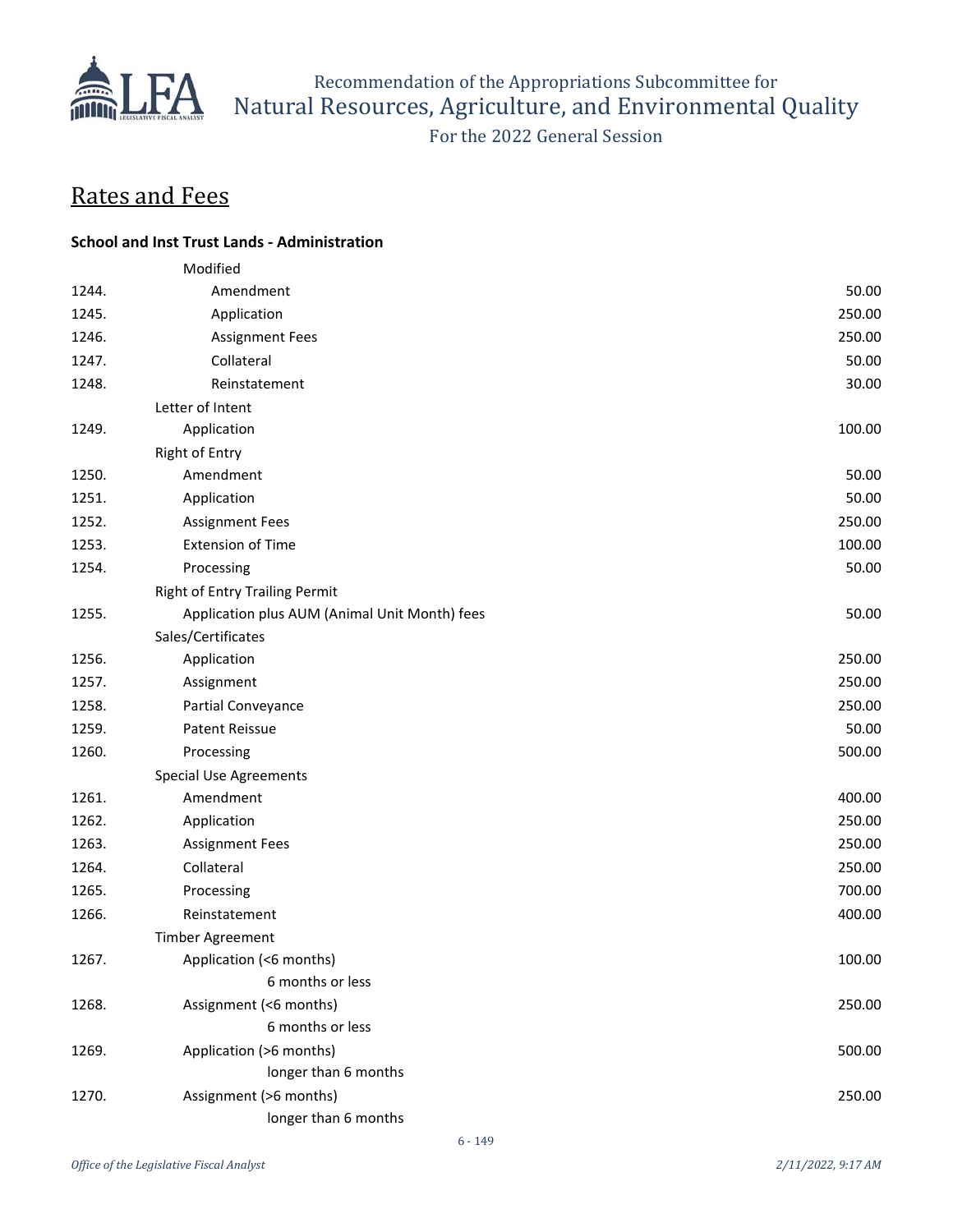

For the 2022 General Session

|       | <b>School and Inst Trust Lands - Administration</b> |           |
|-------|-----------------------------------------------------|-----------|
| 1271. | <b>Extension of Time</b>                            | 250.00    |
|       | longer than 6 months                                |           |
|       | Mineral / Oil & Gas                                 |           |
|       | Application                                         |           |
| 1272. | Materials Permit (Sand and Gravel)                  | 250.00    |
| 1273. | <b>Mineral Materials Permit</b>                     | 100.00    |
| 1274. | <b>Mineral Lease</b>                                | 30.00     |
|       | Rockhounding Permit                                 |           |
| 1275. | Association                                         | 200.00    |
| 1276. | Individual/Family                                   | 25.00     |
|       | Assignment                                          |           |
| 1277. | Collateral                                          | 75.00     |
| 1278. | Materials Permit (Sand & Gravel) - Assignment       | 200.00    |
| 1279. | <b>Operating Rights</b>                             | 75.00     |
| 1280. | <b>Overriding Royalty</b>                           | 50.00     |
| 1281. | <b>Record Title</b>                                 | 75.00     |
| 1282. | Segregation                                         | 150.00    |
|       | Processing                                          |           |
| 1283. | Materials Permit (Sand/Gravel)                      | 700.00    |
| 1284. | Transfer Active Oil and Gas Lease to Current Form   | 50.00     |
| 1285. | Utah Interactive / E-check fee<br>3.00              |           |
| 1286. | Bank Charge / Credit Card fees (per incident)       | 3 percent |
|       | Fee based on total transaction value.               |           |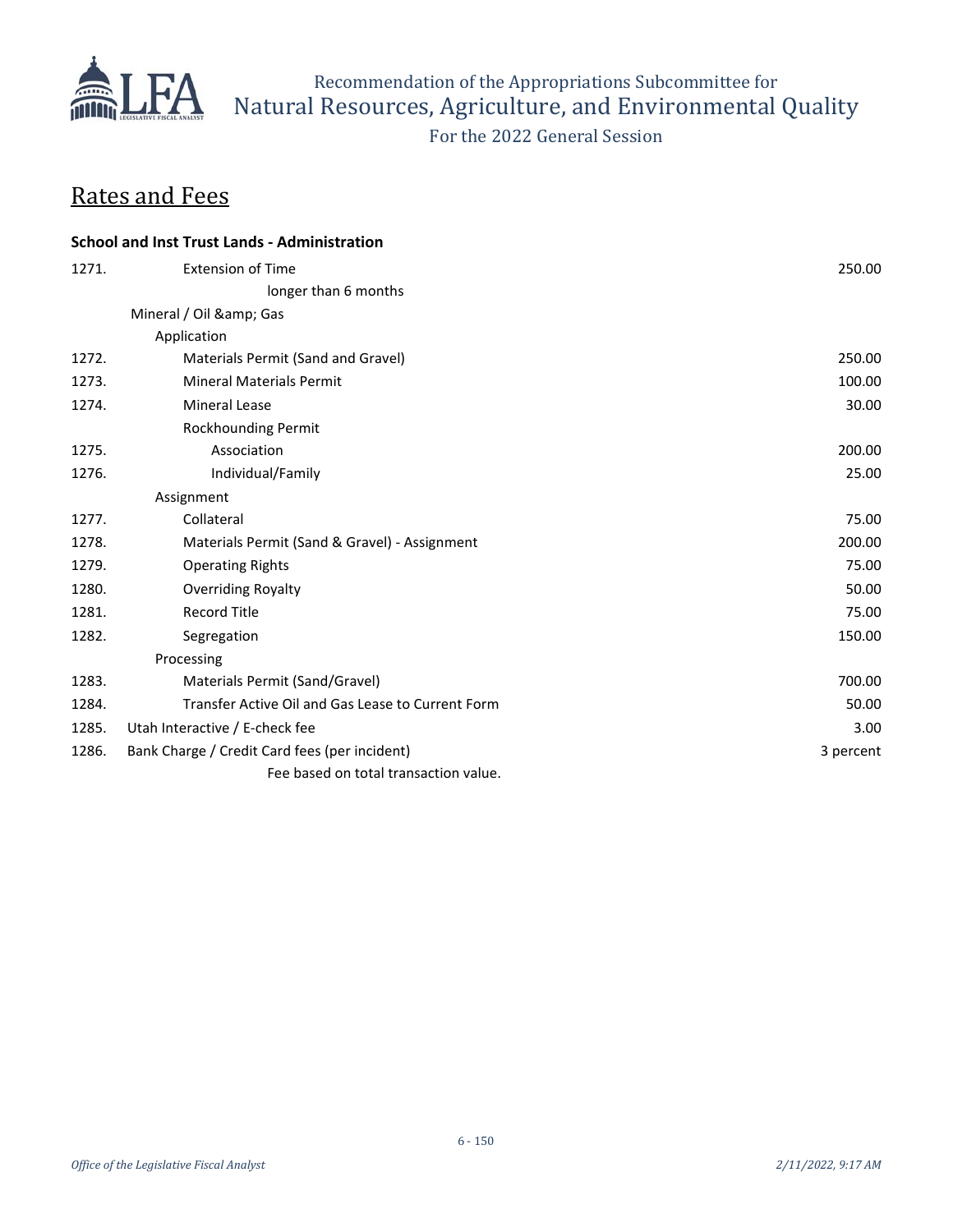#### **MEMORANDUM FOR EXECUTIVE APPROPRIATIONS COMMITTEE**

| <b>FROM:</b>    | David Hinkins, Senate Chair<br><b>Stewart Barlow, House Chair</b><br>Scott Chew, House Vice-Chair |
|-----------------|---------------------------------------------------------------------------------------------------|
| DATE:           | February 11, 2022                                                                                 |
| <b>SUBJECT:</b> | Natural Resources, Agriculture and Environmental Quality                                          |

Appropriations Subcommittee Packet Clarifications

During the 2022 General Session, the Natural Resources, Agriculture and Environmental Quality Appropriations Subcommittee (NRAEQ) considered 167 budget adjustments, including requests from legislators, recommendations from the Governor's Budget, and recommendations from legislative staff. Due to unique circumstances that were presented during the prioritization process, the committee chairs felt it would be beneficial to explain the priorities of our subcommittee in more detail.

#### **American Rescue Plan Act Funding Requests**

Due to the high number and high dollar value of requests for American Rescue Plan Act (ARPA) funding, our subcommittee identified projects over \$5 million that were ARPA eligible, or projects intended to benefit a single municipality, and ranked these in a separate list. These items are represented as items 54 to 63 on our one-time priority list. These items were ranked by our subcommittee within this classification of "ARPA Funding" and are as follows:

- 1. West Weber Site Sewer Infrastructure
- 2. St. George ReUse Water Reservoir
- 3. Deer Creek Reservoir Inlet Structure
- 4. ARPA Rural Drinking Water Projects
- 5. Agricultural Water Optimization
- 6. Great Salt Lake Preservation
- 7. Conservation (Secondary Water Metering)
- 8. Utah Lake Preservation
- 9. North Logan Drinking Water Shortage
- 10. Uintah City Culinary Water Tank Replacement Project

#### **Requests Funded in Other Subcommittees**

This year, a large number of items were heard and prioritized in subcommittees where they will not ultimately be funded. There were ten requests that were prioritized in other subcommittees that will be funded within the NRAEQ

UTAH STATE CAPITOL COMPLEX

OFFICE OF THE **LEGISLATIVE** 

FISCAL

ANALYST

JONATHAN C. BALL **DIRECTOR** 

HOUSE BUILDING, SUITE W310 P.O. BOX 145310

SALT LAKE CITY, UTAH

PHONE: (801) 538-1034 FAX: (801) 538-1692

WEBSITE: WWW.LE.UTAH.GOV/LFA